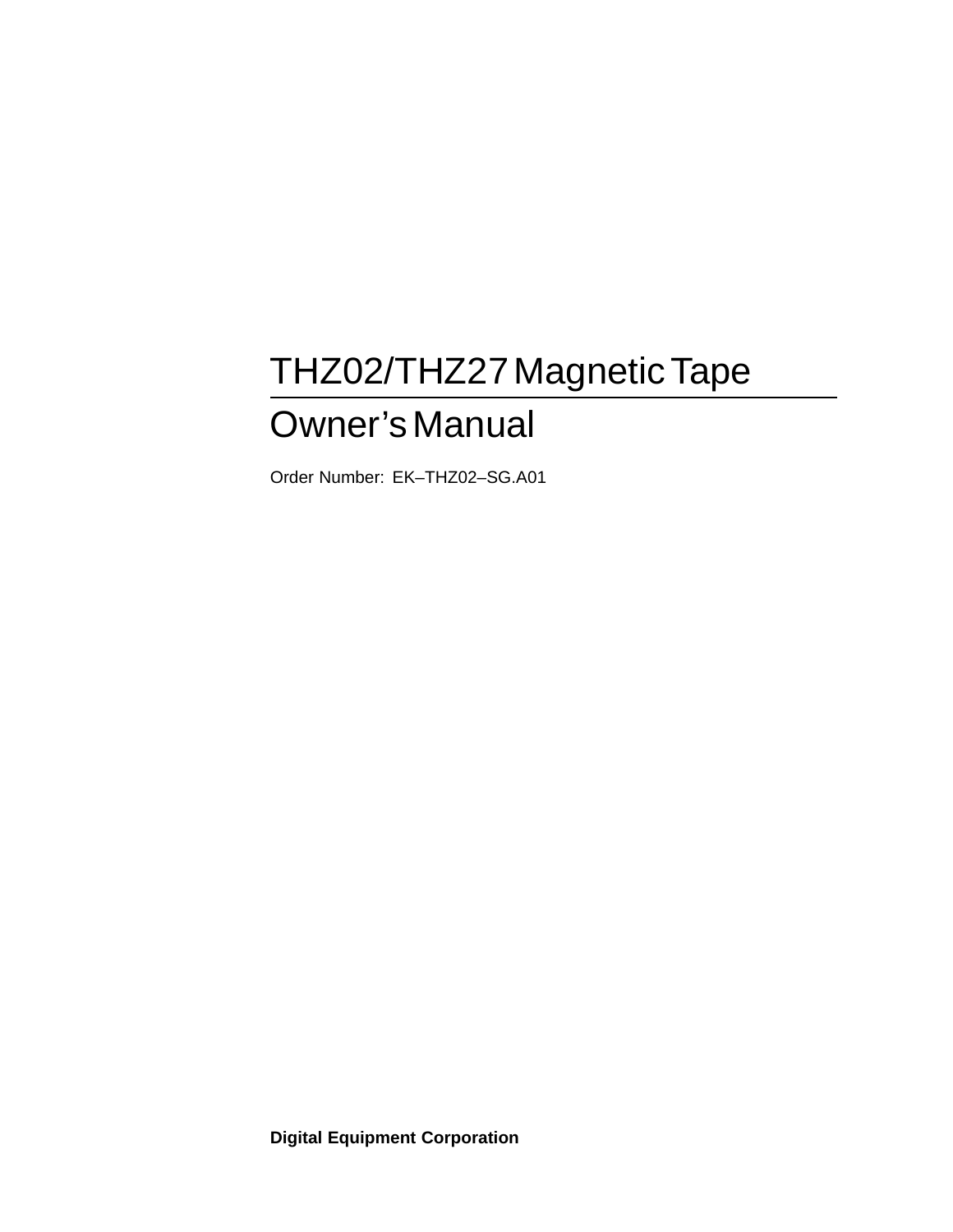#### **July, 1993**

The information in this document is subject to change without notice and should not be construed as a commitment by Digital Equipment Corporation. Digital Equipment Corporation assumes no responsibility for any errors that may appear in this document.

Restricted Rights: Use, duplication, or disclosure by the U.S. Government is subject to restrictions as set forth in subparagraph  $(c)(1)(ii)$  of the Rights in Technical Data and Computer Software clause at DFARS 252.227-7013.

© Digital Equipment Corporation 1993.

All Rights Reserved. Printed in U.S.A.

**FCC NOTICE:** The equipment described in this manual generates, uses, and may emit radio frequency energy. The equipment has been type tested and found to comply with the limits for a Class A computing device pursuant to Part 15 of FCC Rules, which are designed to provide reasonable protection against such radio frequency interference when operated in a commercial environment. Operation of this equipment in a residential area may cause interference, in which case the user at his own expense may be required to take measures to correct the interference.

The following are trademarks of Digital Equipment Corporation: CompacTape, TK, and the DIGITAL logo.

IBM is a registered trademark and AS/400 is a trademark of International Business Machines Corporation.

UNIX is a registered trademark of UNIX System Laboratories, Inc.

This document was prepared using VAX DOCUMENT, Version 2.1.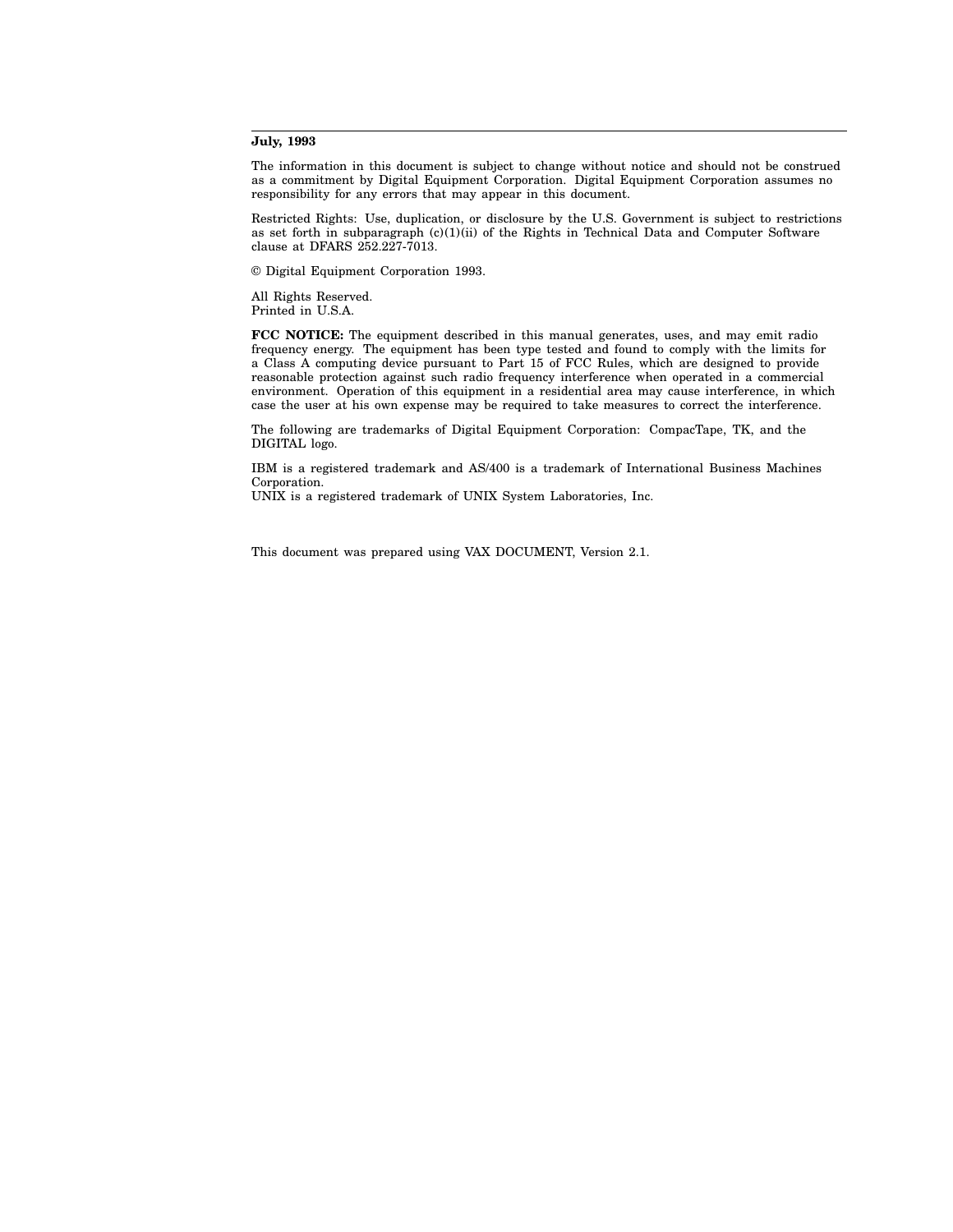# **Contents**

# **1 Overview of THZ02/THZ27 Subsystem**

### **2 THZ02 Controller Hardware**

|       | $2 - 1$ |
|-------|---------|
| 2.2   | $2 - 2$ |
| 2.2.1 | $2 - 2$ |
| 2.2.2 | $2 - 2$ |
| 2.2.3 | $2 - 5$ |
| 2.2.4 | $2 - 5$ |

# **3 Installation**

|       | $3 - 1$ |
|-------|---------|
|       | - 3–1   |
| 3.2.1 |         |

# **4 Tape Drive Operation**

| 4.1     |                                               | $4 - 1$ |
|---------|-----------------------------------------------|---------|
| 4.2     | Front Panel Indicators and Controls           | $4 - 2$ |
| 4.3     |                                               | $4 - 3$ |
| 4.3.1   |                                               | $4 - 3$ |
| 4.3.2   |                                               | $4 - 3$ |
| 4.3.3   |                                               | $4 - 3$ |
| 4.3.3.1 | Write Protect Light On Steady                 | $4 - 3$ |
| 4.3.3.2 | Write Protect Light Blinking                  | $4 - 3$ |
| 4.3.4   |                                               | $4 - 4$ |
| 4.3.5   |                                               | $4 - 4$ |
| 4.3.6   | Tape In Use and Write Protect Lights Flashing | $4 - 4$ |
| 4.3.7   |                                               | $4 - 5$ |
| 4.3.8   |                                               | $4 - 5$ |
| 4.4     |                                               | $4 - 5$ |
| 4.5     |                                               | $4 - 6$ |
| 4.5.1   |                                               | $4 - 6$ |
| 4.5.2   | Cartridge Insert/Release Handle               | $4 - 6$ |
| 4.5.3   |                                               | $4 - 7$ |
| 4.5.4   |                                               | $4 - 8$ |
| 4.5.5   |                                               | $4 - 9$ |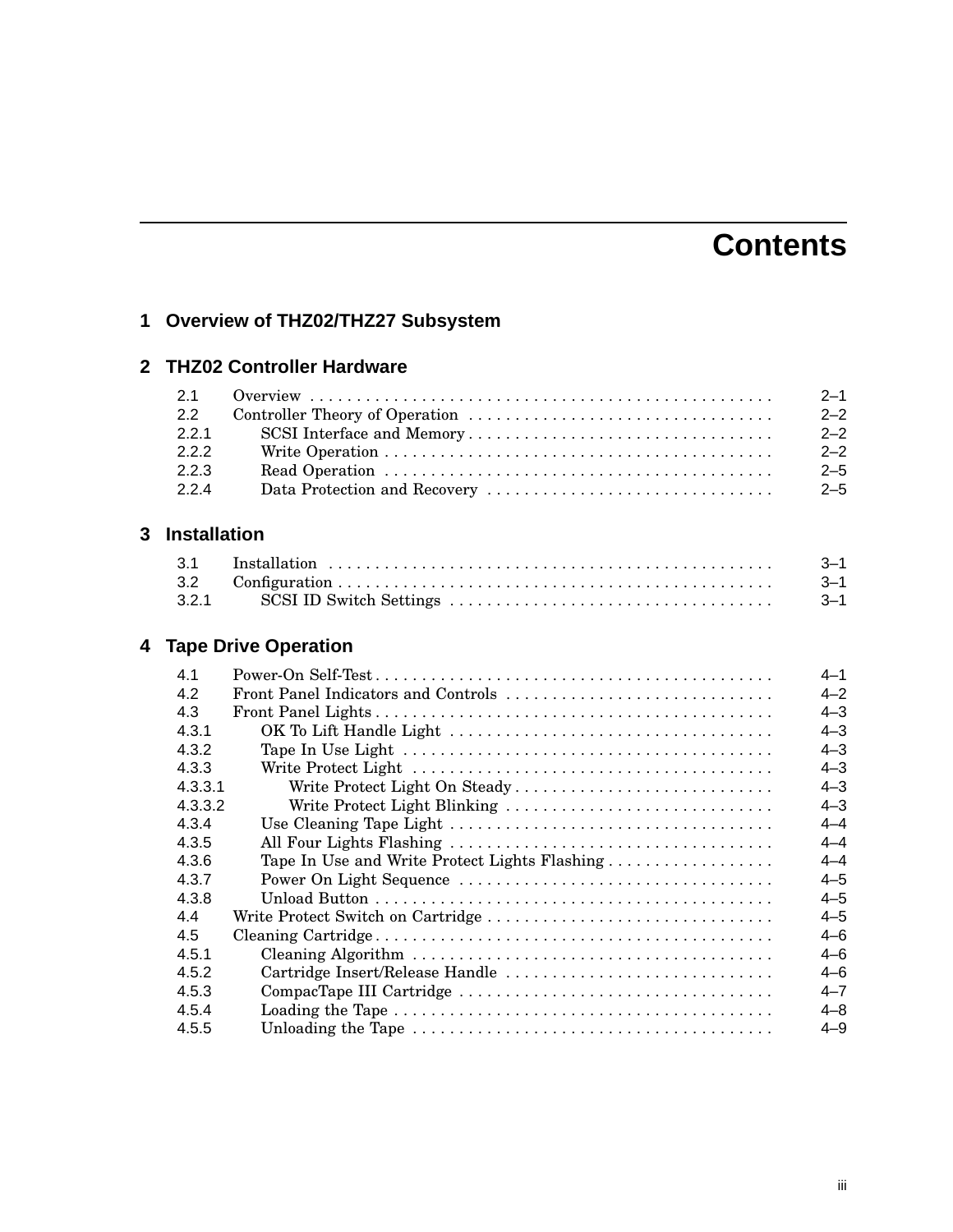# **5 Media Loader Operation**

| Introduction to The Media Loader                     | $5 - 1$  |
|------------------------------------------------------|----------|
|                                                      | $5 - 1$  |
|                                                      | $5 - 2$  |
|                                                      | $5 - 2$  |
|                                                      | $5 - 4$  |
|                                                      | $5 - 4$  |
| Slot Select, Load/Unload, and Eject Button Functions | $5 - 5$  |
|                                                      | $5 - 5$  |
|                                                      | $5 - 6$  |
|                                                      | $5 - 6$  |
|                                                      | $5 - 6$  |
|                                                      | $5 - 7$  |
| Inserting a Cartridge into the Front of the Magazine | $5 - 7$  |
| Removing a Cartridge from the Magazine               | $5 - 9$  |
| Removing the Magazine from the Receiver              | $5 - 10$ |
|                                                      | $5 - 10$ |
|                                                      |          |

### **6 SCSI Interface**

| 6.1       |                                                                                                     | $6 - 1$  |
|-----------|-----------------------------------------------------------------------------------------------------|----------|
| 6.2       |                                                                                                     | $6 - 1$  |
| 6.2.1     |                                                                                                     | $6 - 1$  |
| 6.2.2     |                                                                                                     | $6 - 1$  |
| 6.2.3     | SCSI IDs And Logical Unit Numbers                                                                   | $6 - 2$  |
| 6.2.4     |                                                                                                     | $6 - 2$  |
| 6.2.5     | Behavior Around Power-On and SCSI Bus Reset                                                         | $6 - 3$  |
| 6.2.6     |                                                                                                     | $6 - 3$  |
| 6.2.7     |                                                                                                     | $6 - 4$  |
| 6.2.8     |                                                                                                     | $6 - 4$  |
| 6.2.9     | ATTENTION Signal Response                                                                           | $6 - 4$  |
| 6.2.10    |                                                                                                     | $6 - 4$  |
| 6.3       |                                                                                                     | $6 - 6$  |
| 6.4       |                                                                                                     | $6 - 10$ |
| 6.4.1     | Control Byte — Flag and Link Bits                                                                   | $6 - 10$ |
| 6.4.2     | Summary of Supported Sequential-Access Device Commands                                              | $6 - 11$ |
| 6.4.2.1   |                                                                                                     | $6 - 12$ |
| 6.4.2.2   | $INQUIRY (12h) \ldots \ldots \ldots \ldots \ldots \ldots \ldots \ldots \ldots \ldots \ldots \ldots$ | $6 - 12$ |
| 6.4.2.2.1 |                                                                                                     | $6 - 13$ |
| 6.4.2.2.2 | $INQUIRY$ $-$ 8mm Emulation $\ldots \ldots \ldots \ldots \ldots \ldots \ldots$                      | $6 - 19$ |
| 6.4.2.2.3 | INQUIRY - AS400 Attachment                                                                          | $6 - 22$ |
| 6.4.2.3   |                                                                                                     | $6 - 25$ |
| 6.4.2.4   |                                                                                                     | $6 - 26$ |
| 6.4.2.5   |                                                                                                     | $6 - 27$ |
| 6.4.2.5.1 | Operation of LOG SELECT                                                                             | $6 - 28$ |
| 6.4.2.6   |                                                                                                     | $6 - 31$ |
| 6.4.2.7   |                                                                                                     | $6 - 36$ |
| 6.4.2.7.1 |                                                                                                     | $6 - 37$ |
| 6.4.2.7.2 | MODE SELECT - 8mm Emulation                                                                         | $6 - 48$ |
| 6.4.2.7.3 | MODE SELECT - AS400 Attachment                                                                      | $6 - 54$ |
| 6.4.2.8   |                                                                                                     | $6 - 66$ |
| 6.4.2.8.1 |                                                                                                     | $6 - 66$ |
| 6.4.2.8.2 | MODE SENSE $-$ 8mm Emulation                                                                        | $6 - 76$ |
| 6.4.2.8.3 | MODE SENSE - AS400 Attachment                                                                       | $6 - 79$ |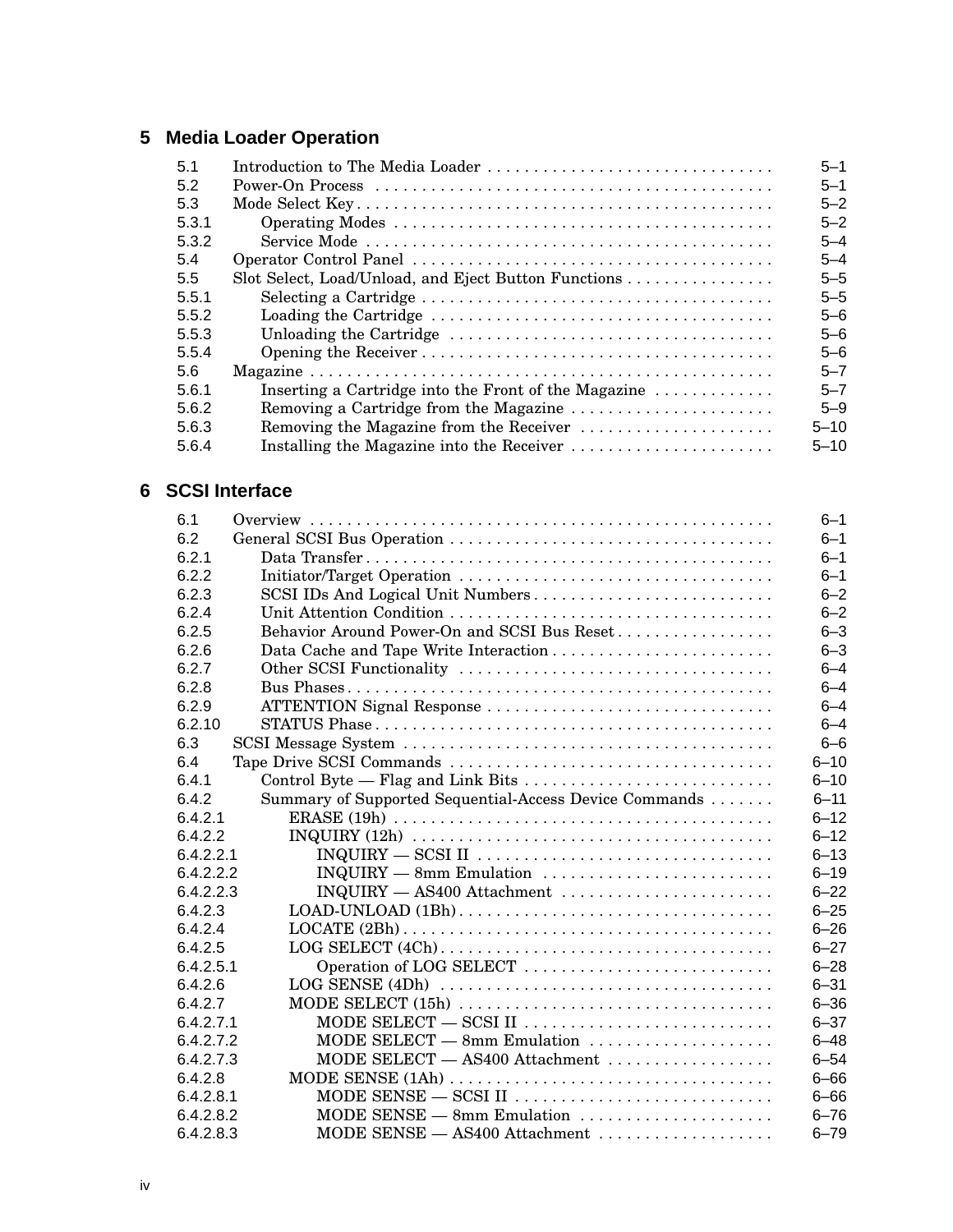| 6.4.2.9    | PREVENT/ALLOW MEDIUM REMOVAL (1Eh)                                                                | $6 - 88$  |
|------------|---------------------------------------------------------------------------------------------------|-----------|
| 6.4.2.10   |                                                                                                   | $6 - 89$  |
| 6.4.2.11   | READ BLOCK LIMITS (05h)                                                                           | $6 - 91$  |
| 6.4.2.12   | READ BUFFER (3Ch)                                                                                 | $6 - 92$  |
| 6.4.2.12.1 | Combined Header and Data Mode                                                                     | $6 - 93$  |
| 6.4.2.12.2 |                                                                                                   | $6 - 93$  |
| 6.4.2.12.3 |                                                                                                   | $6 - 93$  |
| 6.4.2.13   |                                                                                                   | $6 - 94$  |
| 6.4.2.13.1 |                                                                                                   | $6 - 95$  |
| 6.4.2.14   | RECEIVE DIAGNOSTICS RESULTS (1Ch)                                                                 | $6 - 96$  |
| 6.4.2.15   |                                                                                                   | $6 - 97$  |
| 6.4.2.15.1 |                                                                                                   | $6 - 97$  |
| 6.4.2.16   |                                                                                                   | $6 - 98$  |
| 6.4.2.16.1 |                                                                                                   | $6 - 98$  |
| 6.4.2.16.2 | REQUEST SENSE - 8mm Emulation                                                                     | $6 - 105$ |
| 6.4.2.16.3 | REQUEST SENSE - AS400 Attachment                                                                  | $6 - 111$ |
| 6.4.2.17   |                                                                                                   | $6 - 117$ |
| 6.4.2.17.1 |                                                                                                   | $6 - 118$ |
| 6.4.2.18   |                                                                                                   | $6 - 118$ |
| 6.4.2.19   | SEND DIAGNOSTIC (1Dh)                                                                             | $6 - 119$ |
| 6.4.2.20   | $SPACE (11h) \ldots \ldots \ldots \ldots \ldots \ldots \ldots \ldots \ldots \ldots \ldots \ldots$ | $6 - 120$ |
| 6.4.2.21   | TEST UNIT READY (00h)                                                                             | $6 - 122$ |
| 6.4.2.21.1 |                                                                                                   | $6 - 122$ |
| 6.4.2.22   |                                                                                                   | $6 - 123$ |
| 6.4.2.23   |                                                                                                   | $6 - 124$ |
| 6.4.2.24   | WRITE BUFFER (3Bh)                                                                                | $6 - 126$ |
| 6.4.2.24.1 | Header and Data Mode                                                                              | $6 - 127$ |
| 6.4.2.24.2 |                                                                                                   | $6 - 127$ |
| 6.4.2.24.3 | Download Microcode                                                                                | $6 - 127$ |
| 6.4.2.24.4 | Download Microcode and Save                                                                       | $6 - 127$ |
| 6.4.2.25   | WRITE FILEMARKS (10h)                                                                             | $6 - 128$ |
| 6.5        | Supported SCSI-2 Medium Changer Device Commands                                                   | $6 - 129$ |
| 6.5.1      |                                                                                                   | $6 - 130$ |
| 6.5.2      | READ ELEMENT STATUS (B8h)                                                                         | $6 - 131$ |
| 6.5.2.1    |                                                                                                   | $6 - 132$ |
| 6.5.2.2    | Medium Transport Element Status Page                                                              | $6 - 133$ |
| 6.5.2.3    | Storage Element Status Page                                                                       | $6 - 134$ |
| 6.5.2.4    | Data Transfer Element Status Page                                                                 | $6 - 136$ |
| 6.5.3      |                                                                                                   | $6 - 138$ |
| 6.5.3.1    | Device Capabilities Page                                                                          | $6 - 138$ |
| 6.5.3.2    | Element Address Assignment Page                                                                   | $6 - 139$ |
| 6.5.3.3    | Transport Geometry Parameters Page                                                                | $6 - 140$ |
| 6.5.4      |                                                                                                   | $6 - 141$ |

# **7 Firmware Update Procedure (From Tape)**

| 7.1     |                                                                      | $7 - 1$ |
|---------|----------------------------------------------------------------------|---------|
| 7.2     |                                                                      | $7 - 2$ |
| 7.2.1   |                                                                      | $7 - 2$ |
| 7.3     |                                                                      | $7 - 2$ |
| 7.3.1   | Updating the Firmware on THZ02 (Drive Only Configuration) $\ldots$ . | $7 - 2$ |
| 7.3.1.1 |                                                                      | $7 - 3$ |
| 7.3.2   | Updating the Firmware on THZ27 Loader Configuration                  | $7 - 4$ |
| 7.3.2.1 |                                                                      | $7 - 5$ |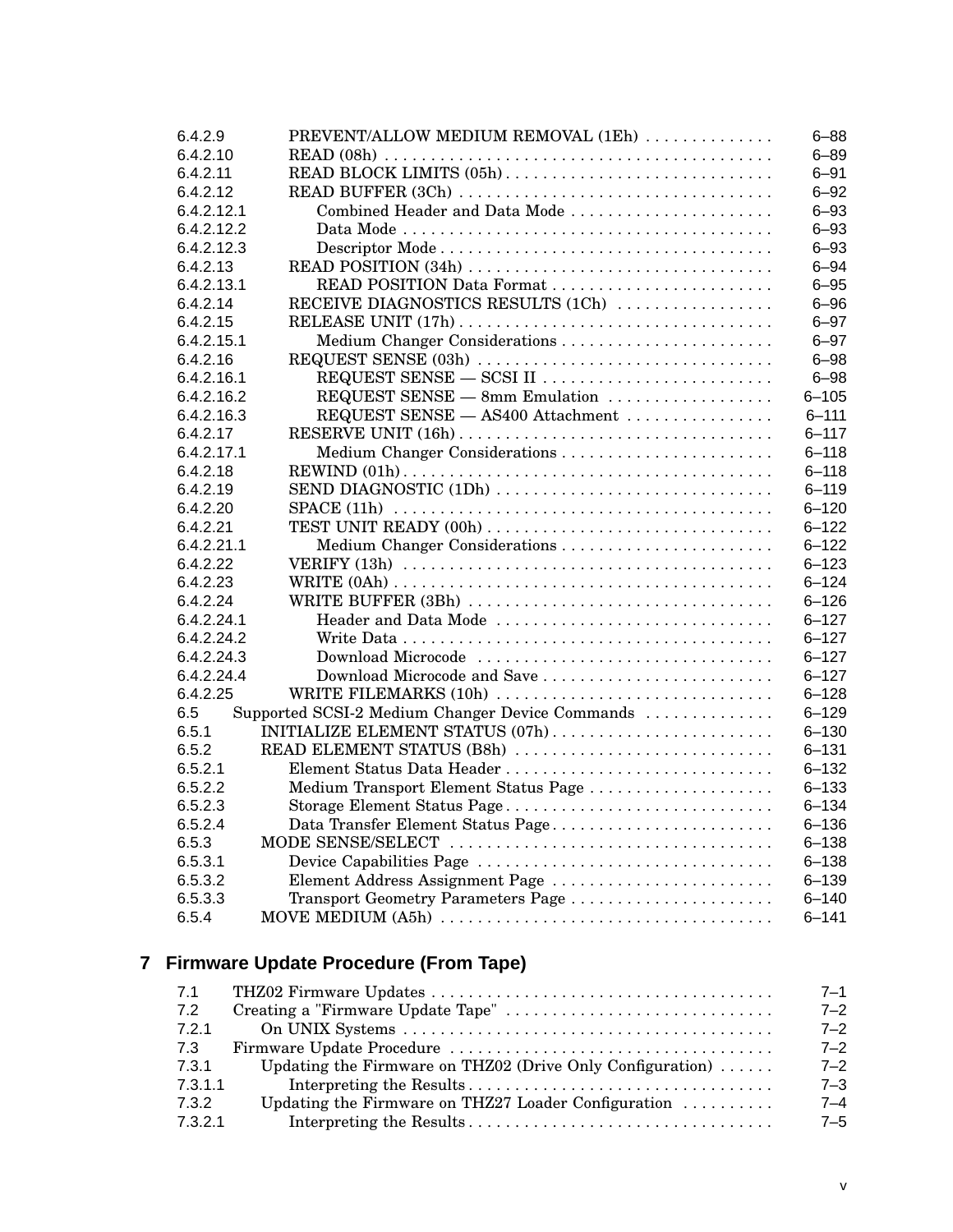# **8 Diagnostics**

| 8.1     | $8 - 1$ |
|---------|---------|
| 8.2     | $8 - 2$ |
| 8.2.1   | $8 - 2$ |
| 8.3     | $8 - 3$ |
| 8.3.1   | $8 - 3$ |
| 8.3.1.1 | $8 - 3$ |
| 8.3.1.2 | $8 - 3$ |

# **9 Technical Specifications**

| 9.1   |                                             | $9 - 1$  |
|-------|---------------------------------------------|----------|
| 9.1.1 |                                             | $9 - 1$  |
| 9.1.2 |                                             | $9 - 2$  |
| 9.1.3 |                                             | $9 - 3$  |
| 9.1.4 |                                             | $9 - 4$  |
| 9.2   |                                             | $9 - 5$  |
| 9.3   |                                             | $9 - 5$  |
| 9.3.1 |                                             | $9 - 5$  |
| 9.3.2 | THZ02 Timing Characteristics                | $9 - 5$  |
| 9.3.3 | THZ27 Media Loader Timing Characteristics   | $9 - 6$  |
| 9.4   |                                             | $9 - 6$  |
| 9.4.1 | THZ02 Power Requirements                    | $9 - 6$  |
| 9.4.2 | THZ02 Tabletop Power Requirements           | $9 - 6$  |
| 9.4.3 | THZ27 Power Requirements                    | $9 - 6$  |
| 9.5   |                                             | $9 - 7$  |
| 9.5.1 |                                             | $9 - 7$  |
| 9.5.2 |                                             | $9 - 8$  |
| 9.6   | Vibration and Shock Requirements            | $9 - 9$  |
| 9.7   | Electromagnetic Interference Susceptibility | $9 - 10$ |
| 9.7.1 |                                             | $9 - 10$ |
| 9.7.2 |                                             | $9 - 10$ |
| 9.7.3 |                                             | $9 - 11$ |
| 9.7.4 | Magnetic Radiated Susceptibility            | $9 - 11$ |
| 9.7.5 |                                             | $9 - 11$ |
| 9.7.6 |                                             | $9 - 12$ |
| 9.7.7 |                                             | $9 - 12$ |
| 9.7.8 |                                             | $9 - 13$ |
| 9.8   |                                             | $9 - 13$ |
| 9.8.1 |                                             | $9 - 13$ |
| 9.8.2 | Electromagnetic Emission Requirements       | $9 - 13$ |
| 9.8.3 |                                             | $9 - 14$ |
| 9.9   |                                             | $9 - 14$ |

# **Index**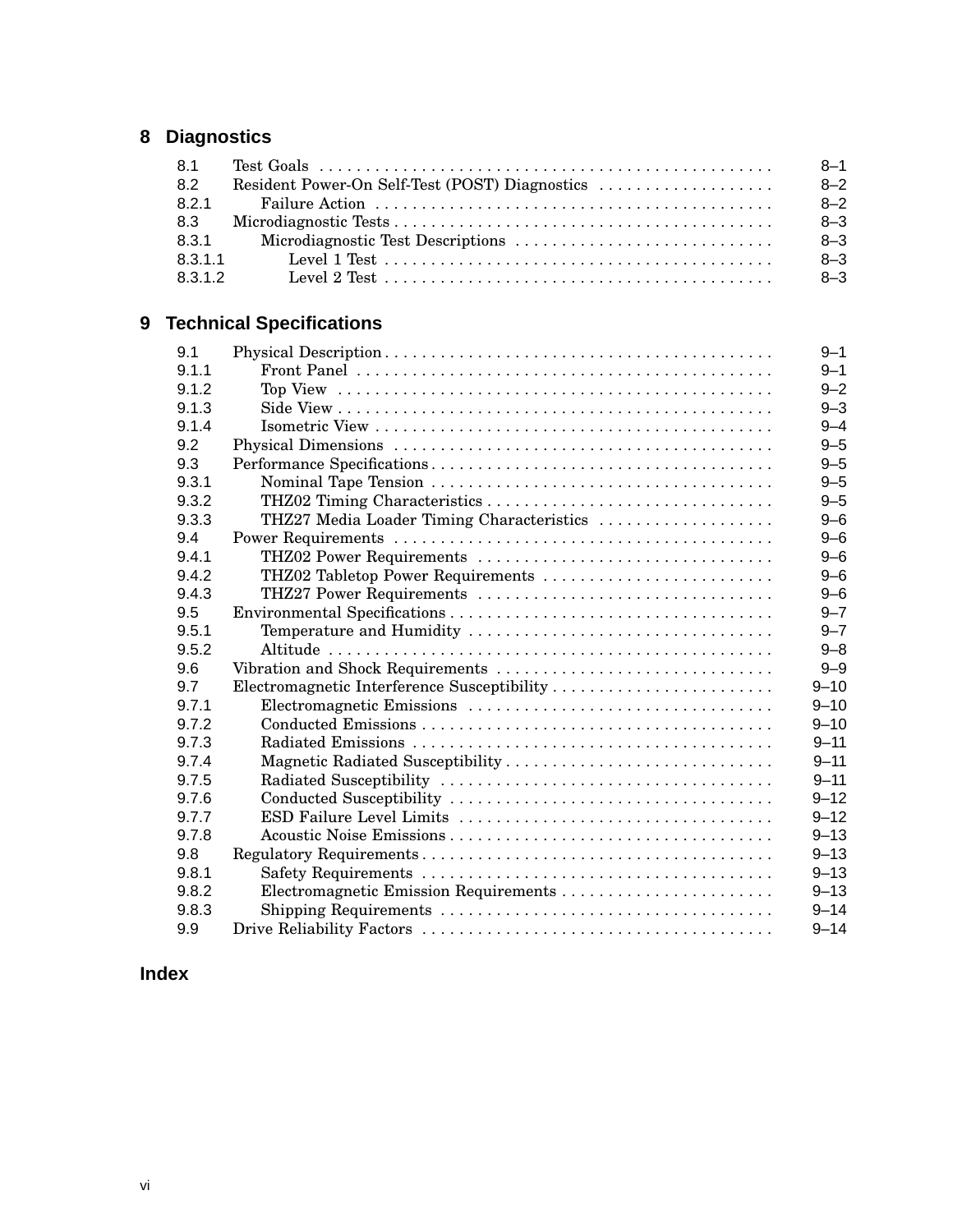# **Figures**

| $2 - 1$  | THZ02 Controller Block Diagram                                                                    | $2 - 1$  |
|----------|---------------------------------------------------------------------------------------------------|----------|
| $2 - 2$  |                                                                                                   | $2 - 4$  |
| $2 - 3$  | THZ02 Data Path Protection                                                                        | $2 - 5$  |
| $3 - 1$  |                                                                                                   | $3 - 2$  |
| $3 - 2$  |                                                                                                   | $3 - 2$  |
| $4 - 1$  |                                                                                                   | $4 - 7$  |
| $4 - 2$  |                                                                                                   | $4 - 8$  |
| $4 - 3$  |                                                                                                   | $4 - 9$  |
| $5 - 1$  | THZ27 Operator Control Panel                                                                      | $5 - 3$  |
| $5 - 2$  | Write-Protect Switch on a Cartridge                                                               | $5 - 7$  |
| $5 - 3$  |                                                                                                   | $5 - 8$  |
| $5 - 4$  | Removing a Cartridge from the Front of the Magazine                                               | $5 - 9$  |
| $5 - 5$  |                                                                                                   | $5 - 11$ |
| $6 - 1$  |                                                                                                   | $6 - 8$  |
| $6 - 2$  | SDTR Extended Message Format                                                                      | $6 - 10$ |
| $6 - 3$  |                                                                                                   | $6 - 12$ |
| $6 - 4$  |                                                                                                   | $6 - 13$ |
| $6 - 5$  |                                                                                                   | $6 - 14$ |
| $6 - 6$  | Inquiry Vendor Unique Bytes Definition                                                            | $6 - 16$ |
| $6 - 7$  | Supported Vital Product Data Pages page                                                           | $6 - 17$ |
| $6 - 8$  |                                                                                                   | $6 - 17$ |
| $6 - 9$  | Firmware Build Information Page - VU.                                                             | $6 - 18$ |
| $6 - 10$ |                                                                                                   | $6 - 19$ |
| $6 - 11$ |                                                                                                   | $6 - 20$ |
| $6 - 12$ | Inquiry Vendor Unique Bytes Definition                                                            | $6 - 21$ |
| $6 - 13$ | $INQUIRY CDB \ldots \ldots \ldots \ldots \ldots \ldots \ldots \ldots \ldots \ldots \ldots \ldots$ | $6 - 22$ |
| $6 - 14$ |                                                                                                   | $6 - 23$ |
| $6 - 15$ | Inquiry Vendor Unique Bytes Definition                                                            | $6 - 24$ |
| $6 - 16$ |                                                                                                   | $6 - 25$ |
| $6 - 17$ |                                                                                                   | $6 - 26$ |
| $6 - 18$ |                                                                                                   | $6 - 27$ |
| $6 - 19$ | LOG Page Control Definitions                                                                      | $6 - 28$ |
| $6 - 20$ |                                                                                                   | $6 - 29$ |
| $6 - 21$ |                                                                                                   | $6 - 31$ |
| $6 - 22$ |                                                                                                   | $6 - 32$ |
| $6 - 23$ |                                                                                                   | $6 - 32$ |
| $6 - 24$ |                                                                                                   | $6 - 33$ |
| $6 - 25$ |                                                                                                   | $6 - 34$ |
| $6 - 26$ | Read/Write Error Log SENSE Page Format                                                            | $6 - 34$ |
| $6 - 27$ |                                                                                                   | $6 - 36$ |
| $6 - 28$ |                                                                                                   | $6 - 37$ |
| $6 - 29$ |                                                                                                   | $6 - 38$ |
| $6 - 30$ | MODE SENSE/SELECT Pages Supported                                                                 | $6 - 39$ |
| $6 - 31$ | Device Configuration Page Format                                                                  | $6 - 40$ |
| $6 - 32$ | Disconnect/Reconnect Page Format                                                                  | $6 - 42$ |
|          |                                                                                                   |          |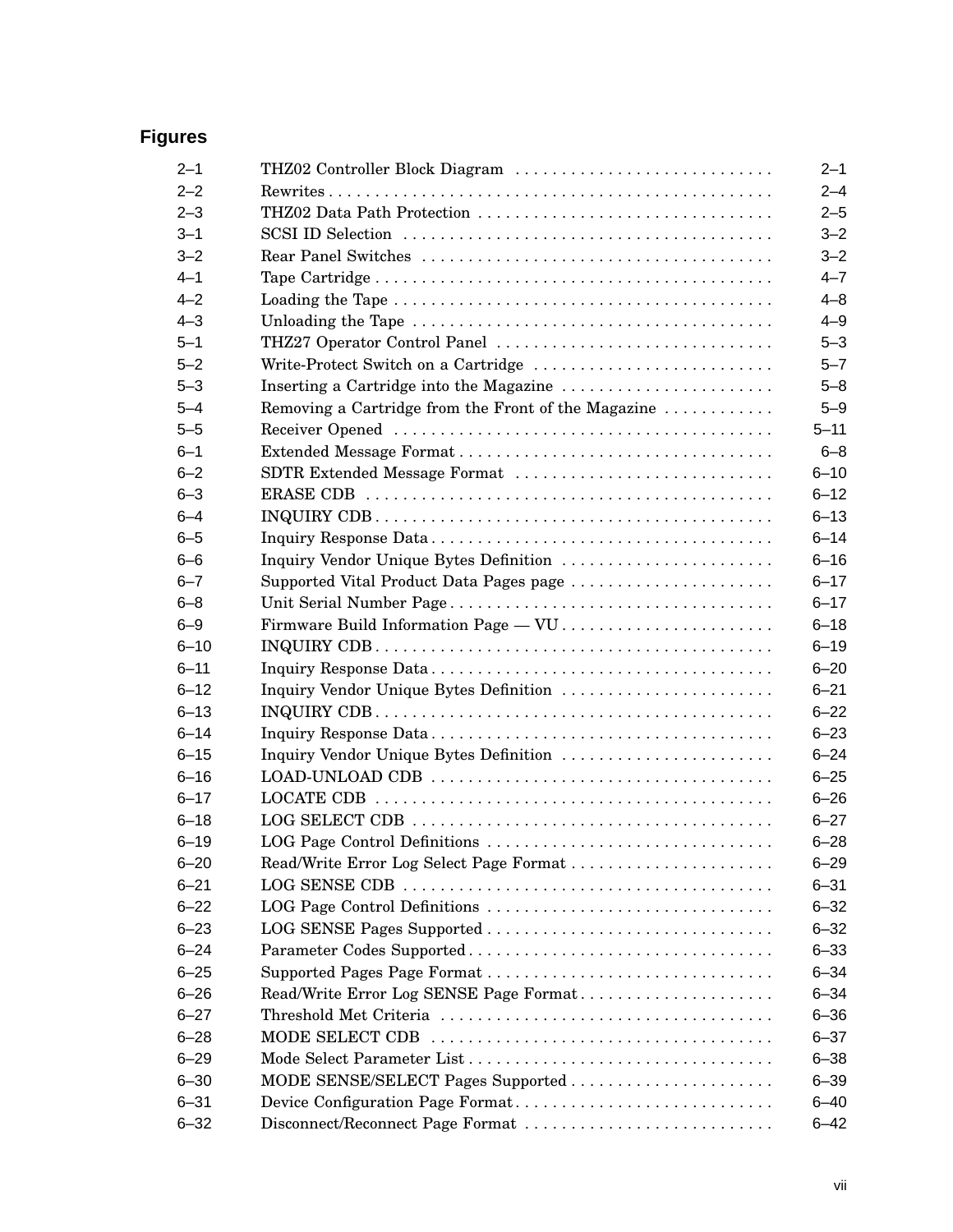| $6 - 33$ | Medium Partition Page Format       | $6 - 43$ |
|----------|------------------------------------|----------|
| $6 - 34$ | Error Recovery Page Format         | $6 - 44$ |
| $6 - 35$ | EEROM Vendor Unique Page Format    | $6 - 45$ |
| $6 - 36$ |                                    | $6 - 46$ |
| $6 - 37$ | EEROM Vendor Unique Page Example 2 | $6 - 47$ |
| $6 - 38$ |                                    | $6 - 48$ |
| $6 - 39$ | MODE SELECT Data Header            | $6 - 49$ |
| $6 - 40$ | MODE SELECT Block Descriptor       | $6 - 49$ |
| $6 - 41$ |                                    | $6 - 49$ |
| $6 - 42$ | EEROM Vendor Unique Page Format    | $6 - 51$ |
| $6 - 43$ |                                    | $6 - 52$ |
| $6 - 44$ | EEROM Vendor Unique Page Example 2 | $6 - 53$ |
| $6 - 45$ |                                    | $6 - 54$ |
| $6 - 46$ |                                    | $6 - 55$ |
| $6 - 47$ | MODE SENSE/SELECT Pages Supported  | $6 - 57$ |
| $6 - 48$ | Device Configuration Page Format   | $6 - 58$ |
| $6 - 49$ | Disconnect/Reconnect Page Format   | $6 - 60$ |
| $6 - 50$ |                                    | $6 - 61$ |
| $6 - 51$ | Error Recovery Page Format         | $6 - 62$ |
| $6 - 52$ | EEROM Vendor Unique Page Format    | $6 - 63$ |
| $6 - 53$ | EEROM Vendor Unique Page Example 1 | $6 - 64$ |
| $6 - 54$ |                                    | $6 - 65$ |
| $6 - 55$ |                                    | $6 - 66$ |
| $6 - 56$ |                                    | $6 - 67$ |
| $6 - 57$ | MODE SENSE Data Header             | $6 - 68$ |
| $6 - 58$ | MODE SENSE Block Descriptor        | $6 - 68$ |
| $6 - 59$ | MODE SENSE Page Descriptor         | $6 - 68$ |
| $6 - 60$ | MODE SENSE Pages Supported         | $6 - 70$ |
| $6 - 61$ | Device Configuration Page Format   | $6 - 71$ |
| $6 - 62$ | Disconnect/Reconnect Page Format   | $6 - 73$ |
| $6 - 63$ |                                    | $6 - 74$ |
| $6 - 64$ | Error Recovery Page Format         | $6 - 75$ |
| $6 - 65$ |                                    | 6–76     |
| $6 - 66$ | MODE SENSE Data Header             | $6 - 77$ |
| $6 - 67$ | MODE SENSE Block Descriptor        | $6 - 77$ |
| $6 - 68$ | MODE SENSE Page Descriptor         | $6 - 77$ |
| $6 - 69$ |                                    | $6 - 79$ |
| $6 - 70$ |                                    | $6 - 79$ |
| $6 - 71$ | MODE SENSE Data Header             | $6 - 80$ |
| $6 - 72$ | MODE SENSE Block Descriptor        | $6 - 80$ |
| $6 - 73$ | MODE SENSE Page Descriptor         | $6 - 80$ |
| $6 - 74$ | MODE SENSE Pages Supported         | $6 - 82$ |
| $6 - 75$ | Device Configuration Page Format   | $6 - 83$ |
| $6 - 76$ | Disconnect/Reconnect Page Format   | $6 - 85$ |
| $6 - 77$ | Medium Partition Page Format       | $6 - 86$ |
| $6 - 78$ | Error Recovery Page Format         | $6 - 87$ |
| $6 - 79$ | PREVENT/ALLOW MEDIUM REMOVAL CDB   | $6 - 88$ |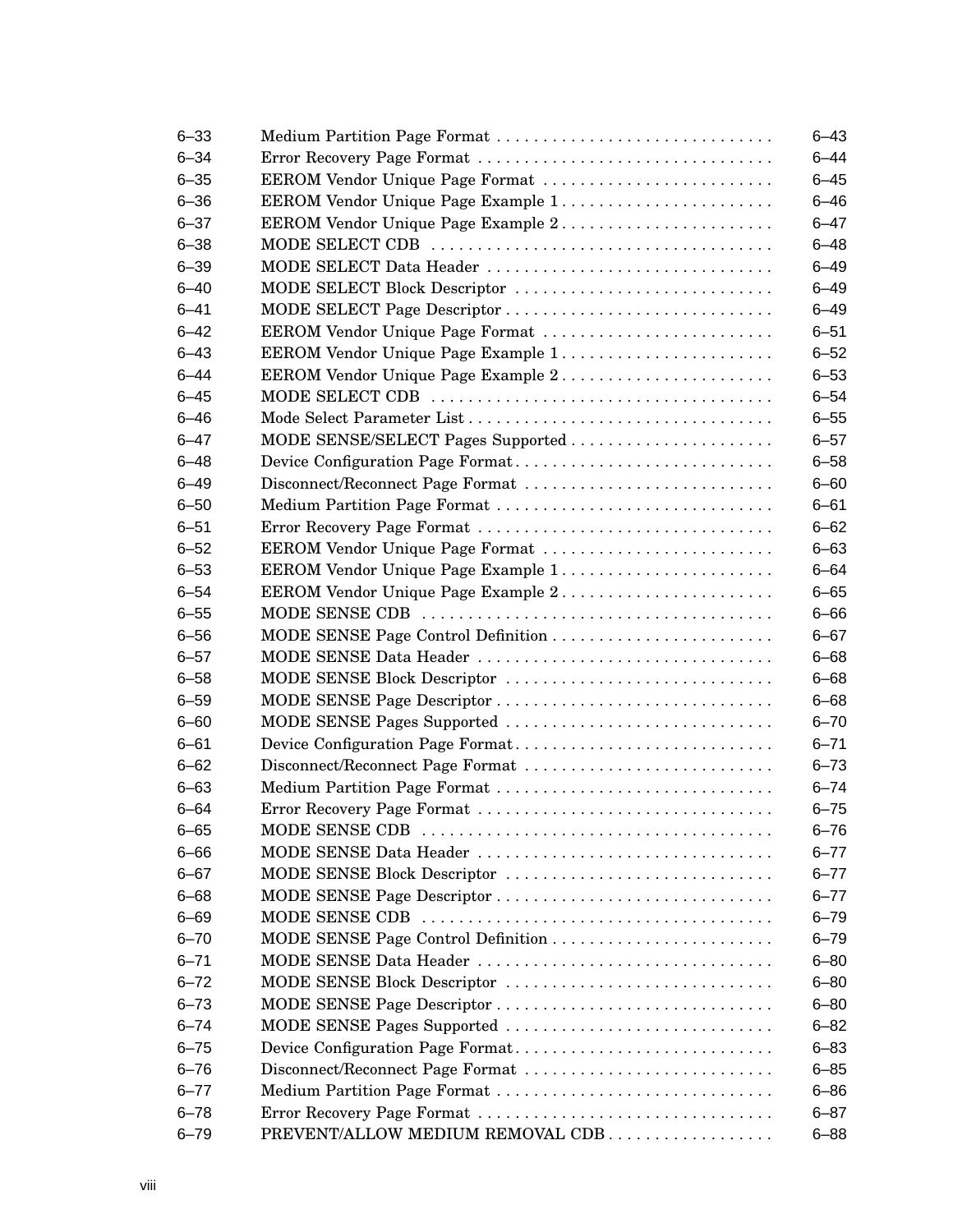| $6 - 80$  |                                        | $6 - 89$  |
|-----------|----------------------------------------|-----------|
| $6 - 81$  | READ BLOCK LIMITS CDB                  | $6 - 91$  |
| $6 - 82$  |                                        | $6 - 91$  |
| $6 - 83$  |                                        | $6 - 92$  |
| $6 - 84$  | READ BUFFER Modes Supported            | $6 - 92$  |
| $6 - 85$  | READ BUFFER Data Header                | $6 - 93$  |
| $6 - 86$  |                                        | $6 - 93$  |
| $6 - 87$  |                                        | $6 - 94$  |
| $6 - 88$  |                                        | $6 - 95$  |
| $6 - 89$  | RECEIVE DIAGNOSTICS RESULTS CDB        | $6 - 96$  |
| $6 - 90$  | Receive Diagnostic Result Data Format  | $6 - 96$  |
| $6 - 91$  |                                        | $6 - 97$  |
| $6 - 92$  |                                        | $6 - 98$  |
| $6 - 93$  |                                        | $6 - 99$  |
| $6 - 94$  |                                        | $6 - 105$ |
| $6 - 95$  |                                        | $6 - 106$ |
| $6 - 96$  |                                        | $6 - 111$ |
| $6 - 97$  |                                        | $6 - 112$ |
| $6 - 98$  |                                        | $6 - 117$ |
| $6 - 99$  |                                        | $6 - 118$ |
| $6 - 100$ |                                        | $6 - 119$ |
| $6 - 101$ |                                        | $6 - 120$ |
| $6 - 102$ |                                        | $6 - 120$ |
| $6 - 103$ | TEST UNIT READY CDB                    | $6 - 122$ |
| $6 - 104$ |                                        | $6 - 123$ |
| $6 - 105$ |                                        | $6 - 124$ |
| $6 - 106$ |                                        | $6 - 126$ |
| $6 - 107$ | WRITE BUFFER Modes Supported           | $6 - 126$ |
| $6 - 108$ | WRITE FILEMARKS CDB                    | $6 - 128$ |
| $6 - 109$ | INITIALIZE ELEMENT STATUS CDB          | $6 - 130$ |
| $6 - 110$ |                                        | $6 - 131$ |
| $6 - 111$ | Element Type Code Definitions          | $6 - 131$ |
| $6 - 112$ | Element Status Data Header             | $6 - 132$ |
| $6 - 113$ | Medium Transport Element Status Page   | $6 - 133$ |
| $6 - 114$ | Storage Element Status Page            | $6 - 134$ |
| $6 - 115$ | Data Transfer Element Status Page      | $6 - 136$ |
| $6 - 116$ | Device Capabilities Page Format        | $6 - 138$ |
| $6 - 117$ | Element Address Assignment Page Format | $6 - 139$ |
| $6 - 118$ | Transport Geometry Page Format         | $6 - 140$ |
| $6 - 119$ |                                        | $6 - 141$ |
| $9 - 1$   |                                        | $9 - 1$   |
| $9 - 2$   |                                        | $9 - 2$   |
| $9 - 3$   |                                        | $9 - 3$   |
| $9 - 4$   |                                        | $9 - 4$   |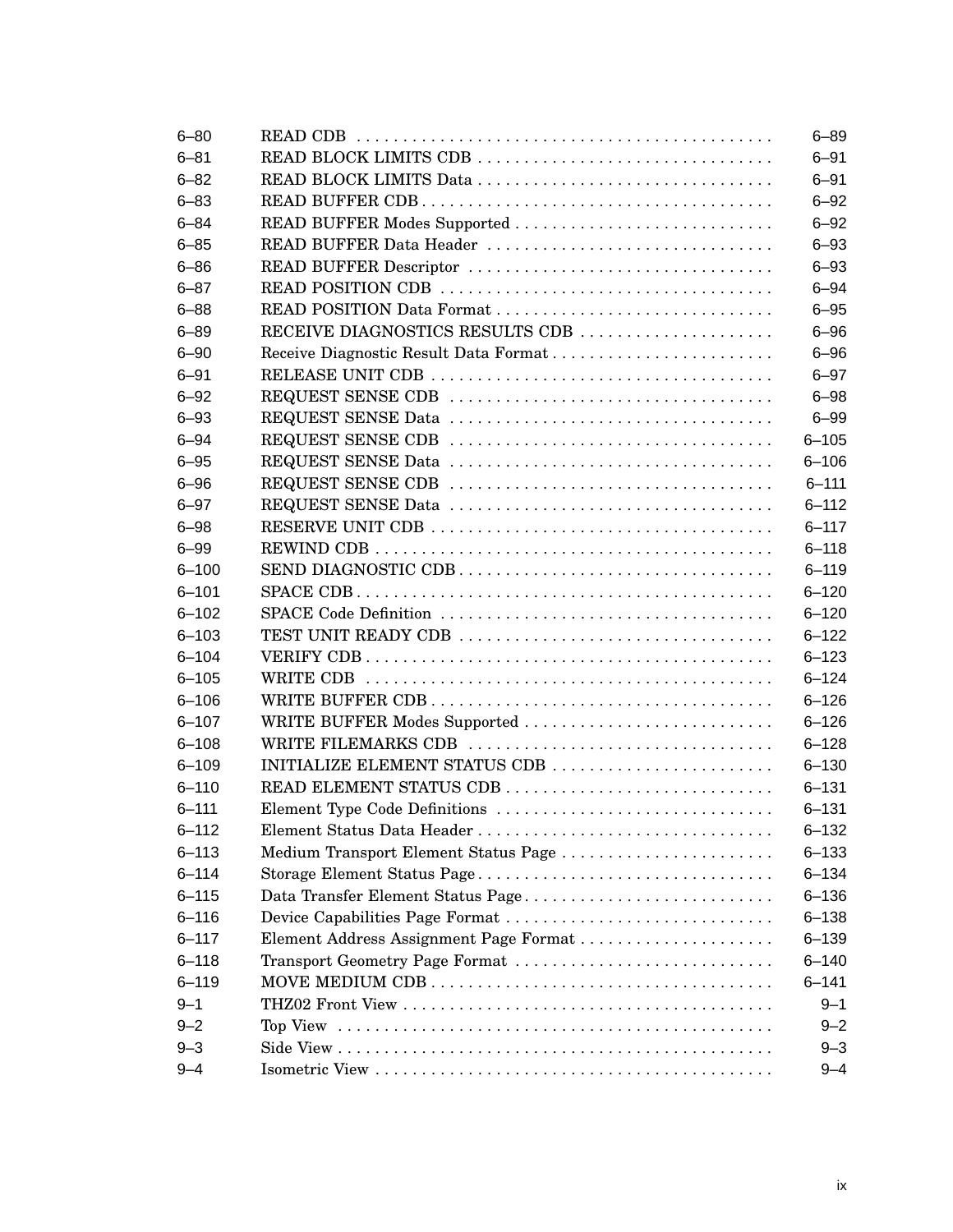### **Tables**

| $4 - 1$  |                                                             | $4 - 2$   |
|----------|-------------------------------------------------------------|-----------|
| $5 - 1$  | THZ27 Operator Control Panel                                | $5 - 4$   |
| $6 - 1$  |                                                             | $6 - 6$   |
| $6 - 2$  | THZ02 Supported SCSI Commands                               | $6 - 11$  |
| $6 - 3$  | INQUIRY Command Sections                                    | $6 - 12$  |
| $6 - 4$  | MODE SELECT Command Sections                                | $6 - 36$  |
| $6 - 5$  | EEROM Vendor Unique Page Parameters                         | $6 - 45$  |
| $6 - 6$  | Changeable Mode Parameters                                  | $6 - 48$  |
| $6 - 7$  | EEROM Vendor Unique Page Parameters                         | $6 - 51$  |
| $6 - 8$  | Changeable Mode Parameters                                  | $6 - 54$  |
| $6 - 9$  | EEROM Vendor Unique Page Parameters                         | $6 - 63$  |
| $6 - 10$ | Changeable Mode Parameters                                  | $6 - 66$  |
| $6 - 11$ | Mode Sense Command Sections                                 | $6 - 66$  |
| $6 - 12$ |                                                             | $6 - 98$  |
| $6 - 13$ |                                                             | $6 - 101$ |
| $6 - 14$ | Additional Sense Codes/Qualifiers Used                      | $6 - 102$ |
| $6 - 15$ |                                                             | $6 - 108$ |
| $6 - 16$ | Additional Sense Codes/Qualifiers Used                      | $6 - 108$ |
| $6 - 17$ |                                                             | $6 - 114$ |
| $6 - 18$ | Additional Sense Codes/Qualifiers Used                      | $6 - 114$ |
| $6 - 19$ |                                                             | $6 - 119$ |
| $6 - 20$ |                                                             | $6 - 120$ |
| $6 - 21$ | SCSI-2 Medium Changer Commands                              | $6 - 129$ |
| $6 - 22$ | Medium Changer Element Addresses                            | $6 - 129$ |
| $9 - 1$  | Size, Depth, Mounting Holes, Weight                         | $9 - 5$   |
| $9 - 2$  |                                                             | $9 - 5$   |
| $9 - 3$  | THZ27 Media Loader Timing Characteristics                   | $9 - 6$   |
| $9 - 4$  | THZ02 Power Requirements (±5%)                              | $9 - 6$   |
| $9 - 5$  |                                                             | $9 - 7$   |
| $9 - 6$  | Power-On Ranges — No Tape Loaded (Unpacked — 72 Hours)      | $9 - 7$   |
| $9 - 7$  | Storage Ranges (Unpacked or Packed)                         | $9 - 8$   |
| $9 - 8$  |                                                             | $9 - 8$   |
| $9 - 9$  | Operating Vibration Requirements (Within Specification - No |           |
|          |                                                             | $9 - 9$   |
| $9 - 10$ | Nonoperating Vibration Requirements (Unpacked — No damage)  | $9 - 9$   |
| $9 - 11$ | Operating Shock Requirements (Within Specification — No     |           |
|          |                                                             | $9 - 9$   |
| $9 - 12$ | Nonoperating Shock Requirements (Unpacked - No Damage)      | $9 - 9$   |
| $9 - 13$ | Low Frequency, Magnetic Fields, 10 to 3000 kHz              | $9 - 11$  |
| $9 - 14$ | High Frequency, Electric Fields, 1 to 1000 MHz              | $9 - 11$  |
| $9 - 15$ | Fast Transient (Bursts) for Power and Data Cables           | $9 - 12$  |
| $9 - 16$ | High Energy Transient Voltage for Power Cables              | $9 - 12$  |
| $9 - 17$ |                                                             | $9 - 12$  |
| $9 - 18$ |                                                             | $9 - 12$  |
| $9 - 19$ | Shipping Requirements (Repetitive Synchronous Motion)       | $9 - 14$  |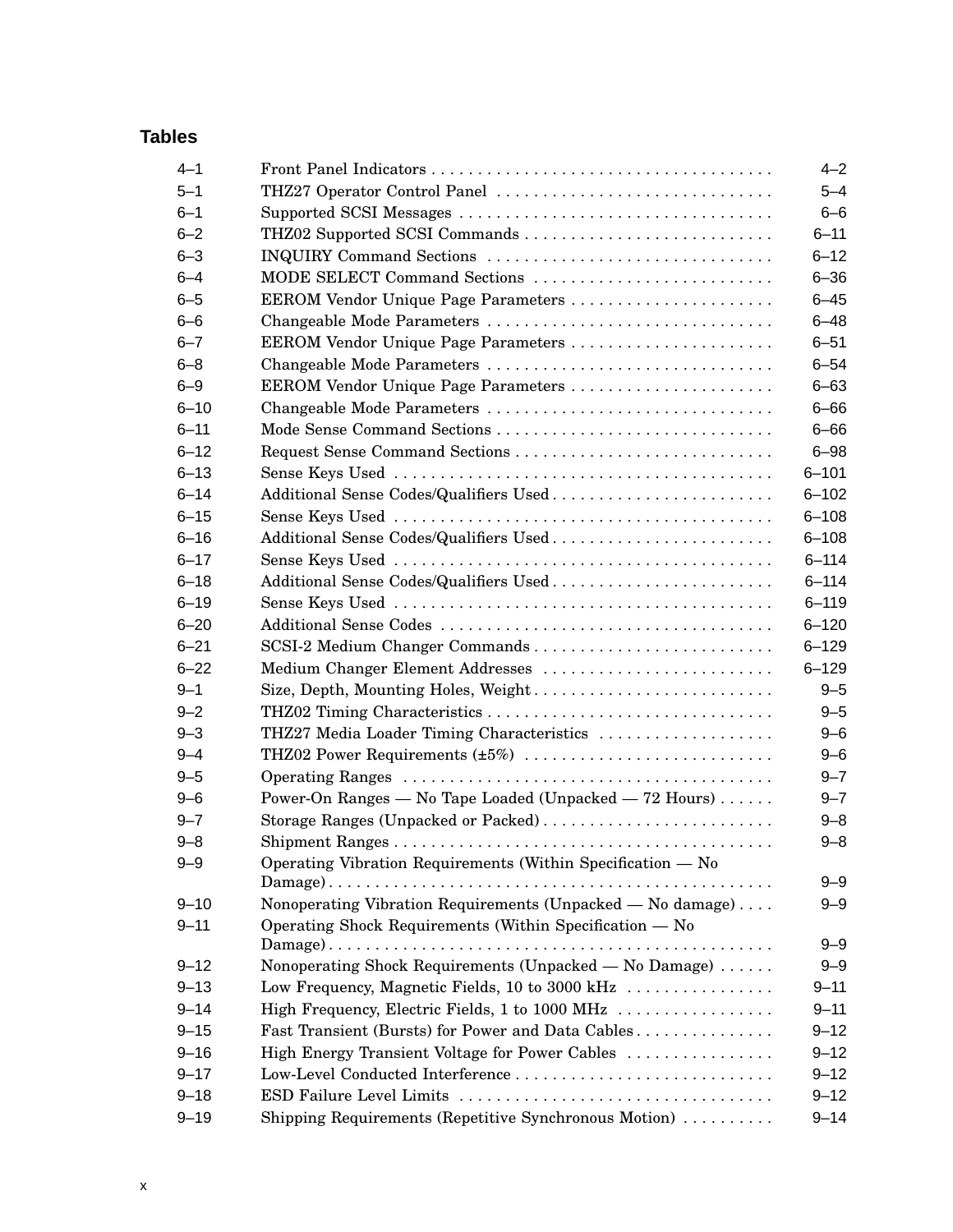| $9 - 20$ | 9–14     |
|----------|----------|
| 9–21     | 9–14     |
| $9 - 22$ | $9 - 14$ |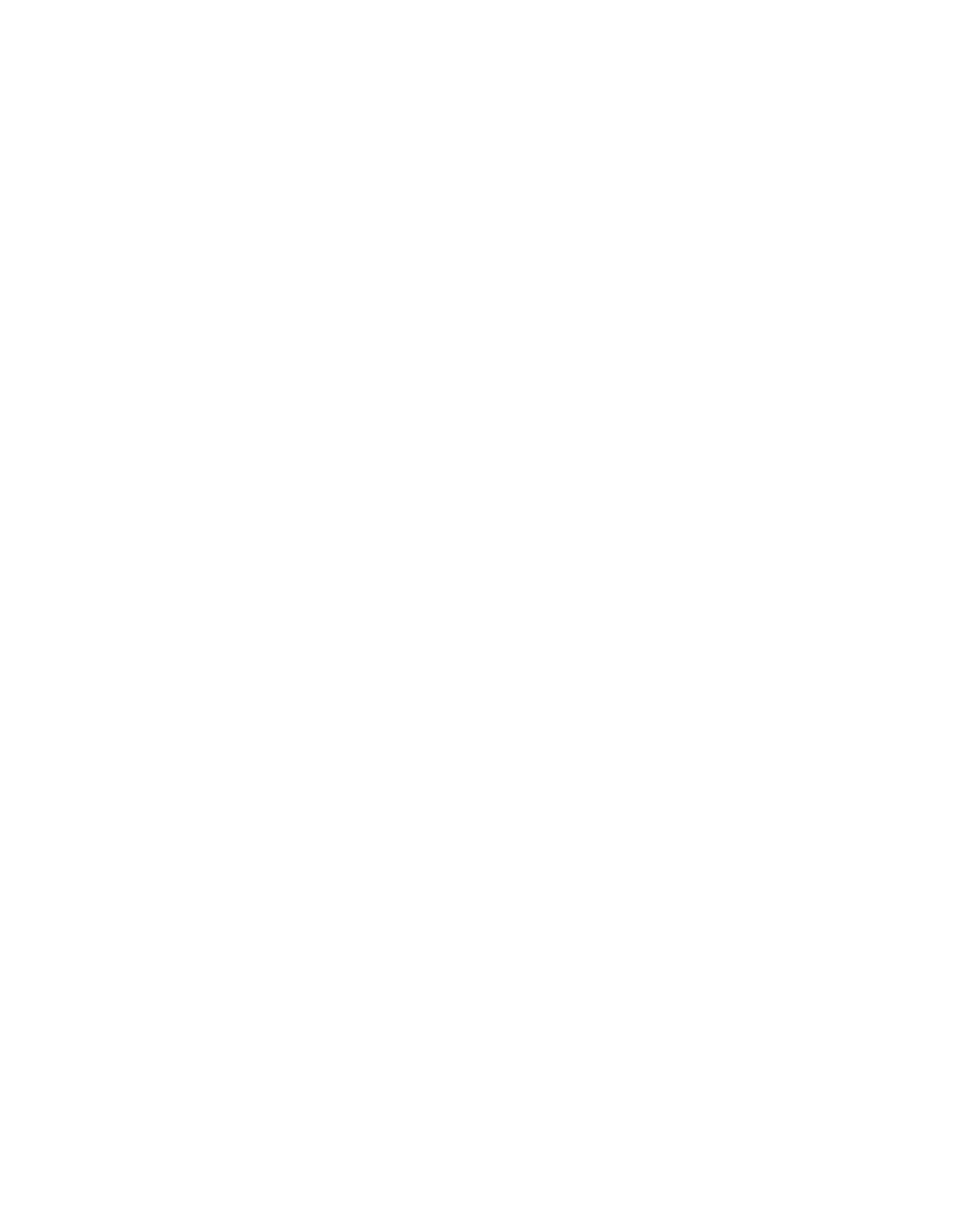**1**

# **Overview of THZ02/THZ27 Subsystem**

#### **Product Features**

- High performance/high capacity
	- 512 kB read/write data cache
	- 1.1 MB/sec raw transfer rate when streaming  $\overline{\phantom{0}}$
	- 800 kB/sec data transfer rate when streaming
	- 5.0 MB/sec data rate on SCSI bus (synchronous mode)
	- 6.0 GB cartridge capacity (42 GB with media loader)  $\equiv$
	- Fast reposition time (less than 1.3 seconds)
- Extensive data integrity/recovery features
	- Custom 64-bit CRC on each 2k of data on media
	- Powerful custom Reed Solomon ECC (designed for tape)
	- End-to-end EDC on data (onto media and back), overlapped with parity from the SCSI bus
	- Parity checking on data cache memory
	- Undetected errors < 1 in 10 E+30 bits
	- Unrecovered read errors  $< 1$  in 10 E+17 bits
	- Cache "Water Marking" to minimize drive start-stops, thus increasing drive, head and media life
- Interconnect flexibility
	- $\blacksquare$ Available three types of firmware to be either:
		- \* Compliant with SCSI-2 requirements or
		- \* Provide 8mm emulation or
		- \* Provide attachment to the IBM AS/400.
	- 8-bit wide SCSI data path
	- Both single ended and differential implementations
	- Optional remote panel for SCSI ID selection
- Firmware update capability using flash EEPROM technology:
	- Customer can do the update
	- Allows inexpensive fixing of bugs
	- Allows inexpensive product enhancements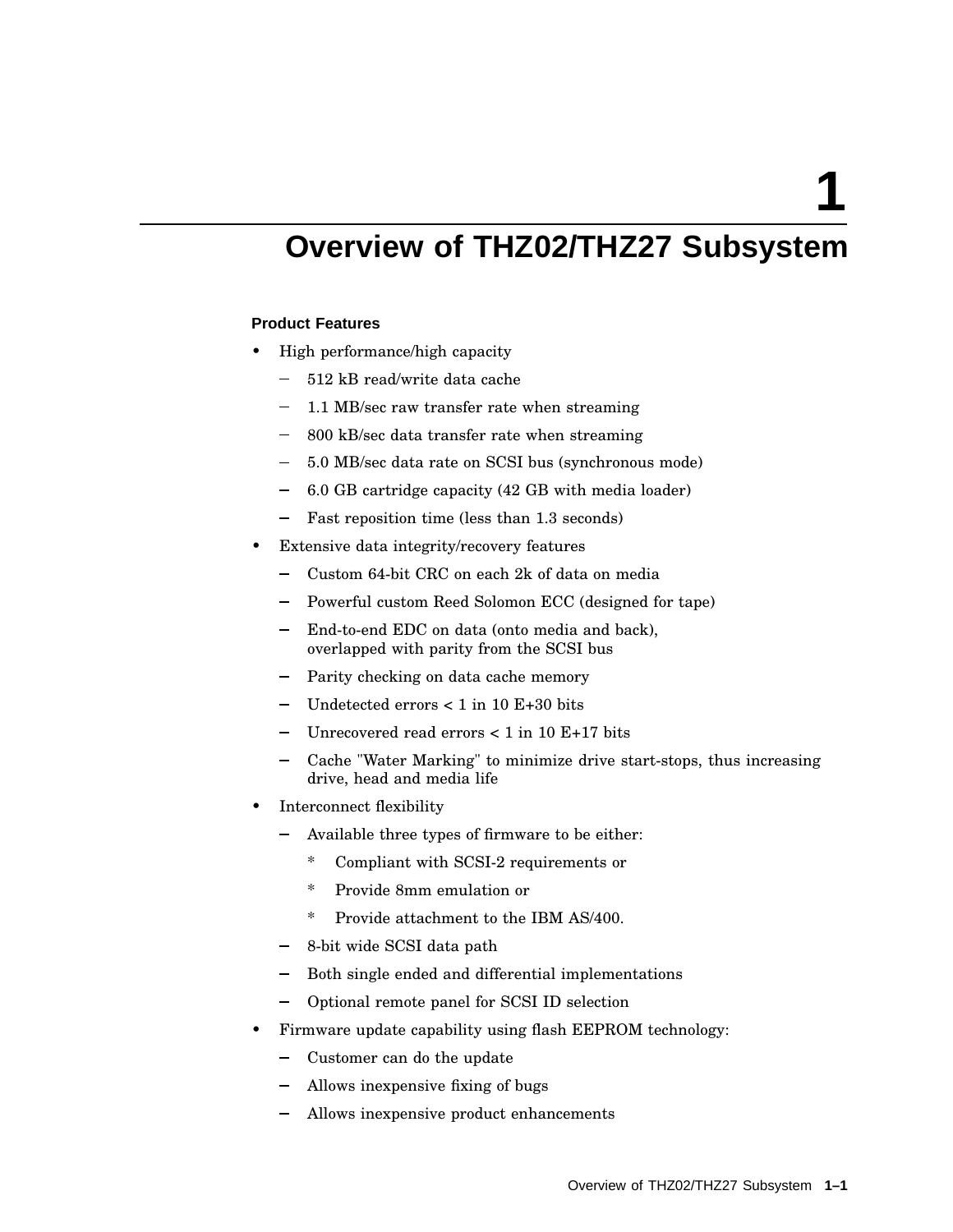- Extensive embedded diagnostic self-test software
	- Automatic determination of need for head cleaning
	- Extensive built-in diagnostics
	- LEDs for indication of POST failure/success, and command traffic
	- Errors recorded in EEPROM for later analysis at repair sites
- General Details
	- NCR 53C96 SCSI controller chip used for the SCSI interface.
	- Based on a 68020 microprocessor
	- $-$  Most subsystem code is written in 'C'
	- 4K blocking factor on tape:
		- \* Increases user-data rate to tape
		- \* Decreases uP power needed to manage data/command traffic
		- \* Record sizes from 1 up to 256k bytes supported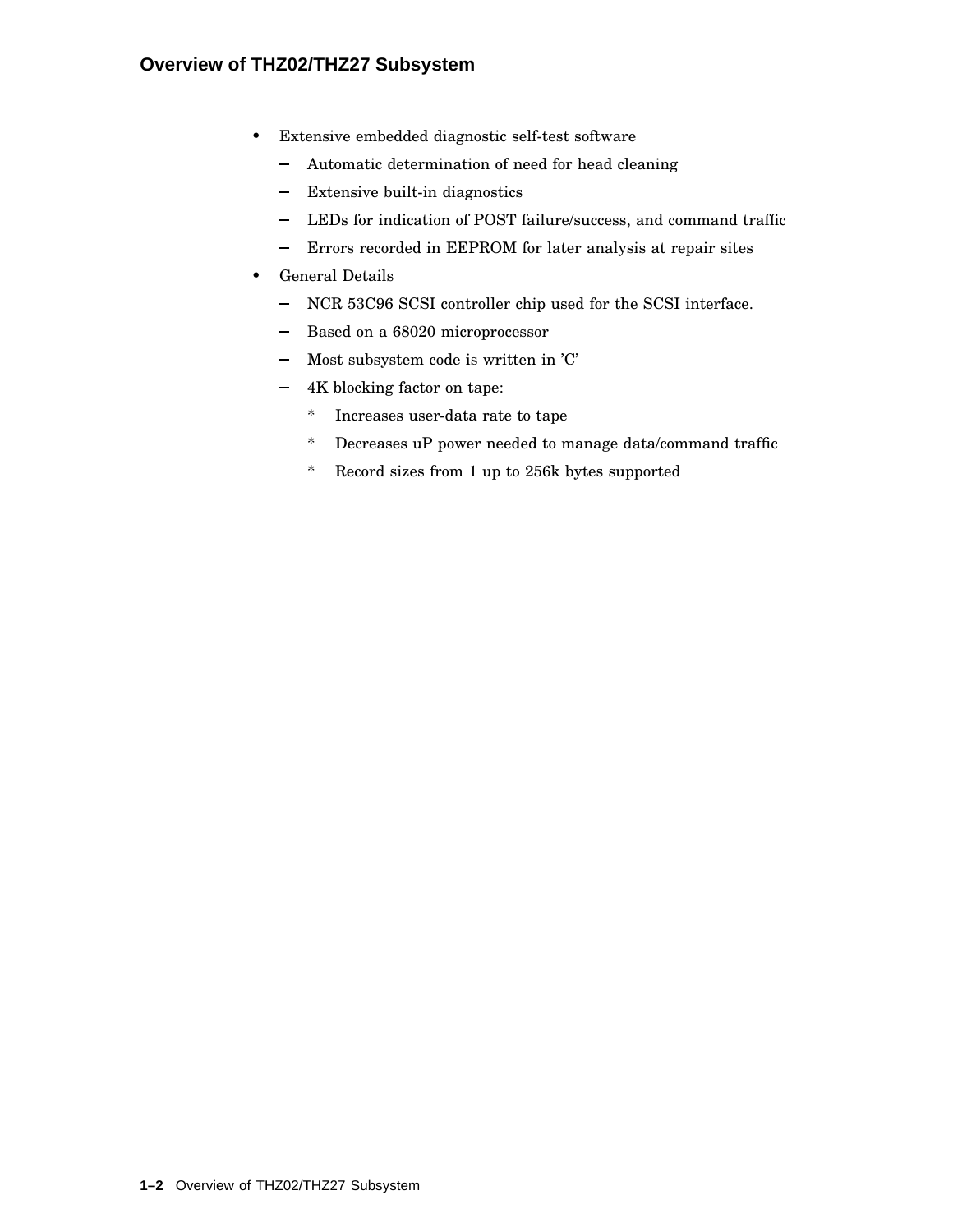# **THZ02 Controller Hardware**

This section describes the THZ02 controller hardware. The main hardware areas are listed and some of the assumptions in the hardware design discussed and its operation explained.

#### **2.1 Overview**



#### **Figure 2–1 THZ02 Controller Block Diagram**

The THZ02 controller connects to the SCSI bus via a standard 50 pin SCSI connector. Using synchronous data transfer mode, it can sustain a 5 MB/sec data rate on the SCSI interconnect. Along with an efficient message system, this minimizes the bus bandwidth required for a THZ02 subsystem, allowing more SCSI devices to share the same bus — assuming an efficient host adapter. To support streaming, the host adapter must efficiently process the SCSI protocol, and data transfers must be fast enough to offset SCSI bus overhead and activity on the bus by other devices.

To maintain streaming operation, the controller formats data from the SCSI bus and supplies it to the drive at the rate of about 800 kB/sec of initiator data. For every eight 4k blocks of data from the bus, the controller generates two 4k blocks of Reed Solomon ECC information. Together, this brings the raw data rate at the drive to over 1 MB/second.

To maintain this transfer rate, the controller uses a 68020 microprocessor. To aid the 68020, the NCR 53C96 chip is used for SCSI bus protocol handling. Two gate arrays have been developed to help control the data paths and format the data. Finally, the THZ02 has a sizable data buffer to minimize or eliminate latencies added by drive repositions when the host is not able to maintain the average 800 kB/sec data transfer rate.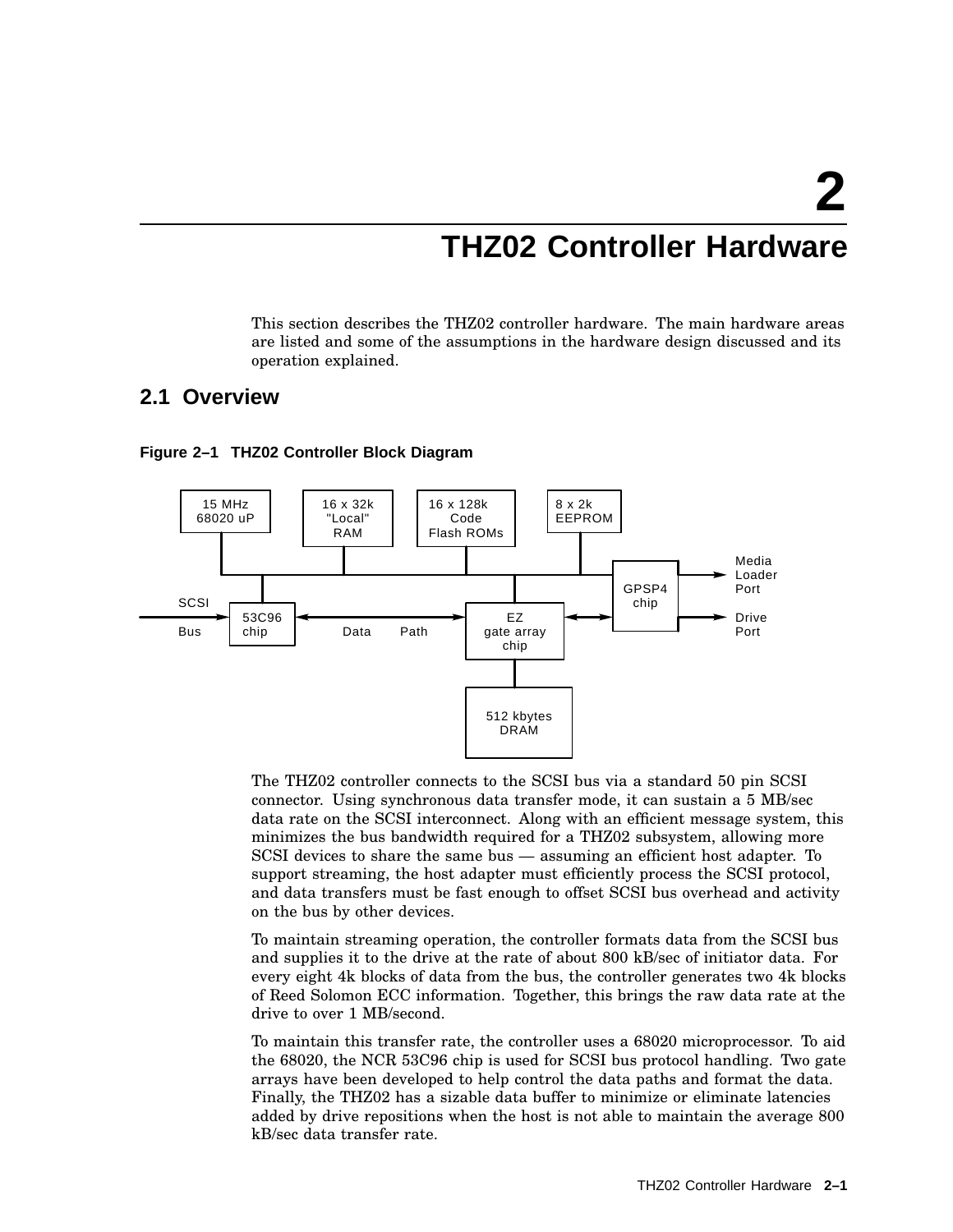#### **THZ02 Controller Hardware 2.1 Overview**

The controller consists of the following sections.

• 68020 microprocessor subsystem:

256 kB of firmware flash EEPROM 64 kB SRAM for data structures 2 kB EEPROM for configurable parameters

• SCSI interface:

NCR 53C96 SCSI controller chip Synchronous and asynchronous data transfers supported Differential and single-ended SCSI bus options

Cache and drive interface:

SCSI, formatter and ECC (EZ) gate array 512 kB formatter/ECC buffer RAM, with parity GPSP4 gate array:

2 channel drive I/O interface Drive communication port Media loader communication port Remote panel inputs

# **2.2 Controller Theory of Operation**

#### **2.2.1 SCSI Interface and Memory**

All SCSI commands and responses are initiated by the 68020 through the NCR 53C96 chip. Messages and commands are copied out and into the 53C96 chip directly. Data transfers are carried out between the 53C96 and the EZ chips directly, under DMA control.

The blocking factor of the device is 4k. This means that internally the data is managed in units of 4k, and does not affect or limit the block size used by initiators. However, data is stored in units of 4k on the media, and blocks that are not an integral multiple of 4k will cause capacity and throughput reductions.

#### **2.2.2 Write Operation**

#### **Command Handling**

The SCSI protocol controller automatically handles selection, message out, and command transfers. The uP decodes the command, validates it, and if memory is available will begin transferring data without a disconnect. Otherwise, if the command is valid and disconnect privilege is granted, a disconnect message will be sent and the bus released. When memory is available, a reconnection to the initiator (if needed) will be done.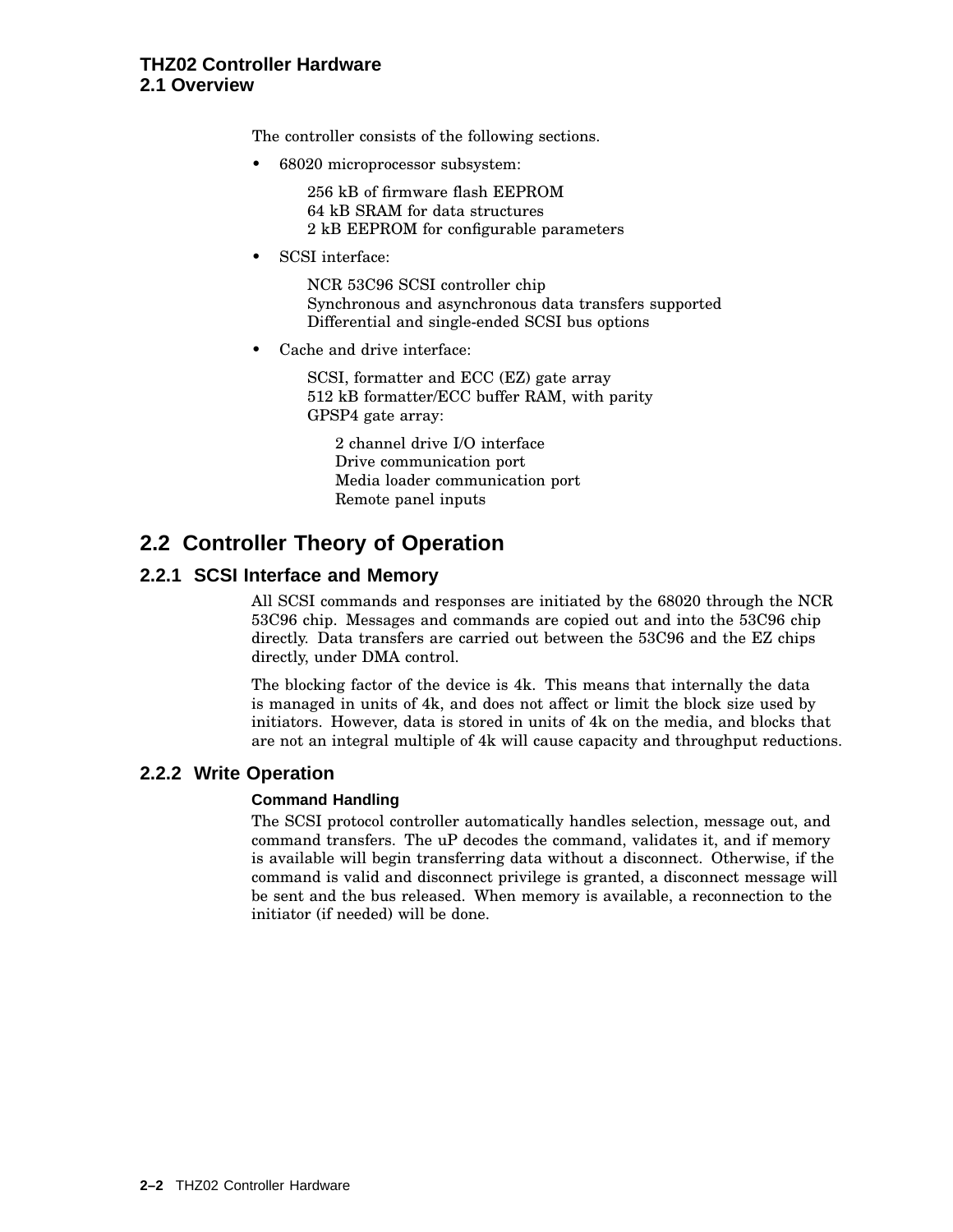#### **Data Transfer into EZ RAM**

Data will be transferred in units of 4k bytes, except for the remainder bytes of blocks that are not an integral multiple of 4k. Disconnections (if allowed) will be done based on the value of the maximum burst size mode parameter, and the availability of buffer memory. Disconnections will always be on a 4k byte boundary.

As the data is transferred in, the hardware checks the SCSI bus parity (unless parity checking is disabled via the controller or remote panel switch package switch defined for this purpose), and stores the data and parity into DRAM buffer memory. At the same time, the EZ gate array calculates an XOR-rotate type EDC on the data which is also stored in DRAM. This EDC is eventually written onto the media, and verified as part of the read-after-write checking, and again during read operations.

If a bus parity error is detected during Data Out, the THZ02 will immediately stop the transfer, issue a Restore Pointers message, and restart the transfer from the point defined by the last Save Data Pointer message. To allow this, Save Data Pointer messages will be sent to the initiator at strategic points in the transfer (but always on a 4k boundary).

After the data is transferred, if caching is enabled, the Status byte and Command Complete message byte are sent immediately and the bus released. Otherwise, the Save Data Pointer and Disconnect messages are sent and the bus released. When the block is written onto media, a reconnection will be done to report the outcome of the operation.

#### **Formatting, Generation of ECC and Transfer to Tape**

Once these 2056 byte buffers are constructed in FECC memory, the control field information can be created and attached to the end of each buffer. The 68020 will format the control field information in local memory and then append it to the 2056 byte data blocks in FECC memory making the physical tape block size equal to 2076. This is done just before the blocks are written to tape since some fields in the control information change very dynamically depending on rewrite retries.

As each of these buffers or blocks are formatted, the 68020 will program the GPSP3 to start requesting the transfer of the blocks to tape via the FECC gate array. As the FECC gate array fetches the data words for the GPSP3, it will also feed them to the Reed Solomon generator which is being done concurrent with the write operation. That reduces the memory bandwidth requirements on the FECC memory.

This process of requesting data, generating ECC and writing data to tape continues for the entire 2076 block length. At the end of the transfer, the GPSP3 will interrupt the 68020 so that it can set up the next set of pointers to start writing the next block and calculate the ECC. After eight 4k tape blocks have been written to tape, the two 4k ECC blocks will be ready to be written.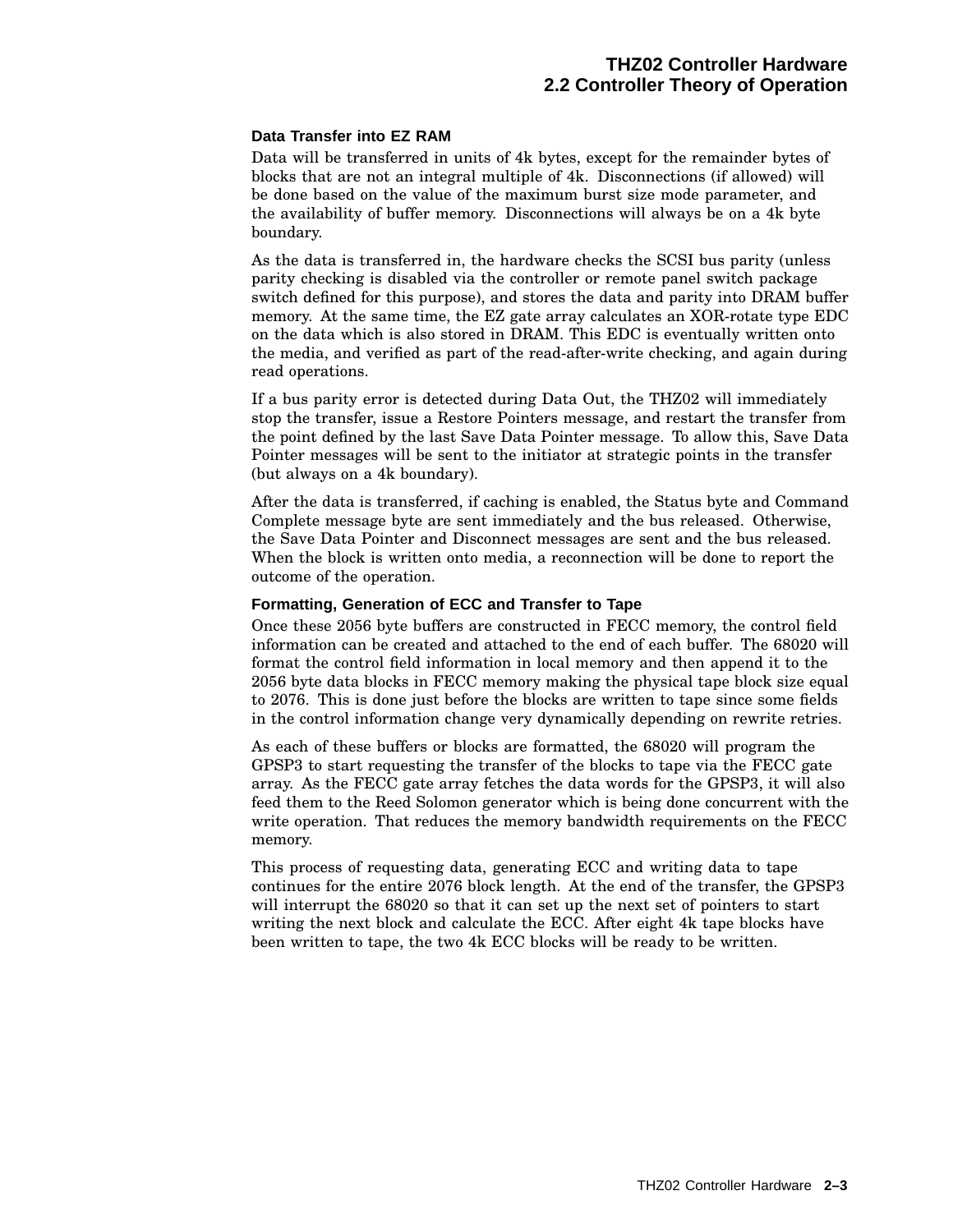#### **THZ02 Controller Hardware 2.2 Controller Theory of Operation**

#### **Error Recovery During Writes**

At the same time a block is being written to tape the previous block is being read. At the CRC check time, the GPSP3 will interrupt the 68020 so that status can be checked. If a block on either track is bad, it will be rewritten without stopping the tape. Because the drive is a streaming tape drive, rewrites are done in line on the fly. What this means is that if we have written block A and start writing block B, the read after write of A will not be complete until B is already started. If A is determined to be bad by the CRC (or EDC check) results, then 68020 has to modify a bit in the control field of block B (the "K" bit) so the controller knows to ignore it later during a read, and finish writing B. The controller then has to rewrite A and B again until the read after write of A is correct.

This process of rewrites continues for every block written until the read after write of that block is correct. If however the rewrite count defined in controller software is exceeded then, the controller will stop the tape, backup to the beginning of the rewrite sequence, and start all over again. This entire sequence is repeated for up to the "Over-Write" retries value. If still not successful a hard write error will then be reported. Also at the CRC check time the EDC that was generated by the Swift gate array is checked by the GPSP3. The writing and checking of the EDC on tape gives the controller end to end checking on its data path to minimize otherwise undetected errors.

Because the rewrite of blocks affect the Reed Solomon calculation due to the fact that writes are linked directly to the Reed Solomon generator, the software in the controller has to retain multiple copies of the Reed Solomon calculation and only use the copies that were generated by blocks that had good read after write status. The following figure illustrates the rewrite of block A.



#### **Figure 2–2 Rewrites**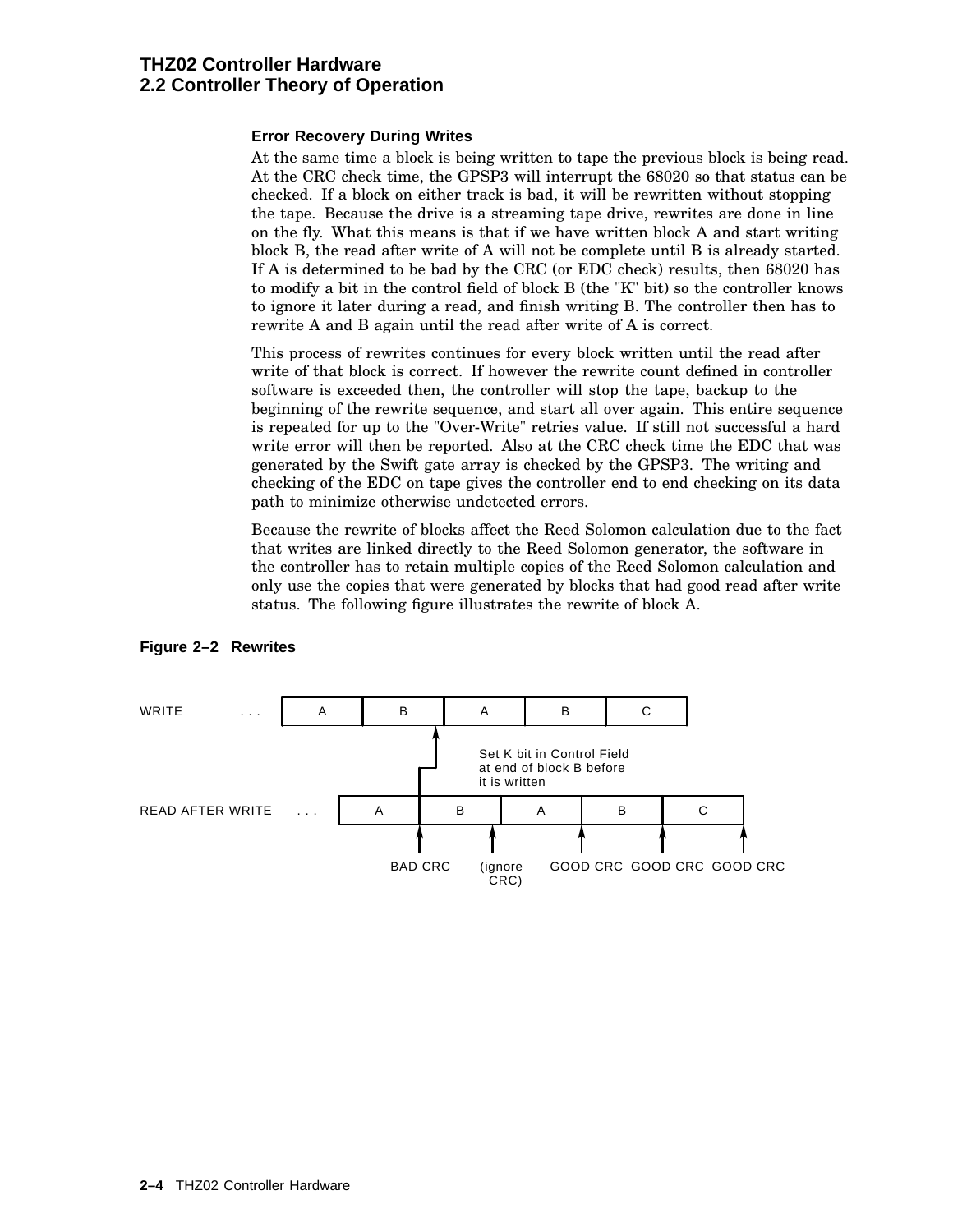#### **2.2.3 Read Operation**

This is similar to write command handling. After the READ command is validated, buffer memory is checked to see if enough data is there to satisfy the command. If so, no disconnect is performed, the correct data is located and the transfer started. Otherwise a disconnect is executed until the data is located or read off the tape.

When the transfer is complete, if the requested block size matches the size of the block read off the tape, Status and Command Complete are returned immediately. If there is an error or exception case (for example due to a block size "mismatch"), a disconnect may be performed, with a later reconnection to report the status of the operation.

If the initiator asserts the ATN signal during the Data In, the THZ02 will stop almost immediately, and go to Message Out. If an Initiator Detected Error message is received, a Restore Pointers message will be sent, and the transfer restarted from the point at which a Save Data Pointer message was last sent.

#### **2.2.4 Data Protection and Recovery**

The THZ02 has full end-to-end data protection. As shown in the following figure, as the data comes onto the controller (and bus transmission errors checked for), the 53C96 chip checks and passes parity to the EZ chip, which builds a 16 bit XOR-rotate type EDC for each 512 bytes of data as it writes the data into EZ controlled memory. This word of EDC is appended to the data in RAM, and is then considered as part of the data during all subsequent data handling operations. While stored in controller cache memory, the data is also protected with byte parity by the hardware. When the data is DMAed to the drive's write circuity, a 64 bit CRC is generated on the data and EDC, which is also written onto the media. The read-after-write that occurs immediately after writing checks both the CRC and EDC. This allows detection of data corruptions that might occur on the controller at the time data is written, instead of later, during a critical restore operation.

#### **Figure 2–3 THZ02 Data Path Protection**



During a read, the EDC and CRC are again both checked. In addition, block format information is also checked. If any error or inconsistency is detected, the Reed-Solomon correction algorithm is applied using ECC blocks that were generated and stored on the tape during the write process. There are two 4k ECC blocks for every eight 4k data blocks (each 4k is divided into two 2k blocks that go on different channels in parallel) and up to 4 of the 2k data blocks can be recreated which helps give the THZ02 its very low unrecovered error rate.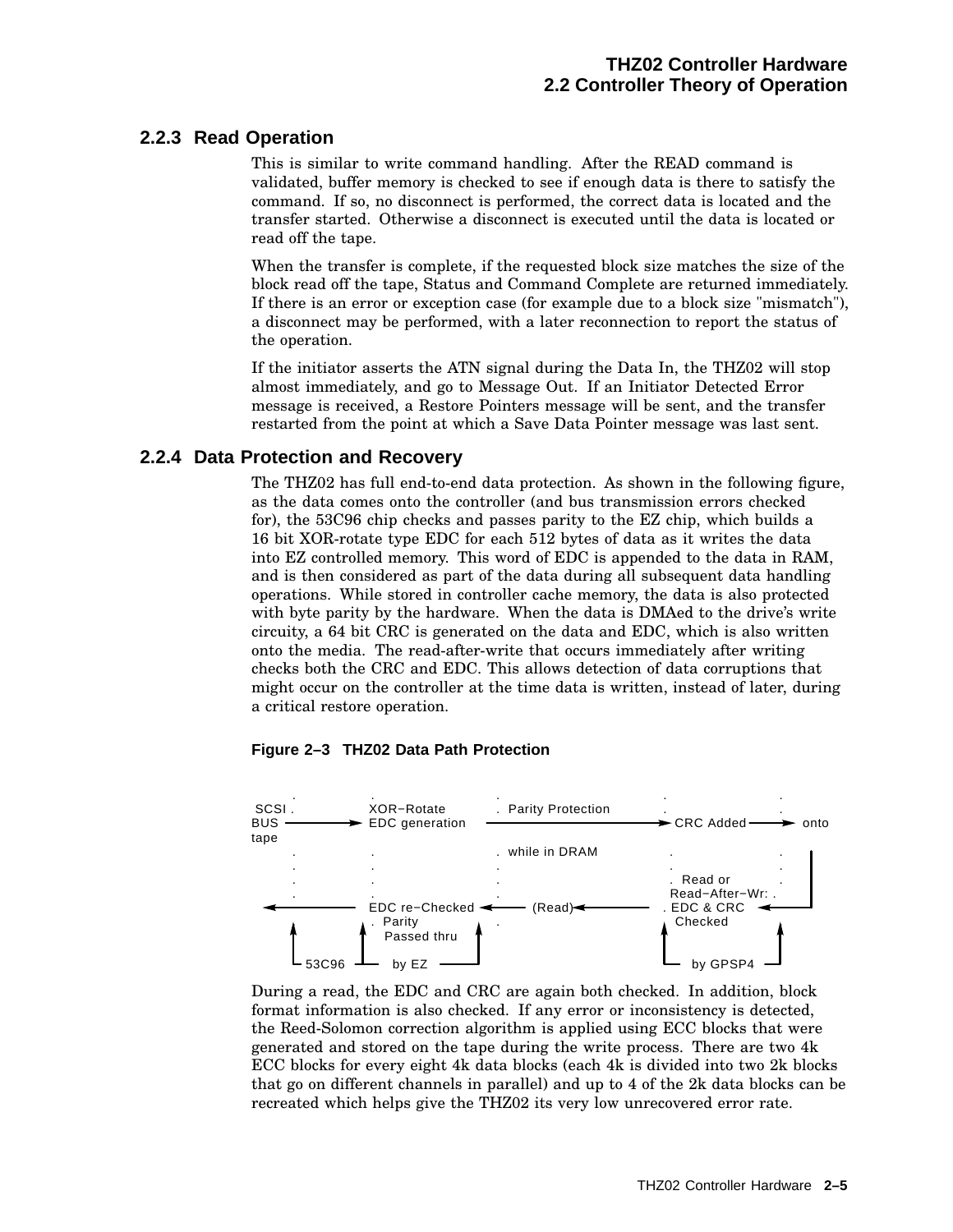If too many 2k blocks are in error, the tape is stopped and reread retries performed and correction done if appropriate. Once the data has been recovered, and is sent over the SCSI bus, the EZ chip again checks the EDC word on each 512 bytes of data. In the unlikely case that the EDC check fails, the controller will abort the data transfer and flag an error to the host.

Retries will be performed in this case using the data in memory and the Restore Pointers mechanism, but the chances of success are small since the error is most likely due to a corrupted buffer. Fortunately the chance of this type of error is extremely low.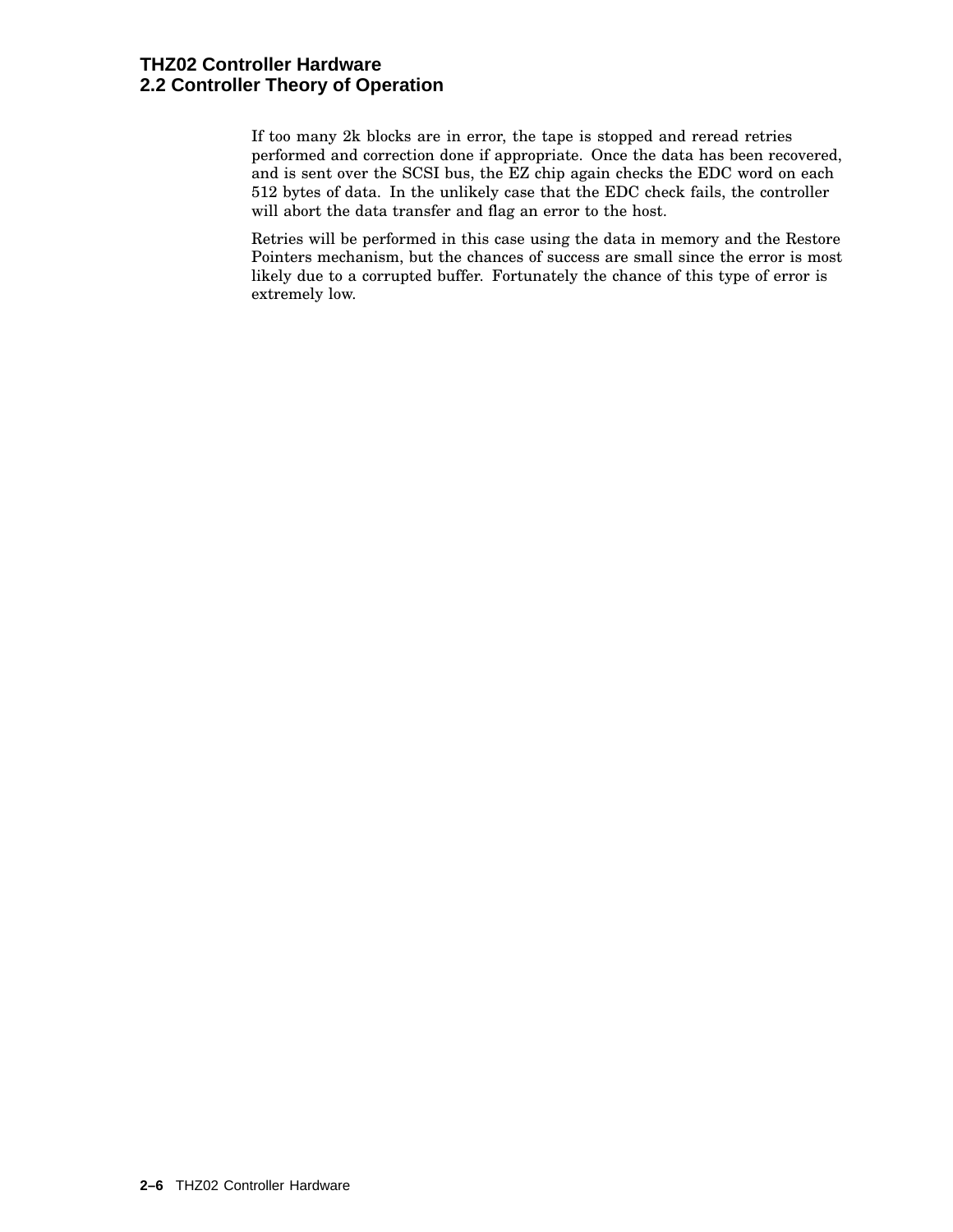# **3 Installation**

This chapter provides information for installing, configuring and operating the THZ02 tape drive.

### **3.1 Installation**

**Note**

The SCSI (small computer system interface) bus must be terminated at both ends of the bus, and at least one device must supply terminator power.

The THZ02 controller module has sockets for the termination resistor packs. Note that there are two positions labeled on the etch: **NO TERM** and **TERM**.

If the THZ02 is the last device on the bus, and external termination of the cables is not going to be done, you should ensure that the three resistor packs are placed in the **TERM** position. (The **NO TERM** position is a holding place for the resistor packs.)

You can configure the THZ02 to supply **TERM PWR** on the bus by moving the **TERM PWR** jumper on the controller from **NO PWR** to **PWR**.

Be sure the resistors are in the **NO TERM** position if you use external termination.

#### **3.2 Configuration**

Select the SCSI ID by using the three rightmost switches on the controller. These switches specify an encoded value from 0 to 7. The left switch disables checking for parity on the SCSI bus by the tape unit, and should be done for systems that do not generate parity.

#### **3.2.1 SCSI ID Switch Settings**

Use Figure 3–1 to determine the SCSI ID switch settings. Switch 2 is the most significant bit (MSB) and switch 4 is the least significant bit (LSB): Refer to Figure 3–2 for details of physical switch location on the tabletop box.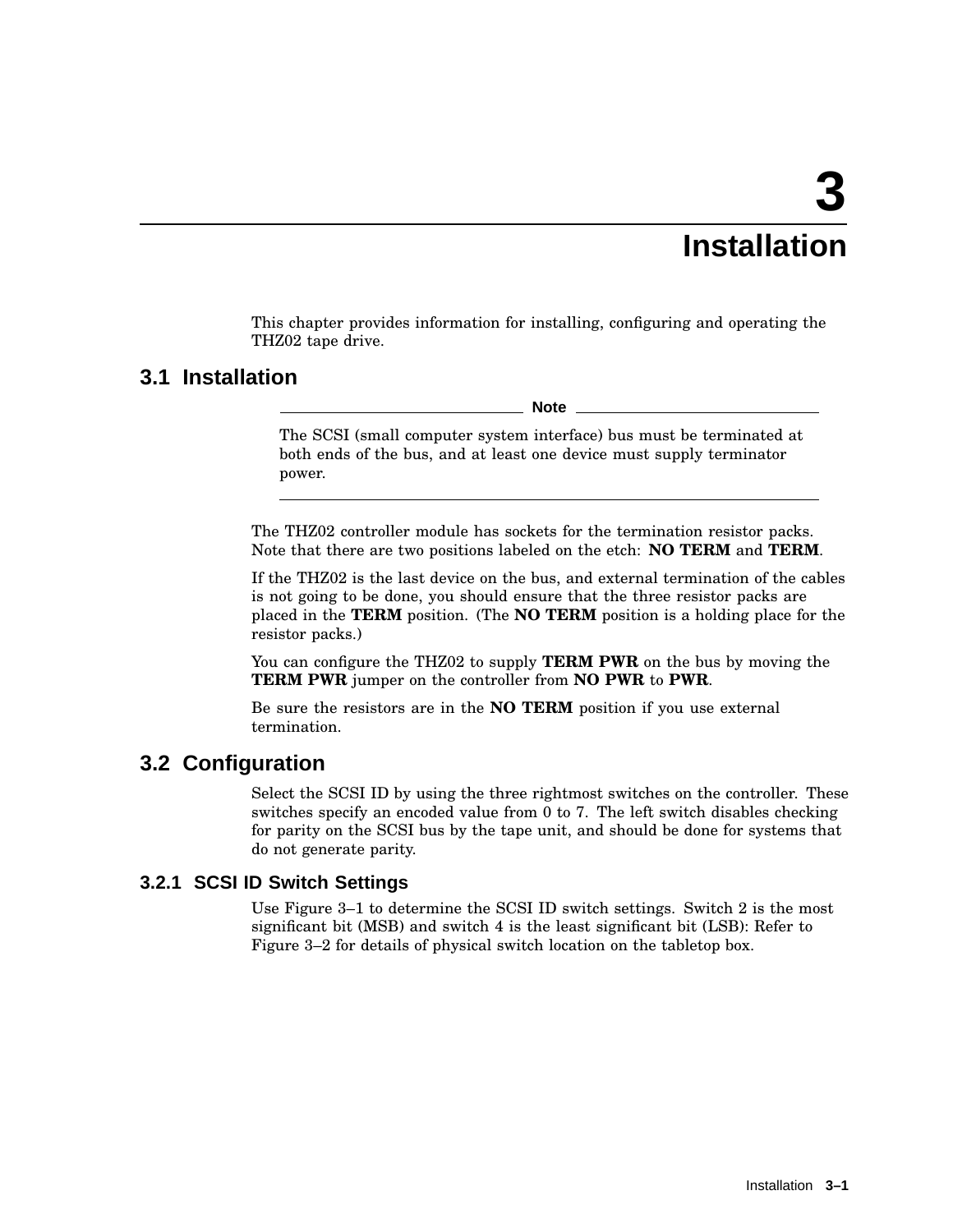**Figure 3–1 SCSI ID Selection**

| SCSI ID        | Switch 2 | Switch 3 | Switch 4 |
|----------------|----------|----------|----------|
| 0              | Off      | Off      | Off      |
| 1              | Off      | Off      | On       |
| $\overline{2}$ | Off      | On       | Off      |
| 3              | Off      | On       | On       |
| 4              | On       | Off      | Off      |
| 5              | On       | Off      | On       |
| 6              | On       | On       | Off      |
| 7              | On       | On       | On       |

**Figure 3–2 Rear Panel Switches**



SHR-TZ86-04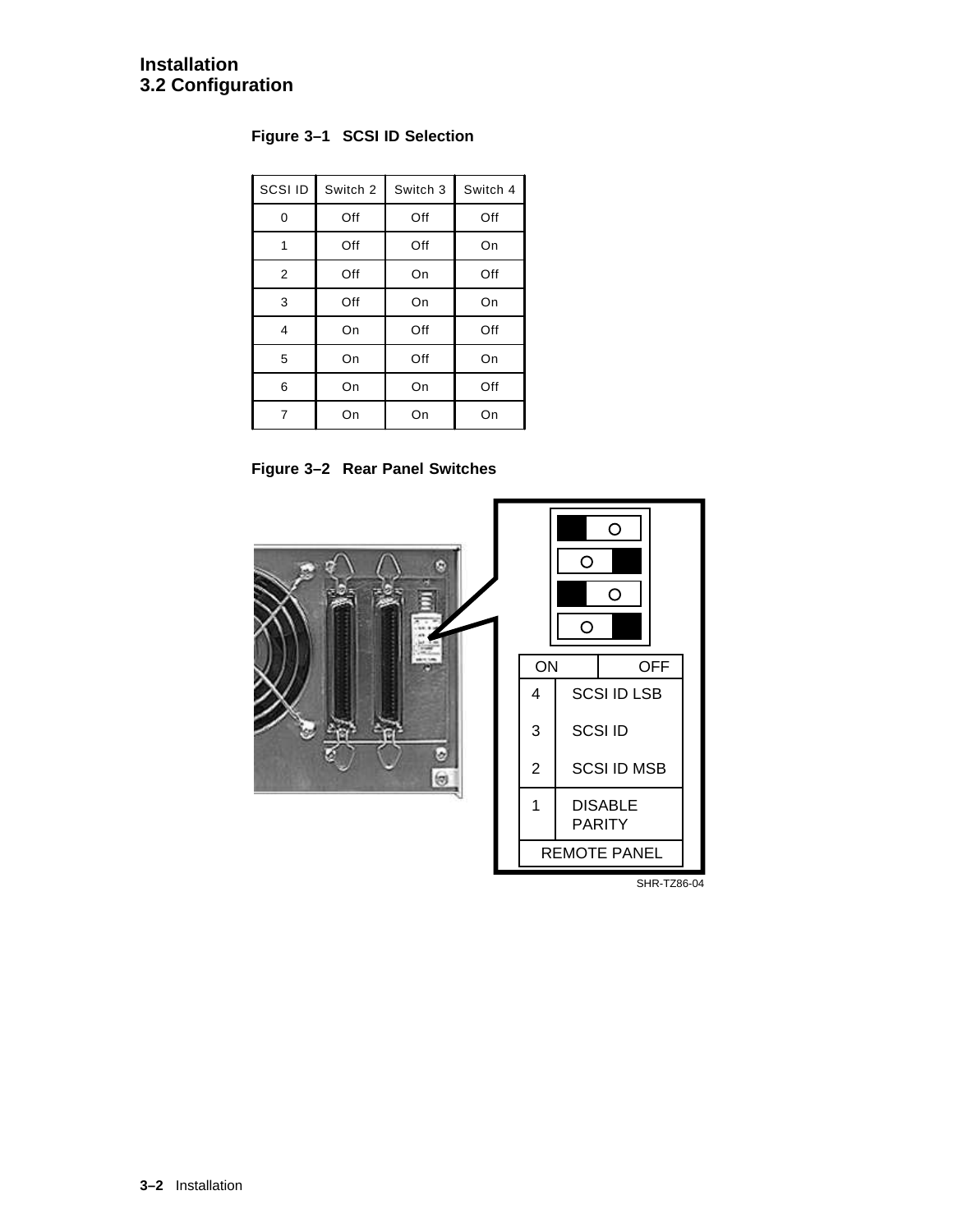# **Tape Drive Operation**

### **4.1 Power-On Self-Test**

The power-on self-test (POST) includes:

- Diagnostic LED test
- 68020 microprocessor register and instruction test
- Local RAM test
- NCR 53C96 chip test
- EZ gate array test
- GPSP4 gate array test
- Cache (EZ) RAM test
- Flash code ROM test
- Timer and other tests

POST completes and the subsystem responds normally to all commands within 5 seconds. However, it may take longer for the media to be made ready. After a bus reset, the tape drive responds within a bus selection timeout period or less.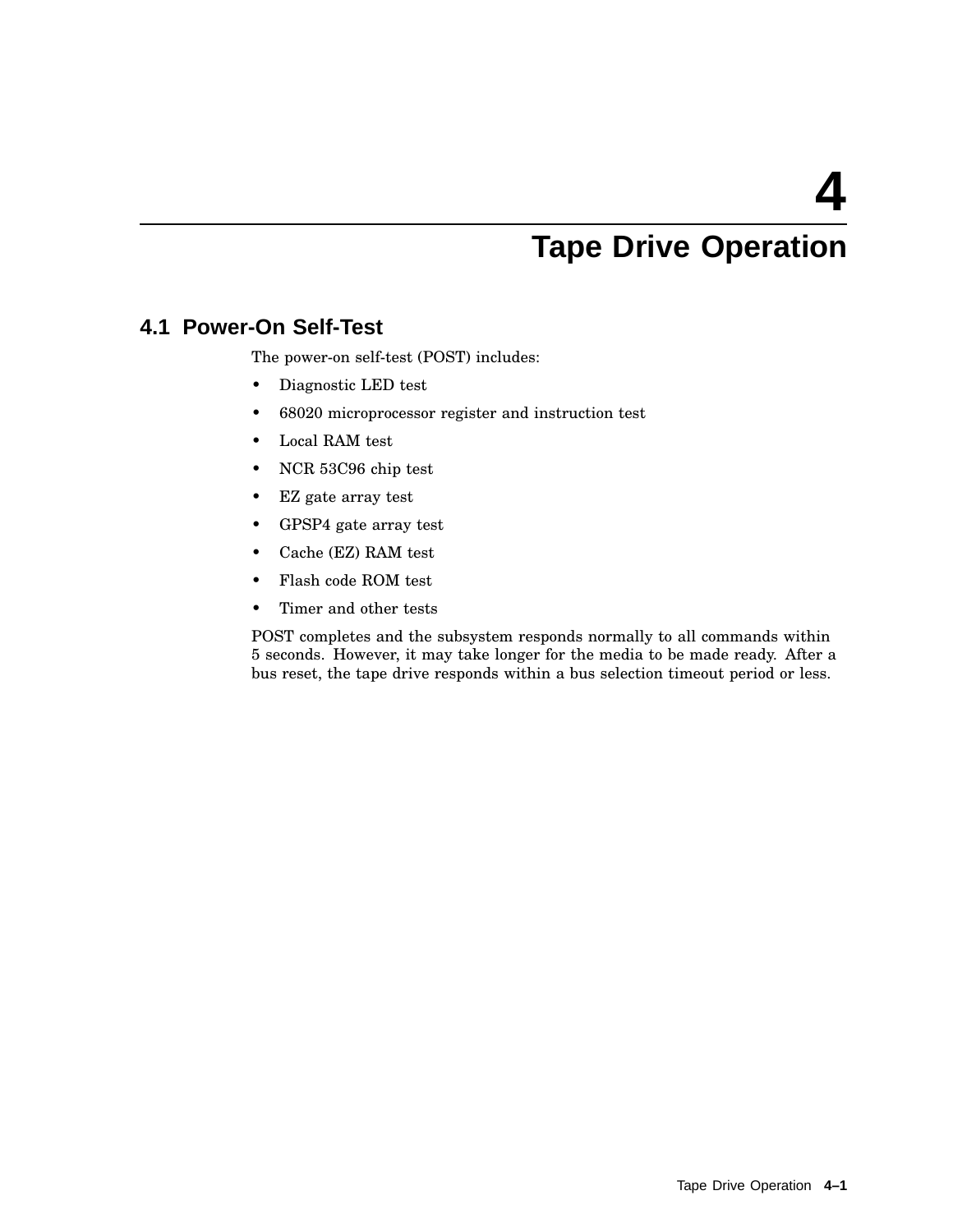# **4.2 Front Panel Indicators and Controls**

The front panel consists of the following indicators and controls:

- Indicators
	- Write Protected
	- Tape in Use
	- Use Cleaning Tape
	- Operate Handle
	- Beeper
- Controls
	- Unload button
	- Cartridge insert/release handle

| Table 4–1 Front Panel Indicators |  |  |  |  |
|----------------------------------|--|--|--|--|
|----------------------------------|--|--|--|--|

| Label             | <b>State</b> | <b>Purpose</b>                                                     |
|-------------------|--------------|--------------------------------------------------------------------|
| Write Protected   | On.          | Tape is write protected                                            |
|                   | Off          | Tape is write enabled                                              |
| Tape in Use       | Blinking     | Tape is moving                                                     |
|                   | On           | Tape is loaded and ready for use                                   |
| Use Cleaning Tape | On.          | Drive heads need cleaning or the tape is bad                       |
|                   | Off          | Cleaning is complete or cleaning is<br>unnecessary                 |
| Operate Handle    | On.          | Operate the cartridge insert/release handle                        |
|                   | Off          | Do not operate the cartridge insert/release<br>handle              |
| Beeper            | On.          | Sounds when you can operate the cartridge<br>insert/release handle |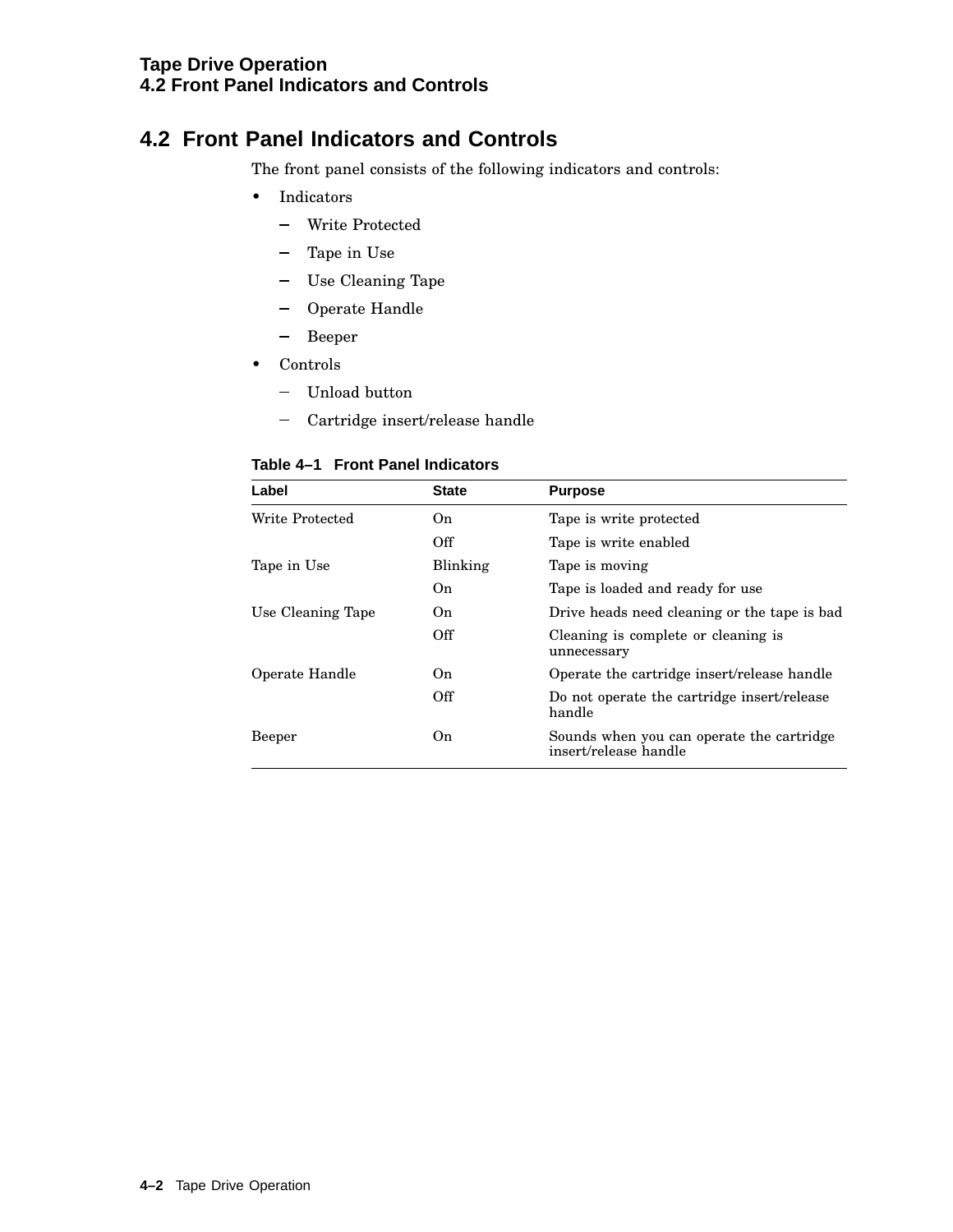# **4.3 Front Panel Lights**

#### **4.3.1 OK To Lift Handle Light**

When the OK To Lift Handle light is on by itself, it is okay to operate the handle. Do not attempt to open the handle if the OK To Lift Handle light is not on.

If the OK To Lift Handle light flashes by itself, this indicates that the cartridge leader may be bad. Raise the handle and extract the cartridge. Carefully open the door of the cartridge, and check to see if the loop on the cartridge leader is visible. If it is not visible or the leader appears to be broken or mispositioned, replace the cartridge.

#### **4.3.2 Tape In Use Light**

The Tape In Use light indicates that a tape is in use or the drive is initializing. If the Tape In Use light stays on, then the tape is stopped. If the Tape In Use light is flashing, then the tape is moving or the drive is initializing.

#### **4.3.3 Write Protect Light**

#### **4.3.3.1 Write Protect Light On Steady**

If the Write Protect light is on steady, it indicates that the tape is write protected (recorded data is protected). If the Write Protect light is on steady, then one or more of the following conditions is true:

- The write protect switch on the cartridge is set.
- The cartridge is software write protected from the host.
- The cartridge has TK50 or TK70 calibration tracks written on it. (TK50 and TK70 cartridges can be read by a THZ02 but not written).

#### **4.3.3.2 Write Protect Light Blinking**

If the drive is unloaded, the handle closed, and the Write Protect light is blinking by itself, the drive is in the initial stage of code update mode. See Chapter 7 for a more detailed description of code update mode.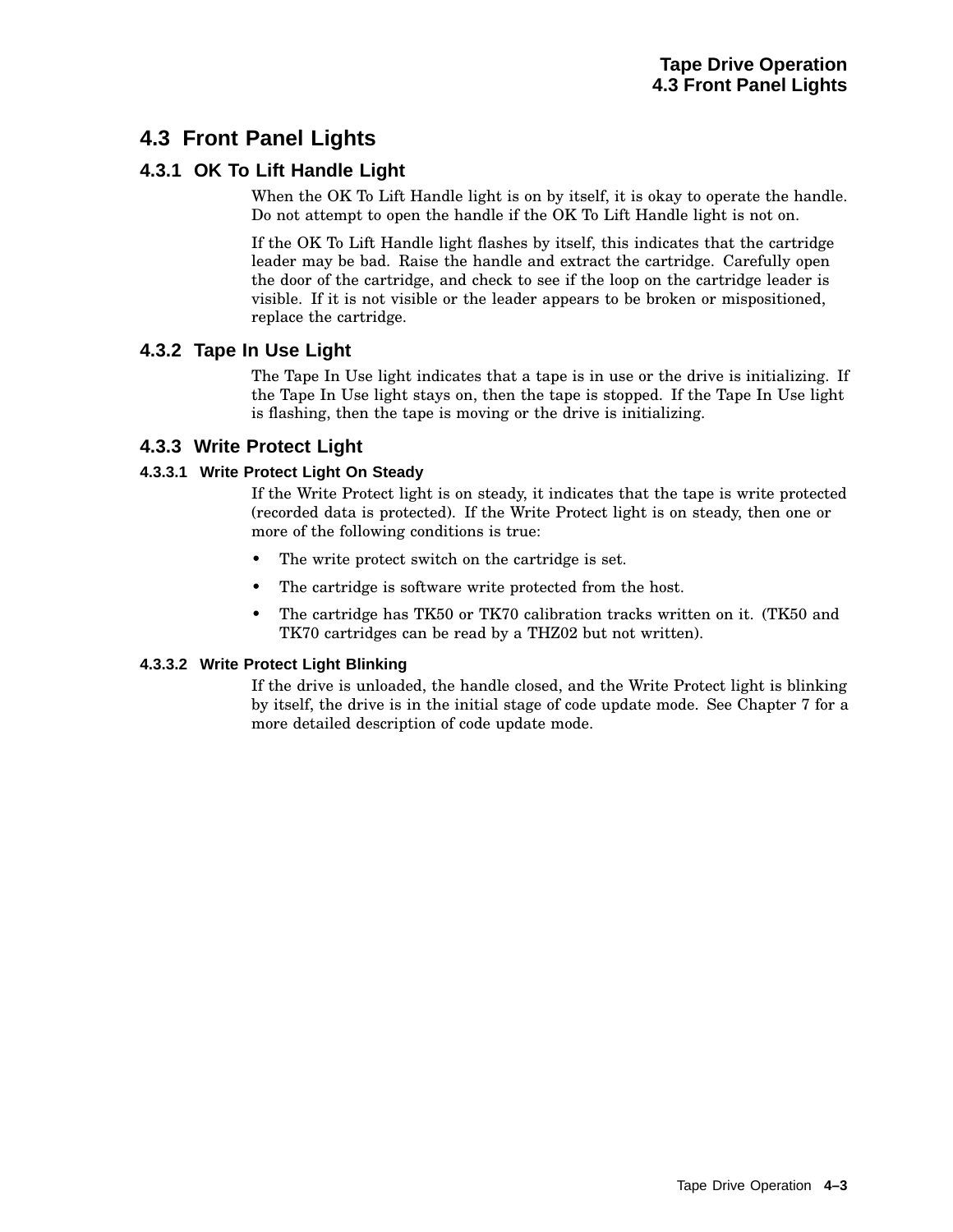#### **4.3.4 Use Cleaning Tape Light**

The front panel Use Cleaning Tape light is turned on or off following calibration. The light is turned on for the following reasons:

- For TX85 media, the noise is measured for all four channels while the tape is stopped and while the tape is erasing. The difference between the moving noise and stopped noise is compared to the 2f amplitude. If this ration of noise to signal exceeds a given level for any of the four channels, then the Use Cleaning Tape light is turned on.
- For TX85 media, if the resolution is less than a given minimum for any of the four channels, then the Use Cleaning Tape light is turned on.
- For TX70/50 media, if the VCG for any of the four channels is 0, this means that the calibration procedure was unable to set the gain high enough. This may indicate a dirty head, and the Use Cleaning Tape light is turned on.
- For TX70/50 media, if the 1f amplitude is less than a given minimum, then the Use Cleaning Tape light is turned on.
- For any media, if the calculated tape tension is greater than a given maximum or less than a given minimum, then the Use Cleaning Tape light is turned on.

The Use Cleaning Tape light will also be turned off after a cleaning cartridge has been used. Note that if the cartridge is 'used up', the Use Cleaning Light will not be turned off after the cleaning cartridge has been used.

#### **4.3.5 All Four Lights Flashing**

All four lights will flash constantly when the drive is in an error condition. You may try to reinitialize the drive and unload the tape by pressing the unload button. All three lights will briefly turn on and the drive will try to reinitialize.

#### **4.3.6 Tape In Use and Write Protect Lights Flashing**

If both the Tape In Use and Write Protect lights are flashing, this indicates that the drive is in code update mode. See Chapter 7 for a more detailed description of code update mode.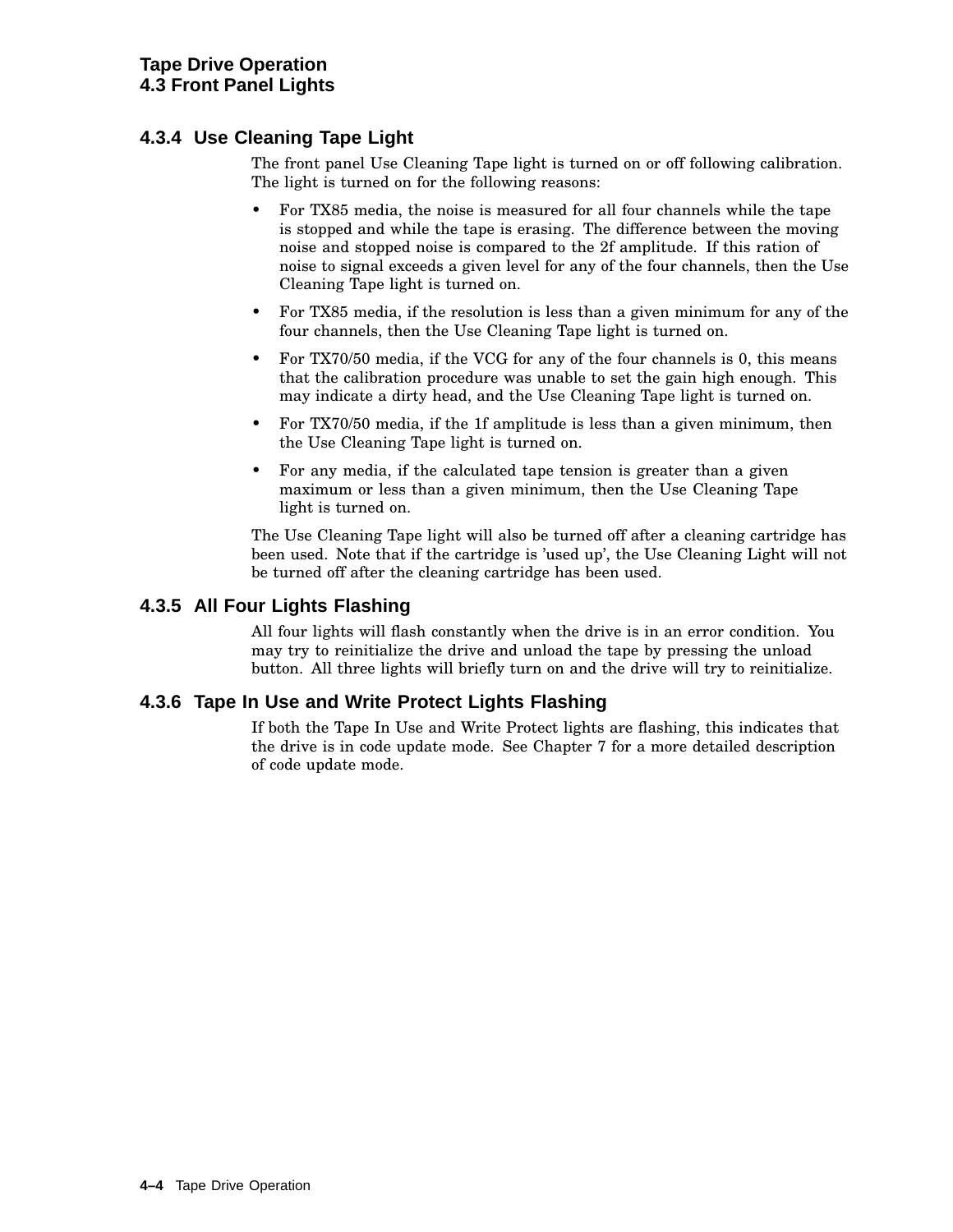#### **4.3.7 Power On Light Sequence**

All four front panel lights will turn on sequentially when the drive is powered up (top to bottom). All four lights will remain on for a few seconds while the drive goes through power-on self-test (POST). After POST is complete, the Tape In Use light will flash slowly and the other three lights will turn off while the drive initializes.

After initialization, the drive will be in one of the four states listed below:

- If no cartridge is present, the amber light will turn off, the green light will turn on, the handle will be unlatched, and the drive will beep. It is now okay to raise the handle and insert a cartridge.
- If a cartridge is present and the handle is down, the drive will load the cartridge. When the amber light stops flashing and stays on, then the drive is ready for use.
- If a cartridge is present but the handle is up (not recommended), the amber light will turn off and the green light will turn on. The handle should then be lowered and the cartridge will load.
- If the drive detects an error condition, then all four lights will flash repeatedly. You may try to unload the tape and reinitialize the drive by pressing the unload button. The four lights will stop flashing and the drive will try to reinitialize as just described.

#### **4.3.8 Unload Button**

The unload button is used primarily to indicate that the user wants to unload the tape. When the user pushes the unload button, the THZ02 waits until an active write to tape is completed before beginning the unload sequence.

If the drive is in error state (all four front panel lights flashing), pushing the unload button will cause the drive to reset and unload the tape if possible.

## **4.4 Write Protect Switch on Cartridge**

If the user changes the state of the cartridge write protect switch, the drive will turn on the write protect LED immediately. However, if the drive is currently writing to the tape, the write protect will not take effect until the current write is completed.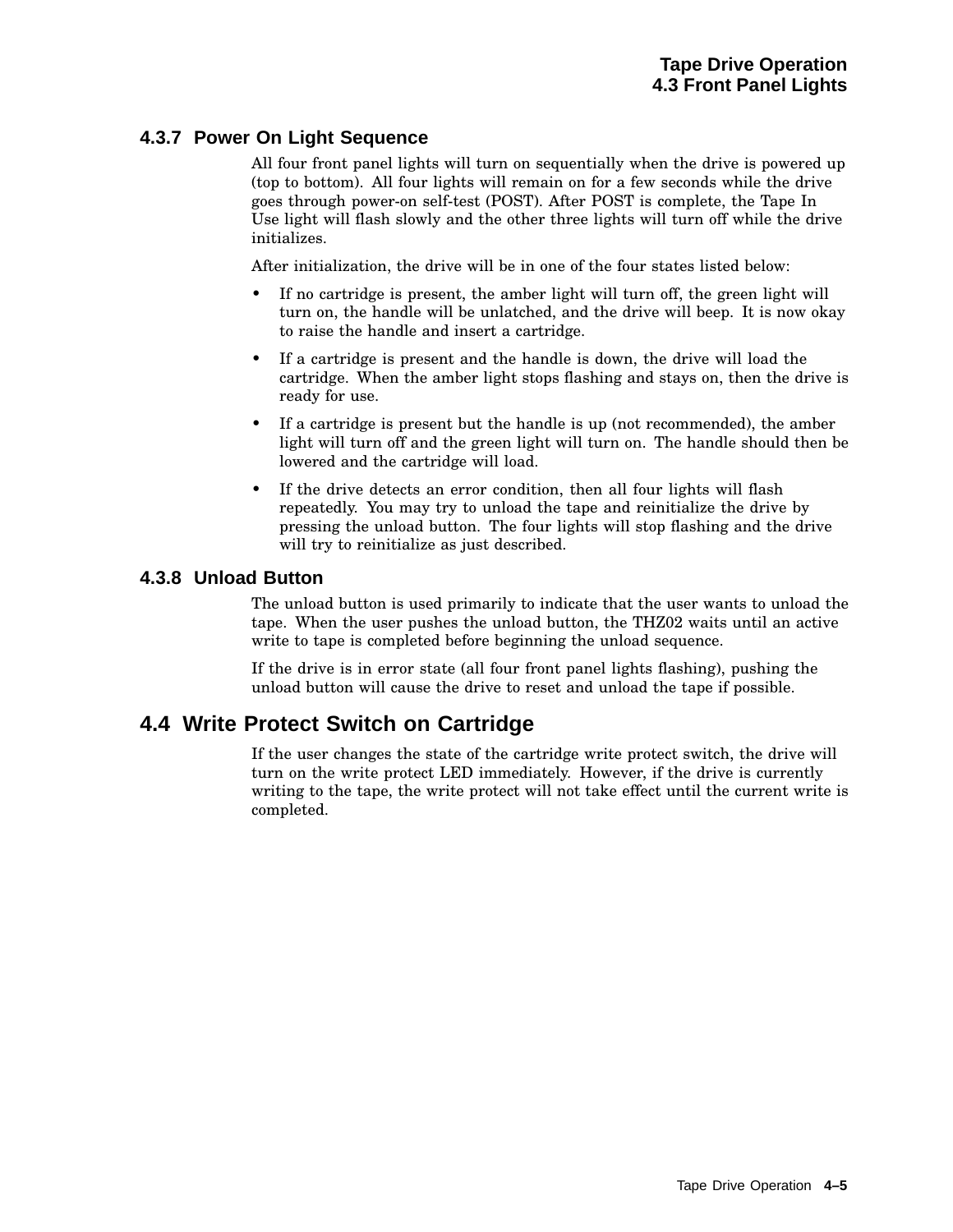# **4.5 Cleaning Cartridge**

#### **4.5.1 Cleaning Algorithm**

When the drive detects that a cleaning cartridge has been loaded the drive will initiate the cleaning algorithm. Note that the cleaning algorithm will occur regardless of whether the cleaning light is on.

- Tape motion is started and the head is moved to the bottom stop and then up a given number of steps. Tape motion is stopped.
- Tape motion is started and the head is scanned through an area of tape where previous cleaning (and writing) may have taken place. A/D samples are taken as the head is stepped up. The maximum and minimum A/D samples for each channel are stored. When the head has finished stepping and the tape has moved a certain distance, tape motion is stopped. If the difference between the maximum and minimum signal amplitudes is less than a given threshold, then it is assumed that the tape has not been written on and is fresh. This is because, as described in more detail below, a number of 'tracks' are written on the cleaning tape each time it is used. When it is read, there will be areas of no signal and areas of strong signal.
- If is determined that the area of tape being scanned has been written, then the above procedure is continued on the next area of tape until an unwritten area is found or until the diameter of the supply cartridge is less than a given diameter indicating that the cartridge is used up.
- Once a clean area of tape has been found, a number of passes are made over the tape while writing a 1f frequency with VCWs set to a nominal value. On each pass the head is moved a number of steps.
- After the last pass, the Use Cleaning Tape light is turned off.

If the drive was unable to find an unwritten area of tape (tape is used up), then the Use Cleaning Tape light will not be turned off.

After cleaning is complete, the THZ02 will unload the tape.

The **Unload** button rewinds the tape and unloads the tape from the drive back to the cartridge. The tape must be completely rewound and unloaded into the cartridge before you remove the cartridge from the drive.

#### **4.5.2 Cartridge Insert/Release Handle**

Operate the cartridge insert/release handle only when the **Operate Handle** indicator is **on**, and the momentary beep sounds.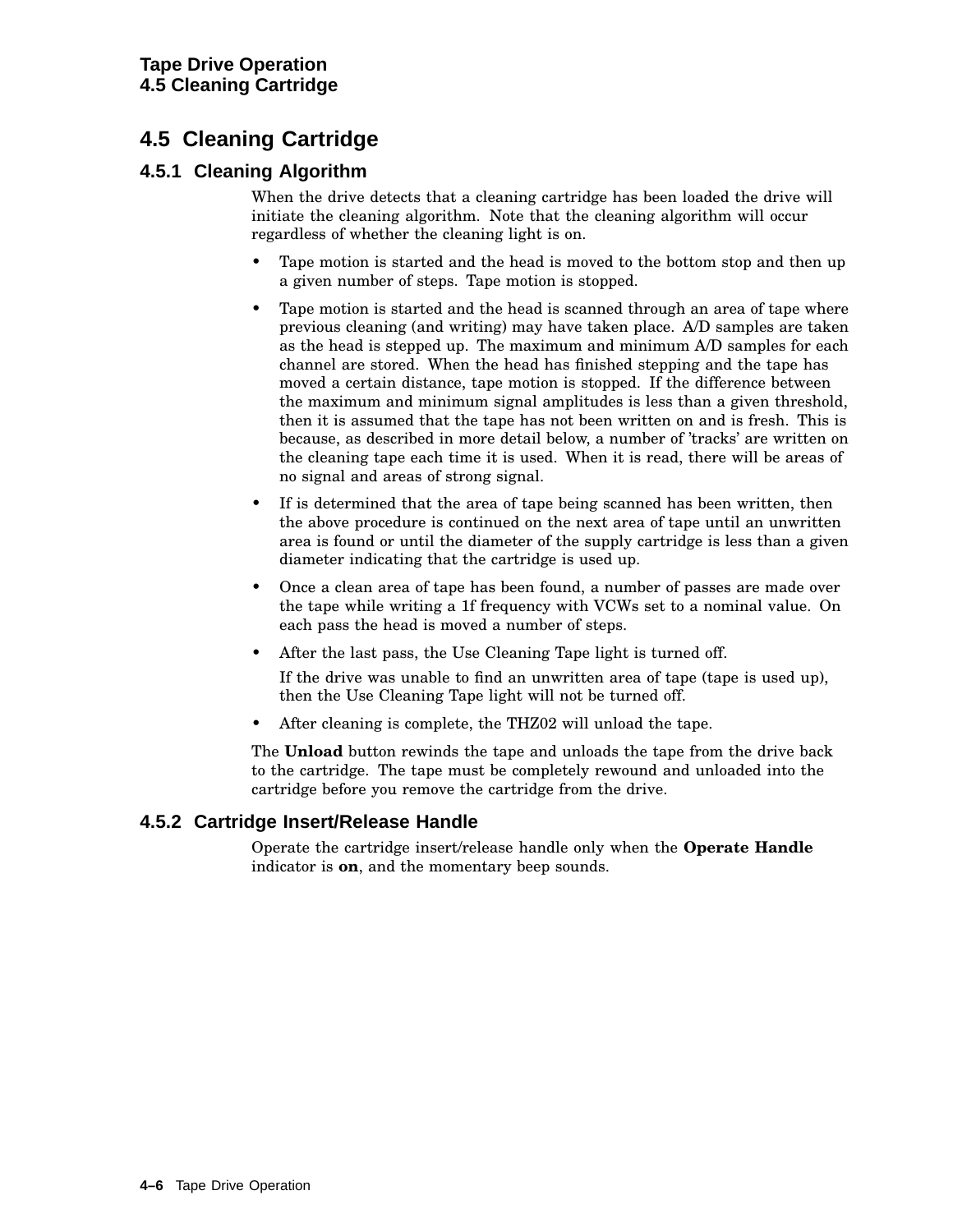#### **Tape Drive Operation 4.5 Cleaning Cartridge**

#### **4.5.3 CompacTape III Cartridge**

The CompacTape III is a 4-inch, gray plastic, cartridge containing 1100 feet of 1/2 inch magnetic metal particle tape.

The medium is a CompacTape III half-inch cartridge or ANSI-compatible equivalent. It is written and read using the interchange format as proposed in ANSI X3B5/91-227.

#### **Figure 4–1 Tape Cartridge**



SHR\_X1020C\_89

The CompacTape III has a **write-protect switch** to prevent accidental erasure of data. When you slide the switch to the left and the small orange rectangle is visible, data cannot be written to the tape. The arrow (beneath the orange rectangle and over the two lines on the write-protect switch) lets you know that data cannot be written to the tape.

On the right side of the write-protect switch is another symbol: an arrow over one line. This symbol indicates that if you slide the write-protect switch to the right, data can be written to the tape.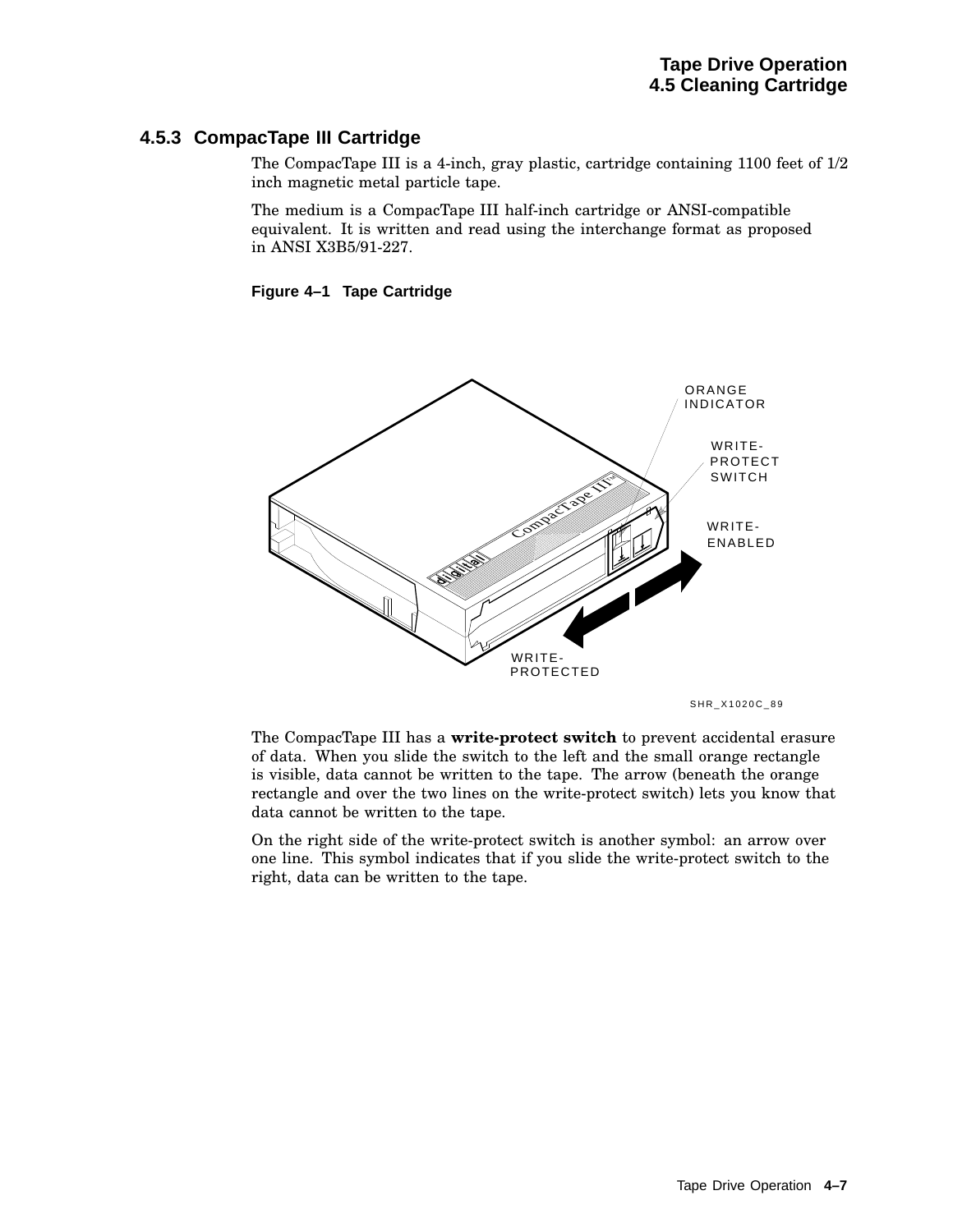#### **4.5.4 Loading the Tape**

**Note**

The directions for loading a cartridge into, and unloading a cartridge from the drive, are printed on the front of the drive.

To load a tape, refer to these steps:

- 1. Pull the cartridge insert/release handle open when the green light is on steadily.
- 2. Insert the cartridge.
- 3. Push the cartridge into the drive.
- 4. Push the handle closed.

The green light turns off and the yellow light blinks to show that the cartridge is loaded. When the tape is at the BOT marker, the yellow indicator turns on steadily. The tape is now ready for use.

#### **Figure 4–2 Loading the Tape**



SHR-0256-87 SHR\_X1093\_89\_CPG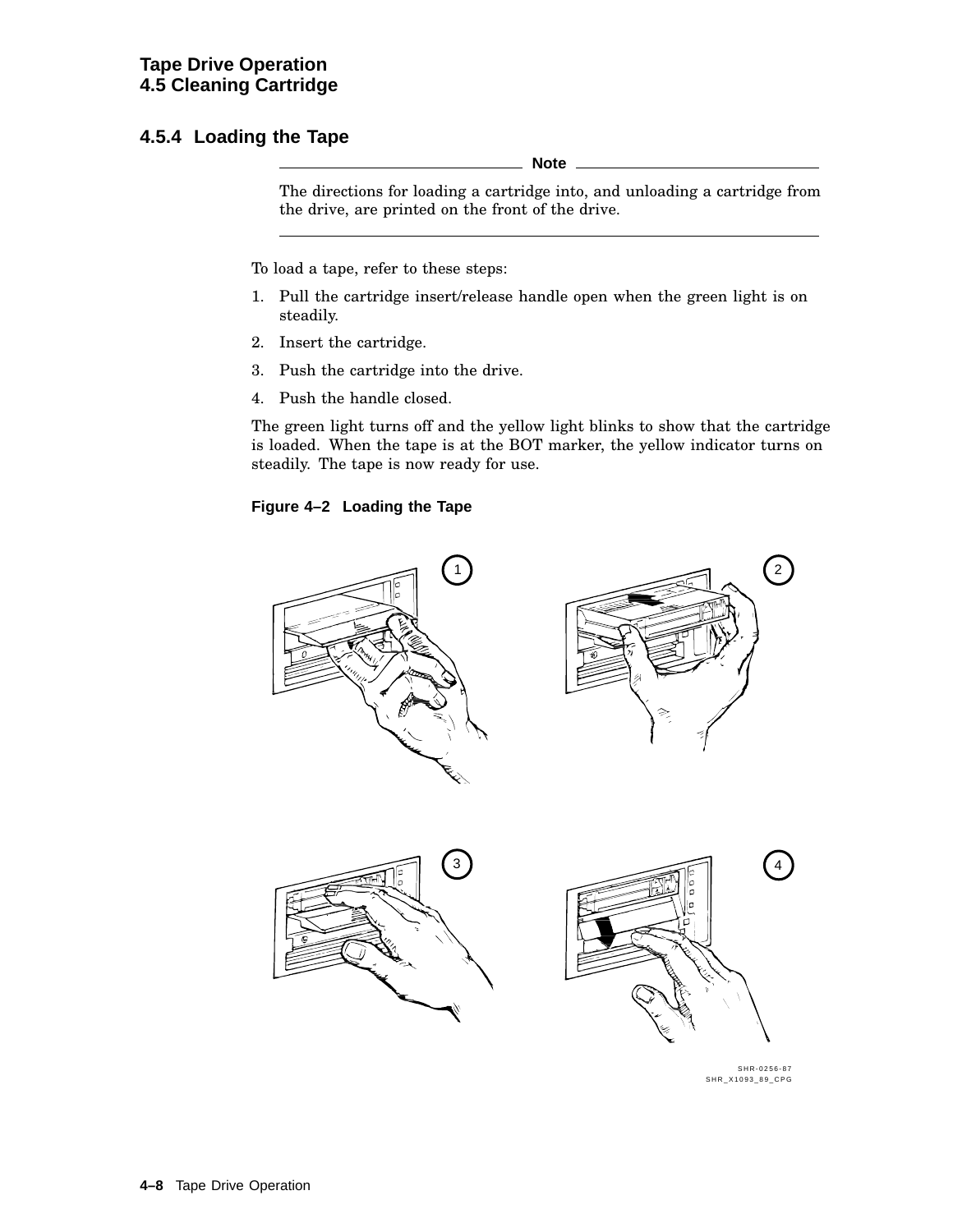#### **4.5.5 Unloading the Tape**

To unload a tape, follow these steps:

- 1. Press the **Unload** button.
- 2. Pull the cartridge insert/release handle open to eject the cartridge when the green light turns on and the beeper sounds.
- 3. Remove the cartridge.
- 4. Push the handle closed.

**Figure 4–3 Unloading the Tape**



SHR-0257-87 SHR\_X1049\_89\_CPG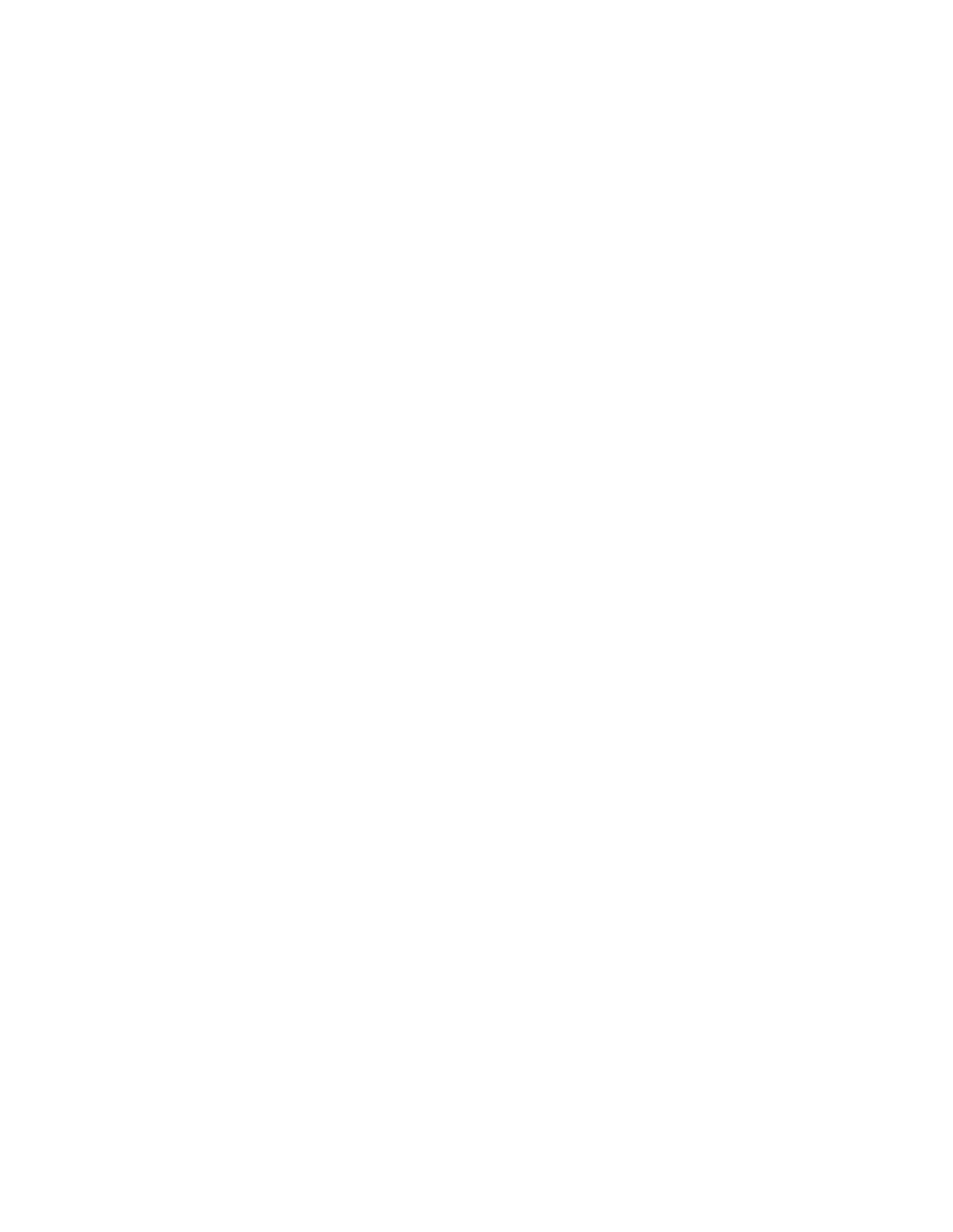# **Media Loader Operation**

This chapter explains THZ27 subsystem operation:

- Power-on process
- Mode Select key modes
- Operator control panel (OCP) indicator functions
- Slot Select, Load/Unload, and Eject button functions
- Magazine cartridge insertion and removal

### **5.1 Introduction to The Media Loader**

The media loader option is a half-rack form factor packaging of the THZ02 and a media loader that services the drive and a 7-cartridge magazine.

The media loader is controlled by the same SCSI target controller board as the tape drive. The loader is presented as an SCSI-2 medium changer device on LUN 1 (the tape drive is always LUN 0) if the controller detects its presence on power up.

The SCSI-2 medium changer commands allow random access to the media stored in the magazine slots. In addition, sequential access of the media is supported automatically in auto-loading mode. Auto-loading is implemented as a side-effect of the SCSI UNLOAD command. If an UNLOAD is specified, and a media loader is present, after winding the tape back into the cartridge and moving it from the drive to the magazine slot it came from, the cartridge in the next slot is moved from the magazine into the drive and made ready. If the next slot is empty, or the cartridge unloaded was for the last slot in the magazine, the drive is left empty.

### **5.2 Power-On Process**

When the THZ27 subsystem powers on, all of the indicators on the operator control panel (OCP) light within 15 seconds. The power-on self-test, or POST, is initializing the subsystem. When POST completes successfully, all OCP indicators, including the Magazine Fault and Loader Fault indicators, turn off except for Power On.

**Note**

If the Magazine Fault or Loader Fault indicator remains on, POST has detected an error.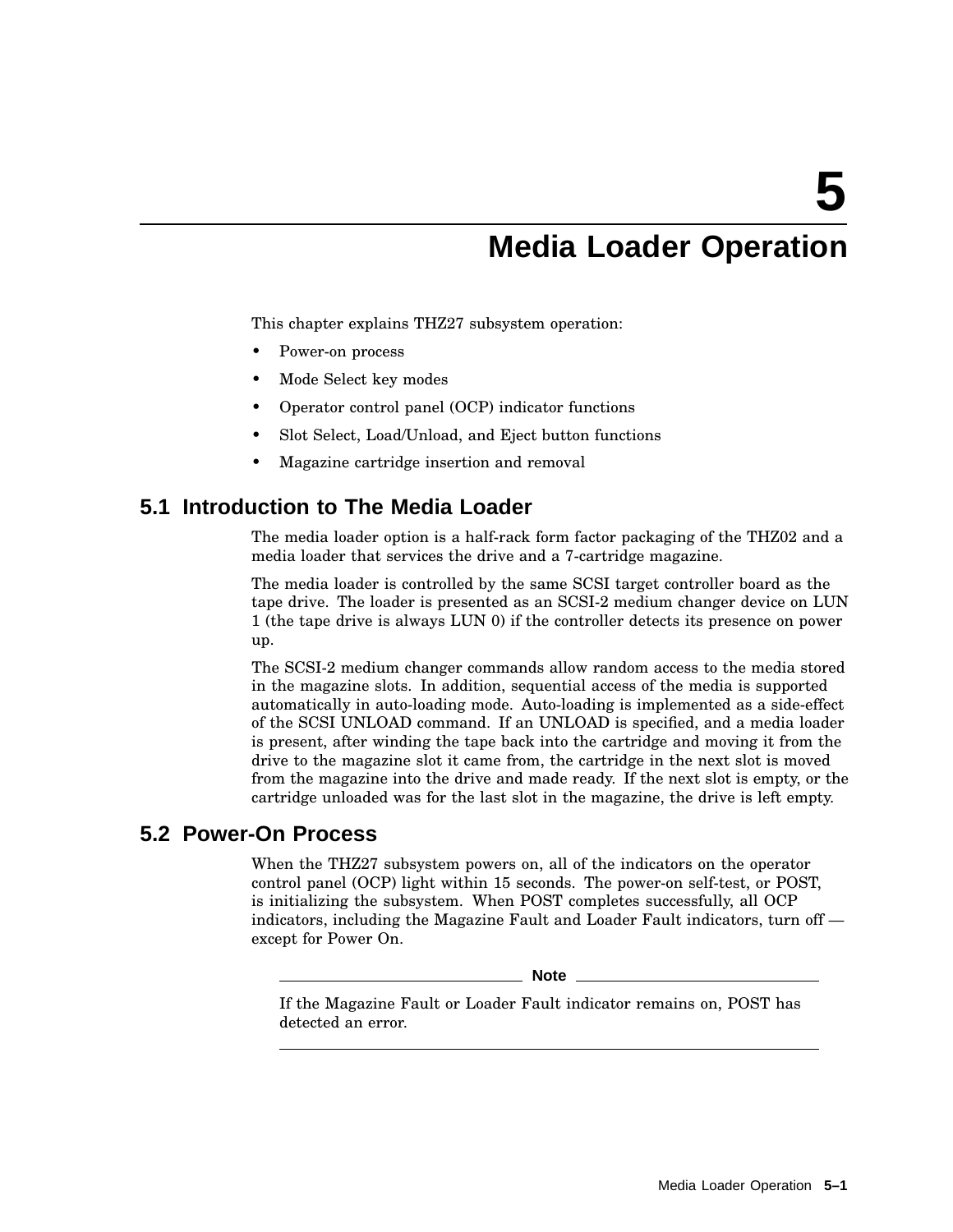The elevator scans the magazine to determine which slots contain cartridges. If the subsystem has a magazine with a cartridge in slot 0, and no cartridge is in the drive, these indicators should be on:

Power On Eject Load/Unload Slot Select Slot 0

# **5.3 Mode Select Key**

The Mode Select key (Figure 5–1) can lock the loader transfer assembly into the enclosure, as well as lock the receiver closed. It has four modes: OCP Disabled, Automatic, Manual, and Service. The OCP Disabled, Automatic, and Manual modes are for operational use; the Service mode is for head cleaning and servicing procedures.

#### **5.3.1 Operating Modes**

The following modes are for operational use:

• **OCP Disabled** — When the magazine is inserted into the receiver and the receiver is closed, the loader transfer assembly scans the magazine. The first cartridge in the magazine automatically loads into the drive. Operations stop if you are copying data to tape and either the storage capacity of the last tape cartridge is exceeded, or no tape cartridge is in the next sequential slot in the magazine.

To lock the THZ27 subsystem into the enclosure and lock the receiver, set the Mode Select key to **OCP Disabled** mode. The OCP pushbuttons are disabled.

• **Automatic** — This mode is the default, or normal, mode of the THZ27 subsystem. It automatically loads and unloads cartridges as necessary during backup procedures. Operations stop if you are copying data to tape and either the storage capacity of the last tape cartridge is exceeded, or no tape cartridge is in the next sequential slot in the magazine.

To lock the THZ27 subsystem into its normal operating position in the enclosure but leave the receiver unlocked, set the Mode Select key to **Automatic** mode. The receiver can be opened; all OCP pushbuttons are enabled.

• **Manual** — Automatic loading and unloading of cartridges does not occur in this mode; rather, you must press the Load/Unload button to move each cartridge. This mode is most useful for, but not restricted to, copying specific files to or from tape.

To lock the THZ27 subsystem into the enclosure, set the Mode Select key to **Manual** mode. The receiver is unlocked and can be opened; all OCP pushbuttons are on.

**Note**

During Manual mode, the cartridge returns to the magazine, but the current Slot Select indicator does not advance forward to the next available cartridge.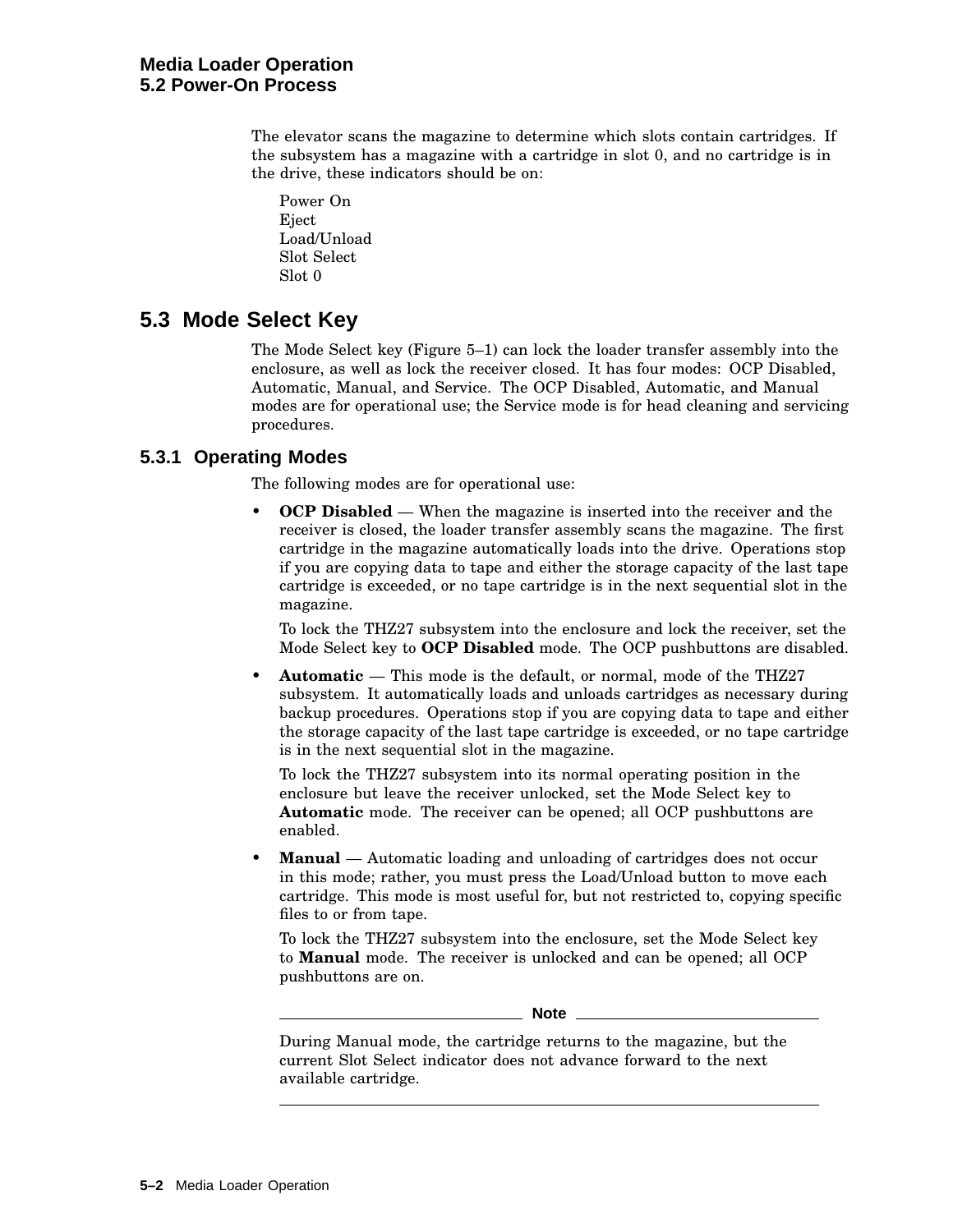



SHR\_X1025E\_91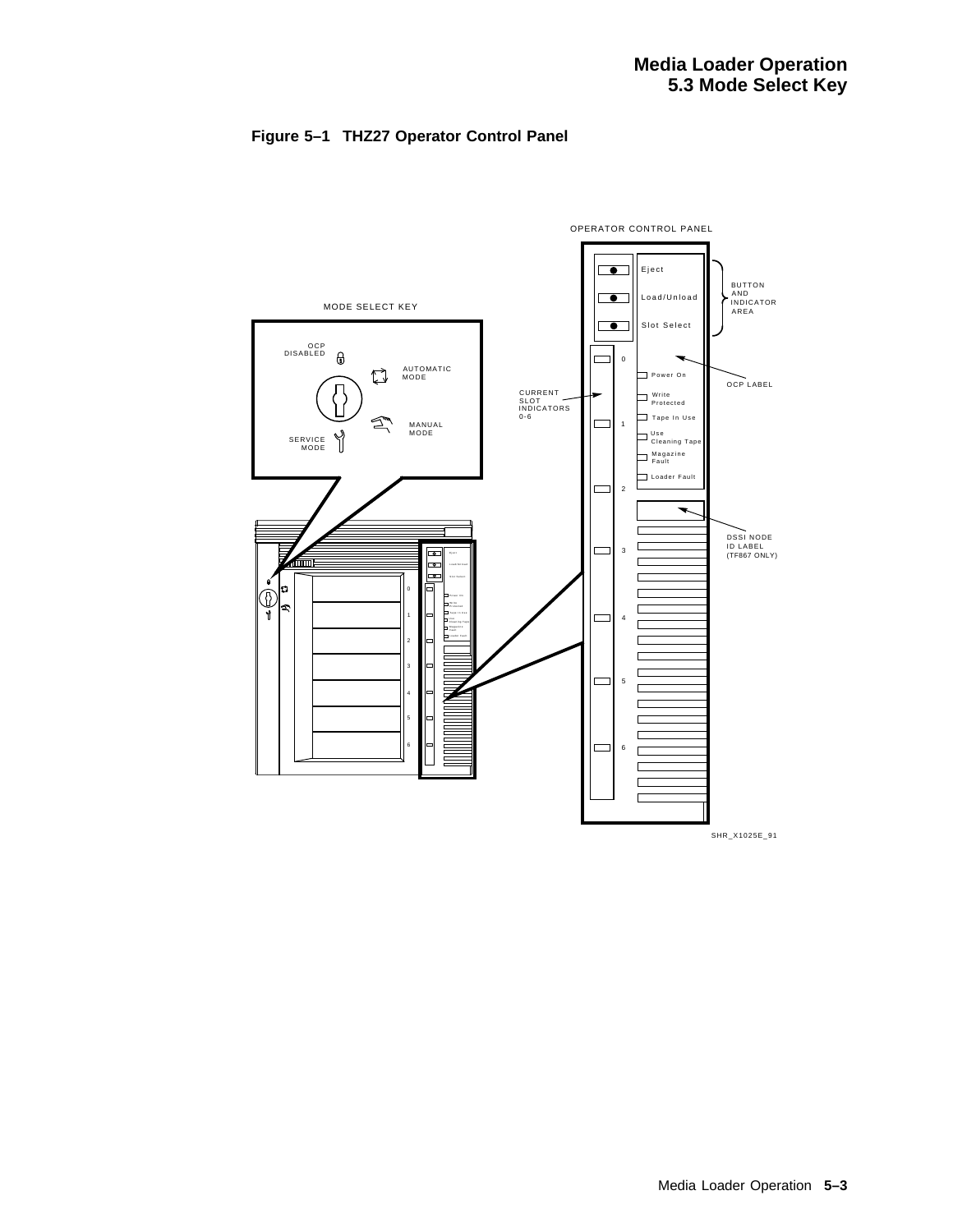#### **5.3.2 Service Mode**

Service mode is for performing head cleaning by manually loading the CleaningTape III and for performing servicing procedures.

To unlock the THZ27 subsystem from its enclosure and remove it from its normal operating position, set the Mode Select key to **Service** mode. The receiver is unlocked and can be opened.

# **5.4 Operator Control Panel**

The THZ27 operator control panel (OCP) has 3 OCP pushbuttons and 16 indicators that are used with the Mode Select key (Table 5–1). See Section 5.3 for information on the Mode Select key and its functions. See Section 5.5 for more details on button and indicator operations.

| <b>Button/Indicator</b>   | Color  | <b>Function</b>                                                                                                                                                          |  |
|---------------------------|--------|--------------------------------------------------------------------------------------------------------------------------------------------------------------------------|--|
| Eject button              |        | Opens the receiver, allowing access to the<br>magazine for removal and insertion of<br>cartridges. Also used to unload the tape from<br>the drive to the magazine.       |  |
| Eject indicator           | Green  | Indicates a magazine fault, and that you can<br>press the Eject button to unload cartridges<br>from the drive to the magazine and to open the<br>receiver.               |  |
| Load/Unload button        |        | Loads the currently selected cartridge into the<br>tape drive. Unloads the cartridge currently in<br>the tape drive. Resets the subsystem if there<br>is a loader fault. |  |
| Load/Unload indicator     | Green  | Indicates that you can press the Load/Unload<br>button.                                                                                                                  |  |
| Slot Select button        |        | Increments the current slot indicator to the<br>next slot.                                                                                                               |  |
| Slot Select indicator     | Green  | Indicates that you can press the Slot Select<br>button. Pressing this button moves the current<br>slot indicator to the next slot.                                       |  |
| Power On indicator        | Green  | Indicates the THZ27 magazine tape subsystem<br>is in a known good power state (ac and dc<br>voltages are within tolerance).                                              |  |
| Write Protected indicator | Orange | When on, indicates that the cartridge currently<br>in the drive is write-protected by one of these<br>methods:                                                           |  |
|                           |        | Setting the write-protect switch to write-<br>$\bullet$<br>protect                                                                                                       |  |
|                           |        | Using software write-protect qualifiers<br>٠                                                                                                                             |  |
|                           |        | When off, indicates that the current cartridge<br>is write-enabled.                                                                                                      |  |
|                           |        | (continued on next page)                                                                                                                                                 |  |

**Table 5–1 THZ27 Operator Control Panel**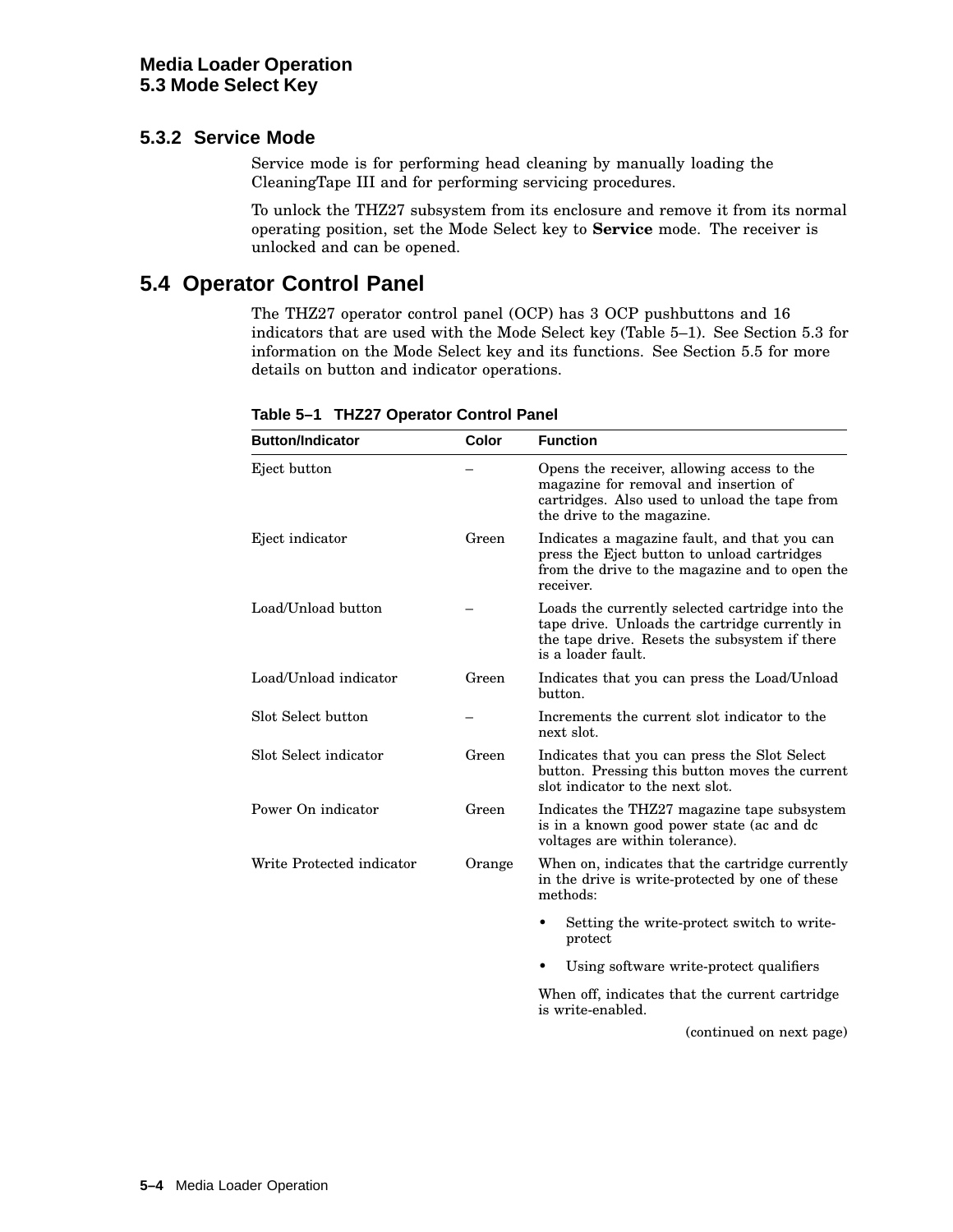| <b>Button/Indicator</b>     | Color  | <b>Function</b>                                                                                                                                                                                                                                              |  |  |  |
|-----------------------------|--------|--------------------------------------------------------------------------------------------------------------------------------------------------------------------------------------------------------------------------------------------------------------|--|--|--|
| Tape In Use indicator       | Yellow | Indicates tape drive activity as follows:                                                                                                                                                                                                                    |  |  |  |
|                             |        | Slow blinking indicates tape is rewinding.                                                                                                                                                                                                                   |  |  |  |
|                             |        | Rapid blinking indicates tape is reading or<br>writing.                                                                                                                                                                                                      |  |  |  |
|                             |        | When on steadily, indicates that a<br>cartridge is in the drive and the tape<br>is not moving.                                                                                                                                                               |  |  |  |
|                             |        | When off, indicates that no cartridge is in<br>the drive.                                                                                                                                                                                                    |  |  |  |
| Use Cleaning Tape indicator | Orange | Indicates that the read/write head needs<br>cleaning.                                                                                                                                                                                                        |  |  |  |
| Magazine Fault indicator    | Red    | Indicates a magazine failure.                                                                                                                                                                                                                                |  |  |  |
| Loader Fault indicator      | Red    | Indicates a loader transfer assembly error or<br>drive error.                                                                                                                                                                                                |  |  |  |
| Current slot indicators 0–6 | Green  | Identifies the current slot (see Slot Select)<br>button). Each current slot indicator blinks<br>when its corresponding cartridge moves to or<br>from the drive. Also used with the Magazine<br>Fault or Loader Fault indicator to show the<br>type of fault. |  |  |  |

**Table 5–1 (Cont.) THZ27 Operator Control Panel**

# **5.5 Slot Select, Load/Unload, and Eject Button Functions**

The Slot Select, Load/Unload and Eject buttons are OCP pushbuttons. They contain a green indicator, and they are operable only when their corresponding indicators are on.

The Load/Unload button has three functions: *load*, *unload*, and *reset*. If there is a loader fault and the Loader Fault indicator is on, press the Load/Unload button to reset the THZ27 subsystem.

\_\_ Note \_\_\_\_\_\_

# **5.5.1 Selecting a Cartridge**

Use the **Slot Select** button to select a cartridge; press this button to advance the slot indicator light to the next available slot. After a successful initialization, the THZ27 subsystem automatically selects slot 0 and the Slot Select button becomes active. The Load/Unload and Eject indicators remain on during the slot selection.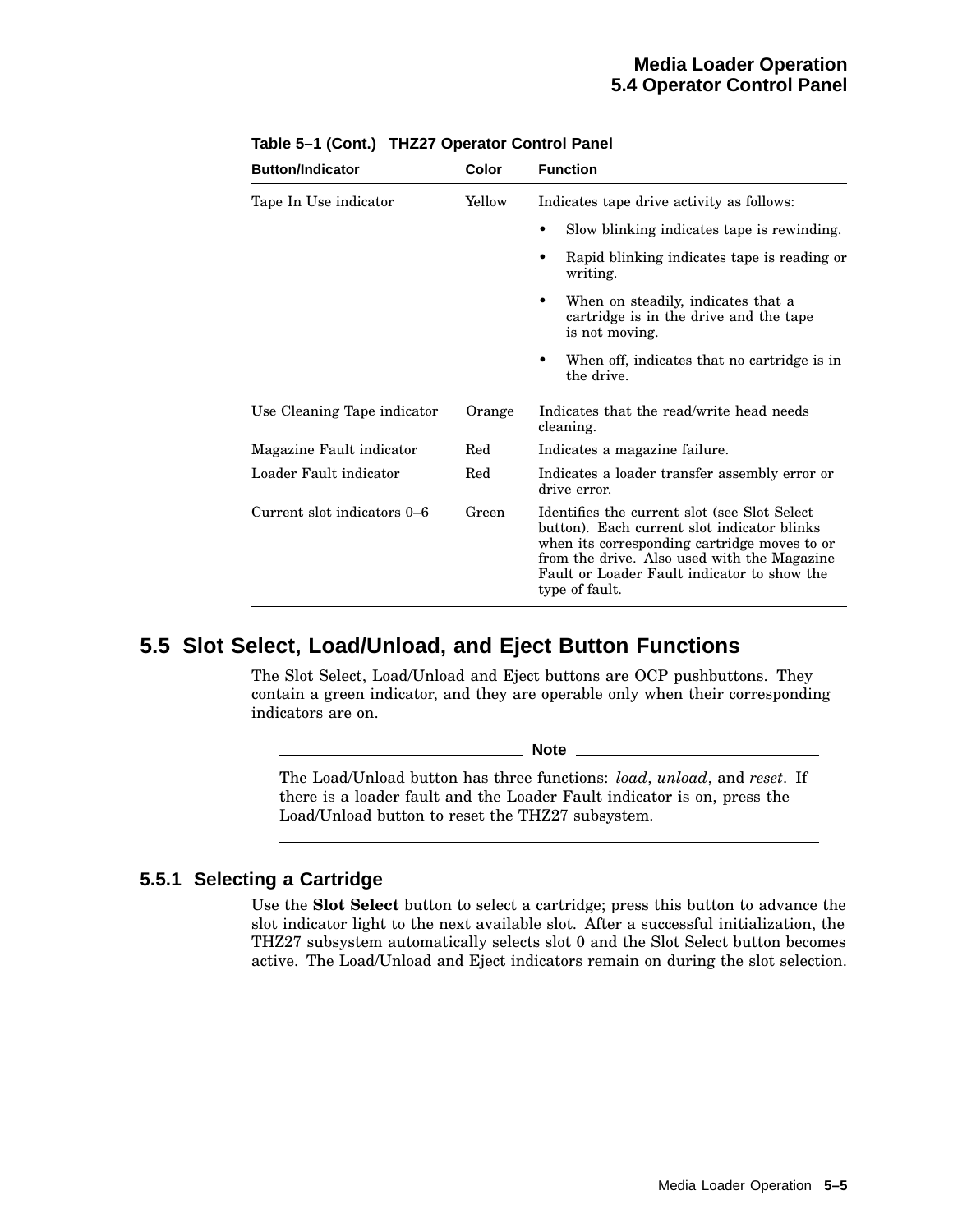# **5.5.2 Loading the Cartridge**

Press the **Load/Unload** button to load the cartridge into the drive. This action causes the Select Slot, Load/Unload, and Eject indicators to turn off, and the elevator to move to the selected slot, indicated by the light. The cartridge is then removed from the magazine and placed in the elevator. The elevator moves to the drive position and inserts the cartridge into the drive. The indicators remain off until the tape has loaded to the beginning of the tape (BOT). After the cartridge is loaded into the drive, the Eject and Load/Unload indicators turn on, and the corresponding buttons are enabled. The Slot Select indicator remains off.

# **5.5.3 Unloading the Cartridge**

**Caution**

Do not press the Load/Unload button until backup or other tape operations are stopped at the terminal. Doing so can result in operation failure and drive unavailability.

When you press the Load/Unload button, the Select Slot, Load/Unload, and Eject indicators turn off, and the cartridge unloads from the drive into the magazine. However, automatic operation now stops and the Select Slot operation does not increment. The indicators turn on once the cartridge is returned to the magazine.

The Load/Unload indicator must be on before you press the button to load or unload a cartridge. If the Loader Fault indicator is on, showing a malfunction, press the Load/Unload button to reset the subsystem and try to clear the error.

# **5.5.4 Opening the Receiver**

The **Eject** button opens the receiver for insertion or removal of the magazine. It is disabled when the Mode Select key is in the OCP Disabled position. The Eject button can also be used to *unload* a tape from the drive.

#### **Note**

When a cartridge is not in the drive, the Slot Select, Load/Unload, and Eject indicators are on before any operation begins. Pressing the Eject button causes all indicators to turn off. The elevator then returns to its home position and the receiver opens.

When a cartridge is in the drive, the Eject and Load/Unload indicators are on before the operation begins. When you press the Eject button, both indicators turn off, and the cartridge unloads from the drive and moves back into the magazine. The receiver then opens to allow access to the magazine.

In both situations, once the receiver is closed again, a magazine scan begins, and the indicators turn back on when the scan is complete.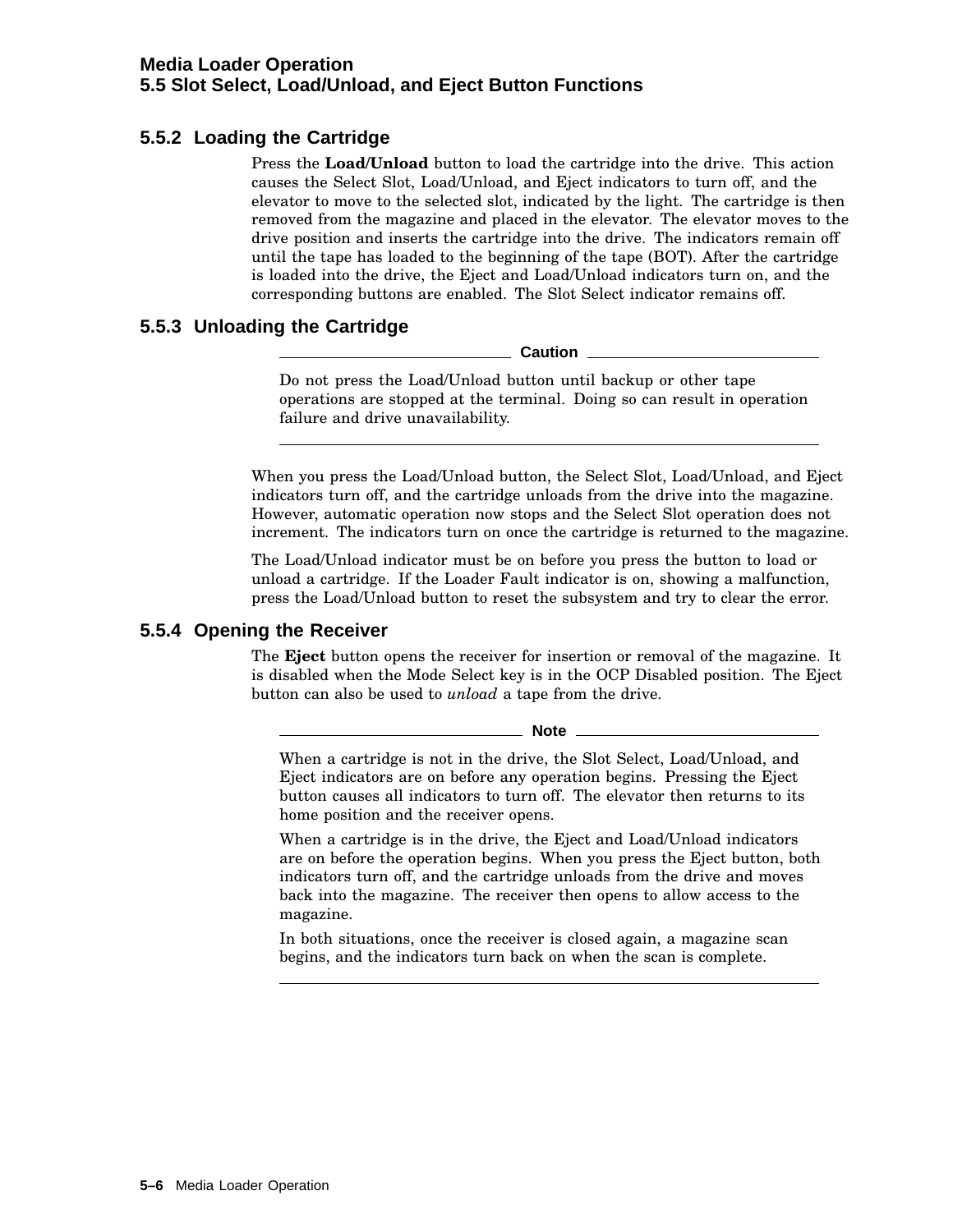# **5.6 Magazine**

The front of the magazine has numbers, 0 through 6, that indicate the number of the slot.

**Note**

Insert and remove all cartridges at the *front* of the magazine.

# **5.6.1 Inserting a Cartridge into the Front of the Magazine**

To simplify cartridge insertion, place the magazine on a flat surface with the slots facing you (Figure 5–3). Each slot is numbered — to ensure that you are inserting the cartridge correctly in the front of the magazine. Usually, cartridges are inserted into consecutive slots.

To insert a cartridge into the magazine:

- 1. Grasp the cartridge with the CompacTape III label facing up and the writeprotect switch facing you (Figure 5–2).
- 2. Set the cartridge's write-protect switch to the desired position. If you want to write on the tape, slide the switch to the right (orange indicator is not visible). If you want to write-protect the tape, slide the switch to the left (orange indicator is visible).
- 3. Insert the cartridge (Figure 5–3) by pushing it into the slot until you hear a click. A small metal tab holds the cartridge in place.

**Figure 5–2 Write-Protect Switch on a Cartridge**



SHR\_X1020C\_89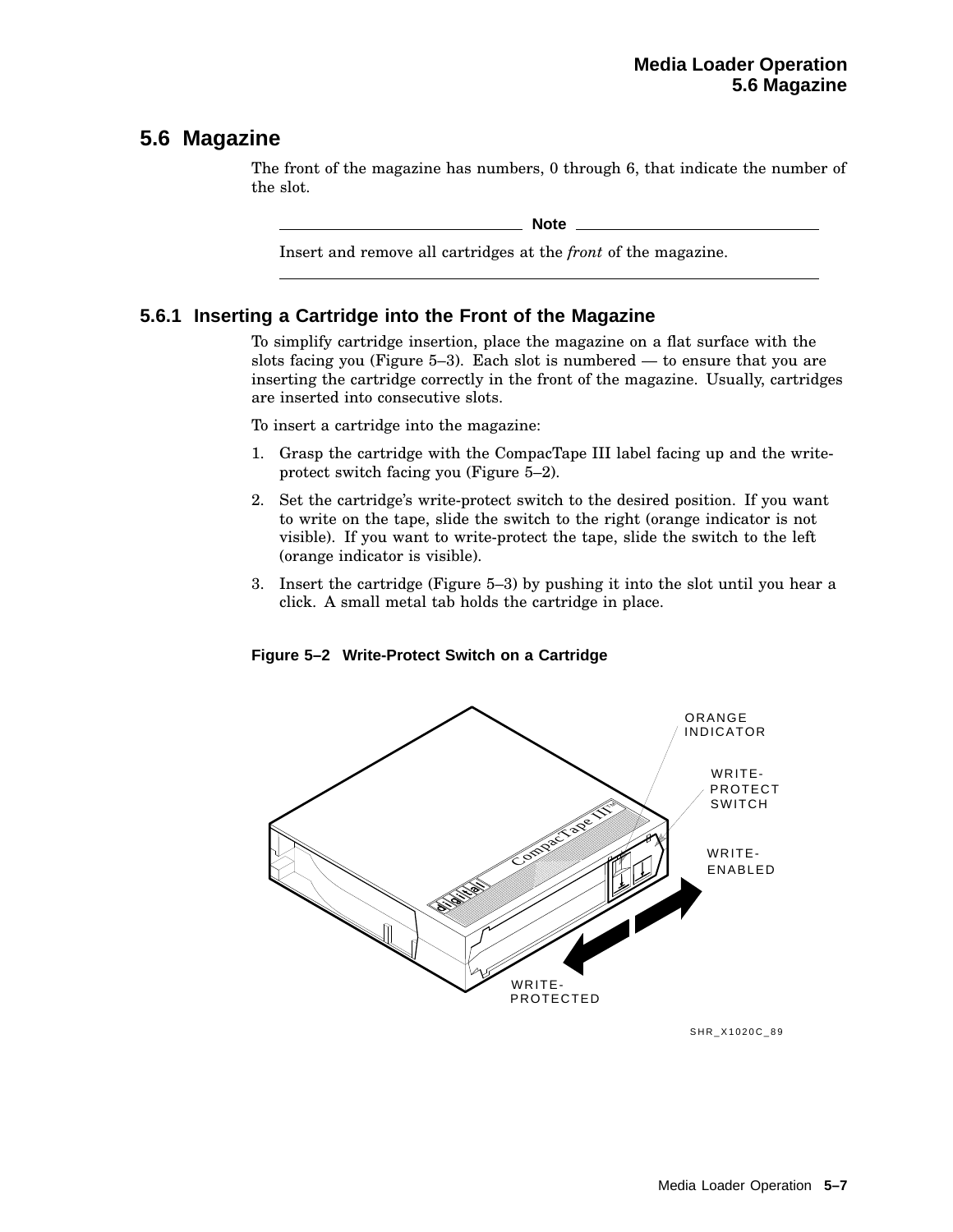

**Figure 5–3 Inserting a Cartridge into the Magazine**

SHR\_X1021\_89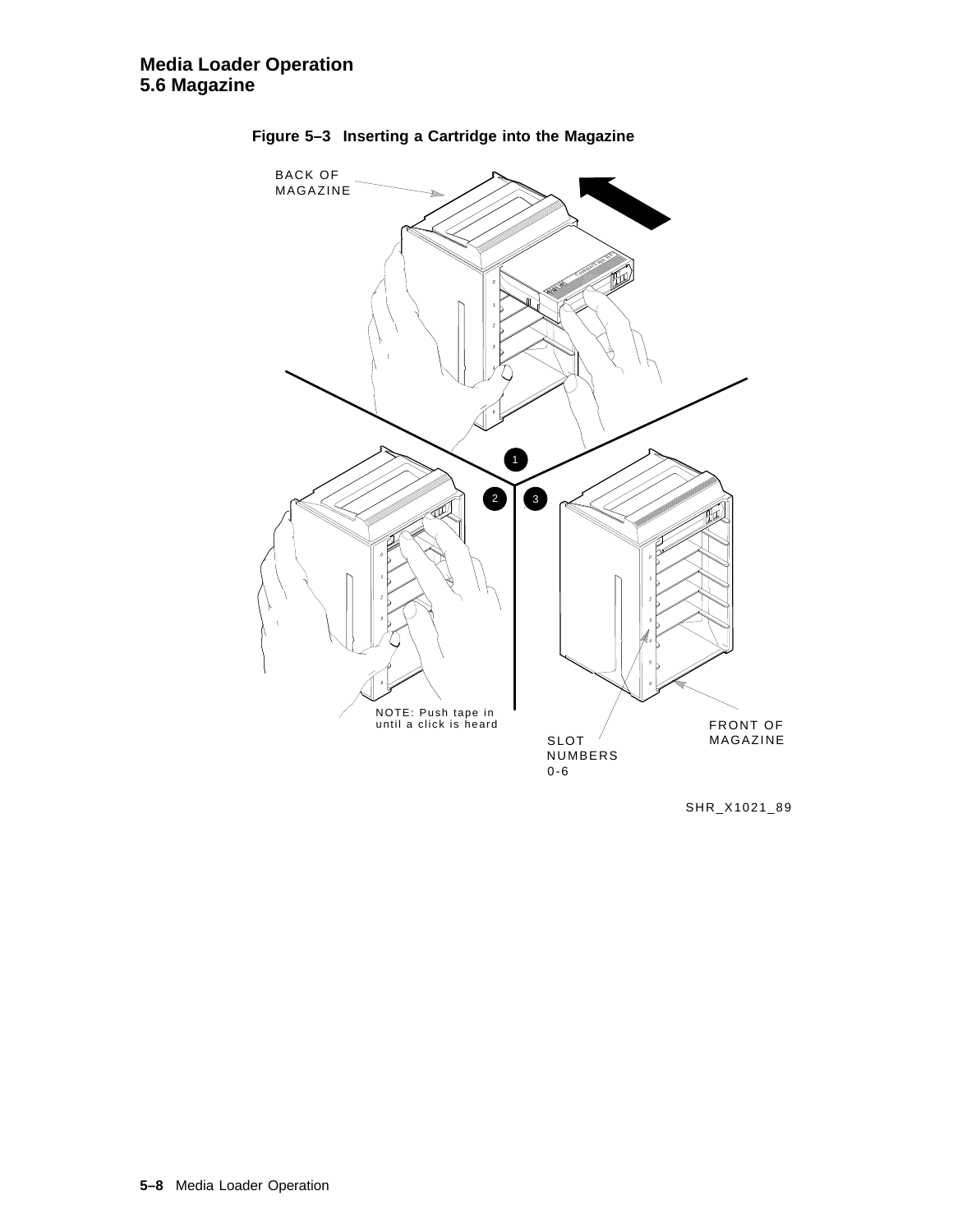# **5.6.2 Removing a Cartridge from the Magazine**

To remove a cartridge from the magazine, press the cartridge (Figure 5–4) at the front of the magazine until you hear a click; then release. The slot uses a spring-release action. When you press the cartridge in all the way, it pops out.

\_ Note \_

Never apply labels to the top or bottom of tape cartridges. Doing so can cause cartridge jams in the THZ27 subsystem. Use the space on the front of the cartridge for labels.



**Figure 5–4 Removing a Cartridge from the Front of the Magazine**

SHR\_X1022\_89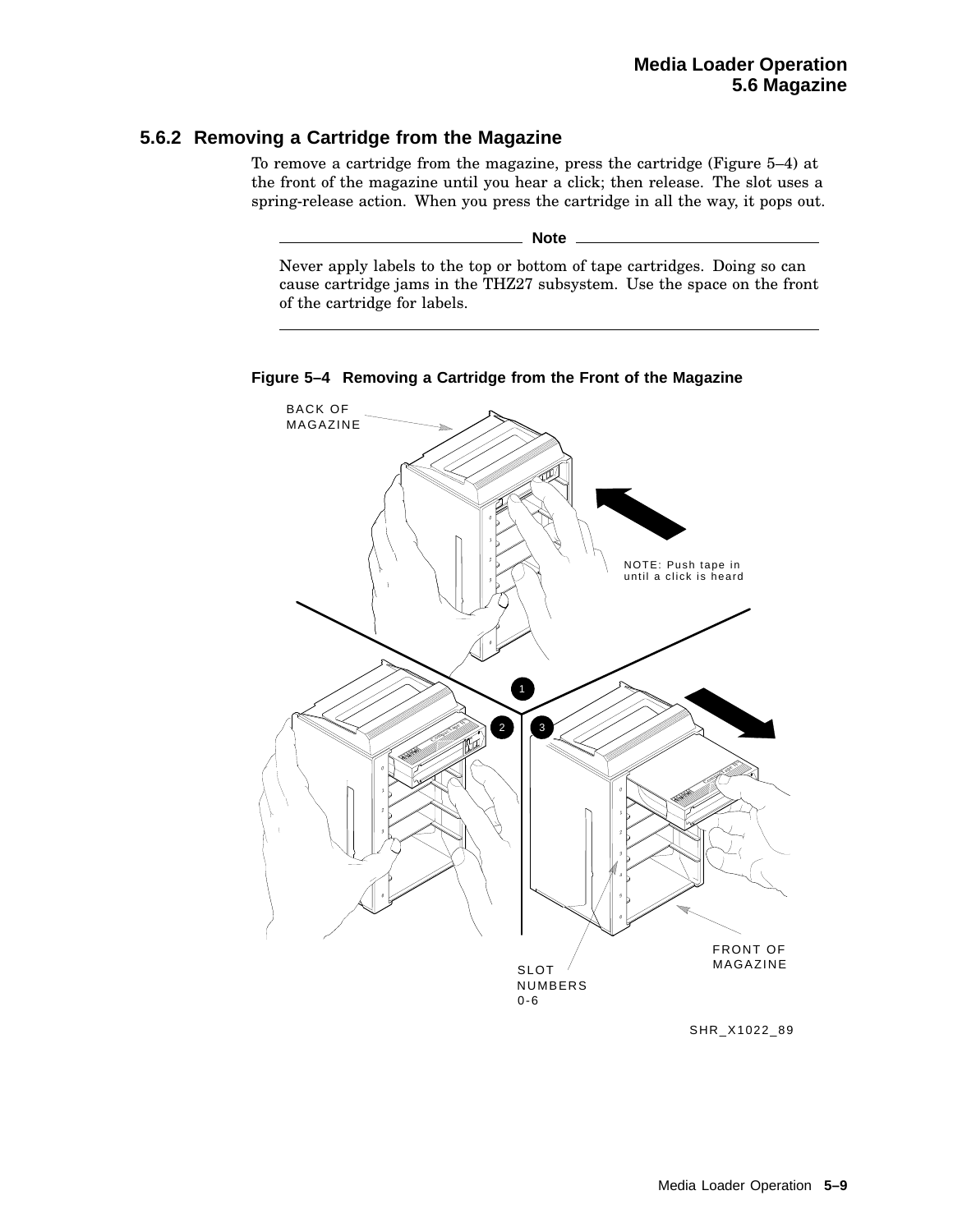# **5.6.3 Removing the Magazine from the Receiver**

To remove the magazine from the receiver, first be sure that:

- 1. The Power On indicator is on (Figure 5–1).
- 2. The tape drive is unloaded.
- 3. The Eject indicator is on. (It must be on before you can press the Eject button.)

Then:

- 1. Press the Eject button (Figure 5–1) to open the receiver.
- 2. Grasp the receiver after it opens (Figure 5–5), and gently pull it forward to access the magazine.
- 3. Grasp the magazine's handle only to lift the magazine out of the receiver.

#### **5.6.4 Installing the Magazine into the Receiver**

To install the magazine into the receiver:

- 1. Slide the magazine down into the receiver (Figure 5–5) while holding the magazine by the handle. Since the magazine is slotted, you can restore it in the correct orientation only.
- 2. Push the receiver closed.
- 3. Observe that the receiver is fully closed in the THZ27 subsystem before proceeding.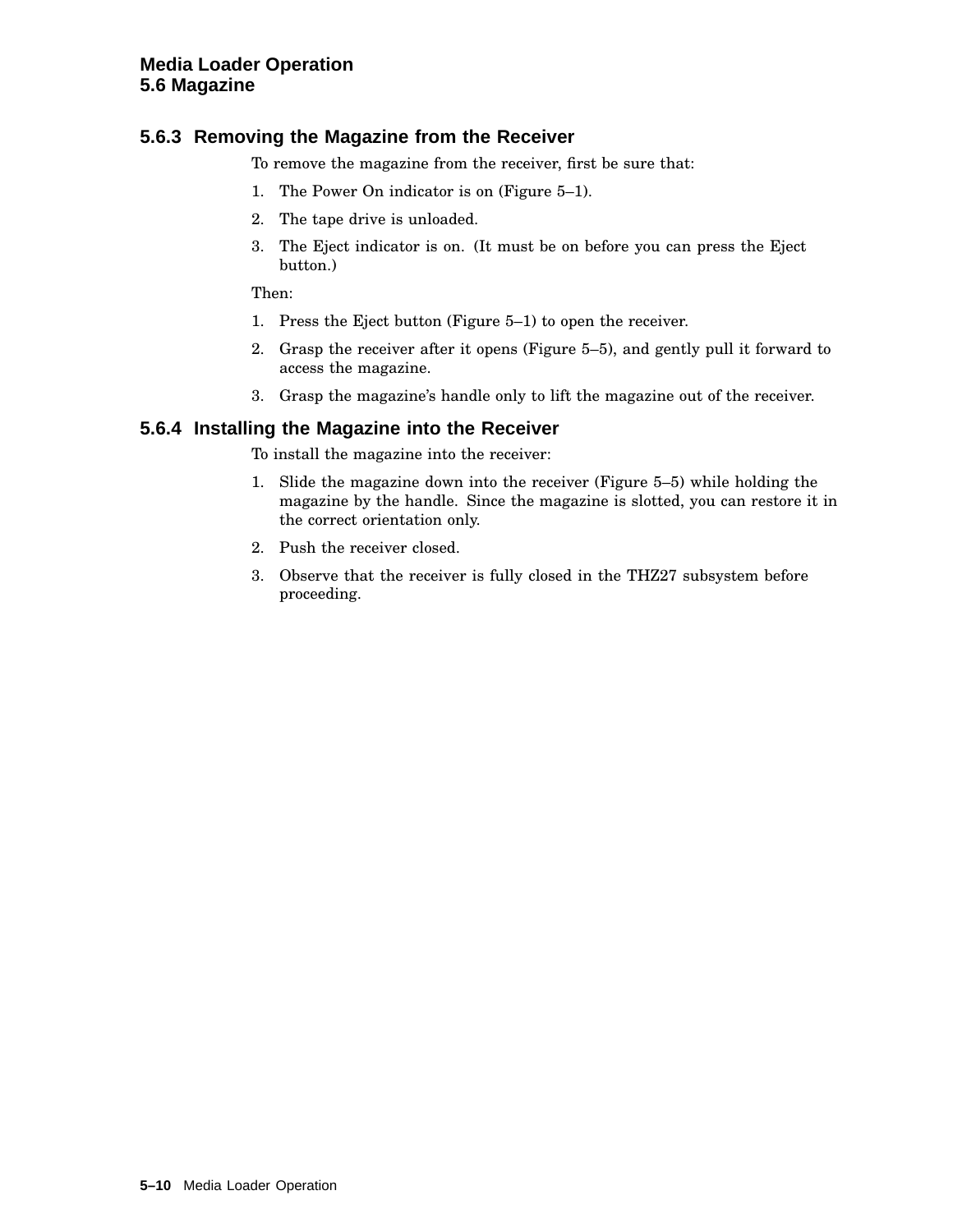



SHR-X0046-90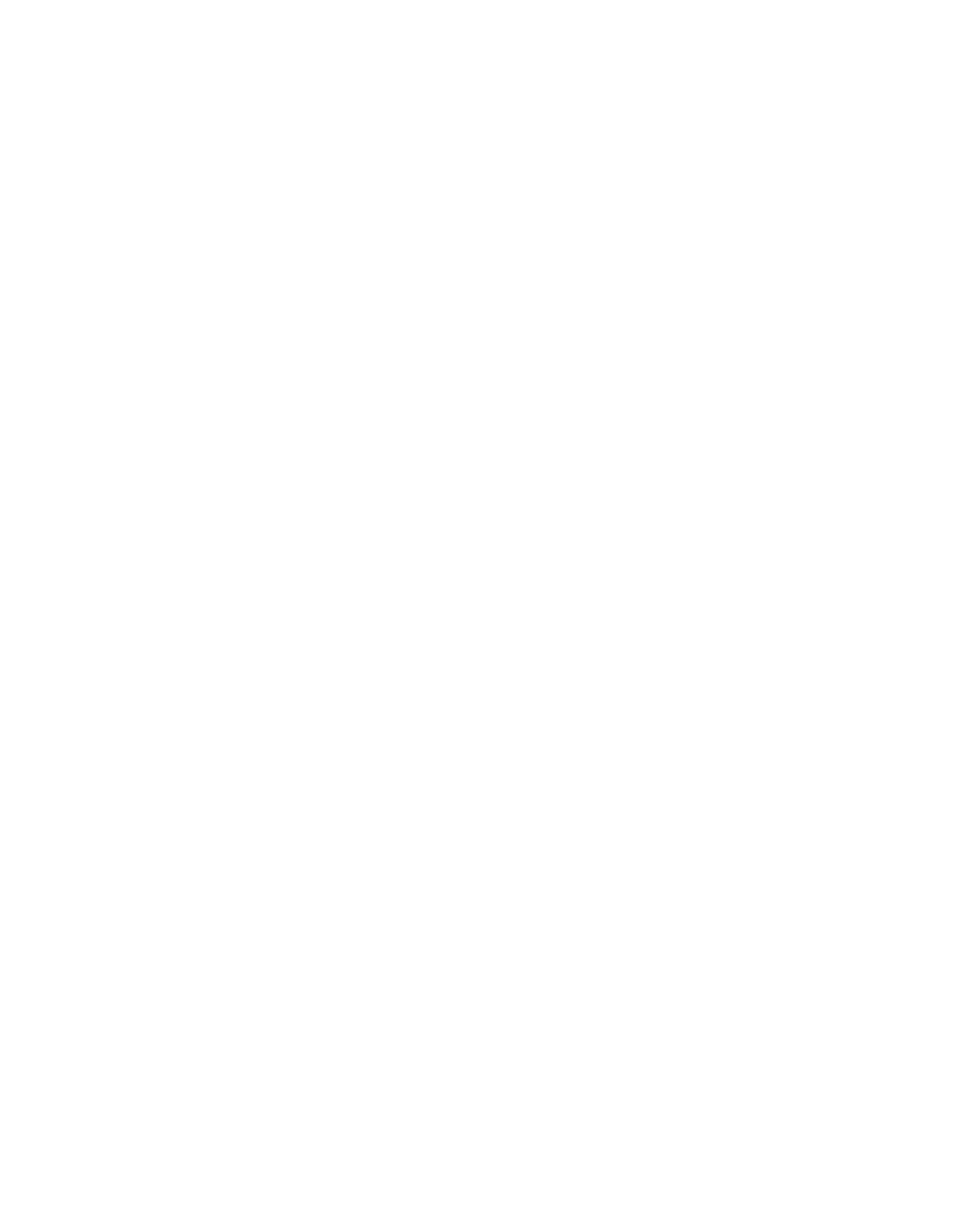# **SCSI Interface**

# **6.1 Overview**

This chapter covers the details of the SCSI Protocol features that the product implements.

The following sections do not fully reiterate the ANSI SCSI specification but rather describes which commands, messages, and options are supported, and what the error recovery procedures are.

# **6.2 General SCSI Bus Operation**

# **6.2.1 Data Transfer**

The THZ02 supports asynchronous and synchronous data transfers. There are differential and single ended versions of the product. Odd parity is generated during all information transfer phases where the device writes data to the SCSI bus, and checked during all information transfer phases where data is read from the bus. However, parity will not be checked if the corresponding controller or remote panel switch is set to Disable Parity Checking.

The THZ02 supports a maximum block size of 256K bytes.

Disconnects from the SCSI bus will be done at regular intervals during a data transfer. This is to allow other devices access to the bus. This disconnecting is configurable by use of the disconnect-reconnect mode parameters page.

# **6.2.2 Initiator/Target Operation**

The THZ02 does not act as an initiator on the SCSI bus.

Therefore, the device will not do any of the following:

- Generate unsolicited interrupts to the host.
- Initiate its own SCSI commands.
- Assert bus reset.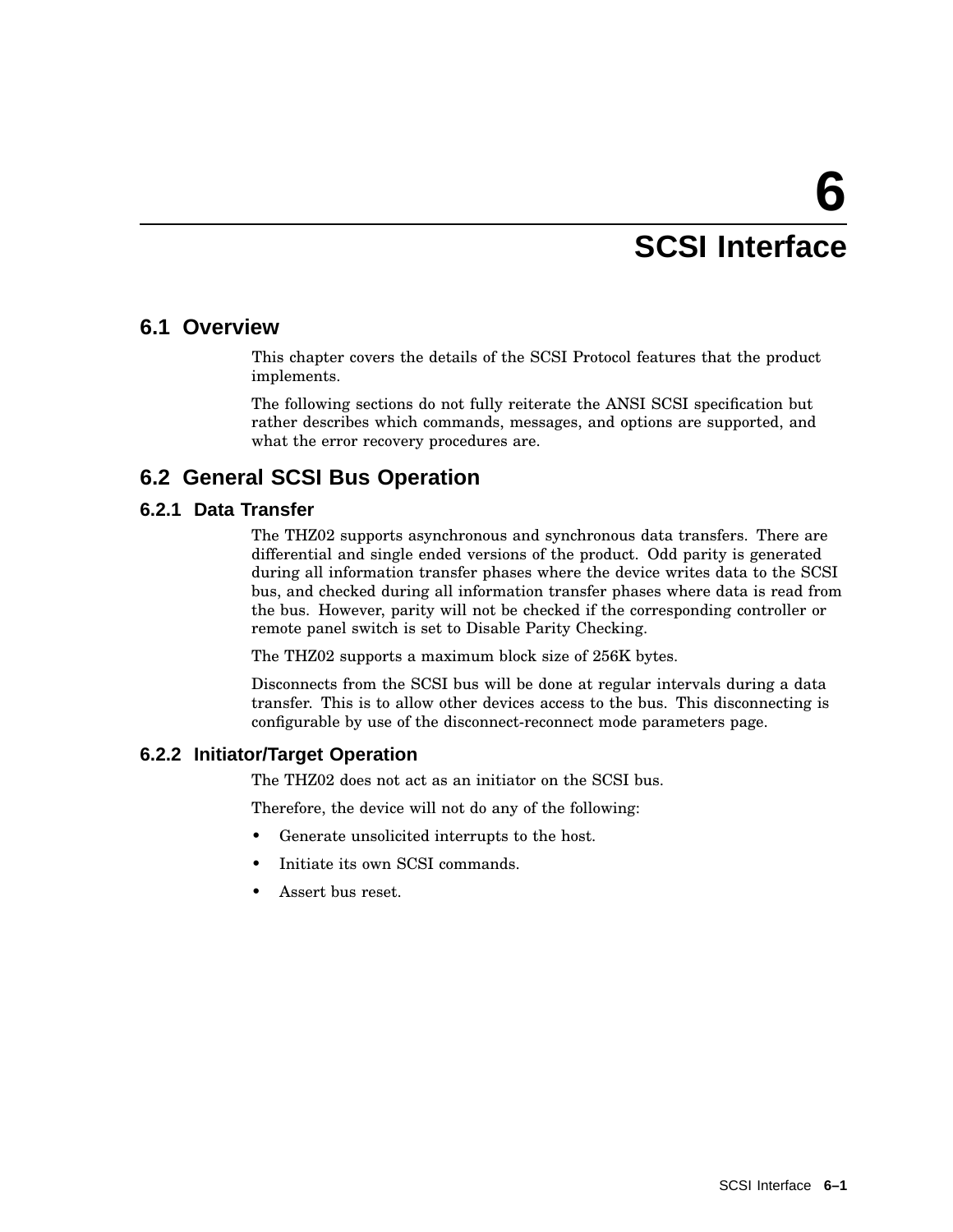# **6.2.3 SCSI IDs And Logical Unit Numbers**

The SCSI ID is a value ranging from 0-7 which determines the address of the device controller on the SCSI bus. The THZ02 has a switch-selectable SCSI ID, so that this value may be changed easily. The default setting will be factory shipped at SCSI address 0. The THZ02 with optional medium changer has two logical units, that will always appear as LUN 0 (the tape drive), and LUN 1 (the medium changer).

Unsupported LUN numbers shall be treated as follows: If the logical unit number (LUN) specified in the IDENTIFY message is invalid, the THZ02 shall accept the command descriptor block (CDB). There are three cases of what happens next:

- 1. If the command is INQUIRY, the target shall return the inquiry data with the peripheral qualifier set to 011, indicating that the target will never support the LUN in question.
- 2. If the command is REQUEST SENSE, the target shall return sense data. The sense key shall be ILLEGAL REQUEST, with an additional sense code of INVALID logical unit number.
- 3. For any other command, the target shall terminate the command with CHECK CONDITION status, and generate the above sense data.

### **6.2.4 Unit Attention Condition**

Queued unit attentions are implemented on this device, and are maintained separately for each valid LUN for each initiator. Unit attentions will be created in the following circumstances:

Power on BUS reset Bus device reset message When the media may have changed asynchronously Another initiator changed the mode parameters A firmware (microcode) update has completed

Two queued unit attentions are not unusual. For example, if a unit is powered up and a cartridge is loaded, Power up and not-ready to ready transition unit attentions are created. Due to a limited number of unit attention buffers, if an initiator does not clear unit attentions queued for it, at some point the tape device will stop generating new unit attentions for that I-L combination (but existing ones will be left queued).

A LOAD command will not generate a unit attention for the initiator that issued the command, since the transition to ready is synchronous.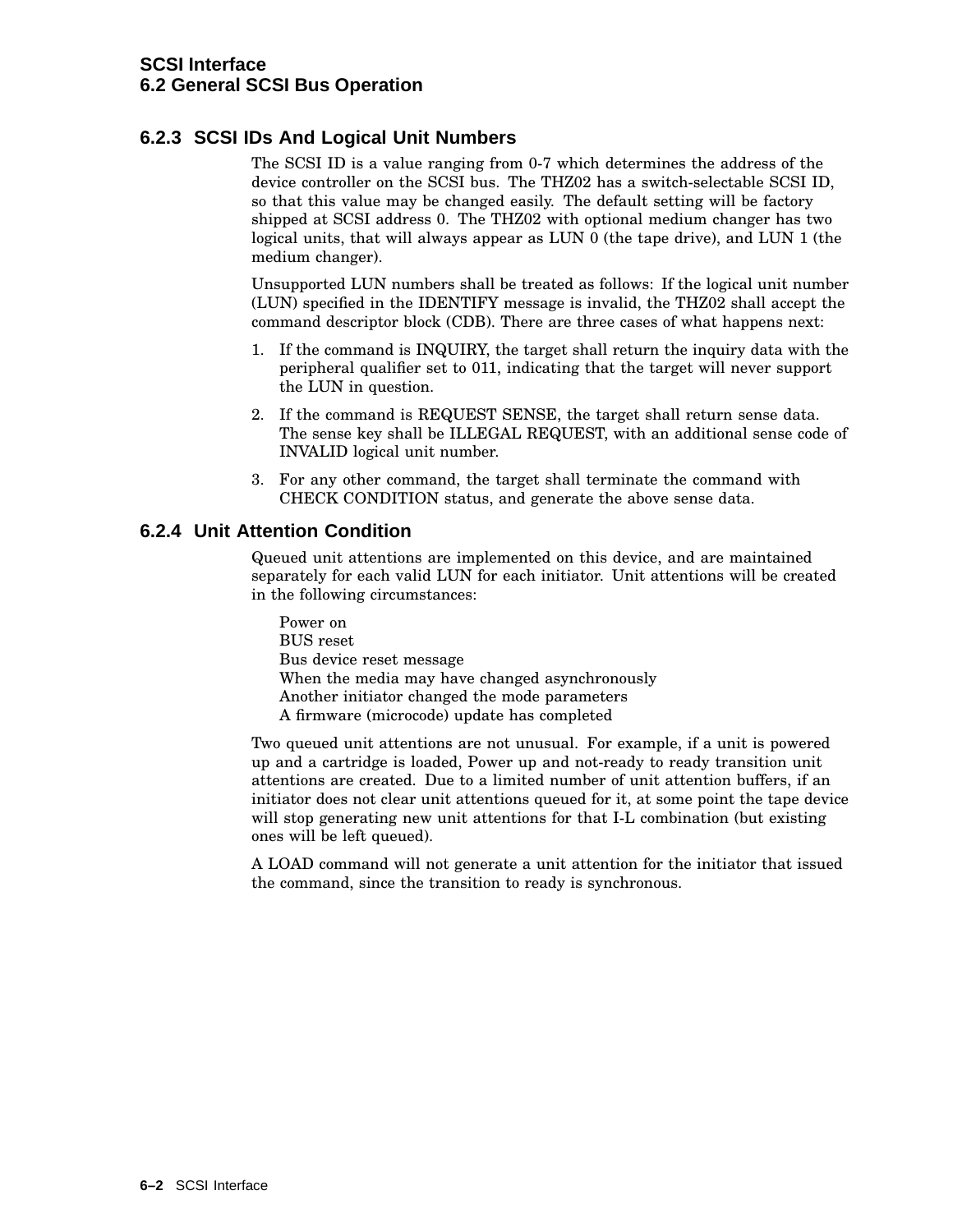# **6.2.5 Behavior Around Power-On and SCSI Bus Reset**

- All device SCSI lines shall go to high impedance when the THZ02 is powered off.
- The THZ02 will not generate any spurious signals on the SCSI bus at power-on.
- Within 5 seconds of power on, and within 250 milliseconds (typically under 4 ms) after a bus reset, the THZ02 will respond to SCSI bus selections and return appropriate, normal, responses. Tape motion commands will be returned with CHECK CONDITION status, Sense Key Not Ready, until the media has been made ready.
- The hard bus reset option is implemented.
- The media is rewound to BOP.

The THZ02 will be able to recognize multiple bus resets in succession and bus resets of arbitrarily long duration. It will recover within the time limits specified above, following the last bus reset.

### **6.2.6 Data Cache and Tape Write Interaction**

The THZ02 contains a data cache that is used to buffer blocks (records) until they are written. This section defines specific times that blocks shall be written to tape. A mode select parameter is present that allows the data cache to be disabled (unbuffered mode). In this mode, every WRITE command will cause the data to be written to the media before the STATUS byte and the COMMAND COMPLETE message is returned to the host. Unbuffered mode is *not* recommended due to the poor performance that will result.

The write data cache shall be written (flushed) to the media under the following circumstances:

- When two or more WRITE FILEMARKS commands are issued without intervening tape motion commands.
- When a WRITE 0 FILEMARKS command is issued.
- Data which has been in the cache for a period of more than specified by the value of the Mode Parameter "Write Delay Time", shall be automatically written to media.
- When a nonwrite type media access command is received (for example, SPACE, READ, UNLOAD, etc.).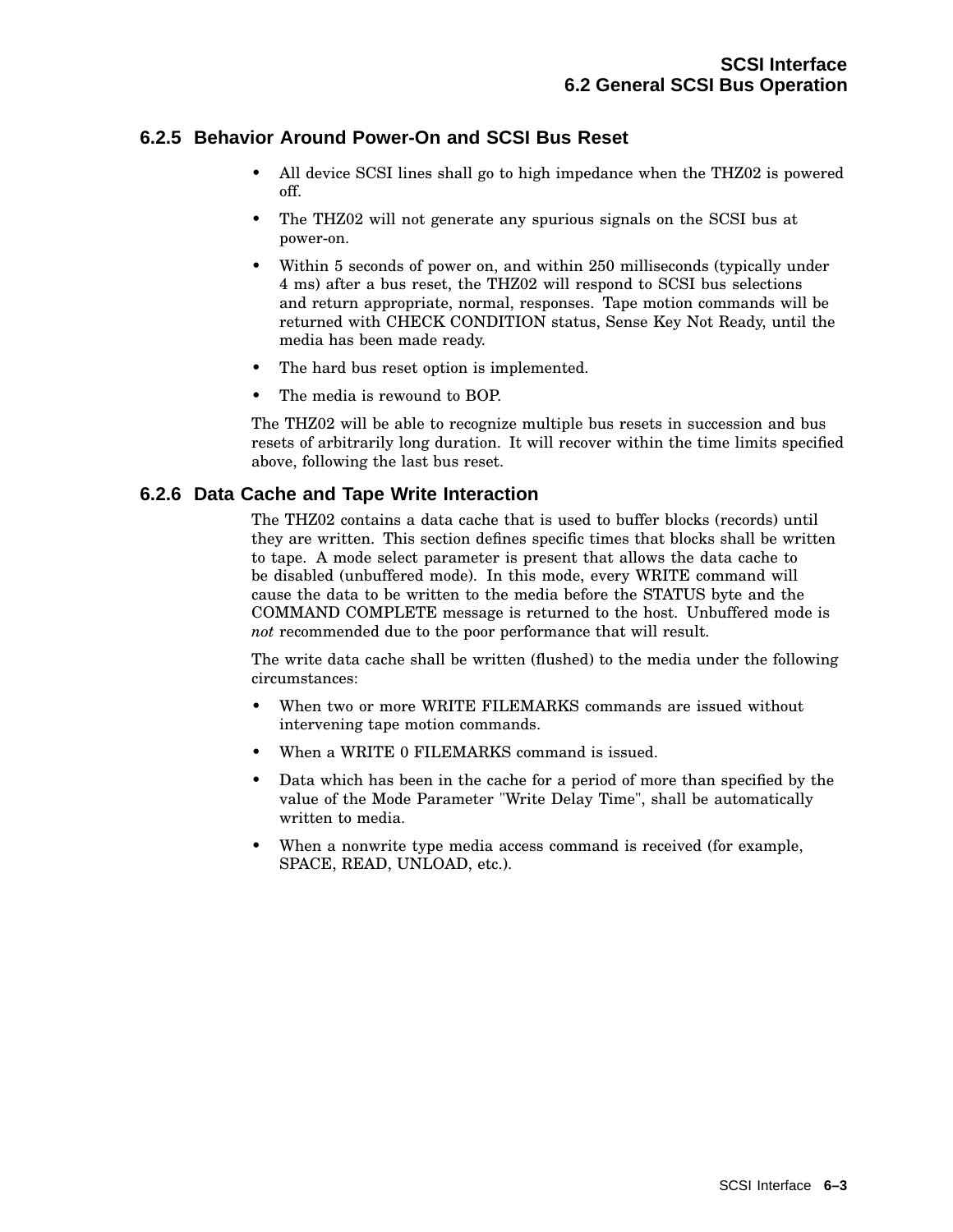# **6.2.7 Other SCSI Functionality**

- 1. Linked commands are supported.
- 2. Untagged queuing is supported.
- 3. The THZ02 does not use the wide-SCSI data path.

#### **6.2.8 Bus Phases**

The THZ02 conforms to the bus state transition table shown in the SCSI-2 standard, "Phase Sequences". In addition, the information in the following sections applies.

### **6.2.9 ATTENTION Signal Response**

The THZ02 will respond to an ATN condition at least at every phase transition, as long as the initiator sets the ATN bit before the target deasserts the REQ for the last byte of the previous phase. Generally ATN will be recognized immediately by the THZ02, and it will change the bus phase to Message Out.

### **6.2.10 STATUS Phase**

The THZ02 will enter the status phase just once per command, unless a retry is requested by the initiator. The only exception is during error cases when the device goes immediately to bus free, as defined in the SCSI-2 standard (Section 6.3 of rev 10c).

The status bytes that the tape drive returns are as follows:

- GOOD (00): This status indicates that the drive has successfully completed the command.
- CHECK CONDITION (02): A contingent allegiance condition has occurred. The REQUEST SENSE command should be sent following this status to determine the nature of the event.
- BUSY (08): The target is busy. This status is returned whenever the device is unable to accept a command from an otherwise acceptable initiator. The initiator should reissue the command at a later time.
- INTERMEDIATE GOOD (10h): This status is returned instead of GOOD status for commands issued with the Link bit set. Following the return of this status, the drive will proceed to the command phase for the transfer of the next linked command.
- RESERVATION CONFLICT (18h): This status is returned by the drive whenever an SCSI device attempts to access the drive when it has been reserved for another initiator with a RESERVE UNIT command.
- COMMAND TERMINATED (22h): This is the status returned for a command that was terminated by a TERMINATE I/O PROCESS message. This status also indicates that a contingent allegiance condition has occurred.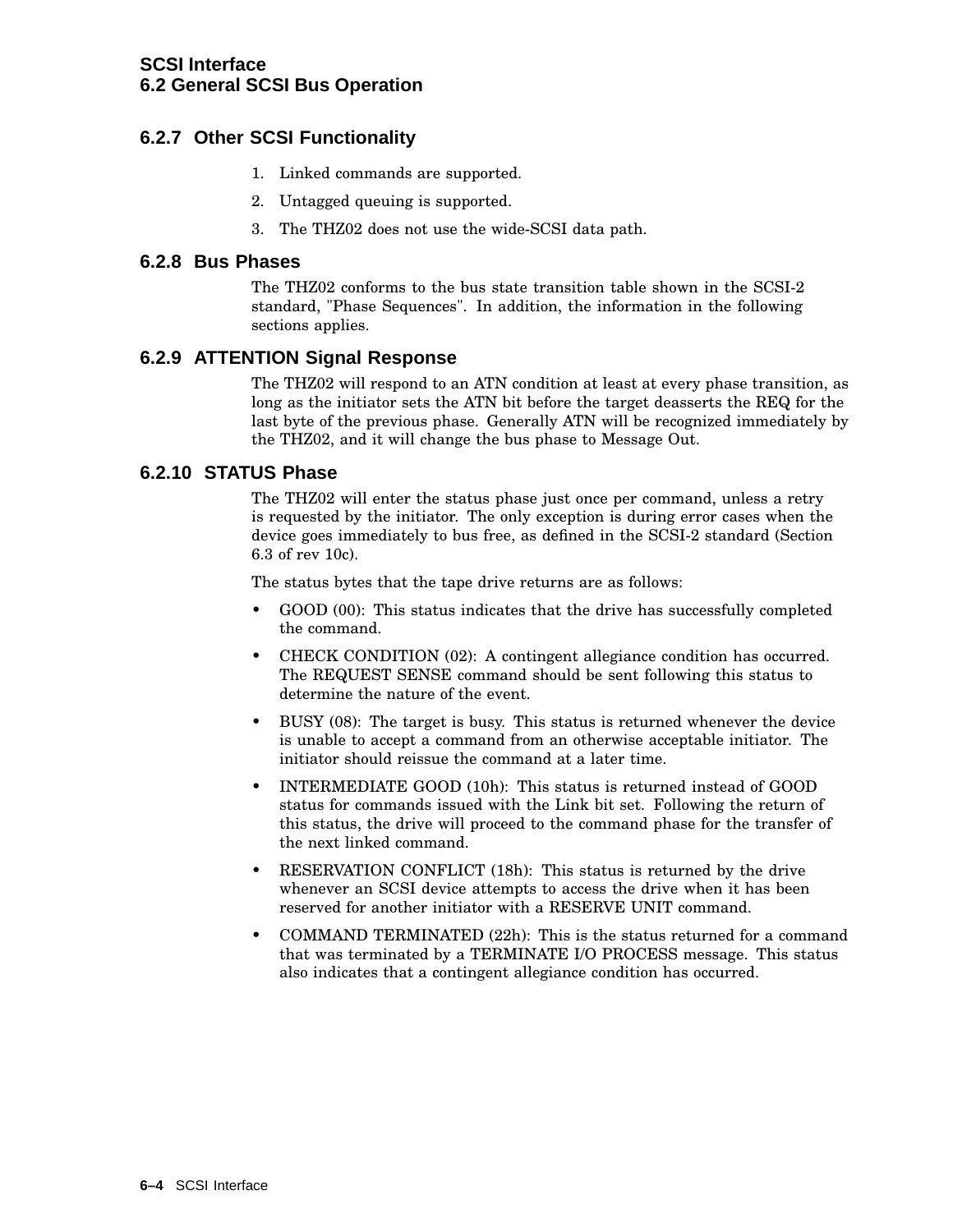• QUEUE FULL (28h): This status is returned when a QUEUE TAG type message is received and the command queue is full. The command received is discarded.

**Note**

In contrast to the BUSY status condition, the DRIVE NOT READY sense key is returned as part of the Sense data following a REQUEST SENSE command and indicates that a media access command has been issued and the media is not ready to be accessed (for example, the media is not installed, the media has been unloaded, the drive is currently initializing the media to prepare it for access, etc.).

In the not ready state, the initiator cannot perform any operation which would cause tape motion (for example, write, read, verify, space, etc.). These commands will return a CHECK CONDITION status with a DRIVE NOT READY sense key. The initiator may, however, execute commands that don't require access to the media and a GOOD status may be returned. These commands are as follows:

- INQUIRY
- LOAD UNLOAD
- LOG SENSE/SELECT
- MODE SELECT
- MODE SENSE
- PREVENT/ALLOW MEDIUM REMOVAL
- READ BLOCK LIMITS
- READ BUFFER
- READ ELEMENT STATUS
- RECEIVE DIAGNOSTIC RESULTS
- REQUEST SENSE
- RESERVE/RELEASE UNIT
- SEND DIAGNOSTIC (nonmedia access diagnostics)
- WRITE BUFFER

The TEST UNIT READY command is used to determine whether the tape drive would accept a media access command without returning CHECK CONDITION status.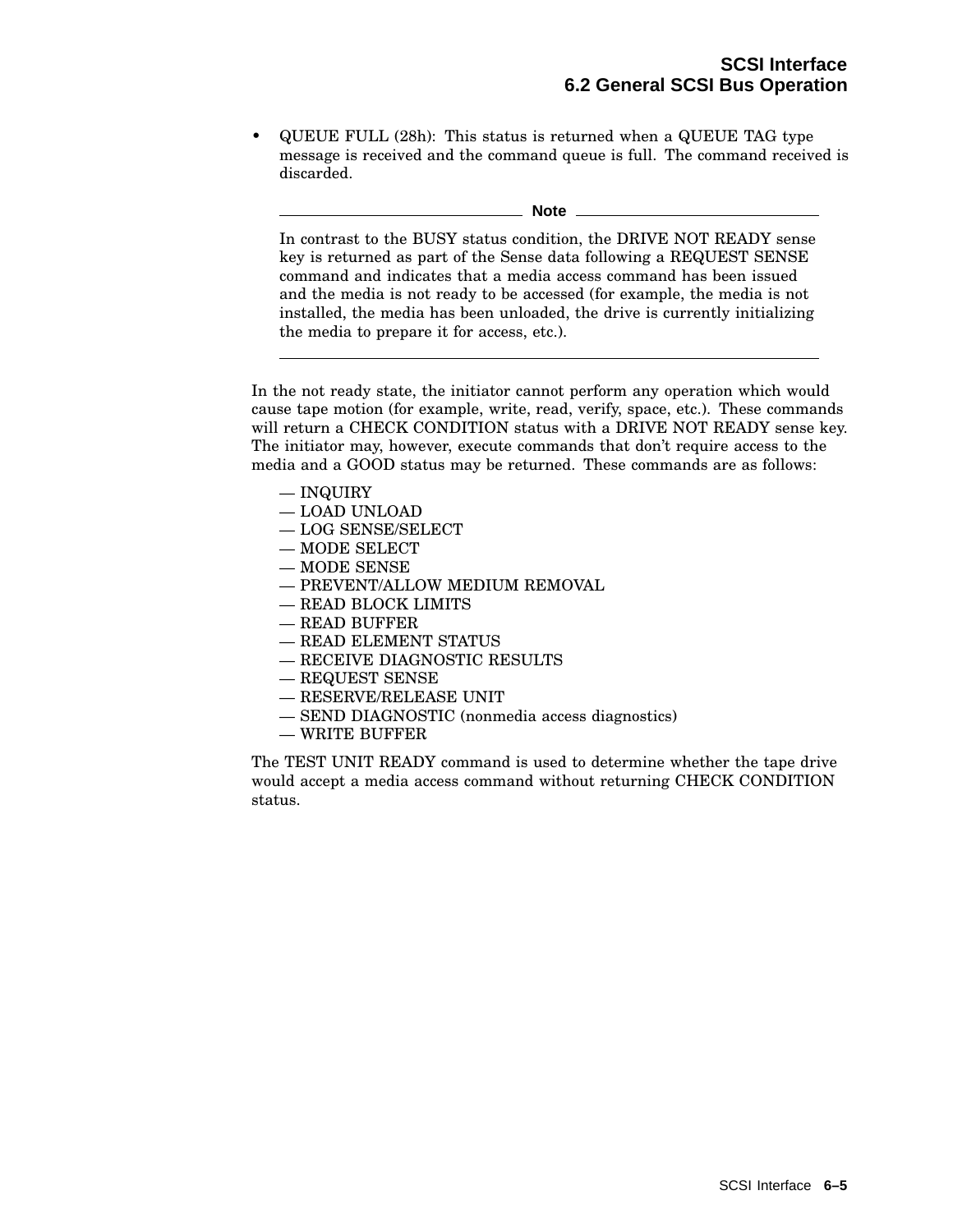# **6.3 SCSI Message System**

The message system allows communication between an initiator and a target for the purpose of physical path management.

To support certain SCSI-1 initiators, an Identify message is not required by the THZ02. If a message is sent by the initiator after the SELECTION phase, it should be an IDENTIFY, ABORT, or BUS DEVICE RESET message. If the THZ02 receives any other message in this case, it will go directly to BUS FREE phase.

The following messages are supported:

| Code           | In/Out      | <b>Description</b>              | <b>Section</b>                                 |
|----------------|-------------|---------------------------------|------------------------------------------------|
| 06             | Out         | <b>ABORT</b>                    | ABORT (06h)                                    |
| 0 <sub>D</sub> | Out         | <b>ABORT TAG</b>                | <b>ABORT TAG (0Dh)</b>                         |
| 0 <sup>C</sup> | Out         | <b>BUS DEVICE RESET</b>         | <b>BUS DEVICE RESET</b><br>(0Ch)               |
| 0 <sup>E</sup> | Out         | <b>CLEAR QUEUE</b>              | CLEAR QUEUE (0Eh)                              |
| 0 <sub>0</sub> | In          | <b>COMMAND COMPLETE</b>         | <b>COMMAND</b><br>COMPLETE (00h)               |
| 04             | In          | <b>DISCONNECT</b>               | DISCONNECT (04h)                               |
| 01             | <b>Both</b> | EXTENDED MESSAGE (SDTR only)    | <b>EXTENDED</b><br>MESSAGE (01h)               |
| $80-$ FF       | <b>Both</b> | <b>IDENTIFY</b>                 | IDENTIFY (80h-FFh)                             |
| 05             | Out         | <b>INITIATOR DETECTED ERROR</b> | <b>INITIATOR</b><br>DETECTED ERROR<br>(05h)    |
| 0A             | In          | LINKED COMMAND COMPLETE         | LINKED COMMAND<br><b>COMPLETE</b> (0Ah)        |
| 0 <sub>B</sub> | In          | LINKED COMMAND COMPLETE w/flag  | LINKED COMMAND<br>COMPLETE, with<br>Flag (0Bh) |
| 09             | Out         | <b>MESSAGE PARITY ERROR</b>     | <b>MESSAGE PARITY</b><br>ERROR (09h)           |
| 07             | <b>Both</b> | <b>MESSAGE REJECT</b>           | <b>MESSAGE REJECT</b><br>(07h)                 |
| 08             | Out         | NO-OP                           | NO-OP (No Operation)<br>(08h)                  |
| 03             | In          | <b>RESTORE POINTERS</b>         | <b>RESTORE</b><br>POINTERS (03h)               |
| 02             | In          | <b>SAVE DATA POINTER</b>        | <b>SAVE DATA</b><br>POINTER (02h)              |

**Table 6–1 Supported SCSI Messages**

#### **ABORT (06h)**

This message is sent from the initiator to the target to clear, on the selected unit, the current I/O process. Buffered (cached) write operations will be completed if possible. The target goes directly to the BUS FREE phase after successful receipt of this message. Current settings of mode select parameters and reservations are not affected. Commands, data and status for other initiators is not affected.

This message can be sent to a logical unit that is not currently performing an operation for the initiator. If no unit has been selected, the target goes to BUS FREE, and no commands, data or status on the target is affected.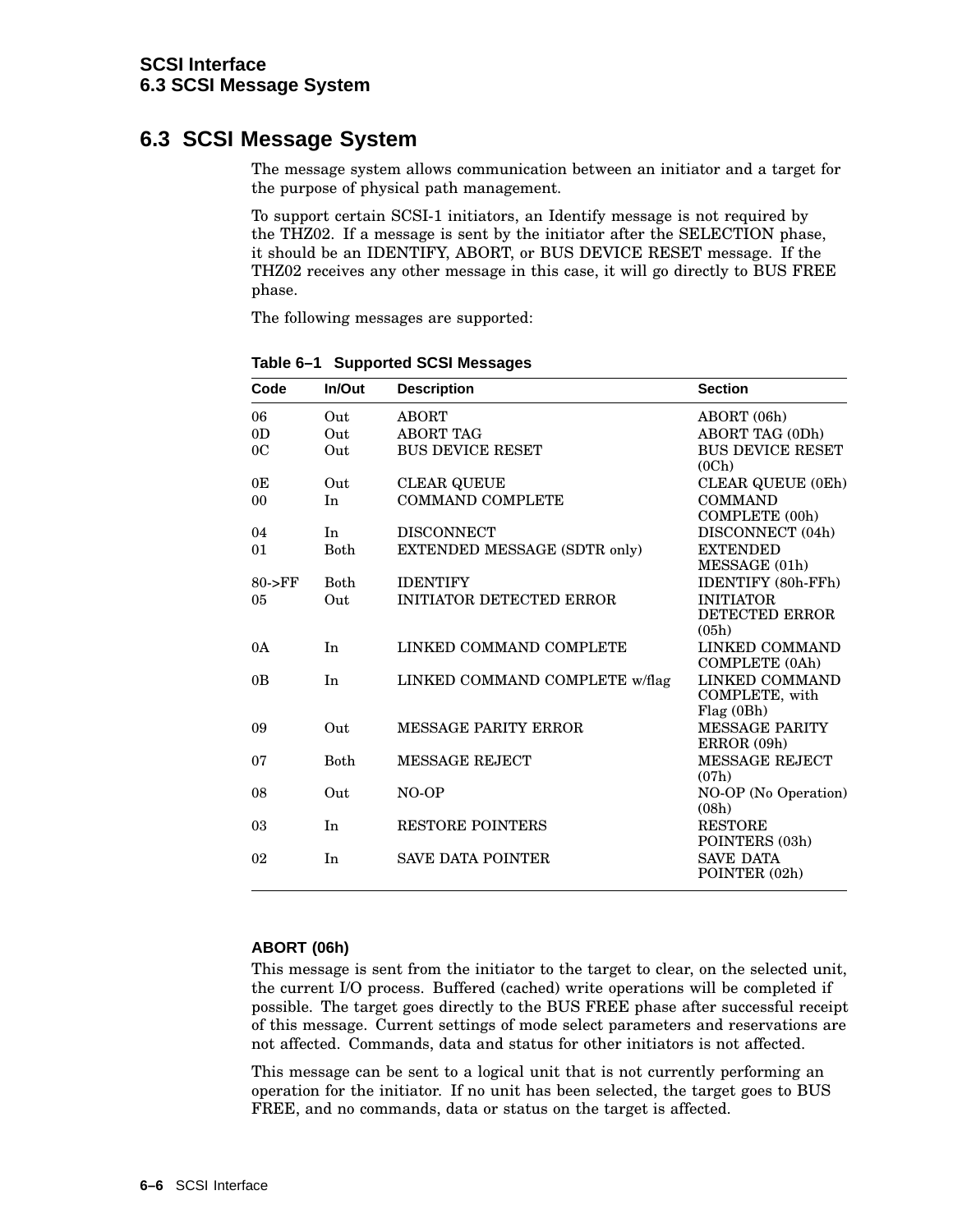#### **ABORT TAG (0Dh)**

This message is sent from the initiator to the target to clear, on the selected unit, the current I/O operation only. The target goes directly to the BUS FREE phase after successful receipt of this message. Current settings of mode select parameters and reservations are not affected.

#### **BUS DEVICE RESET (0Ch)**

This message from an initiator clears all commands, data and status in the tape controller. When it recognizes this message, the drive aborts the command currently being executed and proceeds to the BUS FREE state. The drive then executes a hard reset which leaves it as if a bus reset had occurred. All data in the write buffer is lost.

#### **CLEAR QUEUE (0Eh)**

This message clears all I/O processes for all initiators. A Unit Attention condition will be generated for all other initiators that had outstanding I/O processes, with Additional Sense Code (ASC) of Command Cleared by Another Initiator. The target goes directly to the BUS FREE phase after successful receipt of this message. Current settings of mode select parameters and reservations are not affected.

#### **COMMAND COMPLETE (00h)**

This message is sent from a target to an initiator to indicate that the execution of a command (or a series of linked commands) has completed and valid status has been sent to the initiator. After it has sent the message successfully, the target goes to the BUS FREE phase by releasing BSY. If received by the tape unit, it is handled as an illegal message; the drive returns MESSAGE REJECT and enters the STATUS phase reporting CHECK CONDITION with the sense key set to COMMAND ABORTED.

#### **DISCONNECT (04h)**

A target sends DISCONNECT to tell an initiator that the present physical path is going to be broken (the target intends to disconnect by releasing BSY). Later, reselection is required in order to complete the current operation. This message does not cause the initiator to save the Data pointer.

When received from an initiator, the tape drive may respond in one of two ways. First, it may take the message as a request by the initiator to disconnect and comply by entering message in phase and sending the DISCONNECT message back to the initiator (possibly preceded by the SAVE DATA POINTERS message). In this case, it will delay a minimum of 200  $\mu$ s before arbitrating for the bus again. Alternately, it may enter the message in phase and return MESSAGE REJECT.

#### **EXTENDED MESSAGE (01h)**

This is sent as the first byte of a multiple-byte message (> 2 bytes) by either initiator or target. EXTENDED MESSAGE has the following format: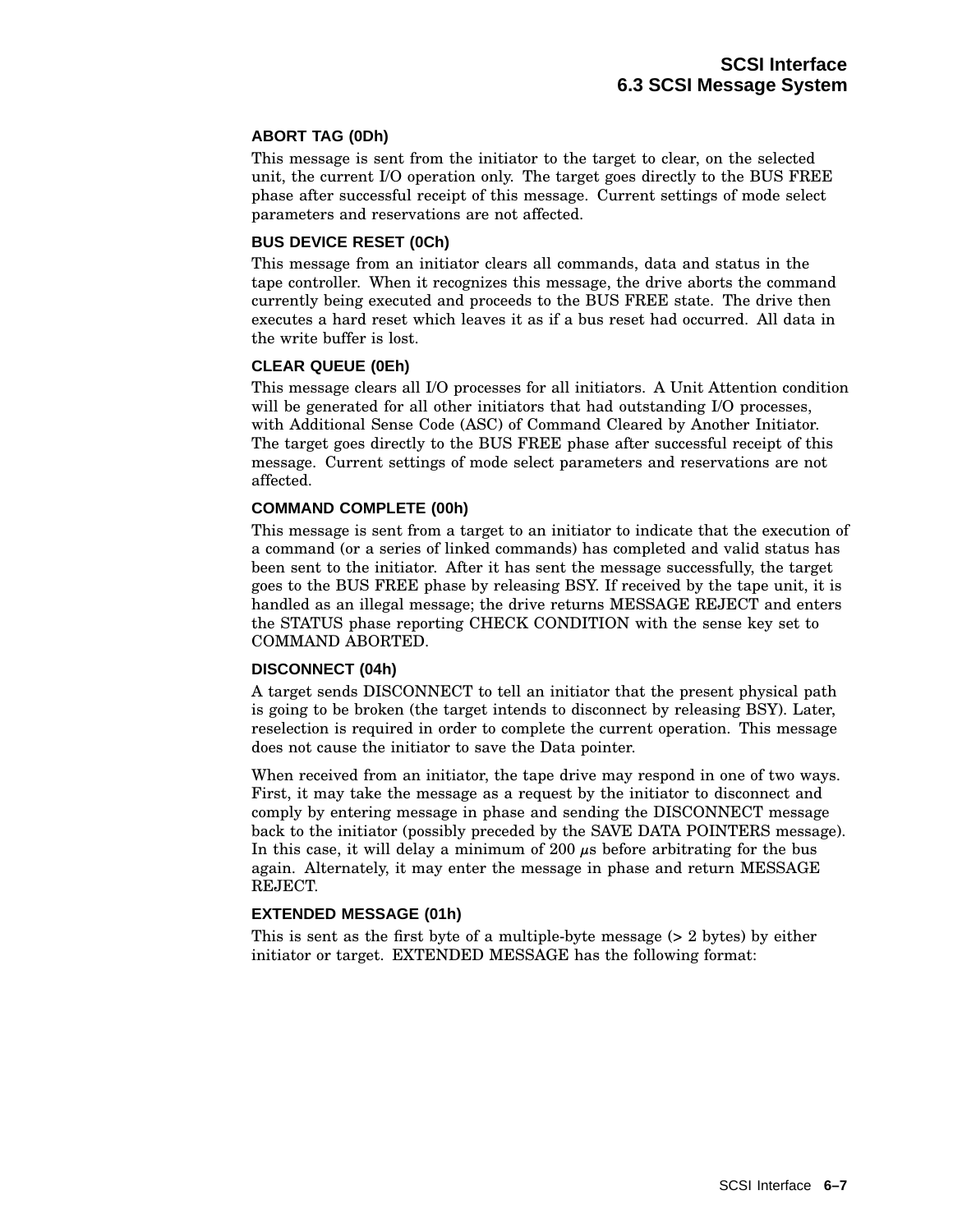#### **Figure 6–1 Extended Message Format**

| Byte 0<br>Byte 1<br>Byte 1<br>Byte 2<br>Extended Message Length<br>Byte 2<br>Byte 3<br>Extended Message Code<br>Byte 3<br>Extended Message Code |
|-------------------------------------------------------------------------------------------------------------------------------------------------|
|                                                                                                                                                 |
|                                                                                                                                                 |
|                                                                                                                                                 |

The extended message length specifies the length of the extended message plus the number of additional parameter bytes that are to follow. The length does not include bytes 0 and 1. A value of 0 for the extended message length indicates 256 bytes to follow.

Possible extended message codes are as follows:

00h — MODIFY DATA POINTER (not supported) 01h — SYNCHRONOUS DATA TRANSFER REQUEST 02h — Reserved 03h — WIDE DATA TRANSFER REQUEST (not supported) 04h-7Fh — Reserved 80-FFh — Vendor Unique

If the tape drive receives an extended message which it does not support, it switches to message in phase and returns MESSAGE REJECT after all the bytes of the message have been transferred.

#### **IDENTIFY (80h-FFh)**

These messages are sent either by the initiator or by the target to establish (or reestablish) the physical connection path between an initiator and target for a particular logical unit. The message byte consists of the following bits:

- Bit 7: Always set to 1.
- Bit 6: Set by initiator if target is allowed to disconnect/reconnect.
- Bit 5: Must be set to 0 ("Target Routines" not supported)
- Bit 4: Reserved. Must be set to 0.
- Bit 3: Reserved. Must be set to 0.
- Bits 2-0: Logical Unit Number (LUN).

When the identify message is sent from a target to an initiator during reconnection, a RESTORE POINTERS message is implied.

#### **INITIATOR DETECTED ERROR (05h)**

This message is sent from an initiator to inform a target that an error (for example, a bus parity error) has occurred that does not prevent the target from trying the operation again. When received, the THZ02 attempts to retransfer the last command, data or status bytes by using the RESTORE POINTERS message mechanism.

#### **LINKED COMMAND COMPLETE (0Ah)**

This message is sent from a target to an initiator to indicate that the execution of a linked command (with the Flag bit 0) is complete and that status has been sent. The initiator then sets the pointers to the initial state for the next command.

When received as a target, it is handled as an illegal message; the drive enters the MESSAGE IN phase and returns MESSAGE REJECT.

#### **LINKED COMMAND COMPLETE, with Flag (0Bh)**

This message is sent from a target to an initiator to indicate that the execution of a linked command (with the Flag bit set to 1) is complete and that status has been sent.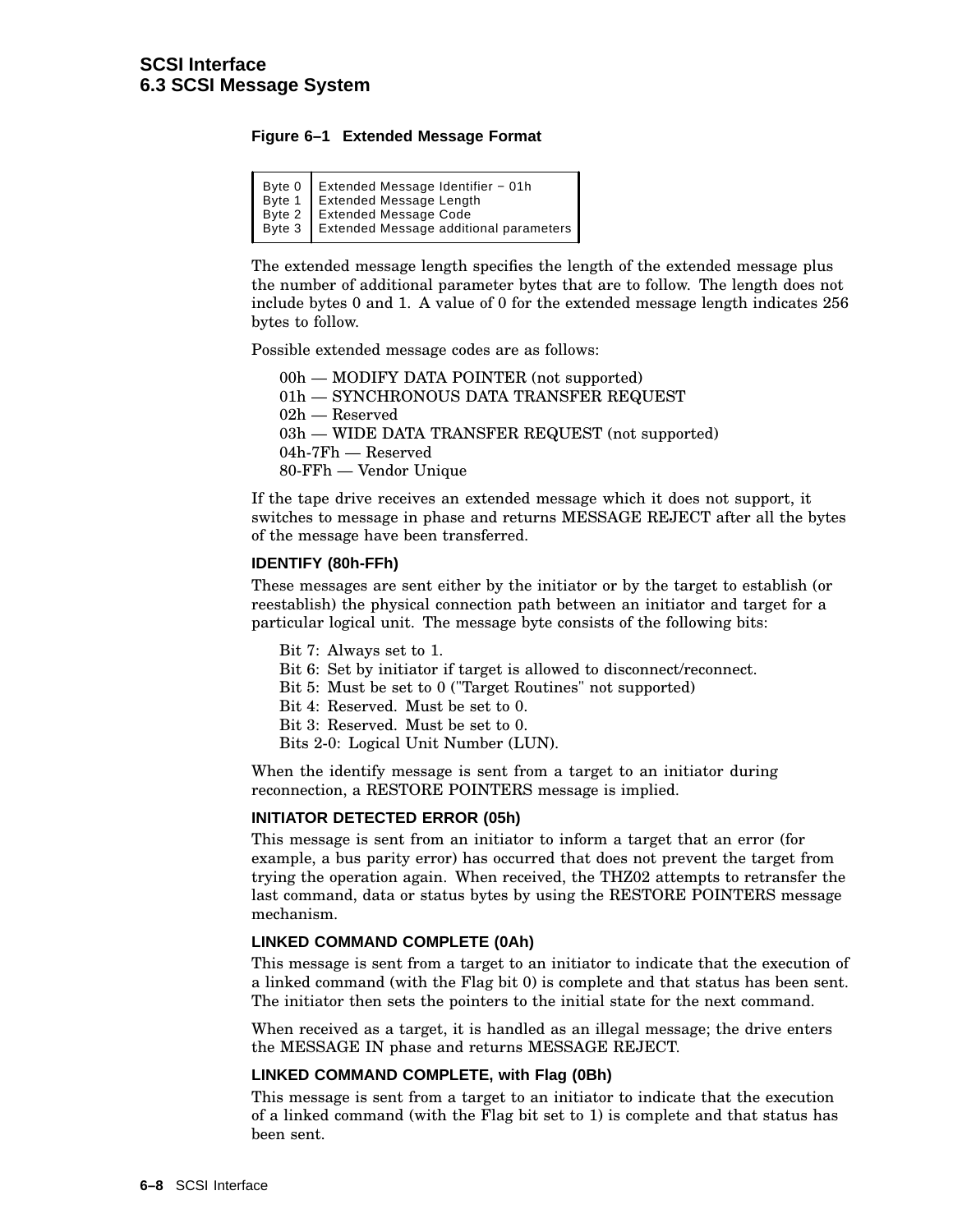#### **MESSAGE PARITY ERROR (09h)**

This message is sent from the initiator to the target to indicate that one or more bytes in the last message it received had a parity error.

To indicate that it intends to send the message, the initiator sets the ATN signal before it releases ACK for the REQ/ACK handshake of the message that has the parity error. This provides an interlock so that the target can determine which message has the parity error. If the target receives this message under any other conditions, it proceeds directly to the BUS FREE state by releasing the BSY signal, signifying a catastrophic error.

The target's response to this message shall be to switch to the MESSAGE IN phase and resend from the beginning all the bytes of the message which generated the original MESSAGE PARITY ERROR message.

#### **MESSAGE REJECT (07h)**

This message is sent from the initiator or target to indicate that the last message received was inappropriate or has not been implemented.

In order to indicate its intentions of sending this message, the initiator asserts the ATN signal before it releases ACK for the REQ/ACK handshake of the message that is to be rejected.

MESSAGE REJECT is issued in response to any messages which the drive considers to be illegal or not supported. When sending to the initiator, the tape device will do so before requesting any additional message bytes.

#### **NO-OP (No Operation) (08h)**

If a target requests a message, the initiator sends NO-OP if it does not currently have any other valid message to send. The message is accepted when the drive is acting as a target, and may be sent when it is an initiator. If NO-OP is received during a selection, the drive proceeds to the command phase (provided that ATN does not continue to be asserted). The NO-OP message is ignored by the tape drive.

#### **RESTORE POINTERS (03h)**

This message is sent from a target to direct the initiator to restore the most recently saved pointers (for the currently attached logical unit). Pointers to the command, data and status locations for the logical unit are restored to the active pointers. command and status pointers are restored to the beginning of the present command and status areas. The data pointer is restored to the value at the beginning of the data area in the absence of a SAVE DATA POINTER message, or to the value at the last SAVE DATA POINTER message occurred for that logical unit.

When the RESTORE POINTERS message is received as a target, the target switches to the message in phase and returns MESSAGE REJECT.

#### **SAVE DATA POINTER (02h)**

This message, sent from a target to the initiator, saves a copy of the present active data pointer for the logical unit which is currently attached.

The tape drive accepts this message if in the initiator mode (while performing a COPY command). As a target, the tape drive sends this message before a disconnect during a data transfer. It does not send a SAVE DATA POINTER message if it intends to move directly to STATUS phase. When received as a target, it switches to message in phase and returns MESSAGE REJECT.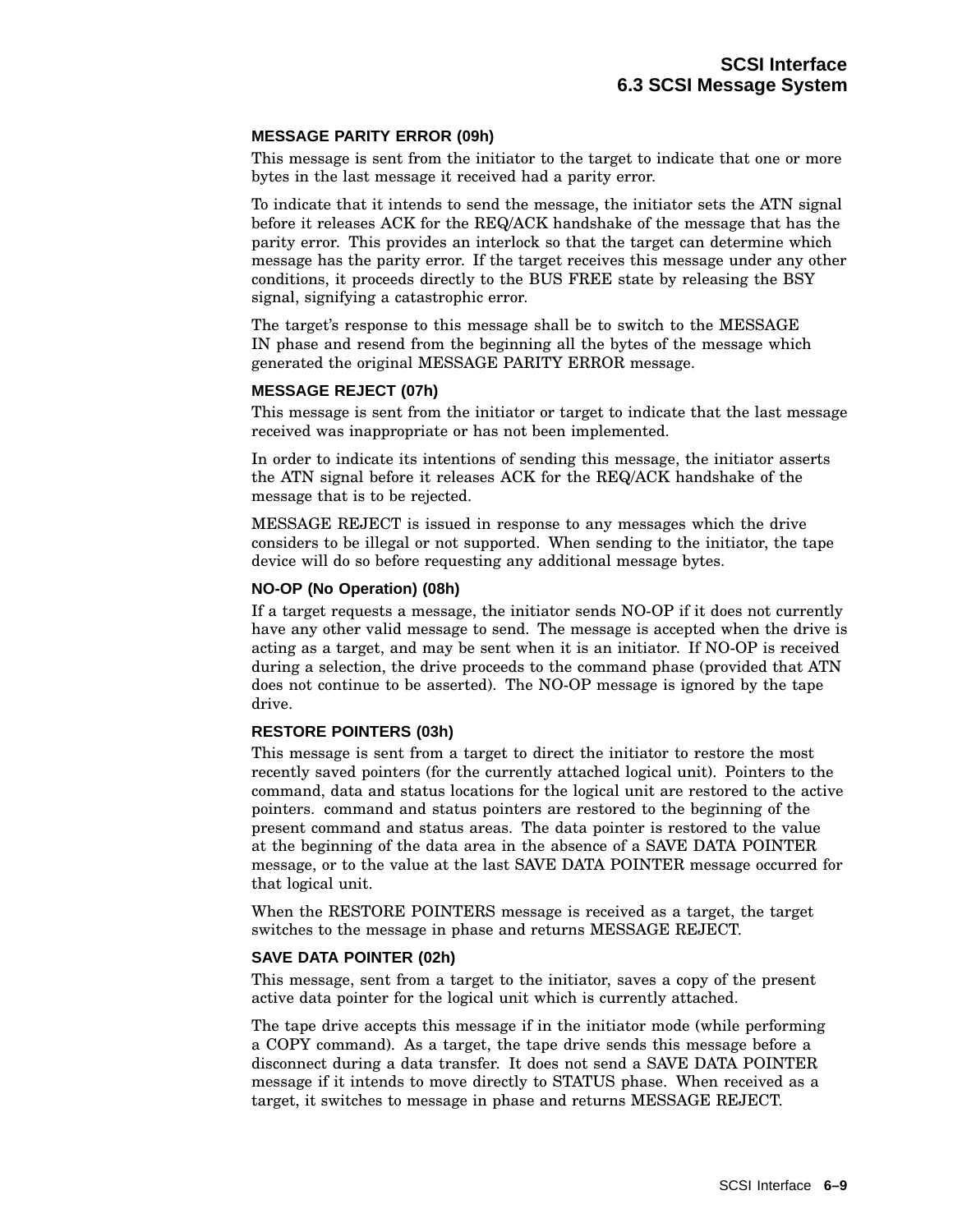#### **Synchronous Data Transfer Request (SDTR)**

This extended message allows the target and initiator to agree on the values of the parameters relevant to synchronous transfers. THZ02 will *not* initiate the Synchronous Data Transfer Request message, but relies on the Initiator to do so. The SDTR message has the following format:

**Figure 6–2 SDTR Extended Message Format**

| Byte 0 Extended Message Identifier - 01h<br>Byte 1<br>Length = 3<br>Byte 2<br>Message Code = 1 (SDTR msg)<br>Byte 3<br>Transfer Period (min=50. = 32h)<br>Byte 4<br>Transfer Req/Ack Offset (max=15) |  |
|------------------------------------------------------------------------------------------------------------------------------------------------------------------------------------------------------|--|
|------------------------------------------------------------------------------------------------------------------------------------------------------------------------------------------------------|--|

# **6.4 Tape Drive SCSI Commands**

# **6.4.1 Control Byte — Flag and Link Bits**

The control byte of the command descriptor block contains the Flag and Link bits. Use of these bits is entirely initiator dependent. Setting the Link bit provides an automatic link to the next command, bypassing the usual ARBITRATION, SELECTION, and MESSAGE OUT phases which would normally occur between commands.

All other bits in the control byte are considered to be reserved.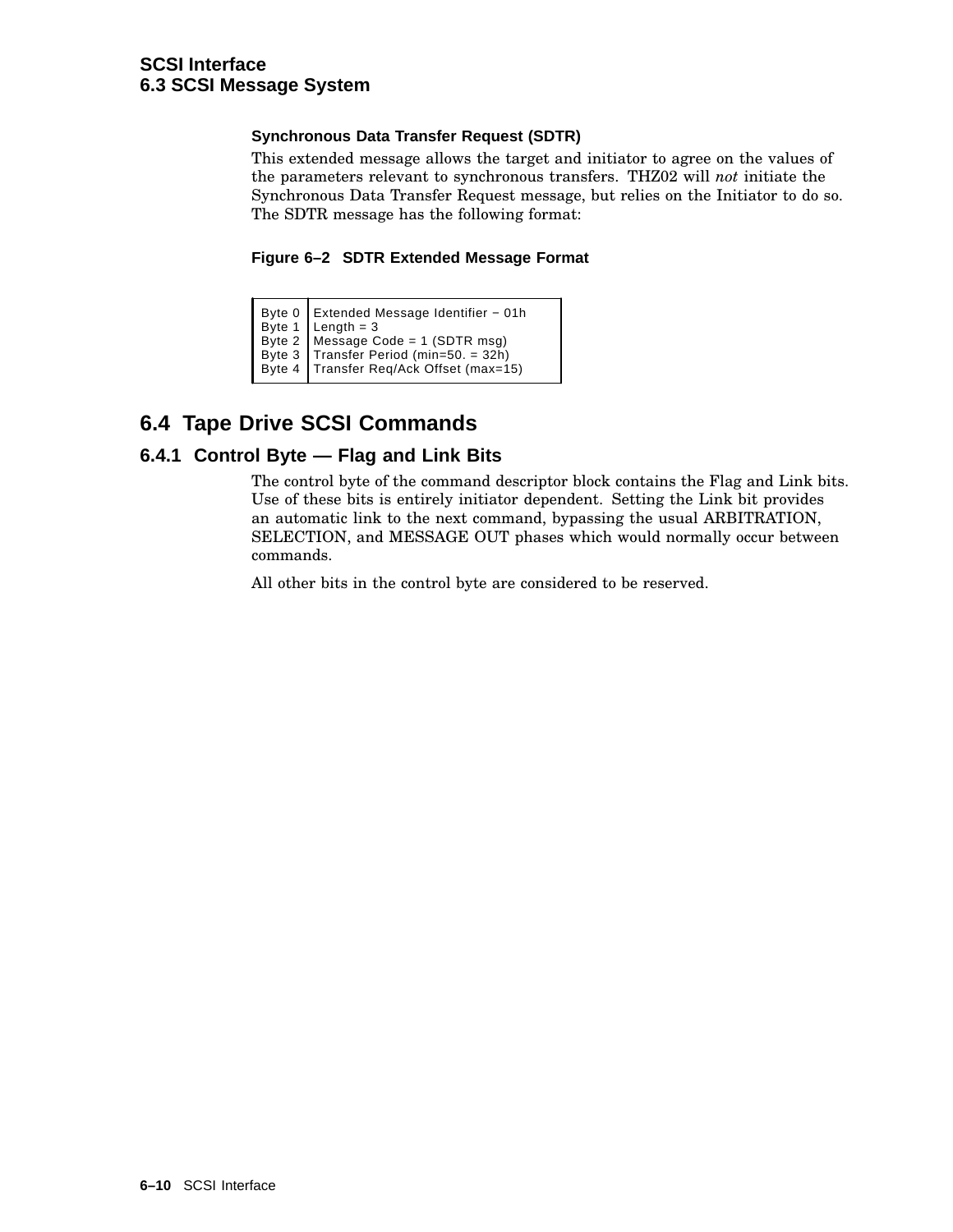# **6.4.2 Summary of Supported Sequential-Access Device Commands**

The following table shows what SCSI commands are supported by the THZ02 tape drive.

| Opcode         | <b>Command</b>                         | <b>Section</b>    |
|----------------|----------------------------------------|-------------------|
| 19             | <b>ERASE</b>                           | Section 6.4.2.1   |
| 12             | <b>INQUIRY</b>                         | Section 6.4.2.2   |
| 1 <sub>B</sub> | LOAD-UNLOAD                            | Section 6.4.2.3   |
| 2B             | <b>LOCATE</b>                          | Section $6.4.2.4$ |
| 4C             | <b>LOG SELECT</b>                      | Section $6.4.2.5$ |
| 4D             | <b>LOG SENSE</b>                       | Section 6.4.2.6   |
| 15             | <b>MODE SELECT</b>                     | Section 6.4.2.7   |
| 1A             | <b>MODE SENSE</b>                      | Section $6.4.2.8$ |
| 1E             | PREVENT/ALLOW MEDIUM<br><b>REMOVAL</b> | Section 6.4.2.9   |
| 08             | <b>READ</b>                            | Section 6.4.2.10  |
| 05             | <b>READ BLOCK LIMITS</b>               | Section 6.4.2.11  |
| ЗC             | <b>READ BUFFER</b>                     | Section 6.4.2.12  |
| 34             | <b>READ POSITION</b>                   | Section 6.4.2.13  |
| 1 <sub>C</sub> | RECEIVE DIAG RESULTS                   | Section 6.4.2.14  |
| 17             | RELEASE UNIT                           | Section 6.4.2.15  |
| 03             | <b>REQUEST SENSE</b>                   | Section 6.4.2.16  |
| 16             | <b>RESERVE UNIT</b>                    | Section 6.4.2.17  |
| 01             | <b>REWIND</b>                          | Section 6.4.2.18  |
| 1 <sub>D</sub> | <b>SEND DIAGNOSTIC</b>                 | Section 6.4.2.19  |
| 11             | <b>SPACE</b>                           | Section 6.4.2.20  |
| 00             | <b>TEST UNIT READY</b>                 | Section 6.4.2.21  |
| 13             | <b>VERIFY</b>                          | Section 6.4.2.22  |
| 0A             | WRITE                                  | Section 6.4.2.23  |
| 3B             | WRITE BUFFER                           | Section 6.4.2.24  |
| 10             | <b>WRITE FILEMARK</b>                  | Section 6.4.2.25  |

**Table 6–2 THZ02 Supported SCSI Commands**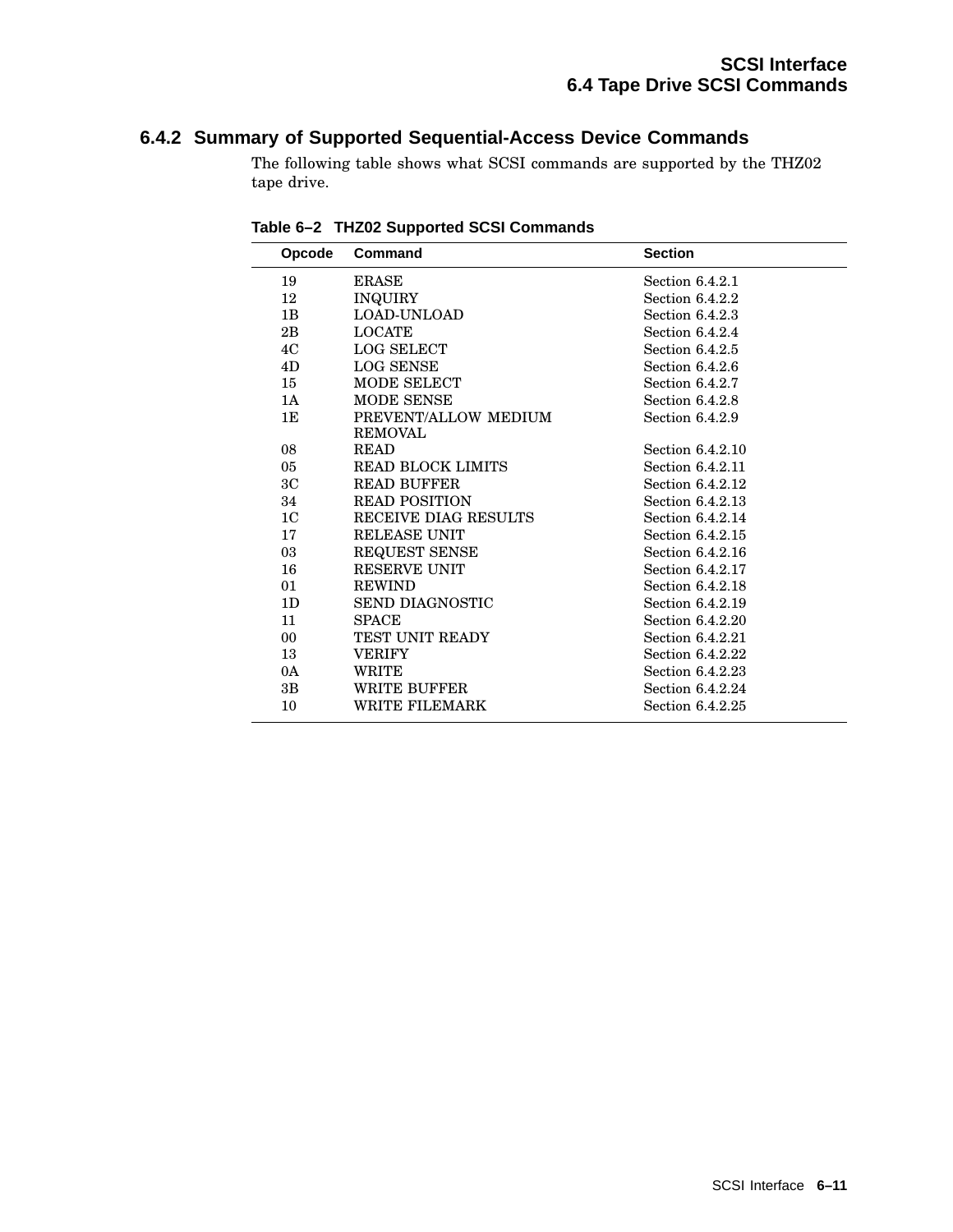# **SCSI Interface 6.4 Tape Drive SCSI Commands**

# **6.4.2.1 ERASE (19h)**

#### **Figure 6–3 ERASE CDB**



ERASE causes data on the tape to be erased. Any write data that is currently held in buffer memory and has not been written to tape yet, is flushed to tape before the ERASE is executed.

#### **Immed**

If the Immediate bit is set to 0, the target will not return status until the selected operation has completed. If the bit is set to 1, status will be returned as soon as the operation has been initiated.

#### **Long**

The Long bit controls the distance to be erased. If the bit is set, filler and EOD blocks will be written if needed, and then the entire rest of the tape will be erased.

**Note**

This command is a NOP on the THZ02 unless the Long bit is set.

#### **6.4.2.2 INQUIRY (12h)**

The INQUIRY command implementation is dependent upon the type of firmware that is loaded in the THZ02 controller. Refer to Table 6–3 for the appropriate section for your type of code.

**Table 6–3 INQUIRY Command Sections**

| Code Type                  | <b>Description</b>                                     | <b>Section</b>                                              |  |
|----------------------------|--------------------------------------------------------|-------------------------------------------------------------|--|
| Type 1<br>Type 2<br>Type 3 | <b>SCSI II</b><br>8mm emulation<br>AS400<br>attachment | Section 6.4.2.2.1<br>Section 6.4.2.2.2<br>Section 6.4.2.2.3 |  |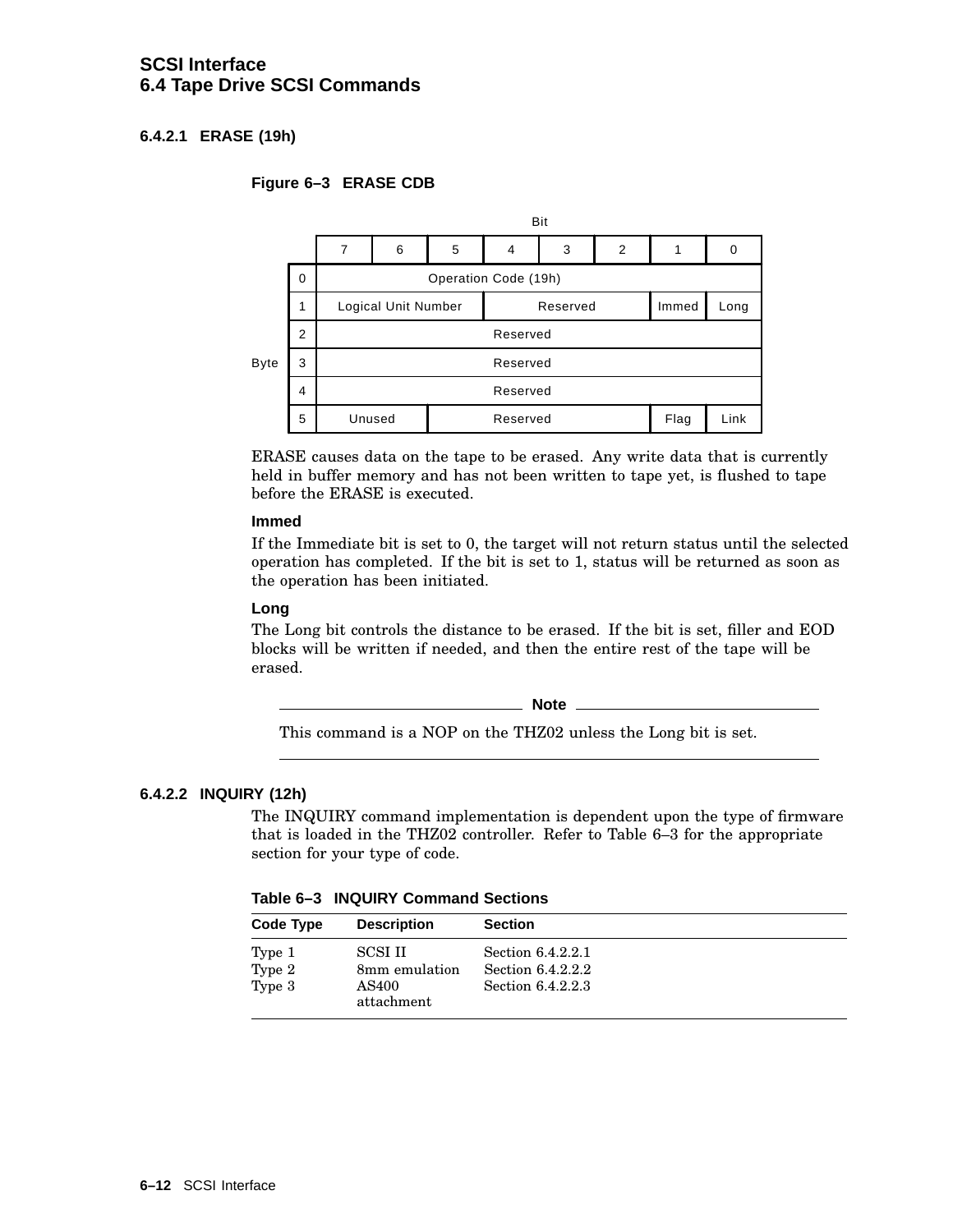**6.4.2.2.1 INQUIRY — SCSI II** INQUIRY tells the drive to send information regarding the device's parameters to the initiator.

#### **Figure 6–4 INQUIRY CDB**



The INQUIRY command executes normally even if the specified LUN is not attached. INQUIRY returns a CHECK CONDITION status only when the target cannot return the requested inquiry data. If INQUIRY is received from an initiator with a pending UNIT ATTENTION condition (before the drive reports CHECK CONDITION status), the target will perform the INQUIRY and will not clear the UNIT ATTENTION condition.

#### **EVPD**

The THZ02 implements the Vital Product Data pages option on LUNs 0 and 1.

#### **Page Code**

There are three Vital Product Data pages implemented:

- 00h Supported Vital Product Data pages
- 80h Unit Serial Number page
- C0h Code Build Information page

If the page code field contains a different value, the drive generates a CHECK CONDITION with ILLEGAL REQUEST sense key.

#### **Allocation Length**

This specifies the maximum number of bytes that the initiator has allocated for returned inquiry data. An allocation length of 0 indicates that no inquiry data is transferred. This condition is not considered an error. The drive will terminate the DATA IN phase when allocation length bytes have been transferred, or when all available inquiry data has been transferred to the initiator, whichever is less.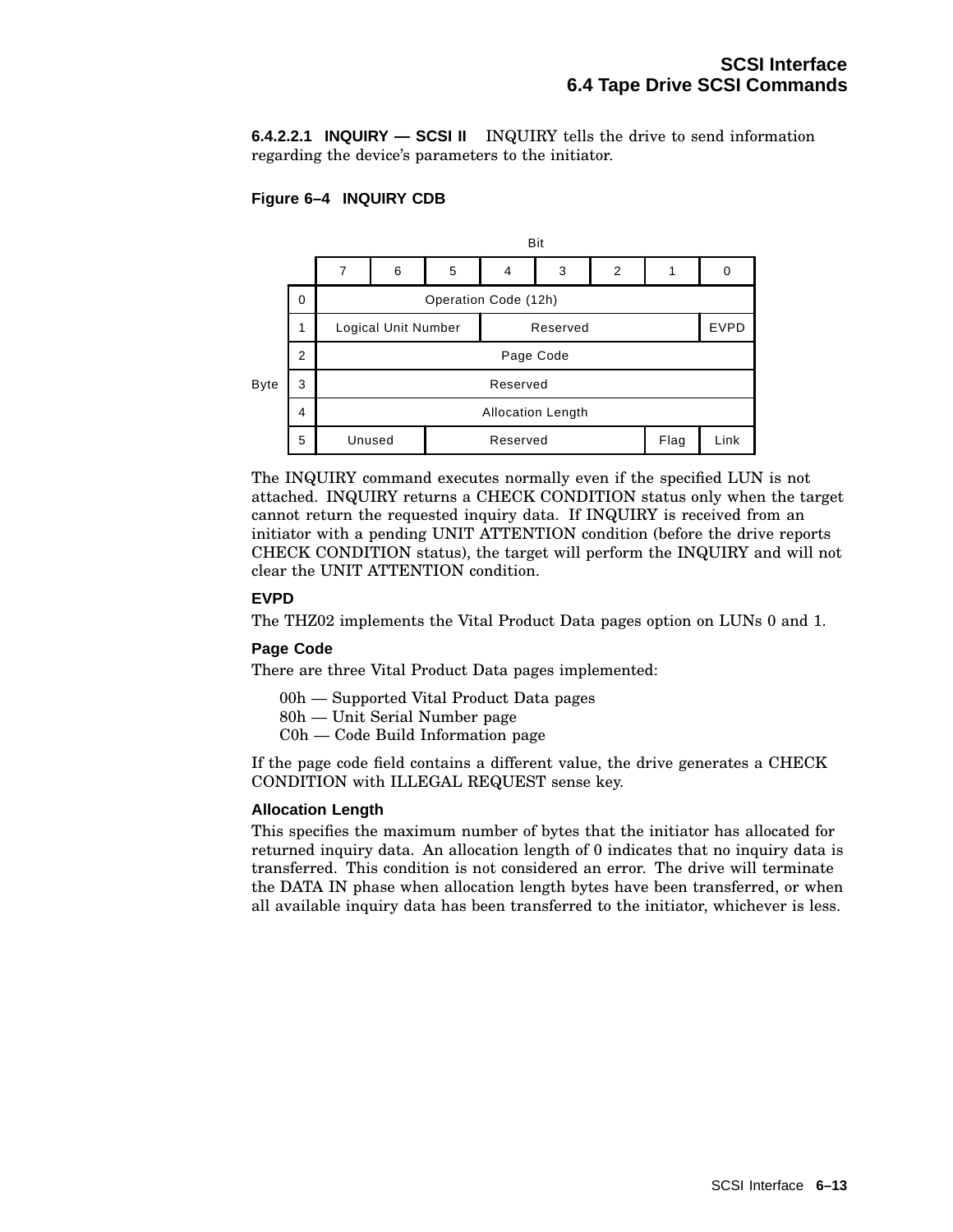# **SCSI Interface 6.4 Tape Drive SCSI Commands**

#### **6.4.2.2.1.1 Drive Inquiry Response**

The THZ02 passes back the following information in response to an INQUIRY command on the drive LUN:

#### **Figure 6–5 Inquiry Response Data**

|                |                                     | Bit                                                   |                                                     |                     |                                 |        |        |       |
|----------------|-------------------------------------|-------------------------------------------------------|-----------------------------------------------------|---------------------|---------------------------------|--------|--------|-------|
|                | $\overline{7}$                      | 6                                                     | 5                                                   | 4                   | 3                               | 2      | 1      | 0     |
| 0              |                                     | <b>Peripheral Qualifier</b><br>Peripheral Device Type |                                                     |                     |                                 |        |        |       |
| 1              | <b>RMB</b>                          |                                                       |                                                     |                     | Device Type Modifier            |        |        |       |
| 2              |                                     | <b>ISO Version</b>                                    | <b>ECMA Version</b><br><b>ANSI-Approved Version</b> |                     |                                 |        |        |       |
| 3              | <b>AENC</b>                         | TrmIOP                                                | Reserved                                            |                     | Response Data Format            |        |        |       |
| 4              |                                     |                                                       |                                                     |                     | Additional Length (33h)         |        |        |       |
| 5              |                                     |                                                       |                                                     |                     | Reserved                        |        |        |       |
| 6              |                                     |                                                       |                                                     |                     | Reserved                        |        |        |       |
| $\overline{7}$ | RelAdr                              | WBus32                                                | WBus16                                              | Sync                | Linked                          | Rsrved | CmdQue | SftRe |
| $08 - 15$      |                                     | н<br>Vendor $ID = "DEC$                               |                                                     |                     |                                 |        |        |       |
| $16 - 31$      | $Product ID = "THZ02$<br>$(C)$ DEC" |                                                       |                                                     |                     |                                 |        |        |       |
| $32 - 35$      |                                     |                                                       |                                                     |                     | Product Revision Level = "hhss" |        |        |       |
| $36 - 55$      |                                     |                                                       |                                                     | Vendor Unique bytes |                                 |        |        |       |

#### **Peripheral Qualifier**

The tape drive returns one of the following values in this field:

- 000b The indicated peripheral device type is connected to the logical unit.
- 001b The indicated peripheral device type is not connected to the logical unit, however, the tape drive is capable of supporting the indicated peripheral device type at the specified logical unit.
- 011b The target is not capable of supporting a physical device on this logical unit. For this case, the peripheral device type will be set to 1Fh.

#### **Peripheral Device Type**

On the tape drive LUN, this field is set to 01h, indicating a sequential access device. On the medium changer LUN, this field is set to 08h. All other LUNs will return 1Fh.

#### **RMB**

The Removable Medium bit is 1.

#### **Device-Type Modifier**

The device-type modifier is set to 0.

#### **ISO Version**

The ISO version is set to 0.

#### **ECMA Version**

The ECMA version is set to 0.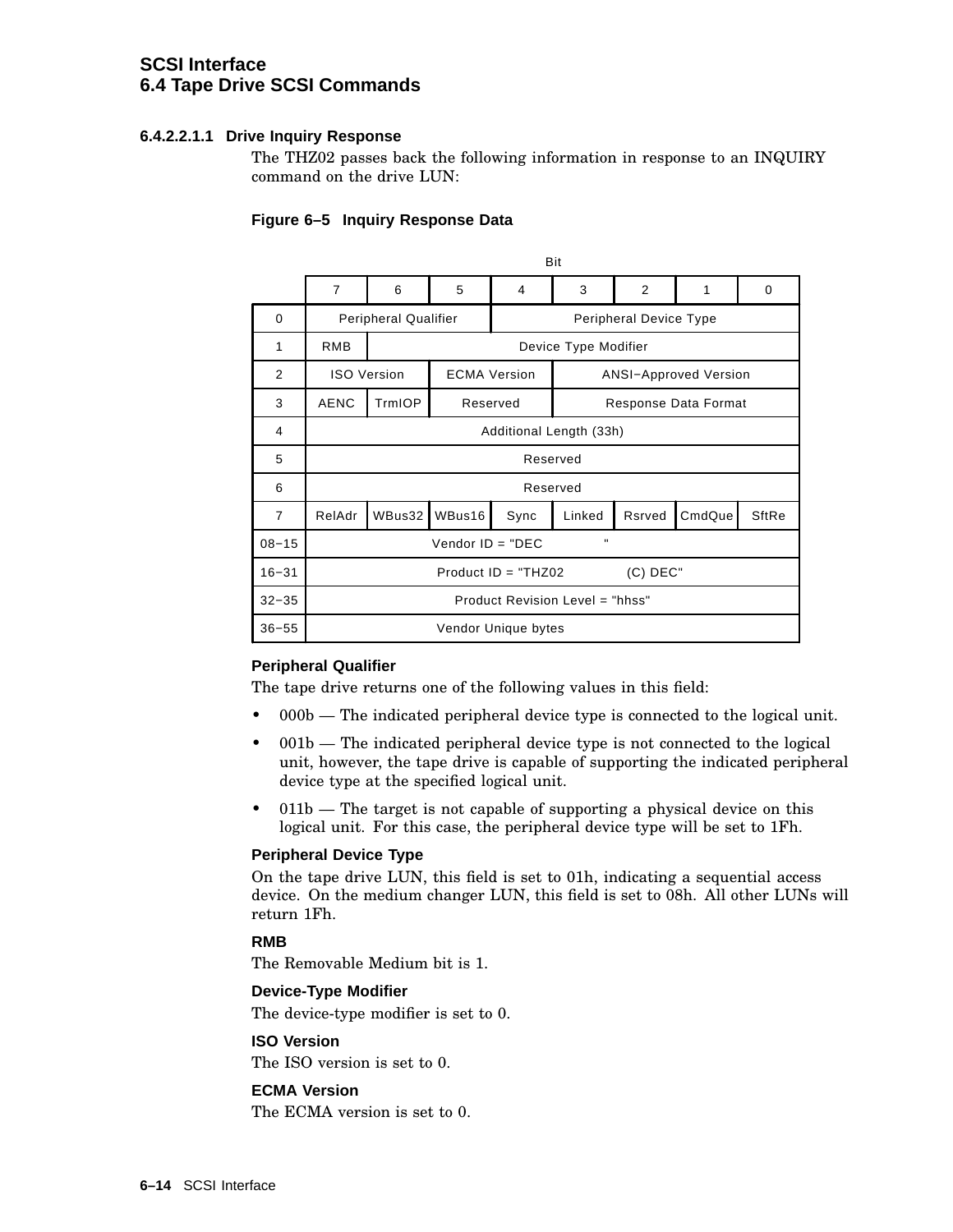#### **ANSI Approved Version**

The ANSI approved version is set to 2, indicating compliance with SCSI-2.

#### **AENC**

AENC — Set to 0 (asynchronous event notification not supported).

#### **TrmIOP**

TrmIOP — Set to 1 (Terminate I/O process message supported).

#### **Response Data Format**

Response data format — set to 2 (inquiry data in SCSI-2 format).

#### **Additional Length**

Additional length — The tape drive sets this field to indicate the number of additional bytes of inquiry response data available. This value is not adjusted to reflect the actual number of bytes which will be transferred (possibly determined by the allocation length specified by the initiator).

#### **Sync**

Sync — Set to 1 (synchronous data transfers supported).

#### **Linked**

Linked — Set to 1 (linked commands supported).

#### **Vendor Identification**

Vendor identification — see figure.

#### **Product Identification**

Product identification — see figure. Note: if a media loader is attached to the tape drive , the Product ID will indicate "THZ27" instead of "THZ02".

#### **Product Revision Level**

Product revision level — This field contains four bytes of ASCII data, which define the product's software revision levels. The first two bytes are the read /write board's firmware version number, the second two bytes are the controller's (SCSI target's) firmware version number. When a firmware update is performed on the THZ02, this part of the revision level field will change appropriately.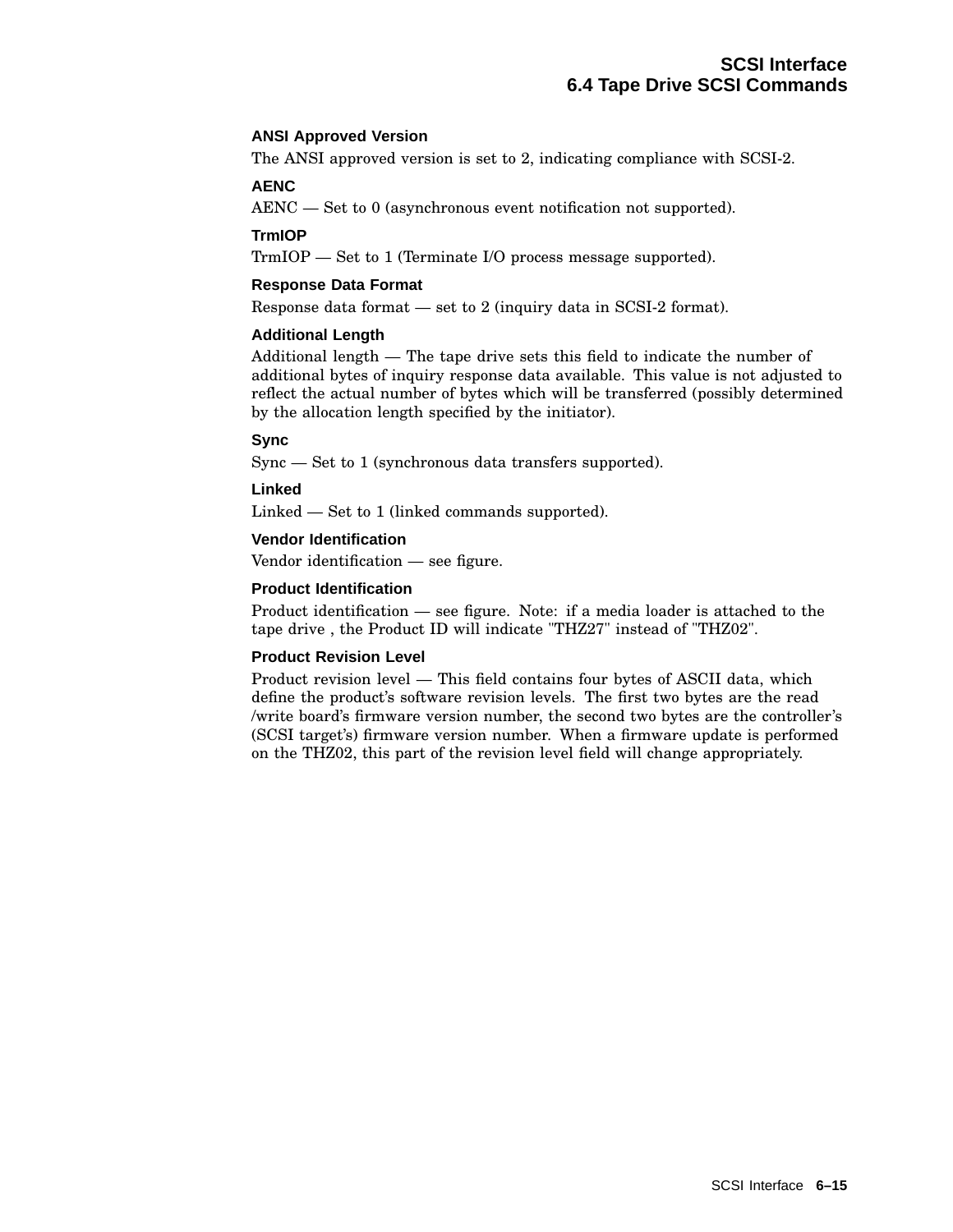# **SCSI Interface 6.4 Tape Drive SCSI Commands**

#### **Vendor Specific**

Vendor specific — (see below)

# **Figure 6–6 Inquiry Vendor Unique Bytes Definition**

| 36       | Released SCSI (controller) Firmware |
|----------|-------------------------------------|
| 37       | Firmware Major Version #            |
| 38       | Firmware Minor Version #            |
| 39       | EEPROM Format Major Version #       |
| 40       | FFPROM Format Minor Version #       |
| 41       | <b>Firmware Personality</b>         |
| 42       | Firmware Sub-personality            |
| 43       | Tape Directory Format Version #     |
| 44       | Controller Hardware Version #       |
| 45       | Drive FFPROM Version #              |
| 46       | Drive Hardware Version #            |
| 47       | Media Loader Firmware Version #     |
| 48       | Media Loader Hardware Version #     |
| 49       | Media Loader Mechanical Version #   |
| 50       | Media Loader Present flag           |
| 51<br>55 | VU-reserved                         |

#### **Vendor Specific Inquiry Bytes**

To more precisely identify the product and the installed firmware, additional information is available:

Released flag — differentiates between released and test versions of firmware. Various version numbers (see figure) in binary (not ASCII) Firmware personality — coded value identifying OEM versions of product Sub-personality — further differentiates product versions Loader present — nonzero if a media loader is present

**6–16** SCSI Interface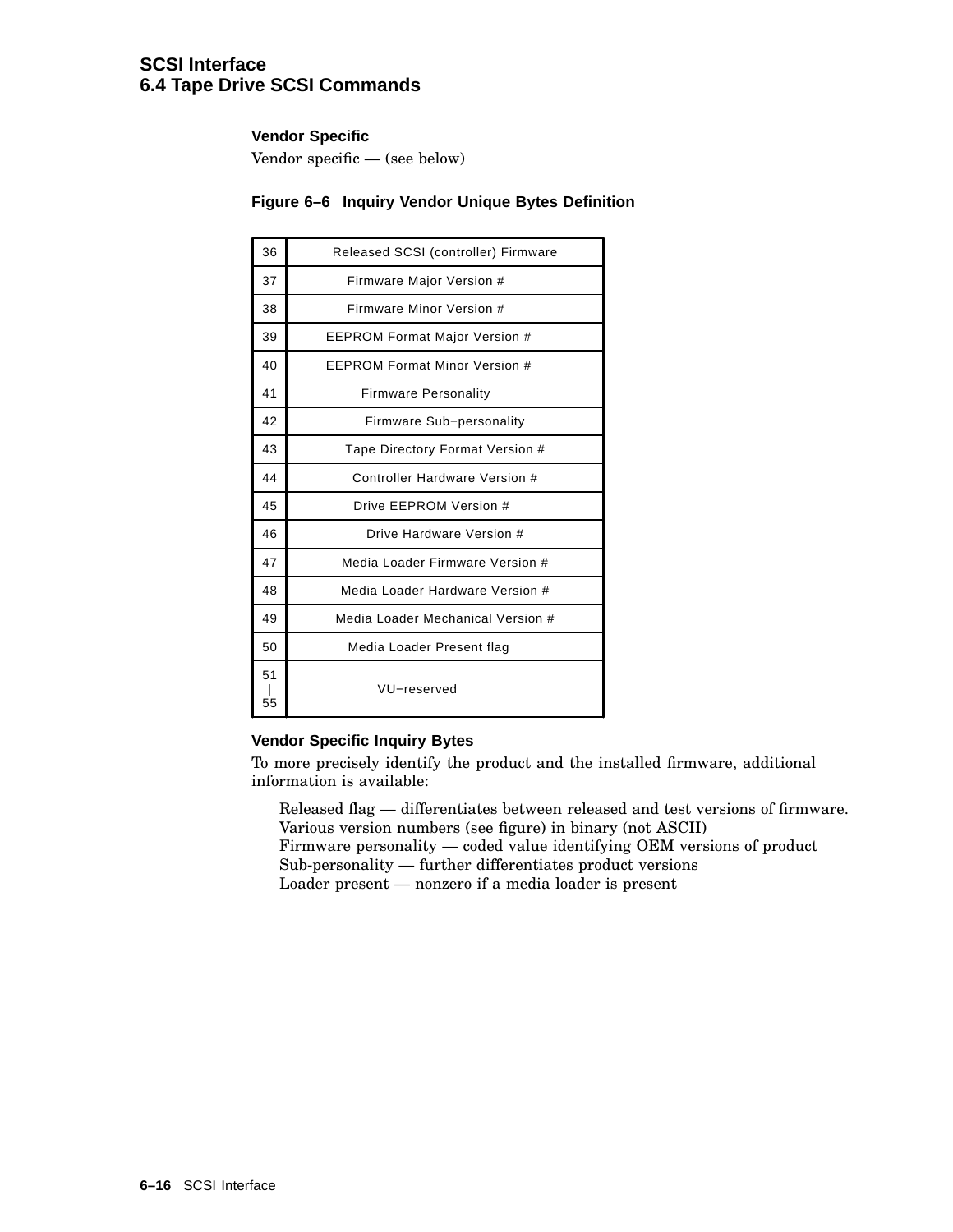#### **6.4.2.2.1.2 Vital Product Data Pages**

The following figures show the information in the supported vital product data pages.



#### **Figure 6–7 Supported Vital Product Data Pages page**

#### **Figure 6–8 Unit Serial Number Page**

|           | Bit                         |                                 |   |                            |   |   |  |   |
|-----------|-----------------------------|---------------------------------|---|----------------------------|---|---|--|---|
|           |                             | 6                               | 5 | 4                          | 3 | 2 |  | 0 |
| 0         | <b>Peripheral Qualifier</b> |                                 |   | Peripheral Device Type     |   |   |  |   |
|           |                             | Page Code (80h)                 |   |                            |   |   |  |   |
| 2         | reserved                    |                                 |   |                            |   |   |  |   |
| 3         |                             | Page Length (14h)               |   |                            |   |   |  |   |
| $4 - 13$  |                             | <b>Controller Serial Number</b> |   |                            |   |   |  |   |
| $14 - 23$ |                             |                                 |   | <b>Drive Serial Number</b> |   |   |  |   |

#### **Controller Serial Number**

The controller serial number is the serial number of the controller card mounted on the top of the THZ02. It can be found on the bar code label. The controller serial number is returned in ASCII.

#### **Drive Serial Number**

The drive serial number is the serial number of the electronics module mounted on the bottom of the THZ02. It can be found on the bar code label. The controller serial number is returned in ASCII.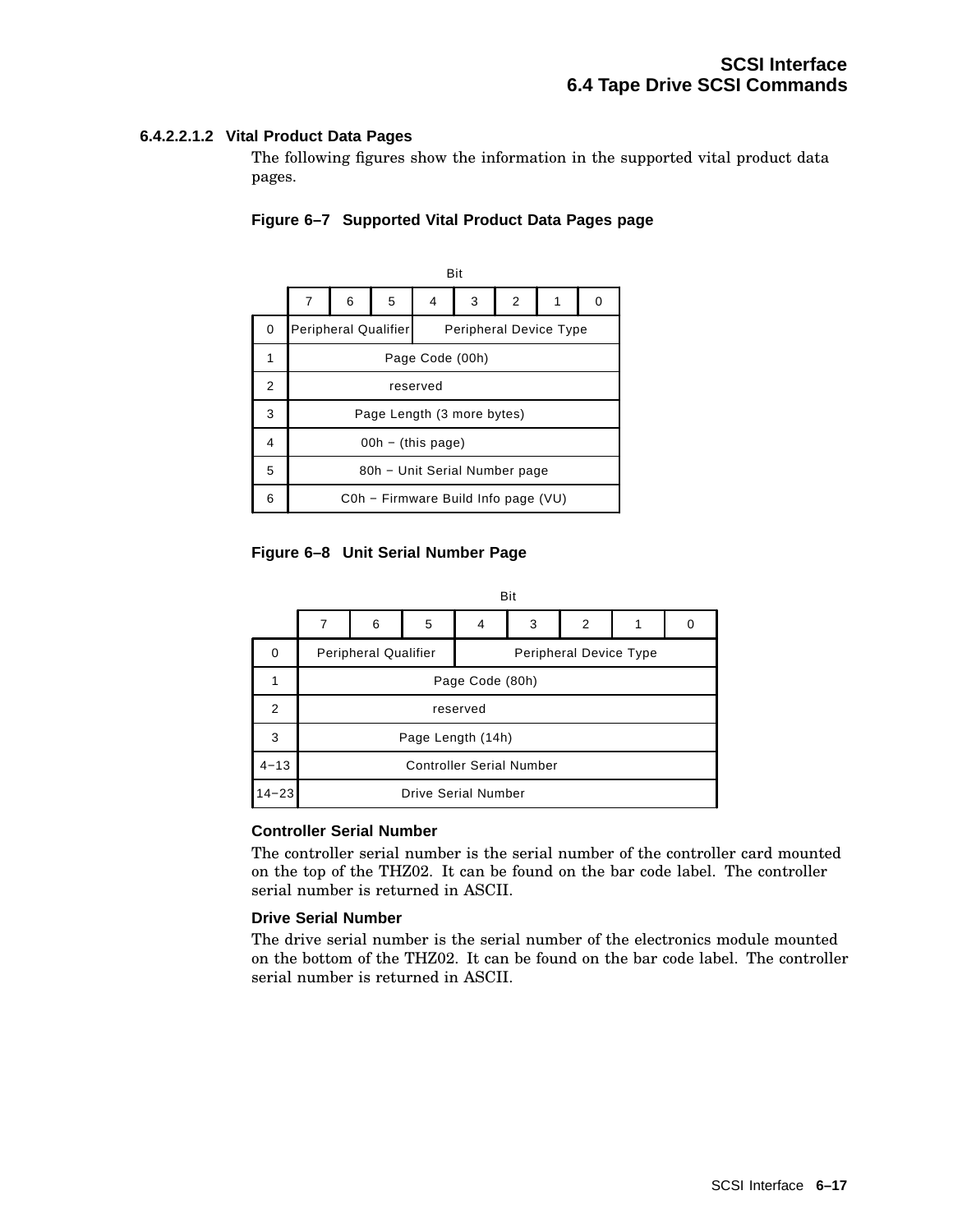|           | Bit                                                   |                              |   |   |                                       |   |  |   |
|-----------|-------------------------------------------------------|------------------------------|---|---|---------------------------------------|---|--|---|
|           | 7                                                     | 6                            | 5 | 4 | 3                                     | 2 |  | O |
| 0         | <b>Peripheral Qualifier</b><br>Peripheral Device Type |                              |   |   |                                       |   |  |   |
|           |                                                       | Page Code (C0h)              |   |   |                                       |   |  |   |
| 2         | reserved                                              |                              |   |   |                                       |   |  |   |
| 3         | Page Length (20h)                                     |                              |   |   |                                       |   |  |   |
| $4 - 5$   | Drive Firmware Checksum                               |                              |   |   |                                       |   |  |   |
| $6 - 7$   | Drive EEPROM Checksum                                 |                              |   |   |                                       |   |  |   |
| $8 - 11$  |                                                       | Controller Firmware Checksum |   |   |                                       |   |  |   |
| $12 - 35$ |                                                       |                              |   |   | <b>Controller Firmware Build Date</b> |   |  |   |

# **Figure 6–9 Firmware Build Information Page — VU**

The checksums are binary, and are for positive firmware and EEPROM identification.

Firmware build date is an ASCII string in the DD-Mmm-YYYY HH:MM::SS format.

#### **6.4.2.2.1.3 Media Loader Inquiry Response**

The THZ02 controller generates inquiry data on the medium changer LUN that is very similar to that for the tape drive LUN. The key differences are:

- Peripheral device type is set to "8" for SCSI-2 medium changer.
- Product ID bytes are set to "TZ media changer".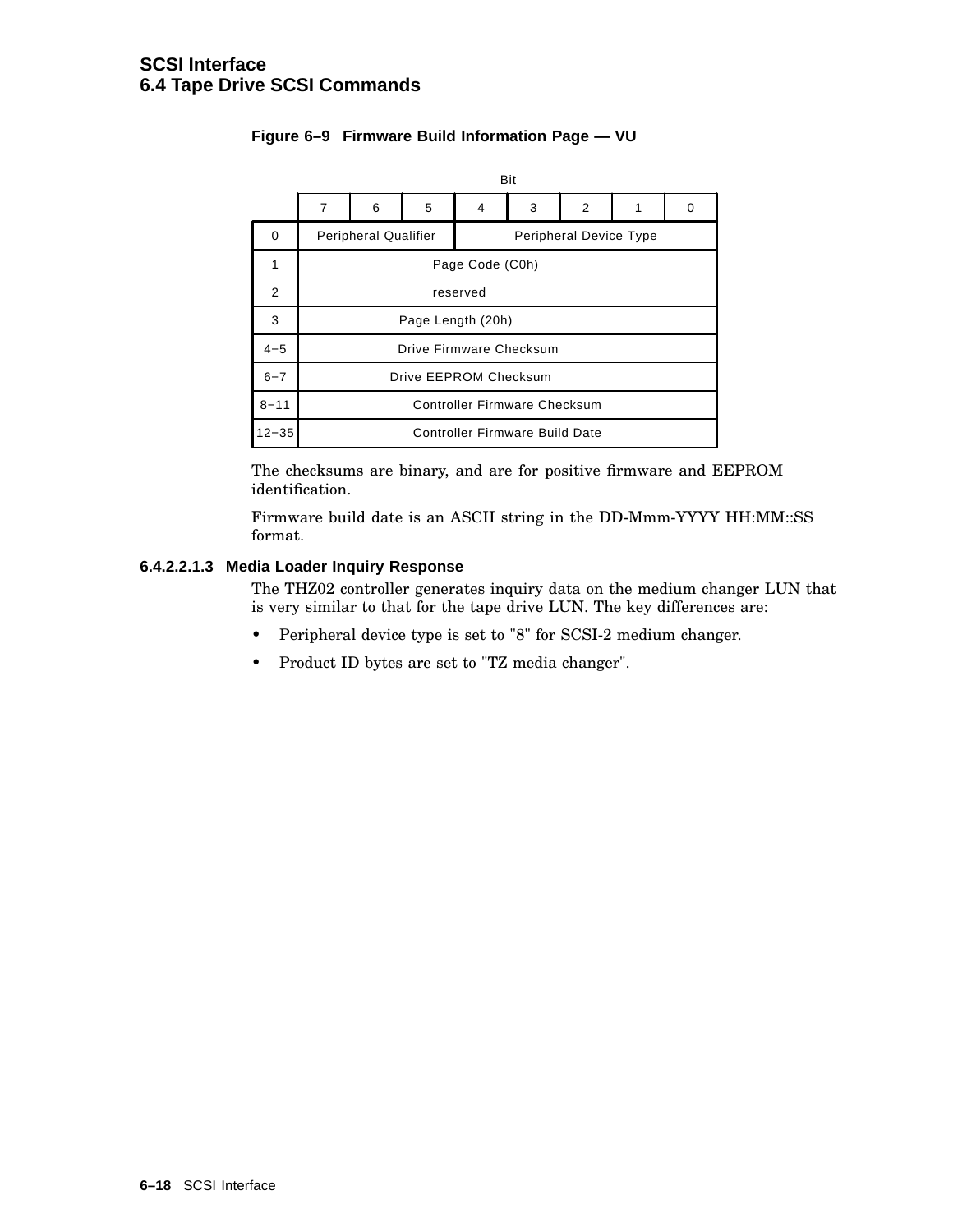**6.4.2.2.2 INQUIRY — 8mm Emulation** INQUIRY tells the drive to send information regarding the device's parameters to the initiator.

### **Figure 6–10 INQUIRY CDB**



The INQUIRY command executes normally even if the specified LUN is not attached. INQUIRY returns a CHECK CONDITION status only when the target cannot return the requested inquiry data. If INQUIRY is received from an initiator with a pending UNIT ATTENTION condition (before the drive reports CHECK CONDITION status), the target will perform the INQUIRY and will not clear the UNIT ATTENTION condition.

#### **Allocation Length**

This specifies the maximum number of bytes that the initiator has allocated for returned inquiry data. An allocation length of 0 indicates that no inquiry data is transferred. This condition is not considered an error. The drive will terminate the DATA IN phase when allocation length bytes have been transferred, or when all available inquiry data has been transferred to the initiator, whichever is less.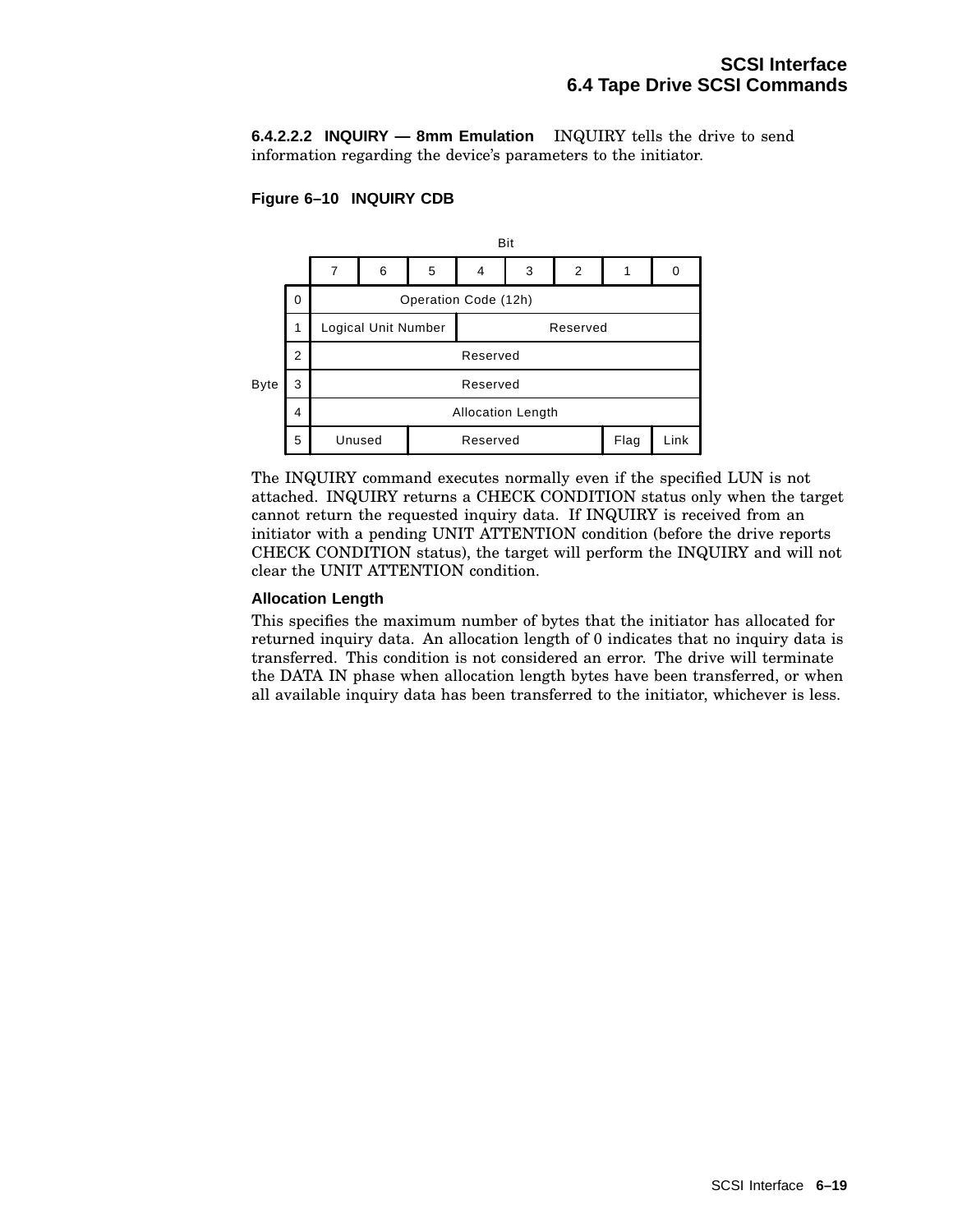# **SCSI Interface 6.4 Tape Drive SCSI Commands**

#### **6.4.2.2.2.1 Drive Inquiry Response**

The THZ02 passes back the following information in response to an INQUIRY command on the drive LUN:

#### **Figure 6–11 Inquiry Response Data**

|   |                             | Bit                     |                      |                               |   |                              |  |  |  |
|---|-----------------------------|-------------------------|----------------------|-------------------------------|---|------------------------------|--|--|--|
|   |                             | 6                       | 5                    | 4                             | 3 | 2                            |  |  |  |
| 0 | <b>Peripheral Qualifier</b> |                         |                      | <b>Peripheral Device Type</b> |   |                              |  |  |  |
|   | <b>RMB</b>                  |                         | Device Type Modifier |                               |   |                              |  |  |  |
| 2 |                             | <b>ISO Version</b>      |                      | <b>ECMA Version</b>           |   | <b>ANSI-Approved Version</b> |  |  |  |
| 3 | Reserved                    |                         |                      |                               |   |                              |  |  |  |
|   |                             | Additional Length - 2Fh |                      |                               |   |                              |  |  |  |

#### **Peripheral Qualifier**

The tape drive returns one of the following values in this field:

- 000b The indicated peripheral device type is connected to the logical unit.
- 001b The indicated peripheral device type is not connected to the logical unit, however, the tape drive is capable of supporting the indicated peripheral device type at the specified logical unit.
- 011b The target is not capable of supporting a physical device on this logical unit. For this case, the peripheral device type will be set to 1Fh.

#### **Peripheral Device Type**

On the tape drive LUN, this field is set to 01h, indicating a sequential access device. On the medium changer LUN, this field is set to 08h. All other LUNs will return 1Fh.

#### **RMB**

The Removable Medium bit is 1.

#### **Device-Type Modifier**

The device-type modifier is set to 0.

#### **ISO Version**

The ISO version is set to 0.

#### **ECMA Version**

The ECMA version is set to 0.

#### **ANSI Approved Version**

The ANSI approved version is set to 1, indicating compliance with SCSI-1.

#### **Additional Length**

Additional length — The tape drive sets this field to 2Fh, indicating the number of additional bytes of inquiry response data available.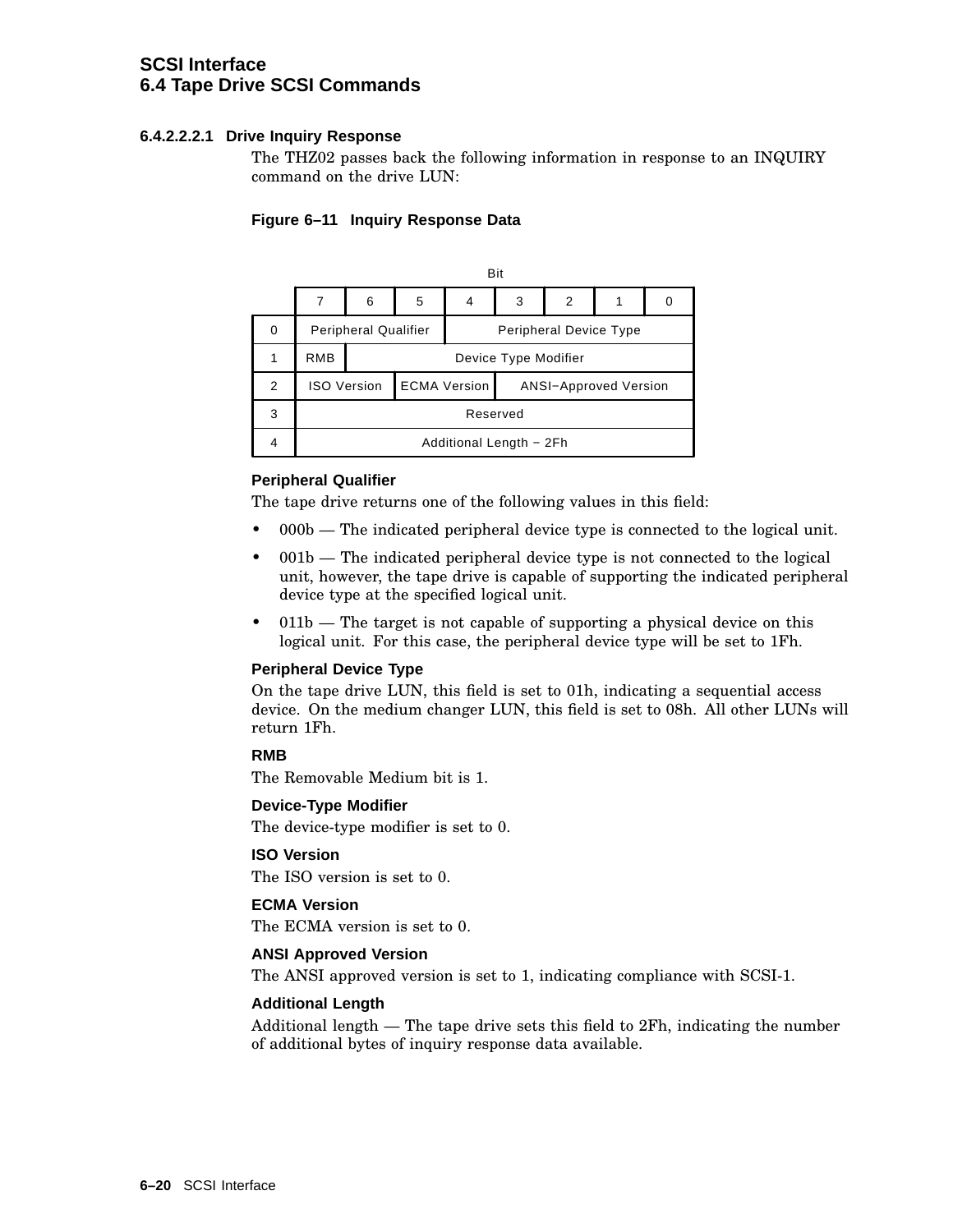#### **Vendor Specific**

Vendor specific — (see below)

|    | Bit   |       |   |          |                                 |   |   |       |  |
|----|-------|-------|---|----------|---------------------------------|---|---|-------|--|
|    | 7     | 6     | 5 | 4        | 3                               | 2 | 1 | 0     |  |
| 05 |       |       |   | Reserved |                                 |   |   |       |  |
| 06 |       |       |   | Reserved |                                 |   |   |       |  |
| 07 |       |       |   | Reserved |                                 |   |   |       |  |
| 08 | (MSB) |       |   |          |                                 |   |   |       |  |
|    |       |       |   |          | Vendor Identification           |   |   |       |  |
| 15 |       | (LSB) |   |          |                                 |   |   |       |  |
| 16 | (MSB) |       |   |          |                                 |   |   |       |  |
|    |       |       |   |          | <b>Product Identitification</b> |   |   |       |  |
| 31 |       | (LSB) |   |          |                                 |   |   |       |  |
| 32 | (MSB) |       |   |          |                                 |   |   |       |  |
|    |       |       |   |          | <b>Firmware Revision Level</b>  |   |   |       |  |
| 35 |       |       |   |          |                                 |   |   | (LSB) |  |
| 36 | (MSB) |       |   |          |                                 |   |   |       |  |
|    |       |       |   |          | Vendor Unique                   |   |   |       |  |
| 55 |       |       |   |          |                                 |   |   | (LSB) |  |

### **Figure 6–12 Inquiry Vendor Unique Bytes Definition**

#### **Vendor Specific Inquiry Bytes**

#### **Vendor Identification**

Vendor identification — see figure.

#### **Product Identification**

Product identification — see figure. Note: if a media loader is attached to the tape drive, the product ID will indicate "THZ27" instead of "THZ02".

#### **Product Revision Level**

Product revision level — This field contains four bytes of ASCII data, which define the product's software revision levels. The first two bytes are the read /write board's firmware version number, the second two bytes are the controller's (SCSI target's) firmware version number. When a firmware update is performed on the THZ02, this part of the revision level field will change appropriately.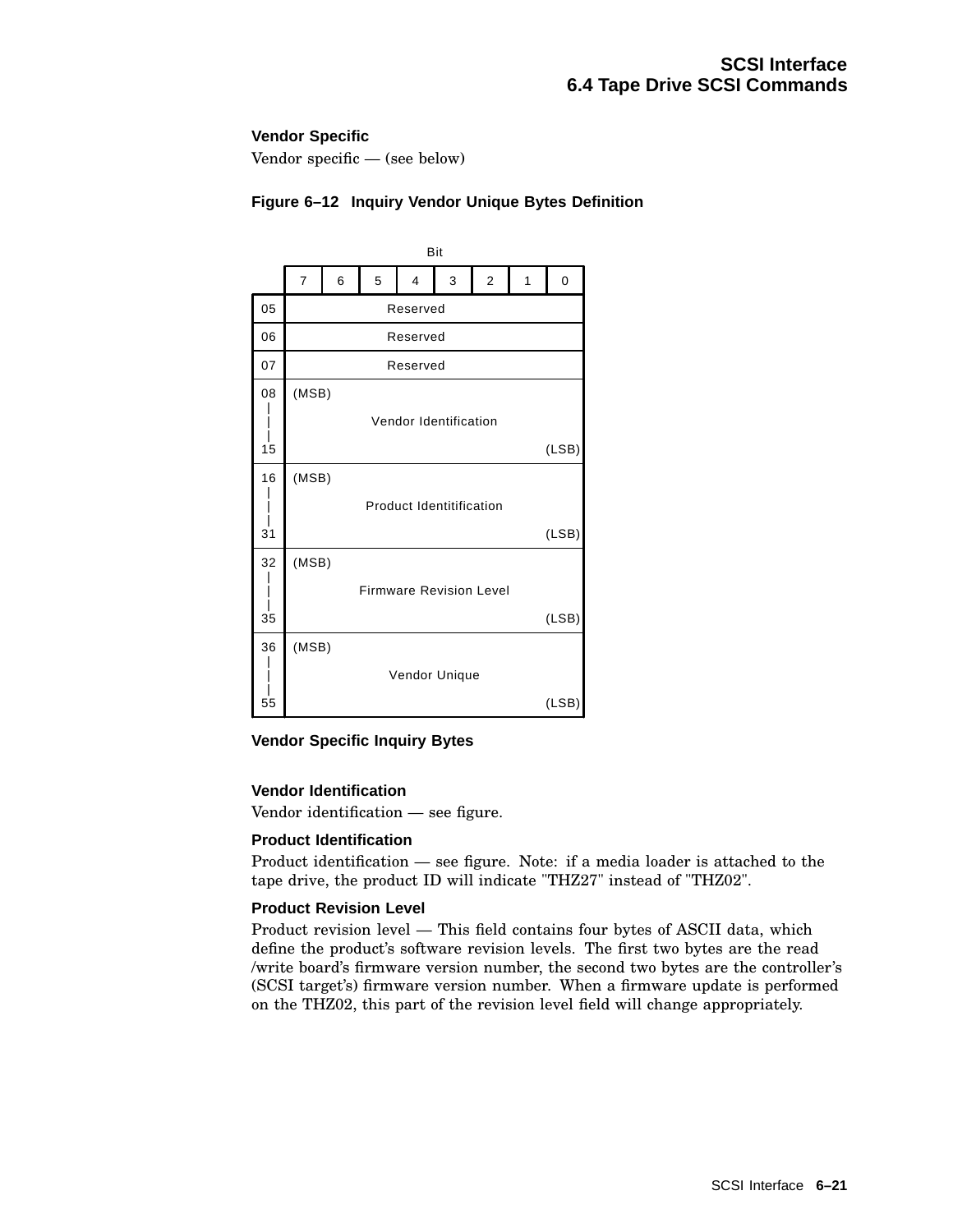**6.4.2.2.3 INQUIRY — AS400 Attachment** INQUIRY tells the drive to send information regarding the device's parameters to the initiator.

#### **Figure 6–13 INQUIRY CDB**



The INQUIRY command executes normally even if the specified LUN is not attached. INQUIRY returns a CHECK CONDITION status only when the target cannot return the requested inquiry data. If INQUIRY is received from an initiator with a pending UNIT ATTENTION condition (before the drive reports CHECK CONDITION status), the target will perform the INQUIRY and will not clear the UNIT ATTENTION condition.

#### **Allocation Length**

This specifies the maximum number of bytes that the initiator has allocated for returned inquiry data. An allocation length of 0 indicates that no inquiry data is transferred. This condition is not considered an error. The drive will terminate the DATA IN phase when allocation length bytes have been transferred, or when all available inquiry data has been transferred to the initiator, whichever is less.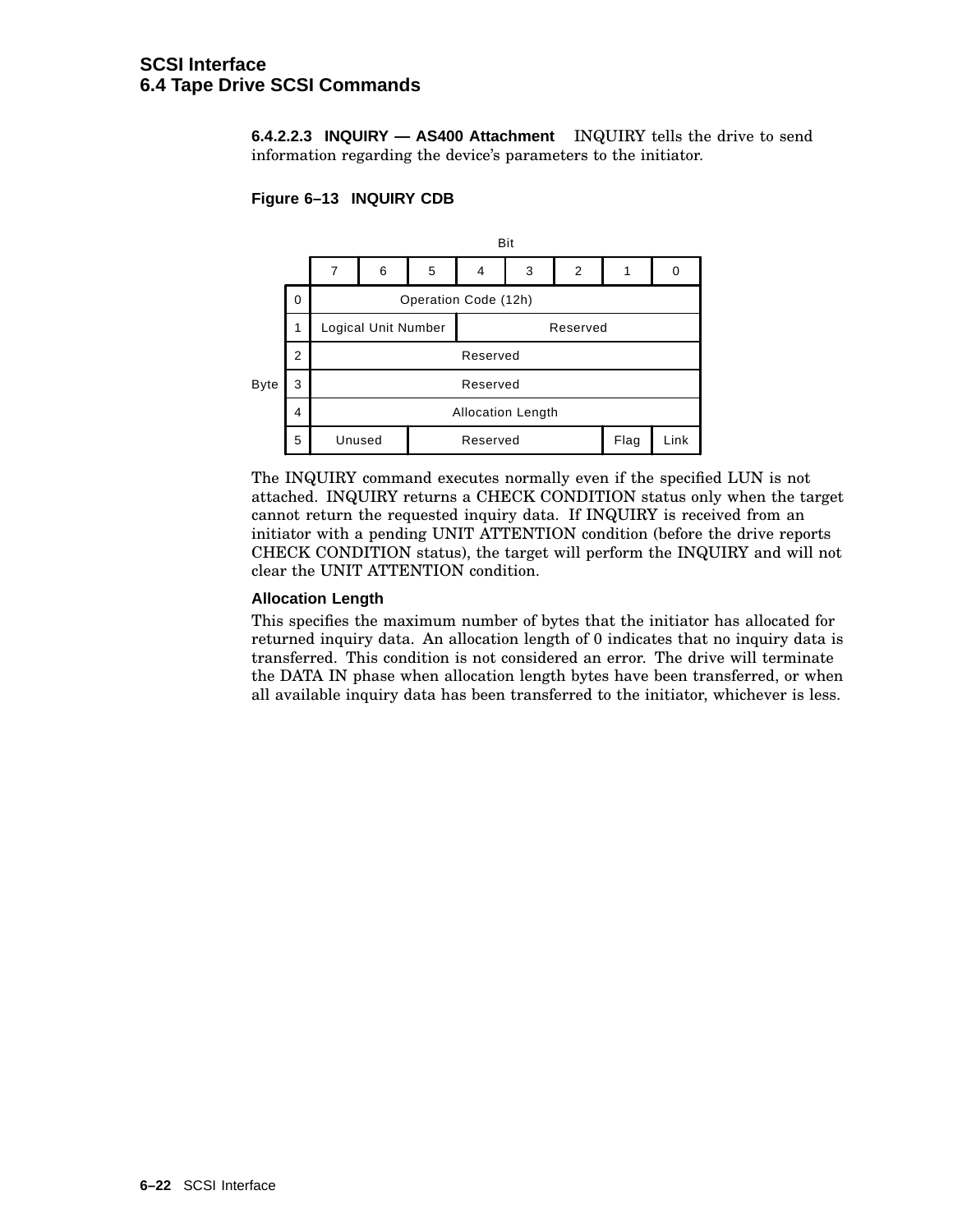#### **6.4.2.2.3.1 Drive Inquiry Response**

The THZ02 passes back the following information in response to an INQUIRY command on the drive LUN:

#### **Figure 6–14 Inquiry Response Data**

|   | Bit                         |                      |   |                        |                              |                      |  |  |
|---|-----------------------------|----------------------|---|------------------------|------------------------------|----------------------|--|--|
|   |                             | 6                    | 5 | 4                      | 3                            | 2                    |  |  |
| 0 | <b>Peripheral Qualifier</b> |                      |   | Peripheral Device Type |                              |                      |  |  |
|   | <b>RMB</b>                  | Device Type Modifier |   |                        |                              |                      |  |  |
| 2 |                             | <b>ISO Version</b>   |   | <b>ECMA Version</b>    | <b>ANSI-Approved Version</b> |                      |  |  |
| 3 | Reserved                    |                      |   |                        |                              | Response Data Format |  |  |
|   | Additional Length - 33h     |                      |   |                        |                              |                      |  |  |

#### **Peripheral Qualifier**

The tape drive returns one of the following values in this field:

- 000b The indicated peripheral device type is connected to the logical unit.
- 001b The indicated peripheral device type is not connected to the logical unit, however, the tape drive is capable of supporting the indicated peripheral device type at the specified logical unit.
- 011b The target is not capable of supporting a physical device on this logical unit. For this case, the peripheral device type will be set to 1Fh.

#### **Peripheral Device Type**

On the tape drive LUN, this field is set to 01h, indicating a sequential access device. On the medium changer LUN, this field is set to 08h. All other LUNs will return 1Fh.

#### **RMB**

The Removable Medium bit is 1.

#### **Device-Type Modifier**

The device-type modifier is set to 0.

#### **ISO Version**

The ISO version is set to 0.

#### **ECMA Version**

The ECMA version is set to 0.

#### **ANSI Approved Version**

The ANSI approved version is set to 1, indicating compliance with SCSI-1.

#### **Response Data Format**

The response data format is set to a 1 to indicate vendor unique response data is being returned.

#### **Additional Length**

Additional length — The tape drive sets this field to 33h, indicating the number of additional bytes of inquiry response data available.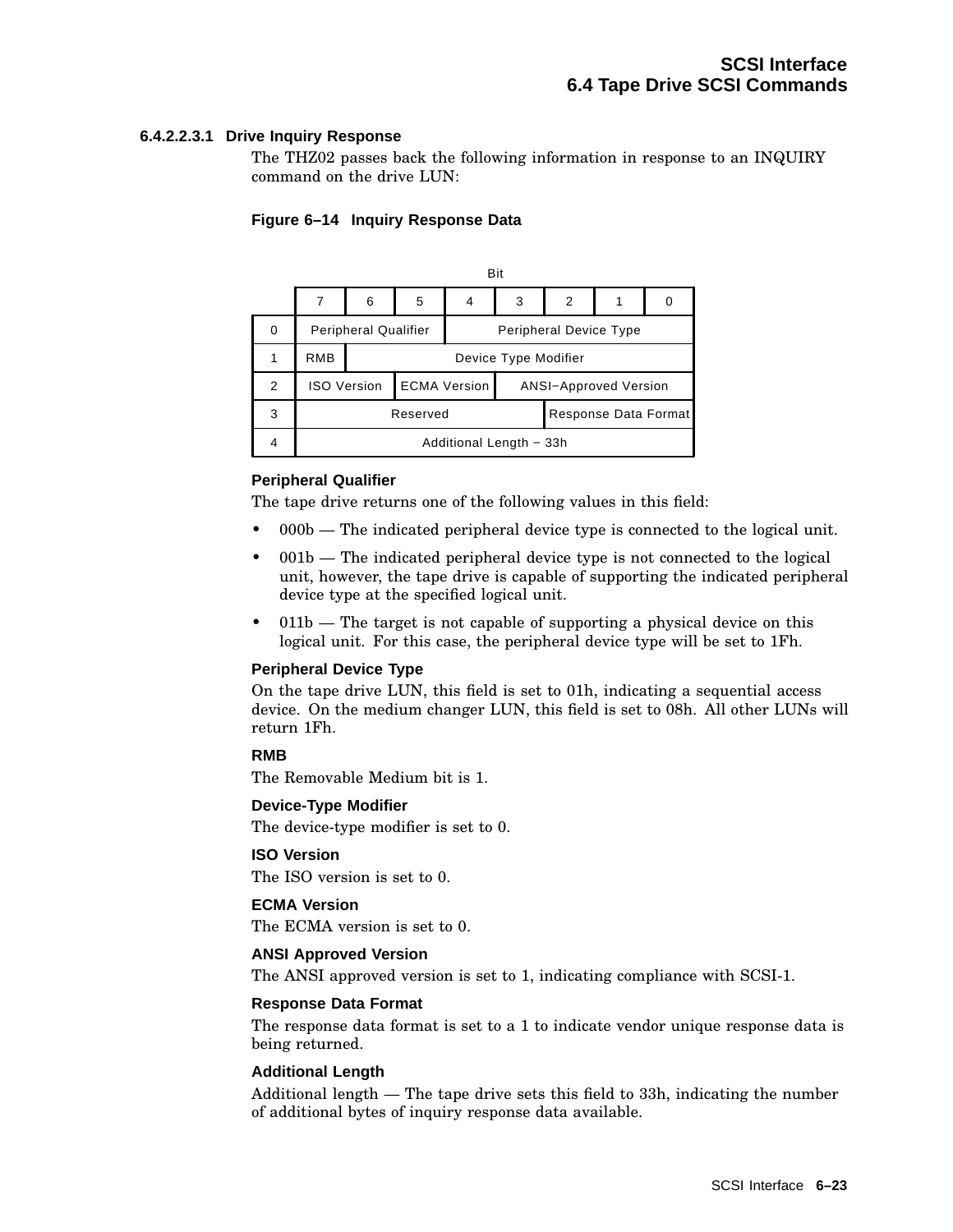# **SCSI Interface 6.4 Tape Drive SCSI Commands**

#### **Vendor Specific**

Vendor specific — (see below).

|    | Bit                             |          |   |                       |   |                         |   |       |
|----|---------------------------------|----------|---|-----------------------|---|-------------------------|---|-------|
|    | $\overline{7}$                  | 6        | 5 | 4                     | 3 | $\overline{\mathbf{c}}$ | 1 | 0     |
| 05 |                                 | Reserved |   |                       |   |                         |   |       |
| 06 |                                 | Reserved |   |                       |   |                         |   |       |
| 07 |                                 | Reserved |   |                       |   |                         |   |       |
| 08 |                                 | (MSB)    |   |                       |   |                         |   |       |
|    |                                 |          |   | Vendor Identification |   |                         |   |       |
| 15 | (LSB)                           |          |   |                       |   |                         |   |       |
| 16 | (MSB)                           |          |   |                       |   |                         |   |       |
|    | <b>Product Identitification</b> |          |   |                       |   |                         |   |       |
| 31 | (LSB)                           |          |   |                       |   |                         |   |       |
| 32 | (MSB)                           |          |   |                       |   |                         |   |       |
|    | <b>Firmware Revision Level</b>  |          |   |                       |   |                         |   |       |
| 35 | (LSB)                           |          |   |                       |   |                         |   |       |
| 36 | (MSB)                           |          |   |                       |   |                         |   |       |
|    | Vendor Unique                   |          |   |                       |   |                         |   |       |
| 55 |                                 |          |   |                       |   |                         |   | (LSB) |

#### **Figure 6–15 Inquiry Vendor Unique Bytes Definition**

### **Vendor Specific Inquiry Bytes Vendor Identification**

Vendor identification — see figure.

#### **Product Identification**

Product identification — see figure. Note: if a media loader is attached to the tape drive, the product ID will indicate "THZ27" instead of "THZ02".

#### **Product Revision Level**

Product revision level — This field contains four bytes of ASCII data, which define the product's software revision levels. The first two bytes are the read /write board's firmware version number, the second two bytes are the controller's (SCSI target's) firmware version number. When a firmware update is performed on the THZ02, this part of the revision level field will change appropriately.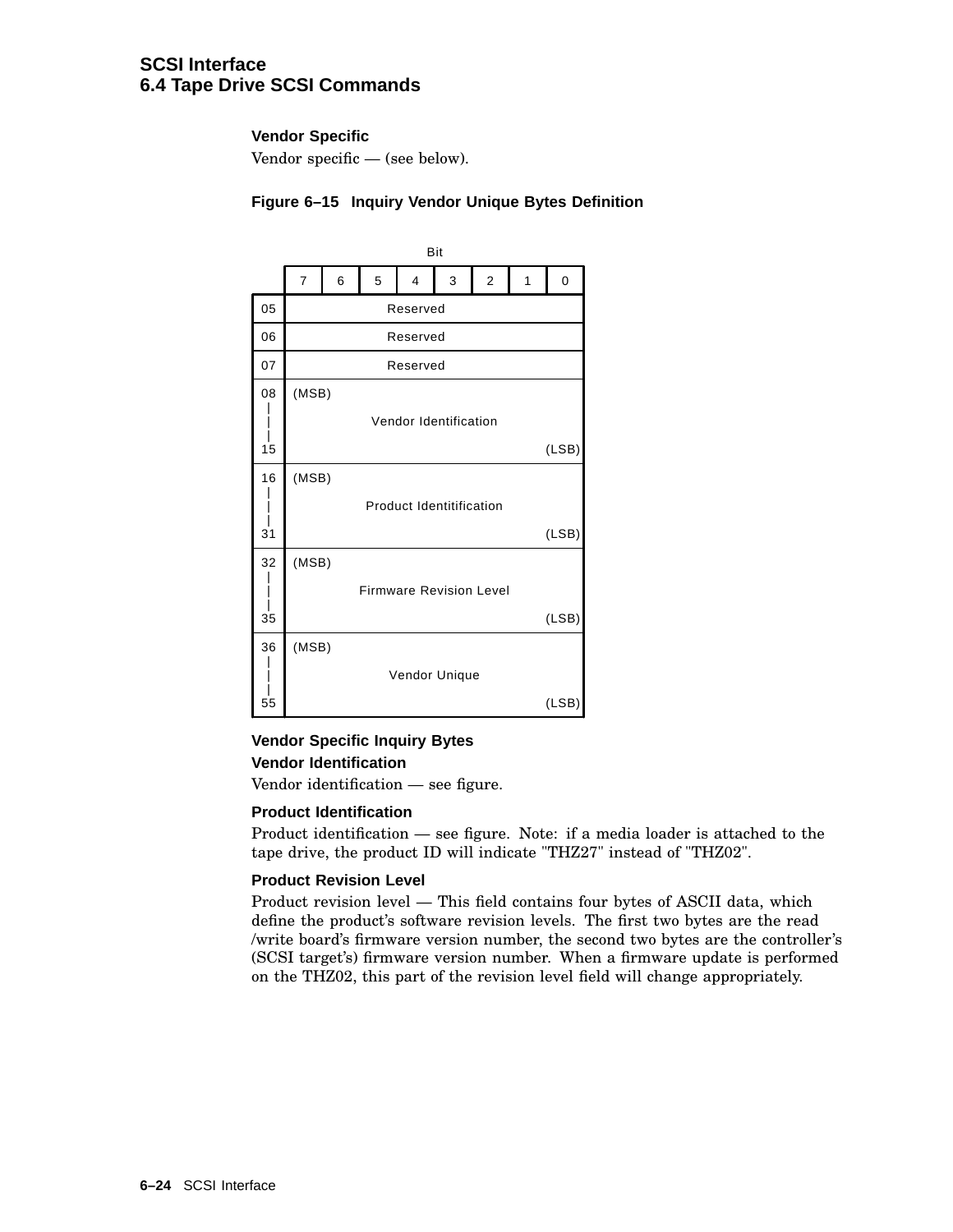#### **6.4.2.3 LOAD-UNLOAD (1Bh)**

#### **Figure 6–16 LOAD-UNLOAD CDB**



LOAD-UNLOAD tells the target to load or unload the media in the tape cartridge. If no cartridge is in the drive, both LOAD and UNLOAD will return a CHECK CONDITION status with a NOT READY sense key set. If the drive has received an UNLOAD command with the Immed bit set and then receives another command which would involve tape motion or TEST UNIT READY, the drive will return a CHECK CONDITION status with a NOT READY sense key set.

Operation of the UNLOAD version of this command will be different if a media loader is present. See the chapter on Media Loader Operation. If a loader is present, and an UNLOAD command is received by the subsystem, the current cartridge will be unloaded and automatically moved to the magazine slot it originated from. Then the cartridge from the next slot in the magazine, if not empty, is automatically moved from the magazine into the drive, loaded, and made ready. If the next magazine slot is empty, no CHECK CONDITION status is created.

If the cartridge is unloaded into magazine slot 6 (the last one), the subsystem does not cycle back to slot 0. This is to prevent accidental overwriting of data when using the subsystem in sequential auto-loading mode. The next cartridge must be selected and loaded manually, or with an SCSI MOVE MEDIUM command.

A media loader does not affect the device's processing of the LOAD flavor of the LOAD-UNLOAD command.

The command specific bits are used as follows:

- Immed If this bit is set, status is returned as soon as the operation is started. Otherwise, the status is returned after the operation has completed.
- Re-Ten Retension operations are not needed on the THZ02, so this bit is ignored.
- Load When a cartridge is inserted, the media is automatically loaded and positioned by the drive at BOM. Logically, the drive will be positioned at the beginning of partition 0.

If the Load bit is set, and the media is already loaded, no action is taken. If the media was unloaded but the cartridge was not removed, a LOAD will cause it to be loaded to BOP again and made ready.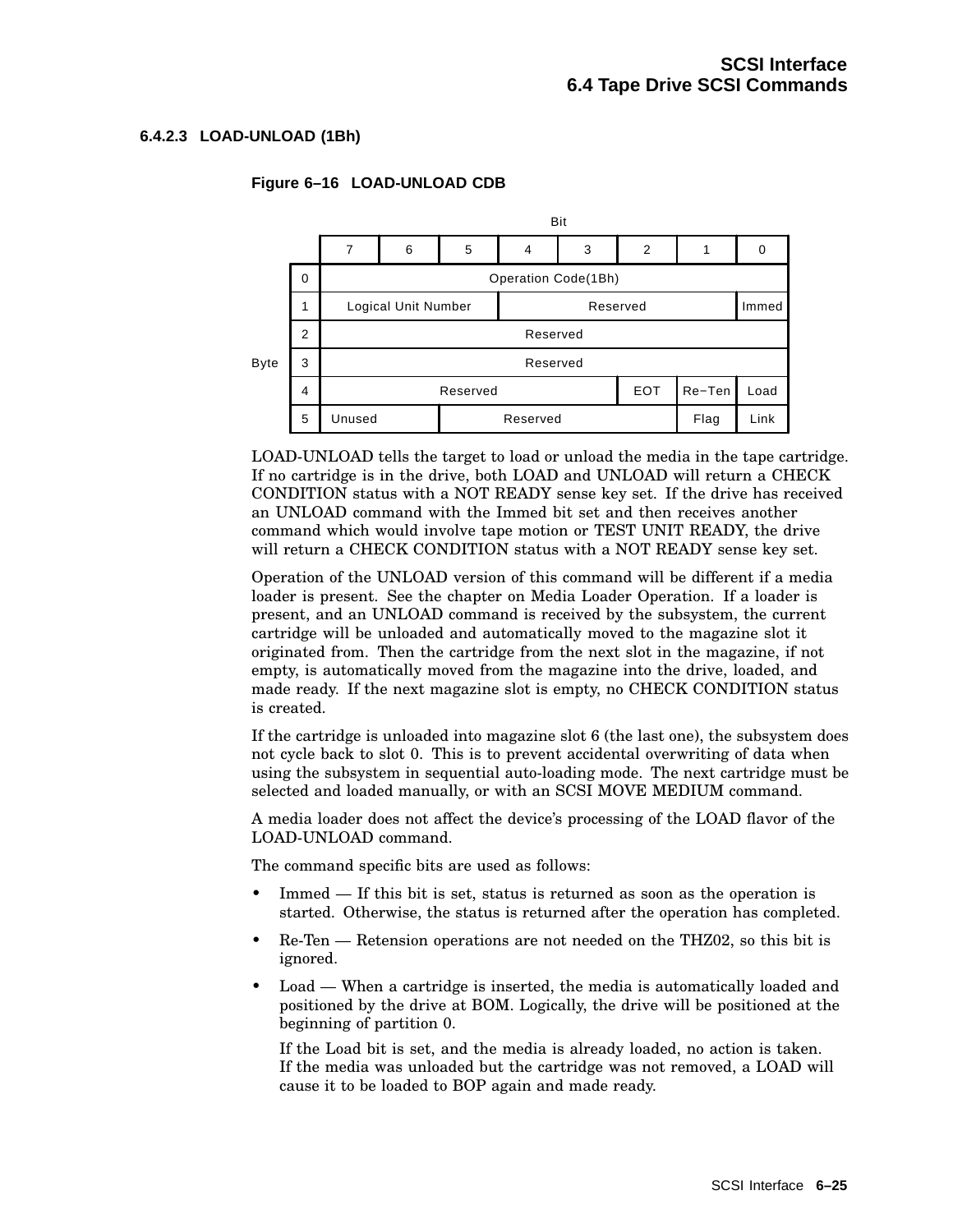If the Load bit is 0 and media is loaded, the drive writes any buffered data and filemarks to the tape and rewinds the tape to BOM and unloads the media into the THZ02 cartridge. The "Operate Handle" green LED is luminated and the cartridge can be removed from the drive. If the media is already unloaded, no action is taken.

• EOT — This bit is ignored by the THZ02, unless both the EOT and Load bits are both set, then the drive returns CHECK CONDITION, ILLEGAL REQUEST.

#### **6.4.2.4 LOCATE (2Bh)**



**Figure 6–17 LOCATE CDB**

The LOCATE command is used to do high speed positioning to the specified block address. Average positioning time is about 90 seconds, maximum time is under 3 minutes.

The READ POSITION command can be used to obtain the block address, when writing, where particular blocks of data (for example, a data file) are about to be written. Then the LOCATE command can be used to position back to the same logical position for high performance restore operations of particular blocks of data.

- BT The Block Type bit indicates how the block address field is interpreted. For the THZ02 products, SCSI logical block addresses are always returned, for example, the setting of the BT bit does not affect the values returned. The first recorded object (block or filemark) is at address 0, and block addresses count both data blocks and filemarks.
- $CP$  Since multiple partitions are not supported this bit must be 0.
- Imm If set, STATUS is returned when the command has been started.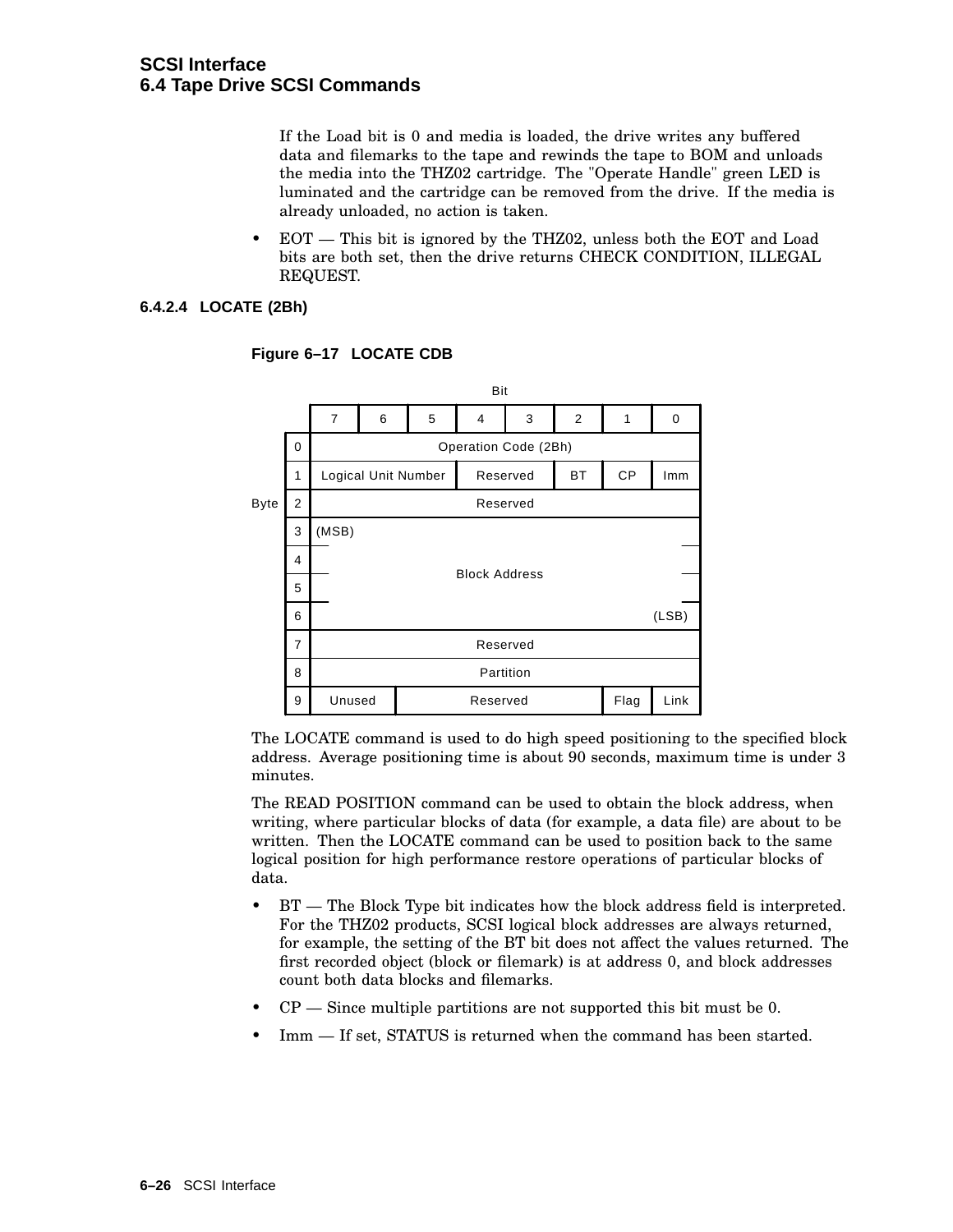#### **Block Address**

The SCSI logical block address to which the media will be positioned. These addresses start at 0, and include data blocks and filemarks, so they could also be considered an object address.

#### **6.4.2.5 LOG SELECT (4Ch)**



#### **Figure 6–18 LOG SELECT CDB**

LOG SELECT allows the host to manage statistical information maintained by the device about its own hardware or the installed media. The description should be read in conjunction with the description of the LOG SENSE command which follows it, to provide the reader with information about log page format, parameters and supported pages. The command specific bits are used as follows:

- PCR If Parameter Code Reset bit is set to 1 and parameter list length is 0, all accumulated values of page code 2 and 3 are set to 0 and all threshold values are set to default. If PCR is set 1 and the parameter list length field is not 0, the command will be terminated with a CHECK CONDITION status, with sense key of ILLEGAL REQUEST, and ASC of INVALID FIELD IN CDB.
- $SP$  The Save Page bit is not supported and must be set to 0. If the SP bit is set, the command will be terminated with CHECK CONDITION status, with sense key of ILLEGAL REQUEST, and ASC of INVALID FIELD IN CDB.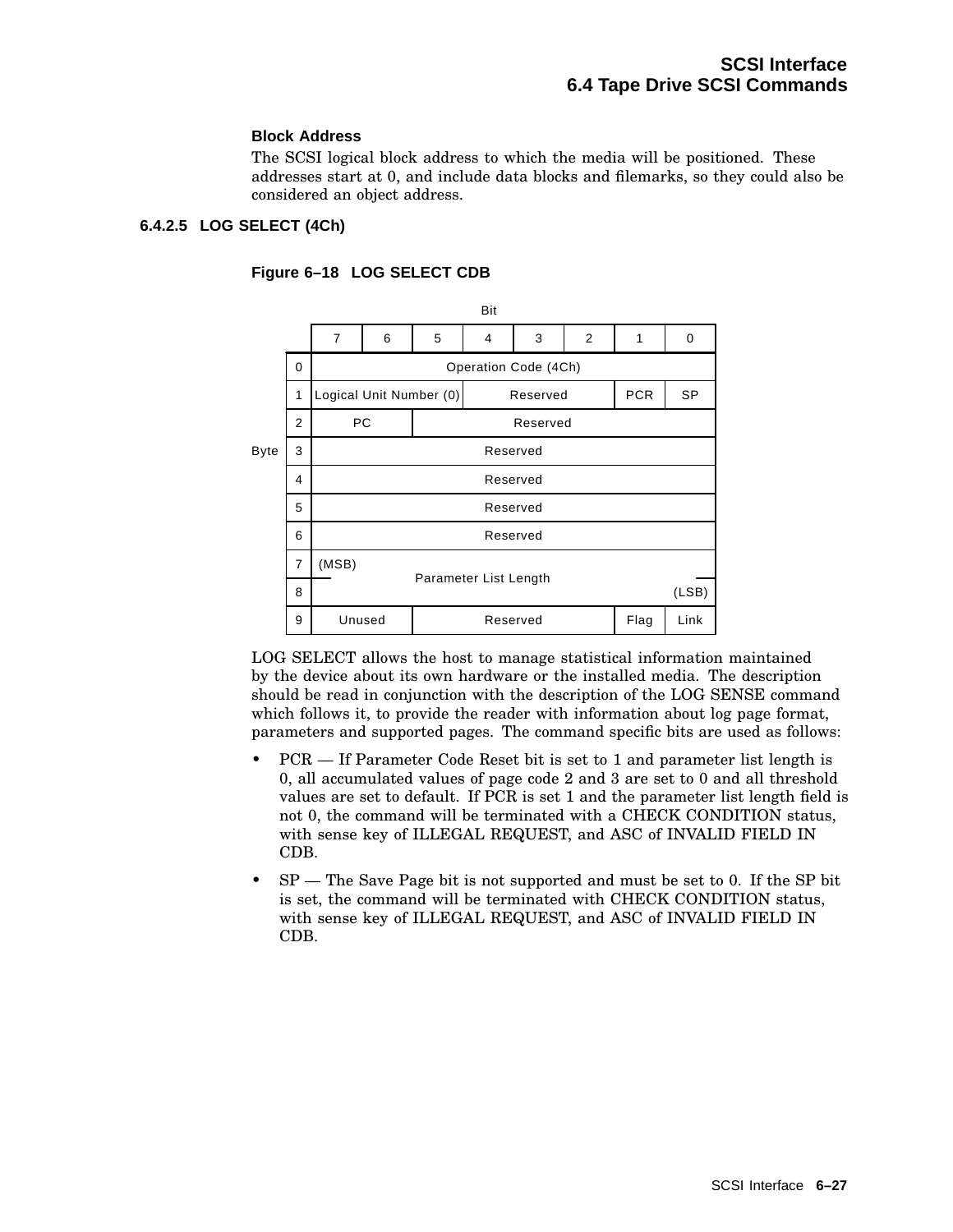# **SCSI Interface 6.4 Tape Drive SCSI Commands**

• PC — The page control field defines the type of parameter values to be selected:

|  |  |  |  |  | Figure 6-19 LOG Page Control Definitions |
|--|--|--|--|--|------------------------------------------|
|--|--|--|--|--|------------------------------------------|

| PC.             | <b>Type of Parameter Values</b>  |
|-----------------|----------------------------------|
| 00 <sub>b</sub> | <b>Threshold Values</b>          |
| 01 <sub>b</sub> | <b>Cumulative Values</b>         |
| 10 <sub>b</sub> | Default Threshold Values         |
| 11h             | <b>Default Cumulative Values</b> |

All types of parameter values all changeable through LOG SELECT.

#### **Parameter List Length**

This field specifies the length in bytes of the LOG SELECT parameter list to be transferred from the initiator to the target during the DATA OUT phase. A parameter list length of 0 indicates that no data is to be transferred. This condition is not considered as an error (see also the description of parameter code reset and page control fields above).

#### **Error Detection Summary in LOG SELECT CDB**

Following conditions constitute errors that will be detected by the drive in relation to the CDB. The request sense data is set to ILLEGAL REQUEST, INVALID FIELD IN CDB.

- If PCR bit is set to 1 and parameter list length is not 0.
- If SP bit is set 1.
- A parameter list length that would cause a parameter with in a valid page to be truncated or otherwise incompletely initialized.

**6.4.2.5.1 Operation of LOG SELECT** The purpose of the LOG SELECT command is to allow the initiator to modify and initialize parameters within the logs supported by the device.

To achieve this, during the DATA OUT phase the initiator must send the log page header of the page to be cleared, with the page length field set to 0. The following pages can be cleared in this manner:

| Page Code | Page Description         |
|-----------|--------------------------|
| 0.2h      | Write Error Counter Page |
| 03h       | Read Error Counter Page  |

If multiple pages are sent during this DATA OUT phase, they must be sent in ascending order according to page code. Otherwise the command will terminate with a CHECK CONDITION status with the sense key set to ILLEGAL REQUEST and an additional sense code of INVALID FIELD IN PARAMETER LIST. The same status will be returned if an unsupported page code appears in any header, or if the specified page cannot be cleared.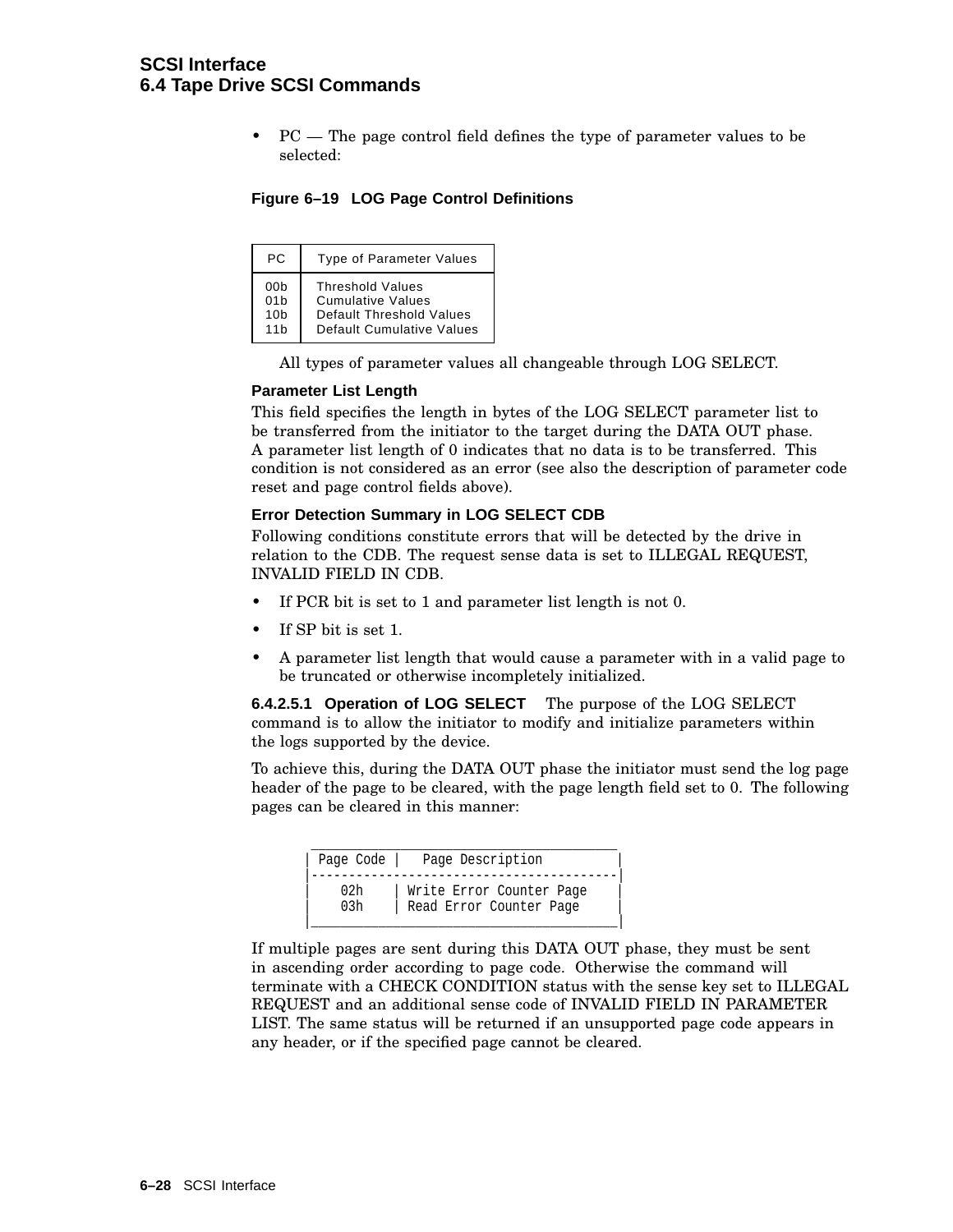## **LOG SELECT Page Format**

Each Log page will begin with 4 byte header followed by n number of log parameter blocks (one block for each parameter code). Each block, except for parameter code 05h, will be of size 8 bytes. The parameter block for code 05h will be of size 12 bytes.

### **Figure 6–20 Read/Write Error Log Select Page Format**



Log Parameter(s)

|                | 7                | 6                                                    | 5 | 4                     | 3               | 2 | 1  | 0     |
|----------------|------------------|------------------------------------------------------|---|-----------------------|-----------------|---|----|-------|
| 0              | (MSB)            |                                                      |   | <b>Parameter Code</b> |                 |   |    |       |
| 1              |                  |                                                      |   |                       |                 |   |    | (LSB) |
| $\overline{2}$ | DU               | <b>ETC</b><br><b>TSD</b><br>DS<br><b>TMC</b><br>Rsvd |   |                       |                 |   | LP |       |
| 3              | Parameter Length |                                                      |   |                       |                 |   |    |       |
| 4<br>11        | (MSB)            |                                                      |   |                       | Parameter Value |   |    | (LSB) |

**Note**

Parameter value for code 05h will be of 8 bytes, hence the parameter length shall be set to 8.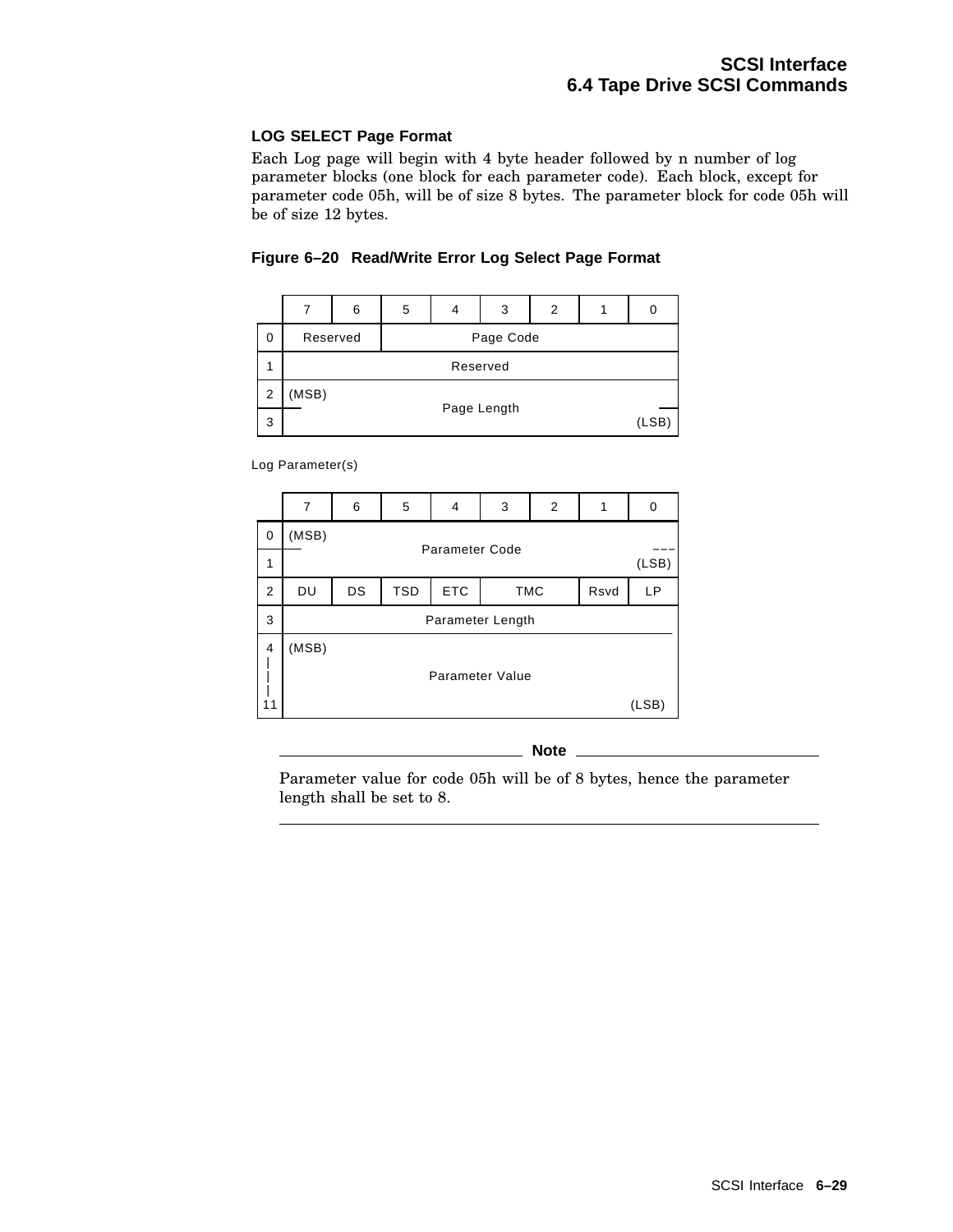Byte 2 of log parameter block in Figure 6–20 is referred to as parameter control byte.

- DU Disable update: DU bit is not defined for LOG SELECT and target shall ignore any value.
- DS and TSD Saving parameters is not supported hence they both should be set to 1. If the DS and/or TSD are set to 0, the command is terminated with CHECK CONDITION status with the sense key set to ILLEGAL REQUEST with the additional sense code set to INVALID FIELD IN PARAMETER LIST.
- $ETC$  Enable threshold comparison: When set 1, drive shall perform a comparison with threshold values once the cumulative value is updated. Comparison criteria is defined in TMC. If the comparison is met and RLEC bit of MODE SELECT/SENSE control page is set 1 then a UNIT ATTENTION is generated for all initiators. The additional sense code set to LOG EXCEPTION and the additional sense code qualifier set to THRESHOLD CONDITION MET. If RLEC bit is 0 and comparison is met then UNIT ATTENTION is not generated.
- TMC Threshold met criteria: See Figure 6–27 for the list of criteria. Once the specified criteria in this field met and ETC bit is 1 and RLEC bit in MODE SENSE/SELECT control page is set 1 then UNIT ATTENTION is generated for all initiators.
- $LP$  List parameter: This bit should always be set to 0 to indicate that parameter codes are treated as data counters.

### **Error Detection Summary in Log Select Pages**

The host should issue a LOG SENSE command to initialize host software which allows:

- Correct determination of the pages the drive uses.
- Determination of the parameter codes and length of each parameter.

The following conditions constitute errors in the parameter block that will cause drive to return CHECK CONDITION with the sense data set to ILLEGAL REQUEST and additional sense code INVALID FIELD IN PARAMETER LIST:

- If a page header is received with unsupported page codes.
- Incorrect log page length is specified in the page header.
- An illegal parameter code within a valid page code.
- Parameter codes for a supported page are not sent in ascending order.
- LP bit is set to 1 in the parameter control byte.
- DS bit is set 0 in the parameter control byte.
- TSD bit is set 0 in the parameter control byte.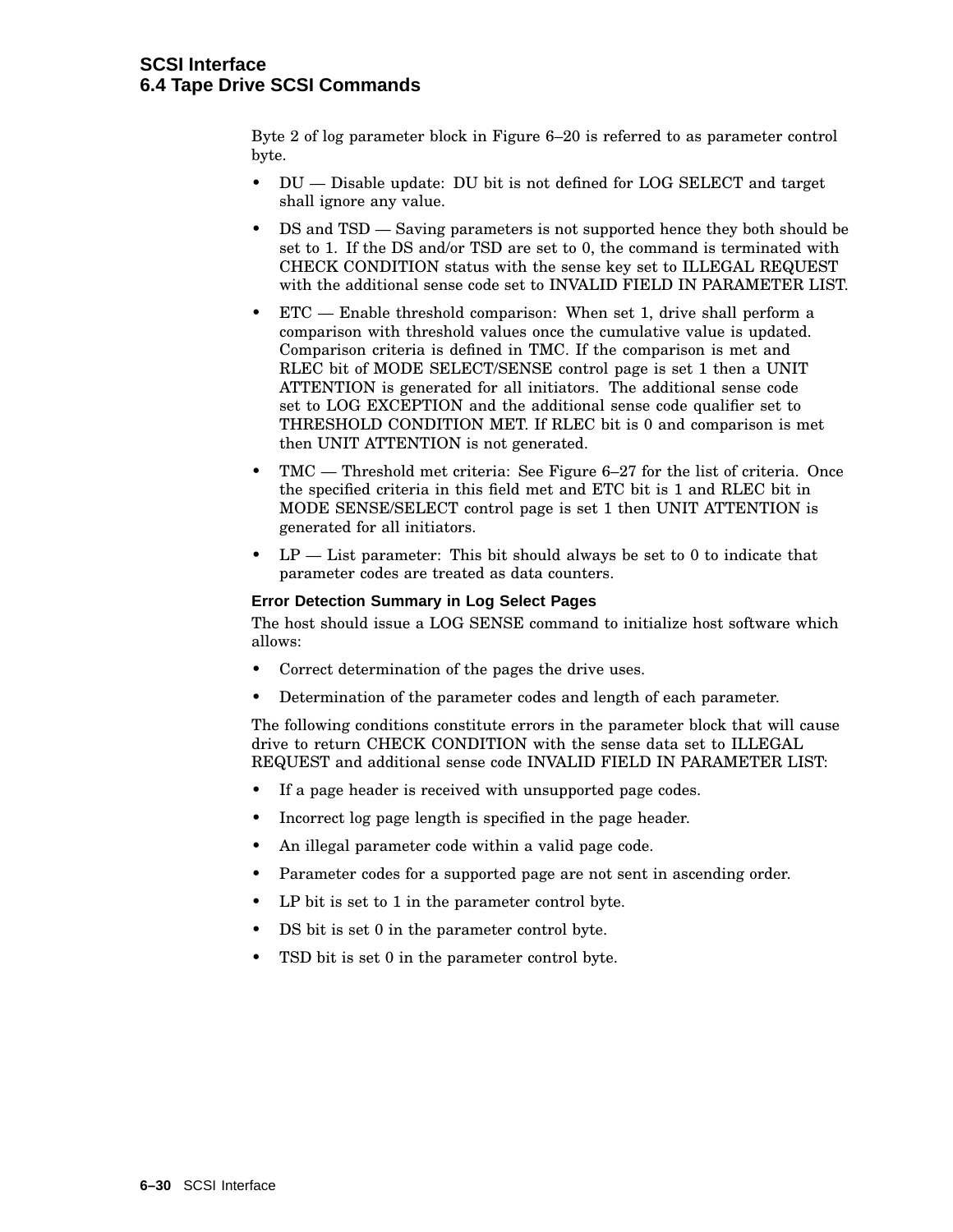### **6.4.2.6 LOG SENSE (4Dh)**



## **Figure 6–21 LOG SENSE CDB**

LOG SENSE allows the host to retrieve statistical information maintained by the device about its own hardware or the installed media. It is a complementary command to LOG SELECT.

### **PPC**

A Parameter Pointer Control bit of 0 indicates that the parameter data requested from the device will start with the parameter code specified in the parameter pointer field and return the number of bytes specified in the allocation length field in ascending order of parameter codes from the specified log page. A PPC bit of 0 and a parameter point field of 0 causes all available parameter data for that page code to be returned to the initiator.

If PPC bit is set, then target shall return with parameter code values which have changed since last LOG SENSE or LOG SELECT command. Target shall return the parameter codes following the parameter pointer field. If parameter pointer field is 0 then target shall return all the parameter code values which have changed since last LOG SENSE or LOG SELECT.

If the target does not support a parameter code within this page then it will not return any data associated with this parameter.

## **SP**

Saving log parameters is not supported and shall be always 0.

If the SP bit is set, the command is terminated with CHECK CONDITION status with the sense key set to ILLEGAL REQUEST, and an additional sense code of INVALID FIELD IN CDB.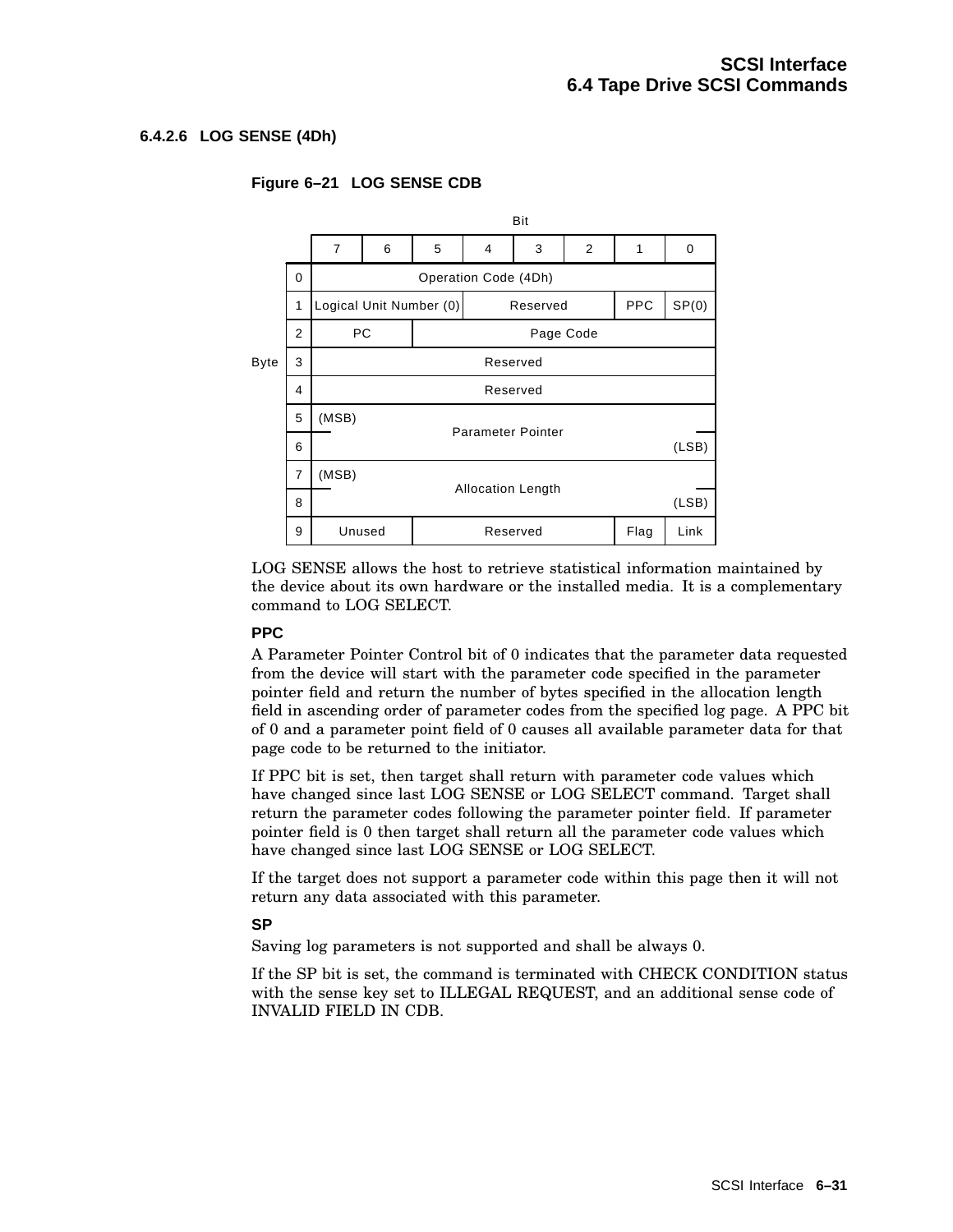## **PC**

The page control field defines the type of parameter values to be returned:

**Figure 6–22 LOG Page Control Definitions**

| PC.             | <b>Type of Parameter Values</b>  |
|-----------------|----------------------------------|
| 00b             | <b>Threshold Values</b>          |
| 01 <sub>b</sub> | <b>Cumulative Values</b>         |
| 10 <sub>b</sub> | Default Threshold Values         |
| 11h             | <b>Default Cumulative Values</b> |

The default threshold values are the maximum values that each parameter can attain.

The current cumulative values are the values computed since the last reset of the device (either by power-cycling, BUS DEVICE RESET or SCSI RESET).

The default cumulative values are the values to which each parameter gets initialized on a reset condition as described above. Default values are 0.

By default current threshold values = default threshold values.

**Note**

All types of parameter values are changeable through LOG SELECT.

### **Page Code**

The page code field identifies which log page is being requested by the initiator. If the page is not supported then the command terminates with a CHECK CONDITION status with the sense key set to ILLEGAL REQUEST and an additional sense code of INVALID FIELD IN CDB. Supported pages are as follows:

#### **Figure 6–23 LOG SENSE Pages Supported**

| Page Code       | Page Description             |
|-----------------|------------------------------|
| 00h             | List of Supported Pages Page |
| 02h             | Write Error Counter Page     |
| 03h             | Read Error Counter Page      |
| 07h             | <b>History Page</b>          |
| 32 <sub>h</sub> | Compression ratio page       |

#### **Parameter Pointer**

The parameter pointer field allows the host to specify at which parameter within a log page the requested data should begin. For example if a page supports parameters 0 through 5, and the parameter pointer field contains 3, then only parameters 3, 4 and 5 are returned to the initiator. Similarly, if a page supports parameters 1, 3 and 6, and the parameter pointer field contains 2, then only parameters 3 and 6 are returned to the initiator.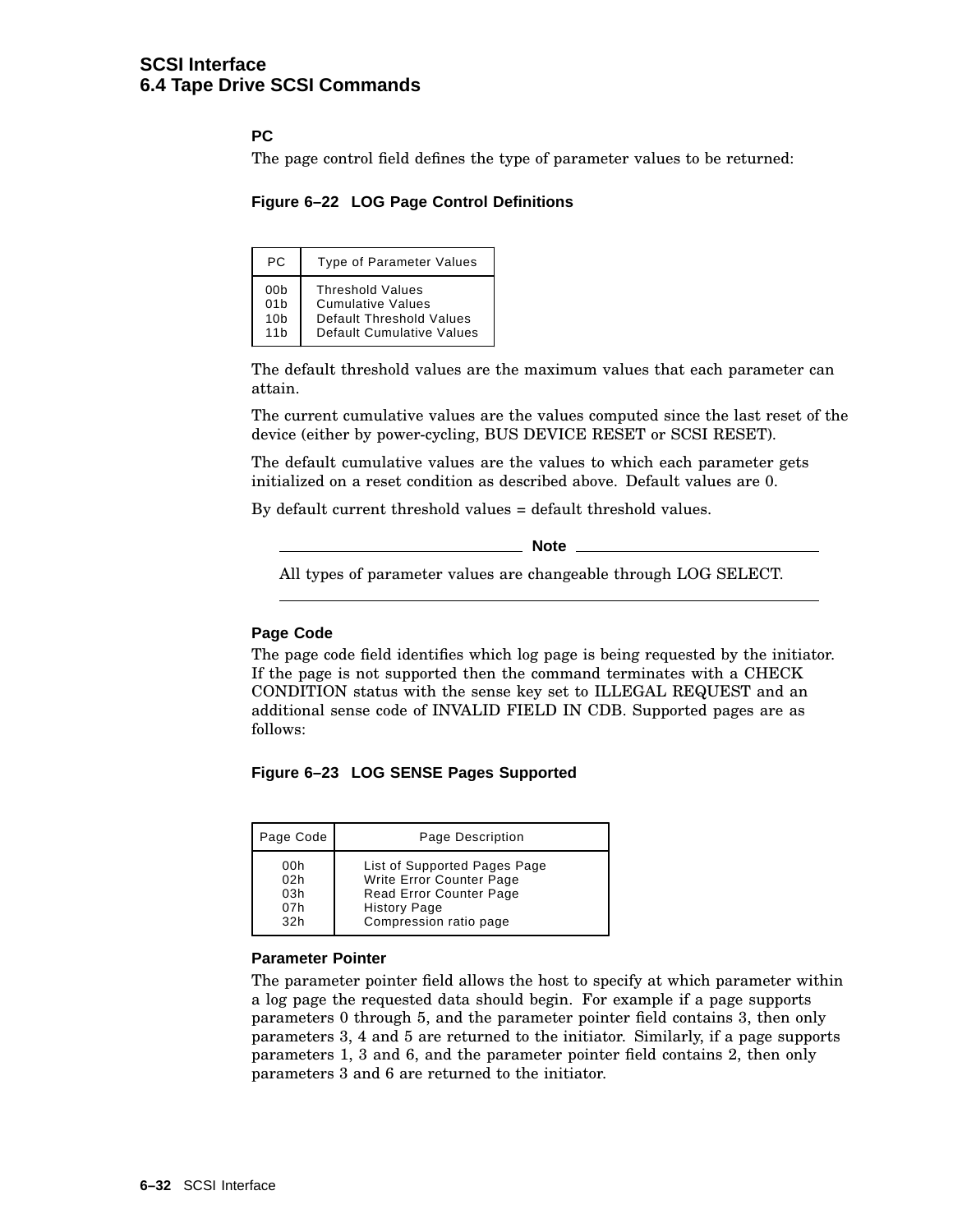If parameter pointer is larger than the highest numbered parameter on the page, then the target will terminate the command with CHECK CONDITION status. The sense key is set to ILLEGAL REQUEST and the additional sense code is set to INVALID FIELD IN CDB.

**Note Note** 

Parameters within a page are always returned in ascending order according to parameter code.

The following parameter codes are supported for the error counter pages.

**Figure 6–24 Parameter Codes Supported**

| Parameter<br>Code | Description                                |
|-------------------|--------------------------------------------|
| 00h               | Errors corrected with substantial delays   |
| 01h               | Errors corrected with possible delays      |
| 02h               | Total rewrites or rereads                  |
| 03h               | Total errors corrected                     |
| 04h               | Total times correction algorithm processed |
| 05h               | Total bytes processed                      |
| 06h               | Total uncorrected errors                   |
| 8000h             | Vendor Unique                              |

Parameter codes 00h, 01h, and 04h will always return value of 0.

### **Allocation Length**

The allocation length field is used to inform the target how much space the initiator has allocated for data. There must be sufficient space allocated for all the requested data, otherwise the command will terminate with a CHECK CONDITION status with sense key of ILLEGAL REQUEST, and ASC of INVALID FIELD IN CDB.

### **Error Detection Summary in LOG SENSE CDB**

Following conditions constitute errors that will be detected by the drive in relation to the CDB. The request sense data is set to ILLEGAL REQUEST, INVALID FIELD IN CDB.

- If a page is not supported.
- If parameter pointer is larger than highest numbered parameter on the page.
- If SP bit is set 1.
- If the allocation length is smaller than the data being returned by target.

## **Supported Pages Page Format (Page 0)**

When page 0 is requested, the 4 byte page header is returned followed by the pages supported in ascending order, one byte for each.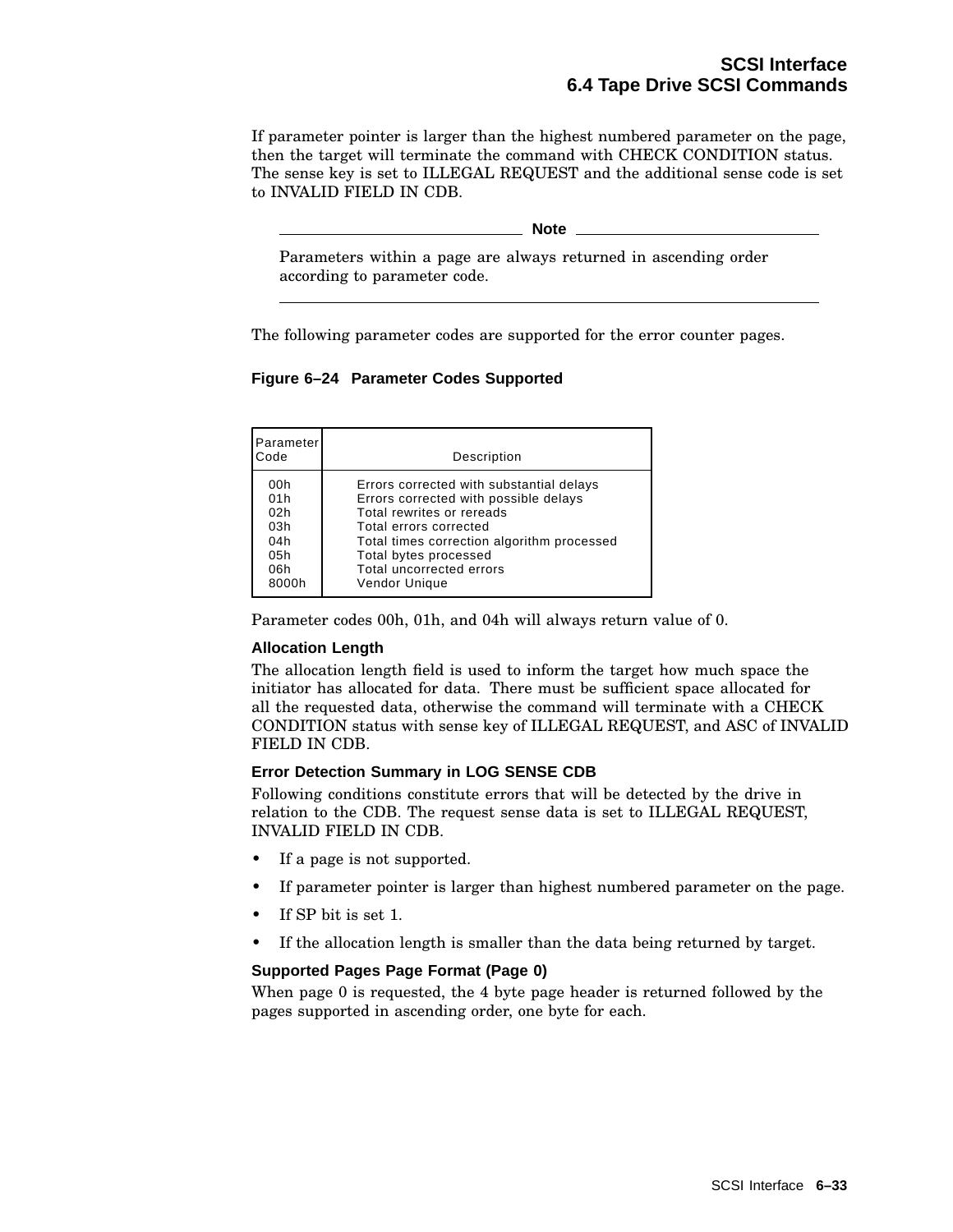|                | 7                           | 6 | 5 | 4 | 3 | 2 | 1 | 0 |  |
|----------------|-----------------------------|---|---|---|---|---|---|---|--|
| 0              | Page Code (00h)<br>Reserved |   |   |   |   |   |   |   |  |
| 1              | Reserved                    |   |   |   |   |   |   |   |  |
| 2              | (MSB)                       |   |   |   |   |   |   |   |  |
| 3              | Page Length (05h)<br>(LSB)  |   |   |   |   |   |   |   |  |
| $\overline{4}$ | 00h                         |   |   |   |   |   |   |   |  |
| 5              | 02h                         |   |   |   |   |   |   |   |  |
| 6              | 03h                         |   |   |   |   |   |   |   |  |
| $\overline{7}$ | 07h                         |   |   |   |   |   |   |   |  |
| 8              | 32h                         |   |   |   |   |   |   |   |  |

## **Figure 6–25 Supported Pages Page Format**

### **Read/Write Error Log SENSE Page Format (Page 2 and 3)**

Each log page will begin with 4 byte header followed by n number of log parameter blocks, each block of 8 bytes except for parameter code 5h.

The log parameter block for the parameter total bytes processed (5h) will be of size 12 bytes since the parameter value is 8 bytes long.

## **Figure 6–26 Read/Write Error Log SENSE Page Format**



Log Parameter(s)

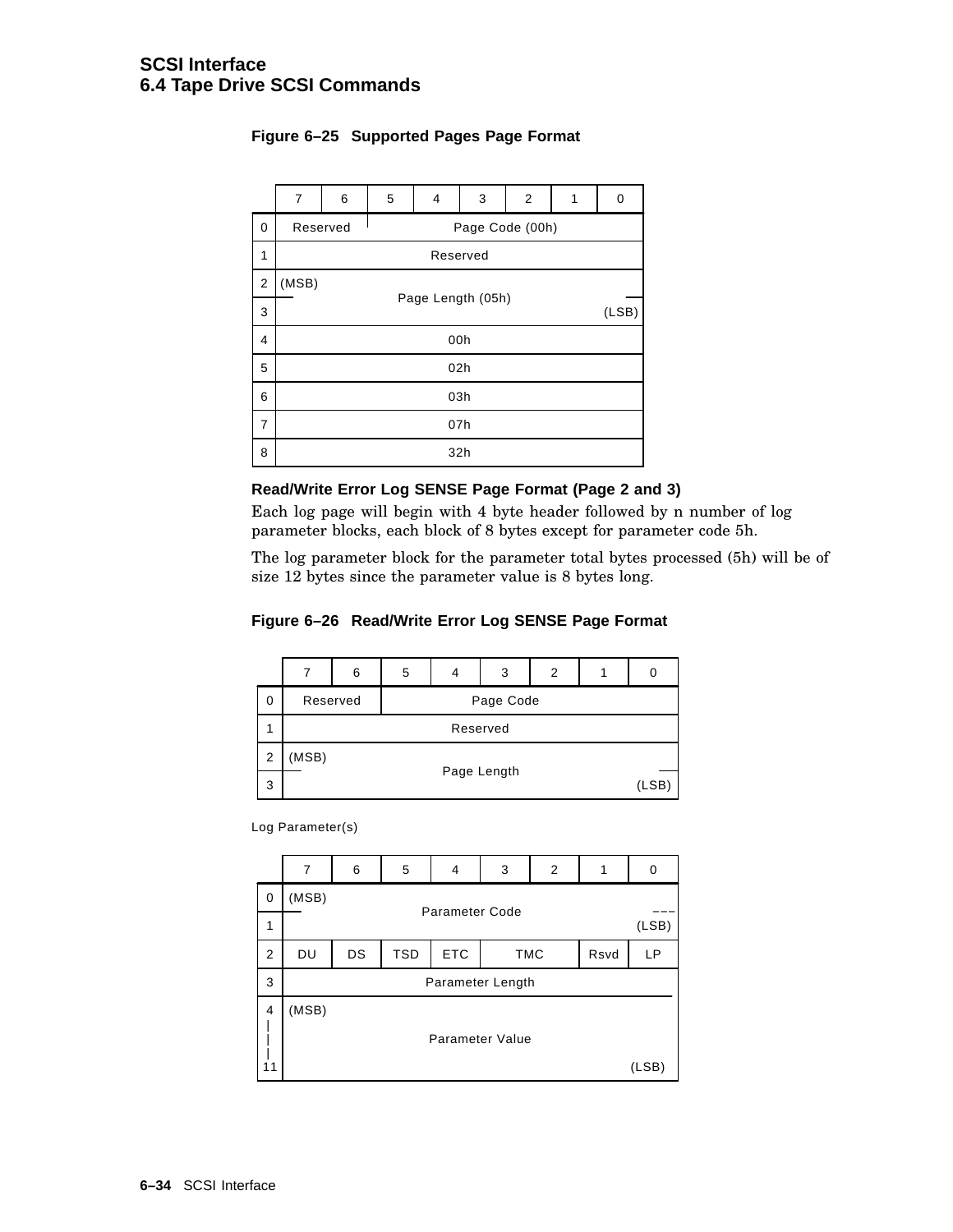For example, if PPC bit is 0 and parameter pointer is 0 then target will return 4 bytes of page header with page length of 44h followed by 8 bytes of parameter value data for each parameter code except for parameter code 5h. For 5h it will return 12 bytes.

So for parameter code 0h, 1h, 2h, 3h, 4h, 6h, 8000h each page will be of 8 bytes. For parameter code 5h page will be of 12 bytes.

DU, DS, TSD, ETC, TMC and LP are collectively referred to as parameter control byte.

• DU — Disable update: A 0 value indicates that target shall update all log parameter values. A value of 1 indicates that target will not update the log parameter values except in response to LOG SELECT. This bit is set by the drive when accumulated values reaches its maximum. This is also returned set if the host set the bit in last LOG SELECT command. The default is 0.

**Note**

For parameter types other than threshold and cumulative values, this bit is always 0.

- DS Disable save: Saving parameters is not supported, therefore this bit will always be set to 1.
- TSD Target save disable: Saving parameter is not supported, therefore this bit will always be set to 1.
- ETC Enable threshold comparison: ETC of 1 indicates that comparison to threshold is performed. ETC of 0 indicates that this comparison is not performed. This bit is set 1 by MODE SELECT. Default is 0.
- TMC Threshold met criteria: This field is valid only if host sets ETC to 1. It determines the basis for comparison and is specified by host by LOG SELECT. If the result of comparison is true (cumulative = threshold) and MODE SELECT/SENSE control mode page RLEC bit is set 1, then a unit attention is generated for all initiators. The sense key will be set to UNIT ATTENTION, ASC will be set to LOG EXCEPTION and ASCQ will be set to THRESHOLD CONDITION MET. If the RLEC bit in control mode page is 0 then, UNIT ATTENTION will not be generated.

It must be noted that this comparison is performed in real time. Therefore user doesn't need to issue a LOG SENSE command to get the CHECK CONDITION. Once ETC is selected, RLEC bit in control mode page, the CHECK CONDITION will be issued based upon the criteria defined in the TMC bits if the criteria is met in real time.

CHECK CONDITION will not identify for which parameter code the criteria is met. User will need to issue LOG SENSE to read the counters to see for which parameter code criteria is met.

**Note**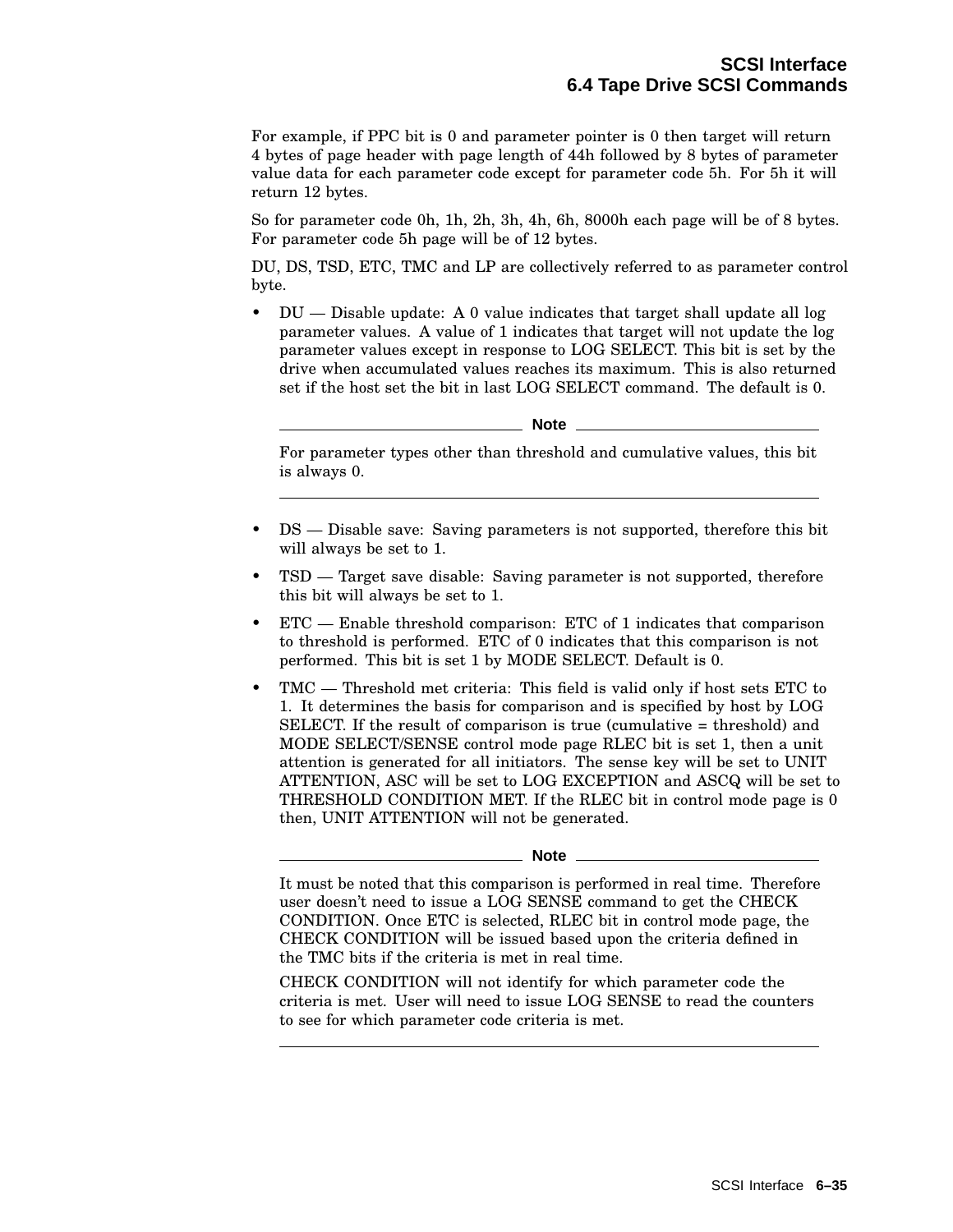## **Figure 6–27 Threshold Met Criteria**

| Code            | <b>Basis of Comparison</b>                    |
|-----------------|-----------------------------------------------|
| 00 <sub>b</sub> | Every update of the cumulative value          |
| 01 <sub>b</sub> | Cumulative value equal to threshold value     |
| 10 <sub>b</sub> | Cumulative value not equal to threshold value |
| 11 <sub>b</sub> | Cumulative value greater than threshold value |

• LP — List parameter: This bit will always be set to 0 as we treat the parameter codes as data counter. When data counter reaches its defined maximum value then it shall not increment and DU bit shall be set to 1. If the data counter is at or reaches its maximum value during the execution of a command, the drive will complete the command. If the RLEC bit of CONTROL MODE PAGE is 1, drive then will issue status of CHECK CONDITION and set the sense key to RECOVERED ERROR with additional sense code set to LOG COUNTER AT MAXIMUM.

## **6.4.2.7 MODE SELECT (15h)**

The MODE SELECT command implementation is dependent upon the type of firmware that is loaded in the THZ02 controller. Refer to Table 6–4 for the appropriate section for your type of code.

| Table 6-4 MODE SELECT Command Sections |  |
|----------------------------------------|--|
|                                        |  |

| Code Type | <b>Description</b> | <b>Section</b>    |  |
|-----------|--------------------|-------------------|--|
| Type 1    | <b>SCSI II</b>     | Section 6.4.2.7.1 |  |
| Type 2    | 8mm emulation      | Section 6.4.2.7.2 |  |
| Type 3    | AS400 attachment   | Section 6.4.2.7.3 |  |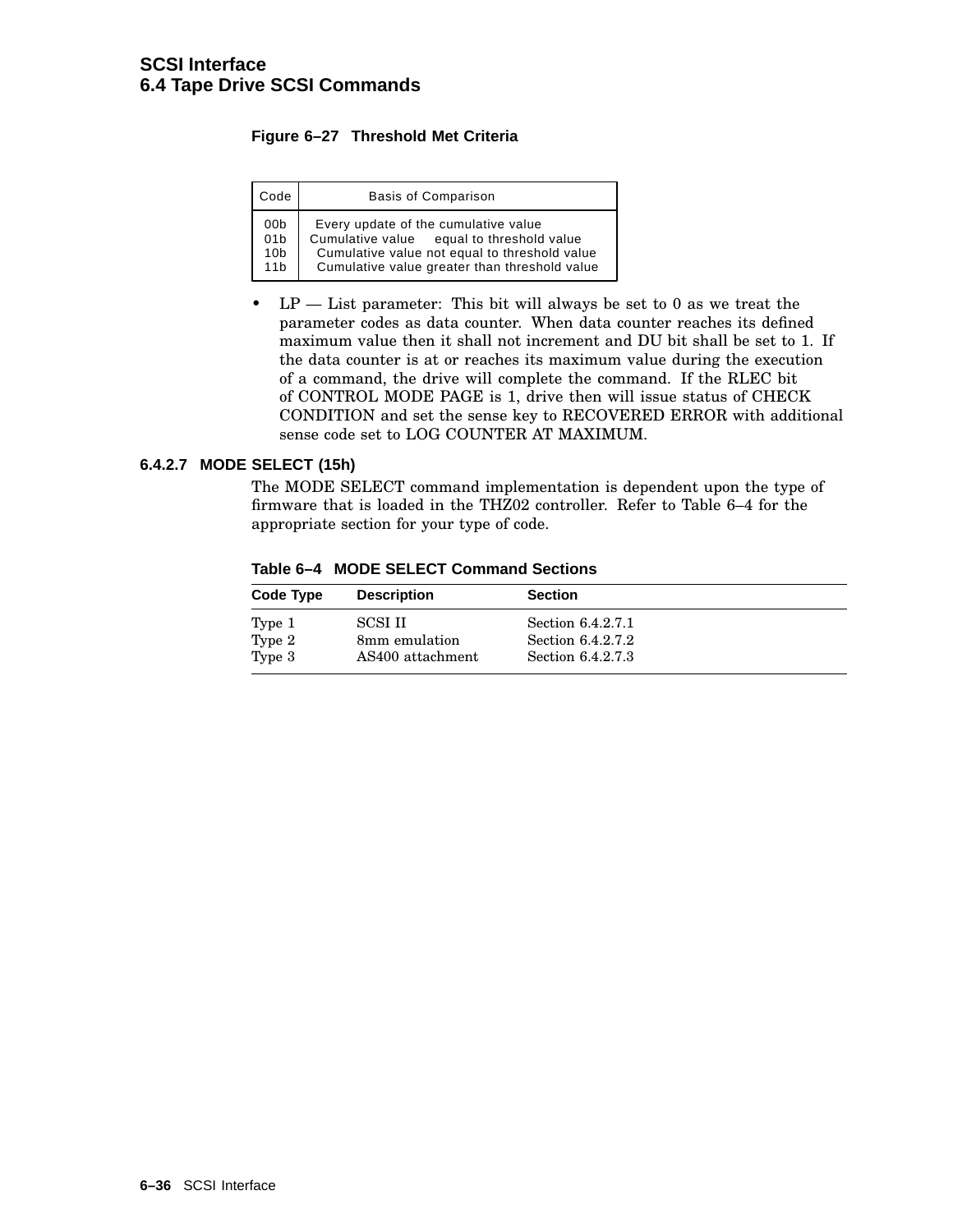**6.4.2.7.1 MODE SELECT — SCSI II** MODE SELECT enables the host to configure the device. Implementing MODE SELECT and MODE SENSE requires a certain amount of handshaking between the host and the drive. Before configuring the drive, the host should issue a MODE SENSE to get the current configuration and determine what parameters are configurable. The host interprets this information and may then issue MODE SELECT to set the drive to the host's preferred configuration.

The drive always powers-up with its default configurations set. This is also true if the drive receives a BUS DEVICE RESET message or a hard reset through the RST line on the SCSI bus.

#### Bit 7 6 5 4 3 2 1 0 0 Operation Code (15h) 1 | Logical Unit Number | PF | Reserved | SP(0) Byte Parameter List Length Flag Reserved Unused (00) **Reserved** Flag Link Reserved 2 Reserved 3 4 5

## **Figure 6–28 MODE SELECT CDB**

## **PF**

The Page Format bit indicates that the data sent by the host after the MODE SELECT header and block descriptors complies with the definition of pages in the SCSI-2 specification. The SCSI-1 format will not be implemented, so this bit is required to be set.

# **SP**

The Save Parameters bit instructs the drive to save all saveable pages. This is not supported.

## **PARAMETER LIST LENGTH**

This specifies the length in bytes of the mode select parameter list that is transferred during the DATA OUT phase. A zero parameter list length indicates that no data is transferred.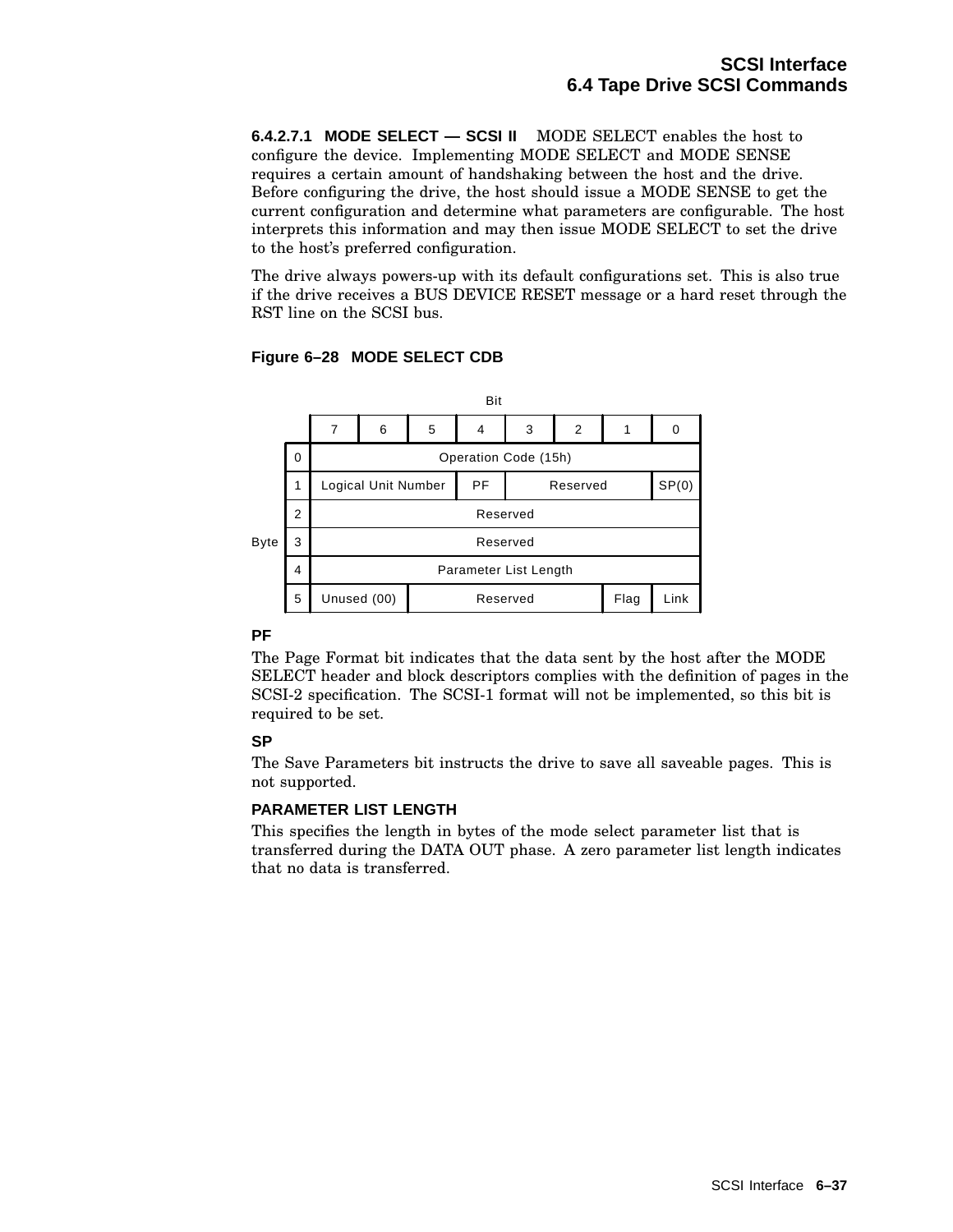### **6.4.2.7.1.1 Mode Select Parameter List**

The mode select parameter list shown below, contains a 4-byte header, followed by one 8-byte block descriptor.

### **Figure 6–29 Mode Select Parameter List**



Block Descriptor: Density Code (MSB) (LSB) (LSB) Reserved Number of Blocks (000000h) Block Length (MSB) 0 1 2 3 4 5 6 7

Page Descriptors

|                                               |  | Page Code |  |  |  |  |
|-----------------------------------------------|--|-----------|--|--|--|--|
| <b>Additional Page Length</b>                 |  |           |  |  |  |  |
| Page Defined or Vendor-Unique Parameter Bytes |  |           |  |  |  |  |

### **Buffered Mode**

The drive will implement immediate reporting on WRITE commands through buffered mode.

If the field is 0, then the drive does not report a GOOD status on WRITE commands until the data blocks are actually written to tape. If the buffered mode field is 1, then the drive reports GOOD status on WRITE commands as soon as the data block has been transferred to the buffer. This is the default configuration for the drive. If buffered mode is not used, the tape drive will suffer a significant degradation in performance, but not capacity.

If this field is greater than 1, the command will be rejected with a CHECK CONDITION, with a sense key of ILLEGAL REQUEST.

#### **Speed**

The tape drive supports only one speed, the default speed.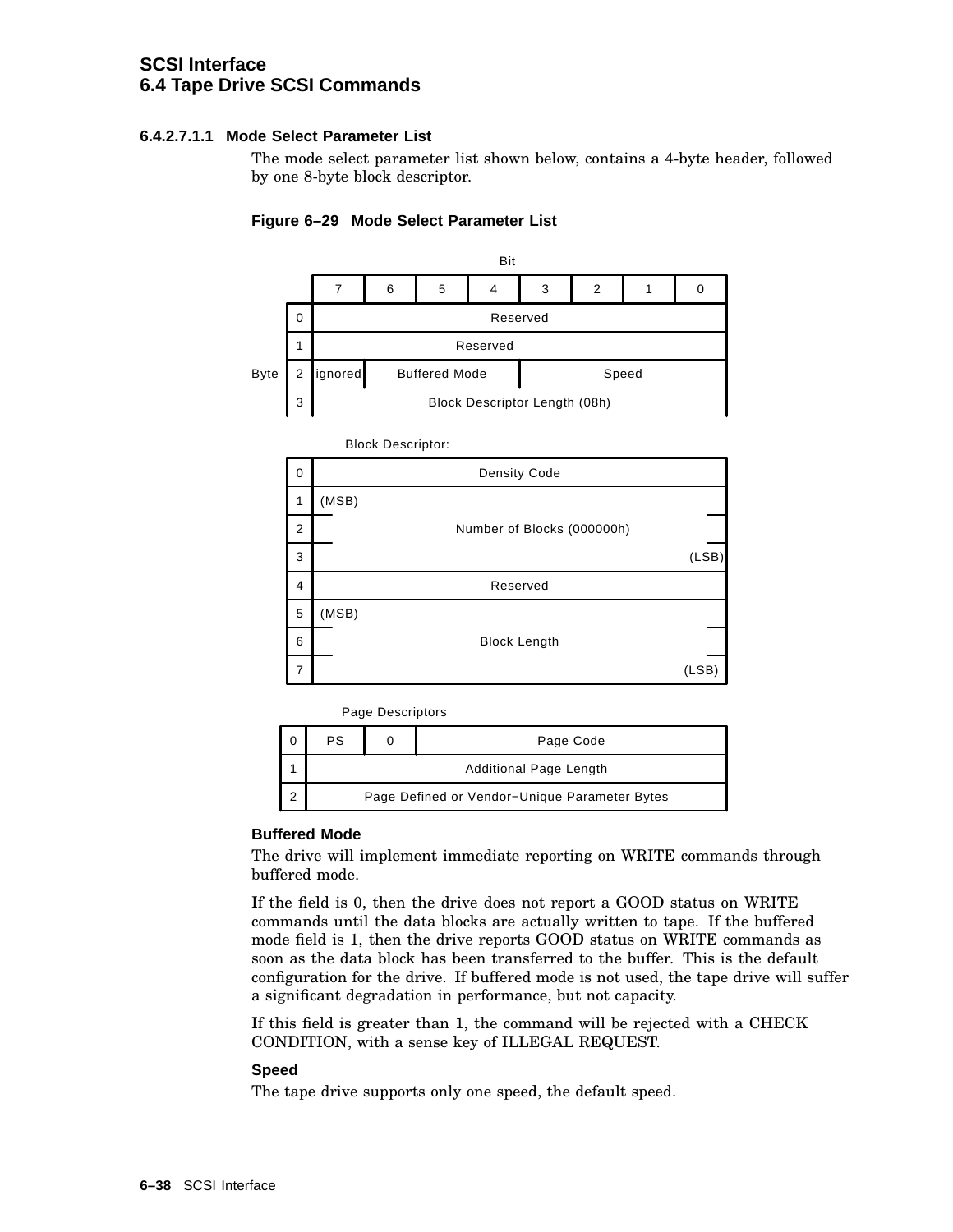### **Block Descriptor Length**

This specifies the length in bytes of all the block descriptors. Since the drive only allows one block descriptor, this value must be 8 or 0. Any other value causes a CHECK CONDITION status with an ILLEGAL REQUEST sense key to be returned.

### **Density Code**

This field should match the current density of the media, or will be set to 0 if the density is unknown.

- 00h use default density
- 0Ah 6667 bpi MFM serial cartridge tape X3B5/86-199 (read only)
- 16h 10000 bpi MFM serial cartridge tape X3.193-1990 (read only)
- 17h 42500 bpi MFM serial cartridge tape X3B5/91-174
- 18h 42500 bpi MFM serial cartridge tape

## **Number of Blocks**

This MODE SENSE field will be sent as 0, indicating that all of the remaining logical blocks on the tape will have the medium characteristics specified by the block descriptor.

#### **Block Length**

This specifies the length in bytes of each logical block transferred over the SCSI bus. A block length of 0 indicates that the length is variable (for example, is specified in the I/O command). Any other value indicates the number of bytes per block to use for read, write and verify type commands that specify a "Fixed" bit of 1 (for example, fixed block mode) which also causes the transfer length in the CDB to be defined as a block count.

#### **6.4.2.7.1.2 Mode Select Pages**

Following the block descriptor are the mode select pages, which set the device parameters. Each page has a 2-byte header which identifies the page code and indicates the number of bytes in that page.

The page codes that are supported as follows:

### **Figure 6–30 MODE SENSE/SELECT Pages Supported**

| Page<br>Code | Description                        | Sense/<br>Select |
|--------------|------------------------------------|------------------|
| 00h          | No requested page                  | Sense            |
| 10h          | <b>Device Configuration</b>        | both             |
| 02h          | Disconnect/Reconnect               | both             |
| 01h          | <b>Error Recovery Page</b>         | both             |
| 11h          | <b>Medium partition Parameters</b> | both             |
| 3Eh          | <b>EEPROM Parameter Select</b>     | Select           |
| 3Fh          | All pages                          | Sense            |

#### **PS Bit**

For the MODE SELECT command this bit is reserved. For the MODE SENSE command, a Parameters Saveable (PS) bit of 1 indicates that the page can be saved in nonvolatile memory by the drive. If the PS bit is 0, the supported parameters cannot be saved. (Saveable pages are not supported.)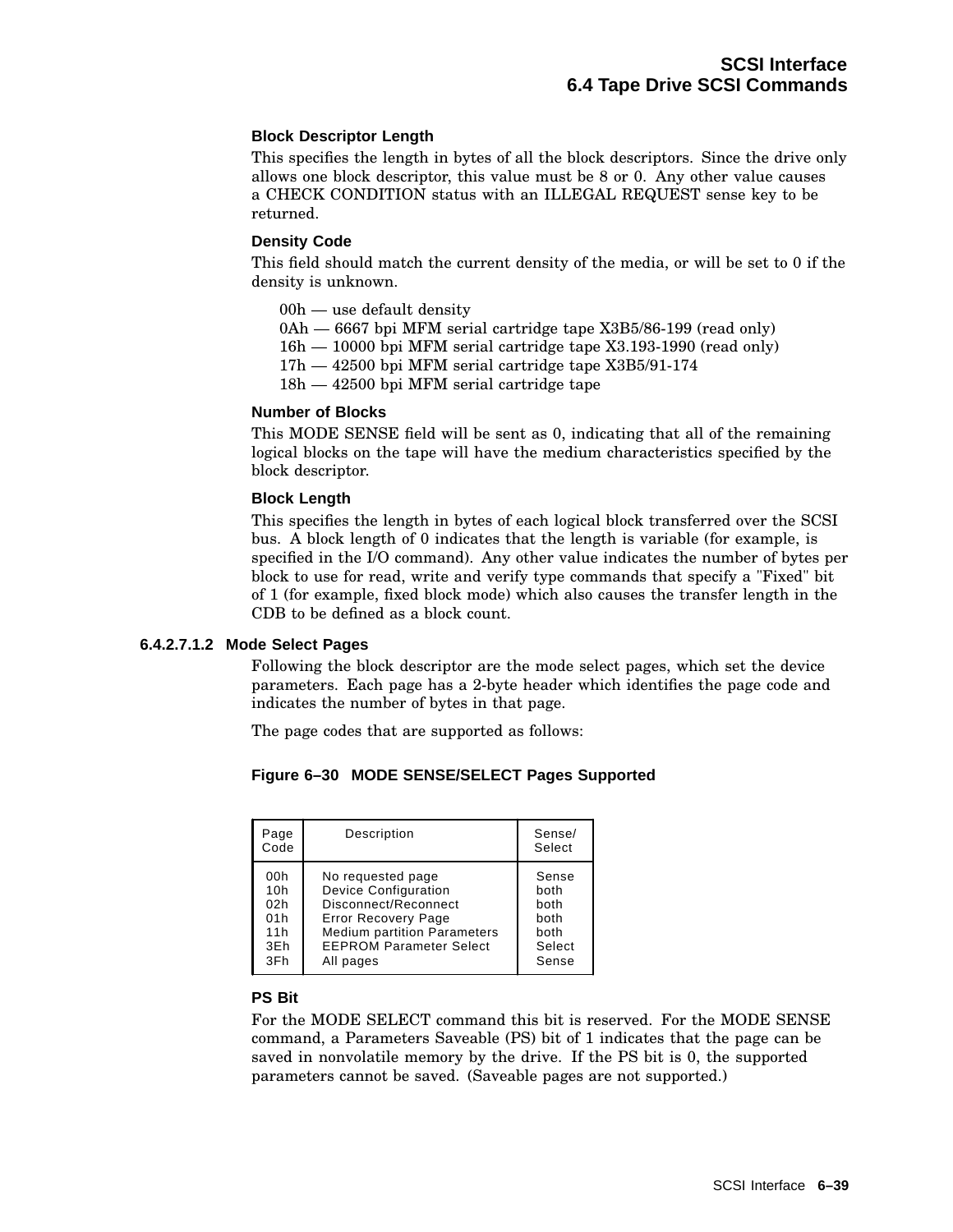## **Additional Page Length**

This indicates the number of bytes in that page. However, the value does not include bytes 0 and 1. The length is returned on MODE SENSE and must subsequently be set to the same value when performing mode select. If the page length does not match that expected by the drive a CHECK CONDITION status is returned with the sense key set to ILLEGAL REQUEST. The drive also returns a CHECK CONDITION status with an ILLEGAL REQUEST sense key if the host sends an unsupported page code, or a page field with values that are not supported or are not changeable. In this case, no parameters will be changed by the command.

## **6.4.2.7.1.3 Device Configuration Page (10h)**

The drive supports the device configuration page which has the following format:



### **Figure 6–31 Device Configuration Page Format**

In this page, only the write delay parameter is changeable.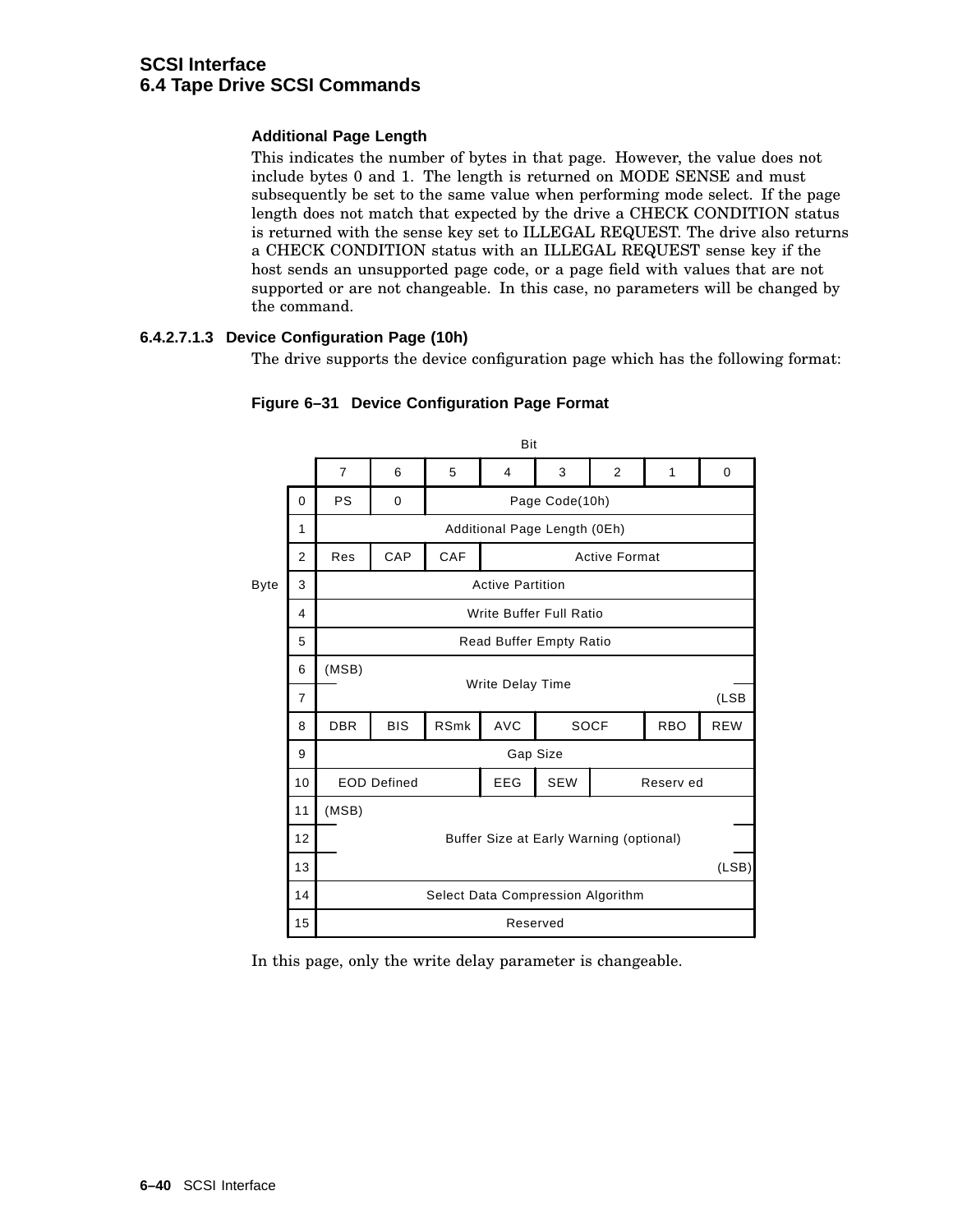## **PS**

Set if the parameters are saveable.

### **CAP, CAF, Active Format**

These fields are not supported and must be 0 on MODE SELECT.

### **Active Partition**

Only partition 0 is supported. Setting this field to any other value will be rejected by the drive with a CHECK CONDITION status and the ILLEGAL REQUEST sense key set.

### **Write Buffer Full Ratio and Read Buffer Empty Ratio**

These indicate how full/empty the buffer memory should be before restarting the writing/reading of the media. THZ02 will set these fields to 0 (unused) because it uses an automatic, adaptive mechanism to dynamically adjust its full/empty ratios according to the average data rates over the SCSI bus.

#### **Write Delay Time**

This indicates the maximum time that the drive will wait with a partially full buffer before forcing the data to tape (100 ms increments). Note that the buffer full/empty ratio, which is dynamic, can cause data to be written sooner than the write delay time would indicate. The write delay time defaults to 50 (32h). This causes the buffer to be flushed in 5 seconds. Maximum value is 6500 (1964h) and the minimum is 10 (0Ah). This represents delays from almost 11 minutes down to 1 second.

## **Byte 8:**

DBR — set to 0 (data buffer recovery not supported) BIS — set to 1 (block identifiers supported in media format) RSmk — set to 0 (setmarks not supported)  $AVC$  — set to  $0$ SOCF — set to 0  $RBO$  — set to  $0$ REW — set to 0 (don't report early warning EOM on reads)

### **Gap Size**

This field is not used and is set to 0.

### **EOD Defined**

This field is set to 00h; any other value will be rejected by the drive.

### **EEG**

The Enable EOD Generation bit is set to indicate that the drive will generate an EOD. The drive generates an EOD mark before any change of direction following a write-type operation. This bit is ignored on MODE SELECT.

## **SEW and Buffer Size At Early Warning**

The Synchronize at Early Warning bit and buffer size at EW fields are not supported and must be 0.

### **Select Data Compression Algorithm**

This field is not used and must be 0.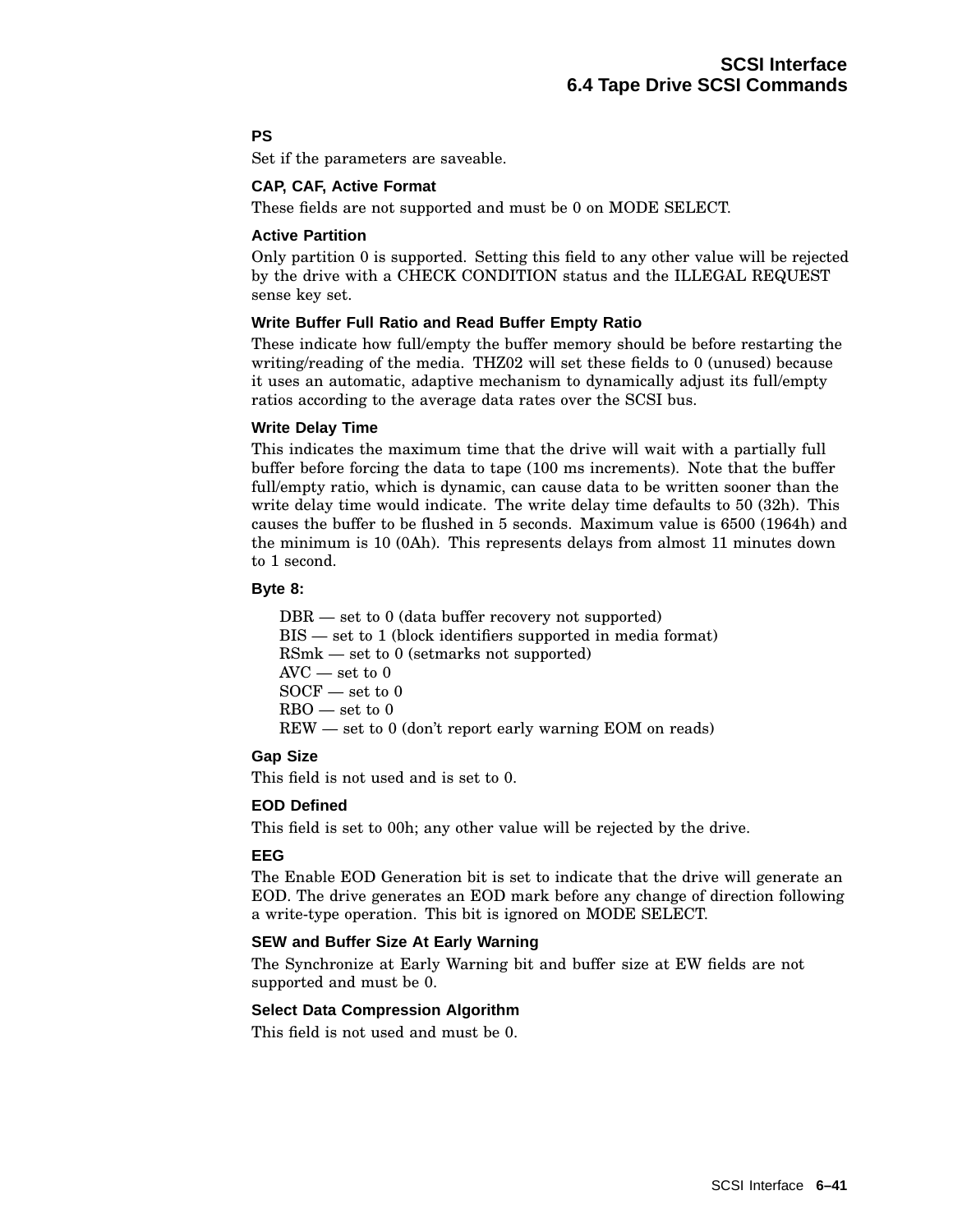## **6.4.2.7.1.4 Disconnect/Reconnect Page (02h)**

The drive shall support the disconnect/reconnect page which has the following format:

|             |                | Bit            |                                      |                             |                              |                |   |   |       |  |  |
|-------------|----------------|----------------|--------------------------------------|-----------------------------|------------------------------|----------------|---|---|-------|--|--|
|             |                | $\overline{7}$ | 6                                    | 5                           | 4                            | 3              | 2 | 1 | 0     |  |  |
|             | $\Omega$       | <b>PS</b>      | 0                                    |                             |                              | Page Code(02h) |   |   |       |  |  |
|             | 1              |                |                                      |                             | Additional Page Length (0Eh) |                |   |   |       |  |  |
|             | $\overline{2}$ |                |                                      |                             | <b>Buffer Full Ratio</b>     |                |   |   |       |  |  |
| <b>Byte</b> | 3              |                |                                      |                             | <b>Buffer empty Ratio</b>    |                |   |   |       |  |  |
|             | $\overline{4}$ | (MSB)          |                                      |                             |                              |                |   |   |       |  |  |
|             | 5              |                | <b>Bus Inactivity Limit</b><br>(LSB) |                             |                              |                |   |   |       |  |  |
|             | 6              | (MSB)          | Disconnect time Limit                |                             |                              |                |   |   |       |  |  |
|             | $\overline{7}$ |                |                                      | (LSB)                       |                              |                |   |   |       |  |  |
|             | 8              | (MSB)          |                                      | <b>Connect Time Limit</b>   |                              |                |   |   |       |  |  |
|             | 9              |                |                                      |                             |                              |                |   |   | (LSB) |  |  |
|             | 10             | (MSB)          |                                      |                             |                              |                |   |   |       |  |  |
|             | 11             |                |                                      | Maximum Burst Size<br>(LSB) |                              |                |   |   |       |  |  |
|             | 12             |                | <b>DTDC</b><br>Reserved              |                             |                              |                |   |   |       |  |  |
|             | 13             |                | Reserved                             |                             |                              |                |   |   |       |  |  |
|             | 14             |                |                                      | Reserved                    |                              |                |   |   |       |  |  |
|             | 15             |                |                                      |                             | Reserved                     |                |   |   |       |  |  |

## **Figure 6–32 Disconnect/Reconnect Page Format**

In this page, only the maximum burst size parameter is changeable.

The following parameters in this page are supported:

### **Maximum Burst Size**

This value specifies the maximum amount of data that will be transferred without disconnecting. A value of 0 sets no limit. This value is in units of 512 bytes. For example, a value of 8 means 4k bytes. Values that are not multiples of 8 are rounded up to the closest multiple of 8.

## **Data Transfer Disconnect Control (DTDC)**

This option is not supported, so this field should be 0.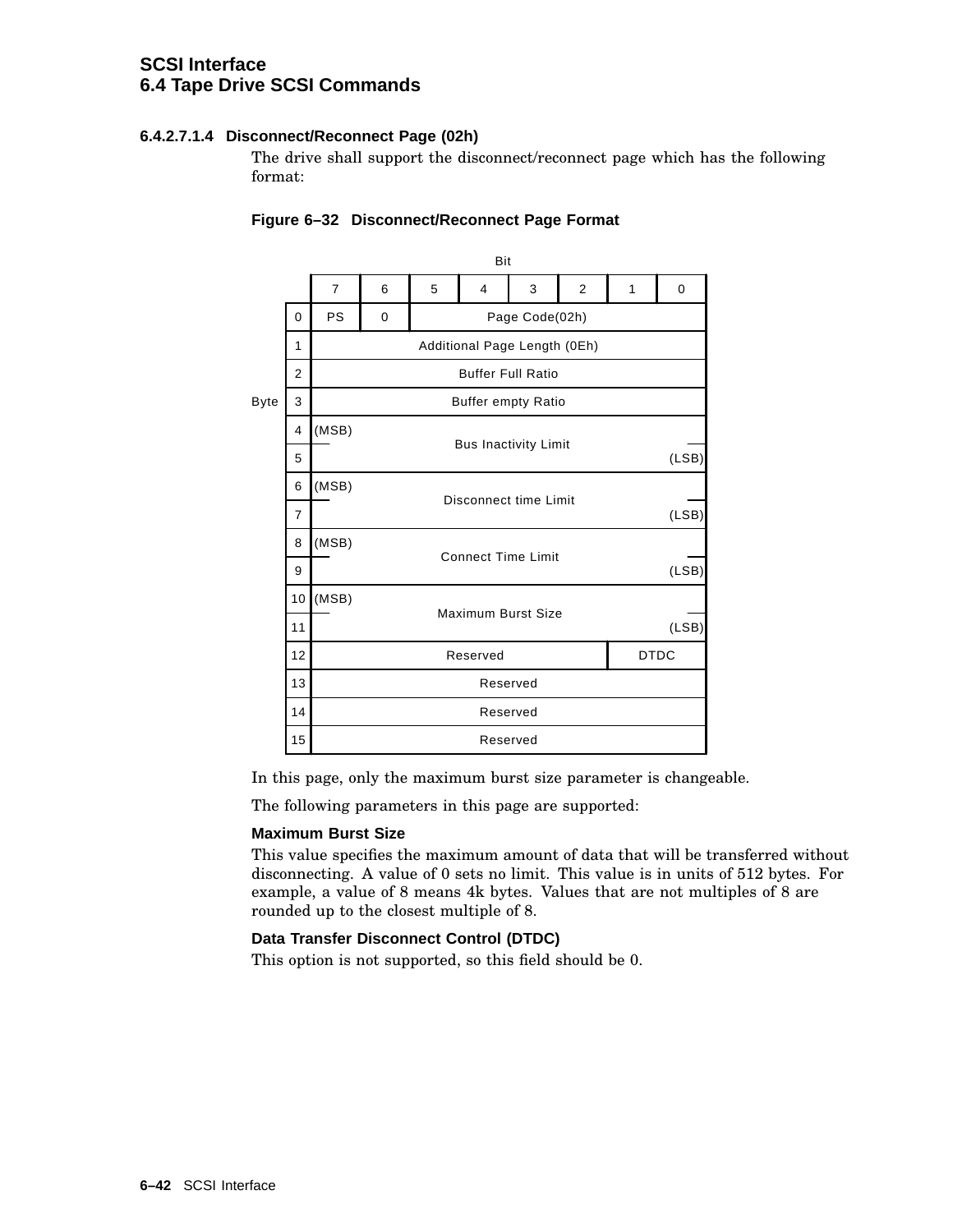## **6.4.2.7.1.5 Medium Partition Page (11h)**

The drive supports the medium partitions parameter page, which has the following format:



### **Figure 6–33 Medium Partition Page Format**

In this page, no parameters are changeable.

#### **Maximum Additional Partitions**

No additional partitions are supported, this field must be 0.

#### **Additional Partitions Defined**

The field specifies the number of additional partitions to be defined for the tape based on the settings of the SDP and IDP bits. The maximum allowed is the value returned in the maximum additional partitions field. Since only one partition is supported, this field must be 0.

### **Option Flags**

FDP — The Fixed Data Partitions bit must be 0.

SDP — The Select Data Partitions bit must be 0.

IDP — The Initiator Defined Partitions bit must be 0.

PSUM — The Partition Size Unit of Measure field must be 0.

#### **Medium Format Recognition**

This field is only valid on a MODE SENSE and is set to 01h indicating that automatic format recognition is supported.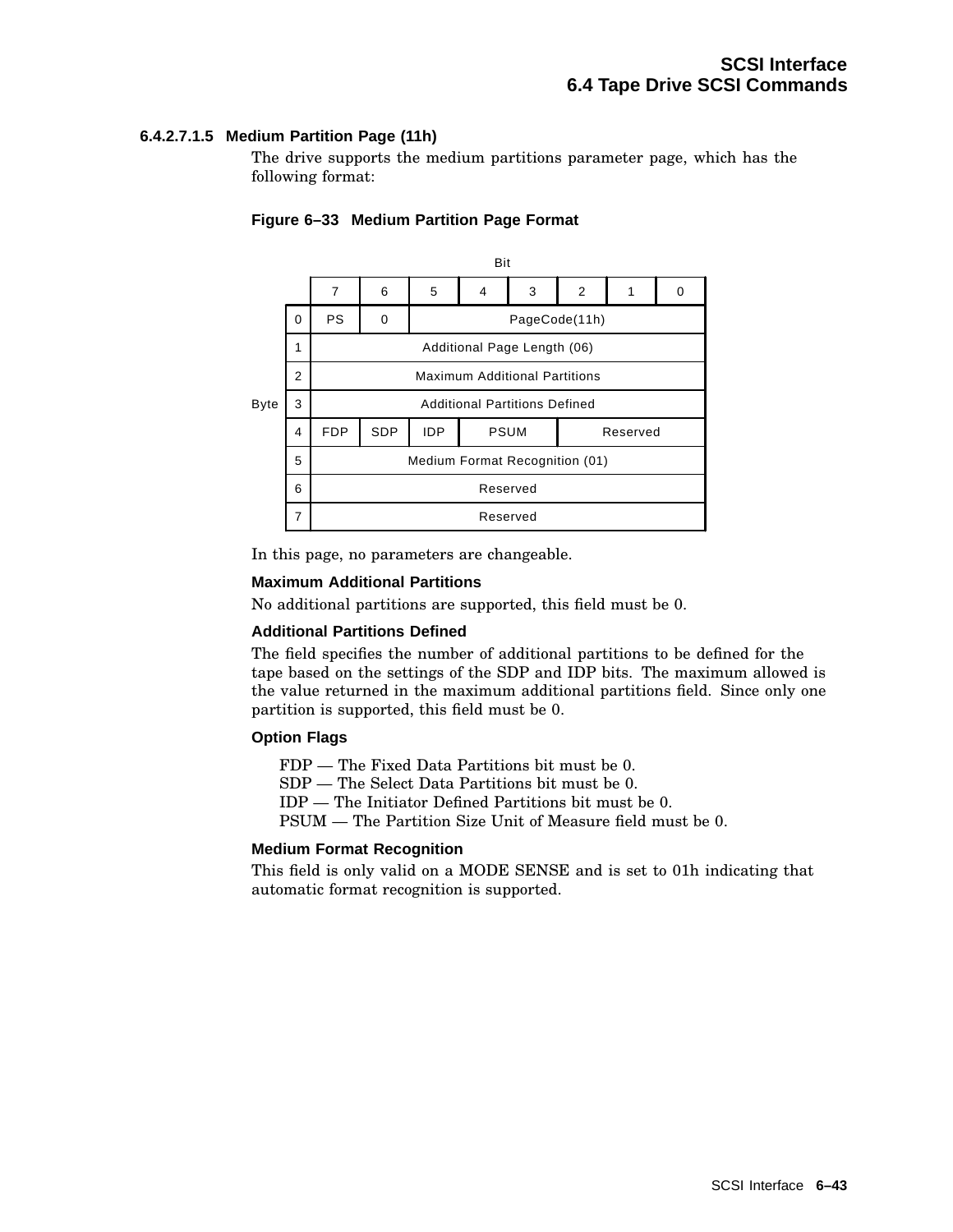## **6.4.2.7.1.6 Read/Write Error Recovery Page (01h)**

The drive shall support the error recovery page which has the following format:



# **Figure 6–34 Error Recovery Page Format**

In this page, only the post error (PER) flag parameter is changeable. If PER is set, CHECK CONDITIONs will be created, with sense key of RECOVERED ERROR, and VU sense data detailing the cause. Normally, these events should be rare, and only occur if the recovered write or read retry rates reach excessive levels.

### **Option Flags**

- TB The Transfer Block (when not fully recovered) function is not supported.
- EER The Enable Early Recovery function is always enabled.
- PER The Post Error bit turns on reporting of CHECK CONDITION to report recovered read/write errors. The default setting of this bit depends on the personality of the firmware installed.
- DTE The Disable Transfer on Error feature is not supported so this bit must be 0.
- DCR The Disable ECC Correction bit feature is not supported so this bit must be 0.

### **Read Retry Count**

This field reports the maximum number of rereads that are done before declaring an unrecoverable error.

### **Write Retry Count**

This field reports the maximum number of overwrite retries that will be performed before declaring an unrecoverable error.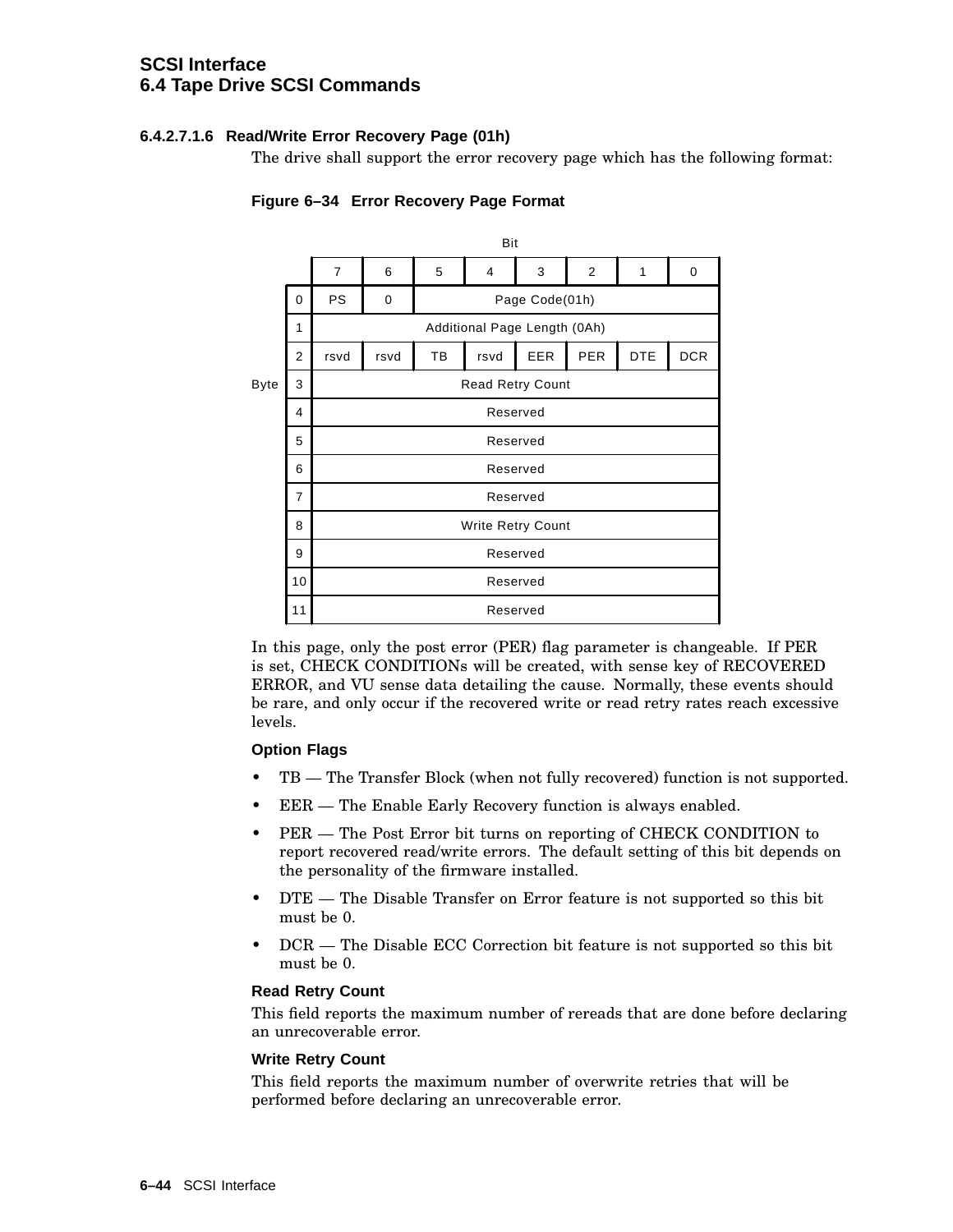## **6.4.2.7.1.7 EEROM Vendor Unique Page (3Eh)**

The drive shall support a vendor unique page in which one may use to modify saveable parameters. This page is only supported with the MODE SELECT command. Only one saveable parameter may be changed per MODE SELECT command. It has the following format:

### **Figure 6–35 EEROM Vendor Unique Page Format**

| PS                                       |  | Page Code |  |  |  |  |
|------------------------------------------|--|-----------|--|--|--|--|
| <b>Additional Page Length</b>            |  |           |  |  |  |  |
| ASCII String of parameter name and value |  |           |  |  |  |  |

The ASCII string has a parameter name, followed by one or more space characters, a parameter value and an ASCII line feed or null character. When the string is parsed, the parameter value will be interpreted as indicated in the following table. The parameter name may be in upper or lower case.

#### **Table 6–5 EEROM Vendor Unique Page Parameters**

| <b>Name</b>           | Value<br><b>Representation</b> | <b>Usage</b>                                                   |
|-----------------------|--------------------------------|----------------------------------------------------------------|
| <b>VENDORID</b>       | <b>ASCII</b>                   | Vendor identification field in inquiry data                    |
| <b>PRODUCTID</b>      | <b>ASCIL</b>                   | Product identification field in inquiry data                   |
| <b>PRODUCTPID</b>     | <b>ASCII</b>                   | Product identification field in inquiry data of<br>THZ02 drive |
| <b>FORCEDENSITY</b>   | ASCII decimal                  | 0=automatic, $1 = THZ01$ , $2 = THZ02$                         |
| <b>DEFFIXEDBLKLEN</b> | ASCII decimal                  | Default fixed block size                                       |
| <b>ENBINQMEDCHGR</b>  | ASCII decimal                  | 0=Disable Media Changer bit, 1=enable                          |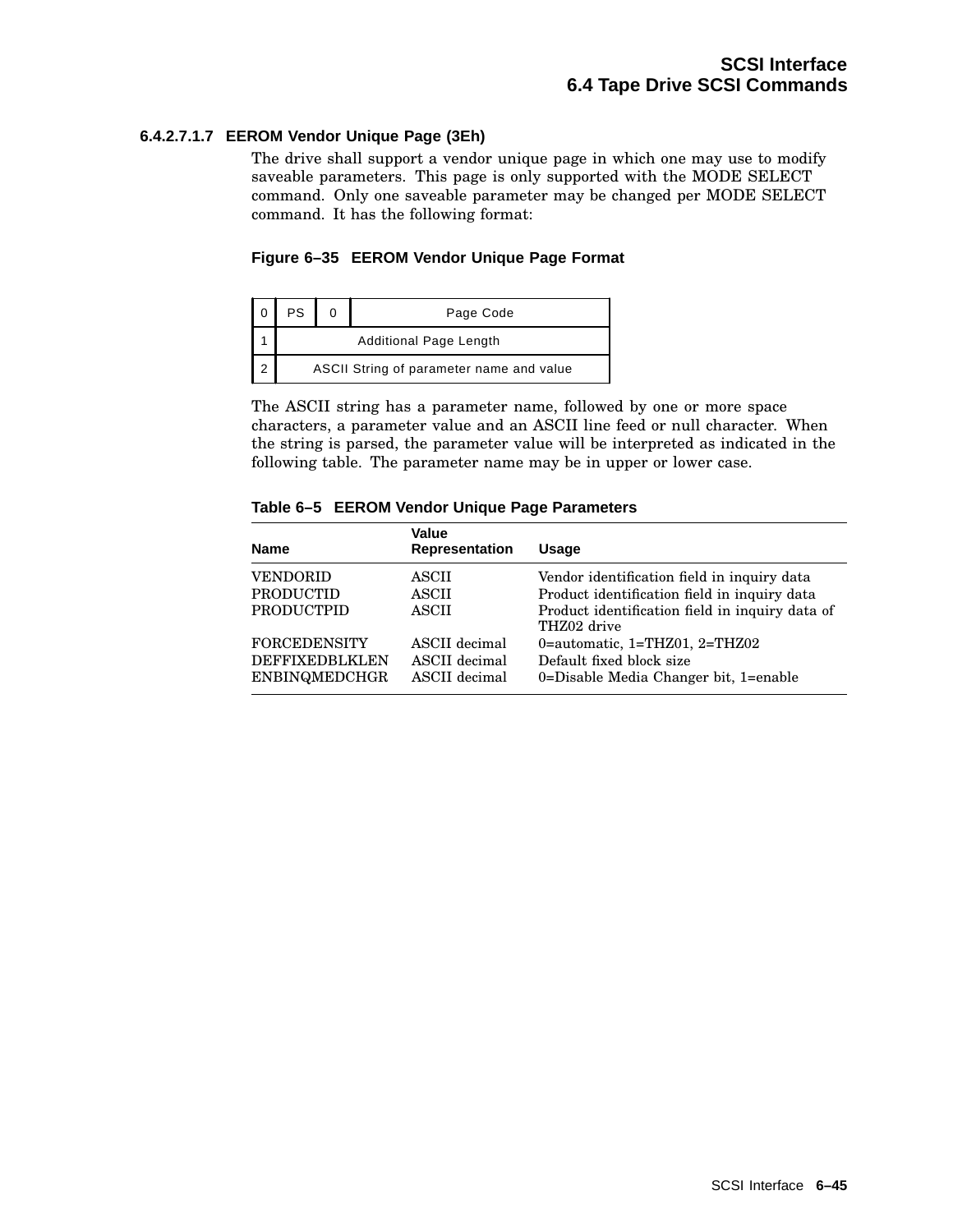Here is an example of an EEROM vendor unique page which will modify the VENDORID parameter to "XXXYY ".

| 0              | 0 | 0 |             | Page Code (3EH)   |
|----------------|---|---|-------------|-------------------|
| 1              |   |   |             | Page Length (OFH) |
| 2              |   |   | "v"         | (76H)             |
| 3              |   |   | "e"         | (65H)             |
| 4              |   |   | "n"         | (6EH)             |
| 5              |   |   | "d"         | (64H)             |
| 6              |   |   | "o"         | (6FH)             |
| $\overline{7}$ |   |   | "r"         | (72H)             |
| 8              |   |   | "i"         | (69H)             |
| 9              |   |   | "d"         | (64H)             |
| 10             |   |   | H H         | (20H)             |
| 11             |   |   | "Х"         | (58H)             |
| 12             |   |   | "Х"         | (58H)             |
| 13             |   |   | "X"         | (58H)             |
| 14             |   |   | "Y"         | (59H)             |
| 15             |   |   | "Y"         | (59H)             |
| 16             |   |   | $<$ L $F$ > | (0AH) or (00H)    |

# **Figure 6–36 EEROM Vendor Unique Page Example 1**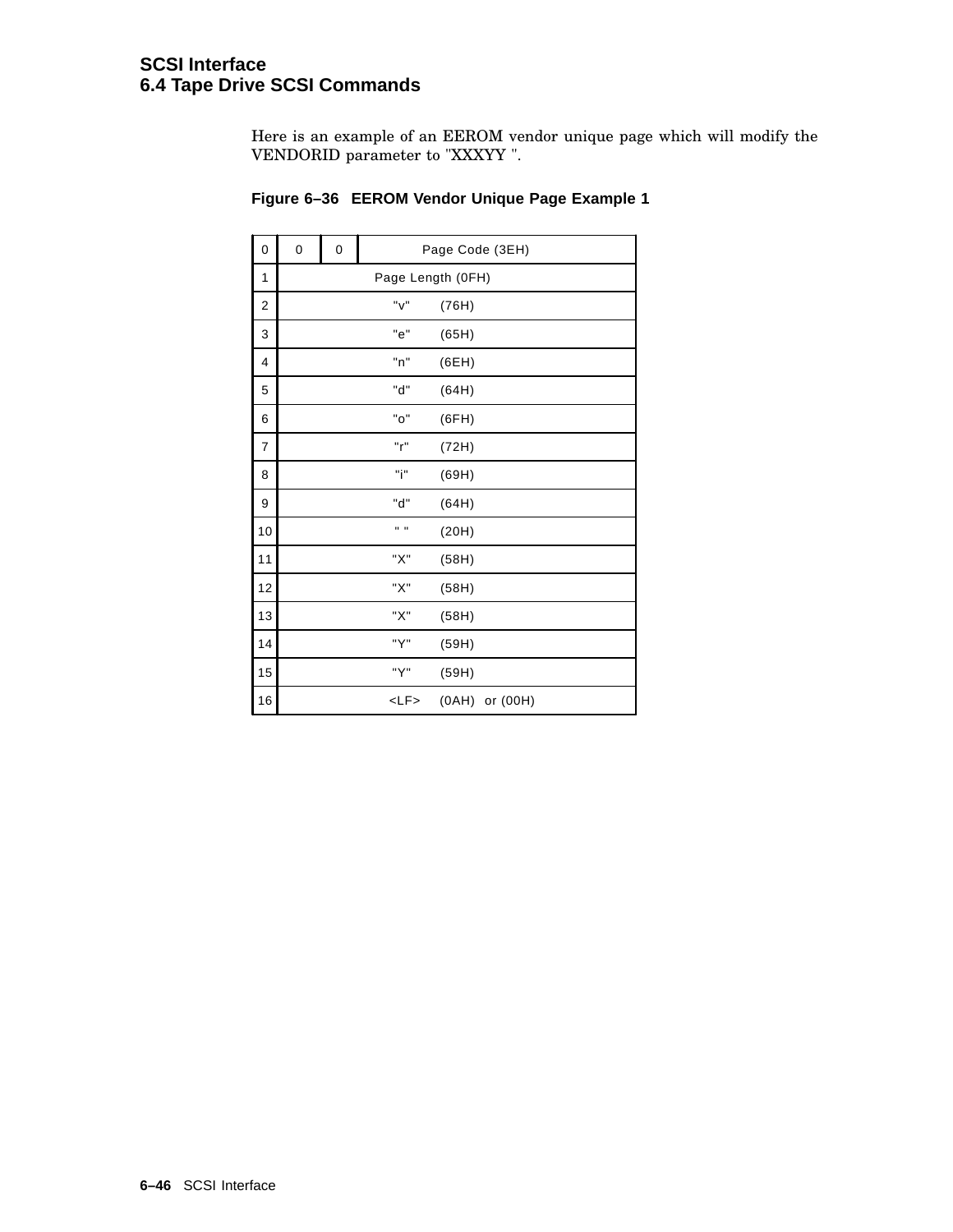Here is an example of an EEROM vendor unique page which will modify the FORCEDENSITY parameter to 1.

| 0  | 0 | 0 |             | Page Code (3EH)   |
|----|---|---|-------------|-------------------|
| 1  |   |   |             | Page Length (OFH) |
| 2  |   |   | "F"         | (46H)             |
| 3  |   |   | "O"         | (4FH)             |
| 4  |   |   | "R"         | (52H)             |
| 5  |   |   | "C"         | (43H)             |
| 6  |   |   | "Е"         | (45H)             |
| 7  |   |   | "D"         | (44H)             |
| 8  |   |   | "Е"         | (45H)             |
| 9  |   |   | "N"         | (4EH)             |
| 10 |   |   | "S"         | (53H)             |
| 11 |   |   | "ו"         | (49H)             |
| 12 |   |   | "T"         | (54H)             |
| 13 |   |   | "Y"         | (59H)             |
| 14 |   |   | H H         | (20H)             |
| 15 |   |   | "1"         | (31H)             |
| 16 |   |   | $<$ L $F$ > | (0AH) or (00H)    |

# **Figure 6–37 EEROM Vendor Unique Page Example 2**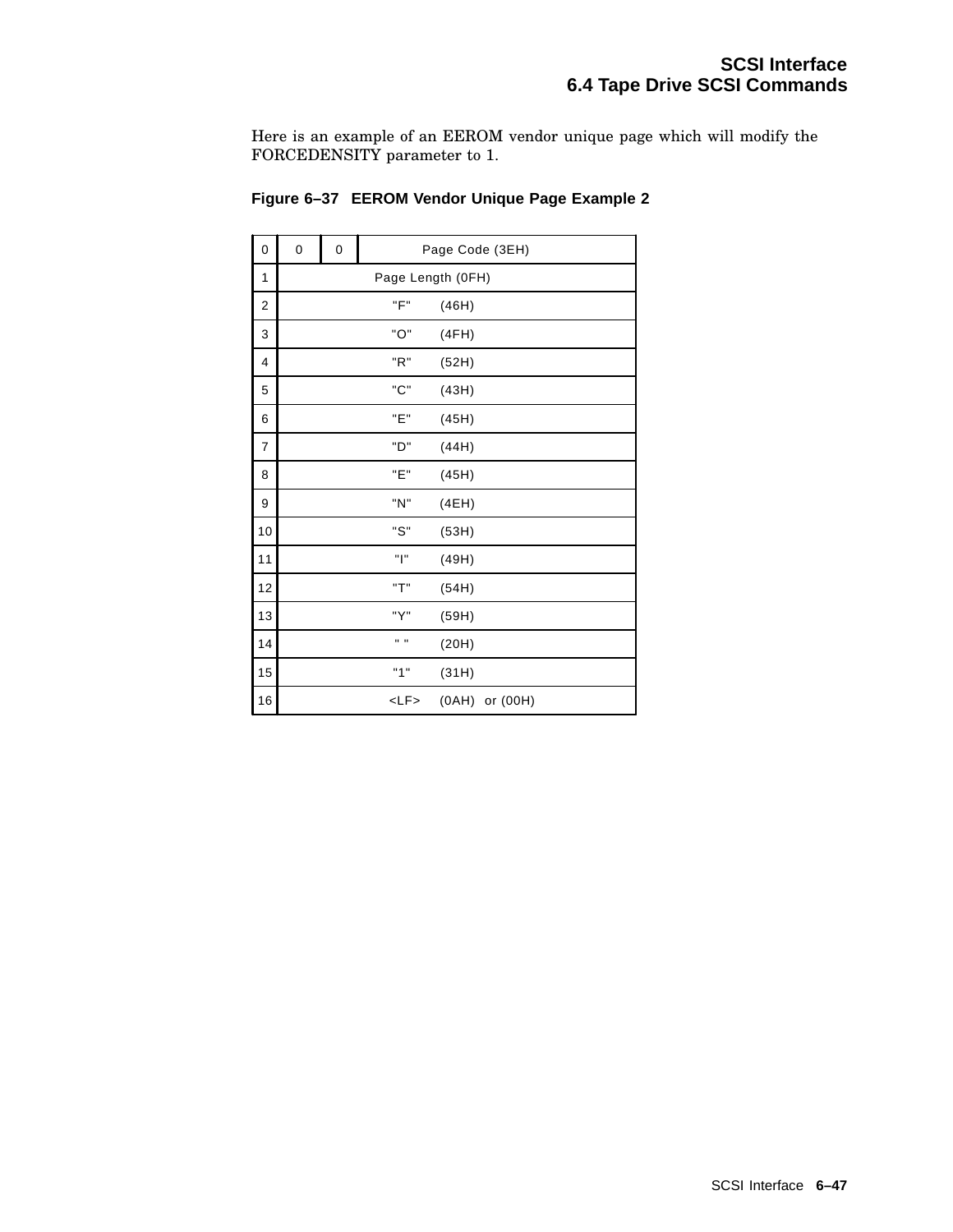## **6.4.2.7.1.8 Mode Select Changeable Parameters**

The following table lists the changeable mode parameters and their minimum and maximum values allowed. See the previous definitions for the units that are used. Parameter rounding is supported for all parameters except the block descriptor length.

**Table 6–6 Changeable Mode Parameters**

| Page: Parameter                                                                                                                                                                            | <b>Default</b>         | <b>Minimum</b>                     | <b>Maximum</b>                 |
|--------------------------------------------------------------------------------------------------------------------------------------------------------------------------------------------|------------------------|------------------------------------|--------------------------------|
| Header: buffered mode, device specific byte<br>Block descriptor length<br>Block descriptor: block length<br>Read-write error recovery: PER bit<br>Disconnect-reconnect: maximum burst size | 08h<br>00000h<br>0080h | 00 <sub>h</sub><br>00000h<br>0000h | 08h<br>40000h<br><b>FFFFFh</b> |
| Device configuration: write delay time                                                                                                                                                     | 0032 <sub>h</sub>      | 0000h                              | 0064h                          |

**6.4.2.7.2 MODE SELECT — 8mm Emulation** MODE SELECT enables the host to configure the device. Implementing MODE SELECT and MODE SENSE requires a certain amount of handshaking between the host and the drive. Before configuring the drive, the host should issue a MODE SENSE to get the current configuration and determine what parameters are configurable. The host interprets this information and may then issue MODE SELECT to set the drive to the host's preferred configuration.

The drive always powers-up with its default configurations set. This is also true if the drive receives a BUS DEVICE RESET message or a hard reset through the RST line on the SCSI bus.

## **Figure 6–38 MODE SELECT CDB**



## **Parameter List Length**

This specifies the length in bytes of the mode select parameter list that is transferred during the DATA OUT phase. A 0 parameter list length indicates that no data is transferred.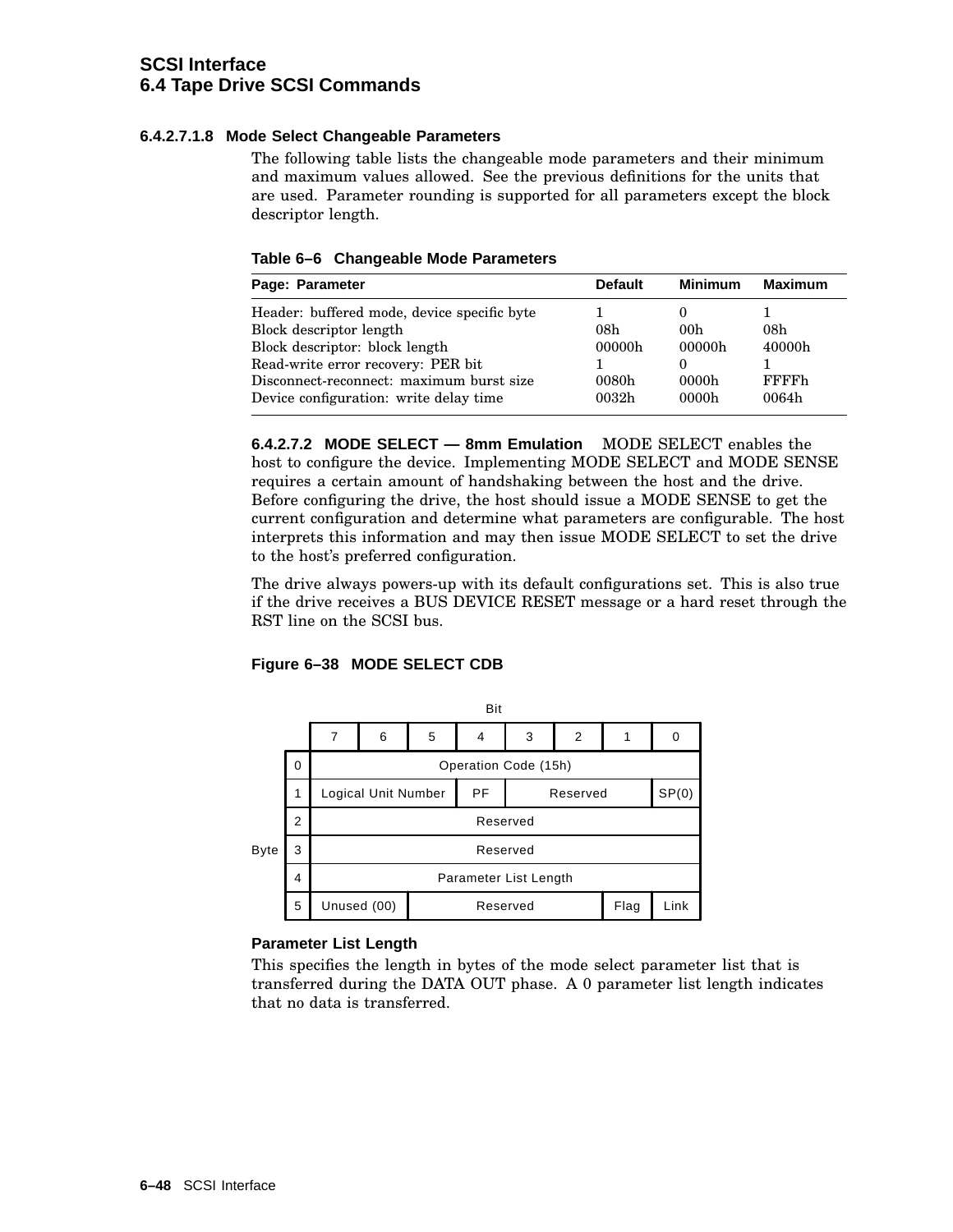### **6.4.2.7.2.1 Mode Select Parameter List**

The mode select parameter list shown below, contains a 4-byte header, followed by one 8-byte block descriptor.

### **Figure 6–39 MODE SELECT Data Header**



#### **Figure 6–40 MODE SELECT Block Descriptor**



**Figure 6–41 MODE SELECT Page Descriptor**

|             |                            | Bit         |           |             |       |                |           |            |
|-------------|----------------------------|-------------|-----------|-------------|-------|----------------|-----------|------------|
|             |                            | 6           | 5         | 4           | 3     | $\overline{2}$ |           | 0          |
| $\mathbf 0$ | <b>CT</b>                  | <b>RSVD</b> | <b>ND</b> | <b>RSVD</b> | NBE C | <b>EBD</b>     | <b>PE</b> | <b>NAL</b> |
|             | Reserved                   |             |           |             |       |                |           |            |
| 2           | <b>Motion Threshold</b>    |             |           |             |       |                |           |            |
| 3           | <b>Reconnect Threshold</b> |             |           |             |       |                |           |            |
| 4           | Gap Threshold              |             |           |             |       |                |           |            |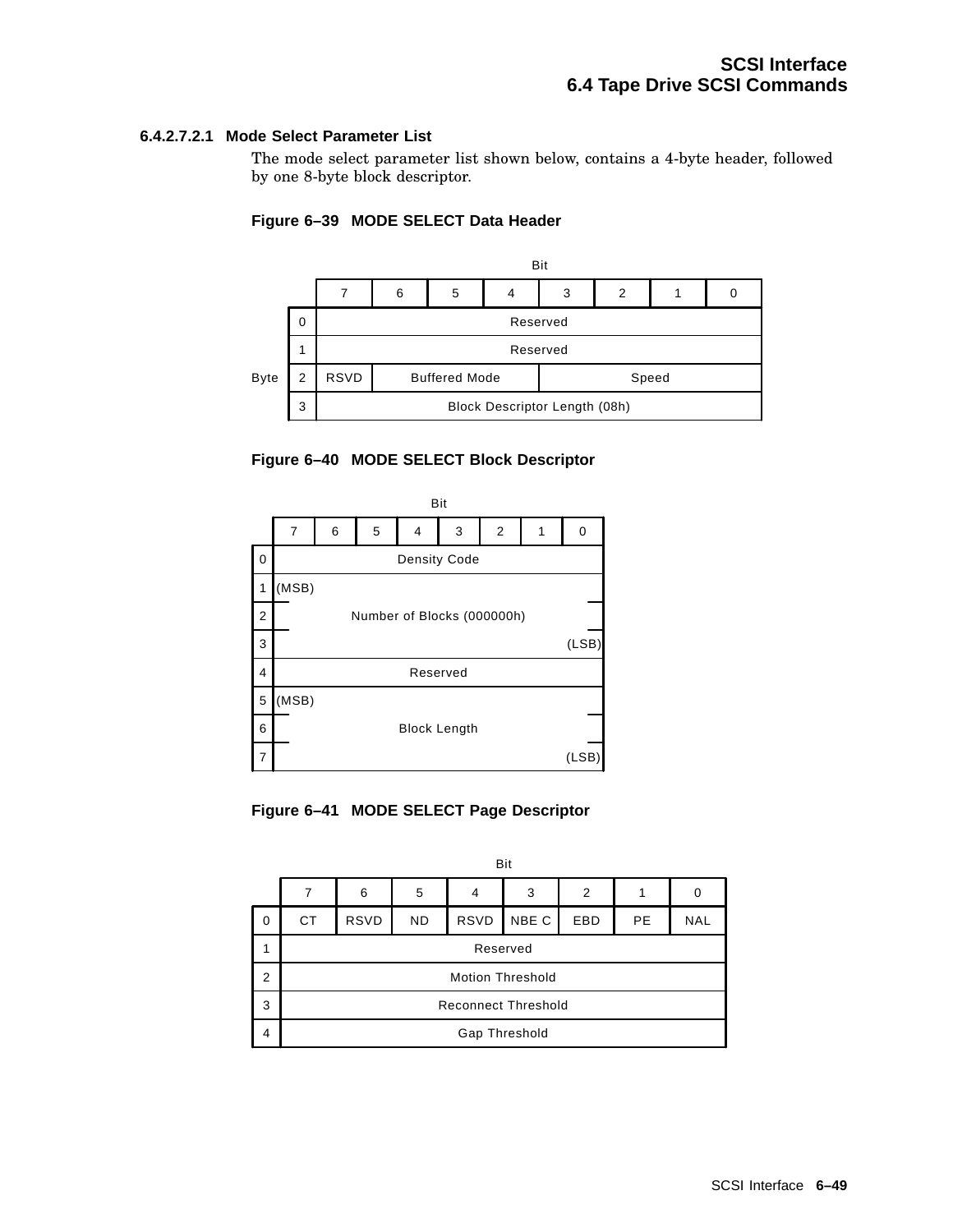### **Buffered Mode**

The drive implements immediate reporting on WRITE commands through buffered mode.

If the field is 0, then the drive does not report a GOOD status on WRITE commands until the data blocks are actually written to tape. If the buffered mode field is 1, then the drive reports GOOD status on WRITE commands as soon as the data block has been transferred to the buffer. This is the default configuration for the drive. If buffered mode is not used, the tape drive will suffer a significant degradation in performance, but not capacity.

#### **Speed**

The tape drive supports only one speed, the default speed. This field must be 0.

#### **Block Descriptor Length**

This specifies the length in bytes of all the block descriptors. Since the drive only allows one block descriptor, this value must be 0 or 8.

#### **Density Code**

This field is returned as 0.

#### **Number of Blocks**

This field must be sent as 0, indicating that all of the remaining logical blocks on the tape will have the medium characteristics specified by the block descriptor.

#### **Block Length**

This specifies the length in bytes of each logical block transferred over the SCSI bus. A block length of 0 indicates that the length is variable (for example, is specified in the I/O command). Any other value indicates the number of bytes per block that will be used for read, write and verify type commands that specify a "Fixed" bit of 1 (for example, fixed block mode).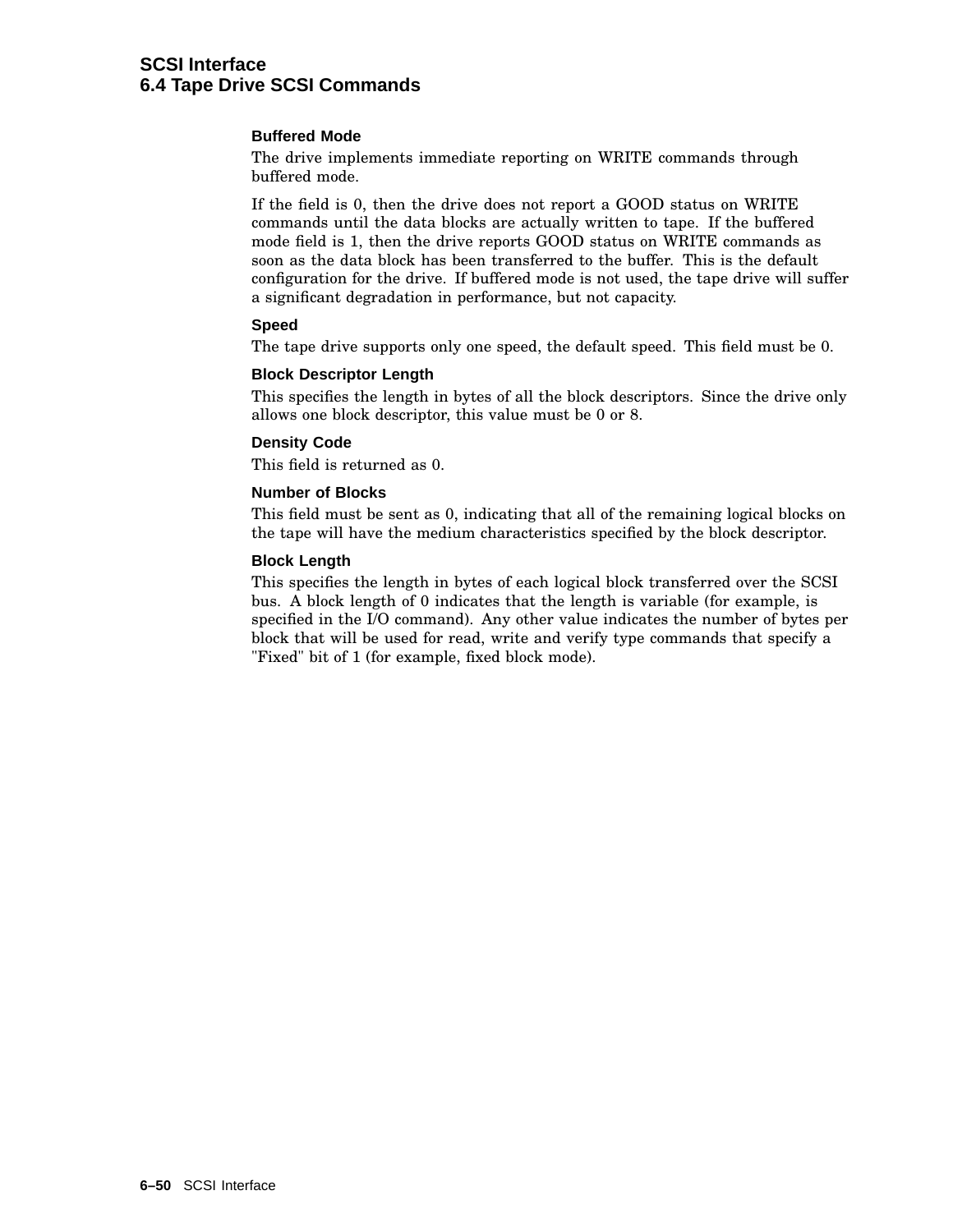## **6.4.2.7.2.2 EEROM Vendor Unique Page (3Eh)**

The drive shall support a vendor unique page in which one may use to modify saveable parameters. This page is only supported with the MODE SELECT command. Only one saveable parameter may be changed per MODE SELECT command. It has the following format:

### **Figure 6–42 EEROM Vendor Unique Page Format**

| PS                                       |  | Page Code |  |  |
|------------------------------------------|--|-----------|--|--|
| <b>Additional Page Length</b>            |  |           |  |  |
| ASCII String of parameter name and value |  |           |  |  |

The ASCII string has a parameter name, followed by one or more space characters, a parameter value and an ASCII line feed or null character. When the string is parsed the parameter value will be interpreted as indicated in the following table. The parameter name may be in upper or lower case.

#### **Table 6–7 EEROM Vendor Unique Page Parameters**

| <b>Name</b>                  | Value<br>Representation | <b>Usage</b>                                                   |
|------------------------------|-------------------------|----------------------------------------------------------------|
| <b>VENDORID</b>              | ASCII                   | Vendor identification field in inquiry data                    |
| <b>PRODUCTID</b>             | ASCII                   | Product identification field in inquiry data                   |
| <b>PRODUCTPID</b>            | <b>ASCII</b>            | Product identification field in inquiry data of<br>THZ02 drive |
| <b>FORCEDENSITY</b>          | ASCII decimal           | 0=automatic, $1 = THZ01$ , $2 = THZ02$                         |
| DEFFIXEDBLKLEN ASCII decimal |                         | Default fixed block size                                       |
| ENBINQMEDCHGR ASCII decimal  |                         | 0=Disable Media Changer bit, 1=enable                          |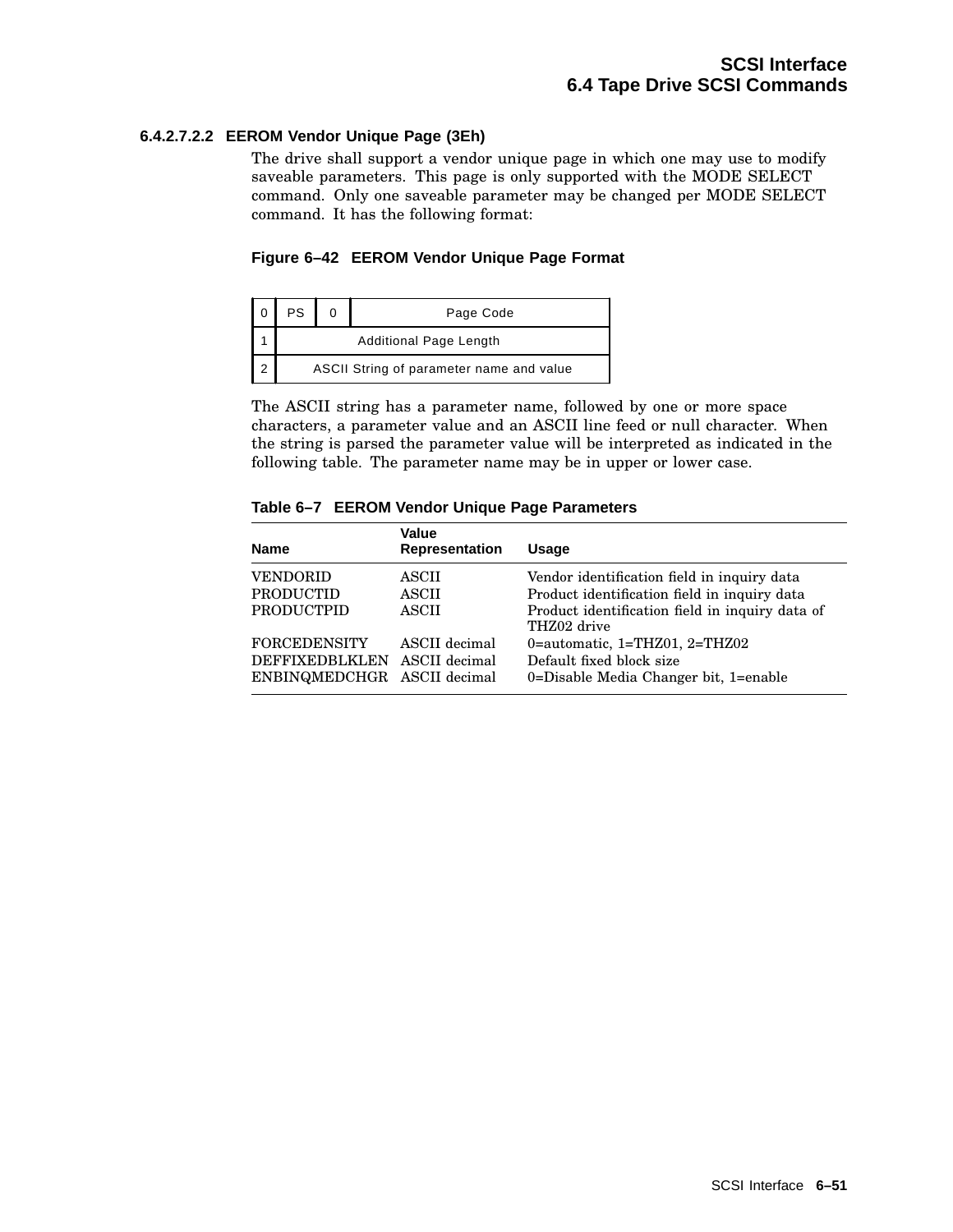Here is an example of an EEROM vendor unique page which will modify the VENDORID parameter to "XXXYY ".

| 0  | 0 | 0 |                  | Page Code (3EH)   |
|----|---|---|------------------|-------------------|
| 1  |   |   |                  | Page Length (OFH) |
| 2  |   |   | "v"              | (76H)             |
| 3  |   |   | "e"              | (65H)             |
| 4  |   |   | "n"              | (6EH)             |
| 5  |   |   | "d"              | (64H)             |
| 6  |   |   | "o"              | (6FH)             |
| 7  |   |   | "r"              | (72H)             |
| 8  |   |   | "i"              | (69H)             |
| 9  |   |   | "d"              | (64H)             |
| 10 |   |   | $\mathbf{u}$ and | (20H)             |
| 11 |   |   | "Х"              | (58H)             |
| 12 |   |   | "X"              | (58H)             |
| 13 |   |   | "Х"              | (58H)             |
| 14 |   |   | "Y"              | (59H)             |
| 15 |   |   | "Y"              | (59H)             |
| 16 |   |   | $<$ L $F$ >      | (0AH) or (00H)    |

# **Figure 6–43 EEROM Vendor Unique Page Example 1**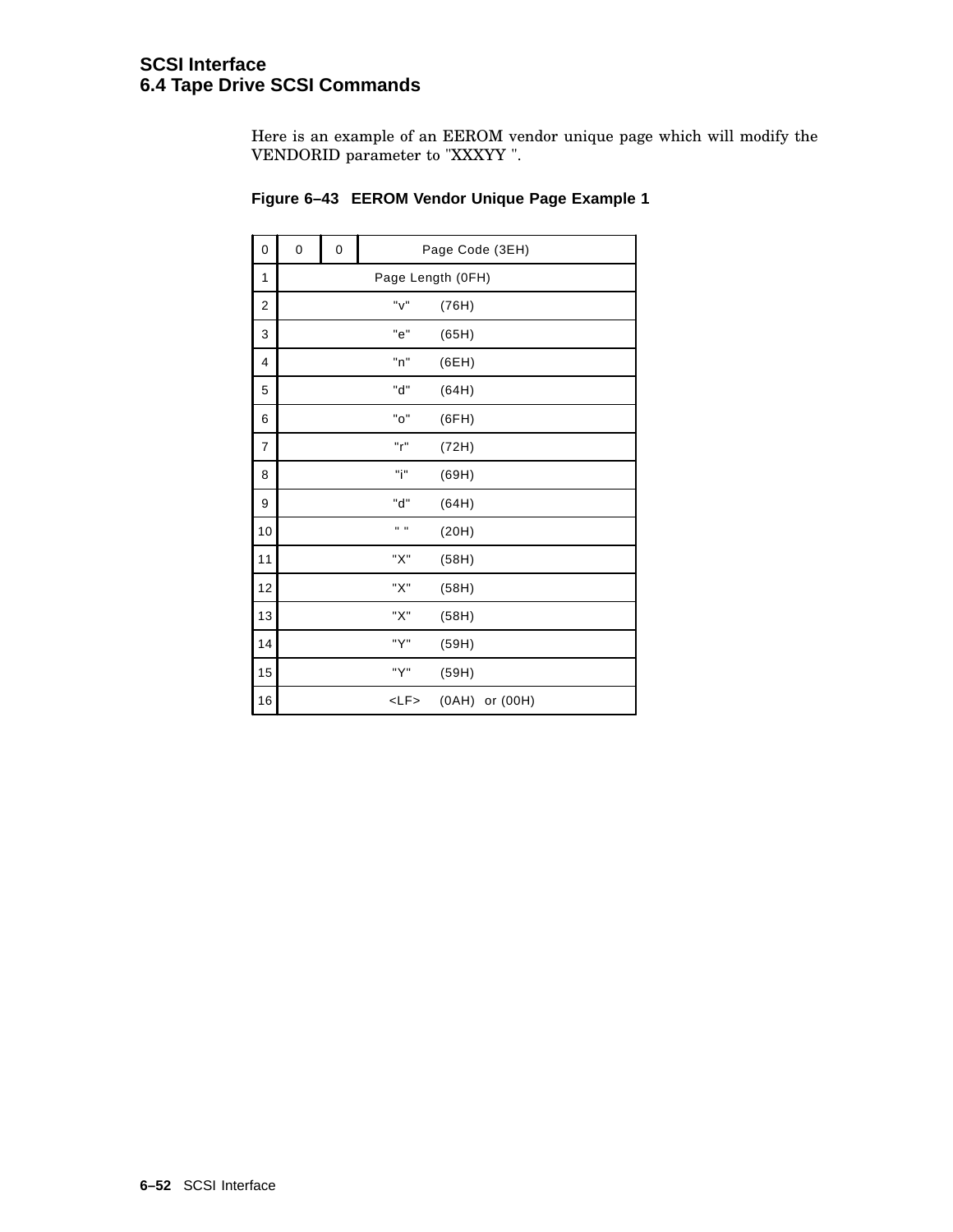Here is an example of an EEROM vendor unique page which will modify the FORCEDENSITY parameter to 1.

| $\pmb{0}$               | 0 | 0 |             | Page Code (3EH)   |
|-------------------------|---|---|-------------|-------------------|
| 1                       |   |   |             | Page Length (OFH) |
| $\overline{\mathbf{c}}$ |   |   | "F"         | (46H)             |
| 3                       |   |   | "O"         | (4FH)             |
| 4                       |   |   | "R"         | (52H)             |
| 5                       |   |   | "C"         | (43H)             |
| 6                       |   |   | "Е"         | (45H)             |
| 7                       |   |   | "D"         | (44H)             |
| 8                       |   |   | "Е"         | (45H)             |
| 9                       |   |   | "N"         | (4EH)             |
| 10                      |   |   | "S"         | (53H)             |
| 11                      |   |   | "ו"         | (49H)             |
| 12                      |   |   | "T"         | (54H)             |
| 13                      |   |   | "Y"         | (59H)             |
| 14                      |   |   | . .         | (20H)             |
| 15                      |   |   | "1"         | (31H)             |
| 16                      |   |   | $<$ L $F$ > | (0AH) or (00H)    |

# **Figure 6–44 EEROM Vendor Unique Page Example 2**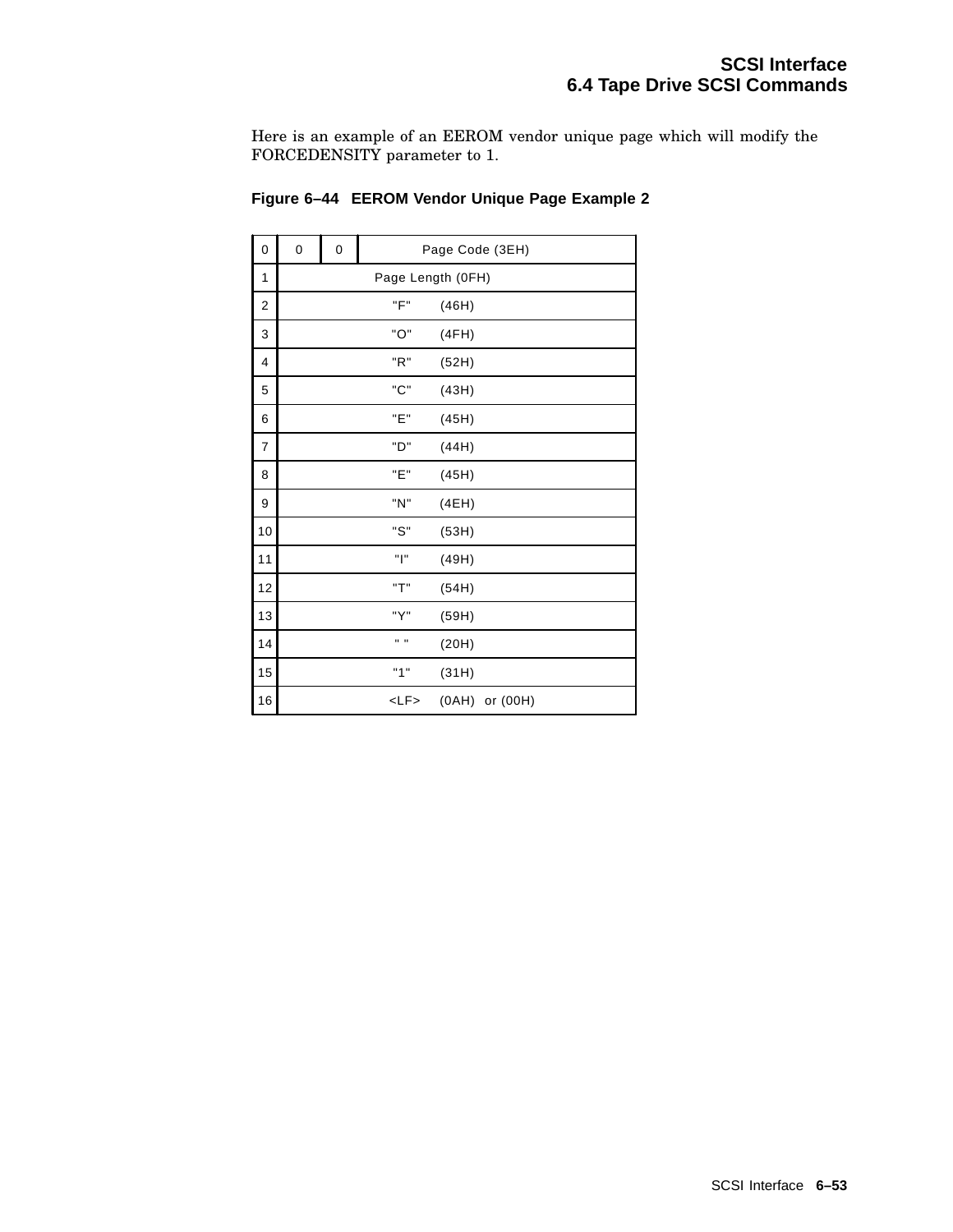## **6.4.2.7.2.3 Mode Select Changeable Parameters**

The following table lists the changeable mode parameters and their minimum and maximum values allowed. See the previous definitions for the units that are used. Parameter rounding is supported for all parameters except the block descriptor length.

**Table 6–8 Changeable Mode Parameters**

| Page: Parameter                                                                    | <b>Default</b>             | <b>Minimum</b>  | <b>Maximum</b>         |
|------------------------------------------------------------------------------------|----------------------------|-----------------|------------------------|
| Header: buffered mode, device specific byte                                        |                            |                 |                        |
| Block descriptor length                                                            | 08h                        | 00 <sub>h</sub> | 08h                    |
| Block descriptor: block length                                                     | 00000h                     | 00000h          | 40000h                 |
| Read-write error recovery: PER bit                                                 |                            |                 |                        |
| Disconnect-reconnect: maximum burst size<br>Device configuration: write delay time | 0080h<br>0032 <sub>h</sub> | 0000h<br>0000h  | <b>FFFFFh</b><br>0064h |

**6.4.2.7.3 MODE SELECT — AS400 Attachment** MODE SELECT enables the host to configure the device. Implementing MODE SELECT and MODE SENSE requires a certain amount of handshaking between the host and the drive. Before configuring the drive, the host should issue a MODE SENSE to get the current configuration and determine what parameters are configurable. The host interprets this information and may then issue MODE SELECT to set the drive to the host's preferred configuration.

The drive always powers-up with its default configurations set. This is also true if the drive receives a BUS DEVICE RESET message or a hard reset through the RST line on the SCSI bus.

## **Figure 6–45 MODE SELECT CDB**



## **PF**

The Page Format bit indicates that the data sent by the host after the MODE SELECT header and block descriptors complies with the definition of pages in the SCSI-2 specification. The SCSI-1 format will not be implemented, so this bit is required to be set.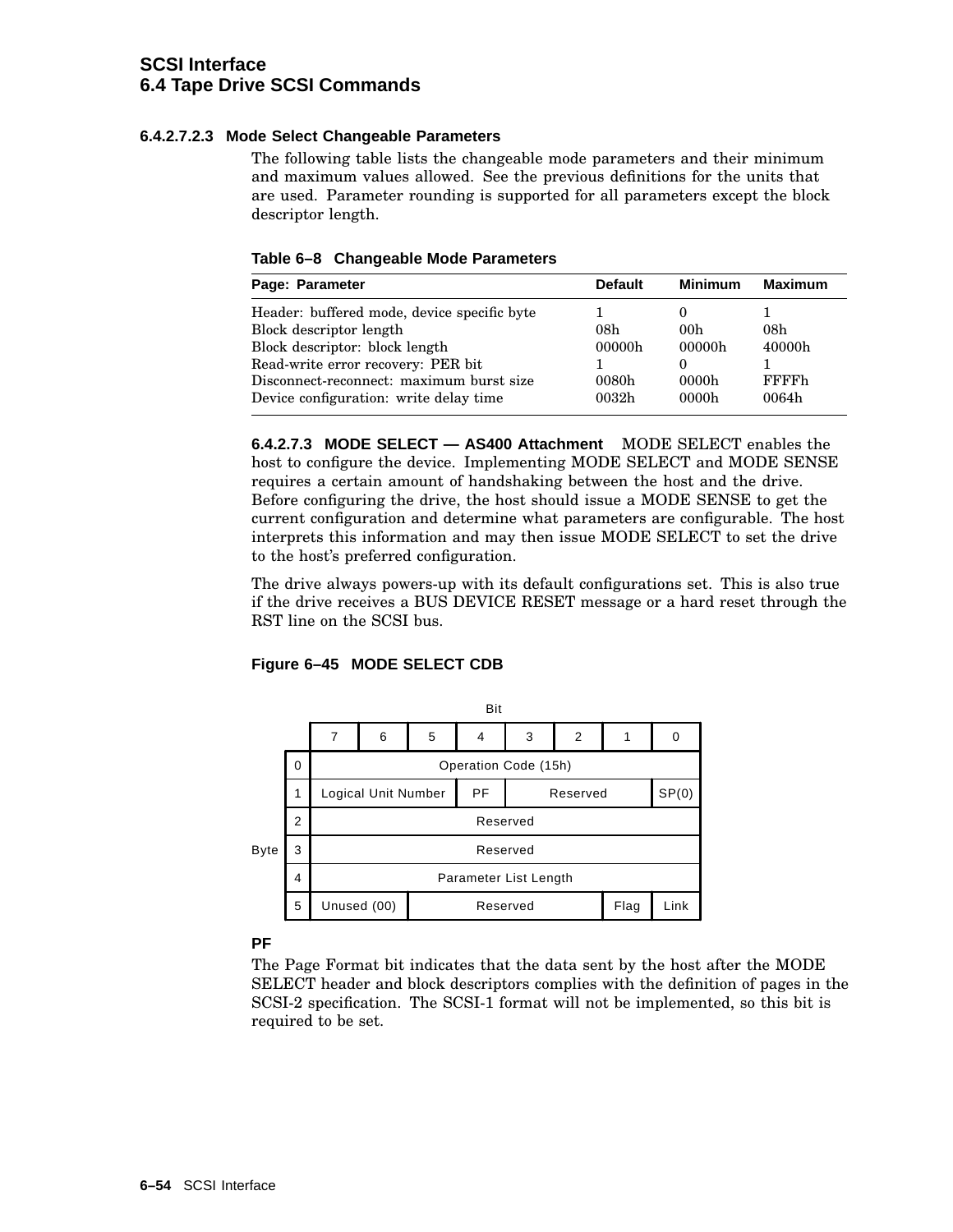## **SP**

The Save Parameters bit instructs the drive to save all saveable pages. This is not supported.

## **PARAMETER LIST LENGTH**

This specifies the length in bytes of the mode select parameter list that is transferred during the DATA OUT phase. A 0 parameter list length indicates that no data is transferred.

## **6.4.2.7.3.1 Mode Select Parameter List**

The mode select parameter list shown below, contains a 4-byte header, followed by one 8-byte block descriptor.

#### **Figure 6–46 Mode Select Parameter List**



Block Descriptor:

| 0              |       | <b>Density Code</b>        |       |
|----------------|-------|----------------------------|-------|
| 1              | (MSB) |                            |       |
| $\overline{2}$ |       | Number of Blocks (000000h) |       |
| 3              |       |                            | (LSB) |
| 4              |       | Reserved                   |       |
| 5              | (MSB) |                            |       |
| 6              |       | <b>Block Length</b>        |       |
| 7              |       |                            | (LSB) |

Page Descriptors

|  | PS                                            |  | Page Code |  |  |  |
|--|-----------------------------------------------|--|-----------|--|--|--|
|  | <b>Additional Page Length</b>                 |  |           |  |  |  |
|  | Page Defined or Vendor-Unique Parameter Bytes |  |           |  |  |  |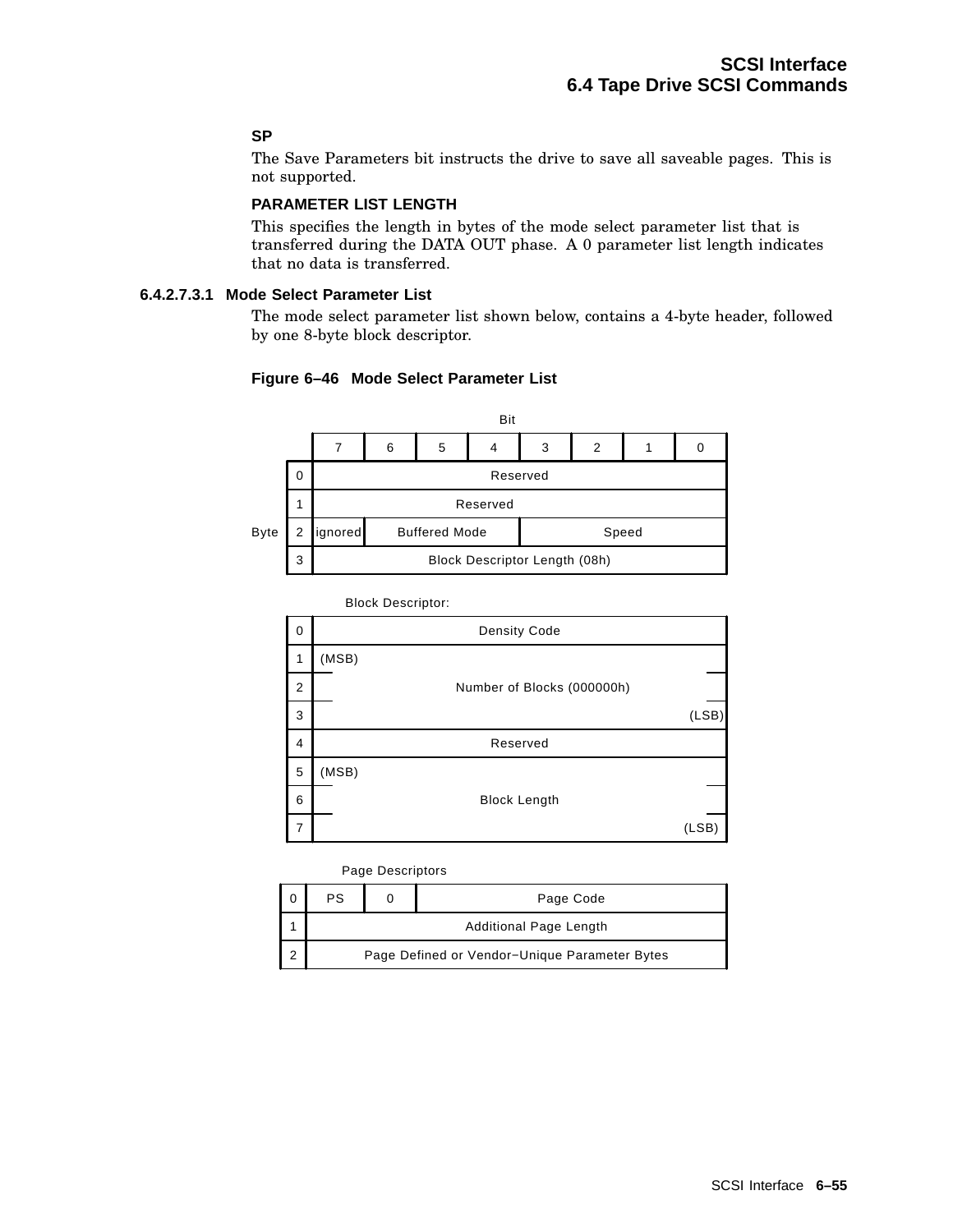#### **Buffered Mode**

The drive will implement immediate reporting on WRITE commands through buffered mode.

If the field is 0, then the drive does not report a GOOD status on WRITE commands until the data blocks are actually written to tape. If the buffered mode field is 1, then the drive reports GOOD status on WRITE commands as soon as the data block has been transferred to the buffer. This is the default configuration for the drive. If buffered mode is not used, the tape drive will suffer a significant degradation in performance, but not capacity.

If this field is greater than 1, the command will be rejected with a CHECK CONDITION, with a sense key of ILLEGAL REQUEST.

#### **Speed**

The tape drive supports only one speed, the default speed.

#### **Block Descriptor Length**

This specifies the length in bytes of all the block descriptors. Since the drive only allows one block descriptor, this value must be 8 or 0. Any other value causes a CHECK CONDITION status with an ILLEGAL REQUEST sense key to be returned.

#### **Density Code**

This field should match the current density of the media, or will be set to 0 if the density is unknown.

00h — use default density

0Ah — 6667 bpi MFM serial cartridge tape X3B5/86-199 (read only)

- 16h 10000 bpi MFM serial cartridge tape X3.193-1990 (read only)
- 17h 42500 bpi MFM serial cartridge tape X3B5/91-174
- 18h 42500 bpi MFM serial cartridge tape

#### **Number of Blocks**

This MODE SENSE field will be sent as 0, indicating that all of the remaining logical blocks on the tape will have the medium characteristics specified by the block descriptor.

#### **Block Length**

This specifies the length in bytes of each logical block transferred over the SCSI bus. A block length of 0 indicates that the length is variable (for example, is specified in the I/O command). Any other value indicates the number of bytes per block to use for read, write and verify type commands that specify a "Fixed" bit of 1 (for example, fixed block mode) which also causes the transfer length in the CDB to be defined as a block count.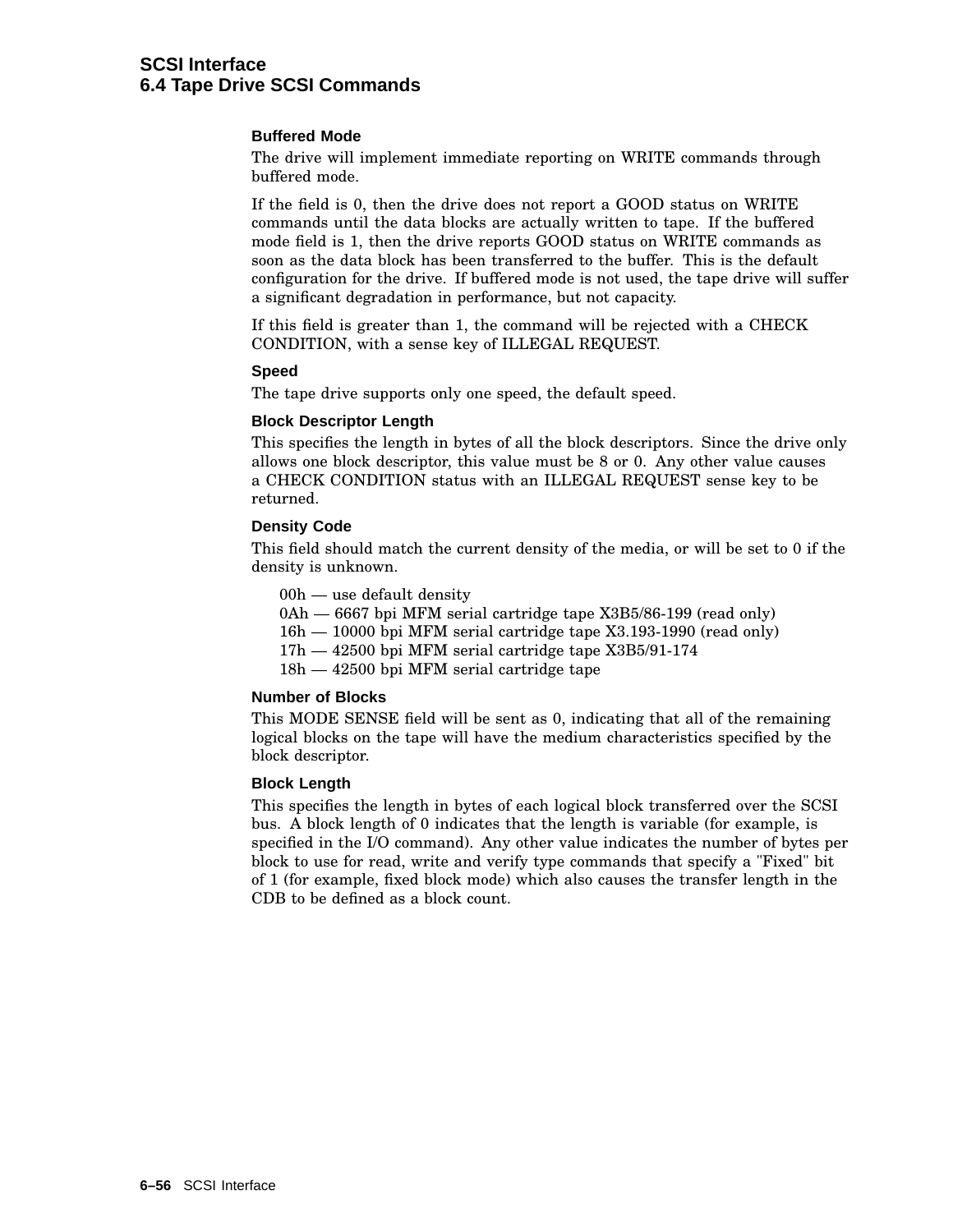### **6.4.2.7.3.2 MODE SELECT Pages**

Following the block descriptor are the MODE SELECT pages, which set the device parameters. Each page has a 2-byte header which identifies the page code and indicates the number of bytes in that page.

The page codes that are supported as follows:

### **Figure 6–47 MODE SENSE/SELECT Pages Supported**

| Page<br>Code | Description                        | Sense/<br>Select |
|--------------|------------------------------------|------------------|
| 00h          | No requested page                  | Sense            |
| 10h          | <b>Device Configuration</b>        | both             |
| 02h          | Disconnect/Reconnect               | both             |
| 01h          | <b>Error Recovery Page</b>         | both             |
| 11h          | <b>Medium partition Parameters</b> | both             |
| 3Eh          | <b>EEPROM Parameter Select</b>     | Select           |
| 3Fh          | All pages                          | Sense            |

### **PS Bit**

For the MODE SELECT command this bit is reserved. For the MODE SENSE command, a Parameters Saveable (PS) bit of 1 indicates that the page can be saved in nonvolatile memory by the drive. If the PS bit is 0, the supported parameters cannot be saved. (Saveable pages are not supported.)

### **Additional Page Length**

This indicates the number of bytes in that page. However, the value does not include bytes 0 and 1. The length is returned on MODE SENSE and must subsequently be set to the same value when performing MODE SELECT. If the page length does not match that expected by the drive a CHECK CONDITION status is returned with the sense key set to ILLEGAL REQUEST. The drive also returns a CHECK CONDITION status with a ILLEGAL REQUEST sense key if the host sends an unsupported page code, or a page field with values that are not supported or are not changeable. In this case, no parameters will be changed by the command.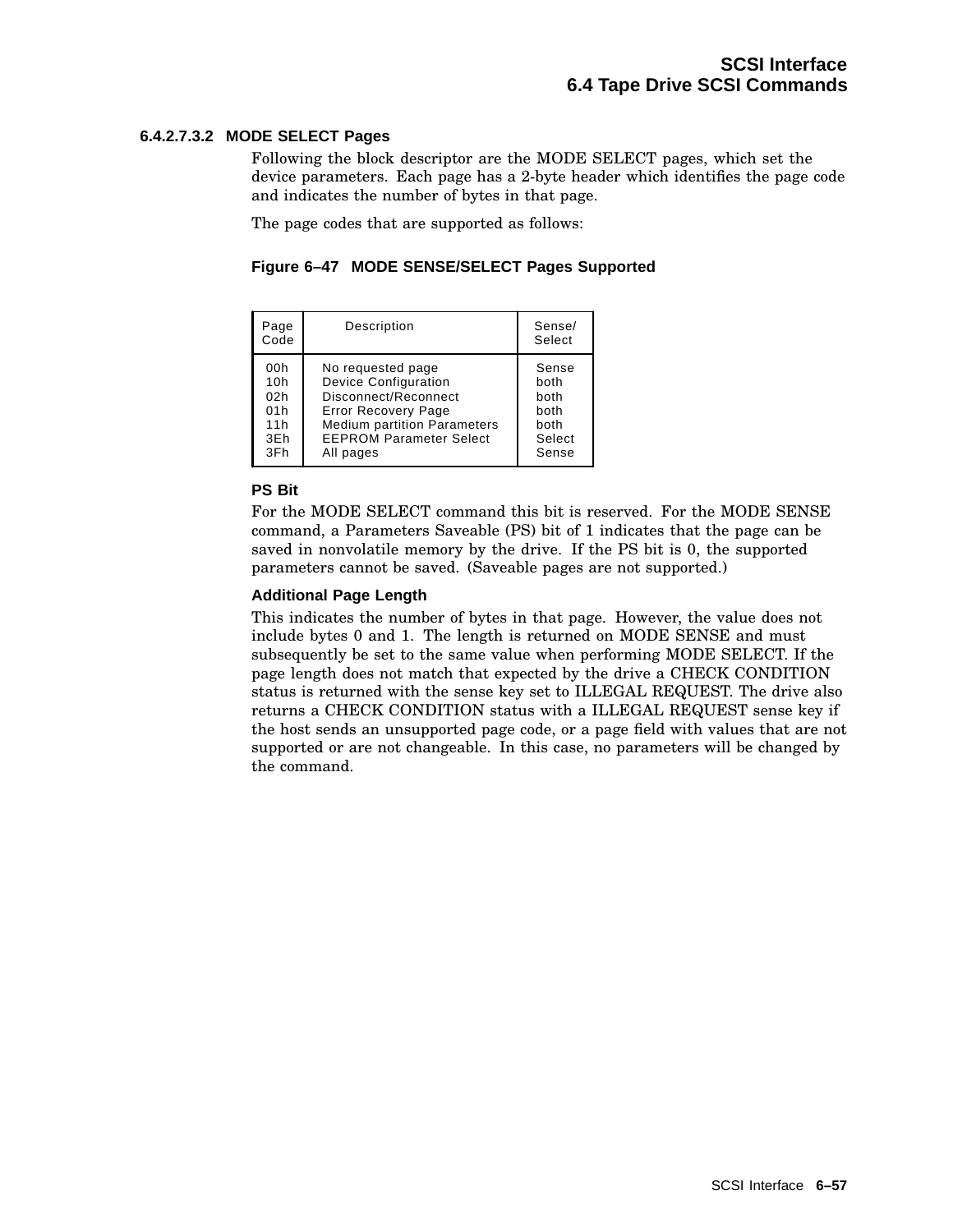## **6.4.2.7.3.3 Device Configuration Page (10h)**

The drive shall support the device configuration page which has the following format:

|                |                                         | Bit                                            |                                         |                                                |            |             |                |            |            |  |
|----------------|-----------------------------------------|------------------------------------------------|-----------------------------------------|------------------------------------------------|------------|-------------|----------------|------------|------------|--|
|                |                                         | $\overline{7}$                                 | 6                                       | 5                                              | 4          | 3           | $\overline{2}$ | 1          | $\Omega$   |  |
|                | $\mathbf 0$                             | <b>PS</b>                                      | 0                                       | Page Code(10h)<br>Additional Page Length (0Eh) |            |             |                |            |            |  |
|                | 1                                       |                                                |                                         |                                                |            |             |                |            |            |  |
|                | 2                                       | CAP<br>CAF<br><b>Active Format</b><br>Res      |                                         |                                                |            |             |                |            |            |  |
| Byte           | 3                                       | <b>Active Partition</b>                        |                                         |                                                |            |             |                |            |            |  |
|                | 4                                       | Write Buffer Full Ratio                        |                                         |                                                |            |             |                |            |            |  |
|                | 5                                       | Read Buffer Empty Ratio                        |                                         |                                                |            |             |                |            |            |  |
| (MSB)<br>6     |                                         |                                                |                                         |                                                |            |             |                |            |            |  |
|                | $\overline{7}$                          |                                                |                                         | Write Delay Time                               |            |             |                |            | (LSB       |  |
|                | 8                                       | <b>DBR</b>                                     | <b>BIS</b>                              | <b>RSmk</b>                                    | <b>AVC</b> | <b>SOCF</b> |                | <b>RBO</b> | <b>REW</b> |  |
|                | 9                                       |                                                | Gap Size                                |                                                |            |             |                |            |            |  |
|                | 10                                      | <b>EEG</b><br><b>SEW</b><br><b>EOD Defined</b> |                                         |                                                |            |             | Reserv ed      |            |            |  |
| (MSB)<br>11    |                                         |                                                |                                         |                                                |            |             |                |            |            |  |
|                | 12                                      |                                                | Buffer Size at Early Warning (optional) |                                                |            |             |                |            |            |  |
|                | 13                                      |                                                |                                         |                                                |            |             | (LSB)          |            |            |  |
|                | 14<br>Select Data Compression Algorithm |                                                |                                         |                                                |            |             |                |            |            |  |
| 15<br>Reserved |                                         |                                                |                                         |                                                |            |             |                |            |            |  |
|                |                                         |                                                |                                         |                                                |            |             |                |            |            |  |

## **Figure 6–48 Device Configuration Page Format**

## **PS**

In this page, only the write delay parameter is changeable.

Set if the parameters are saveable.

## **CAP, CAF, Active Format**

These fields are not supported and must be 0 on MODE SELECT.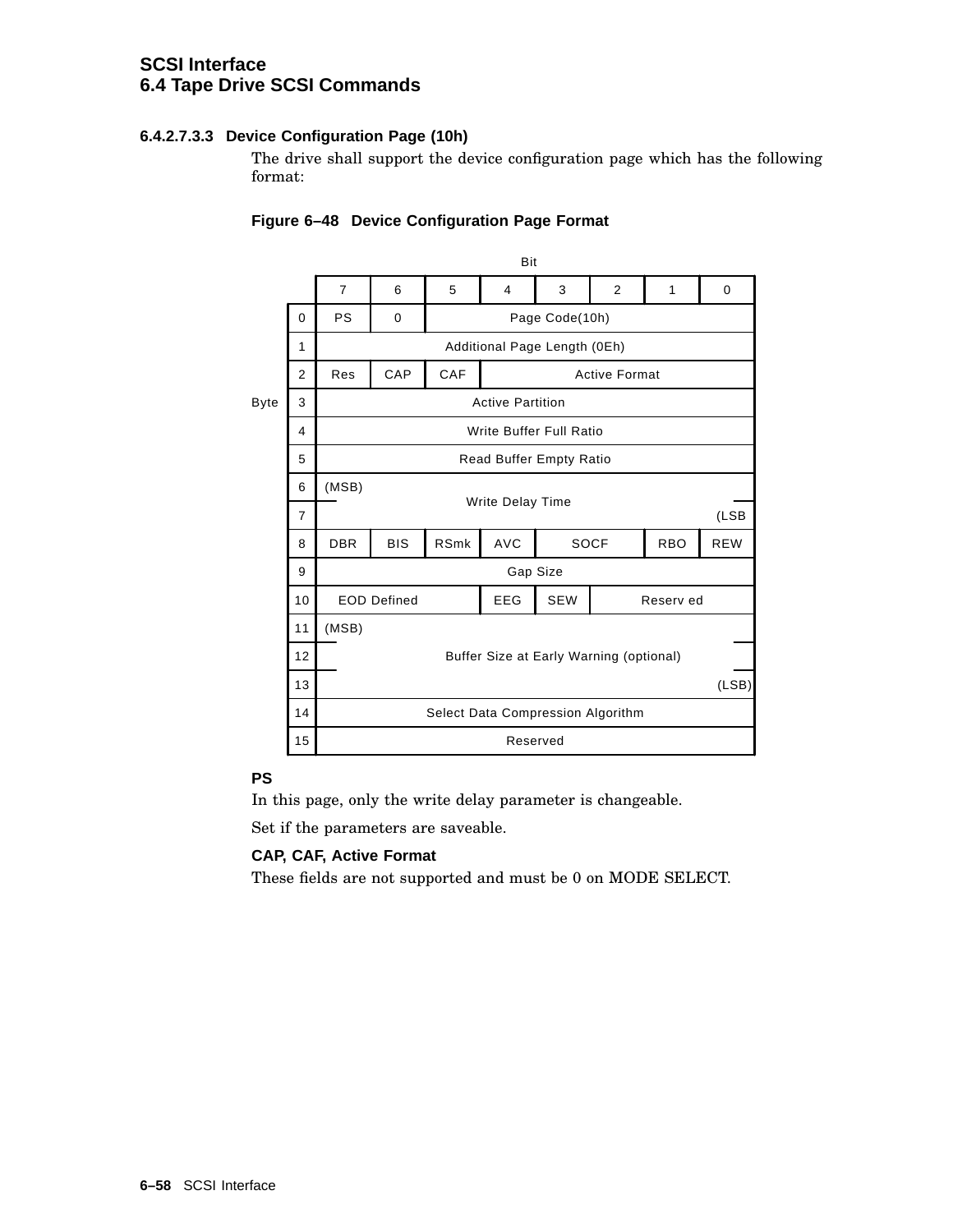## **Active Partition**

Only partition 0 is supported. Setting this field to any other value will be rejected by the drive with a CHECK CONDITION status and the ILLEGAL REQUEST sense key set.

### **Write Buffer Full Ratio and Read Buffer Empty Ratio**

These indicate how full/empty the buffer memory should be before restarting the writing/reading of the media. THZ02 will set these fields to 0 (unused) because it uses an automatic, adaptive mechanism to dynamically adjust its full/empty ratios according to the average data rates over the SCSI bus.

### **Write Delay Time**

This indicates the maximum time that the drive will wait with a partially full buffer before forcing the data to tape (100 ms increments). Note that the buffer full/empty ratio, which is dynamic, can cause data to be written sooner than the write delay time would indicate. The write delay time defaults to 50 (32h). This causes the buffer to be flushed in 5 seconds. Maximum value is 6500 (1964h) and the minimum is 10 (0Ah). This represents delays from almost 11 minutes down to 1 second.

### **Byte 8:**

DBR — set to 0 (data buffer recovery not supported) BIS — set to 1 (block identifiers supported in media format) RSmk — set to 0 (setmarks not supported)  $AVC$  — set to  $0$  $SOCF$  — set to 0  $RBO$  — set to 0 REW — set to 0 (don't report early warning EOM on reads)

### **Gap Size**

This field is not used and is set to 0.

### **EOD Defined**

This field is set to 00h; any other value will be rejected by the drive.

### **EEG**

The Enable EOD Generation bit is set to indicate that the drive will generate an EOD. The drive generates an EOD mark before any change of direction following a write-type operation. This bit is ignored on MODE SELECT.

### **SEW and Buffer Size At Early Warning**

The Synchronize at Early Warning bit and buffer size at EW fields are not supported and must be 0.

### **Select Data Compression Algorithm**

This field is not used and must be 0.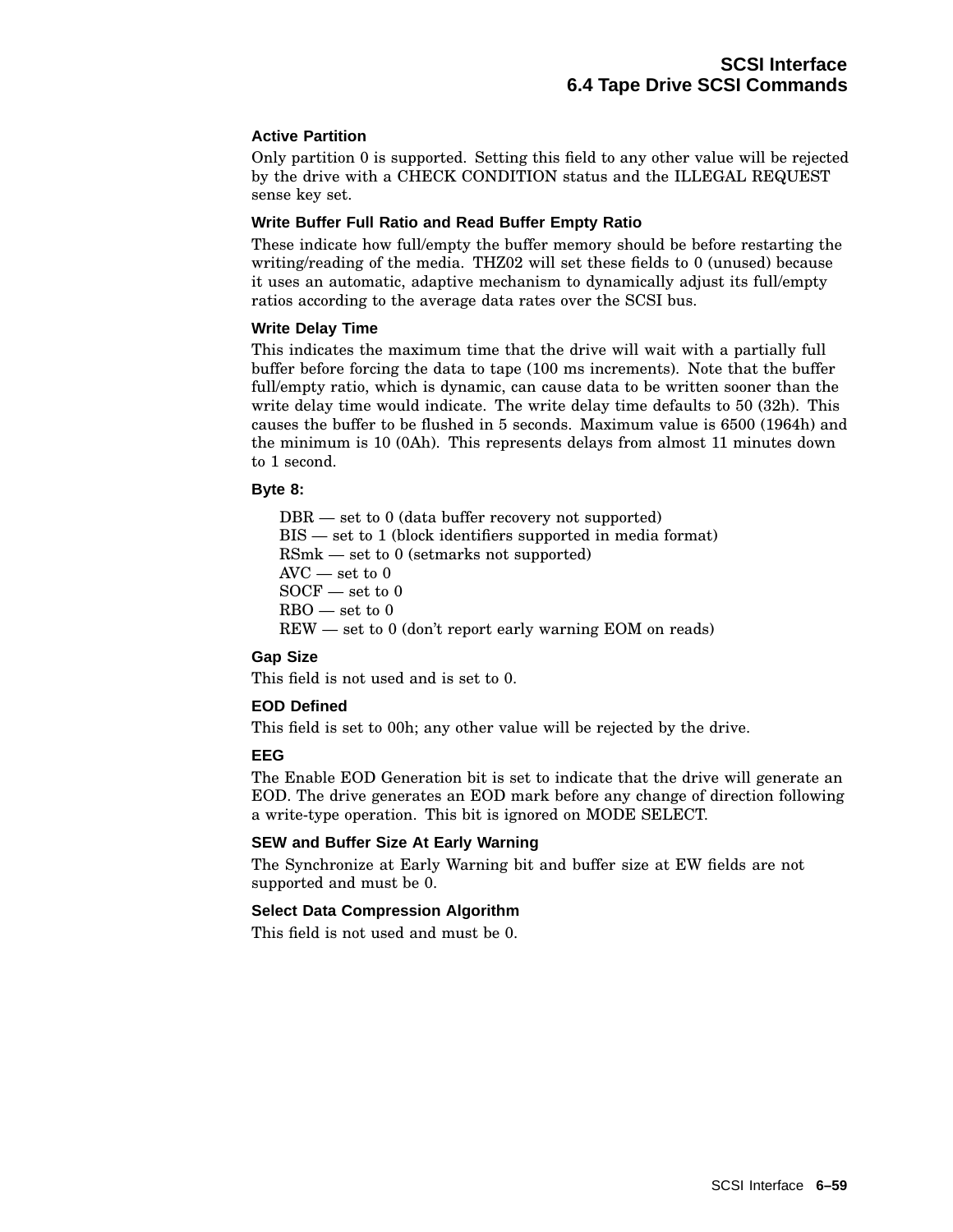## **6.4.2.7.3.4 Disconnect/Reconnect Page (02h)**

The drive shall support the disconnect/reconnect page which has the following format:

|                                                |                | Bit                      |                         |                                    |                              |                |   |       |   |
|------------------------------------------------|----------------|--------------------------|-------------------------|------------------------------------|------------------------------|----------------|---|-------|---|
|                                                |                | $\overline{7}$           | 6                       | 5                                  | 4                            | 3              | 2 | 1     | 0 |
|                                                | $\Omega$       | <b>PS</b>                | 0                       |                                    |                              | Page Code(02h) |   |       |   |
|                                                | 1              |                          |                         |                                    | Additional Page Length (0Eh) |                |   |       |   |
|                                                | $\overline{2}$ | <b>Buffer Full Ratio</b> |                         |                                    |                              |                |   |       |   |
| <b>Byte</b>                                    | 3              |                          |                         |                                    | <b>Buffer empty Ratio</b>    |                |   |       |   |
| (MSB)<br>4<br><b>Bus Inactivity Limit</b><br>5 |                |                          |                         |                                    |                              |                |   |       |   |
|                                                |                |                          |                         |                                    | (LSB)                        |                |   |       |   |
|                                                | 6              | (MSB)                    |                         | Disconnect time Limit              |                              |                |   |       |   |
|                                                | $\overline{7}$ |                          |                         |                                    |                              |                |   | (LSB) |   |
|                                                | 8              | (MSB)                    |                         | <b>Connect Time Limit</b><br>(LSB) |                              |                |   |       |   |
|                                                | 9              |                          |                         |                                    |                              |                |   |       |   |
|                                                | 10             | (MSB)                    |                         | Maximum Burst Size                 |                              |                |   |       |   |
|                                                | 11             |                          |                         | (LSB)                              |                              |                |   |       |   |
|                                                | 12             |                          | <b>DTDC</b><br>Reserved |                                    |                              |                |   |       |   |
|                                                | 13             |                          | Reserved                |                                    |                              |                |   |       |   |
|                                                | 14             |                          | Reserved                |                                    |                              |                |   |       |   |
|                                                | 15             |                          | Reserved                |                                    |                              |                |   |       |   |

## **Figure 6–49 Disconnect/Reconnect Page Format**

In this page, only the maximum burst size parameter is changeable.

The following parameters in this page are supported:

### **Maximum Burst Size**

This value specifies the maximum amount a data that will be transferred without disconnecting. A value of 0 sets no limit. This value is in units of 512 bytes. For example, a value of 8 means 4k bytes. Values that are not multiples of 8 are rounded up to the closest multiple of 8.

### **Data Transfer Disconnect Control (DTDC)**

This option is not supported, so this field should be 0.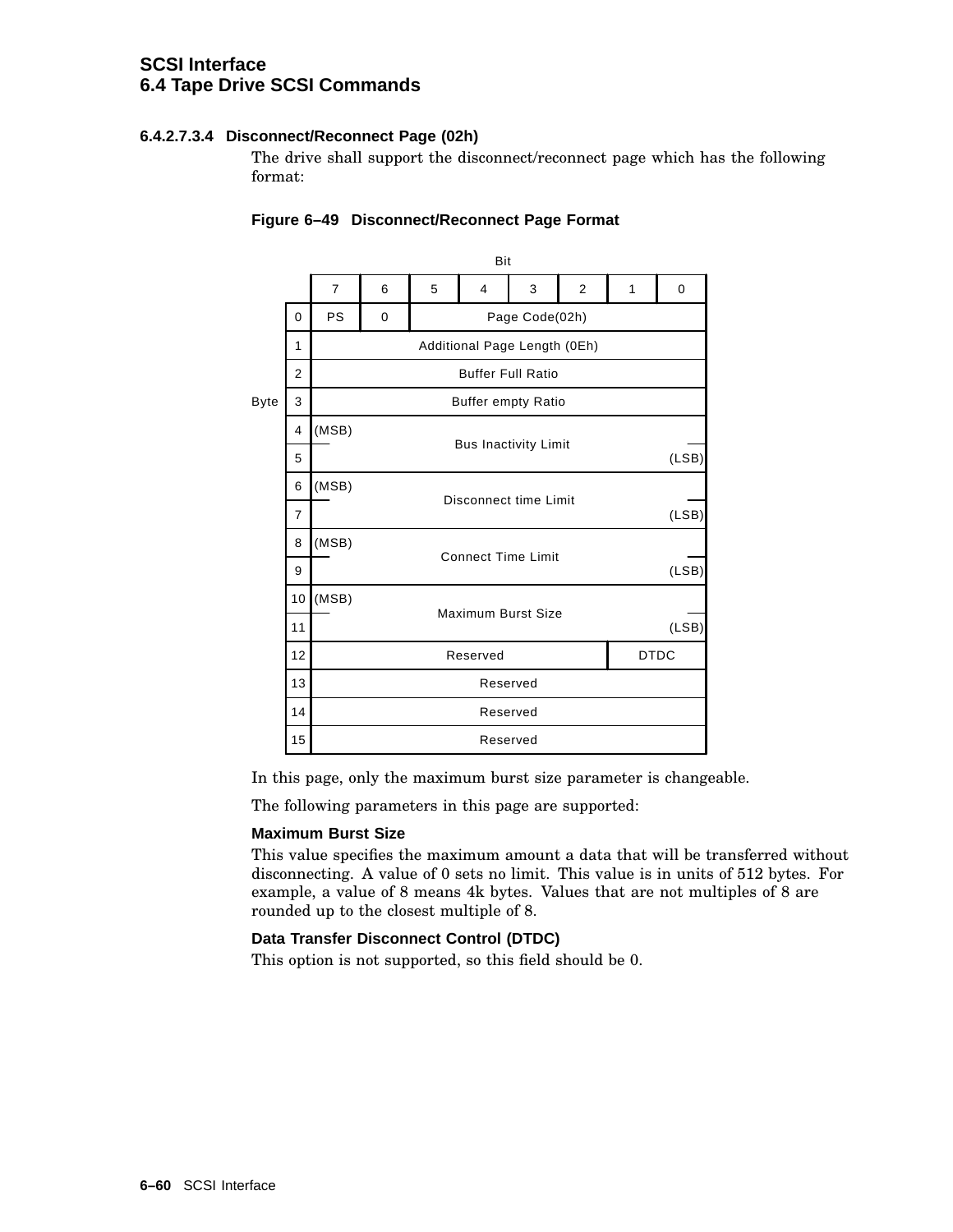## **6.4.2.7.3.5 Medium Partition Page (11h)**

The drive supports the medium partitions parameter page, which has the following format:



### **Figure 6–50 Medium Partition Page Format**

In this page, no parameters are changeable.

#### **Maximum Additional Partitions**

No additional partitions are supported, this field must be 0.

### **Additional Partitions Defined**

The field specifies the number of additional partitions to be defined for the tape based on the settings of the SDP and IDP bits. The maximum allowed is the value returned in the maximum additional partitions field. Since only one partition is supported, this field must be 0.

#### **Option Flags**

FDP — The Fixed Data Partitions bit must be 0.

SDP — The Select Data Partitions bit must be 0.

IDP — The Initiator Defined Partitions bit must be 0.

PSUM — The Partition Size Unit of Measure field must be 0.

#### **Medium Format Recognition**

This field is only valid on a MODE SENSE and is set to 01h indicating that automatic format recognition is supported.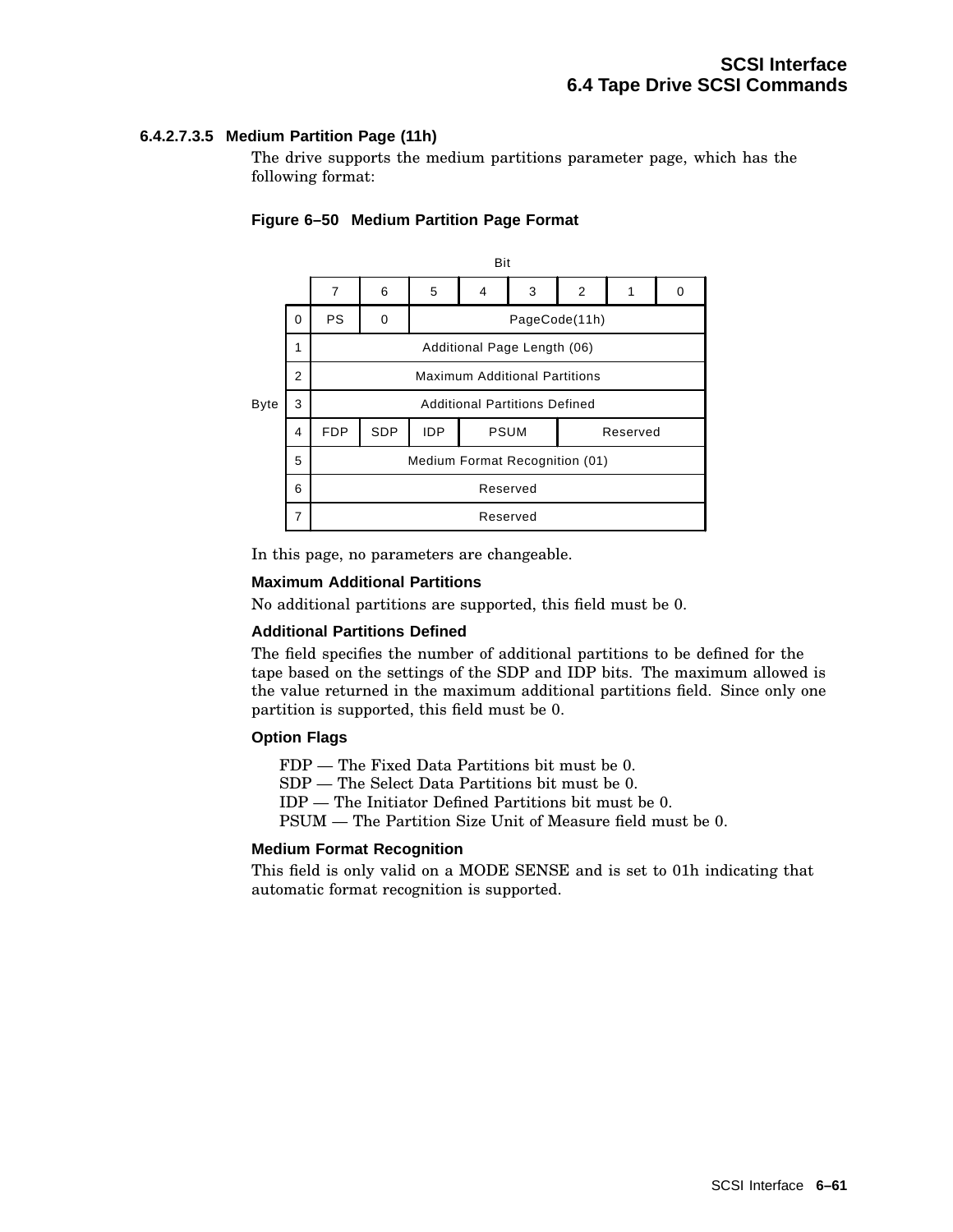## **6.4.2.7.3.6 Read/Write Error Recovery Page (01h)**

The drive shall support the error recovery page which has the following format:



# **Figure 6–51 Error Recovery Page Format**

In this page, only the post error (PER) flag parameter is changeable. If PER is set, CHECK CONDITIONs will be created, with sense key of RECOVERED ERROR, and VU sense data detailing the cause. Normally, these events should be rare, and only occur if the recovered write or read retry rates reach excessive levels.

### **Option Flags**

- TB The transfer block (when not fully recovered) function is not supported.
- EER The enable early recovery function is always enabled.
- PER The post error bit turns on reporting of CHECK CONDITION to report recovered read/write errors. The default setting of this bit is depends on the personality of the firmware installed.
- DTE The disable transfer on error feature is not supported so this bit must be 0.
- DCR The disable ECC correction bit feature is not supported so this bit must be 0.

### **Read Retry Count**

This field reports the maximum number of rereads that are done before declaring an unrecoverable error.

### **Write Retry Count**

This field reports the maximum number of overwrite retries that will be performed before declaring an unrecoverable error.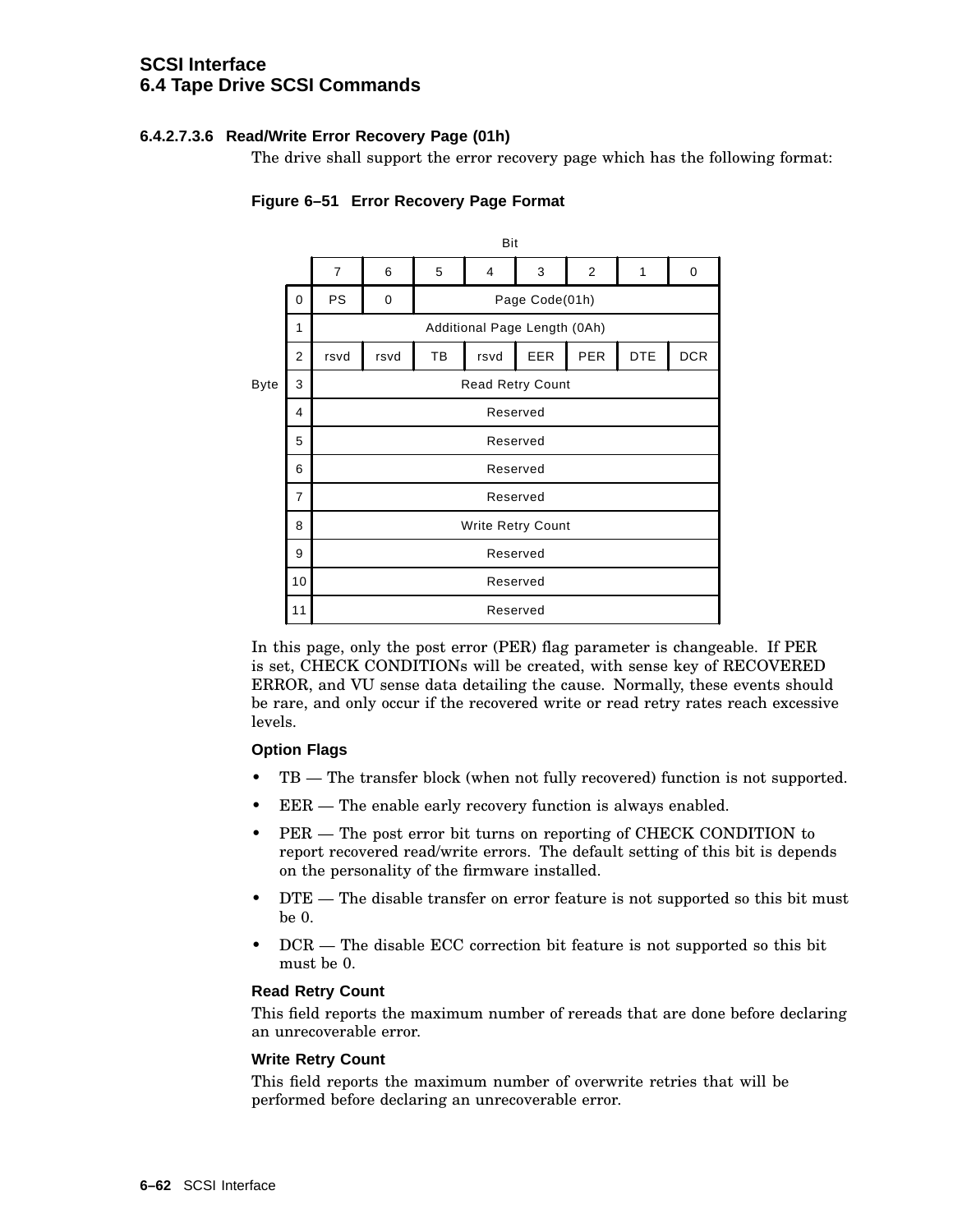## **6.4.2.7.3.7 EEROM Vendor Unique Page (3Eh)**

The drive shall support a vendor unique page in which one may use to modify saveable parameters. This page is only supported with the MODE SELECT command. Only one saveable parameter may be changed per MODE SELECT command. It has the following format:

### **Figure 6–52 EEROM Vendor Unique Page Format**

| PS                                       |  | Page Code |  |  |  |
|------------------------------------------|--|-----------|--|--|--|
| <b>Additional Page Length</b>            |  |           |  |  |  |
| ASCII String of parameter name and value |  |           |  |  |  |

The ASCII string has a parameter name, followed by one or more space characters, a parameter value and an ASCII line feed or null character. When the string is parsed the parameter value will be interpreted as indicated in the following table. The parameter name may be in upper or lower case.

#### **Table 6–9 EEROM Vendor Unique Page Parameters**

| <b>Name</b>                  | Value<br>Representation | <b>Usage</b>                                                   |
|------------------------------|-------------------------|----------------------------------------------------------------|
| <b>VENDORID</b>              | ASCII                   | Vendor identification field in inquiry data                    |
| <b>PRODUCTID</b>             | ASCII                   | Product identification field in inquiry data                   |
| <b>PRODUCTPID</b>            | <b>ASCII</b>            | Product identification field in inquiry data of<br>THZ02 drive |
| <b>FORCEDENSITY</b>          | ASCII decimal           | 0=automatic, $1 = THZ01$ , $2 = THZ02$                         |
| DEFFIXEDBLKLEN ASCII decimal |                         | Default fixed block size                                       |
| ENBINQMEDCHGR ASCII decimal  |                         | 0=Disable Media Changer bit, 1=enable                          |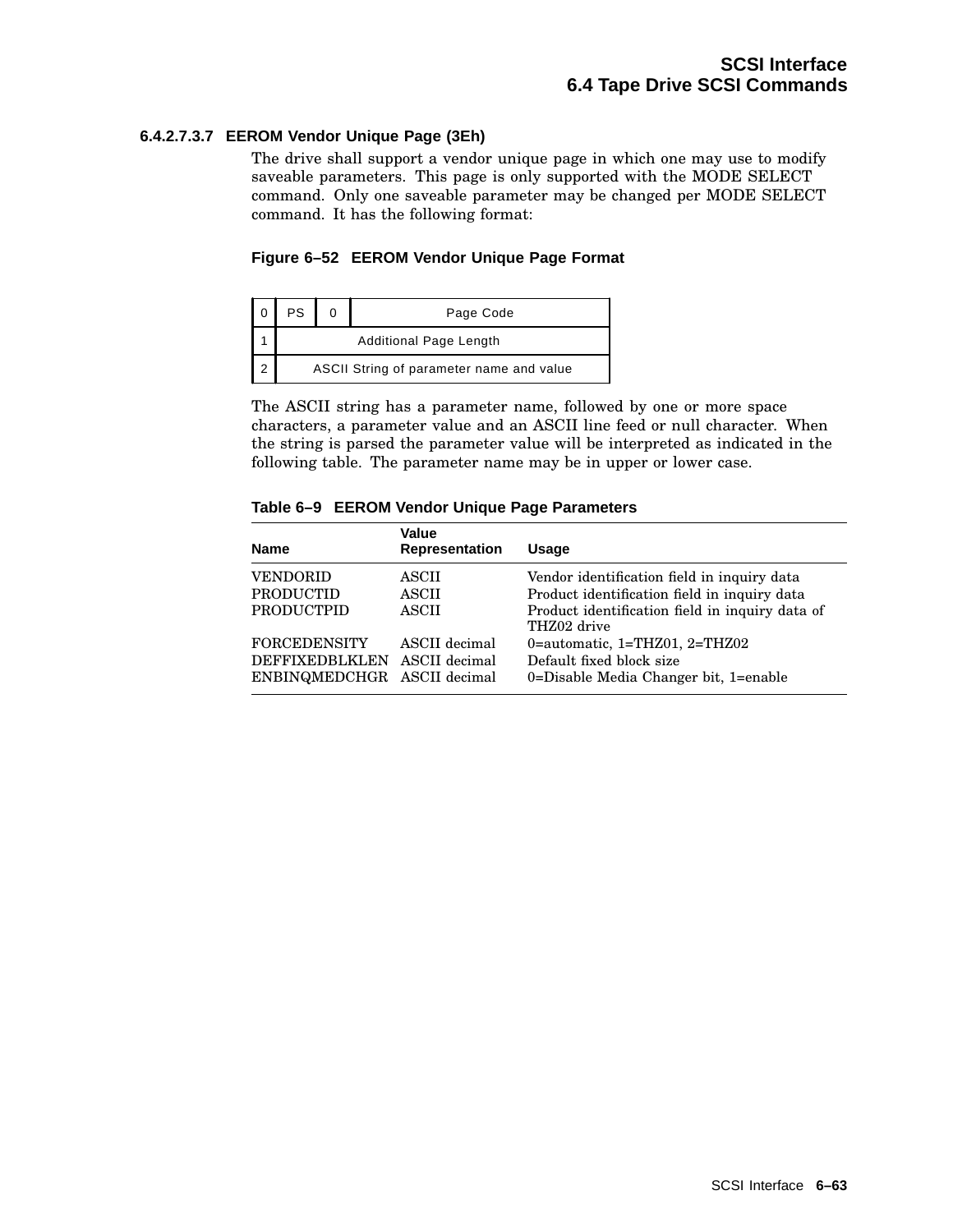Here is an example of an EEROM vendor unique page which will modify the VENDORID parameter to "XXXYY ".

| 0  | 0   | 0 | Page Code (3EH)  |                   |  |
|----|-----|---|------------------|-------------------|--|
| 1  |     |   |                  | Page Length (OFH) |  |
| 2  | "v" |   |                  | (76H)             |  |
| 3  |     |   | "e"              | (65H)             |  |
| 4  |     |   | "n"              | (6EH)             |  |
| 5  |     |   | "d"              | (64H)             |  |
| 6  |     |   | "o"              | (6FH)             |  |
| 7  |     |   | "r"              | (72H)             |  |
| 8  |     |   | "i"              | (69H)             |  |
| 9  |     |   | "d"              | (64H)             |  |
| 10 |     |   | $\mathbf{u}$ and | (20H)             |  |
| 11 |     |   | "Х"              | (58H)             |  |
| 12 |     |   | "X"              | (58H)             |  |
| 13 |     |   | "Х"              | (58H)             |  |
| 14 |     |   | "Y"              | (59H)             |  |
| 15 |     |   | "Y"              | (59H)             |  |
| 16 |     |   | $<$ L $F$ >      | (0AH) or (00H)    |  |

# **Figure 6–53 EEROM Vendor Unique Page Example 1**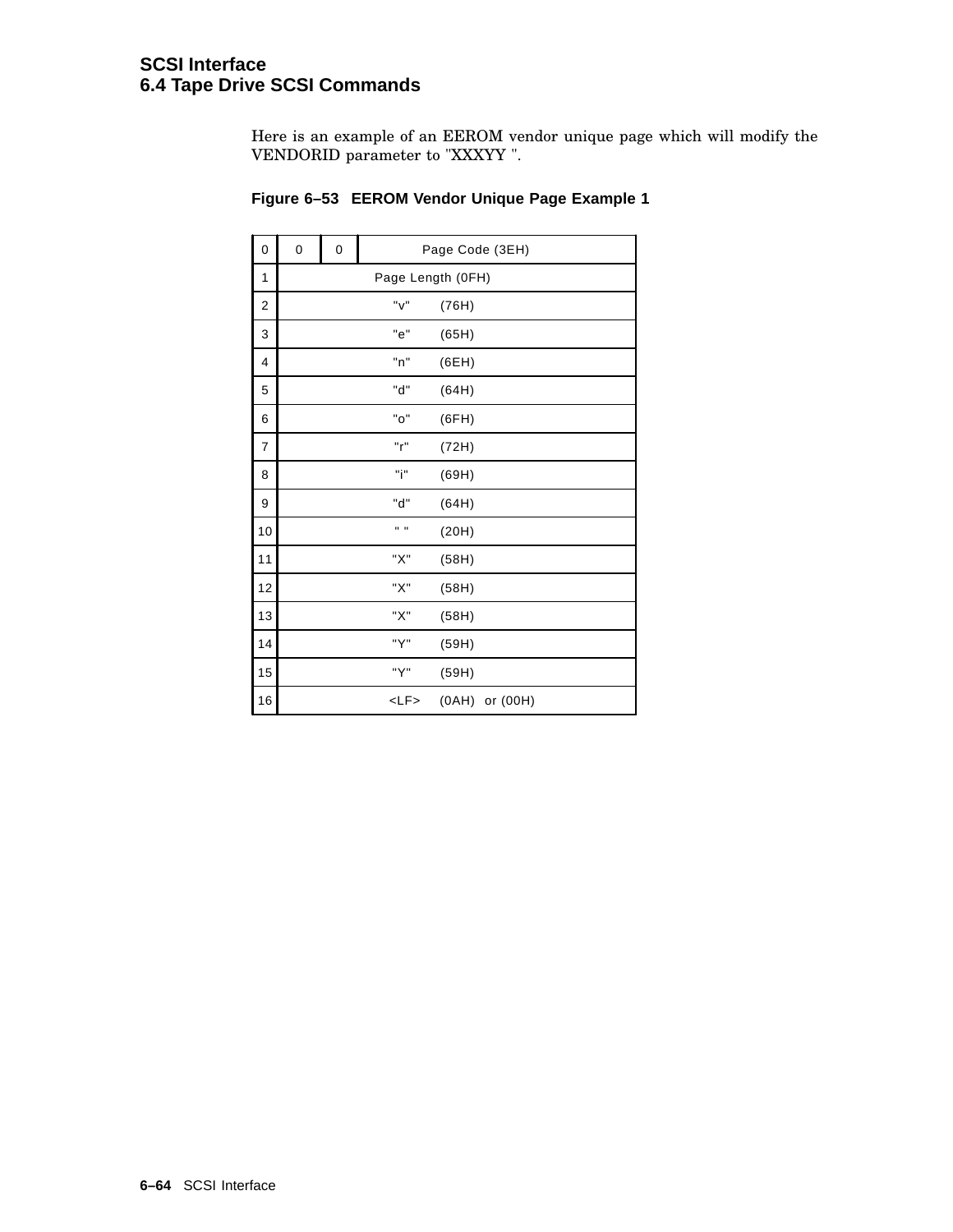Here is an example of an EEROM vendor unique page which will modify the FORCEDENSITY parameter to 1.

| 0  | 0                 | 0 | Page Code (3EH) |                |  |  |  |
|----|-------------------|---|-----------------|----------------|--|--|--|
| 1  | Page Length (OFH) |   |                 |                |  |  |  |
| 2  |                   |   | "F"             | (46H)          |  |  |  |
| 3  |                   |   | "O"             | (4FH)          |  |  |  |
| 4  |                   |   | "R"             | (52H)          |  |  |  |
| 5  |                   |   | "C"             | (43H)          |  |  |  |
| 6  |                   |   | "Е"             | (45H)          |  |  |  |
| 7  |                   |   | "D"             | (44H)          |  |  |  |
| 8  |                   |   | "Е"             | (45H)          |  |  |  |
| 9  |                   |   | "N"             | (4EH)          |  |  |  |
| 10 |                   |   | "S"             | (53H)          |  |  |  |
| 11 |                   |   | "ו"             | (49H)          |  |  |  |
| 12 |                   |   | "T"             | (54H)          |  |  |  |
| 13 |                   |   | "Y"             | (59H)          |  |  |  |
| 14 |                   |   | H H             | (20H)          |  |  |  |
| 15 |                   |   | "1"             | (31H)          |  |  |  |
| 16 |                   |   | $<$ L $F$ >     | (0AH) or (00H) |  |  |  |

## **Figure 6–54 EEROM Vendor Unique Page Example 2**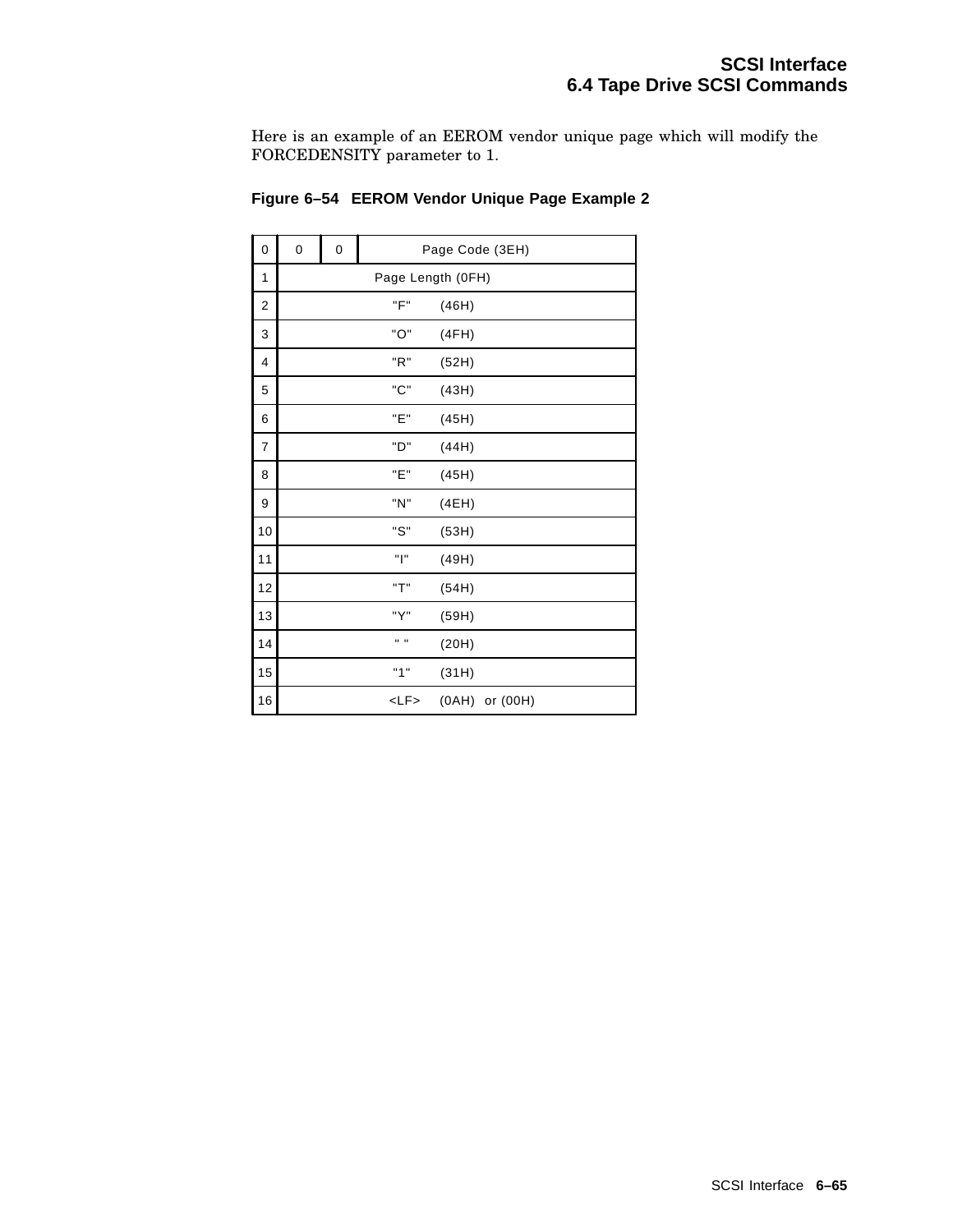## **6.4.2.7.3.8 Mode Select Changeable Parameters**

The following table lists the changeable mode parameters and their minimum and maximum values allowed. See the previous definitions for the units that are used. Parameter rounding is supported for all parameters except the block descriptor length.

**Table 6–10 Changeable Mode Parameters**

| Page: Parameter                             | <b>Default</b>    | <b>Minimum</b>  | <b>Maximum</b> |
|---------------------------------------------|-------------------|-----------------|----------------|
| Header: buffered mode, device specific byte |                   |                 |                |
| Block descriptor length                     | 08h               | 00 <sub>h</sub> | 08h            |
| Block descriptor: block length              | 00000h            | 00000h          | 40000h         |
| Read-write error recovery: PER bit          |                   |                 |                |
| Disconnect-reconnect: maximum burst size    | 0080h             | 0000h           | <b>FFFFFh</b>  |
| Device configuration: write delay time      | 0032 <sub>h</sub> | 0000h           | 0064h          |

## **6.4.2.8 MODE SENSE (1Ah)**

The MODE SENSE command implementation is dependent upon the type of firmware that is loaded in the THZ02 controller. Refer to Table 6–11 for the appropriate section for your type of code.

**Table 6–11 Mode Sense Command Sections**

| Code<br><b>Type</b> | <b>Description</b>                | <b>Section</b>                         |
|---------------------|-----------------------------------|----------------------------------------|
| Type 1              | <b>SCSI II</b>                    | Section 6.4.2.8.1                      |
| Type 2<br>Type 3    | 8mm emulation<br>AS400 attachment | Section 6.4.2.8.2<br>Section 6.4.2.8.3 |

**6.4.2.8.1 MODE SENSE — SCSI II** MODE SENSE allows the drive to report its media, current or changeable configuration parameters to the host. It is a complementary command to MODE SELECT.

## **Figure 6–55 MODE SENSE CDB**

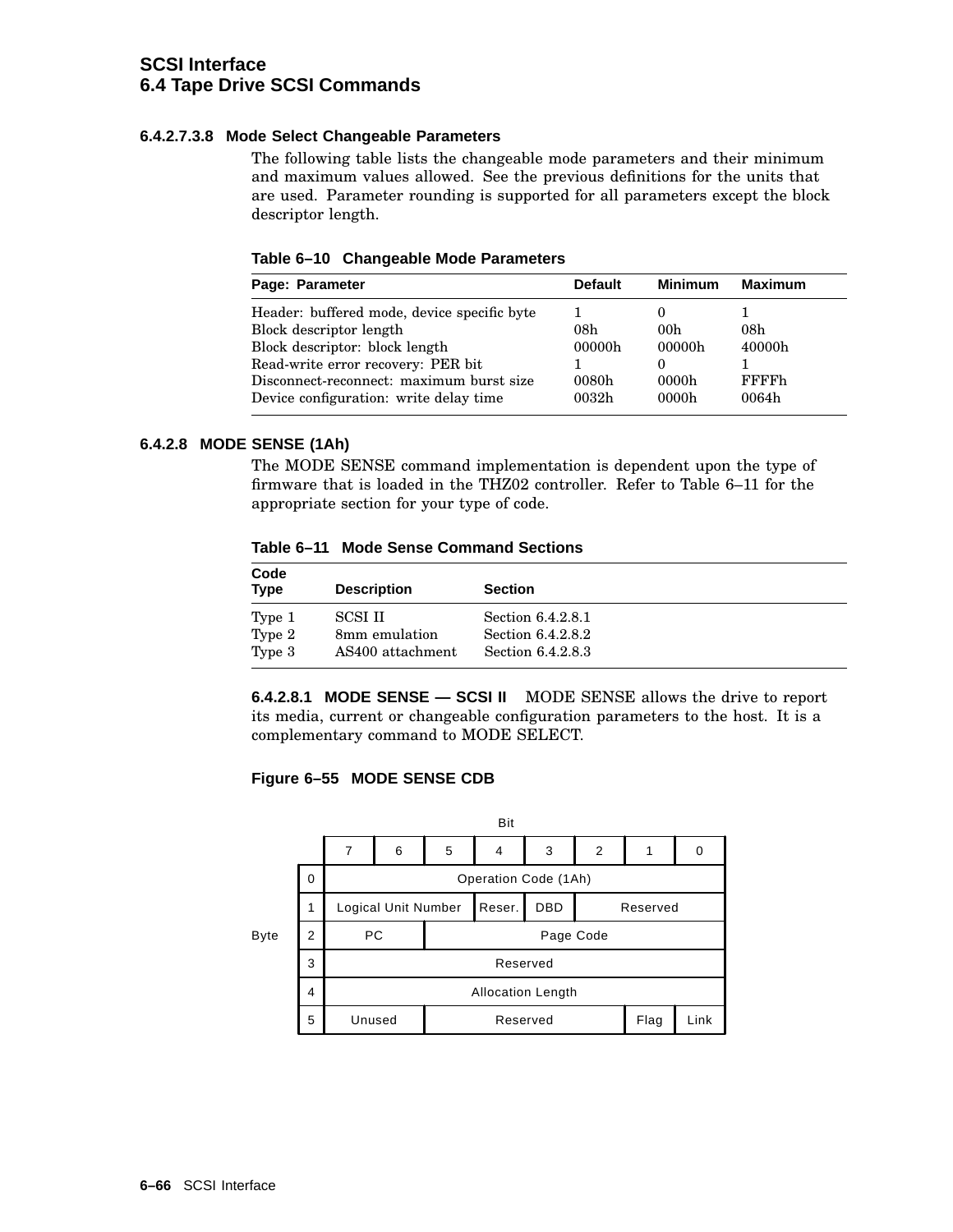## **DBD**

If the Disable Block Descriptors bit is 0, the device returns the block descriptor data. If set, then the block descriptor information is not returned.

## **PC**

The page control field indicates the type of page parameter values to be returned to the host as shown in the following table:

**Figure 6–56 MODE SENSE Page Control Definition**

| PC.    | Description                                                                                                     |
|--------|-----------------------------------------------------------------------------------------------------------------|
| 0<br>ი | Report Current Values<br>Report Changeable Values<br><b>Report Default Values</b><br><b>Report Saved Values</b> |

The additional page length field of each page returned by the drive indicates the number of bytes supported for that page.

## **Page Code**

This allows the host to select any specific page, or all the pages supported by the drive.

#### **Allocation Length**

The allocation length field specifies the number of bytes that the host has allocated for returned MODE SENSE data. An allocation length of 0 means that the drive will return no MODE SENSE data. This is not considered an error and GOOD status is returned.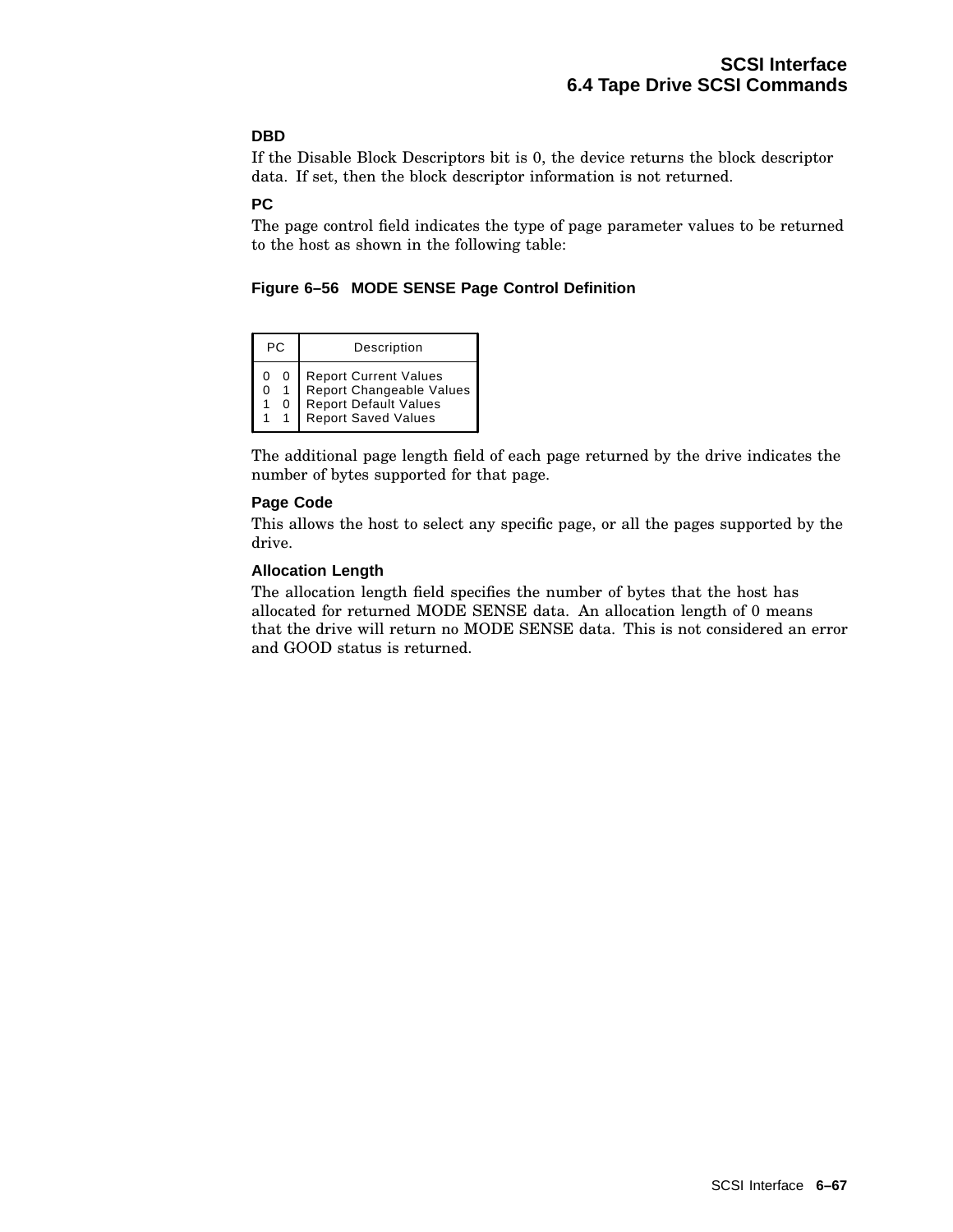## **6.4.2.8.1.1 MODE SENSE Parameter List**

The MODE SENSE data contains a 4-byte header followed by one 8-byte block descriptor, followed by zero or more variable length pages, depending on the page code and the allocation length:









**Figure 6–59 MODE SENSE Page Descriptor**

|   | Bit                    |   |   |           |                                               |   |  |  |  |  |
|---|------------------------|---|---|-----------|-----------------------------------------------|---|--|--|--|--|
|   |                        | 6 | 5 |           |                                               | 2 |  |  |  |  |
| 0 | PS                     |   |   | Page Code |                                               |   |  |  |  |  |
|   | Additional Page Length |   |   |           |                                               |   |  |  |  |  |
| 2 |                        |   |   |           | Page Defined or Vendor-Unique Parameter Bytes |   |  |  |  |  |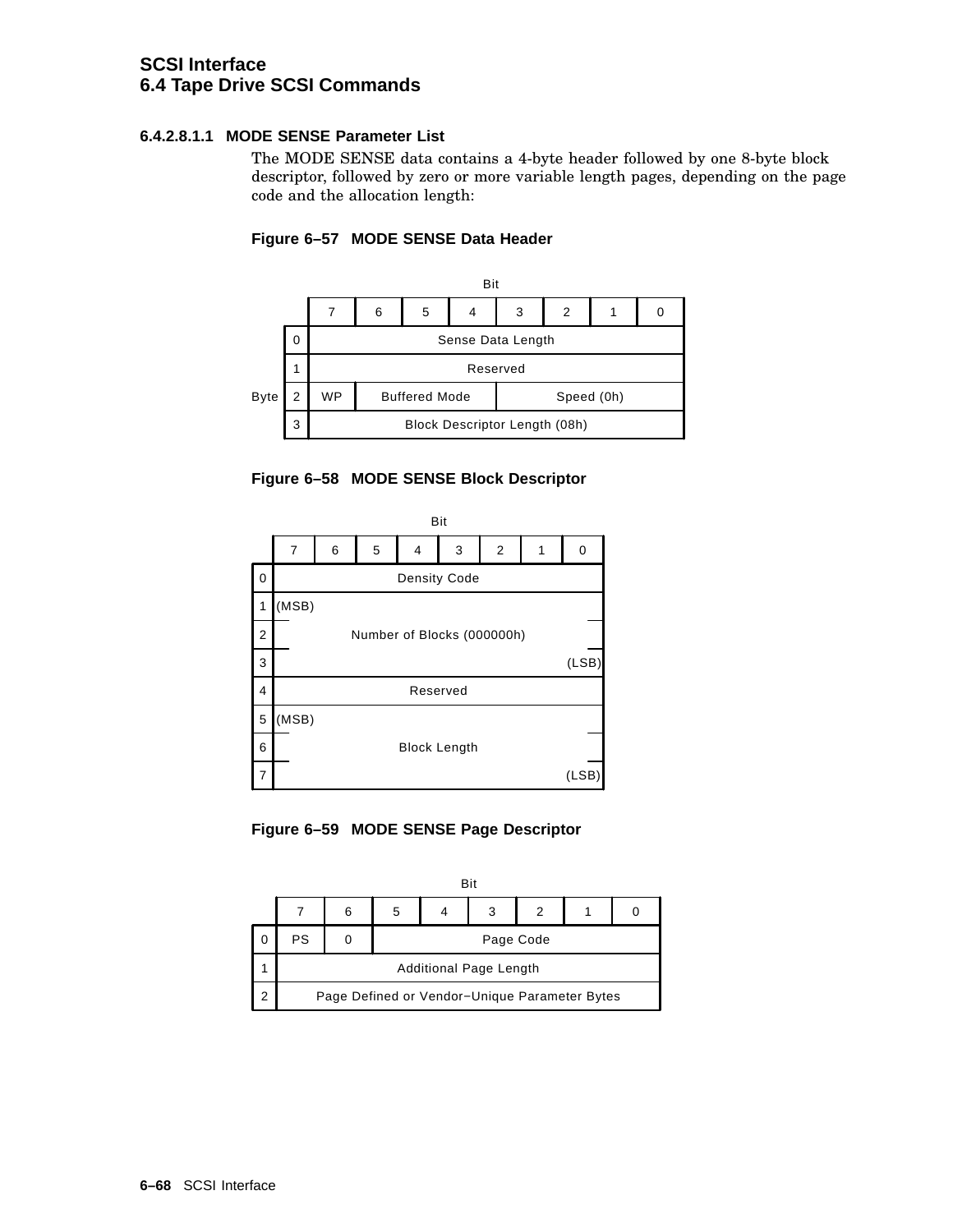## **Data Length**

The sense data length specifies the length in bytes of the following MODE SENSE data that is available to be transferred during DATA IN phase. The sense data length does not include itself.

#### **WP**

A Write-Protected bit of 0 indicates that the tape is write-enabled. A Write-Protected bit of 1 indicates that the tape is write-protected.

#### **Buffered Mode**

The drive implements immediate reporting on WRITE commands through buffered mode.

If the field is 0, then the drive does not report a GOOD status on WRITE commands until the data blocks are actually written to tape. If the buffered mode field is 1, then the drive reports GOOD status on WRITE commands as soon as the data block has been transferred to the buffer. This is the default configuration for the drive. If buffered mode is not used, the tape drive will suffer a significant degradation in performance, but not capacity.

#### **Speed**

The tape drive supports only one speed, the default speed.

#### **Block Descriptor Length**

This specifies the length in bytes of all the block descriptors. Since the drive only allows one block descriptor, this value will be 8.

#### **Density Code**

This field matches the current density of the media, or 0 if the density is unknown.

00h — use default density

- 0Ah 6667 bpi MFM serial cartridge tape X3B5/86-199 (read only)
- 16h 10000 bpi MFM serial cartridge tape X3.193-1990 (read only)
- 17h 42500 bpi MFM serial cartridge tape X3B5/91-174
- 18h 42500 bpi MFM serial cartridge tape

#### **Number of Blocks**

This field will be sent as 0, indicating that all of the remaining logical blocks on the tape will have the medium characteristics specified by the block descriptor.

#### **Block Length**

This specifies the length in bytes of each logical block transferred over the SCSI bus. A block length of zero indicates that the length is variable (for example, is specified in the I/O command). Any other value indicates the number of bytes per block that will be used for read, write and verify type commands that specify a "Fixed" bit of 1 (for example, fixed block mode).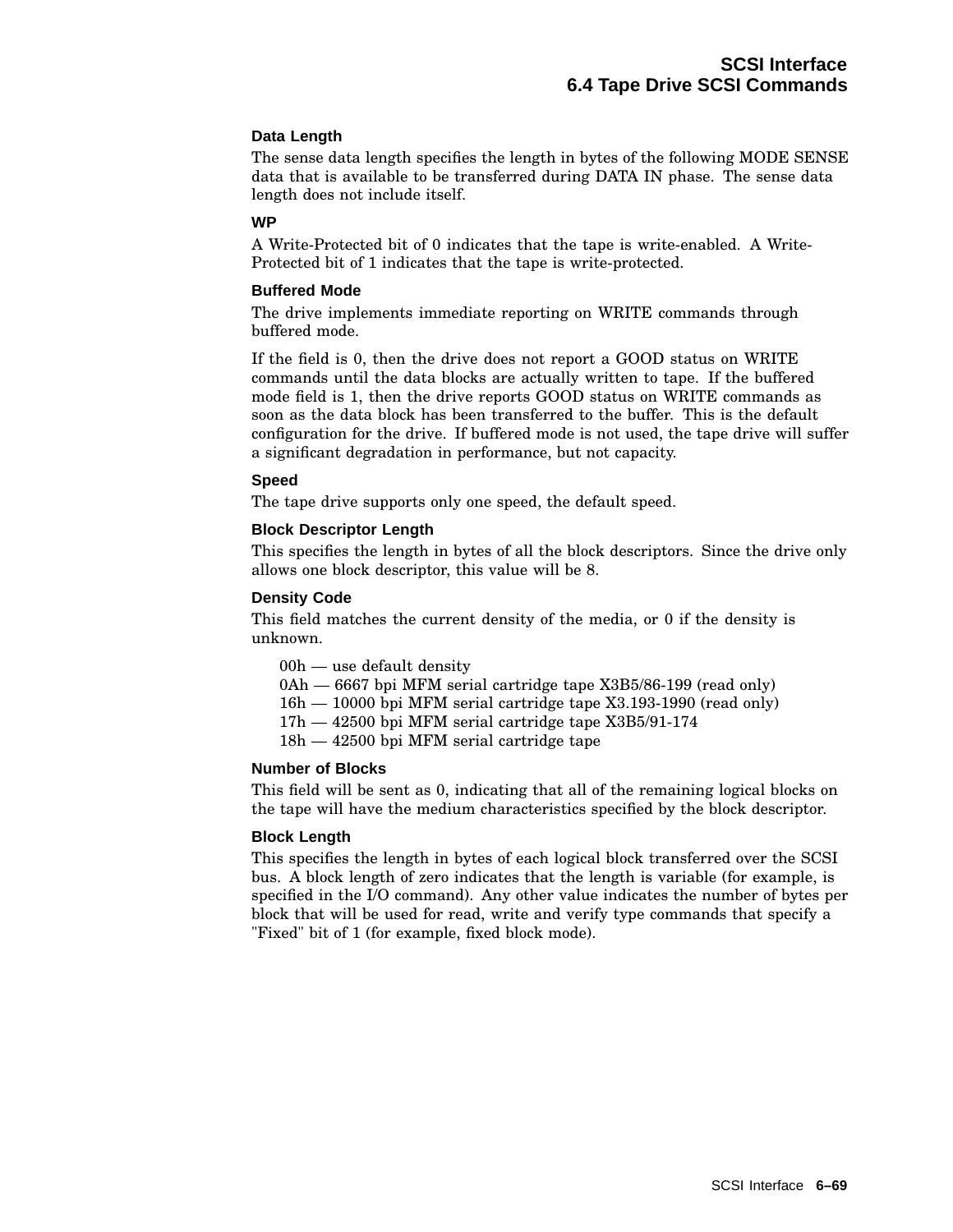## **6.4.2.8.1.2 MODE SENSE Pages**

Following the block descriptor are the MODE SELECT pages, which set the device parameters. Each page has a 2-byte header which identifies the page code and indicates the number of bytes in that page.

The page codes that are supported as follows:

**Figure 6–60 MODE SENSE Pages Supported**

| Page<br>Code | Description                        | Sense/<br>Select |
|--------------|------------------------------------|------------------|
| 00h          | No requested page                  | Sense            |
| 10h          | <b>Device Configuration</b>        | both             |
| 02h          | Disconnect/Reconnect               | both             |
| 01h          | <b>Error Recovery Page</b>         | both             |
| 11h          | <b>Medium partition Parameters</b> | both             |
| 3Eh          | <b>EEPROM Parameter Select</b>     | Select           |
| 3Fh          | All pages                          | Sense            |

## **PS Bit**

A Parameters Saveable (PS) bit of 1 indicates that the page can be saved in nonvolatile memory by the drive. If the PS bit is 0, the supported parameters cannot be saved. (Saveable pages are not supported.)

## **Additional Page Length**

This indicates the number of bytes in that page. However, the value does not include bytes 0 and 1. The length is returned on MODE SENSE and must subsequently be set to the same value when performing MODE SELECT.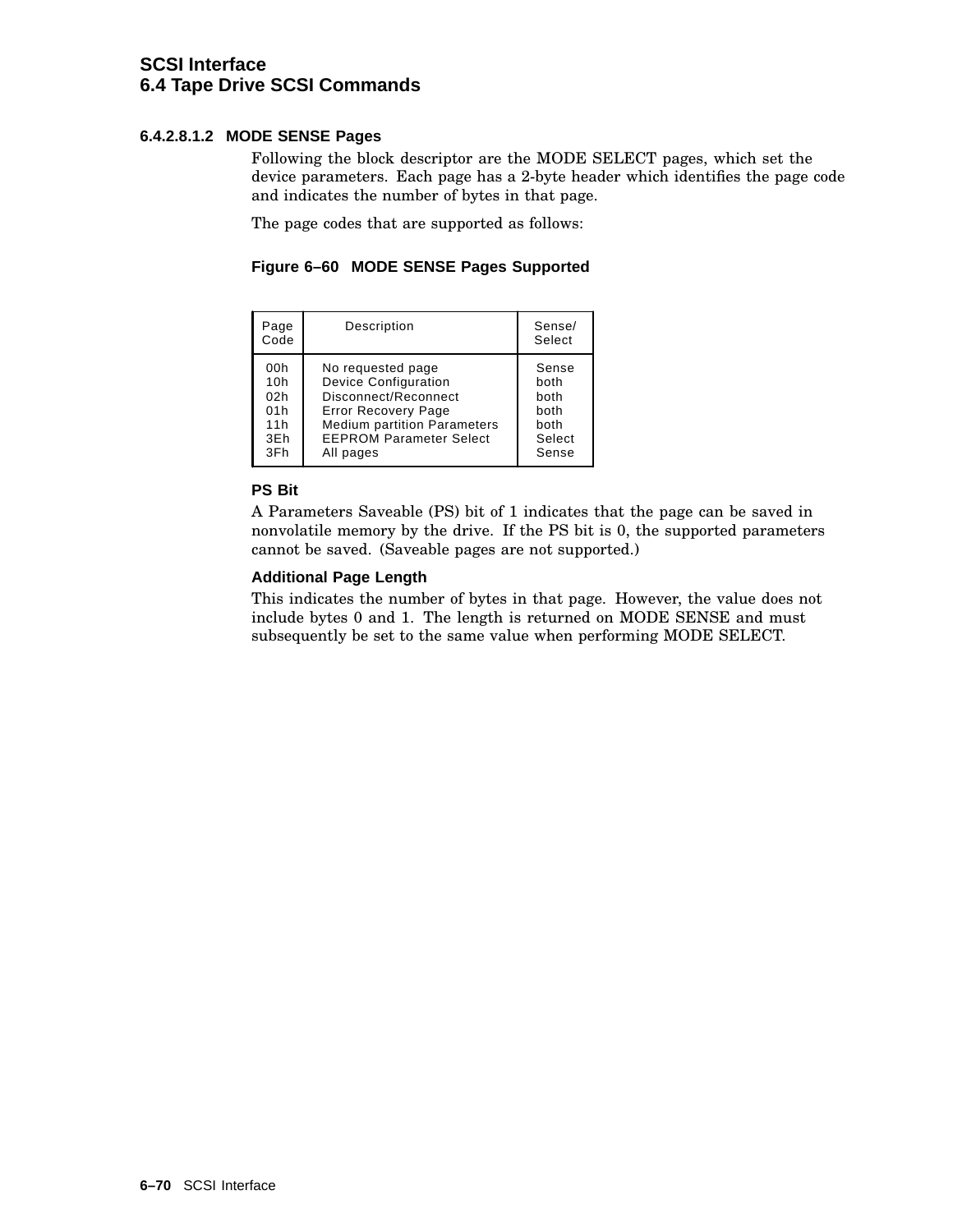## **6.4.2.8.1.3 Device Configuration Page (10h)**

The drive shall support the device configuration page which has the following format:

|                | $\overline{7}$ | 6                       | 5                  | 4          | 3          | $\overline{2}$                                                                    | 1                                                                                               | 0                                                                                                                 |  |  |
|----------------|----------------|-------------------------|--------------------|------------|------------|-----------------------------------------------------------------------------------|-------------------------------------------------------------------------------------------------|-------------------------------------------------------------------------------------------------------------------|--|--|
| $\mathbf 0$    | <b>PS</b>      | 0                       |                    |            |            |                                                                                   |                                                                                                 |                                                                                                                   |  |  |
| 1              |                |                         |                    |            |            |                                                                                   |                                                                                                 |                                                                                                                   |  |  |
| $\overline{2}$ | Res            | CAP                     | CAF                |            |            |                                                                                   |                                                                                                 |                                                                                                                   |  |  |
| 3              |                |                         |                    |            |            |                                                                                   |                                                                                                 |                                                                                                                   |  |  |
| 4              |                | Write Buffer Full Ratio |                    |            |            |                                                                                   |                                                                                                 |                                                                                                                   |  |  |
| 5              |                |                         |                    |            |            |                                                                                   |                                                                                                 |                                                                                                                   |  |  |
| 6              | (MSB)          |                         |                    |            |            |                                                                                   |                                                                                                 |                                                                                                                   |  |  |
| $\overline{7}$ |                |                         |                    |            |            |                                                                                   |                                                                                                 | (LSB                                                                                                              |  |  |
| 8              | <b>DBR</b>     | <b>BIS</b>              | <b>RSmk</b>        | <b>AVC</b> |            |                                                                                   | <b>RBO</b>                                                                                      | <b>REW</b>                                                                                                        |  |  |
| 9              |                |                         |                    |            |            |                                                                                   |                                                                                                 |                                                                                                                   |  |  |
| 10             |                |                         |                    | EEG        | <b>SEW</b> |                                                                                   |                                                                                                 |                                                                                                                   |  |  |
| 11             | (MSB)          |                         |                    |            |            |                                                                                   |                                                                                                 |                                                                                                                   |  |  |
| 12             |                |                         |                    |            |            |                                                                                   |                                                                                                 |                                                                                                                   |  |  |
| 13             |                |                         |                    |            |            |                                                                                   |                                                                                                 | (LSB)                                                                                                             |  |  |
| 14             |                |                         |                    |            |            |                                                                                   |                                                                                                 |                                                                                                                   |  |  |
| 15             |                |                         |                    |            |            |                                                                                   |                                                                                                 |                                                                                                                   |  |  |
|                |                |                         | <b>EOD Defined</b> |            |            | Bit<br><b>Active Partition</b><br><b>Write Delay Time</b><br>Gap Size<br>Reserved | Page Code(10h)<br>Additional Page Length (0Eh)<br><b>Read Buffer Empty Ratio</b><br><b>SOCF</b> | <b>Active Format</b><br>Reserv ed<br>Buffer Size at Early Warning (optional)<br>Select Data Compression Algorithm |  |  |

## **Figure 6–61 Device Configuration Page Format**

## **PS**

In this page, only the write delay parameter is changeable.

Set if the parameters are saveable.

## **CAP, CAF, Active Format**

These fields are not supported and will be 0.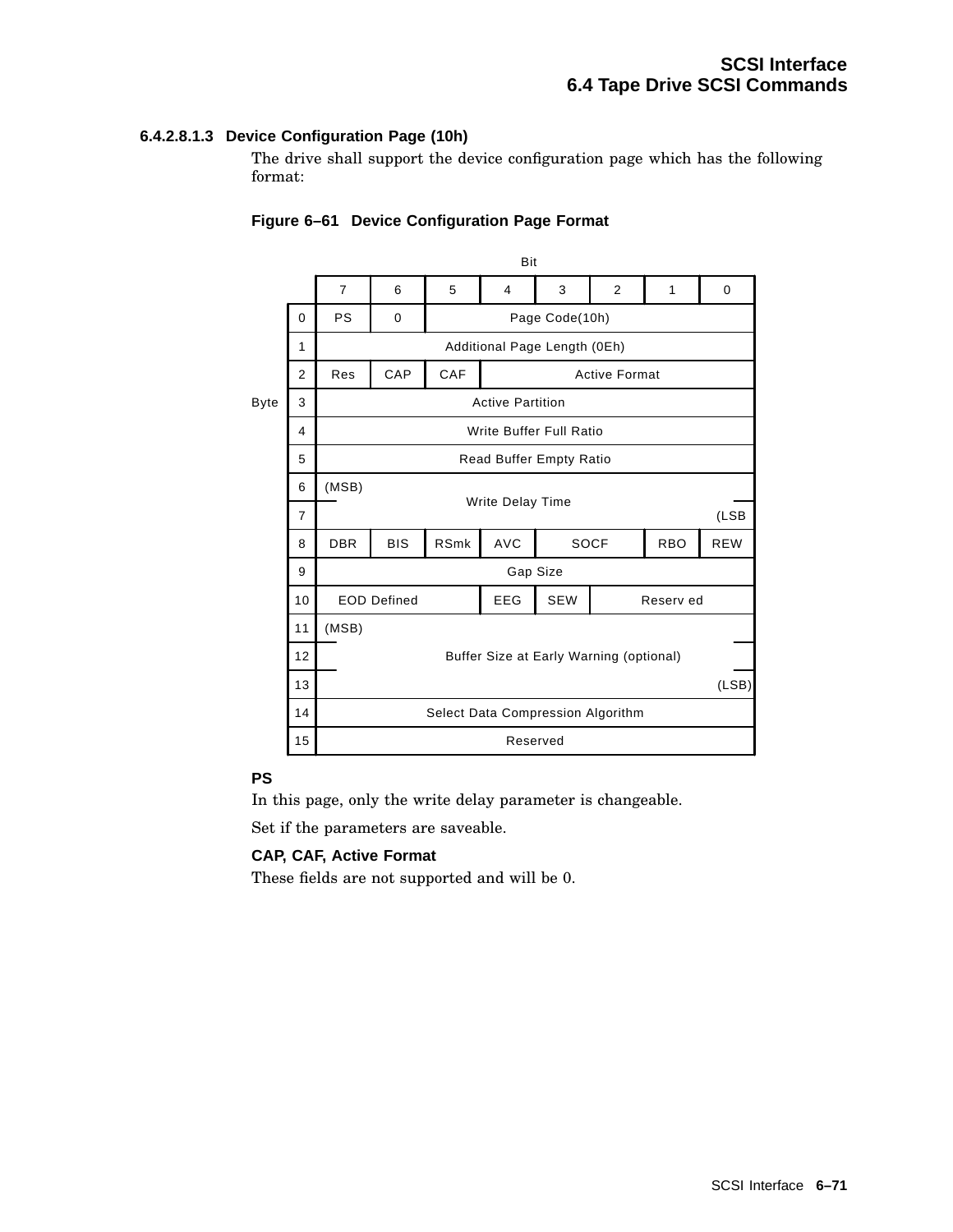### **Active Partition**

Only partition 0 is supported.

#### **Write Buffer Full Ratio and Read Buffer Empty Ratio**

These indicate how full/empty the buffer memory should be before restarting the writing/reading of the media. THZ02 will set these fields to 0 (unused) because it uses an automatic, adaptive mechanism to dynamically adjust its full/empty ratios according to the average data rates over the SCSI bus.

#### **Write Delay Time**

This indicates the maximum time that the drive will wait with a partially full buffer before forcing the data to tape (100 ms increments). Note that the buffer full/empty ratio, which is dynamic, can cause data to be written sooner than the write delay time would indicate. The write delay time defaults to 50 (32h). This causes the buffer to be flushed in 5 seconds. Maximum value is 6500 (1964h) and the minimum is 10 (0Ah). This represents delays from almost 11 minutes down to 1 second.

#### **Byte 8:**

DBR — set to 0 (data buffer recovery not supported) BIS — set to 1 (block identifiers supported in media format) RSmk — set to 0 (setmarks not supported) AVC — set to 0  $SOCF$  — set to 0  $RBO$  — set to  $0$ REW — set to 0 (don't report early warning EOM on reads)

#### **Gap Size**

This field is not used and is set to 0.

#### **EOD Defined**

This field is set to 00h.

#### **EEG**

The Enable EOD Generation bit is set to indicate that the drive will generate an EOD. The drive generates an EOD mark before any change of direction following a write-type operation.

#### **SEW and Buffer Size At Early Warning**

The Synchronize at Early Warning bit and buffer size at EW fields are not supported and will be 0.

## **Select Data Compression Algorithm**

This field is not used and will be 0.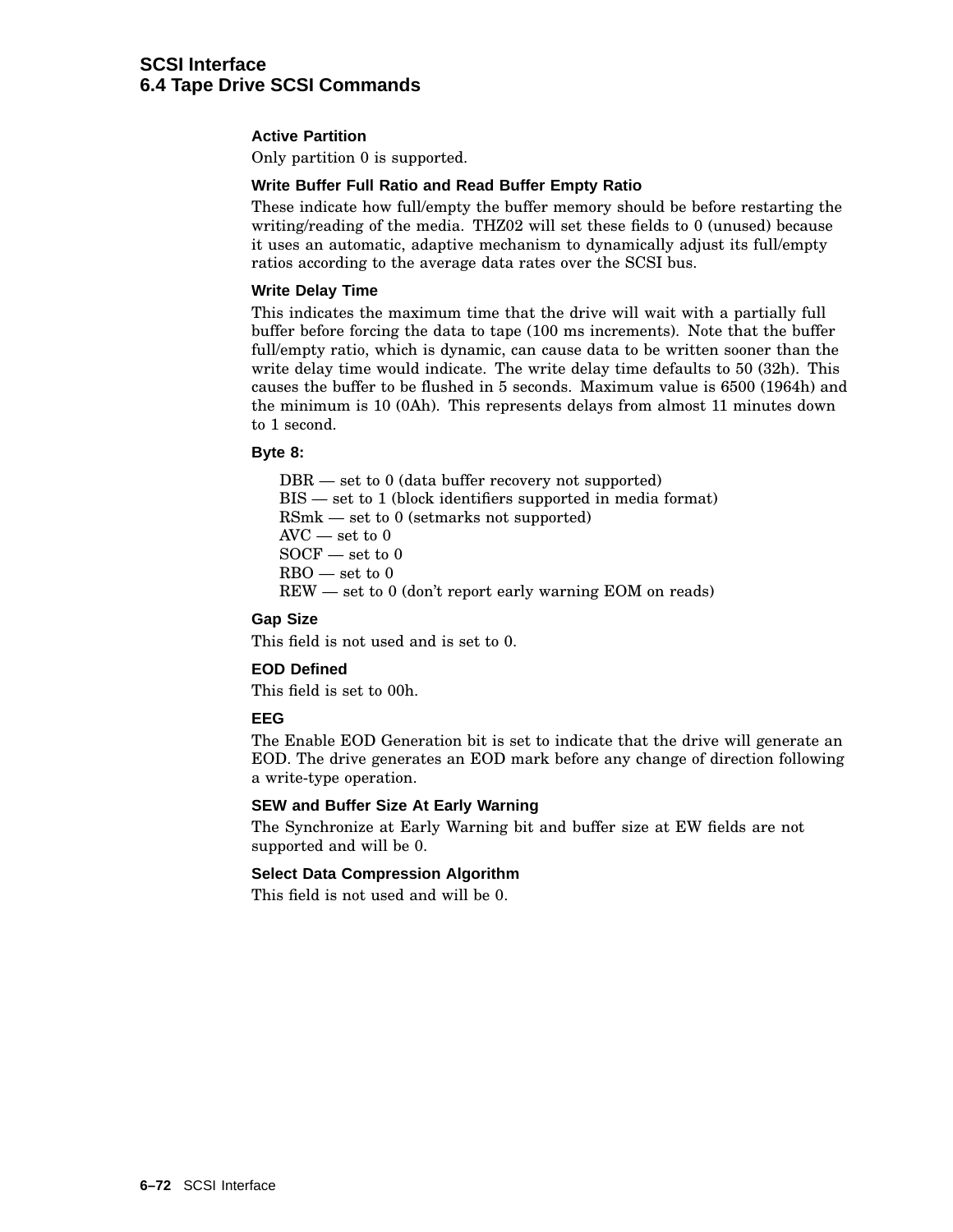## **6.4.2.8.1.4 Disconnect/Reconnect Page (02h)**

The drive shall support the disconnect/reconnect page which has the following format:

|             |                | Bit            |   |                                    |                              |                |   |   |       |  |
|-------------|----------------|----------------|---|------------------------------------|------------------------------|----------------|---|---|-------|--|
|             |                | $\overline{7}$ | 6 | 5                                  | $\overline{4}$               | 3              | 2 | 1 | 0     |  |
|             | 0              | PS             | 0 |                                    |                              | Page Code(02h) |   |   |       |  |
|             | 1              |                |   |                                    | Additional Page Length (0Eh) |                |   |   |       |  |
|             | 2              |                |   |                                    | <b>Buffer Full Ratio</b>     |                |   |   |       |  |
| <b>Byte</b> | 3              |                |   |                                    | <b>Buffer empty Ratio</b>    |                |   |   |       |  |
|             | 4              | (MSB)          |   |                                    | <b>Bus Inactivity Limit</b>  |                |   |   |       |  |
|             | 5              |                |   |                                    |                              |                |   |   | (LSB) |  |
|             | 6              | (MSB)          |   | Disconnect time Limit              |                              |                |   |   |       |  |
|             | $\overline{7}$ |                |   | (LSB)                              |                              |                |   |   |       |  |
|             | 8              | (MSB)          |   | <b>Connect Time Limit</b>          |                              |                |   |   |       |  |
|             | 9              |                |   |                                    |                              |                |   |   | (LSB) |  |
|             | 10             | (MSB)          |   |                                    |                              |                |   |   |       |  |
|             | 11             |                |   | <b>Maximum Burst Size</b><br>(LSB) |                              |                |   |   |       |  |
|             | 12             |                |   | <b>DTDC</b><br>Reserved            |                              |                |   |   |       |  |
|             | 13             |                |   | Reserved                           |                              |                |   |   |       |  |
|             | 14             |                |   |                                    | Reserved                     |                |   |   |       |  |
|             | 15             |                |   |                                    | Reserved                     |                |   |   |       |  |

### **Figure 6–62 Disconnect/Reconnect Page Format**

The following parameters in this page are supported:

#### **Maximum Burst Size**

This value specifies the maximum amount a data that will be transferred without disconnecting. A value of 0 sets no limit. This value is in units of 512 bytes. For example, a value of 8 means 4k bytes. Values that are not multiples of 8 are rounded up to the closest multiple of 8.

#### **Data Transfer Disconnect Control (DTDC)**

This option is not supported, so this field will be 0.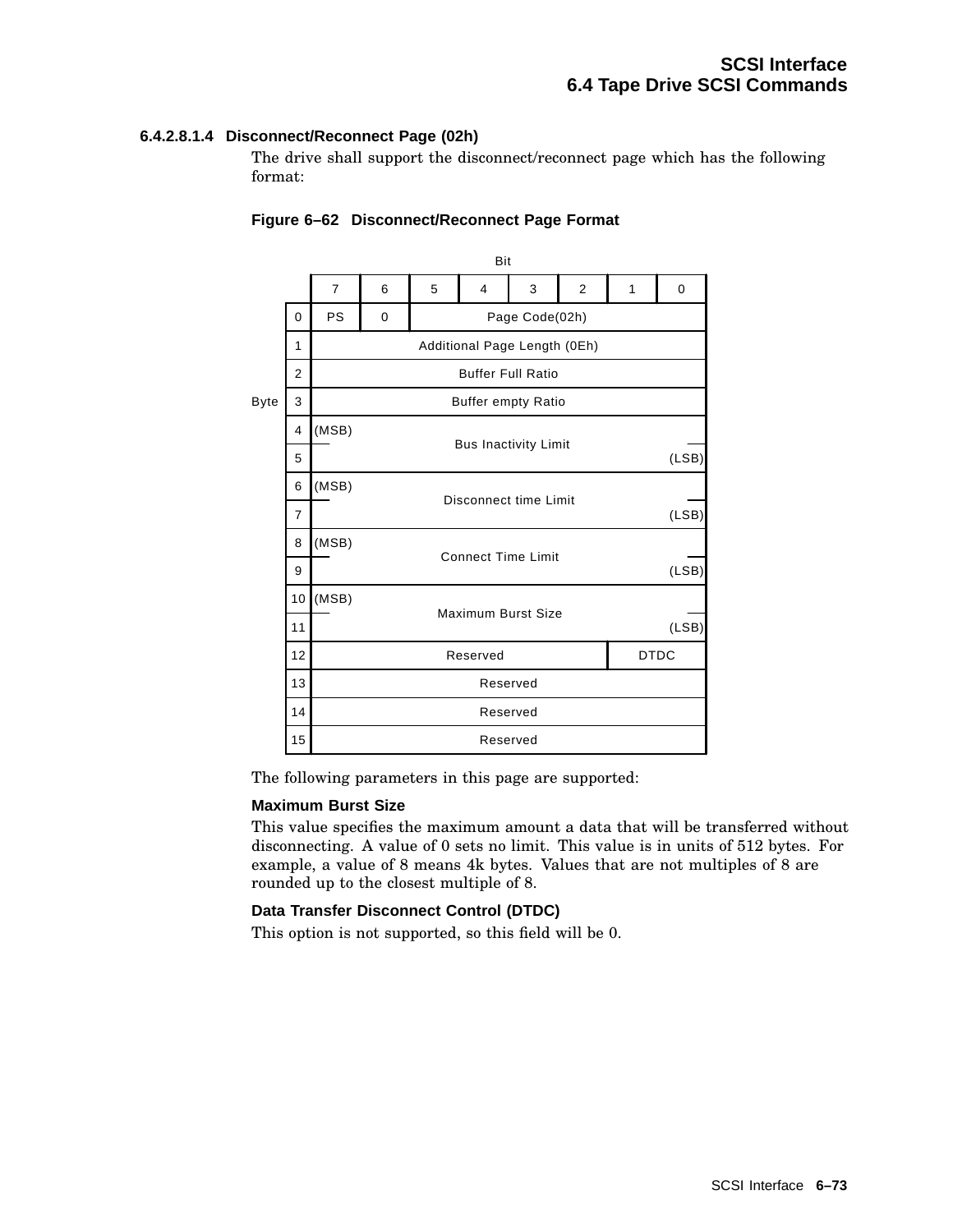## **6.4.2.8.1.5 Medium Partition Page (11h)**

The drive supports the medium partitions parameter page, which has the following format:



## **Figure 6–63 Medium Partition Page Format**

## **Maximum Additional Partitions**

No additional partitions are supported, this field will be 0.

#### **Additional Partitions Defined**

The field specifies the number of additional partitions to be defined for the tape based on the settings of the SDP and IDP bits. The maximum allowed is the value returned in the maximum additional partitions field. Since only one partition is supported, this field will be 0.

#### **Option Flags**

FDP — The Fixed Data Partitions bit will be 0.

SDP — The Select Data Partitions bit will be 0.

IDP — The Initiator Defined Partitions bit will be 0.

PSUM — The Partition Size Unit of Measure field will be 0.

## **Medium Format Recognition**

This field is set to 01h indicating that automatic format recognition is supported.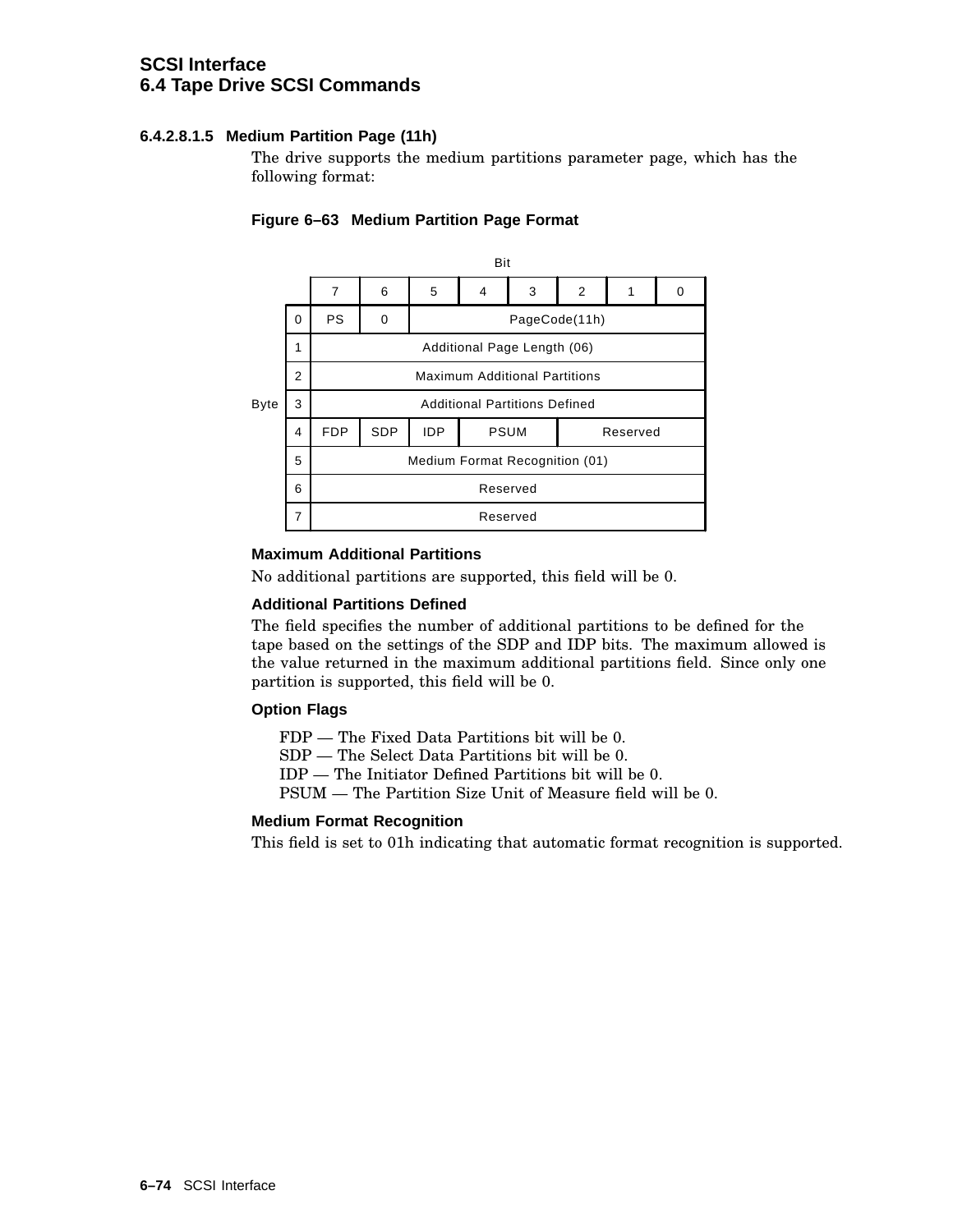### **6.4.2.8.1.6 Read/Write Error Recovery Page (01h)**

The drive shall support the error recovery page which has the following format:



## **Figure 6–64 Error Recovery Page Format**

#### **Option Flags**

- $TB$  The transfer block (when not fully recovered) function is not supported.
- EER The enable early recovery function is always enabled.
- PER The post error bit turns on reporting of CHECK CONDITION to report recovered read/write errors. The default setting of this bit is off.
- DTE The disable transfer on error feature is not supported so this bit will be 0.
- DCR The disable ECC correction bit feature is not supported so this bit will be 0.

#### **Read Retry Count**

This field reports the maximum number of rereads that are done before declaring an unrecoverable error.

### **Write Retry Count**

This field reports the maximum number of overwrite retries that will be performed before declaring an unrecoverable error.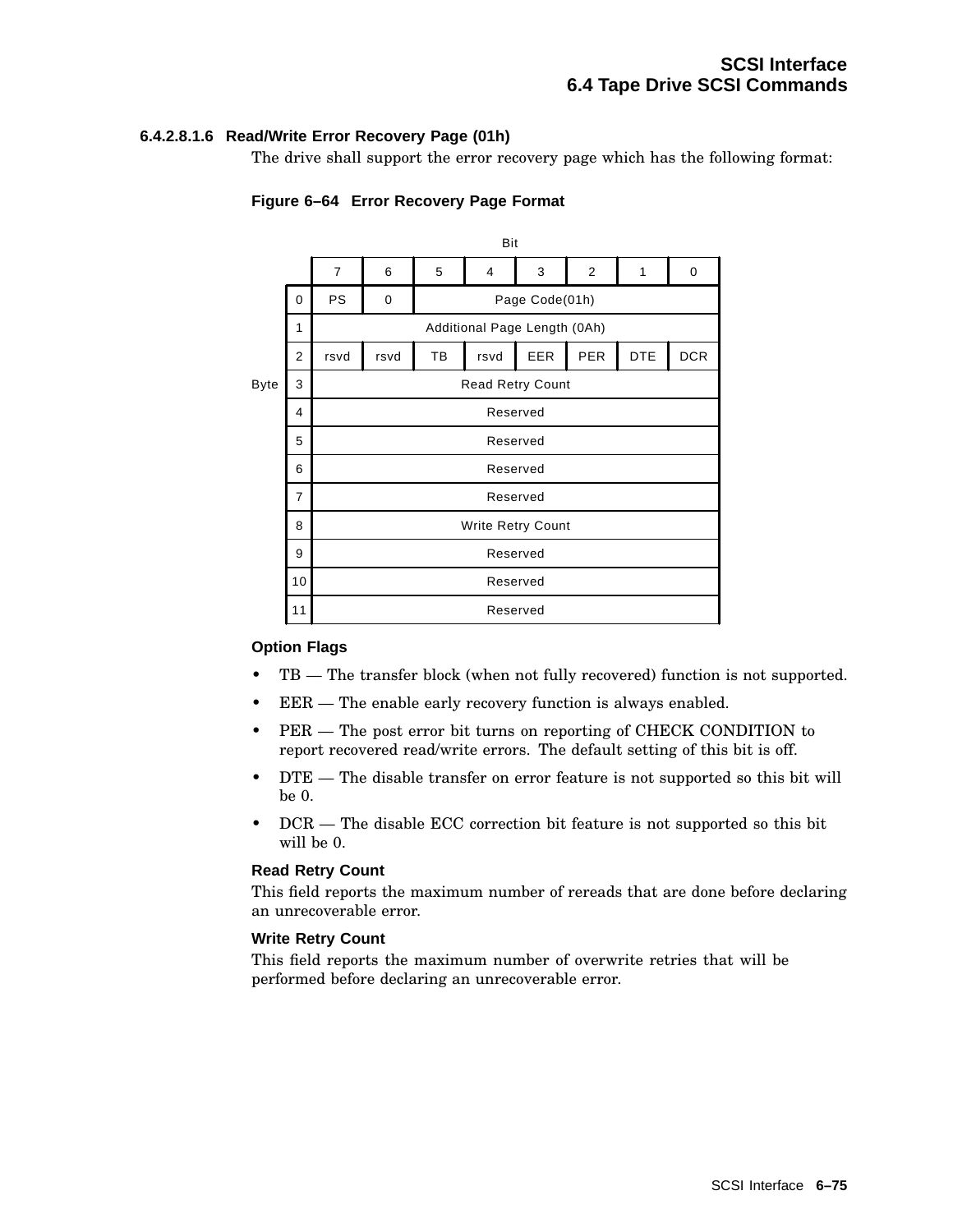**6.4.2.8.2 MODE SENSE — 8mm Emulation** MODE SENSE allows the drive to report its media, current or changeable configuration parameters to the host. It is a complementary command to MODE SELECT.

## **Figure 6–65 MODE SENSE CDB**



## **Allocation Length**

The allocation length field specifies the number of bytes that the host has allocated for returned MODE SENSE data. An allocation length of 0 means that the drive will return no MODE SENSE data. This is not considered an error and GOOD status is returned.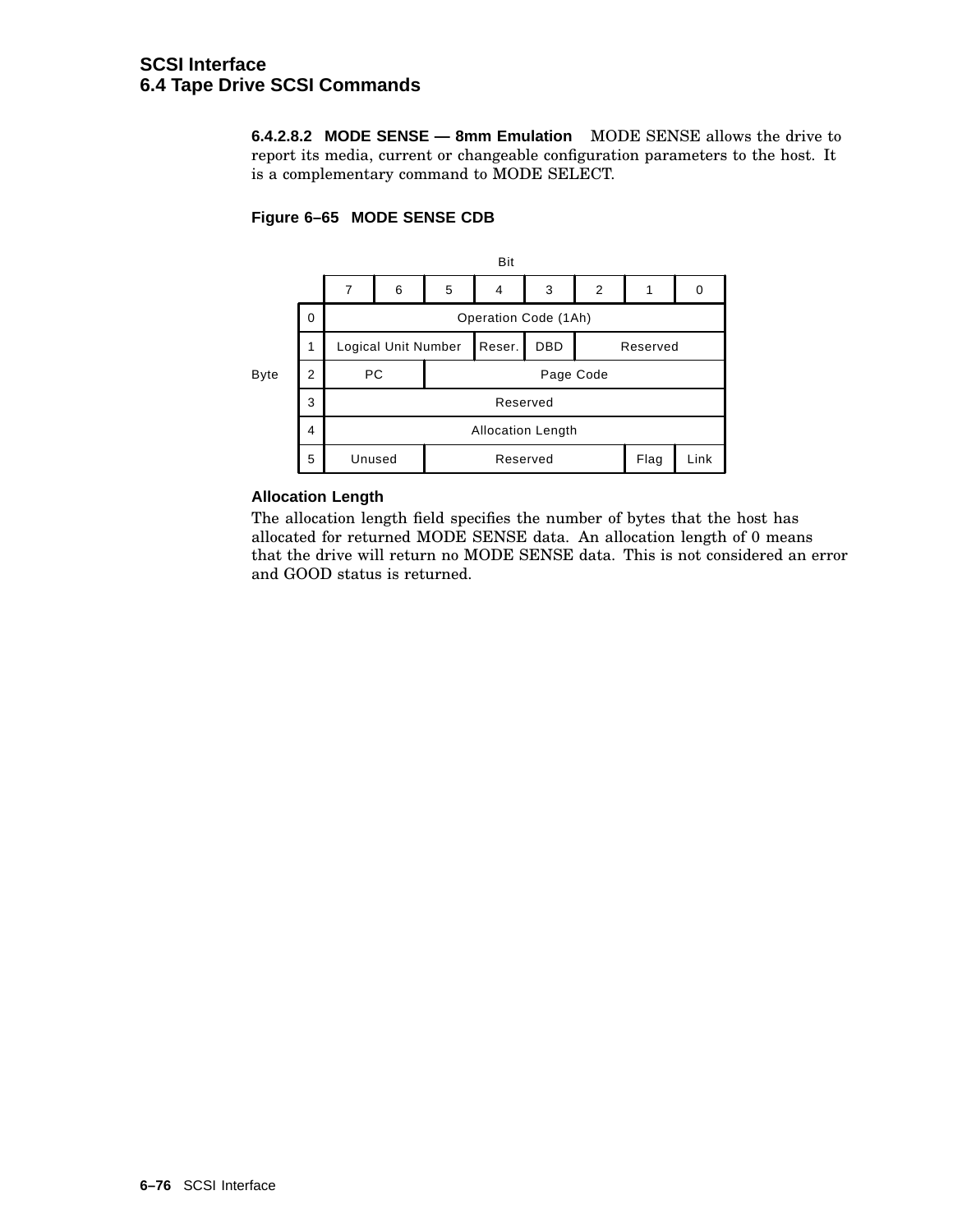## **6.4.2.8.2.1 MODE SENSE Parameter List**

The MODE SENSE data contains a 4-byte header followed by one 8-byte block descriptor, followed by zero or more variable length pages, depending on the page code and the allocation length:



## **Figure 6–66 MODE SENSE Data Header**





**Figure 6–68 MODE SENSE Page Descriptor**

|                | Bit                        |             |           |             |       |     |           |            |  |  |
|----------------|----------------------------|-------------|-----------|-------------|-------|-----|-----------|------------|--|--|
|                |                            | 6           | 5         | 4           | 3     | 2   |           |            |  |  |
| 0              | <b>CT</b>                  | <b>RSVD</b> | <b>ND</b> | <b>RSVD</b> | NBE C | EBD | <b>PE</b> | <b>NAL</b> |  |  |
|                | Reserved                   |             |           |             |       |     |           |            |  |  |
| $\overline{2}$ | <b>Motion Threshold</b>    |             |           |             |       |     |           |            |  |  |
| 3              | <b>Reconnect Threshold</b> |             |           |             |       |     |           |            |  |  |
| 4              | Gap Threshold              |             |           |             |       |     |           |            |  |  |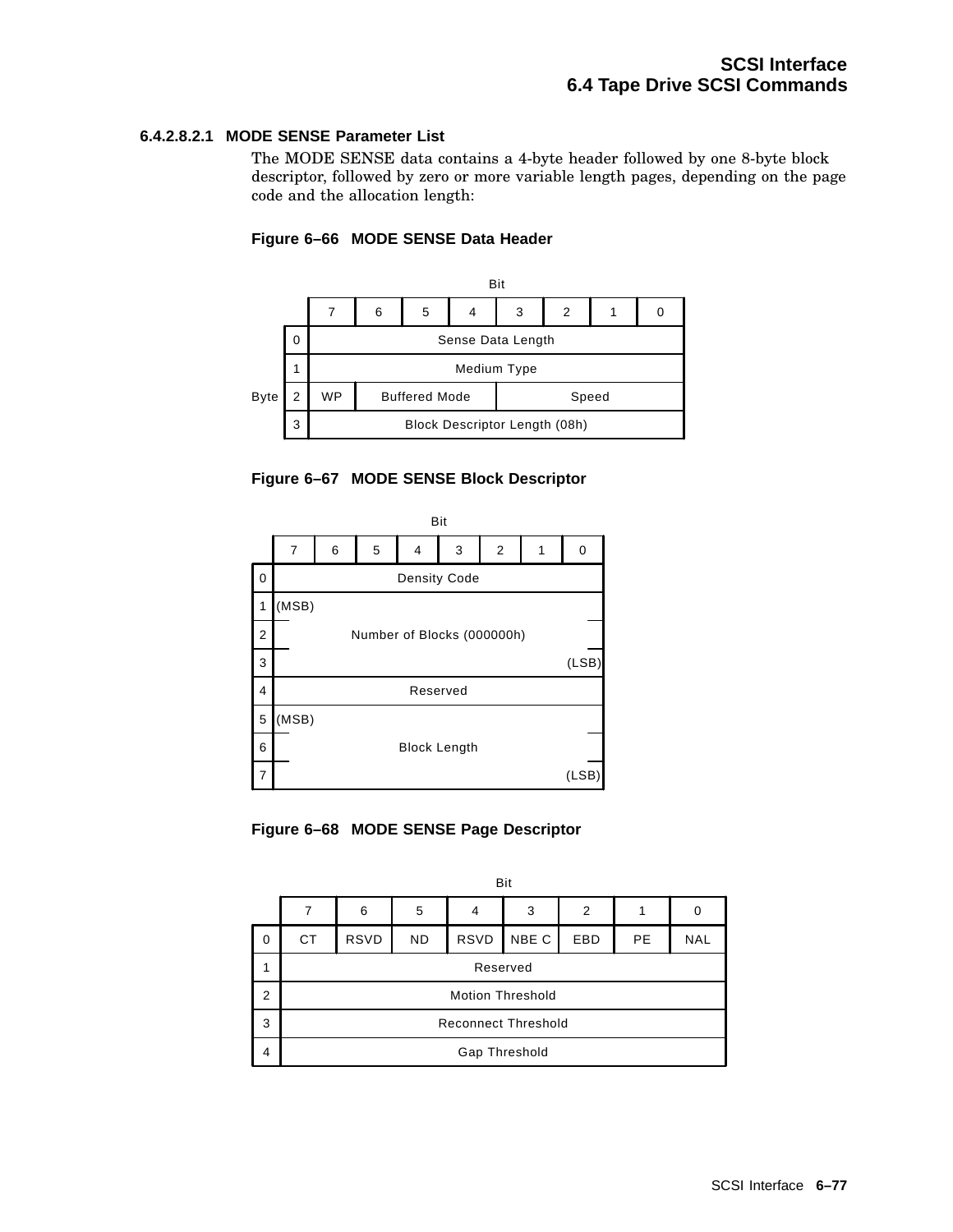### **Data Length**

The sense data length specifies the length in bytes of the following MODE SENSE data that is available to be transferred during DATA IN phase. The sense data length does not include itself.

#### **WP**

A write-protected bit of 0 indicates that the tape is write-enabled. A writeprotected bit of 1 indicates that the tape is write-protected.

#### **Buffered Mode**

The drive implements immediate reporting on WRITE commands through buffered mode.

If the field is 0, then the drive does not report a GOOD status on WRITE commands until the data blocks are actually written to tape. If the buffered mode field is 1, then the drive reports GOOD status on WRITE commands as soon as the data block has been transferred to the buffer. This is the default configuration for the drive. If buffered mode is not used, the tape drive will suffer a significant degradation in performance, but not capacity.

#### **Speed**

The tape drive supports only one speed, the default speed.

#### **Block Descriptor Length**

This specifies the length in bytes of all the block descriptors. Since the drive only allows one block descriptor, this value will be 8.

#### **Density Code**

This field is returned as 0.

#### **Number of Blocks**

This field will be sent as 0, indicating that all of the remaining logical blocks on the tape will have the medium characteristics specified by the block descriptor.

#### **Block Length**

This specifies the length in bytes of each logical block transferred over the SCSI bus. A block length of 0 indicates that the length is variable (for example, is specified in the I/O command). Any other value indicates the number of bytes per block that will be used for read, write and verify type commands that specify a "Fixed" bit of 1 (for example, fixed block mode).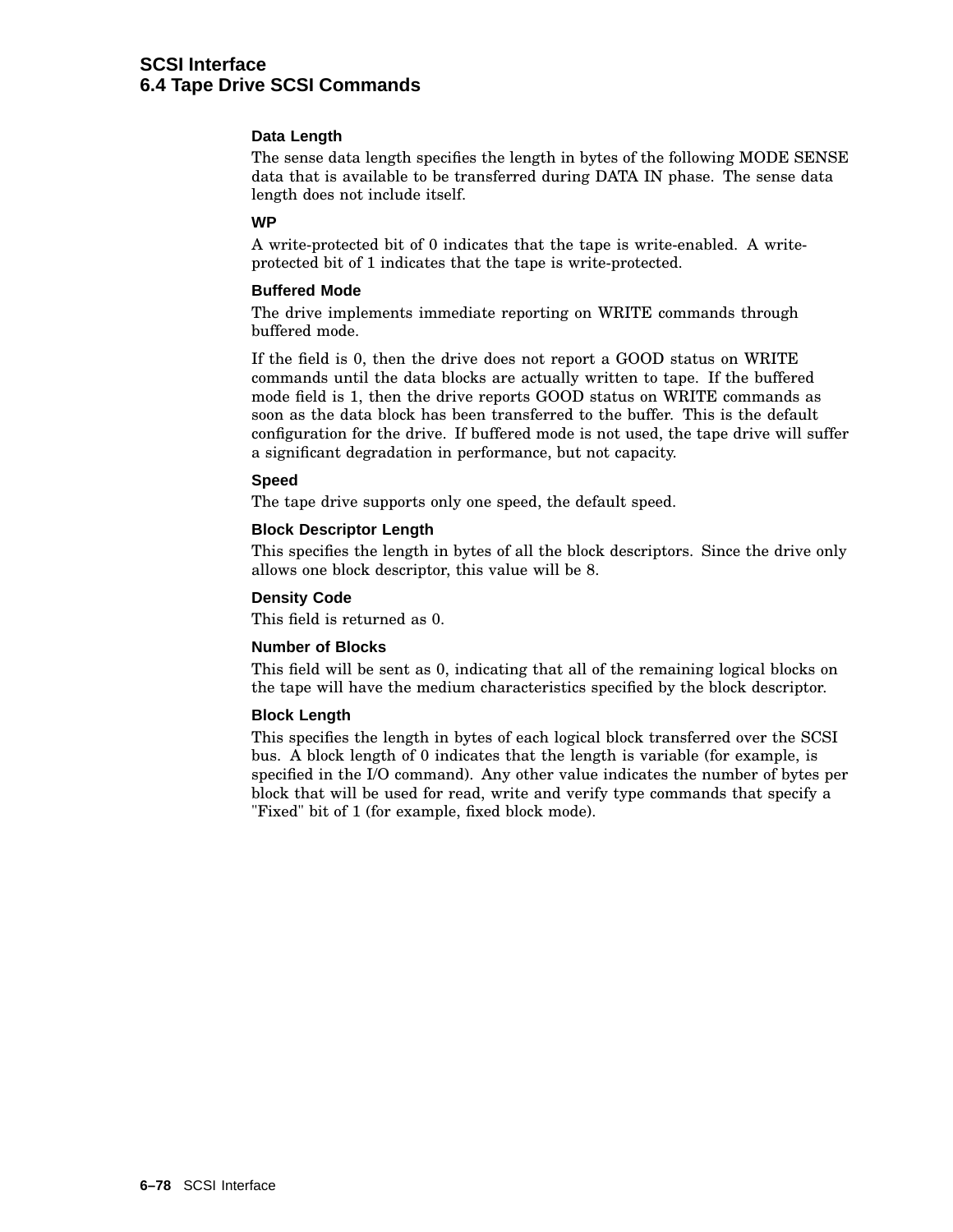**6.4.2.8.3 MODE SENSE — AS400 Attachment** MODE SENSE allows the drive to report its media, current or changeable configuration parameters to the host. It is a complementary command to MODE SELECT.

## **Figure 6–69 MODE SENSE CDB**



## **PF**

The Page Format bit when set indicates that the mode sense parameters after the block descriptors, are structured. The Page Format bit when cleared indicates that the mode sense parameters after the block descriptors, are vendor specific.

## **DBD**

If the Disable Block Descriptors bit is 0, the device returns the block descriptor data. If set, then the block descriptor information is not returned.

## **PC**

The page control field indicates the type of page parameter values to be returned to the host as shown in the following table:

## **Figure 6–70 MODE SENSE Page Control Definition**

| PC. | Description                                                                                              |
|-----|----------------------------------------------------------------------------------------------------------|
| ი   | Report Current Values<br>Report Changeable Values<br>Report Default Values<br><b>Report Saved Values</b> |

The additional page length field of each page returned by the drive indicates the number of bytes supported for that page.

#### **Page Code**

This allows the host to select any specific page, or all the pages supported by the drive.

#### **Allocation Length**

The allocation length field specifies the number of bytes that the host has allocated for returned MODE SENSE data. An allocation length of 0 means that the drive will return no MODE SENSE data. This is not considered an error and GOOD status is returned.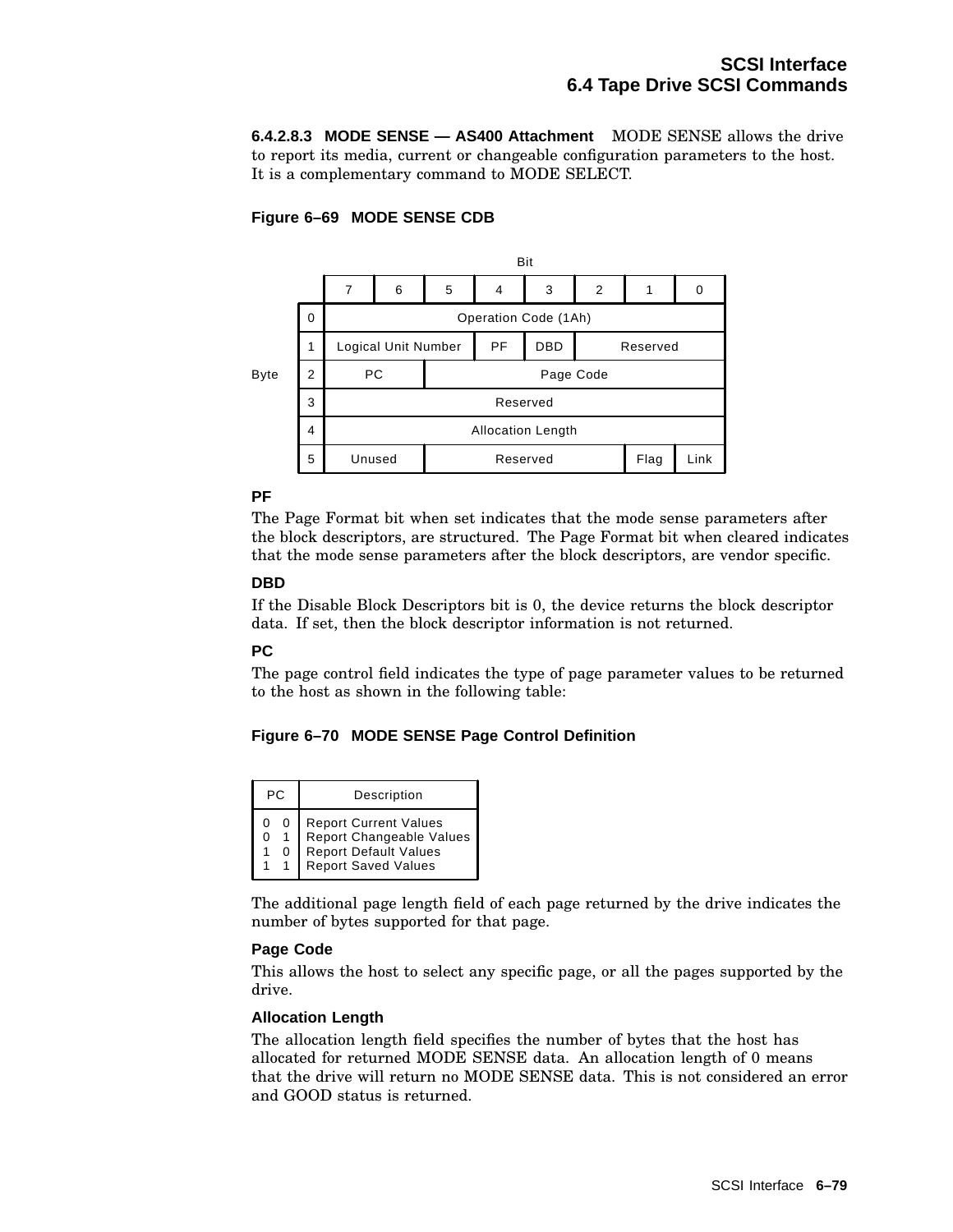## **6.4.2.8.3.1 MODE SENSE Parameter List**

The MODE SENSE data contains a 4-byte header followed by one 8-byte block descriptor, followed by zero or more variable length pages, depending on the page code and the allocation length:



## **Figure 6–71 MODE SENSE Data Header**





**Figure 6–73 MODE SENSE Page Descriptor**

|             | Bit                        |             |           |             |       |            |           |            |  |  |
|-------------|----------------------------|-------------|-----------|-------------|-------|------------|-----------|------------|--|--|
|             |                            | 6           | 5         | 4           | 3     | 2          |           | 0          |  |  |
| $\mathbf 0$ | CТ                         | <b>RSVD</b> | <b>ND</b> | <b>RSVD</b> | NBE C | <b>EBD</b> | <b>PE</b> | <b>NAL</b> |  |  |
| 1           | Reserved                   |             |           |             |       |            |           |            |  |  |
| 2           | <b>Motion Threshold</b>    |             |           |             |       |            |           |            |  |  |
| 3           | <b>Reconnect Threshold</b> |             |           |             |       |            |           |            |  |  |
| 4           | Gap Threshold              |             |           |             |       |            |           |            |  |  |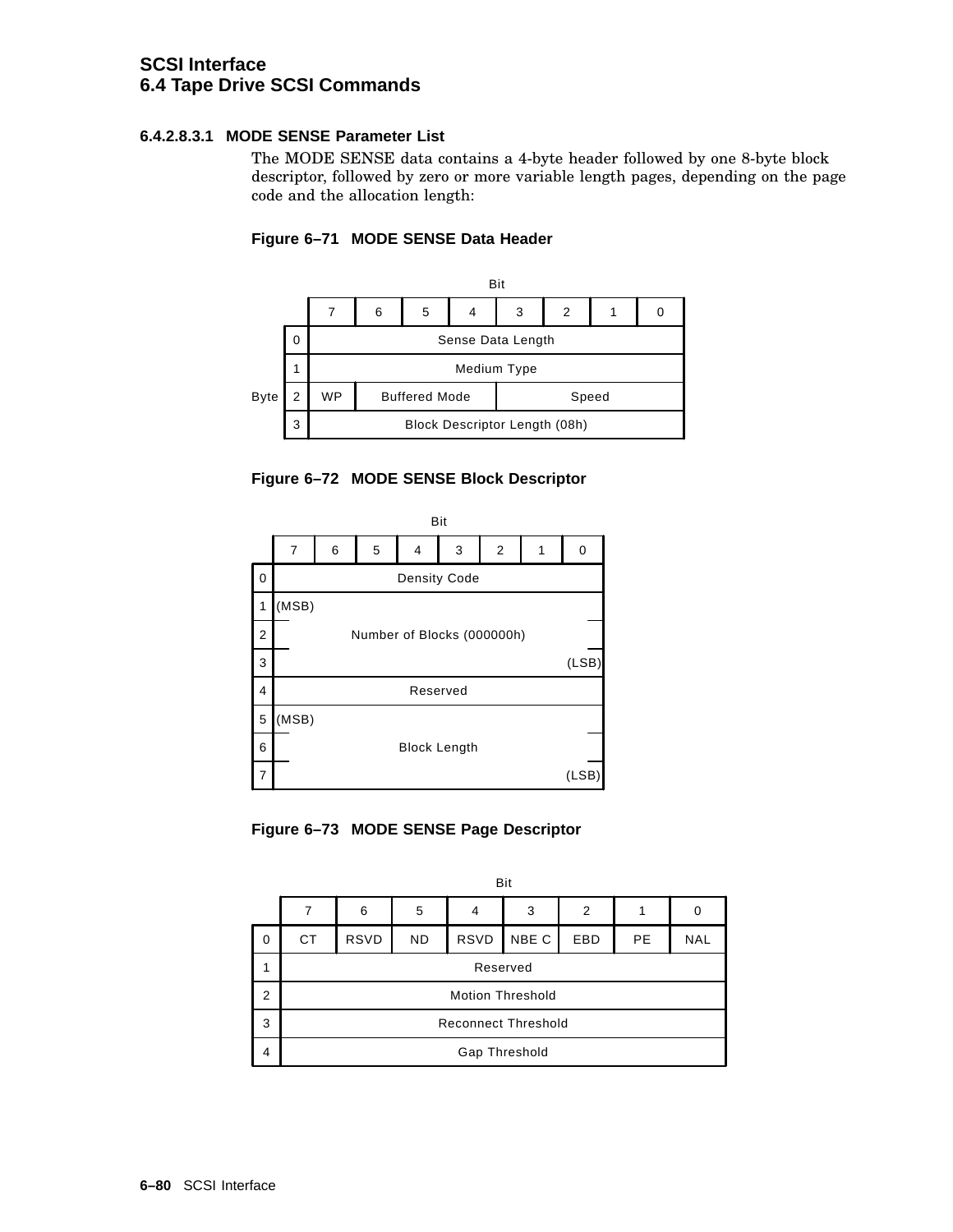### **Data Length**

The sense data length specifies the length in bytes of the following MODE SENSE data that is available to be transferred during DATA IN phase. The sense data length does not include itself.

#### **WP**

A write-protected bit of 0 indicates that the tape is write-enabled. A writeprotected bit of 1 indicates that the tape is write-protected.

#### **Buffered Mode**

The drive implements immediate reporting on WRITE commands through buffered mode.

If the field is 0, then the drive does not report a GOOD status on WRITE commands until the data blocks are actually written to tape. If the buffered mode field is 1, then the drive reports GOOD status on WRITE commands as soon as the data block has been transferred to the buffer. This is the default configuration for the drive. If buffered mode is not used, the tape drive will suffer a significant degradation in performance, but not capacity.

#### **Speed**

The tape drive supports only one speed, the default speed.

#### **Block Descriptor Length**

This specifies the length in bytes of all the block descriptors. Since the drive only allows one block descriptor, this value will be 8.

#### **Density Code**

This field matches the current density of the media, or 0 if the density is unknown.

00h — use default density

- 0Ah 6667 bpi MFM serial cartridge tape X3B5/86-199 (read only)
- 16h 10000 bpi MFM serial cartridge tape X3.193-1990 (read only)
- 17h 42500 bpi MFM serial cartridge tape X3B5/91-174
- 18h 42500 bpi MFM serial cartridge tape

### **Number of Blocks**

This field will be sent as 0, indicating that all of the remaining logical blocks on the tape will have the medium characteristics specified by the block descriptor.

#### **Block Length**

This specifies the length in bytes of each logical block transferred over the SCSI bus. A block length of 0 indicates that the length is variable (for example, is specified in the I/O command). Any other value indicates the number of bytes per block that will be used for read, write and verify type commands that specify a "Fixed" bit of 1 (for example, fixed block mode).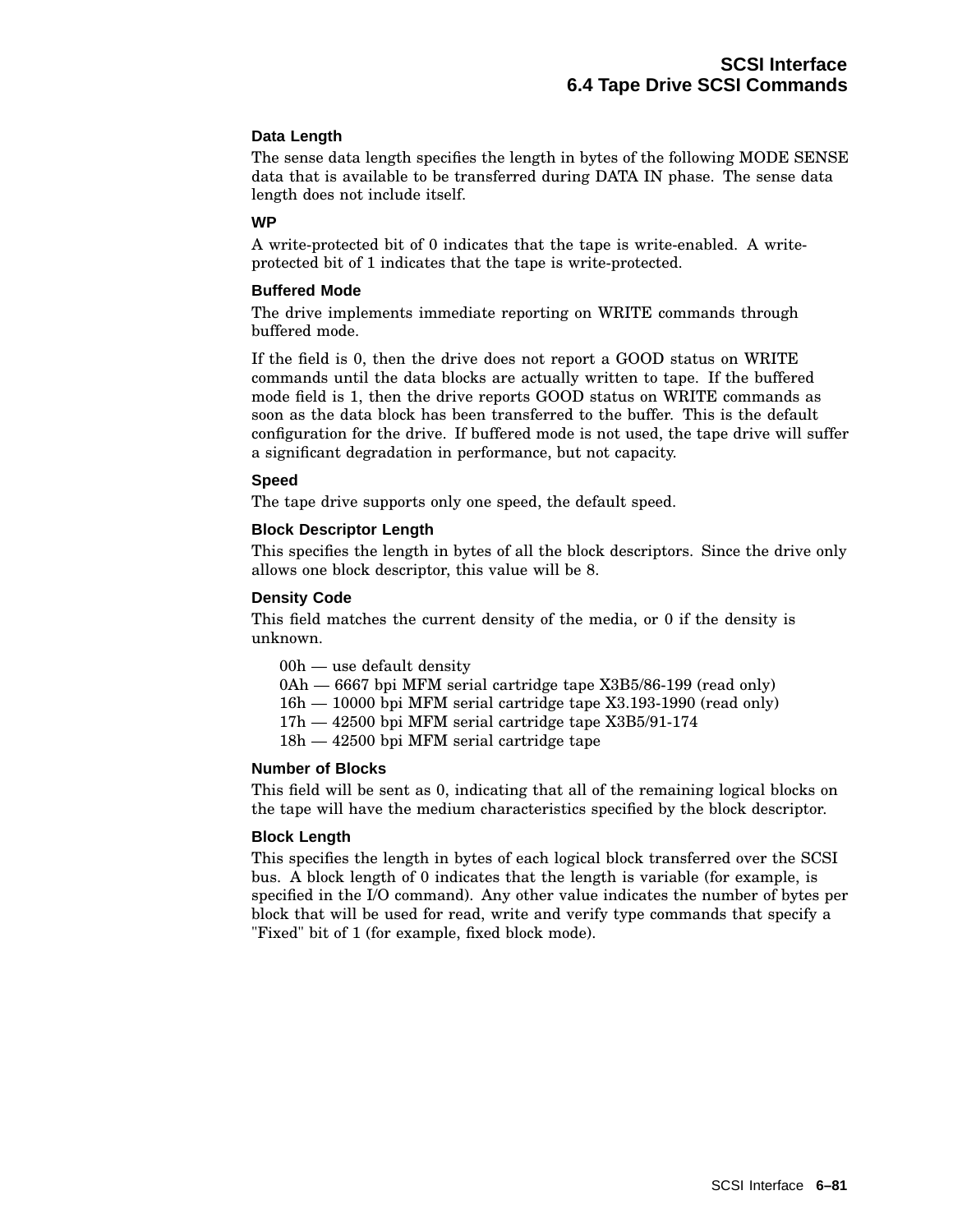## **6.4.2.8.3.2 MODE SENSE Pages**

Following the block descriptor are the MODE SELECT pages, which set the device parameters. Each page has a 2-byte header which identifies the page code and indicates the number of bytes in that page.

The page codes that are supported as follows:

**Figure 6–74 MODE SENSE Pages Supported**

| Page<br>Code                                  | Description                                                                                                                                                                                 | Sense/<br>Select                                         |
|-----------------------------------------------|---------------------------------------------------------------------------------------------------------------------------------------------------------------------------------------------|----------------------------------------------------------|
| 00h<br>10h<br>02h<br>01h<br>11h<br>3Eh<br>3Fh | No requested page<br><b>Device Configuration</b><br>Disconnect/Reconnect<br><b>Error Recovery Page</b><br><b>Medium partition Parameters</b><br><b>EEPROM Parameter Select</b><br>All pages | Sense<br>both<br>both<br>both<br>both<br>Select<br>Sense |

## **PS Bit**

A Parameters Saveable (PS) bit of 1 indicates that the page can be saved in nonvolatile memory by the drive. If the PS bit is 0, the supported parameters cannot be saved. (Saveable pages are not supported.)

## **Additional Page Length**

This indicates the number of bytes in that page. However, the value does not include bytes 0 and 1. The length is returned on MODE SENSE and must subsequently be set to the same value when performing MODE SELECT.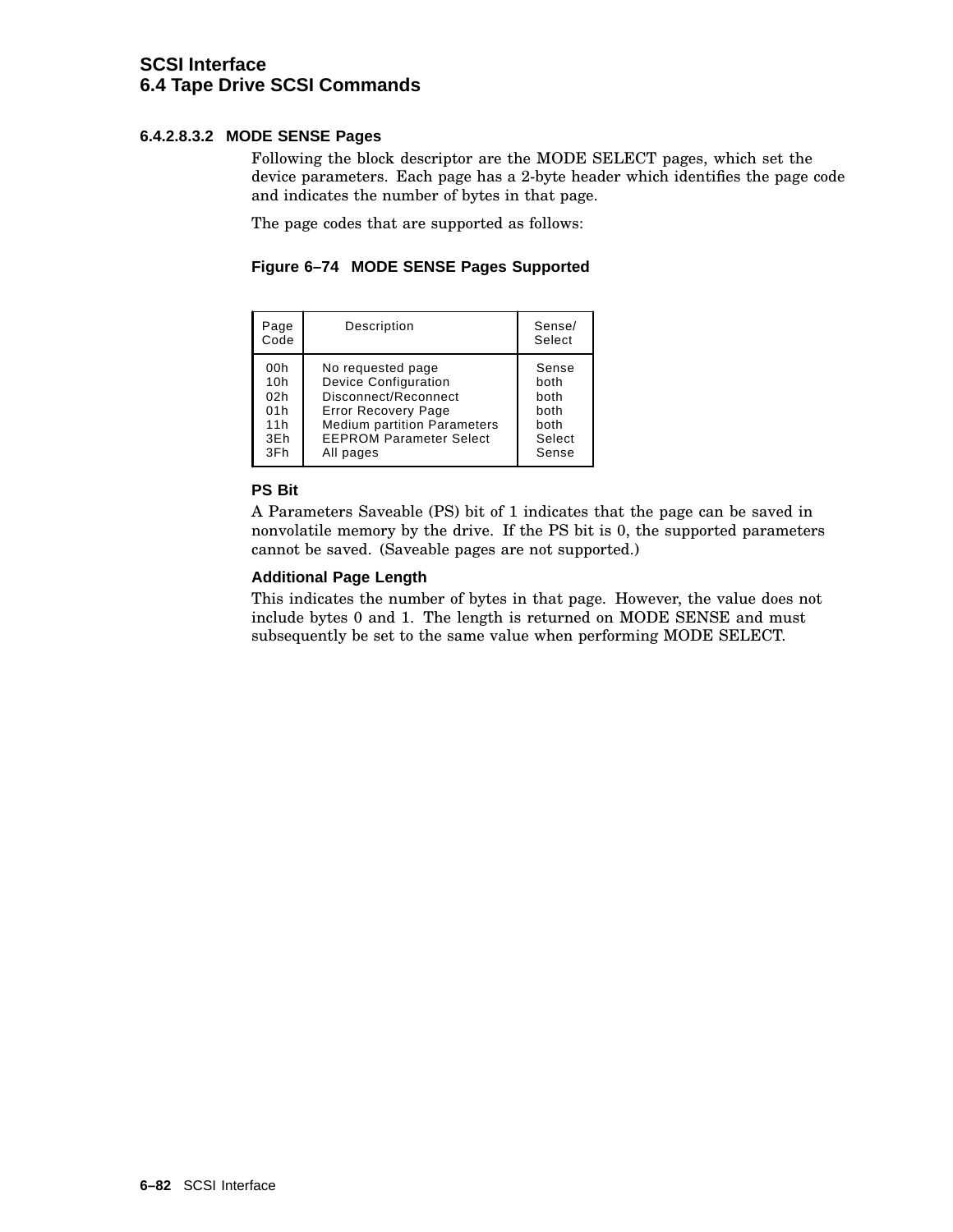## **6.4.2.8.3.3 Device Configuration Page (10h)**

The drive shall support the device configuration page which has the following format:

|                | Bit                     |                                                  |                              |            |   |                              |                                        |                                   |  |
|----------------|-------------------------|--------------------------------------------------|------------------------------|------------|---|------------------------------|----------------------------------------|-----------------------------------|--|
|                | $\overline{7}$          | 6                                                | 5                            | 4          | 3 | 2                            | 1                                      | 0                                 |  |
| $\Omega$       | <b>PS</b>               | 0                                                | Page Code(10h)               |            |   |                              |                                        |                                   |  |
| 1              |                         |                                                  | Additional Page Length (0Eh) |            |   |                              |                                        |                                   |  |
| $\overline{2}$ | Res                     | CAP<br>CAF<br><b>Active Format</b>               |                              |            |   |                              |                                        |                                   |  |
| 3              | <b>Active Partition</b> |                                                  |                              |            |   |                              |                                        |                                   |  |
| 4              | Write Buffer Full Ratio |                                                  |                              |            |   |                              |                                        |                                   |  |
| 5              |                         |                                                  |                              |            |   |                              |                                        |                                   |  |
| 6              | (MSB)                   |                                                  |                              |            |   |                              |                                        |                                   |  |
| 7              |                         |                                                  | (LSB)                        |            |   |                              |                                        |                                   |  |
| 8              | <b>DBR</b>              | <b>BIS</b>                                       | <b>RSmk</b>                  | <b>AVC</b> |   |                              | <b>RBO</b>                             | <b>REW</b>                        |  |
| 9              |                         | Gap Size                                         |                              |            |   |                              |                                        |                                   |  |
| 10             |                         | <b>SEW</b><br><b>EEG</b><br>Reserv ed            |                              |            |   |                              |                                        |                                   |  |
| 11             | (MSB)                   |                                                  |                              |            |   |                              |                                        |                                   |  |
| 12             |                         | Buffer Size at Early Warning (optional)<br>(LSB) |                              |            |   |                              |                                        |                                   |  |
| 13             |                         |                                                  |                              |            |   |                              |                                        |                                   |  |
| 14             |                         |                                                  |                              |            |   |                              |                                        |                                   |  |
| 15             |                         |                                                  |                              |            |   |                              |                                        |                                   |  |
|                |                         |                                                  | <b>EOD Defined</b>           |            |   | Write Delay Time<br>Reserved | Read Buffer Empty Ratio<br><b>SOCF</b> | Select Data Compression Algorithm |  |

## **Figure 6–75 Device Configuration Page Format**

## **PS**

In this page, only the write delay parameter is changeable.

Set if the parameters are saveable.

## **CAP, CAF, Active Format**

These fields are not supported and will be 0.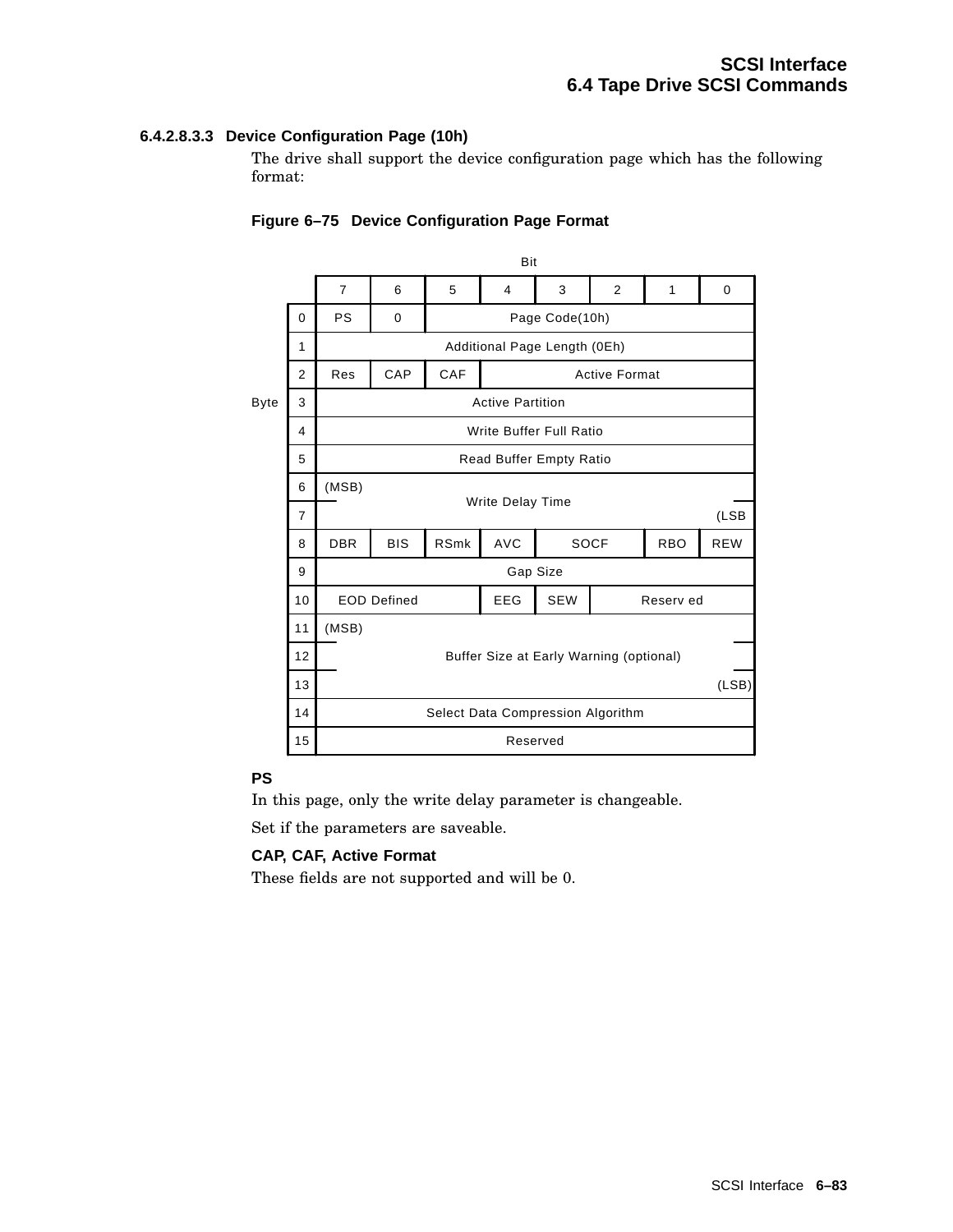### **Active Partition**

Only partition 0 is supported.

#### **Write Buffer Full Ratio and Read Buffer Empty Ratio**

These indicate how full/empty the buffer memory should be before restarting the writing/reading of the media. THZ02 will set these fields to 0 (unused) because it uses an automatic, adaptive mechanism to dynamically adjust its full/empty ratios according to the average data rates over the SCSI bus.

#### **Write Delay Time**

This indicates the maximum time that the drive will wait with a partially full buffer before forcing the data to tape (100 ms increments). Note that the buffer full/empty ratio, which is dynamic, can cause data to be written sooner than the write delay time would indicate. The write delay time defaults to 50 (32h). This causes the buffer to be flushed in 5 seconds. Maximum value is 6500 (1964h) and the minimum is 10 (0Ah). This represents delays from almost 11 minutes down to 1 second.

#### **Byte 8:**

DBR — set to 0 (data buffer recovery not supported) BIS — set to 1 (block identifiers supported in media format) RSmk — set to 0 (setmarks not supported)  $AVC$  — set to  $0$  $SOCF$  — set to 0  $RBO$  — set to  $0$ REW — set to 0 (don't report early warning EOM on reads)

#### **Gap Size**

This field is not used and is set to 0.

#### **EOD Defined**

This field is set to 00h.

#### **EEG**

The Enable EOD Generation bit is set to indicate that the drive will generate an EOD. The drive generates an EOD mark before any change of direction following a write-type operation.

#### **SEW and Buffer Size At Early Warning**

The Synchronize at Early Warning bit and buffer size at EW fields are not supported and will be 0.

## **Select Data Compression Algorithm**

This field is not used and will be 0.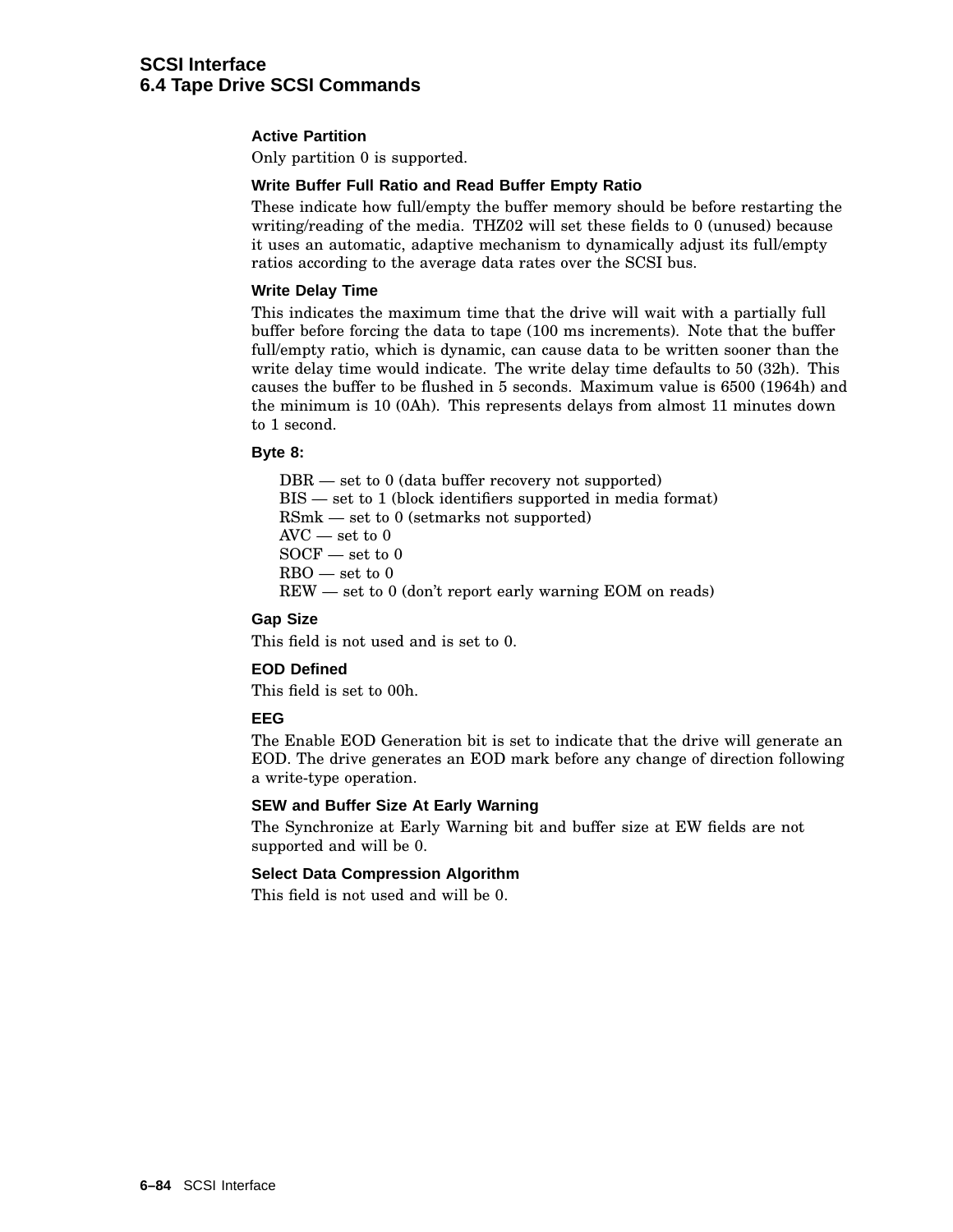## **6.4.2.8.3.4 Disconnect/Reconnect Page (02h)**

The drive shall support the disconnect/reconnect page which has the following format:

|             |                | Bit                      |                         |                              |                                |   |                |       |       |  |
|-------------|----------------|--------------------------|-------------------------|------------------------------|--------------------------------|---|----------------|-------|-------|--|
|             |                | $\overline{7}$           | 6                       | 5                            | $\overline{4}$                 | 3 | $\overline{2}$ | 1     | 0     |  |
|             | 0              | PS                       | 0                       | Page Code(02h)               |                                |   |                |       |       |  |
|             | 1              |                          |                         | Additional Page Length (0Eh) |                                |   |                |       |       |  |
|             | 2              | <b>Buffer Full Ratio</b> |                         |                              |                                |   |                |       |       |  |
| <b>Byte</b> | 3              |                          |                         |                              | <b>Buffer empty Ratio</b>      |   |                |       |       |  |
|             | $\overline{4}$ | (MSB)                    |                         |                              |                                |   |                |       |       |  |
|             | 5              |                          |                         | <b>Bus Inactivity Limit</b>  |                                |   |                |       | (LSB) |  |
|             | 6              | (MSB)                    |                         |                              | Disconnect time Limit<br>(LSB) |   |                |       |       |  |
|             | $\overline{7}$ |                          |                         |                              |                                |   |                |       |       |  |
|             | 8              | (MSB)                    |                         |                              | <b>Connect Time Limit</b>      |   |                |       |       |  |
|             | 9              |                          |                         |                              |                                |   |                |       | (LSB) |  |
|             | 10             | (MSB)                    |                         |                              | <b>Maximum Burst Size</b>      |   |                |       |       |  |
|             | 11             |                          |                         |                              |                                |   |                | (LSB) |       |  |
|             | 12             |                          | <b>DTDC</b><br>Reserved |                              |                                |   |                |       |       |  |
|             | 13             |                          | Reserved                |                              |                                |   |                |       |       |  |
|             | 14             |                          | Reserved                |                              |                                |   |                |       |       |  |
|             | 15             |                          | Reserved                |                              |                                |   |                |       |       |  |

### **Figure 6–76 Disconnect/Reconnect Page Format**

The following parameters in this page are supported:

#### **Maximum Burst Size**

This value specifies the maximum amount a data that will be transferred without disconnecting. A value of 0 sets no limit. This value is in units of 512 bytes. For example, a value of 8 means 4k bytes. Values that are not multiples of 8 are rounded up to the closest multiple of 8.

#### **Data Transfer Disconnect Control (DTDC)**

This option is not supported, so this field will be 0.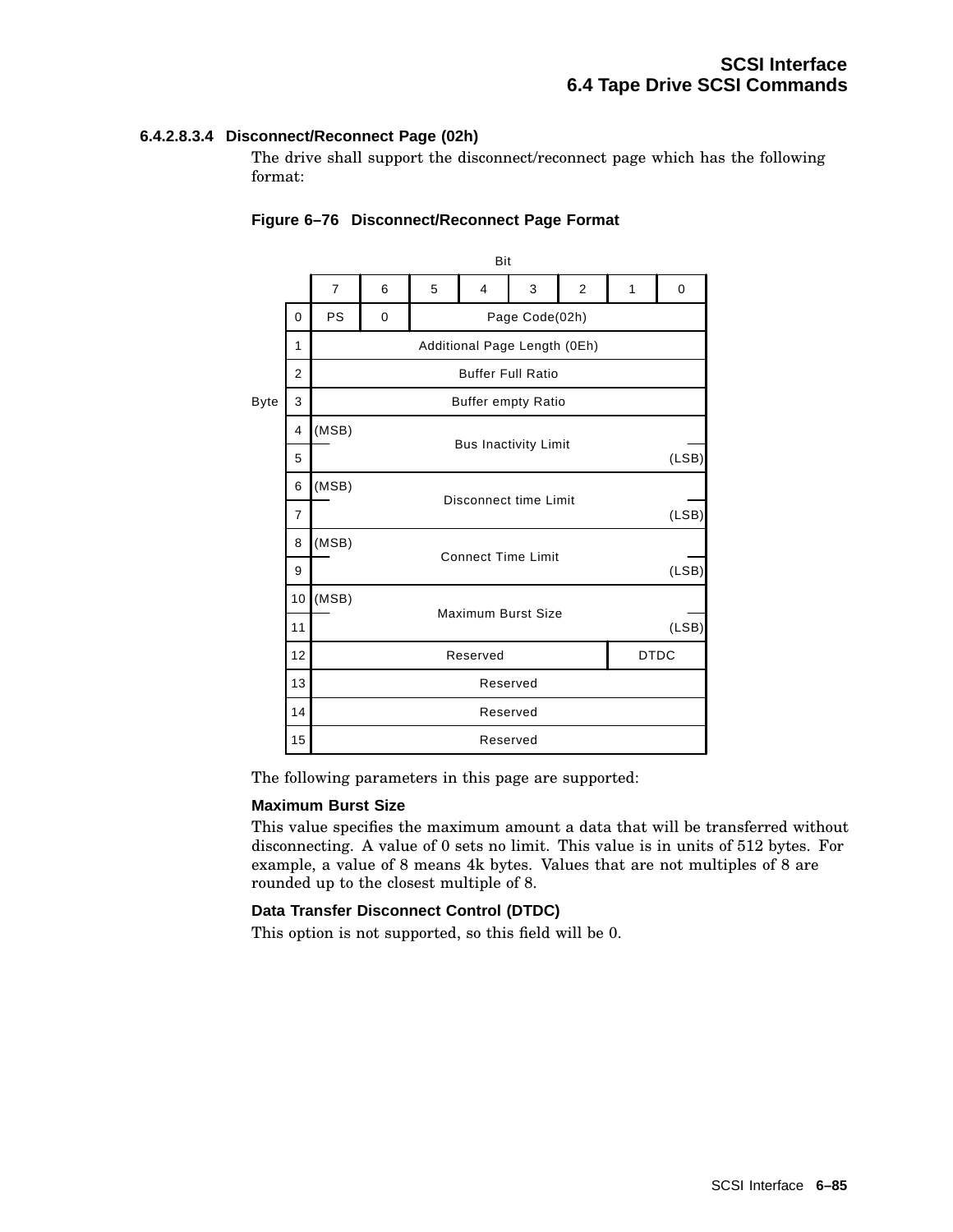## **6.4.2.8.3.5 Medium Partition Page (11h)**

The drive supports the medium partitions parameter page, which has the following format:



## **Figure 6–77 Medium Partition Page Format**

## **Maximum Additional Partitions**

No additional partitions are supported, this field will be 0.

#### **Additional Partitions Defined**

The field specifies the number of additional partitions to be defined for the tape based on the settings of the SDP and IDP bits. The maximum allowed is the value returned in the maximum additional partitions field. Since only one partition is supported, this field will be 0.

#### **Option Flags**

FDP — The Fixed Data Partitions bit will be 0.

SDP — The Select Data Partitions bit will be 0.

IDP — The Initiator Defined Partitions bit will be 0.

PSUM — The Partition Size Unit of Measure field will be 0.

## **Medium Format Recognition**

This field is set to 01h indicating that automatic format recognition is supported.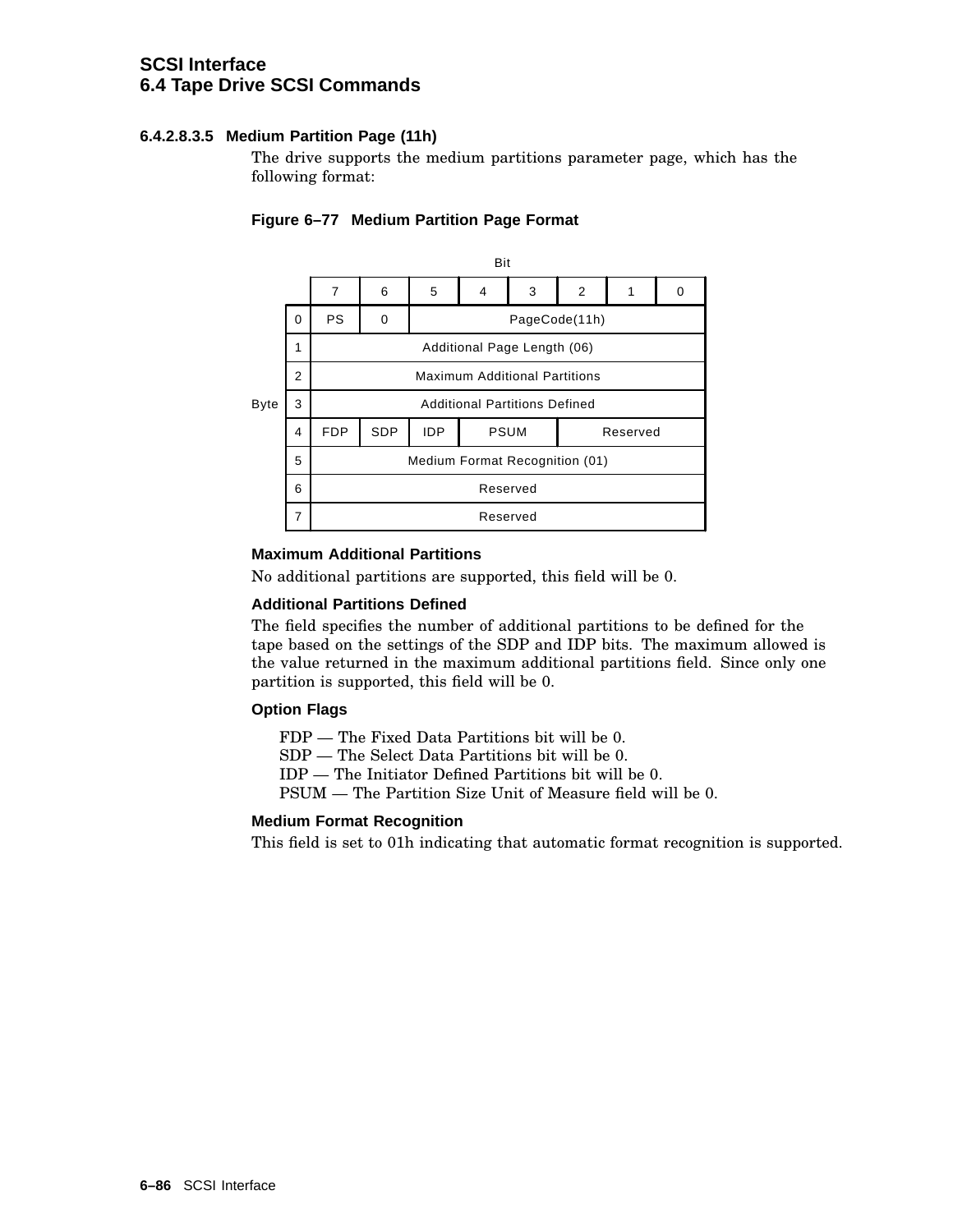### **6.4.2.8.3.6 Read/Write Error Recovery Page (01h)**

The drive shall support the error recovery page which has the following format:



## **Figure 6–78 Error Recovery Page Format**

#### **Option Flags**

- $TB$  The transfer block (when not fully recovered) function is not supported.
- EER The enable early recovery function is always enabled.
- PER The post error bit turns on reporting of CHECK CONDITION to report recovered read/write errors. The default setting of this bit is off.
- DTE The disable transfer on error feature is not supported so this bit will be 0.
- DCR The disable ECC correction bit feature is not supported so this bit will be 0.

#### **Read Retry Count**

This field reports the maximum number of rereads that are done before declaring an unrecoverable error.

### **Write Retry Count**

This field reports the maximum number of overwrite retries that will be performed before declaring an unrecoverable error.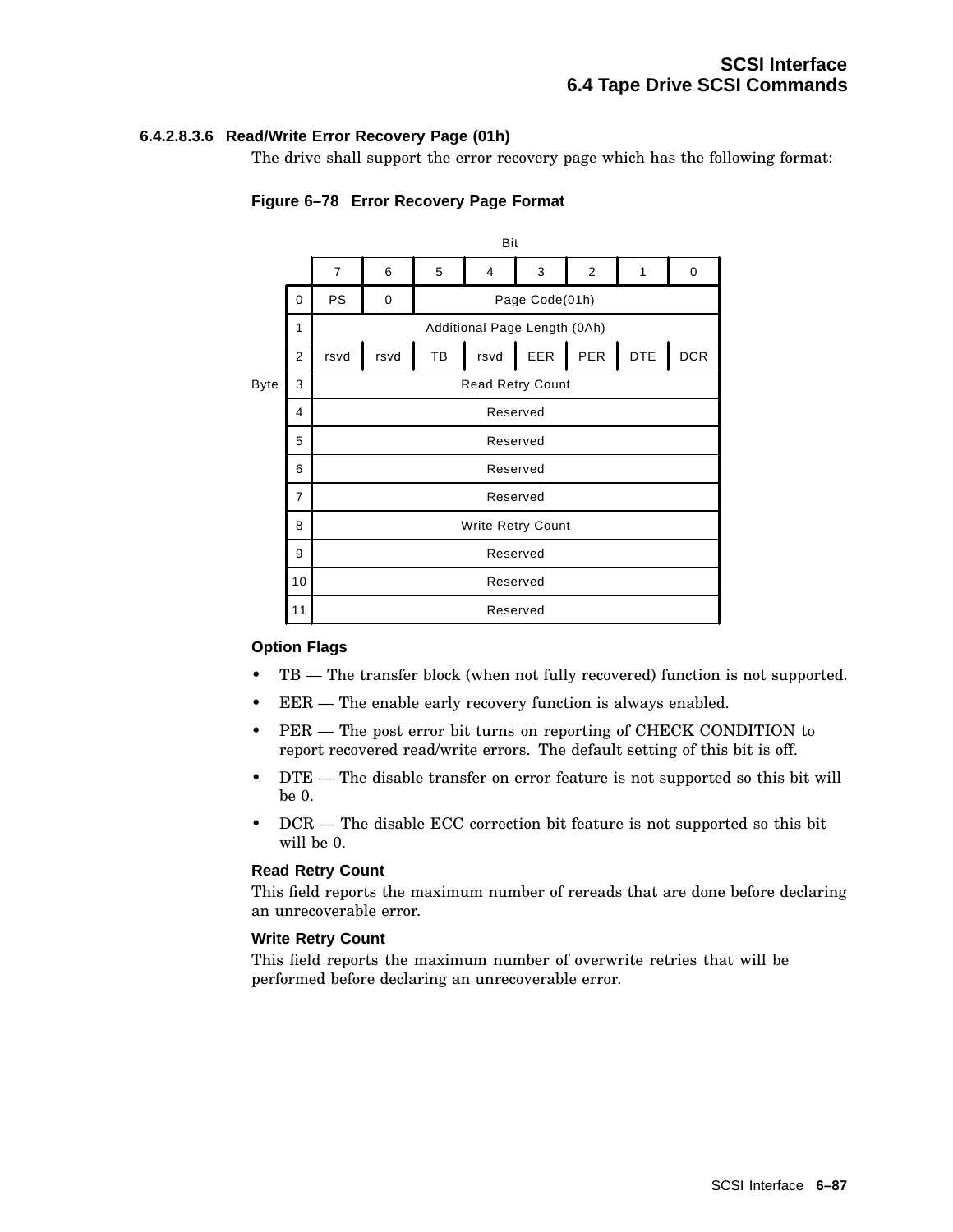## **6.4.2.9 PREVENT/ALLOW MEDIUM REMOVAL (1Eh)**



### **Figure 6–79 PREVENT/ALLOW MEDIUM REMOVAL CDB**

This command enables or disables the unloading of the tape cartridge.

#### **Prevent**

If this bit is set, the Unload button on the drive front panel is effectively disabled, and the UNLOAD command will not unload the media or the cartridge. Any buffered data is written to tape, along with EOD blocks.

When the Prevent bit is set to 0, the Unload button and UNLOAD commands are reenabled. By default after power up, hard reset, or BUS DEVICE RESET message, the prevent medium removal function is cleared.

If a media loader is present, the MOVE MEDIUM command will not be allowed to remove a cartridge if Prevent has been selected.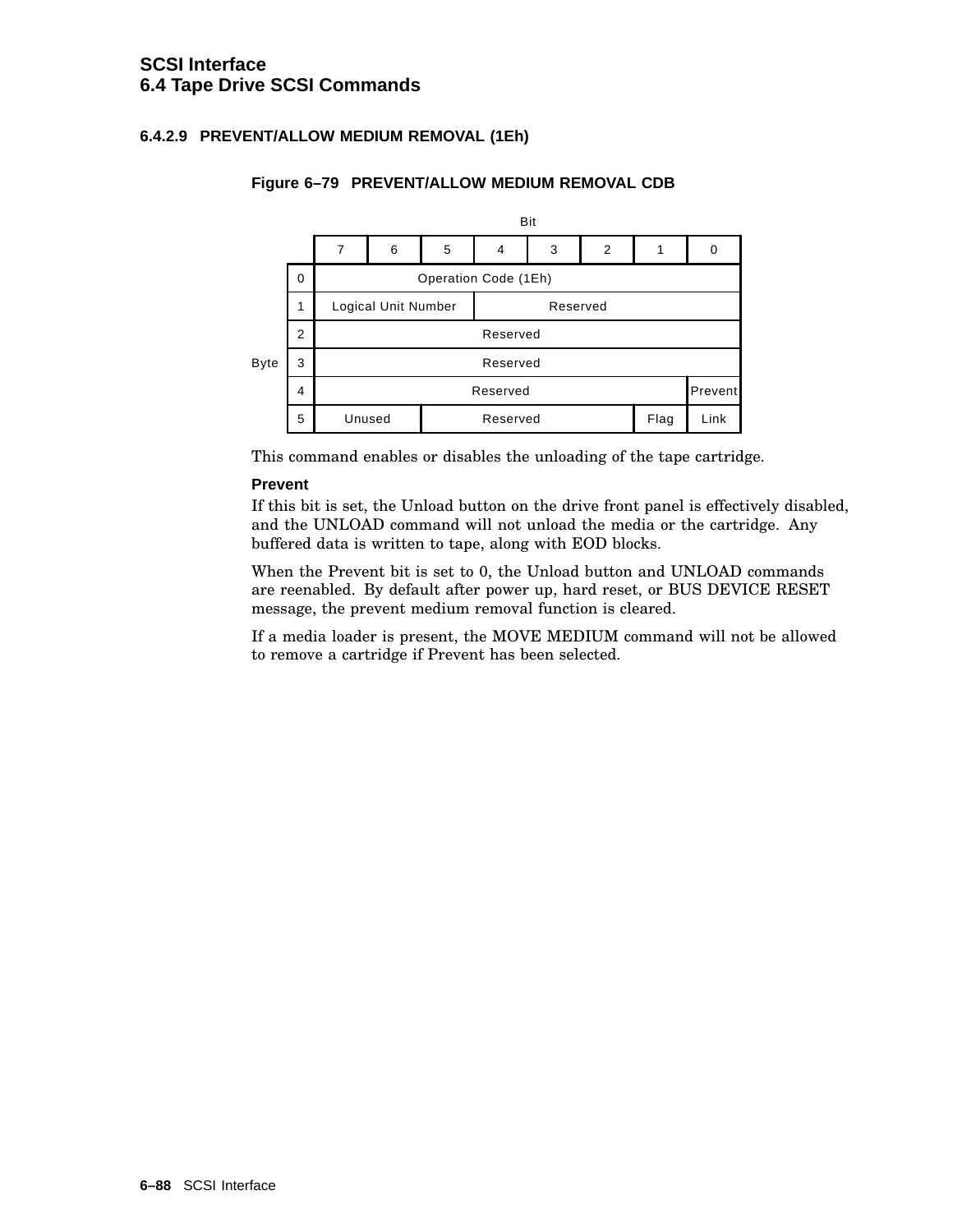### **6.4.2.10 READ (08h)**

#### Bit 7 | 6 | 5 | 4 | 3 | 2 | 1 | 0 0 Operation Code (08h) Logical Unit Number Reserved SILI Fixed (MSB) Byte 3 | Transfer Length Unused Reserved 1 Flag (LSB) 2 Link 3 4 5

### **Figure 6–80 READ CDB**

READ transfers one or more data blocks to the initiator starting with the next block on the drive.

#### **Fixed**

This bit specifies the meaning of the transfer length field and whether fixedlength or variable-length blocks are to be transferred.

If the Fixed bit is set to 0, a variable block mode is requested. A single block is transferred with the transfer length specifying the maximum number of bytes the initiator has allocated for the returned data.

If the Fixed bit is set to 1, the transfer length specifies the number of blocks to be transferred to the initiator. This is valid only if the logical unit is currently operating in fixed block mode.

When the transfer length is 0, no data is transferred and the current position on the logical unit is not changed.

A successful READ with the Fixed bit set to 1 transfers (current block length) (transfer length) bytes of data to the host. Upon termination of READ, the media is logically positioned after the last block transferred (EOM side).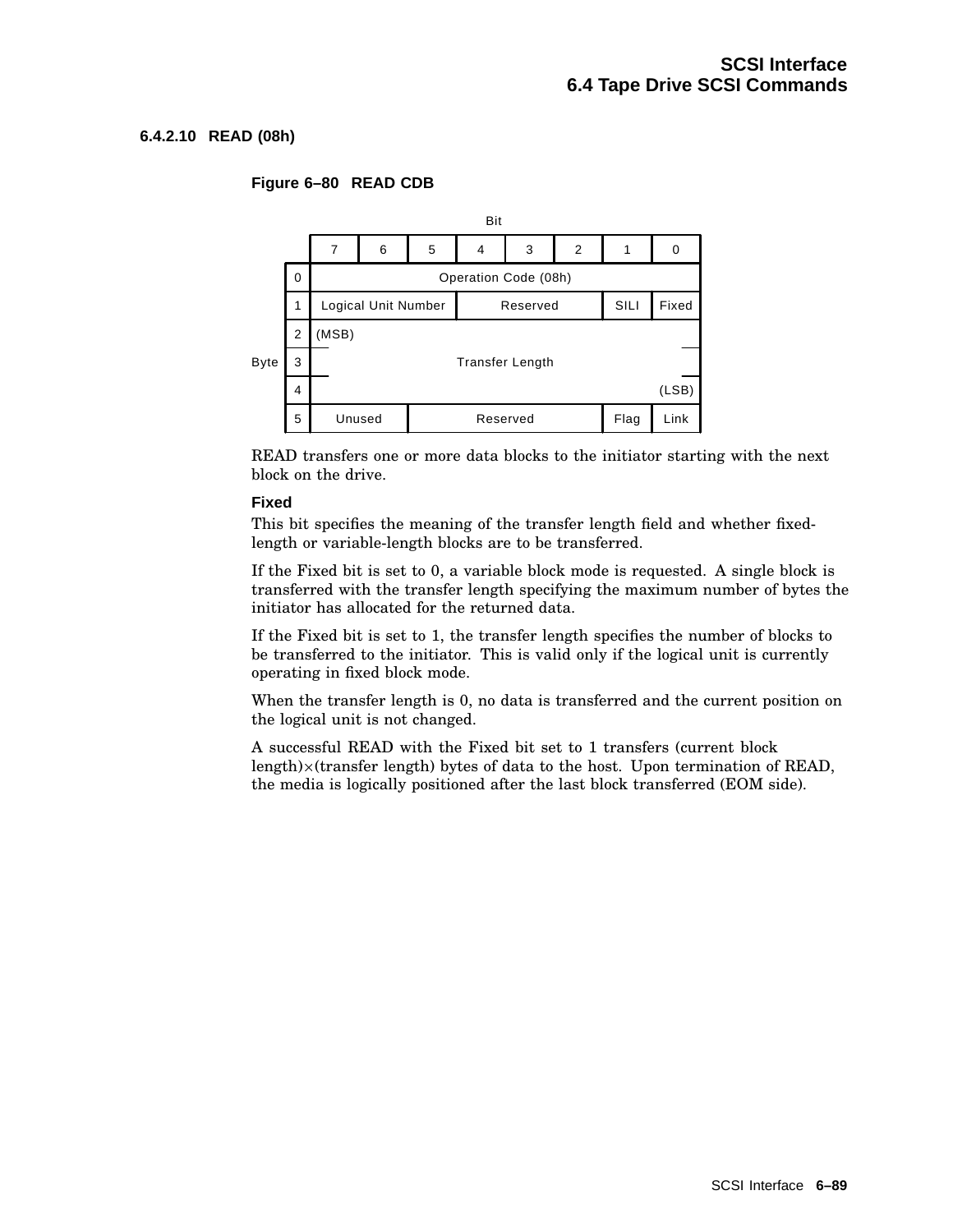## **SILI**

If the Suppress Incorrect Length Indicator bit is set the target will not return CHECK CONDITION status if the only error is that the transfer length is not equal to the actual block length recorded on the media. All other error conditions are still reported.

If the SILI bit is not set and the actual block length is different from the specified transfer length, a CHECK CONDITION status is returned. Within the sense data, the Incorrect Length Indicator (ILI) bit and Valid bit will be set to 1. The sense key field will be set to NO SENSE. The information bytes will be set to the difference (residue) between the requested transfer length and the actual block length, or in fixed blocked mode, the difference (residue) between the requested number of blocks and the actual number of blocks read. No more than transfer length bytes are transferred to the initiator and the tape is logically positioned after the block (EOM side).

If the drive reads a filemark, it will return a CHECK CONDITION status. Within the sense data, the filemark and valid bits are set and the sense key field is set to NO SENSE. The information fields contain the residue count. The additional sense code and additional sense code qualifier fields are set to filemark detected. Upon termination, the media will be logically positioned after the filemark (EOM side).

If the drive detects EOD during the READ, the drive will return a CHECK CONDITION status. Within the sense data, the Valid bit is set and the sense key field is set to BLANK CHECK. The EOM bit may be set if the drive determines that the tape is positioned past the PSEN marker. The information fields contain the residue count. The additional sense code and additional sense code qualifier fields are set. Upon termination, the media will be physically positioned before EOD and after the last block on tape.

The meaning of EOM is different for a read than for a write type of command. EOM is only reported when the physical EOM/P is encountered. The drive returns a CHECK CONDITION status. The EOM and Valid bits are set and the sense key is set to MEDIUM ERROR. The information fields contain the residue count and the additional sense code and additional sense code qualifier fields are set to EOM/P detected. The tape is physically positioned at EOM/P.

If any READ command cannot be completed successfully the drive returns a CHECK CONDITION status. Further commands should attempt to move past the error and complete successfully.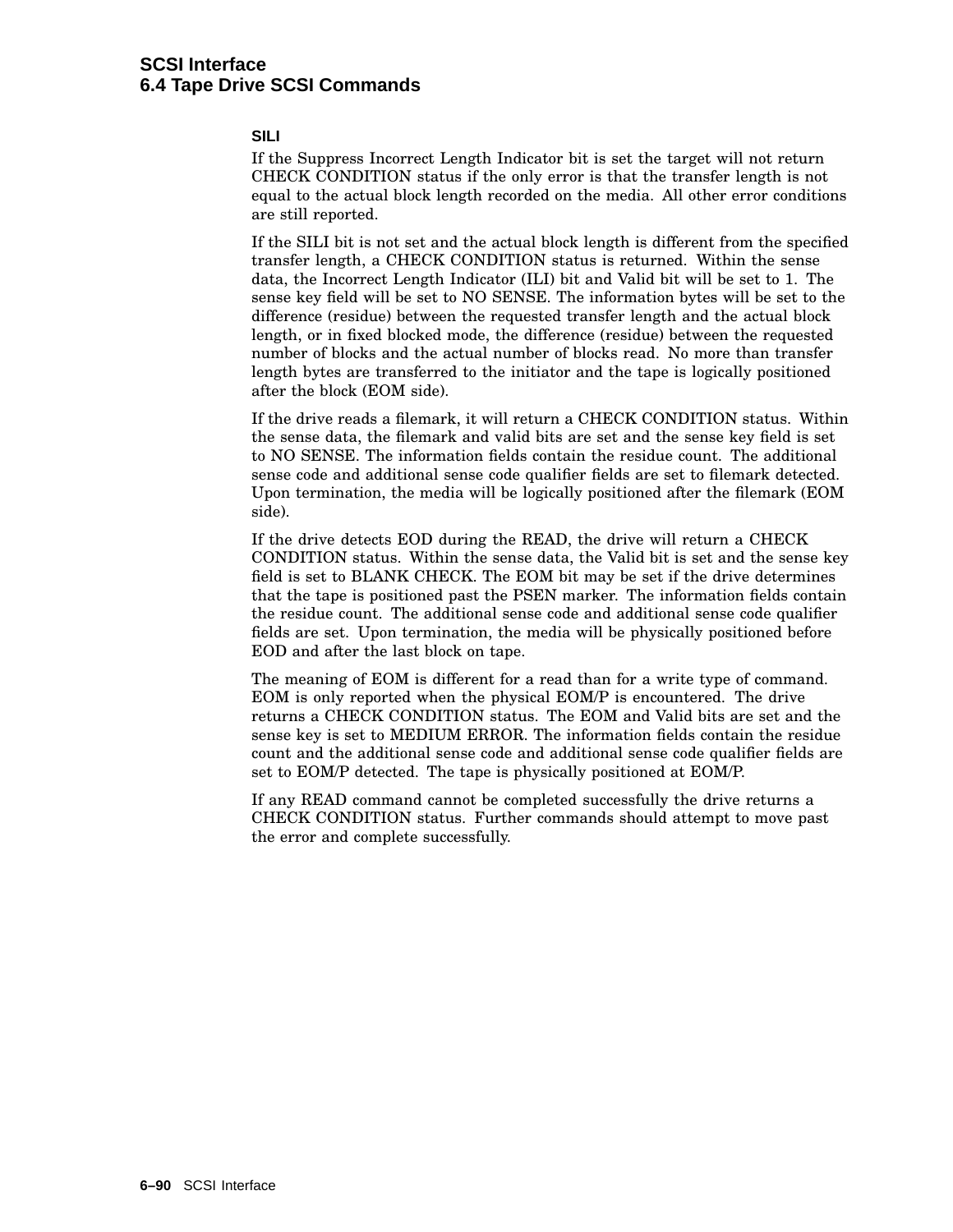## **6.4.2.11 READ BLOCK LIMITS (05h)**



### **Figure 6–81 READ BLOCK LIMITS CDB**

READ BLOCK LIMITS tells the drive to return its limits for block length. The READ BLOCK LIMITS data shown below is sent during the DATA IN phase of the command. The command does not reflect the currently selected block size, only the available limits. MODE SENSE returns the current block size.

## **Figure 6–82 READ BLOCK LIMITS Data**



#### **Maximum Block Length**

This field indicates the maximum block size. The device supports a maximum block length of 256k bytes.

#### **Minimum Block Size**

This field indicates the minimum block size. The device supports a minimum block length of 1 byte.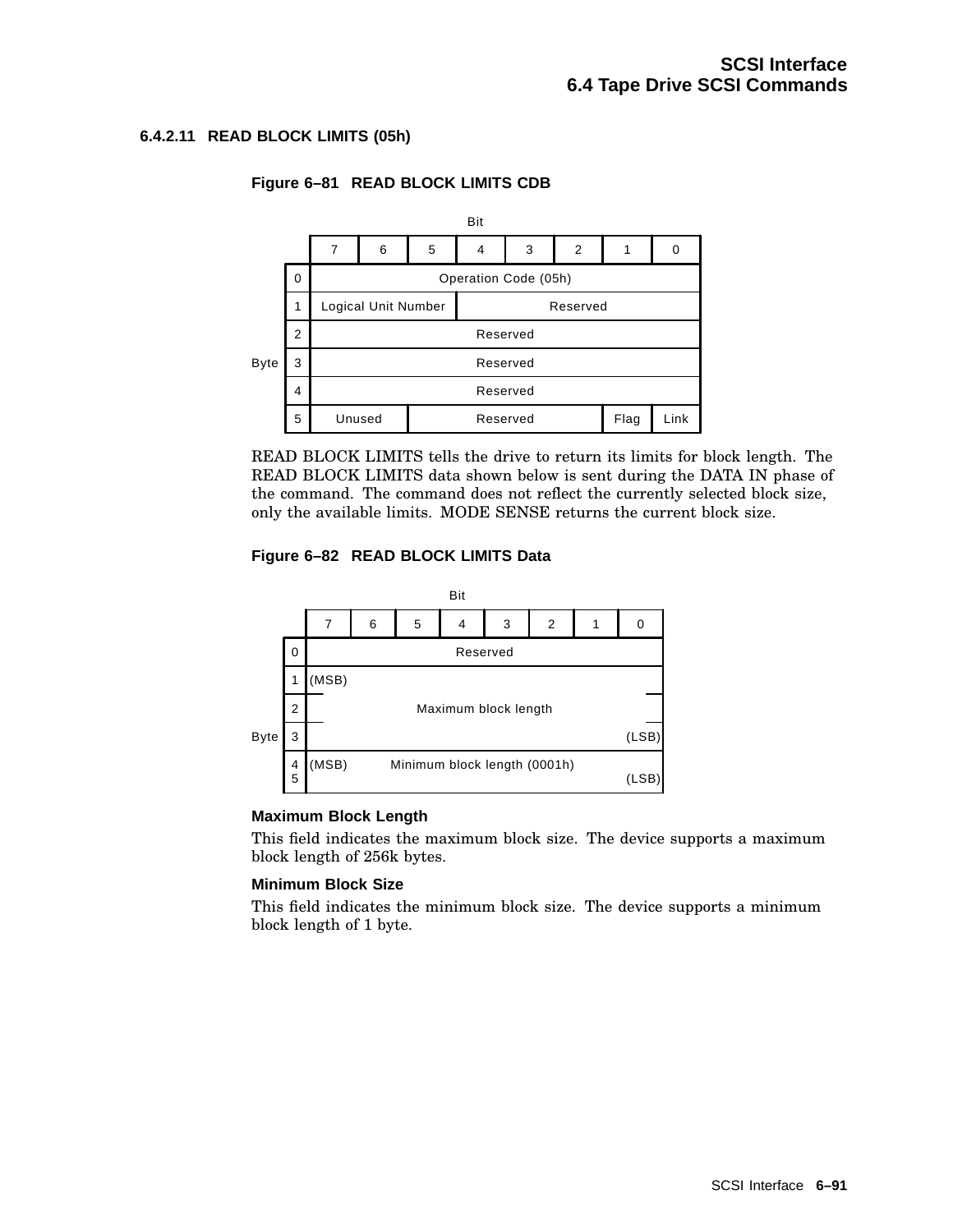## **6.4.2.12 READ BUFFER (3Ch)**

## **Figure 6–83 READ BUFFER CDB**



READ BUFFER is used in conjunction with WRITE BUFFER as a diagnostic function for testing the drive's data buffer and the SCSI bus integrity.

#### **Mode**

The drive supports the following values within the field. If any nonsupported value is set, the drive terminates the command with a CHECK CONDITION status and an ILLEGAL REQUEST sense key set.

#### **Figure 6–84 READ BUFFER Modes Supported**

| Mode             | Description                     |
|------------------|---------------------------------|
| 000 <sub>b</sub> | <b>Combined Header and Data</b> |
| 010 <sub>b</sub> | Data                            |
| 011h             | Descriptor                      |

#### **Buffer ID and Offset**

The drive only supports a single buffer ID field of 0, and offsetting of data is not supported. If these fields are non-0, the drive returns a CHECK CONDITION status with an ILLEGAL REQUEST sense key set.

#### **Allocation Length**

The allocation length specifies the maximum number of bytes that the initiator has allocated for returned data.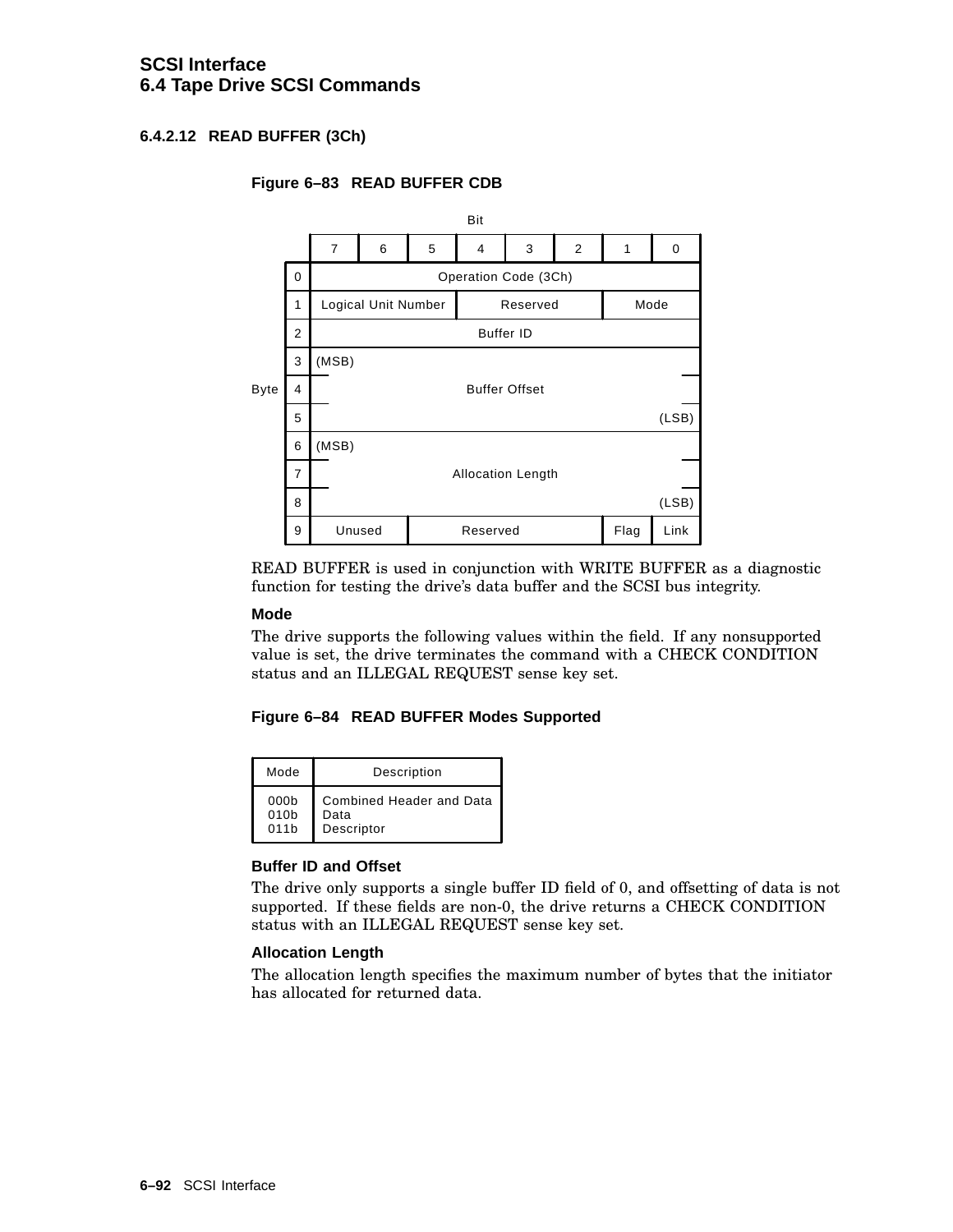**6.4.2.12.1 Combined Header and Data Mode** In this mode, the drive returns a 4-byte header followed by the data bytes. The drive terminates the DATA IN phase when allocation length bytes of header and data have been transferred, or when all available data has been transferred to the initiator, whichever is less. The 4-byte READ BUFFER header is followed by data bytes from the targets data buffer. The header has the following format:

**Figure 6–85 READ BUFFER Data Header**



## **Available Length**

The available length field specifies the total number of data bytes available in the target's buffer. This number is not reduced to reflect the allocation length, nor is it reduced to reflect the actual number of bytes written using the WRITE BUFFER command. Following the READ BUFFER header, the target will transfer data from its data buffer.

**6.4.2.12.2 Data Mode** In this mode, the DATA IN phase only contains buffer data.

**6.4.2.12.3 Descriptor Mode** In this mode, a maximum of four bytes of READ BUFFER descriptor information are returned. The drive returns the descriptor information for the buffer specified by the buffer ID. In this mode, the drive does not reject the valid buffer IDs with a CHECK CONDITION status, but returns all 0s in the READ BUFFER descriptor.

The offset boundary is 12 (0Ch), indicating buffer offsets should be integral multiples of 4k.



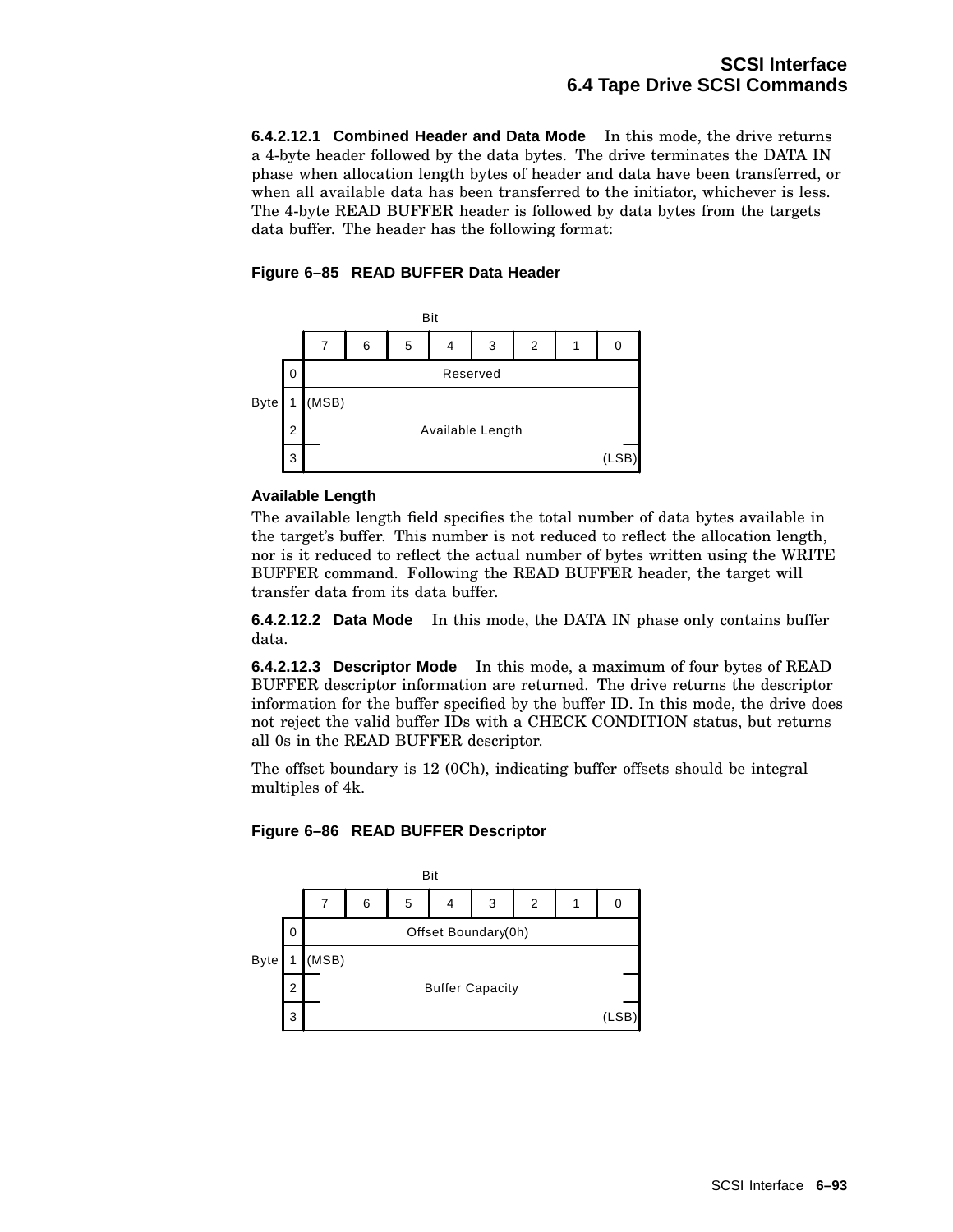## **6.4.2.13 READ POSITION (34h)**

#### Bit 7 6 5 4 3 2 1 0 0 Operation Code (34h) 1 | Logical Unit Number | Reserved | BT Reserved Byte Unused | Reserved | Flag | Link Reserved 2 Reserved 3 Reserved 4 Reserved 5 Reserved 6 Reserved 7 8 9

## **Figure 6–87 READ POSITION CDB**

The READ POSITION command is used to read a position identifier, or SCSI logical block address. The LOCATE command uses this identifier to position back to this same logical position, in a high performance fashion.

## **BT**

The Block Type bit indicates how the position is interpreted. Since this device uses the same logical block address whether this bit is set or not, the setting of BT is ignored. The logical block address values include all recorded objects: blocks and filemarks.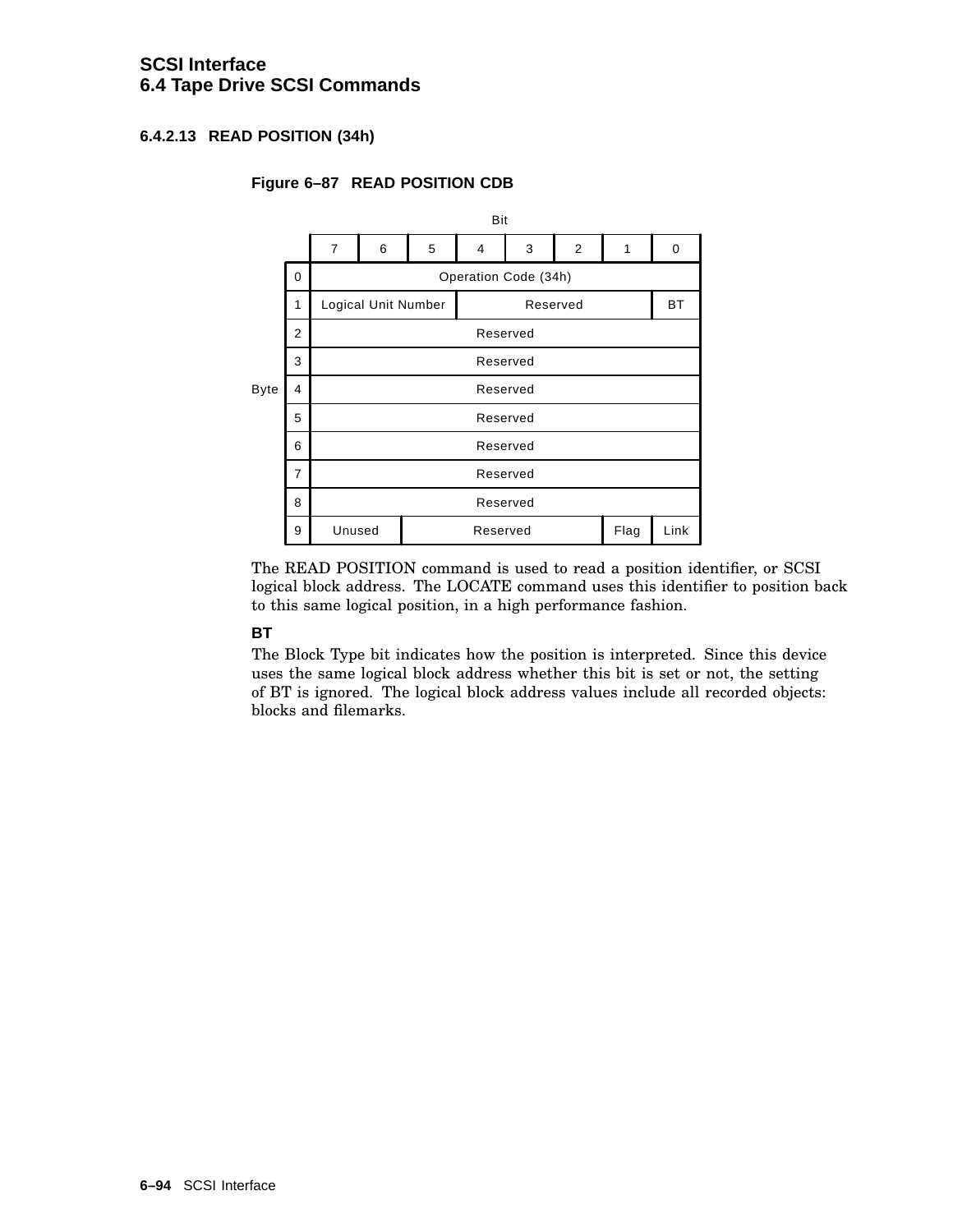**6.4.2.13.1 READ POSITION Data Format** The BOP and EOP bits will be set as appropriate. The Block Position Unknown (BPU) bit is never set since the setting of the BT bit in the read position CDB does not affect the block address values returned.

 $\mathbf{B}^{(i)}$ 

## **Figure 6–88 READ POSITION Data Format**

|             |                    | ы                                           |                             |                            |                           |   |              |          |       |  |
|-------------|--------------------|---------------------------------------------|-----------------------------|----------------------------|---------------------------|---|--------------|----------|-------|--|
|             |                    | $\overline{7}$                              | 6                           | 5                          | $\overline{4}$            | 3 | $\mathbf{2}$ | 1        | 0     |  |
|             | 0                  | EOP<br><b>BOP</b><br>Reserved<br><b>BPU</b> |                             |                            |                           |   |              | Reserved |       |  |
|             | 1                  |                                             |                             | <b>Partition Number</b>    |                           |   |              |          |       |  |
| <b>Byte</b> | 2<br>Reserved<br>3 |                                             |                             |                            |                           |   |              |          |       |  |
|             | $\overline{4}$     | (MSB)                                       |                             |                            |                           |   |              |          |       |  |
|             | 5                  |                                             | <b>First Block Location</b> |                            |                           |   |              |          |       |  |
|             | 6                  |                                             |                             |                            |                           |   |              |          |       |  |
|             | $\overline{7}$     |                                             |                             | (LSB)                      |                           |   |              |          |       |  |
|             | 8                  | (MSB)                                       |                             |                            |                           |   |              |          |       |  |
|             | 9                  |                                             |                             | Last Block Location        |                           |   |              |          |       |  |
|             | 10                 |                                             |                             |                            |                           |   |              |          |       |  |
|             | 11                 |                                             | (LSB)                       |                            |                           |   |              |          |       |  |
|             | 12                 | Reserved                                    |                             |                            |                           |   |              |          |       |  |
|             | 13                 | (MSB)                                       |                             |                            |                           |   |              |          |       |  |
|             | 14                 |                                             |                             | Number of Blocks in Buffer |                           |   |              |          |       |  |
|             | 15                 |                                             |                             |                            |                           |   |              |          | (LSB) |  |
|             | 16                 | (MSB)                                       |                             |                            |                           |   |              |          |       |  |
|             | 17                 |                                             |                             |                            | Number of Bytes in Buffer |   |              |          |       |  |
|             | 18                 |                                             |                             |                            |                           |   |              |          |       |  |
|             | 19                 |                                             |                             |                            |                           |   |              |          | (LSB) |  |

#### **First Block Location**

The block address associated with the current logical position; the next block to be transferred between the target and initiator if a READ or WRITE command is issued.

#### **Last Block Location**

The block address associated with the current physical position; the next block to be transferred to the media and from the target's buffer. If the buffer is empty, or has only a partial block, the same value as first block location will be reported. The first block or filemark written onto the media is at address 0.

#### **Number of Blocks in Buffer**

The number of data blocks and filemarks in the target's buffer.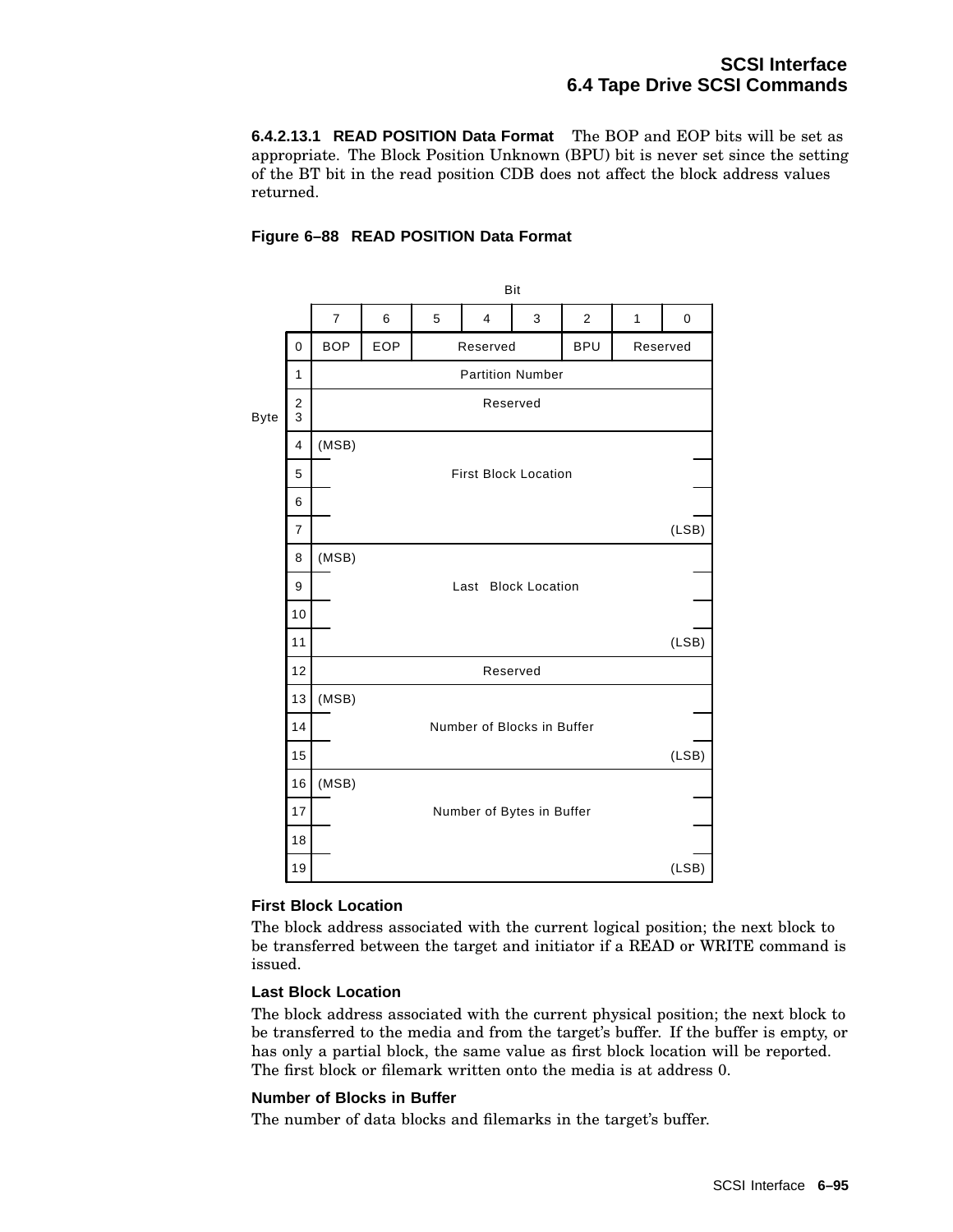**Number of Bytes in Buffer** The number of data bytes and filemarks in the buffer that have not been written to the medium.

#### **6.4.2.14 RECEIVE DIAGNOSTICS RESULTS (1Ch)**



#### **Figure 6–89 RECEIVE DIAGNOSTICS RESULTS CDB**

RECEIVE DIAGNOSTIC RESULTS tells the drive to send analysis data to the initiator after completion of a SEND DIAGNOSTIC command. The following data will be returned by this command. A REQUEST SENSE command should be issued to obtain more detailed information following a CHECK CONDITION on a SEND DIAGNOSTIC command.

#### **Figure 6–90 Receive Diagnostic Result Data Format**



This information simply indicates which of the main components of the subsystem has failed testing.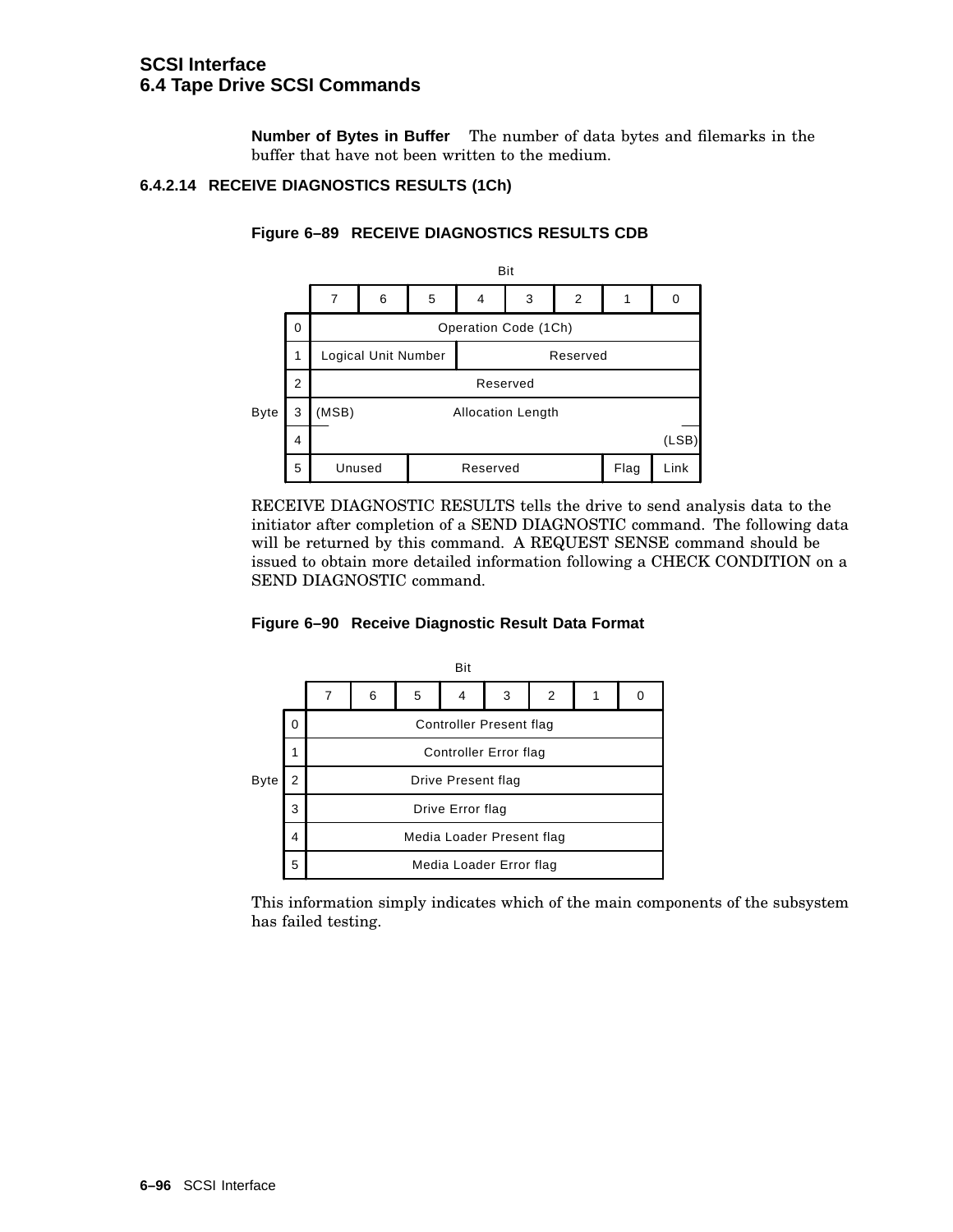## **6.4.2.15 RELEASE UNIT (17h)**



## **Figure 6–91 RELEASE UNIT CDB**

RELEASE UNIT releases the drive if it is currently reserved by the requesting initiator.

It is not an error to attempt to release the drive if it is not currently reserved by the requesting initiator. However, if it reserved by other initiator, the drive is not released.

#### **3rdPty**

The third-party release option for RELEASE UNIT allows an initiator to release a logical unit that was previously reserved using the third-party reservation option. If the third-party (3rdPty) bit is 0, then the third-party release option is not requested. If the 3rdPty bit is 1, the drive is released if it was originally reserved by the same initiator using the third-party reservation option, and if the device is the same SCSI device that was specified in the third-party device ID field.

**6.4.2.15.1 Medium Changer Considerations** The optional element reservation feature defined for medium changer devices in SCSI-2 is not supported, so the RELEASE command is defined the same as for the tape drive: Only the whole loader unit can be released. Reserve/release of the loader and drive LUNs are handled independently.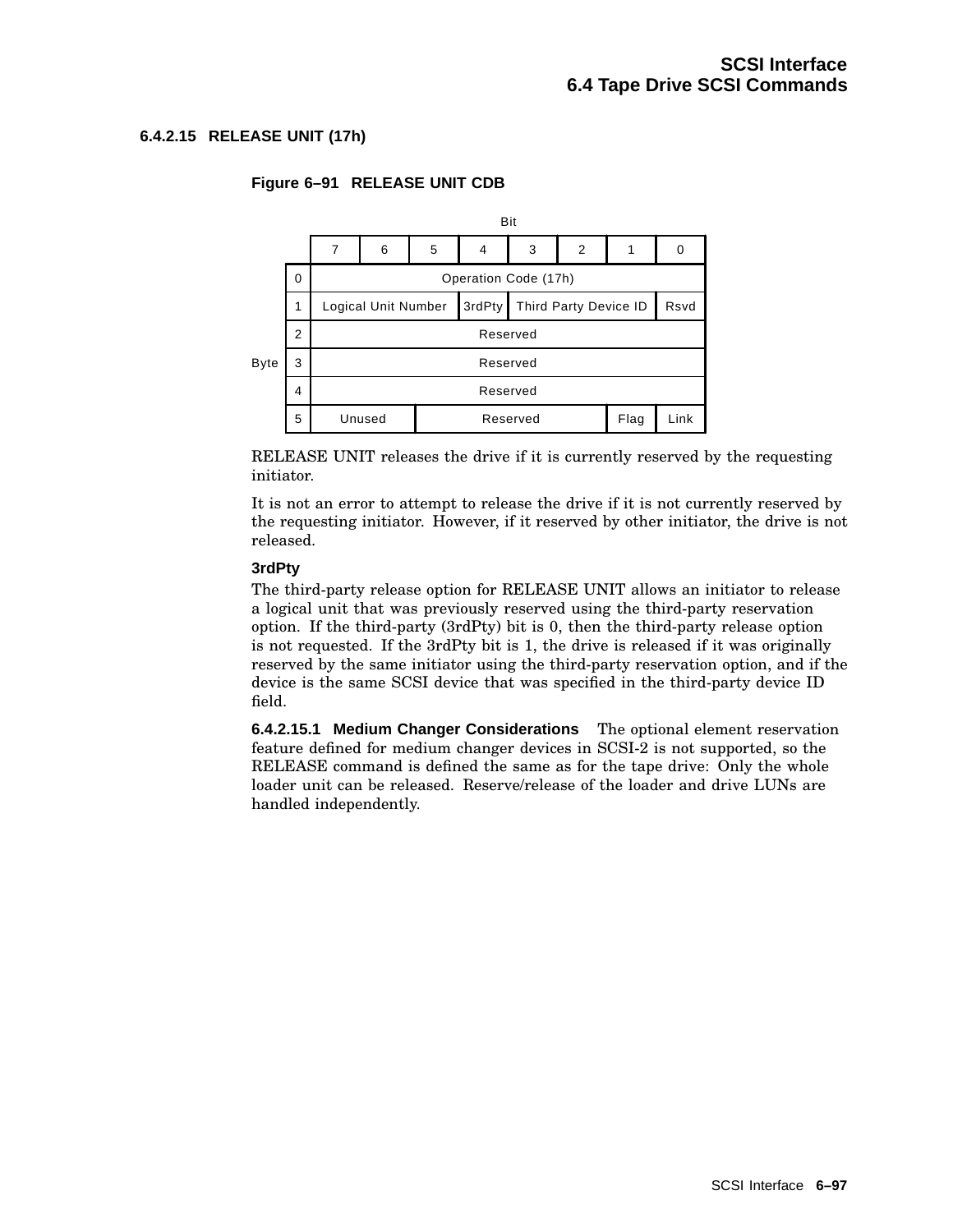## **6.4.2.16 REQUEST SENSE (03h)**

The REQUEST SENSE command implementation is dependent upon the type of firmware that is loaded in the THZ02 controller. Refer to Table 6–12 for the appropriate section for your type of code.

| Table 6-12 Request Sense Command Sections |  |  |  |
|-------------------------------------------|--|--|--|
|-------------------------------------------|--|--|--|

| Code Type | <b>Description</b> | <b>Section</b>     |  |
|-----------|--------------------|--------------------|--|
| Type 1    | SCSI II            | Section 6.4.2.16.1 |  |
| Type 2    | 8mm emulation      | Section 6.4.2.16.2 |  |
| Type 3    | AS400 attachment   | Section 6.4.2.16.3 |  |

**6.4.2.16.1 REQUEST SENSE — SCSI II** REQUEST SENSE tells the target to transfer sense data to the initiator.

#### **Figure 6–92 REQUEST SENSE CDB**



The sense data is valid for a CHECK CONDITION or RESERVATION CONFLICT status returned on the previous command. The sense data bytes are preserved by the target until retrieved by the REQUEST SENSE command, or until the receipt of any other command from the same initiator.

If the drive receives an unsolicited REQUEST SENSE, then it returns sense data with the appropriate values in the EOM, sense key, additional sense code, and additional sense code qualifier. The positional information provided reflects the logical position of the drive. The drive returns information based on the (nondiagnostic) data still in its buffer as well as the data on tape.

REQUEST SENSE does not cause the drive to flush its buffered data to tape. Therefore, if the host requires the exact physical positioning of the media, it should precede the REQUEST SENSE with a WRITE FILEMARKS with length 0 (Immed = 0) command, which forces the drive to flush any currently buffered data to tape. A subsequent REQUEST SENSE will return the actual physical (and logical) position of the drive to the initiator.

#### **Allocation Length**

The allocation length specifies the maximum number of sense bytes to be returned. The drive terminates the transfer when allocation length bytes have been transferred or when all available sense data has been transferred to the host, whichever is less.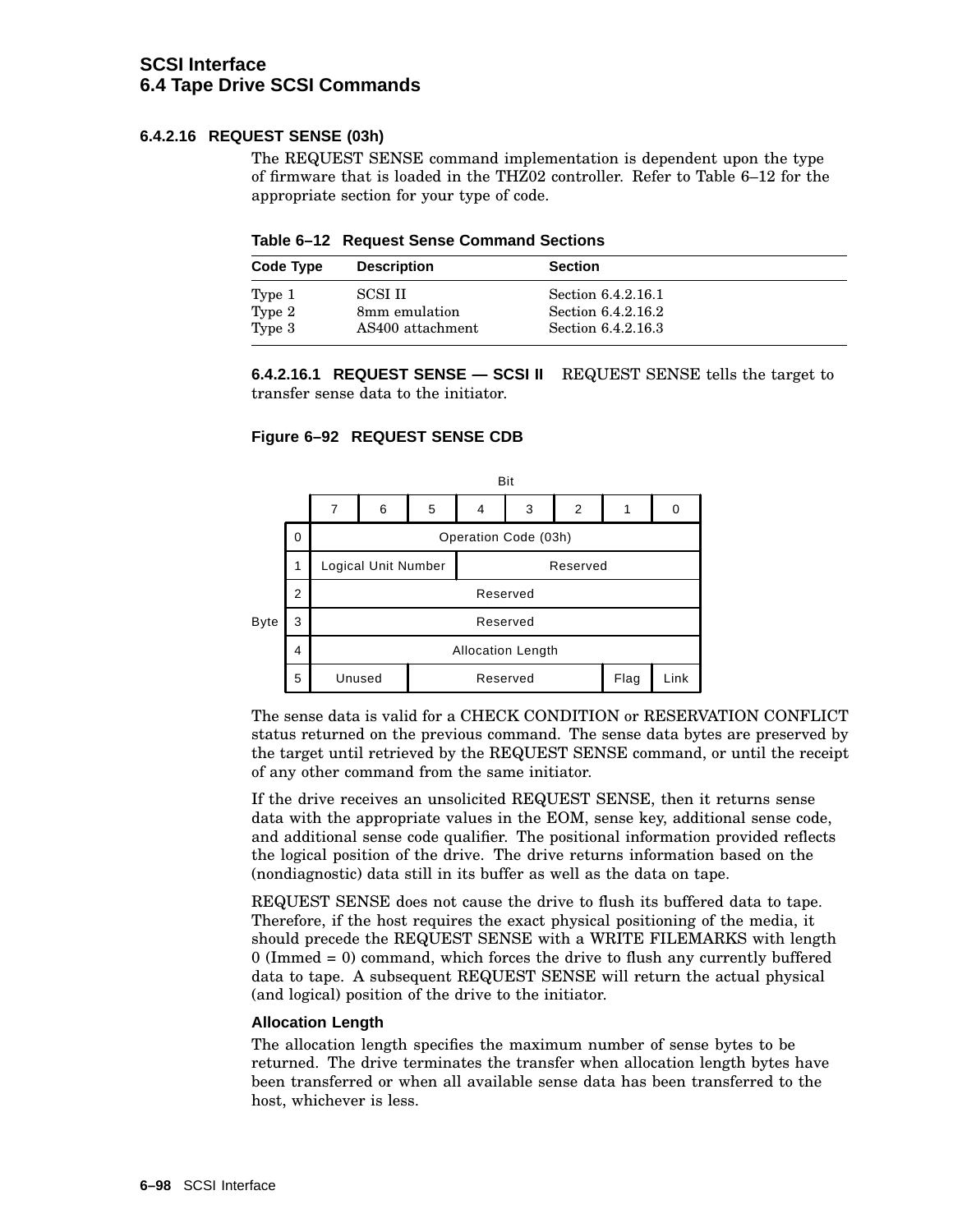## **6.4.2.16.1.1 Sense Information Format**

#### Bit 7 6 5 4 3 2 1 0 0 Valid Error Code Segment Number Filemrk **EOM** ILI Information Bytes Byte (LSB) Command Specific Information Bytes 10 (LSB) Additional Sense Code Additional Sense Code Qualifier Sub−Assembly Code SKSV C/D Reserved BPV Bit Pointer Additional Sense Length Sense Key 1 (MSB) Reservd C/D Internal Status Code (VU) Field Pointer (LSB) 11 Reserved 2 (MSB) 12 3 (MSB) 13 4 14 5 15 6 16 7 17 8 18 9

## **Figure 6–93 REQUEST SENSE Data**

## **Valid**

A Valid bit of 1 indicates that the information bytes contain valid information as defined in the SCSI specification.

## **Error-Code**

A value of 70h indicates a current error — the report is associated with the most recently received command.

A value of 71h indicates a deferred error — the report is associated with a previous command and not as a result of the current command.

No other values will be returned.

## **Segment Number**

This byte is always 0.

#### **Filemark**

This bit indicates that the current command has read a filemark.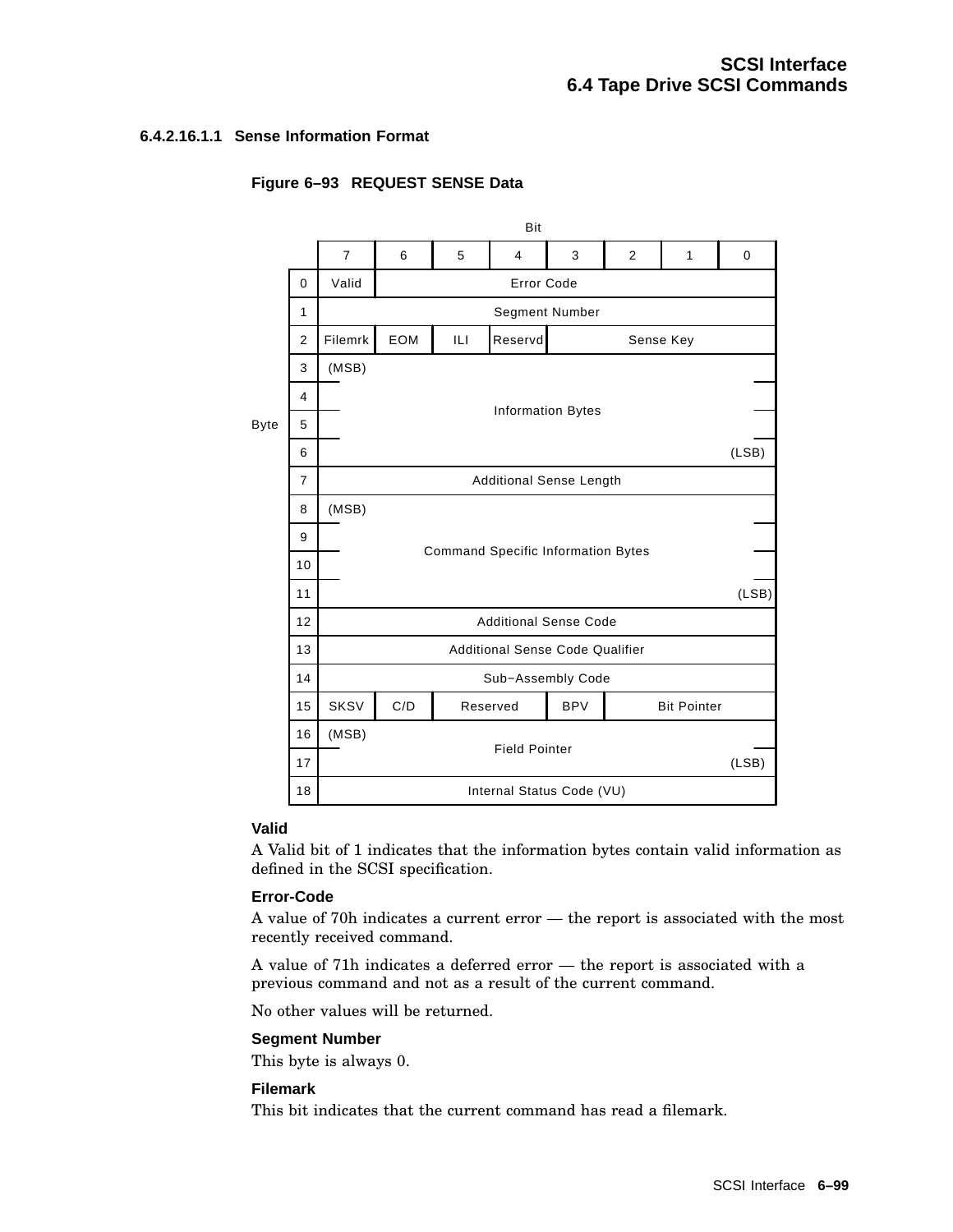#### **EOM**

This bit indicates that an end-of-medium condition (end of partition or beginning of partition) exists. The warning is also given by setting the sense key to NO SENSE and the additional sense code qualifier to end of partition or beginning of partition.

For write-type operations, the drive returns a CHECK CONDITION on any operation which occurs after detection of the early warning EOP marker. The EOM and additional sense code fields will be set. For read-type operations, the drive does not return a CHECK CONDITION until the drive encounters the physical EOP.

#### **ILI**

The Incorrect Length Indicator bit indicates that the requested logical block length did not match the logical block length of the data on the tape. Only READ or VERIFY may cause this bit to be set.

#### **Sense Key**

In most cases, additional sense code and/or qualifier information is available. See the tables later in this section.

#### **Information Bytes**

These bytes contain the differences (residue) of the requested length minus the actual length in either bytes, blocks, or filemarks, as determined by the command. Negative values are indicated by two's complement notation. The bytes are valid for all read, write, space and verify tape commands for which a CHECK CONDITION status has been generated. The information bytes are 0 for MODE SELECT/SENSE, INQUIRY, READ BLOCK LIMITS and TEST UNIT READY.

#### **Additional Sense Length**

This specifies the number of additional sense bytes to follow. If the allocation length of the command descriptor block is too small to transfer all of the additional sense bytes, the additional sense length is not adjusted to reflect the truncation.

#### **Command Specific Information Bytes**

Command Specific bytes are handled as device specific and can be logged by the operating system on error conditions. On media errors, this usually contains the current SCSI logical block address.

#### **Additional Sense Code (ASC) and ASC Qualifier**

These two bytes provide additional information about the sense key and cause of the CHECK CONDITION status. See the tables later in this section.

#### **Sub-Assembly Code**

Unused at present, returned as 0.

#### **Field Pointer Bytes**

C/D — When set, indicates that the illegal parameter is in the CDB. A C/D of 0 indicates that the illegal parameter is in the parameter list from the initiator.

BPV — When the Bit Pointer Valid bit is set, it indicates that the bit pointer field is valid and designates which bit of the byte designated by the field pointer is in error. For a multi-bit field, it points to the most significant bit of the field.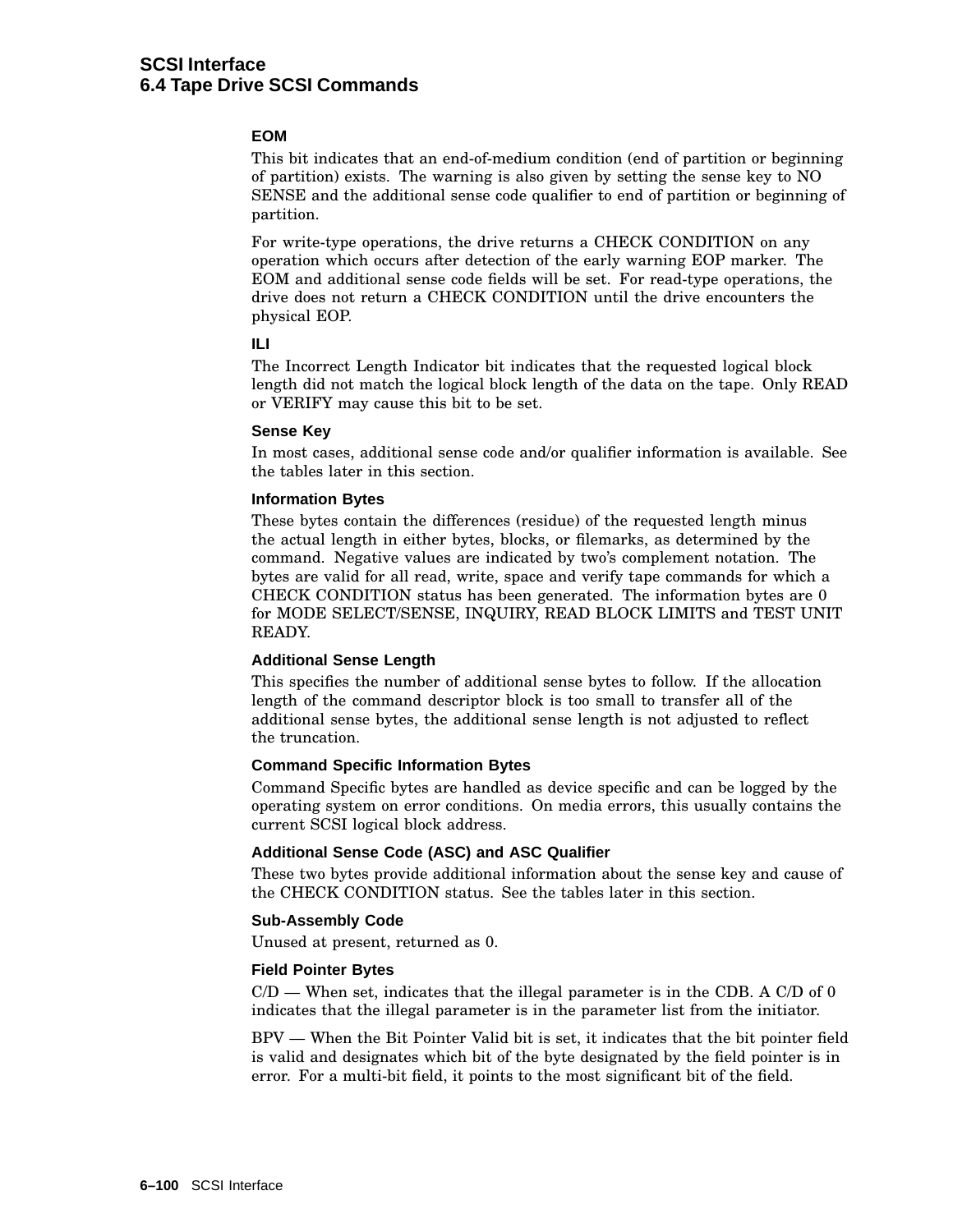Field Pointer — Indicates which byte of the CDB or parameter list was in error. For a multi-byte field, the most significant byte is indicated.

**Sense Key Description** 0h No Sense. Check the filemark/EOM/ILI bits and the ASC/Q bytes. 1h Recovered Error. This can be caused by rounding of mode parameters on a MODE SELECT, or to report that R/W error rates are reaching subsystem specification limits for optimal operation, however, the device may still be able to continue to function without any unrecovered errors for a long period of time. 2h Not Ready. The media is not ready for tape operation commands. Media might not be present in the drive, or may be in the process of loading or calibrating. 3h Medium Error. An unrecoverable write, read or positioning error has occurred. Detailed device specific information may be available. 4h Hardware Error. The additional sense code/qualifier fields may provide more specific information. 5h Illegal Request. The CDB or supplied parameter data had an unsupported or illegal operation specified. Check bytes 15, 16 and 17. 6h Unit Attention. Unit attentions are created after a device reset, if the media asynchronously become ready to this initiator, if another initiator changes mode parameters, and if the firmware is updated. 7h Data Protected. The current media is write protected. This can be due to the Write Protect switch on the cartridge, or if the media is not CompacTape III type. 8h Blank Check. An EOD or LongGap has been encountered. Bh Command Aborted. Generated when a command has been aborted by the tape device for some reason. Check the ASC/Q bytes. Dh Volume Overflow. Physical end of media has been reached during writing. The initiator ignored the EOM condition and continued writing. Eh Miscompare. A compare error occurred during reading by the self-tests invoked during execution of a send diagnostic.

**Table 6–13 Sense Keys Used**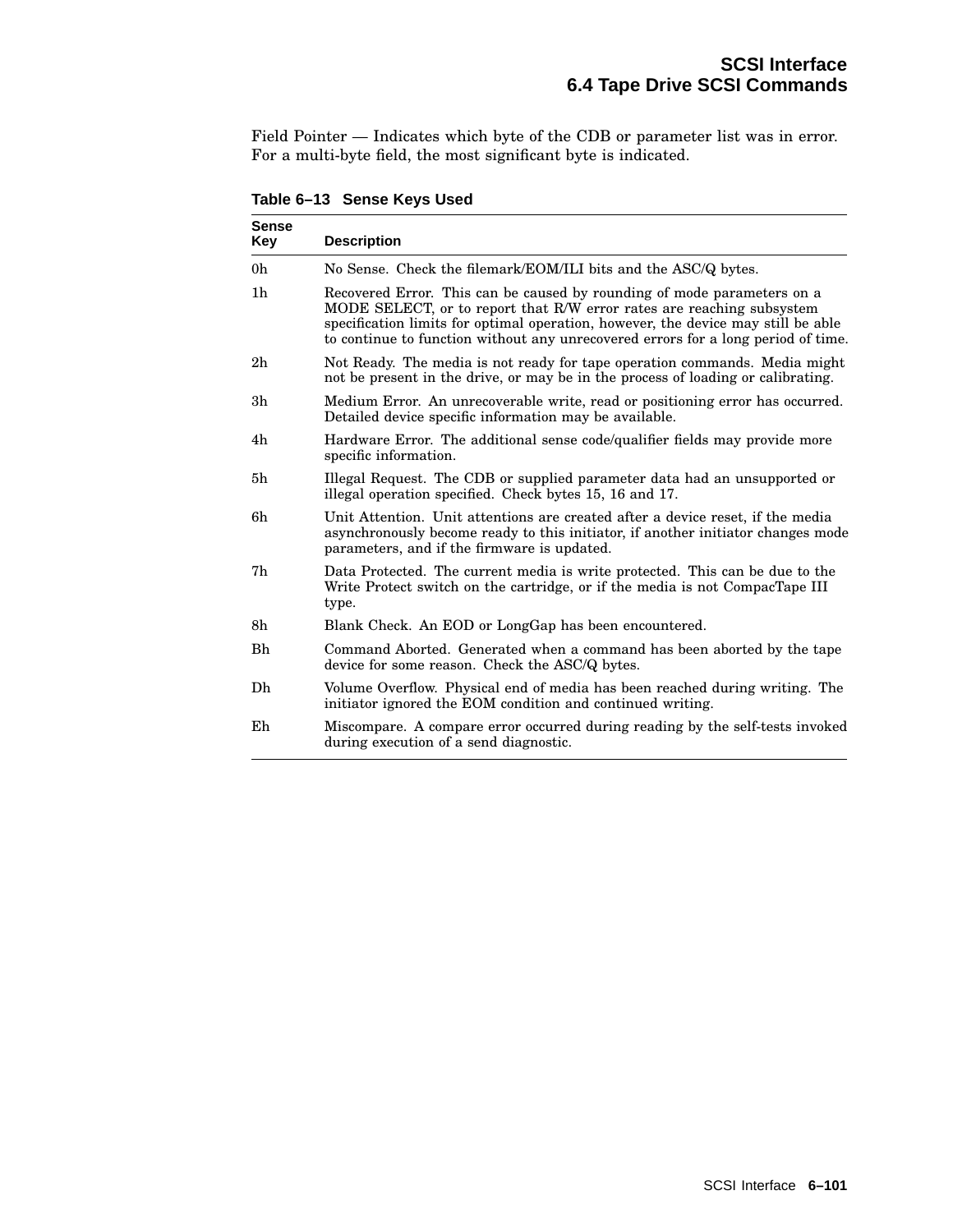# **SCSI Interface 6.4 Tape Drive SCSI Commands**

| <b>ASC</b>      | ASCQ            | <b>Description</b>                 |
|-----------------|-----------------|------------------------------------|
| 00 <sub>h</sub> |                 | No additional sense code           |
|                 | 00 <sub>h</sub> | No additional sense qualifier      |
|                 | 01 <sub>h</sub> | Unexpected FM encountered          |
|                 | 02 <sub>h</sub> | End of medium encountered          |
|                 | 03h             | Setmark encountered                |
|                 | 04h             | Beginning of medium encountered    |
|                 | 05h             | EOD encountered                    |
|                 | 06 <sub>h</sub> | I/O process terminated             |
| 03h             |                 | Peripheral device write error      |
|                 | 00 <sub>h</sub> | Peripheral device write fault      |
|                 | 01 <sub>h</sub> | No write current                   |
|                 | $02\mathrm{h}$  | Excessive write errors             |
| 04h             |                 | Unit not ready                     |
|                 | 00 <sub>h</sub> | Cause nonreportable                |
|                 | 01h             | Calibration in process             |
|                 | 02 <sub>h</sub> | LOAD command needed                |
|                 | 03h             | Manual intervention needed         |
| 05h             | 00h             | LUN doesn't respond to selection   |
| 07 <sub>h</sub> | 00h             | Multiple LUNs selected             |
| 08 <sub>h</sub> | 00h             | LUN communications failure         |
|                 | 01 <sub>h</sub> | LUN communications timeout         |
|                 | 02 <sub>h</sub> | LUN communications parity error    |
| 0Ah             | 00h             | Error log overflow                 |
| 0 <sub>Ch</sub> | 00h             | Write error                        |
| 11h             | 00h             | Unrecovered read error             |
|                 | 01 <sub>h</sub> | Read retries exhausted             |
|                 | 02h             | Error too long to correct          |
|                 | 03h             | Multiple read errors               |
|                 | 08 <sub>h</sub> | Incomplete block read              |
|                 | 09 <sub>h</sub> | No gap found                       |
|                 | 0Ah             | Miscorrected error                 |
| 14h             | 00 <sub>h</sub> | Recorded entity not found          |
|                 | 01 <sub>h</sub> | Filemark not found                 |
|                 | 02 <sub>h</sub> | FM or setmark not found            |
|                 | 03h             | EOD blocks not found               |
|                 | 04h             | Block sequence error               |
| 15h             | 00 <sub>h</sub> | Random positioning error           |
|                 | 01h             | Mech position error                |
|                 | $02\mathrm{h}$  | Detected by read of media          |
| 17h             | 00h             | Recovered data without ECC         |
|                 | 01 <sub>h</sub> | With retries                       |
| 18h             | 00 <sub>h</sub> | Recovered ECC error                |
| 1Ah             | 00 <sub>h</sub> | Parameter list length error        |
| 1Dh             | 00 <sub>h</sub> | Miscompare during verify operation |
| $20\mathrm{h}$  | 00 <sub>h</sub> | Illegal opcode                     |
| 21h             | 01 <sub>h</sub> | Invalid element address            |
| 24h             | 00 <sub>h</sub> | Invalid CDB field                  |
|                 | 81h             | Invalid mode on write buffer       |
|                 | 82h             | Media in drive                     |
|                 | 83h             | Command queue not empty            |
|                 | 84h             | <b>Insufficient resources</b>      |
|                 | 85h             | Invalid buffer ID                  |

## **Table 6–14 Additional Sense Codes/Qualifiers Used**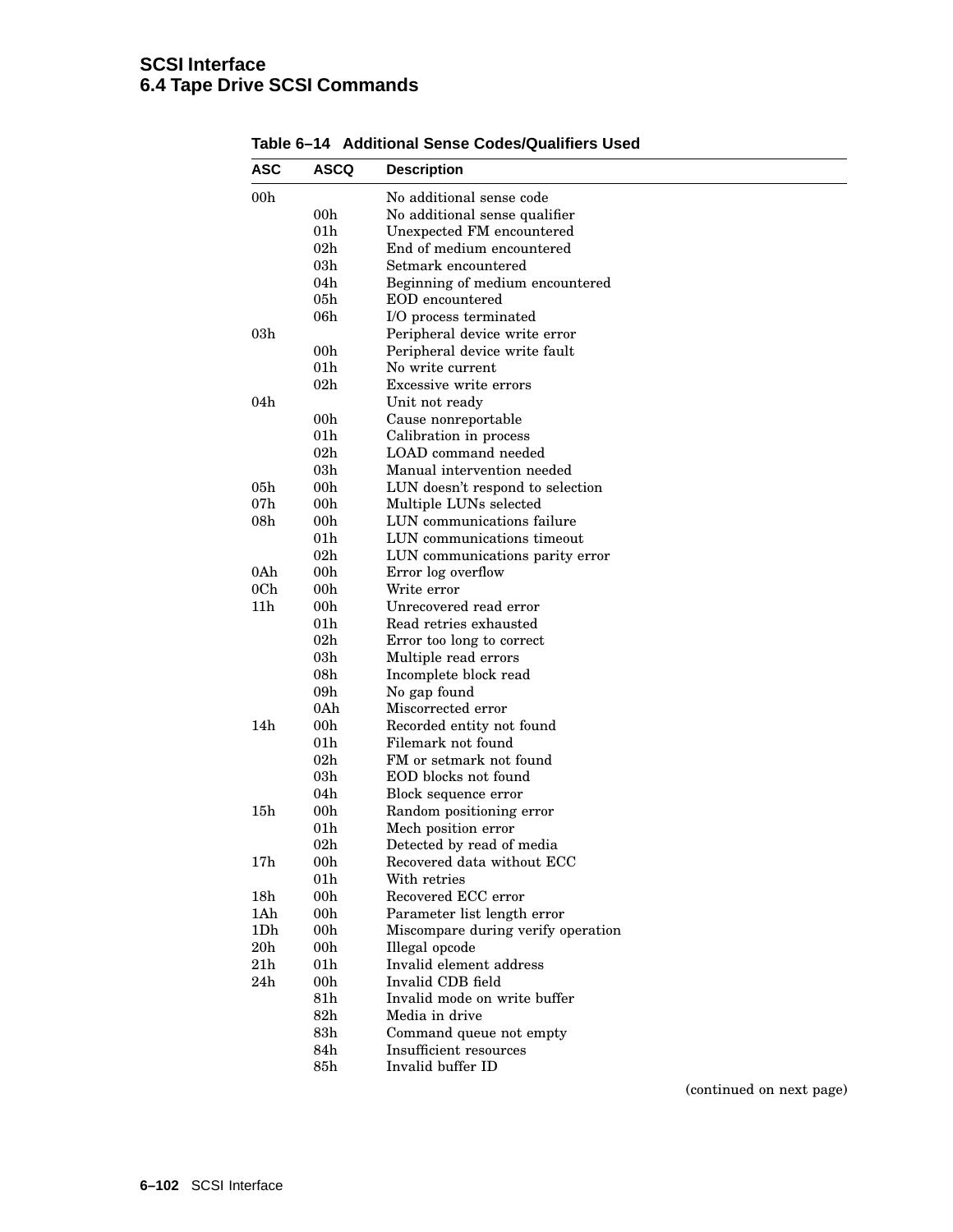| <b>ASC</b>      | ASCQ            | <b>Description</b>                        |
|-----------------|-----------------|-------------------------------------------|
|                 | 86h             | Invalid offset                            |
|                 | $87\mathrm{h}$  | Invalid size                              |
|                 | 88h             | Out of sequence                           |
|                 | 89h             | Image data over limit                     |
|                 | 8Ah             | Update in progress                        |
|                 | $8\mathrm{Bh}$  | Image/personality is bad                  |
|                 | 8Ch             | Not immediate command                     |
| 25h             | $00\mathrm{h}$  | <b>Illegal LUN</b>                        |
| 26h             |                 | Parameter list error                      |
|                 | 00 <sub>h</sub> | Invalid field                             |
|                 | 01h             | Parameter not supported                   |
|                 | $02\mathrm{h}$  | Parameter value invalid                   |
| 27h             | $00\mathrm{h}$  | Write protected                           |
|                 | 80h             | Hardware write protect                    |
|                 | 81h             | Software write protect                    |
|                 | 82 <sub>h</sub> | Data safety write protect                 |
| 28h             | 00h             | Not ready to ready                        |
| 29h             | 00h             | Reset occurred                            |
| 2Ah             | 00h             | Parameters changed                        |
|                 | 01 <sub>h</sub> | Mode parameters changed                   |
|                 | 02 <sub>h</sub> | Log parameters changed                    |
| 2Bh             | 00h             | Copy command without disconnect privilege |
| 2Ch             | 00h             | Command sequence error                    |
| 2Fh             | 00h             | Commands cleared by another initiator     |
| 30 <sub>h</sub> | 00 <sub>h</sub> | Can't read medium                         |
|                 | 01 <sub>h</sub> | Unknown format                            |
| 37h             | 00h             | Rounded parameter                         |
| 39h             | 00h             | Saving parameters not supported           |
| 3Ah             | 00h             | Media not present                         |
|                 | 80h             | VU cartridge missing                      |
| 3Bh             | 00h             | Sequential positioning error              |
|                 | 01h             | Tape position error at BOM                |
|                 | 02 <sub>h</sub> | Tape position error at EOM                |
|                 | 08 <sub>h</sub> | Reposition error                          |
|                 | 0Dh             | Media destination element full            |
|                 | $0\mathrm{Eh}$  | Media source element empty                |
| 3D <sub>h</sub> | 00h             | Invalid bits in ID message                |
| 3Fh             | 00 <sub>h</sub> | Target operating conditions changed       |
|                 | 01 <sub>h</sub> | Microcode has been changed                |
|                 | 03h             | Inquiry data has changed                  |
| 40h             | 00h             | Diagnostic/POST failed                    |
|                 | 80h             | ROM EDC failure                           |
|                 | 81h             | RAM failure                               |
|                 | 82h             | Bad drive status                          |
|                 | 83h             | Loader diags failed                       |
| 43h             | 00h             | Message error                             |
| 44h             | 00h             | Internal target failure                   |
|                 | 80h             | Unexpected select interrupt               |
|                 | 81h             | EDC error detected by port                |
| 45h             | 00 <sub>h</sub> | Select/reselect failure                   |
| 47h             | 00 <sub>h</sub> | SCSI parity error                         |
| 48h             | 00 <sub>h</sub> | <b>IDE</b> message received               |

**Table 6–14 (Cont.) Additional Sense Codes/Qualifiers Used**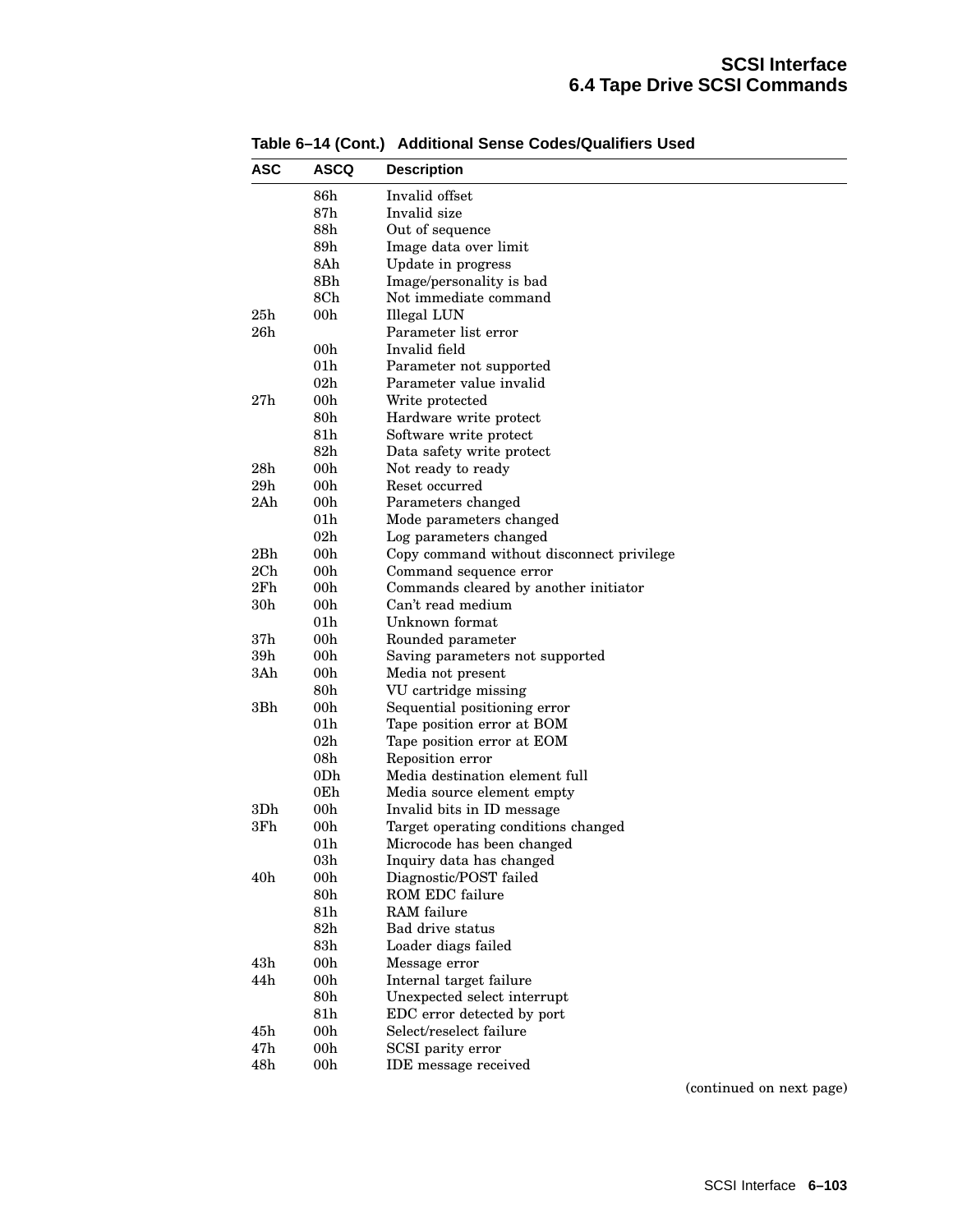| <b>ASC</b>      | <b>ASCQ</b>     | <b>Description</b>                  |
|-----------------|-----------------|-------------------------------------|
| 49h             | 00 <sub>h</sub> | Invalid message error               |
| 4Ah             | 00 <sub>h</sub> | Command phase error                 |
| 4Bh             | 00 <sub>h</sub> | Data phase error                    |
| 4Eh             | 00 <sub>h</sub> | Overlapped commands attempted       |
| 50 <sub>h</sub> | 00 <sub>h</sub> | Write append error                  |
|                 | 01 <sub>h</sub> | Write append position error         |
|                 | 02h             | Position error related to timing    |
| 51 <sub>h</sub> | 00 <sub>h</sub> | Erase failure                       |
| 52 <sub>h</sub> | 00 <sub>h</sub> | Cartridge fault                     |
| 53h             | 00 <sub>h</sub> | Media load/eject failure            |
|                 | 01 <sub>h</sub> | Unload tape failure                 |
|                 | 02 <sub>h</sub> | Media removal prevented             |
| 5Ah             | 00 <sub>h</sub> | Operator request/state change input |
|                 | 01 <sub>h</sub> | Operator media removal request      |
|                 | 02 <sub>h</sub> | Operator selected write protect     |
|                 | 03h             | Operator selected write permit      |
| 5Bh             | 00 <sub>h</sub> | Log exception                       |
|                 | 01 <sub>h</sub> | Threshold condition met             |
|                 | 02h             | Log counter at maximum              |
|                 | 03h             | Log list codes exhausted            |
| 80 <sub>h</sub> | 00 <sub>h</sub> | Calibration error                   |
| 81h             | 00h             | Directory read error                |

**Table 6–14 (Cont.) Additional Sense Codes/Qualifiers Used**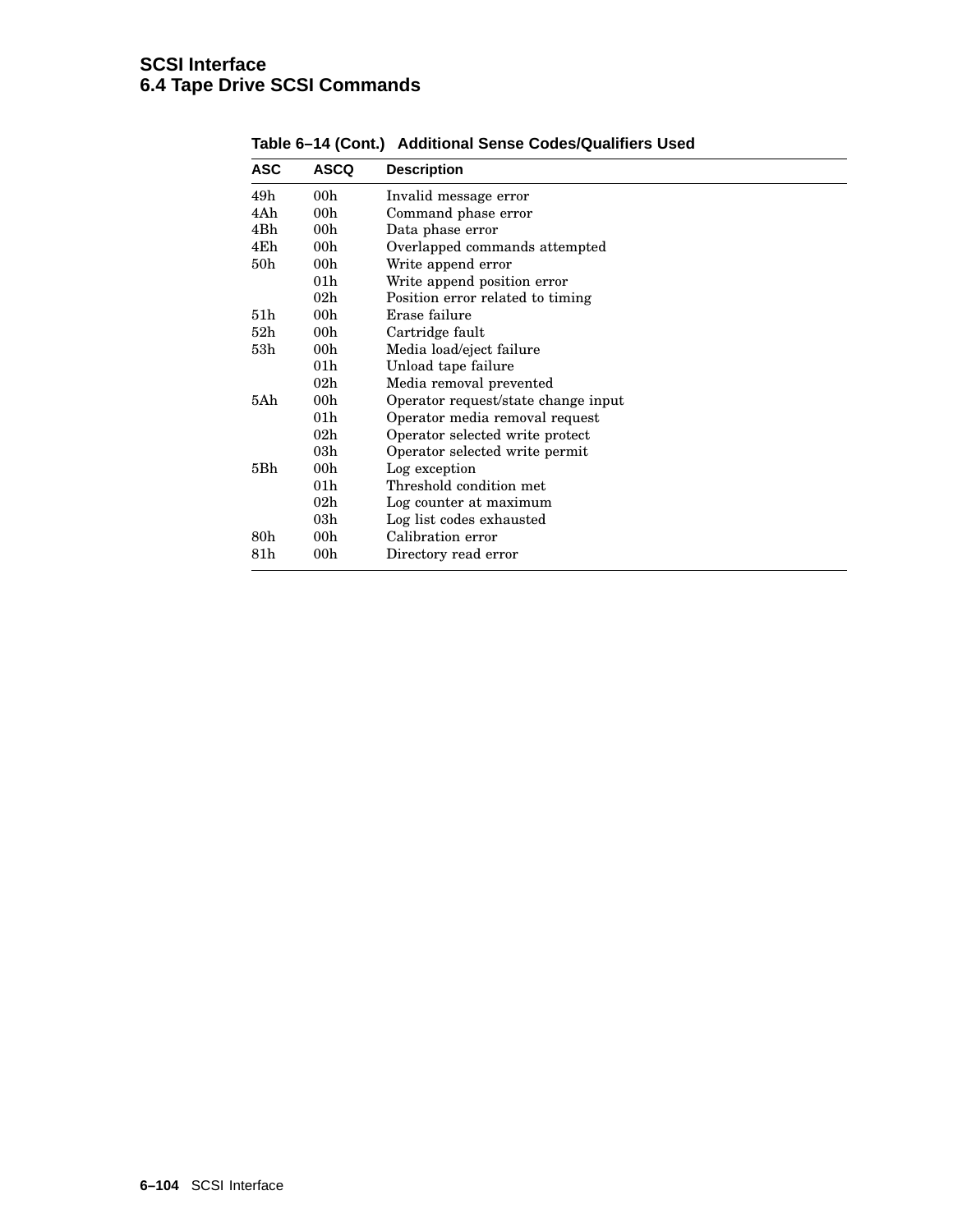**6.4.2.16.2 REQUEST SENSE — 8mm Emulation** REQUEST SENSE tells the target to transfer sense data to the initiator.

## **Figure 6–94 REQUEST SENSE CDB**



The sense data is valid for a CHECK CONDITION or RESERVATION CONFLICT status returned on the previous command. The sense data bytes are preserved by the target until retrieved by the REQUEST SENSE command, or until the receipt of any other command from the same initiator.

If the drive receives an unsolicited REQUEST SENSE, then it returns sense data with the appropriate values in the EOM, sense key, additional sense code, and additional sense code qualifier. The positional information provided reflects the logical position of the drive. The drive returns information based on the (nondiagnostic) data still in its buffer as well as the data on tape.

REQUEST SENSE does not cause the drive to flush its buffered data to tape. Therefore, if the host requires the exact physical positioning of the media, it should precede the REQUEST SENSE with a WRITE FILEMARKS with length 0 (Immed =0) command, which forces the drive to flush any currently buffered data to tape. A subsequent REQUEST SENSE will return the actual physical (and logical) position of the drive to the initiator.

#### **Allocation Length**

The allocation length specifies the maximum number of sense bytes to be returned. The drive terminates the transfer when allocation length bytes have been transferred or when all available sense data has been transferred to the host, whichever is less.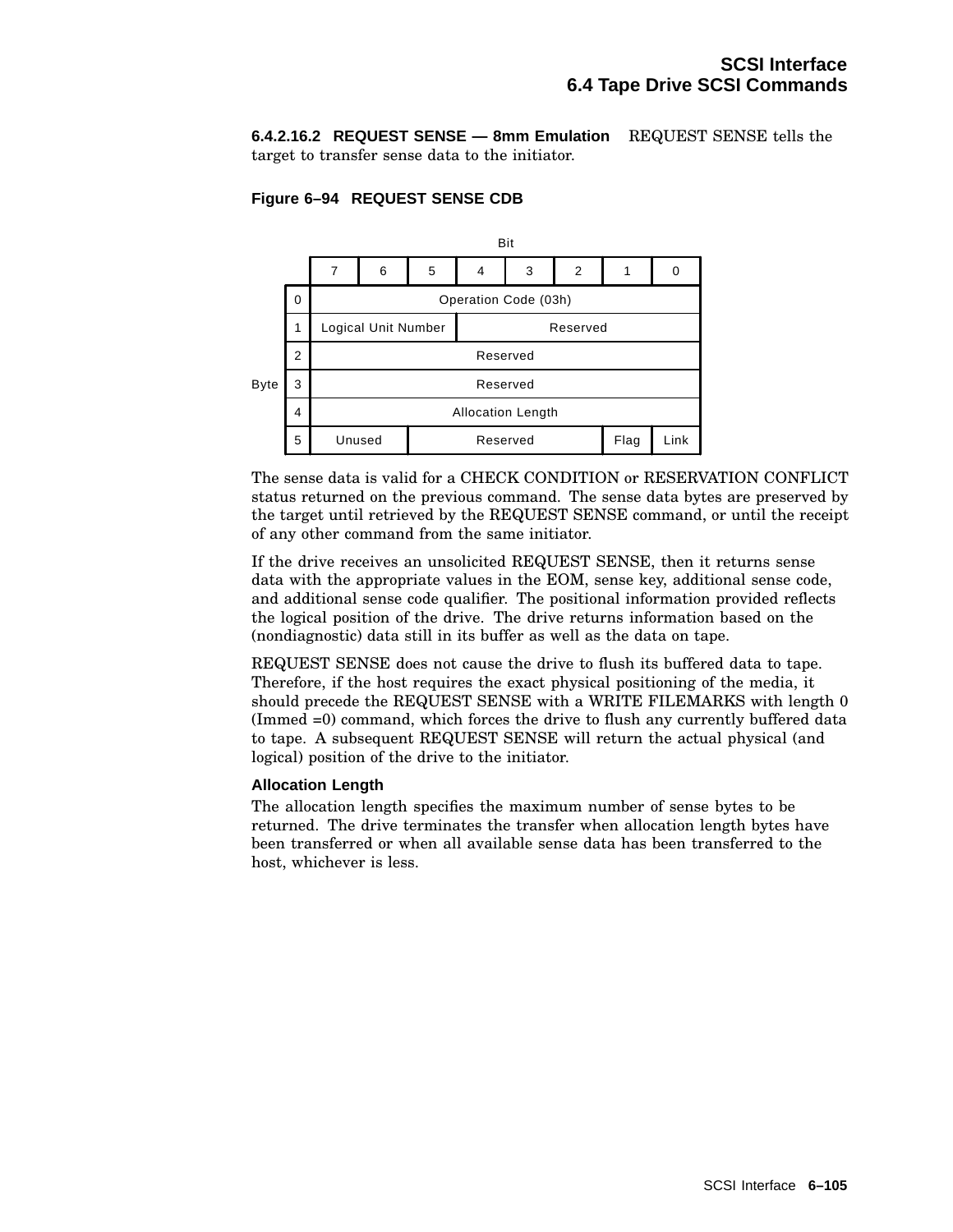# **SCSI Interface 6.4 Tape Drive SCSI Commands**

## **6.4.2.16.2.1 Sense Information Format**

# **Figure 6–95 REQUEST SENSE Data**

|      |                      | Bit            |                                        |                              |                                |            |                |              |             |  |  |  |
|------|----------------------|----------------|----------------------------------------|------------------------------|--------------------------------|------------|----------------|--------------|-------------|--|--|--|
|      |                      | $\overline{7}$ | 6                                      | 5                            | $\overline{4}$                 | 3          | $\overline{2}$ | $\mathbf{1}$ | $\mathbf 0$ |  |  |  |
|      | 0                    | Valid          | Error Code                             |                              |                                |            |                |              |             |  |  |  |
|      | 1                    |                | Reserved                               |                              |                                |            |                |              |             |  |  |  |
|      | $\overline{2}$       | Filemrk        | EOM                                    | ILI                          | Reservd                        |            | Sense Key      |              |             |  |  |  |
|      | 3                    | (MSB)          |                                        |                              |                                |            |                |              |             |  |  |  |
|      | $\overline{4}$       |                |                                        |                              |                                |            |                |              |             |  |  |  |
| Byte | 5                    |                | <b>Information Bytes</b>               |                              |                                |            |                |              |             |  |  |  |
|      | 6                    |                |                                        |                              |                                |            |                |              | (LSB)       |  |  |  |
|      | $\overline{7}$       |                |                                        |                              | <b>Additional Sense Length</b> |            |                |              |             |  |  |  |
|      | 8                    | (MSB)          |                                        |                              |                                |            |                |              |             |  |  |  |
|      | 9                    |                |                                        |                              |                                | Reserved   |                |              |             |  |  |  |
|      | 10                   |                |                                        |                              |                                |            |                |              |             |  |  |  |
|      | 11                   |                |                                        |                              |                                |            |                |              | (LSB)       |  |  |  |
|      | 12                   |                |                                        | <b>Additional Sense Code</b> |                                |            |                |              |             |  |  |  |
|      | 13                   |                | <b>Additional Sense Code Qualifier</b> |                              |                                |            |                |              |             |  |  |  |
|      | 14                   |                | Reserved                               |                              |                                |            |                |              |             |  |  |  |
|      | 15                   | Reserved       |                                        |                              |                                |            |                |              |             |  |  |  |
|      | 16                   | (MSB)          |                                        |                              |                                |            |                |              |             |  |  |  |
|      | 17                   |                |                                        |                              | Read/Write Error Counter       |            |                |              |             |  |  |  |
|      | 18                   |                |                                        |                              |                                |            |                |              | (LSB)       |  |  |  |
|      | 19                   | <b>PF</b>      | <b>BPE</b>                             | <b>FPE</b>                   | ME                             | ECO        | <b>TME</b>     | <b>TNP</b>   | <b>BOT</b>  |  |  |  |
|      | 20                   | <b>XFR</b>     | <b>TMD</b>                             | <b>WP</b>                    | <b>FMKE</b>                    | <b>URE</b> | WE1            | <b>SSE</b>   | FE.         |  |  |  |
|      | 21                   |                |                                        | Reserved                     |                                |            | PEOT           | <b>WSEB</b>  | WSEO        |  |  |  |
|      | 22                   |                |                                        |                              | Reserved                       |            |                |              |             |  |  |  |
|      | 23                   | (MSB)          |                                        |                              |                                |            |                |              |             |  |  |  |
|      | 24<br>Tape Remaining |                |                                        |                              |                                |            |                |              |             |  |  |  |
|      | 25                   |                |                                        |                              |                                |            |                |              | (LSB)       |  |  |  |

# **Valid**

A Valid bit of 1 indicates that the information bytes contain valid information as defined in the SCSI specification.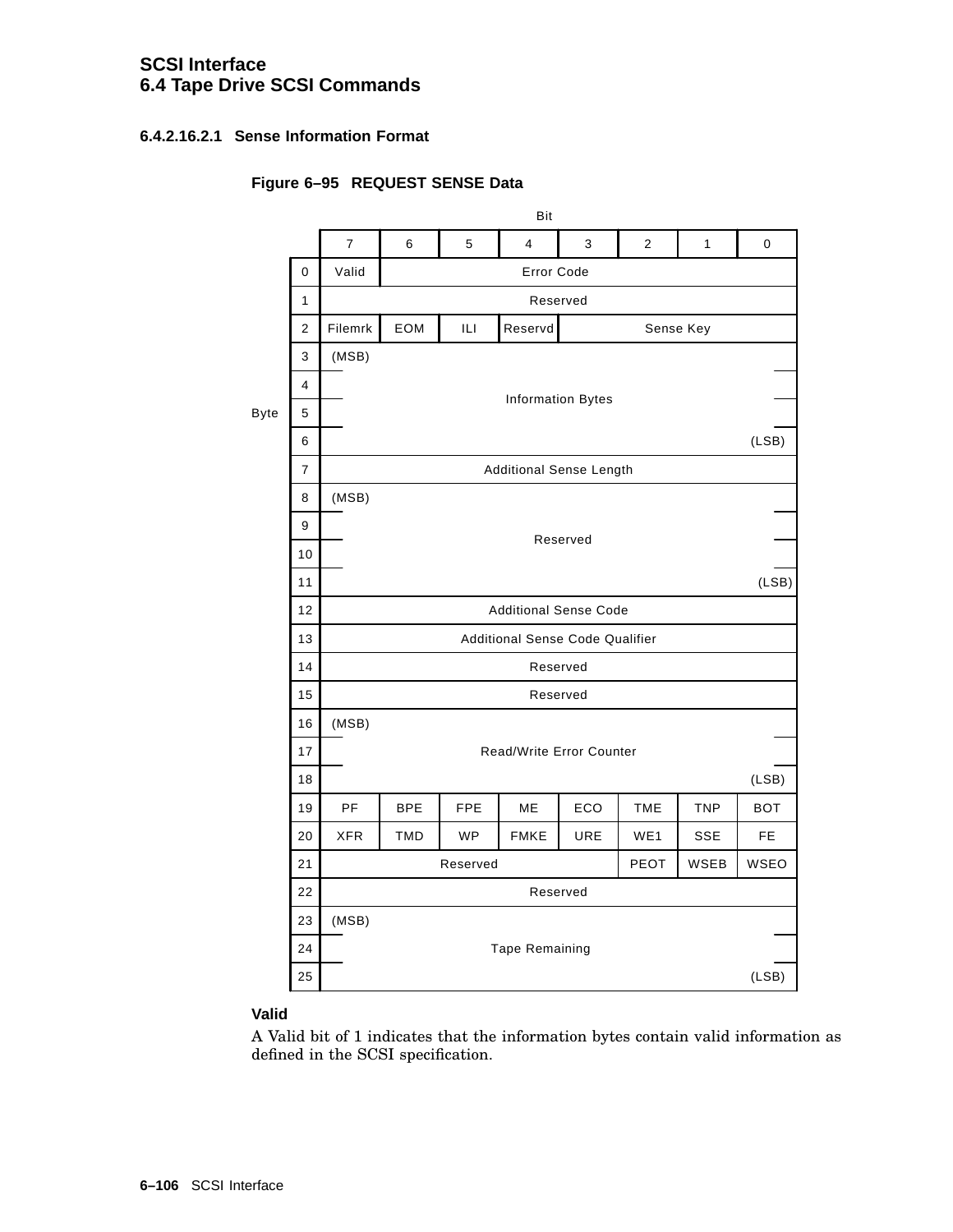#### **Error-Code**

A value of 70h indicates a current error — the report is associated with the most recently received command.

A value of 71h indicates a deferred error — the report is associated with a previous command and not as a result of the current command.

No other values will be returned.

#### **Filemark**

This bit indicates that the current command has read a filemark.

#### **EOM**

This bit indicates that an end-of-medium condition (end of partition or beginning of partition) exists. The warning is also given by setting the sense key to NO SENSE and the additional sense code qualifier to end of partition or beginning of partition.

For write-type operations, the drive returns a CHECK CONDITION on any operation which occurs after detection of the early warning EOP marker.The EOM and additional sense code fields will be set. For read-type operations, the drive does not return a CHECK CONDITION until the drive encounters the physical EOP.

## **ILI**

The Incorrect Length Indicator bit indicates that the requested logical block length did not match the logical block length of the data on the tape. Only READ or VERIFY may cause this bit to be set.

#### **Sense Key**

In most cases, additional sense code and/or qualifier information is available. See the tables later in this section.

## **Information Bytes**

These bytes contain the differences (residue) of the requested length minus the actual length in either bytes, blocks, or filemarks, as determined by the command. Negative values are indicated by two's complement notation. The bytes are valid for all read, write, space and verify tape commands for which a CHECK CONDITION status has been generated. The information bytes are 0 for MODE SELECT/SENSE, INQUIRY, READ BLOCK LIMITS and TEST UNIT READY.

#### **Additional Sense Length**

This specifies the number of additional sense bytes to follow. If the allocation length of the command descriptor block is too small to transfer all of the additional sense bytes, the additional sense length is not adjusted to reflect the truncation.

## **Additional Sense Code (ASC) and ASC Qualifier**

These two bytes provide additional information about the sense key and cause of the CHECK CONDITION status. See the tables later in this section.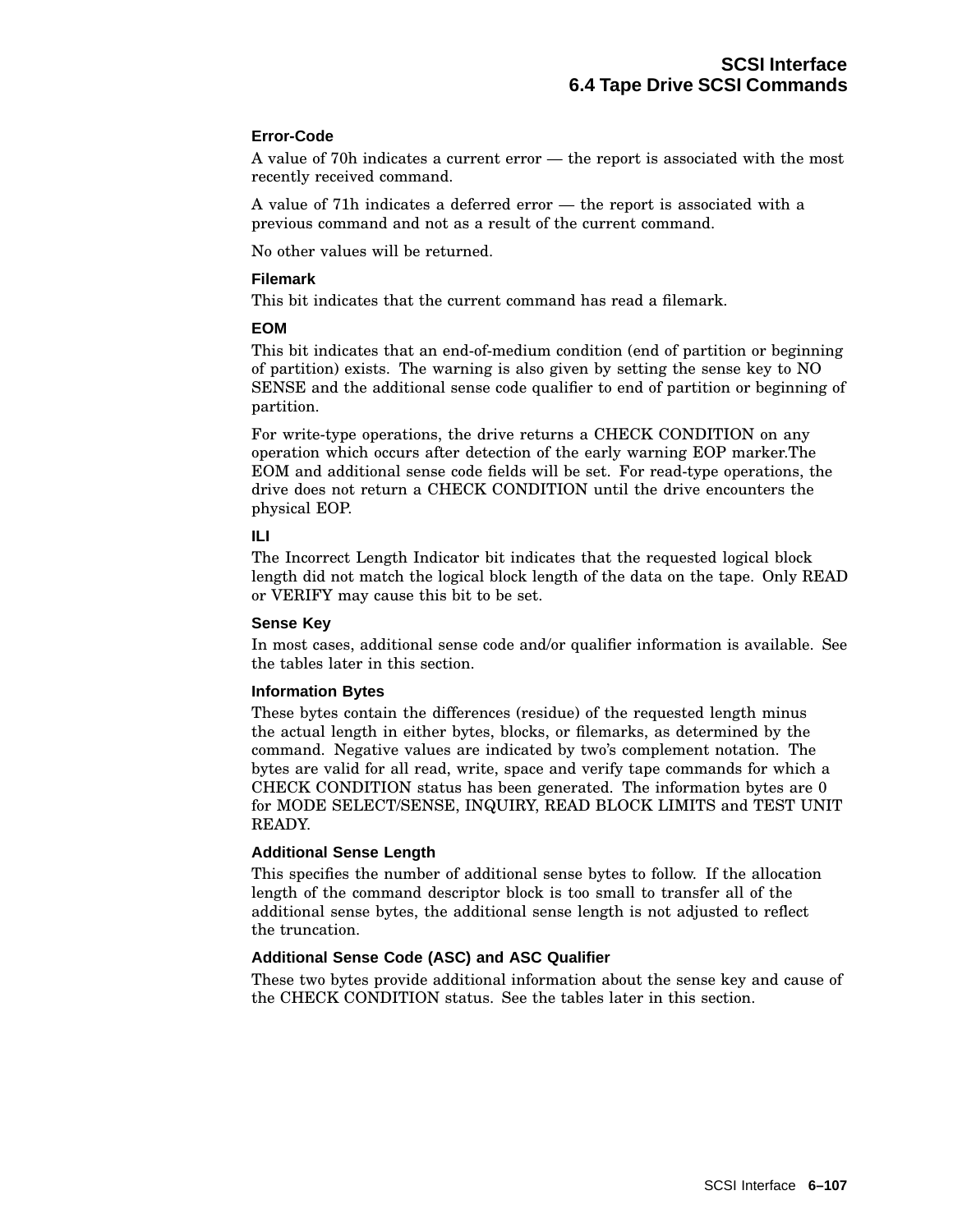| <b>Sense</b><br>Key | <b>Description</b>                                                                                                                                                                                                                                                                                                         |
|---------------------|----------------------------------------------------------------------------------------------------------------------------------------------------------------------------------------------------------------------------------------------------------------------------------------------------------------------------|
| 0h                  | No Sense. Check the filemark/EOM/ILI bits and the ASC/Q bytes.                                                                                                                                                                                                                                                             |
| 1 <sub>h</sub>      | Recovered Error. This can be caused by rounding of mode parameters on a<br>MODE SELECT, or to report that R/W error rates are reaching subsystem<br>specification limits for optimal operation, however, the device may still be able<br>to continue to function without any unrecovered errors for a long period of time. |
| 2h                  | Not Ready. The media is not ready for tape operation commands. Media might<br>not be present in the drive, or may be in the process of loading or calibrating.                                                                                                                                                             |
| 3 <sub>h</sub>      | Medium Error. An unrecoverable write, read or positioning error has occurred.<br>Detailed device specific information may be available.                                                                                                                                                                                    |
| 4h                  | Hardware Error. The additional sense code/qualifier fields may provide more<br>specific information.                                                                                                                                                                                                                       |
| 5 <sub>h</sub>      | Illegal Request. The CDB or supplied parameter data had an unsupported or<br>illegal operation specified. Check bytes 15, 16 and 17.                                                                                                                                                                                       |
| 6h                  | Unit Attention. Unit attentions are created after a device reset, if the media<br>asynchronously become ready to this initiator, if another initiator changes mode<br>parameters, and if the firmware is updated.                                                                                                          |
| 7h                  | Data Protected. The current media is write protected. This can be due to the<br>Write Protect switch on the cartridge, or if the media is not CompacTape III<br>type.                                                                                                                                                      |
| 8h                  | Blank Check. An EOD or longgap has been encountered.                                                                                                                                                                                                                                                                       |
| Bh                  | Command Aborted. Generated when a command has been aborted by the tape<br>device for some reason. Check the ASC/Q bytes.                                                                                                                                                                                                   |
| Dh                  | Volume Overflow. Physical end of media has been reached during writing. The<br>initiator ignored the EOM condition and continued writing.                                                                                                                                                                                  |
| Eh                  | Miscompare. A compare error occurred during reading by the self-tests invoked<br>during execution of a send diagnostic.                                                                                                                                                                                                    |

**Table 6–15 Sense Keys Used**

**Table 6–16 Additional Sense Codes/Qualifiers Used**

| <b>ASC</b>      | <b>ASCQ</b>     | <b>Description</b>              |
|-----------------|-----------------|---------------------------------|
| 00 <sub>h</sub> |                 | No additional sense code        |
|                 | 00 <sub>h</sub> | No additional sense qualifier   |
|                 | 01 <sub>h</sub> | Unexpected FM encountered       |
|                 | 02 <sub>h</sub> | End of medium encountered       |
|                 | 03h             | Setmark encountered             |
|                 | 04h             | Beginning of medium encountered |
|                 | 05h             | EOD encountered                 |
|                 | 06h             | I/O process terminated          |
| 03 <sub>h</sub> |                 | Peripheral device write error   |
|                 | 00 <sub>h</sub> | Peripheral device write fault   |
|                 | 01 <sub>h</sub> | No write current                |
|                 | 02 <sub>h</sub> | Excessive write errors          |
| 04h             |                 | Unit not ready                  |
|                 | 00 <sub>h</sub> | Cause nonreportable             |
|                 | 01 <sub>h</sub> | Calibration in process          |
|                 | 02 <sub>h</sub> | LOAD command needed             |
|                 | 03h             | Manual intervention needed      |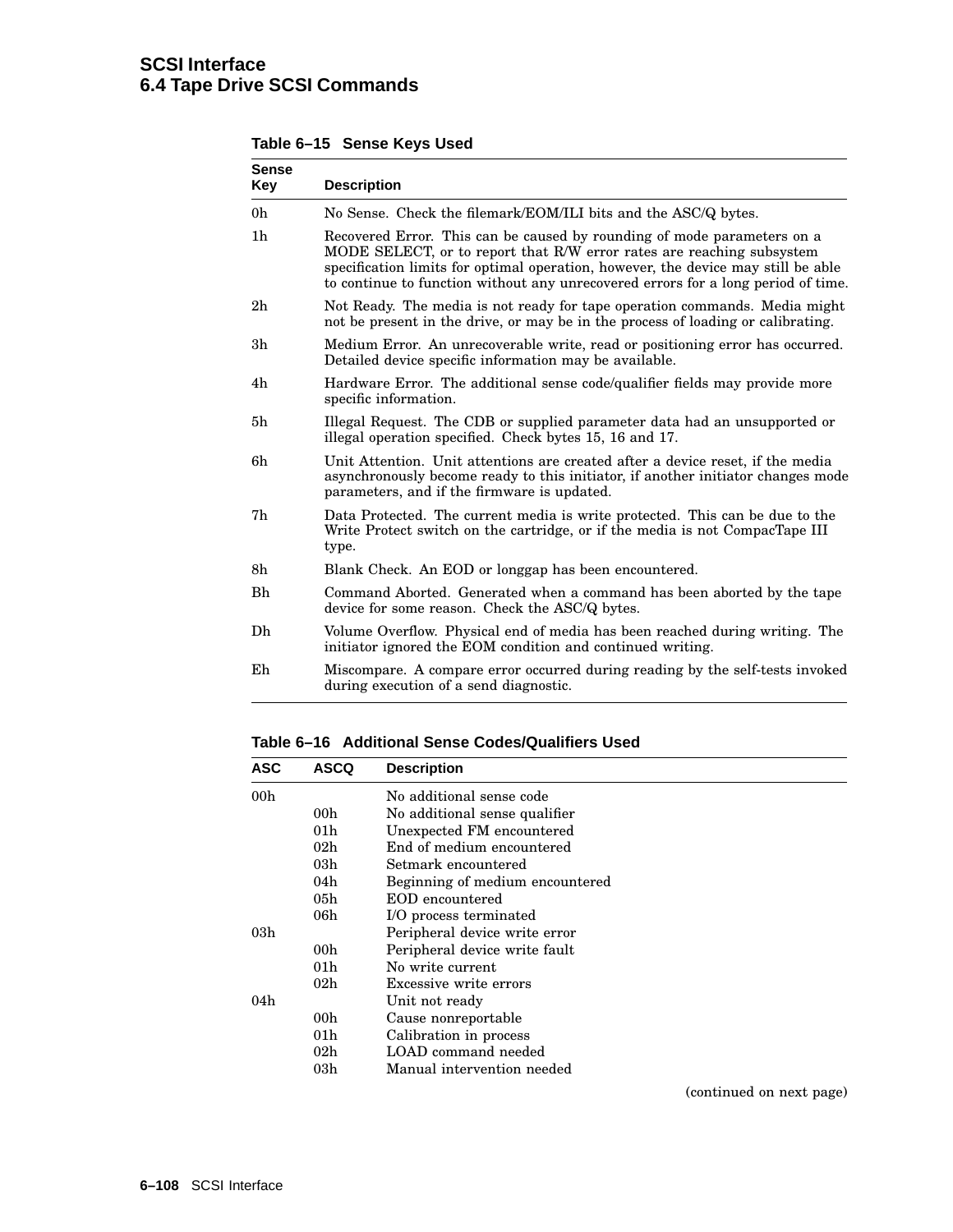| <b>ASC</b>      | <b>ASCQ</b>     | <b>Description</b>                 |
|-----------------|-----------------|------------------------------------|
| 05 <sub>h</sub> | 00h             | LUN doesn't respond to selection   |
| 07h             | 00h             | Multiple LUNs selected             |
| 08h             | 00h             | LUN communications failure         |
|                 | 01h             | LUN communications timeout         |
|                 | $02\mathrm{h}$  | LUN communications parity Error    |
| 0Ah             | 00h             | Error log overflow                 |
| 0 <sub>Ch</sub> | 00h             | Write error                        |
| 11h             | 00h             | Unrecovered read error             |
|                 | 01h             | Read retries exhausted             |
|                 | 02 <sub>h</sub> | Error too long to correct          |
|                 | 03h             | Multiple read errors               |
|                 | 08 <sub>h</sub> | Incomplete block read              |
|                 | 09 <sub>h</sub> | No gap found                       |
|                 | 0Ah             | Miscorrected error                 |
| 14h             | 00h             | Recorded entity not found          |
|                 | 01h             | Filemark not found                 |
|                 | 02 <sub>h</sub> | FM or setmark not found            |
|                 | 03h             | EOD blocks not found               |
|                 | 04h             | Block sequence error               |
| 15 <sub>h</sub> | 00h             | Random positioning error           |
|                 | 01h             | Mech position error                |
|                 | 02h             | Detected by read of media          |
| 17 <sub>h</sub> | 00h             | Recovered data without ECC         |
|                 | 01h             | With retries                       |
| 18 <sub>h</sub> | 00h             | Recovered ECC error                |
| 1Ah             | 00h             | Parameter list length error        |
| 1Dh             | 00h             | Miscompare during verify operation |
| 20h             | 00h             | Illegal opcode                     |
| 21h             | 01h             | Invalid element address            |
| 24h             | 00h             | Invalid CDB field                  |
|                 | 81h             | Invalid mode on write buffer       |
|                 | $82\mathrm{h}$  | Media in drive                     |
|                 | $83\mathrm{h}$  | Command queue not empty            |
|                 | 84h             | Insufficient resources             |
|                 | 85h             | Invalid buffer ID                  |
|                 | 86h             | Invalid offset                     |
|                 | 87h             | Invalid size                       |
|                 | 88h             | Out of sequence                    |
|                 | 89h             | Image data over limit              |
|                 | 8Ah             | Update in progress                 |
|                 | 8Bh             | Image/personality is bad           |
|                 | 8Ch             | Not immediate command              |
| 25h             | 00 <sub>h</sub> | Illegal LUN                        |
| 26h             |                 | Parameter list error               |
|                 | 00 <sub>h</sub> | Invalid field                      |
|                 | 01 <sub>h</sub> | Parameter not supported            |
|                 | 02h             | Parameter value invalid            |
| 27h             | 00 <sub>h</sub> | Write protected                    |
|                 | 80h             | Hardware write protect             |
|                 | 81h             | Software write protect             |
|                 | 82 <sub>h</sub> | Data safety write protect          |
| 28h             | 00 <sub>h</sub> | Not ready to ready                 |

**Table 6–16 (Cont.) Additional Sense Codes/Qualifiers Used**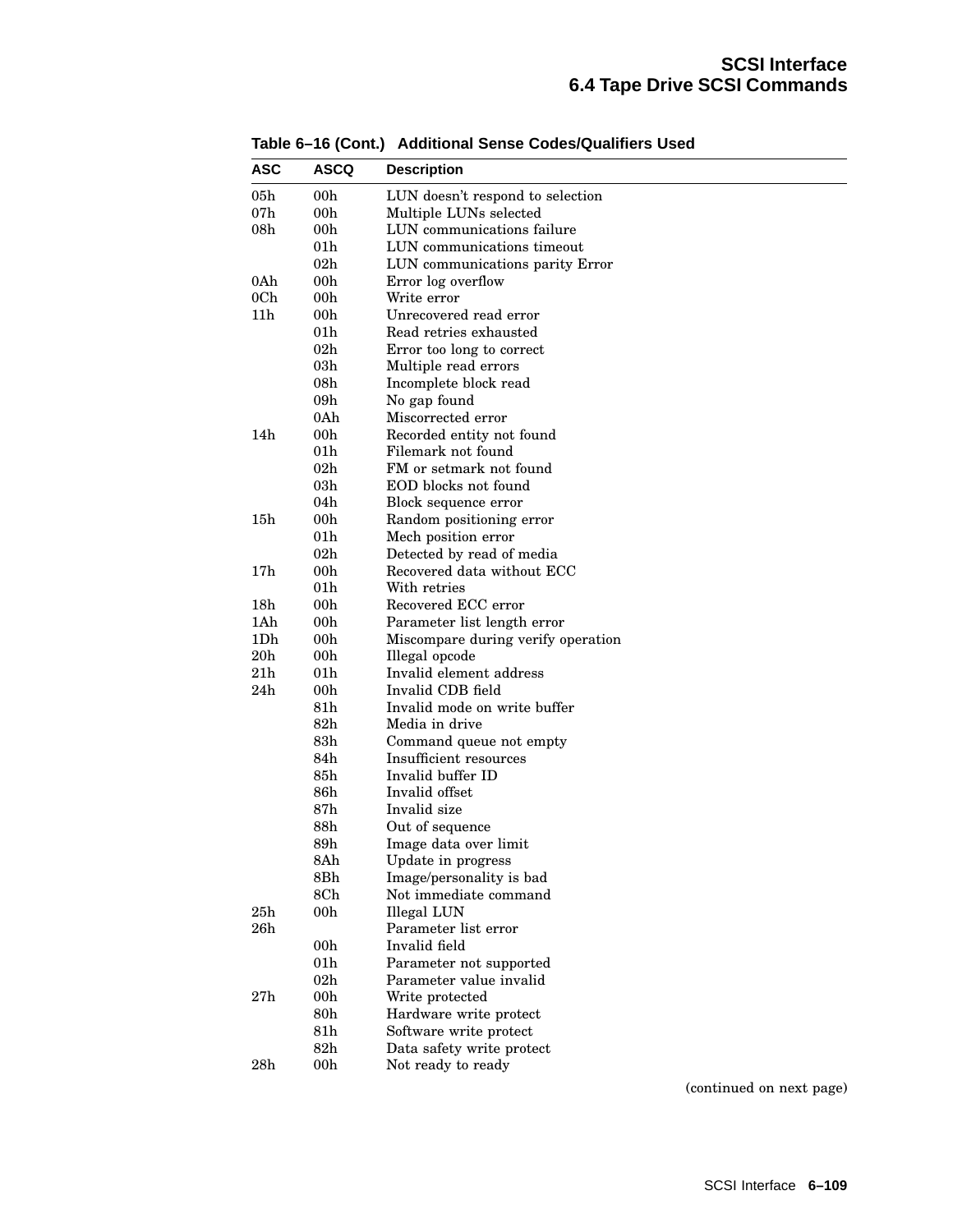| <b>ASC</b>      | ASCQ                   | <b>Description</b>                                    |
|-----------------|------------------------|-------------------------------------------------------|
| 29h             | 00h                    | Reset occurred                                        |
| 2Ah             | 00 <sub>h</sub>        | Parameters changed                                    |
|                 | 01 <sub>h</sub>        | Mode parameters changed                               |
|                 | 02 <sub>h</sub>        | Log parameters changed                                |
| 2Bh             | 00h                    | Copy command without disconnect privilege             |
| 2Ch             | 00h                    | Command sequence error                                |
| 2Fh             | 00 <sub>h</sub>        | Commands cleared by another initiator                 |
| 30 <sub>h</sub> | 00 <sub>h</sub>        | Can't read medium                                     |
|                 | 01 <sub>h</sub>        | Unknown format                                        |
| 37 <sub>h</sub> | 00 <sub>h</sub>        | Rounded parameter                                     |
| 39h             | 00 <sub>h</sub>        | Saving parameters not supported                       |
| 3Ah             | 00h                    | Media not present                                     |
|                 | 80 <sub>h</sub>        | VU cartridge missing                                  |
| 3Bh             | 00 <sub>h</sub>        | Sequential positioning error                          |
|                 | 01 <sub>h</sub>        | Tape position error at BOM                            |
|                 | 02 <sub>h</sub>        | Tape position error at EOM                            |
|                 | 08 <sub>h</sub>        | Reposition error                                      |
|                 | 0Dh                    | Media destination element full                        |
|                 | 0Eh                    | Media source element empty                            |
| 3D <sub>h</sub> | 00 <sub>h</sub>        | Invalid bits in ID message                            |
| 3Fh             | 00h                    | Target operating conditions changed                   |
|                 | 01 <sub>h</sub>        | Microcode has been changed                            |
|                 | 03h                    | Inquiry data has changed                              |
| 40h             | 00h                    | Diagnostic/POST failed                                |
|                 | $80\mathrm{h}$         | ROM EDC failure                                       |
|                 | 81h                    | RAM failure                                           |
|                 | $82\mathrm{h}$         |                                                       |
|                 | $83\mathrm{h}$         | Bad drive status                                      |
| 43h             | 00h                    | Loader diags failed                                   |
|                 |                        | Message error                                         |
| 44h             | 00 <sub>h</sub>        | Internal target failure                               |
|                 | 80 <sub>h</sub>        | Unexpected select interrupt                           |
| 45h             | 81h<br>00 <sub>h</sub> | EDC error detected by port<br>Select/reselect failure |
| 47 <sub>h</sub> |                        |                                                       |
|                 | 00 <sub>h</sub>        | SCSI parity error                                     |
| 48h             | 00 <sub>h</sub>        | <b>IDE</b> message received                           |
| 49h             | 00 <sub>h</sub>        | Invalid message error                                 |
| 4Ah             | 00 <sub>h</sub>        | Command phase error                                   |
| 4Bh             | 00h                    | Data phase error                                      |
| 4Eh             | 00 <sub>h</sub>        | Overlapped commands attempted                         |
| $50\mathrm{h}$  | 00h                    | Write append error                                    |
|                 | 01h                    | Write append position error                           |
|                 | 02h                    | Position error related to timing                      |
| 51 <sub>h</sub> | 00 <sub>h</sub>        | Erase failure                                         |
| 52h             | 00 <sub>h</sub>        | Cartridge fault                                       |
| 53h             | 00h                    | Media load/eject failure                              |
|                 | 01 <sub>h</sub>        | Unload tape failure                                   |
|                 | 02h                    | Media removal prevented                               |
| 5Ah             | 00 <sub>h</sub>        | Operator request/state change input                   |
|                 | 01 <sub>h</sub>        | Operator media removal request                        |
|                 | 02 <sub>h</sub>        | Operator selected write protect                       |
|                 | 03h                    | Operator selected write permit                        |
| 5Bh             | 00h                    | Log exception                                         |

**Table 6–16 (Cont.) Additional Sense Codes/Qualifiers Used**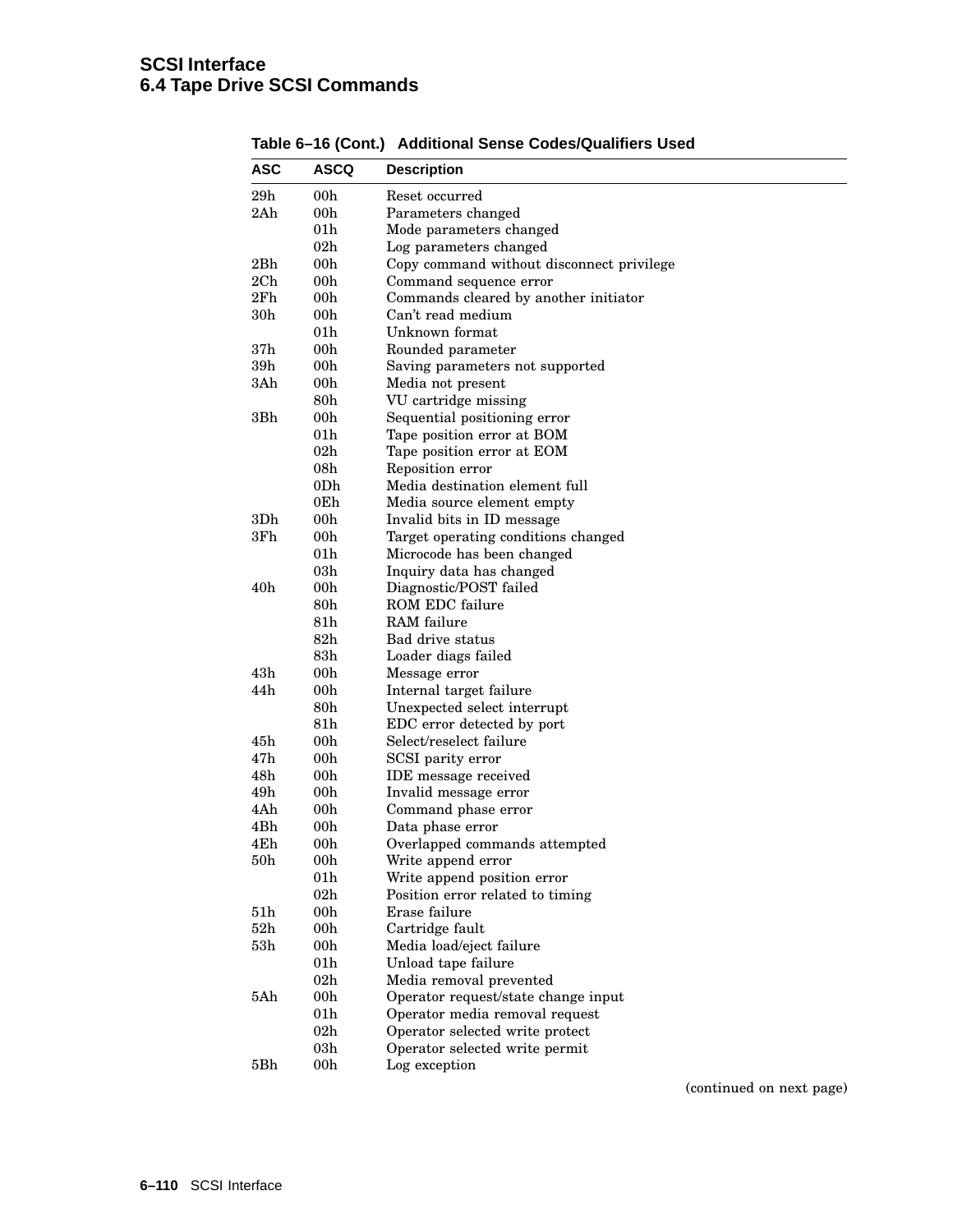| <b>ASC</b>      | <b>ASCQ</b>     | <b>Description</b>       |
|-----------------|-----------------|--------------------------|
|                 | 01 <sub>h</sub> | Threshold condition met  |
|                 | 02 <sub>h</sub> | Log counter at maximum   |
|                 | 03 <sub>h</sub> | Log list codes exhausted |
| 80 <sub>h</sub> | 00h             | Calibration error        |
| 81 <sub>h</sub> | 00 <sub>h</sub> | Directory read error     |

**Table 6–16 (Cont.) Additional Sense Codes/Qualifiers Used**

#### **6.4.2.16.3 REQUEST SENSE — AS400 Attachment** REQUEST SENSE tells the target to transfer sense data to the initiator.

**Figure 6–96 REQUEST SENSE CDB**



The sense data is valid for a CHECK CONDITION or RESERVATION CONFLICT status returned on the previous command. The sense data bytes are preserved by the target until retrieved by the REQUEST SENSE command, or until the receipt of any other command from the same initiator.

If the drive receives an unsolicited REQUEST SENSE, then it returns sense data with the appropriate values in the EOM, sense key, additional sense code, and additional sense code qualifier. The positional information provided reflects the logical position of the drive. The drive returns information based on the (nondiagnostic) data still in its buffer as well as the data on tape.

REQUEST SENSE does not cause the drive to flush its buffered data to tape. Therefore, if the host requires the exact physical positioning of the media, it should precede the REQUEST SENSE with a WRITE FILEMARKS with length 0 (Immed=0) command, which forces the drive to flush any currently buffered data to tape. A subsequent REQUEST SENSE will return the actual physical (and logical) position of the drive to the initiator.

#### **Allocation Length**

The allocation length specifies the maximum number of sense bytes to be returned. The drive terminates the transfer when allocation length bytes have been transferred or when all available sense data has been transferred to the host, whichever is less.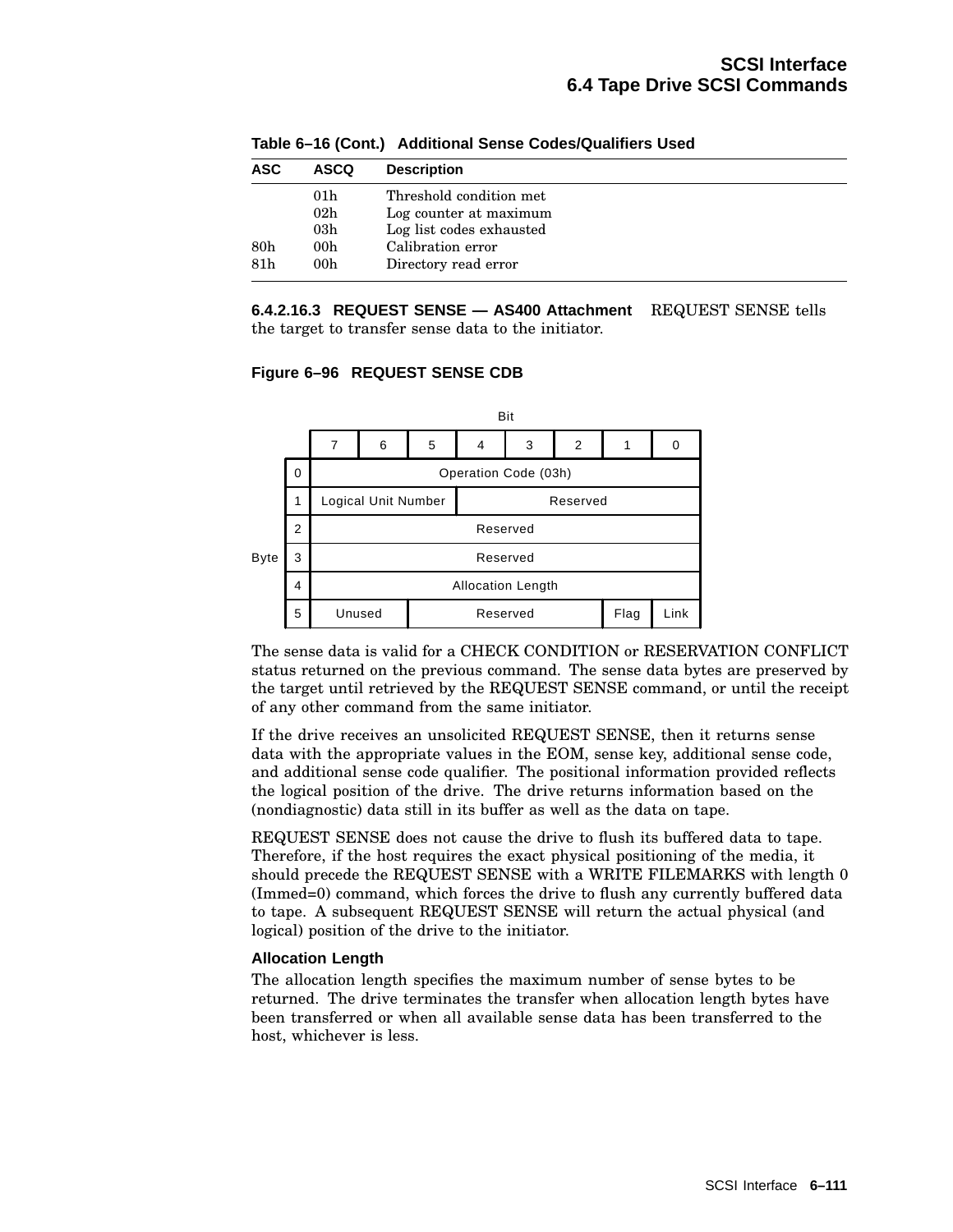# **SCSI Interface 6.4 Tape Drive SCSI Commands**

## **6.4.2.16.3.1 Sense Information Format**

# **Figure 6–97 REQUEST SENSE Data**

|                | Bit                 |                                        |            |                |            |                                                                                |                                                            |             |  |  |  |
|----------------|---------------------|----------------------------------------|------------|----------------|------------|--------------------------------------------------------------------------------|------------------------------------------------------------|-------------|--|--|--|
|                | $\overline{7}$      | 6                                      | 5          | $\overline{4}$ | 3          | $\overline{2}$                                                                 | $\mathbf{1}$                                               | $\mathbf 0$ |  |  |  |
| 0              | Valid<br>Error Code |                                        |            |                |            |                                                                                |                                                            |             |  |  |  |
| 1              |                     |                                        |            |                |            |                                                                                |                                                            |             |  |  |  |
| $\overline{2}$ | Filemrk             | EOM                                    | ILI        | Reservd        |            |                                                                                |                                                            |             |  |  |  |
| 3              | (MSB)               |                                        |            |                |            |                                                                                |                                                            |             |  |  |  |
| $\overline{4}$ |                     |                                        |            |                |            |                                                                                |                                                            |             |  |  |  |
| 5              |                     |                                        |            |                |            |                                                                                |                                                            |             |  |  |  |
| 6              |                     |                                        |            |                |            |                                                                                |                                                            | (LSB)       |  |  |  |
| $\overline{7}$ |                     |                                        |            |                |            |                                                                                |                                                            |             |  |  |  |
| 8              | (MSB)               |                                        |            |                |            |                                                                                |                                                            |             |  |  |  |
| 9              |                     |                                        |            |                |            |                                                                                |                                                            |             |  |  |  |
| 10             |                     |                                        |            |                |            |                                                                                |                                                            |             |  |  |  |
| 11             |                     |                                        |            |                |            |                                                                                |                                                            | (LSB)       |  |  |  |
| 12             |                     | <b>Additional Sense Code</b>           |            |                |            |                                                                                |                                                            |             |  |  |  |
| 13             |                     | <b>Additional Sense Code Qualifier</b> |            |                |            |                                                                                |                                                            |             |  |  |  |
| 14             |                     | Reserved                               |            |                |            |                                                                                |                                                            |             |  |  |  |
| 15             |                     |                                        |            |                |            |                                                                                |                                                            |             |  |  |  |
| 16             | (MSB)               |                                        |            |                |            |                                                                                |                                                            |             |  |  |  |
| 17             |                     |                                        |            |                |            |                                                                                |                                                            |             |  |  |  |
| 18             |                     |                                        |            |                |            |                                                                                |                                                            | (LSB)       |  |  |  |
| 19             | PF                  | <b>BPE</b>                             | <b>FPE</b> | ME             | ECO        | <b>TME</b>                                                                     | <b>TNP</b>                                                 | <b>BOT</b>  |  |  |  |
| 20             | <b>XFR</b>          | <b>TMD</b>                             | <b>WP</b>  | <b>FMKE</b>    | <b>URE</b> | WE1                                                                            | <b>SSE</b>                                                 | FE.         |  |  |  |
| 21             |                     |                                        |            |                |            | PEOT                                                                           | <b>WSEB</b>                                                | <b>WSEO</b> |  |  |  |
| 22             | Reserved            |                                        |            |                |            |                                                                                |                                                            |             |  |  |  |
| 23             | (MSB)               |                                        |            |                |            |                                                                                |                                                            |             |  |  |  |
| 24             |                     |                                        |            |                |            |                                                                                |                                                            |             |  |  |  |
| 25             |                     |                                        |            |                |            |                                                                                |                                                            | (LSB)       |  |  |  |
|                |                     |                                        |            |                | Reserved   | Reserved<br><b>Information Bytes</b><br>Reserved<br>Reserved<br>Tape Remaining | <b>Additional Sense Length</b><br>Read/Write Error Counter | Sense Key   |  |  |  |

# **Valid**

A Valid bit of 1 indicates that the information bytes contain valid information as defined in the SCSI specification.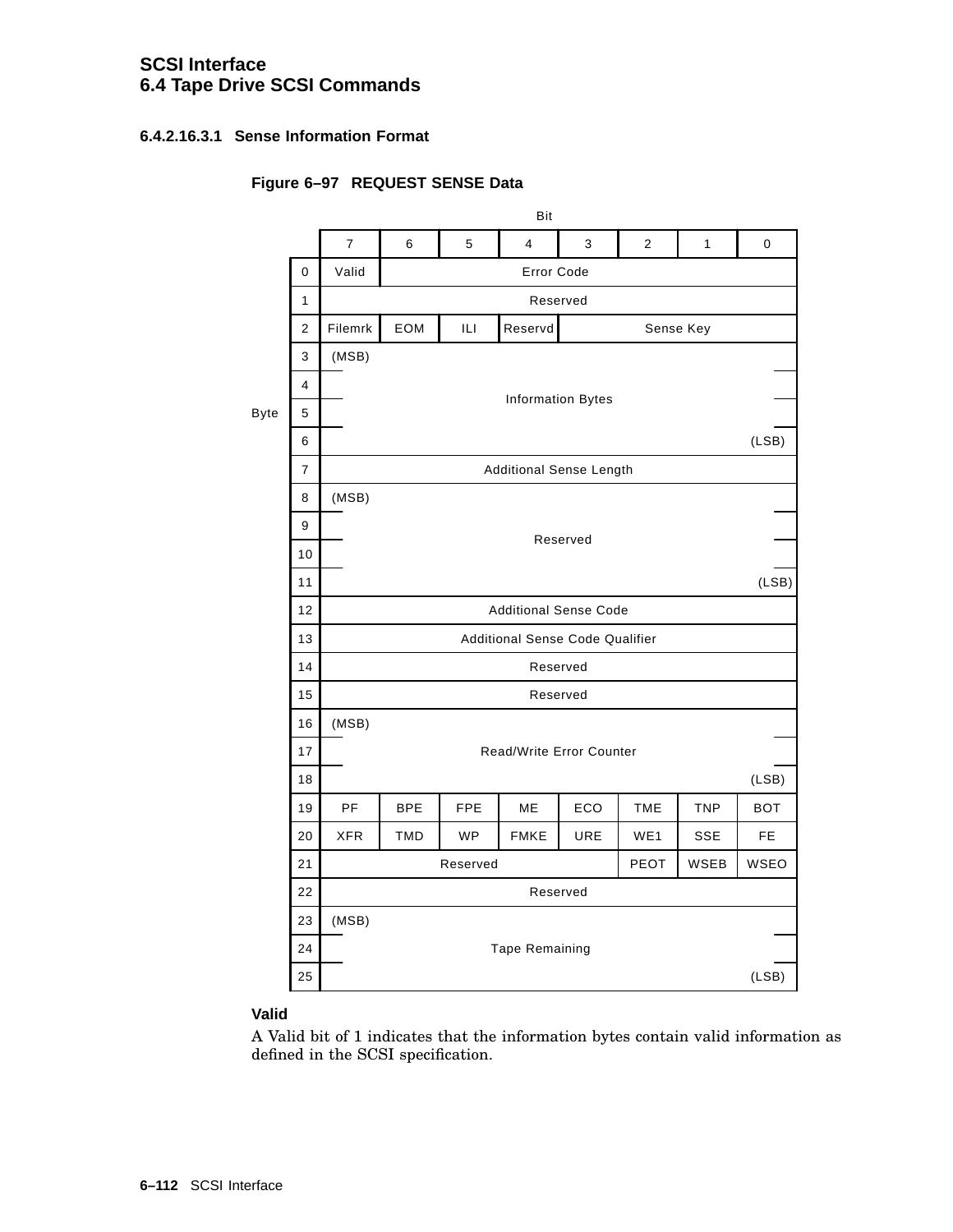#### **Error-Code**

A value of 70h indicates a current error — the report is associated with the most recently received command.

A value of 71h indicates a deferred error — the report is associated with a previous command and not as a result of the current command.

No other values will be returned.

#### **Filemark**

This bit indicates that the current command has read a filemark.

#### **EOM**

This bit indicates that an end-of-medium condition (end of partition or beginning of partition) exists. The warning is also given by setting the sense key to NO SENSE and the additional sense code qualifier to end of partition or beginning of partition.

For write-type operations, the drive returns a CHECK CONDITION on any operation which occurs after detection of the early warning EOP marker. The EOM and additional sense code fields will be set. For read-type operations, the drive does not return a CHECK CONDITION until the drive encounters the physical EOP.

## **ILI**

The Incorrect Length Indicator bit indicates that the requested logical block length did not match the logical block length of the data on the tape. Only READ or VERIFY may cause this bit to be set.

#### **Sense Key**

In most cases, additional sense code and/or qualifier information is available. See the tables later in this section.

#### **Information Bytes**

These bytes contain the differences (residue) of the requested length minus the actual length in either bytes, blocks, or filemarks, as determined by the command. Negative values are indicated by two's complement notation. The bytes are valid for all read, write, space and verify tape commands for which a CHECK CONDITION status has been generated. The information bytes are 0 for MODE SELECT/SENSE, INQUIRY, READ BLOCK LIMITS and TEST UNIT READY.

#### **Additional Sense Length**

This specifies the number of additional sense bytes to follow. If the allocation length of the command descriptor block is too small to transfer all of the additional sense bytes, the additional sense length is not adjusted to reflect the truncation.

## **Additional Sense Code (ASC) and ASC Qualifier**

These two bytes provide additional information about the sense key and cause of the CHECK CONDITION status. See the tables later in this section.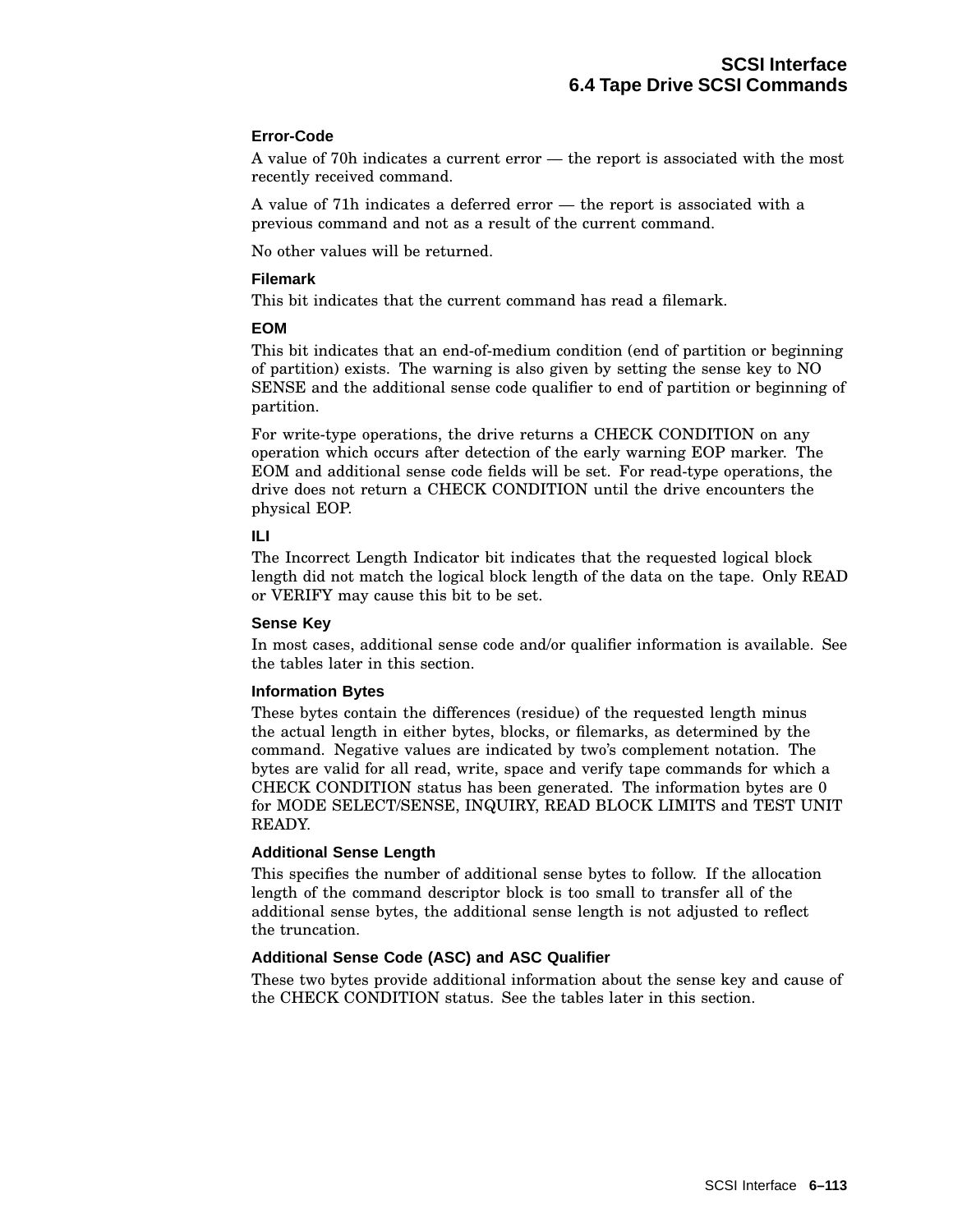| <b>Sense</b><br>Key | <b>Description</b>                                                                                                                                                                                                                                                                                                         |
|---------------------|----------------------------------------------------------------------------------------------------------------------------------------------------------------------------------------------------------------------------------------------------------------------------------------------------------------------------|
| 0h                  | No Sense. Check the filemark/EOM/ILI bits and the ASC/Q bytes.                                                                                                                                                                                                                                                             |
| 1 <sub>h</sub>      | Recovered Error. This can be caused by rounding of mode parameters on a<br>MODE SELECT, or to report that R/W error rates are reaching subsystem<br>specification limits for optimal operation, however, the device may still be able<br>to continue to function without any unrecovered errors for a long period of time. |
| 2h                  | Not Ready. The media is not ready for tape operation commands. Media might<br>not be present in the drive, or may be in the process of loading or calibrating.                                                                                                                                                             |
| 3 <sub>h</sub>      | Medium Error. An unrecoverable write, read or positioning error has occurred.<br>Detailed device specific information may be available.                                                                                                                                                                                    |
| 4h                  | Hardware Error. The additional sense code/qualifier fields may provide more<br>specific information.                                                                                                                                                                                                                       |
| 5h                  | Illegal Request. The CDB or supplied parameter data had an unsupported or<br>illegal operation specified. Check bytes 15, 16 and 17.                                                                                                                                                                                       |
| 6h                  | Unit Attention. Unit attentions are created after a device reset, if the media<br>asynchronously become ready to this initiator, if another initiator changes mode<br>parameters, and if the firmware is updated.                                                                                                          |
| 7h                  | Data Protected. The current media is write protected. This can be due to the<br>Write Protect switch on the cartridge, or if the media is not CompacTape III<br>type.                                                                                                                                                      |
| 8h                  | Blank Check. An EOD or longgap has been encountered.                                                                                                                                                                                                                                                                       |
| Bh                  | Command Aborted. Generated when a command has been aborted by the tape<br>device for some reason. Check the ASC/Q bytes.                                                                                                                                                                                                   |
| Dh                  | Volume Overflow. Physical end of media has been reached during writing. The<br>initiator ignored the EOM condition and continued writing.                                                                                                                                                                                  |
| Eh                  | Miscompare. A compare error occurred during reading by the self-tests invoked<br>during execution of a send diagnostic.                                                                                                                                                                                                    |

**Table 6–17 Sense Keys Used**

**Table 6–18 Additional Sense Codes/Qualifiers Used**

| <b>ASC</b>      | <b>ASCQ</b>     | <b>Description</b>              |
|-----------------|-----------------|---------------------------------|
| 00 <sub>h</sub> |                 | No additional sense code        |
|                 | 00 <sub>h</sub> | No additional sense qualifier   |
|                 | 01 <sub>h</sub> | Unexpected FM encountered       |
|                 | 02 <sub>h</sub> | End of medium encountered       |
|                 | 03h             | Setmark encountered             |
|                 | 04h             | Beginning of medium encountered |
|                 | 05h             | EOD encountered                 |
|                 | 06h             | I/O process terminated          |
| 03 <sub>h</sub> |                 | Peripheral device write error   |
|                 | 00 <sub>h</sub> | Peripheral device write fault   |
|                 | 01 <sub>h</sub> | No write current                |
|                 | 02 <sub>h</sub> | Excessive write errors          |
| 04h             |                 | Unit not ready                  |
|                 | 00 <sub>h</sub> | Cause nonreportable             |
|                 | 01 <sub>h</sub> | Calibration in process          |
|                 | 02 <sub>h</sub> | LOAD command needed             |
|                 | 03h             | Manual intervention needed      |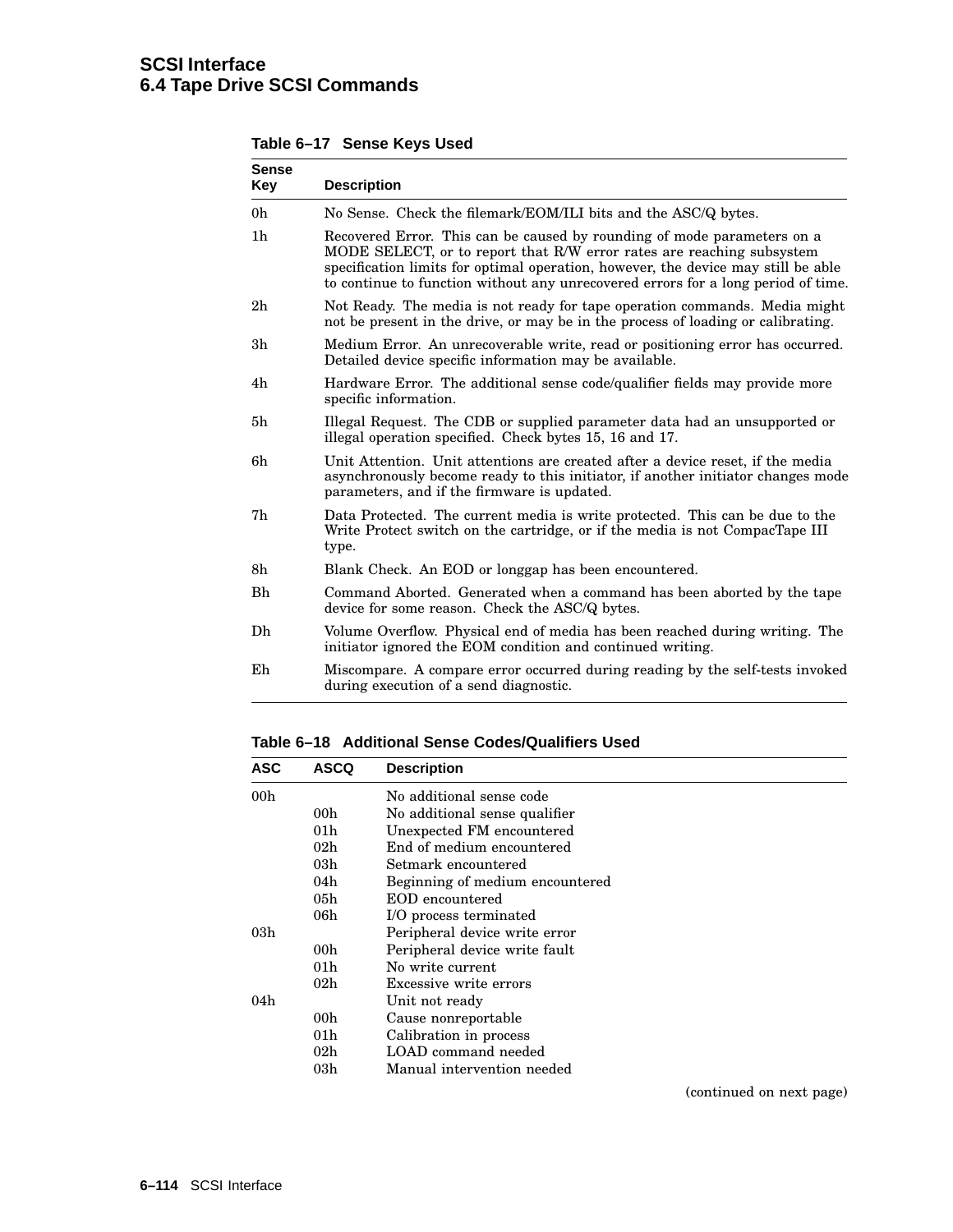| <b>ASC</b>      | <b>ASCQ</b>     | <b>Description</b>                 |  |  |  |  |  |  |
|-----------------|-----------------|------------------------------------|--|--|--|--|--|--|
| 05 <sub>h</sub> | 00h             | LUN doesn't respond to selection   |  |  |  |  |  |  |
| 07h             | 00h             | Multiple LUNs selected             |  |  |  |  |  |  |
| 08h             | 00 <sub>h</sub> | LUN communications failure         |  |  |  |  |  |  |
|                 | 01h             | LUN communications timeout         |  |  |  |  |  |  |
|                 | $02\mathrm{h}$  | LUN communications parity error    |  |  |  |  |  |  |
| 0Ah             | 00 <sub>h</sub> | Error log overflow                 |  |  |  |  |  |  |
| 0 <sub>Ch</sub> | 00h             | Write error                        |  |  |  |  |  |  |
| 11h             | 00 <sub>h</sub> | Unrecovered read error             |  |  |  |  |  |  |
|                 | 01h             | Read retries exhausted             |  |  |  |  |  |  |
|                 | 02 <sub>h</sub> | Error too long to correct          |  |  |  |  |  |  |
|                 | 03h             | Multiple read errors               |  |  |  |  |  |  |
|                 | 08h             | Incomplete block read              |  |  |  |  |  |  |
|                 | 09 <sub>h</sub> | No gap found                       |  |  |  |  |  |  |
|                 | 0Ah             | Miscorrected error                 |  |  |  |  |  |  |
| 14h             | 00 <sub>h</sub> | Recorded entity not found          |  |  |  |  |  |  |
|                 | 01h             | Filemark not found                 |  |  |  |  |  |  |
|                 | 02h             | FM or setmark not found            |  |  |  |  |  |  |
|                 | 03h             | EOD blocks not found               |  |  |  |  |  |  |
|                 | 04h             | Block sequence error               |  |  |  |  |  |  |
| 15 <sub>h</sub> | 00 <sub>h</sub> | Random positioning error           |  |  |  |  |  |  |
|                 | 01h             | Mech position error                |  |  |  |  |  |  |
|                 | 02h             | Detected by read of media          |  |  |  |  |  |  |
| 17 <sub>h</sub> | 00h             | Recovered data without ECC         |  |  |  |  |  |  |
|                 | 01h             | With retries                       |  |  |  |  |  |  |
| 18 <sub>h</sub> | 00 <sub>h</sub> | Recovered ECC error                |  |  |  |  |  |  |
| 1Ah             | 00 <sub>h</sub> | Parameter list length error        |  |  |  |  |  |  |
| 1Dh             | 00 <sub>h</sub> | Miscompare during verify operation |  |  |  |  |  |  |
| 20h             | 00 <sub>h</sub> | Illegal opcode                     |  |  |  |  |  |  |
| 21h             | 01h             | Invalid element address            |  |  |  |  |  |  |
| 24h             | 00h             | Invalid CDB field                  |  |  |  |  |  |  |
|                 | 81h             | Invalid mode on write buffer       |  |  |  |  |  |  |
|                 | $82\mathrm{h}$  | Media in drive                     |  |  |  |  |  |  |
|                 | $83\mathrm{h}$  | Command queue not empty            |  |  |  |  |  |  |
|                 | 84h             | Insufficient resources             |  |  |  |  |  |  |
|                 | 85h             | Invalid buffer ID                  |  |  |  |  |  |  |
|                 | 86h             | Invalid offset                     |  |  |  |  |  |  |
|                 | 87h             | Invalid size                       |  |  |  |  |  |  |
|                 | 88h             | Out of sequence                    |  |  |  |  |  |  |
|                 | 89h             | Image data over limit              |  |  |  |  |  |  |
|                 | 8Ah             | Update in progress                 |  |  |  |  |  |  |
|                 | 8Bh             | Image/personality is bad           |  |  |  |  |  |  |
|                 | 8Ch             | Not immediate command              |  |  |  |  |  |  |
| 25h             | 00 <sub>h</sub> | Illegal LUN                        |  |  |  |  |  |  |
| 26h             |                 | Parameter list error               |  |  |  |  |  |  |
|                 | 00 <sub>h</sub> | Invalid field                      |  |  |  |  |  |  |
|                 | 01 <sub>h</sub> | Parameter not supported            |  |  |  |  |  |  |
|                 | 02h             | Parameter value invalid            |  |  |  |  |  |  |
| 27h             | 00 <sub>h</sub> | Write protected                    |  |  |  |  |  |  |
|                 | 80h             | Hardware write protect             |  |  |  |  |  |  |
|                 | 81h             | Software write protect             |  |  |  |  |  |  |
|                 | 82 <sub>h</sub> | Data safety write protect          |  |  |  |  |  |  |
| 28h             | 00 <sub>h</sub> | Not ready to ready                 |  |  |  |  |  |  |

**Table 6–18 (Cont.) Additional Sense Codes/Qualifiers Used**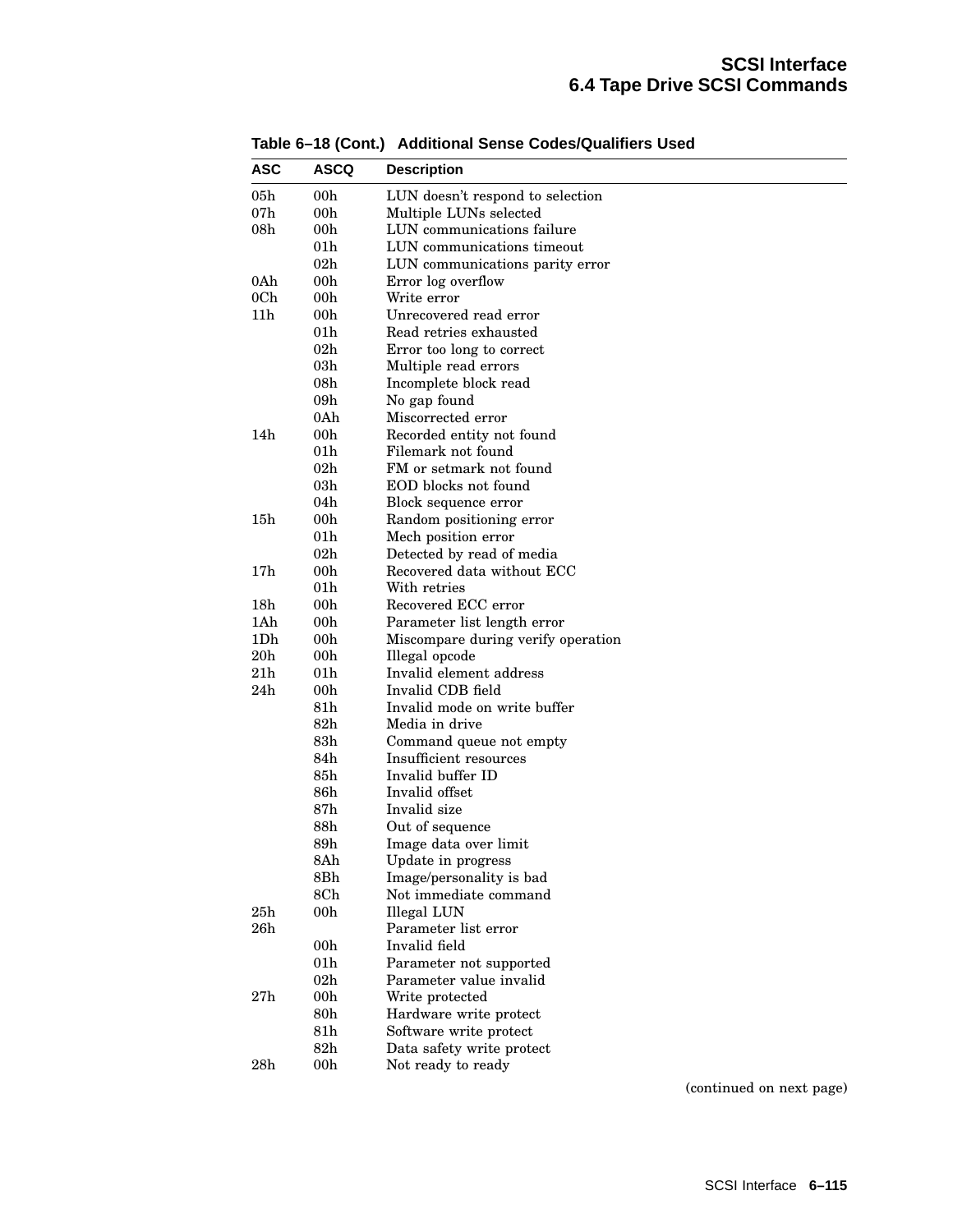| <b>ASC</b>      | ASCQ                   | <b>Description</b>                                    |
|-----------------|------------------------|-------------------------------------------------------|
| 29h             | 00 <sub>h</sub>        | Reset occurred                                        |
| 2Ah             | 00 <sub>h</sub>        | Parameters changed                                    |
|                 | 01 <sub>h</sub>        | Mode parameters changed                               |
|                 | 02 <sub>h</sub>        | Log parameters changed                                |
| 2Bh             | 00h                    | Copy command without disconnect privilege             |
| 2Ch             | 00 <sub>h</sub>        | Command sequence error                                |
| 2Fh             | 00 <sub>h</sub>        | Commands cleared by another initiator                 |
| 30 <sub>h</sub> | 00 <sub>h</sub>        | Can't read medium                                     |
|                 | 01 <sub>h</sub>        | Unknown format                                        |
| 37 <sub>h</sub> | 00 <sub>h</sub>        | Rounded parameter                                     |
| 39h             | 00 <sub>h</sub>        | Saving parameters not supported                       |
| 3Ah             | 00 <sub>h</sub>        | Media not present                                     |
|                 | 80 <sub>h</sub>        | VU cartridge missing                                  |
| 3Bh             | 00 <sub>h</sub>        | Sequential positioning error                          |
|                 | 01 <sub>h</sub>        | Tape position error at BOM                            |
|                 | 02 <sub>h</sub>        | Tape position error at EOM                            |
|                 | 08 <sub>h</sub>        | Reposition error                                      |
|                 | 0Dh                    | Media destination element full                        |
|                 | 0Eh                    | Media source element empty                            |
| 3D <sub>h</sub> | 00 <sub>h</sub>        | Invalid bits in ID message                            |
| 3Fh             | 00h                    | Target operating conditions changed                   |
|                 | 01 <sub>h</sub>        | Microcode has been changed                            |
|                 | 03h                    | Inquiry data has changed                              |
| 40h             | 00 <sub>h</sub>        | Diagnostic/POST failed                                |
|                 | $80\mathrm{h}$         | ROM EDC failure                                       |
|                 | 81h                    | RAM failure                                           |
|                 | $82\mathrm{h}$         |                                                       |
|                 | $83\mathrm{h}$         | Bad drive status                                      |
| 43h             | 00h                    | Loader diags failed                                   |
|                 |                        | Message error                                         |
| 44h             | 00 <sub>h</sub>        | Internal target failure                               |
|                 | 80 <sub>h</sub>        | Unexpected select interrupt                           |
| 45h             | 81h<br>00 <sub>h</sub> | EDC error detected by port<br>Select/reselect failure |
| 47 <sub>h</sub> |                        |                                                       |
|                 | 00 <sub>h</sub>        | SCSI parity error                                     |
| 48h             | 00 <sub>h</sub>        | <b>IDE</b> message received                           |
| 49h             | 00 <sub>h</sub>        | Invalid message error                                 |
| 4Ah             | 00 <sub>h</sub>        | Command phase error                                   |
| 4Bh             | 00 <sub>h</sub>        | Data phase error                                      |
| 4Eh             | 00 <sub>h</sub>        | Overlapped commands attempted                         |
| $50\mathrm{h}$  | 00h                    | Write append error                                    |
|                 | 01h                    | Write append position error                           |
|                 | 02h                    | Position error related to timing                      |
| 51 <sub>h</sub> | 00 <sub>h</sub>        | Erase failure                                         |
| 52h             | 00 <sub>h</sub>        | Cartridge fault                                       |
| 53h             | 00h                    | Media load/eject failure                              |
|                 | 01 <sub>h</sub>        | Unload tape failure                                   |
|                 | 02h                    | Media removal prevented                               |
| 5Ah             | 00 <sub>h</sub>        | Operator request/state change input                   |
|                 | 01 <sub>h</sub>        | Operator media removal request                        |
|                 | 02 <sub>h</sub>        | Operator selected write protect                       |
|                 | 03h                    | Operator selected write permit                        |
| 5Bh             | 00h                    | Log exception                                         |

**Table 6–18 (Cont.) Additional Sense Codes/Qualifiers Used**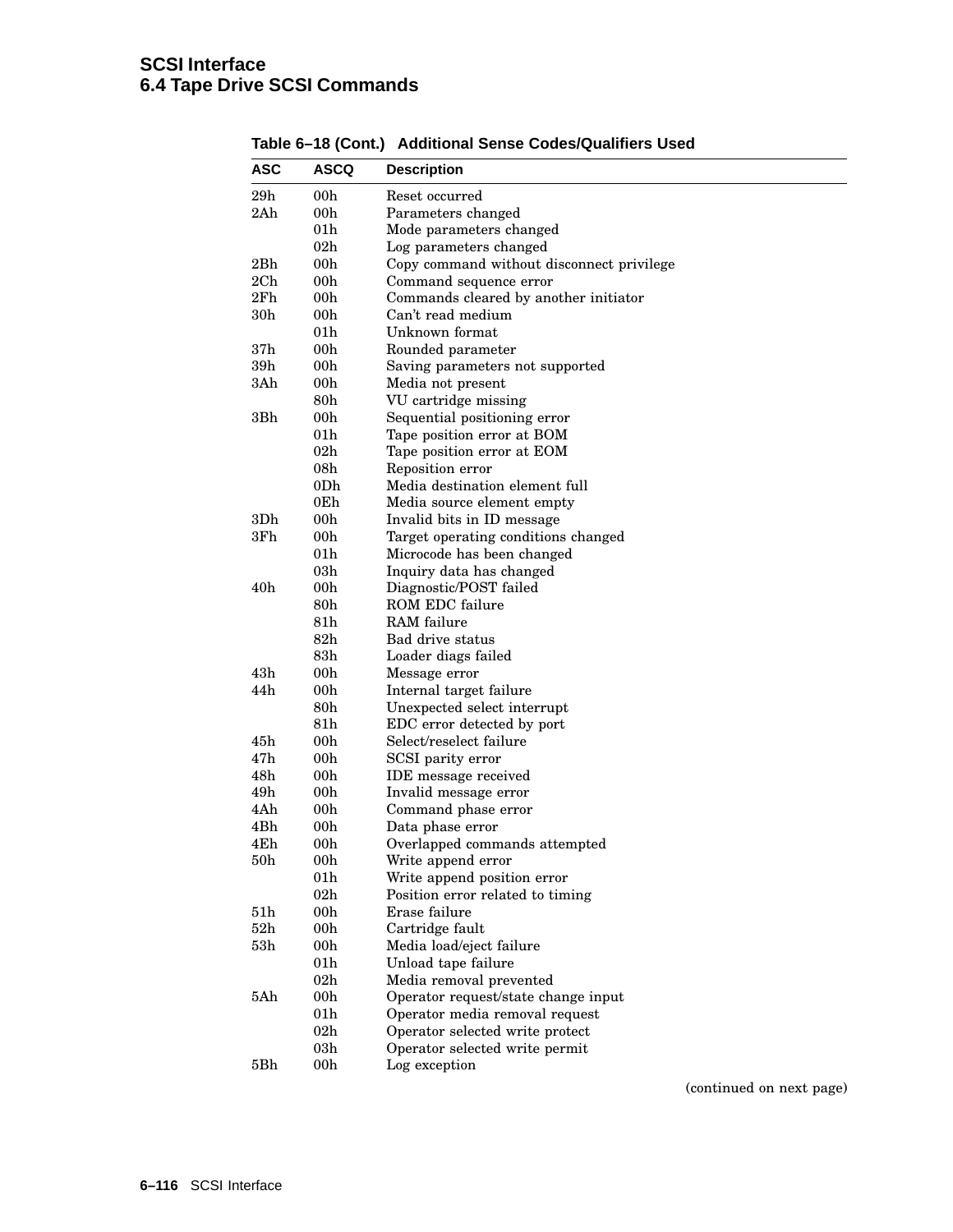| <b>ASC</b>      | <b>ASCQ</b>     | <b>Description</b>       |
|-----------------|-----------------|--------------------------|
|                 | 01 <sub>h</sub> | Threshold condition met  |
|                 | 02 <sub>h</sub> | Log counter at maximum   |
|                 | 03 <sub>h</sub> | Log list codes exhausted |
| 80 <sub>h</sub> | 00 <sub>h</sub> | Calibration error        |
| 81h             | 00 <sub>h</sub> | Directory read error     |

**Table 6–18 (Cont.) Additional Sense Codes/Qualifiers Used**

## **6.4.2.17 RESERVE UNIT (16h)**

#### **Figure 6–98 RESERVE UNIT CDB**



RESERVE UNIT reserves the specified drive for exclusive use by the requesting initiator or for another specified SCSI device. The reservation remains in effect until one of the following conditions is met:

- The initiator that made the reservation sends another RESERVE UNIT command.
- The drive is released by RELEASE UNIT from the same initiator.
- A BUS DEVICE RESET message is received from any initiator.
- A hard reset occurs.

The occurrence of the last two conditions is indicated by the drive returning a CHECK CONDITION status with a sense key of UNIT ATTENTION on the next command following the condition. It is not an error to issue RESERVE UNIT to a drive that is currently reserved to the requesting initiator.

If the logical unit has previously been reserved by another initiator, the target returns a RESERVATION CONFLICT status.

If, after honoring the reservation, any other initiator attempts to perform any command except INQUIRY, REQUEST SENSE, or RELEASE UNIT, the command is rejected with a RESERVATION CONFLICT status. A RELEASE UNIT command issued by another initiator is ignored by that reserved logical unit.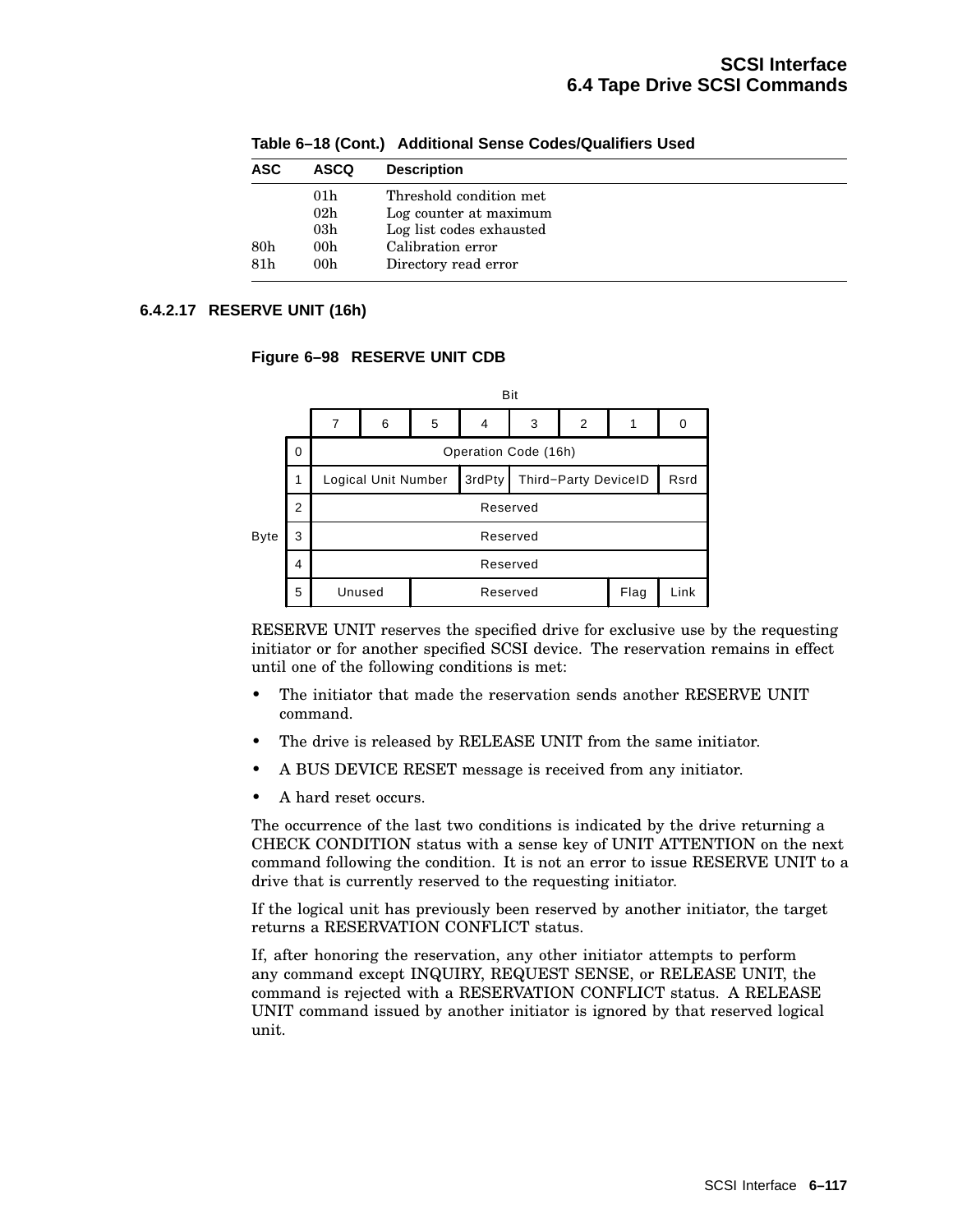# **SCSI Interface 6.4 Tape Drive SCSI Commands**

#### **3rdPty**

The third-party reservation option for RESERVE UNIT allows an initiator to reserve a logical unit for another SCSI device. This option is intended for systems that use COPY, and is implemented by the drive.

If the third-party (3rdPty) bit is 0, then the third-party reservation option is not requested. If the 3rdPty bit is 1, RESERVE UNIT reserves the logical unit for the SCSI device specified in the third-party device ID field. The drive preserves the reservation until any one of the four conditions mentioned above occurs. The drive ignores any attempt made by any other initiator to release the reservation and returns a GOOD status.

An initiator that holds a current reservation may modify that reservation (for example, to switch third-parties) by issuing another RESERVE UNIT to the drive.

**6.4.2.17.1 Medium Changer Considerations** The optional element reservation feature defined for medium changer devices in SCSI-2 is not supported, so the RESERVE command is defined the same as for the tape drive: Only the whole loader unit can be reserved. This is separate from a reservation of the tape drive.

The RESERVE/RELEASE commands operate on a LUN basis; so the medium changer and tape drive are generally handled as different devices. But in the case of a reserved drive LUN, a MOVE MEDIUM command issued to the loader LUN can **not** insert/remove a cartridge on the drive, unless the drive is reserved by the same initiator.

#### **6.4.2.18 REWIND (01h)**



#### **Figure 6–99 REWIND CDB**

REWIND tells the drive to position the tape at the beginning of the currently active partition. Before rewinding, the drive writes any write data that is buffered to the tape, and appends an EOD marker.

#### **Immed**

If the Immed (immediate) bit is set, the drive first writes any remaining buffered data to tape followed by an EOD marker. It then returns status to the host before beginning the actual rewind operation. If the Immed bit is not set, status will be returned after the rewind has completed.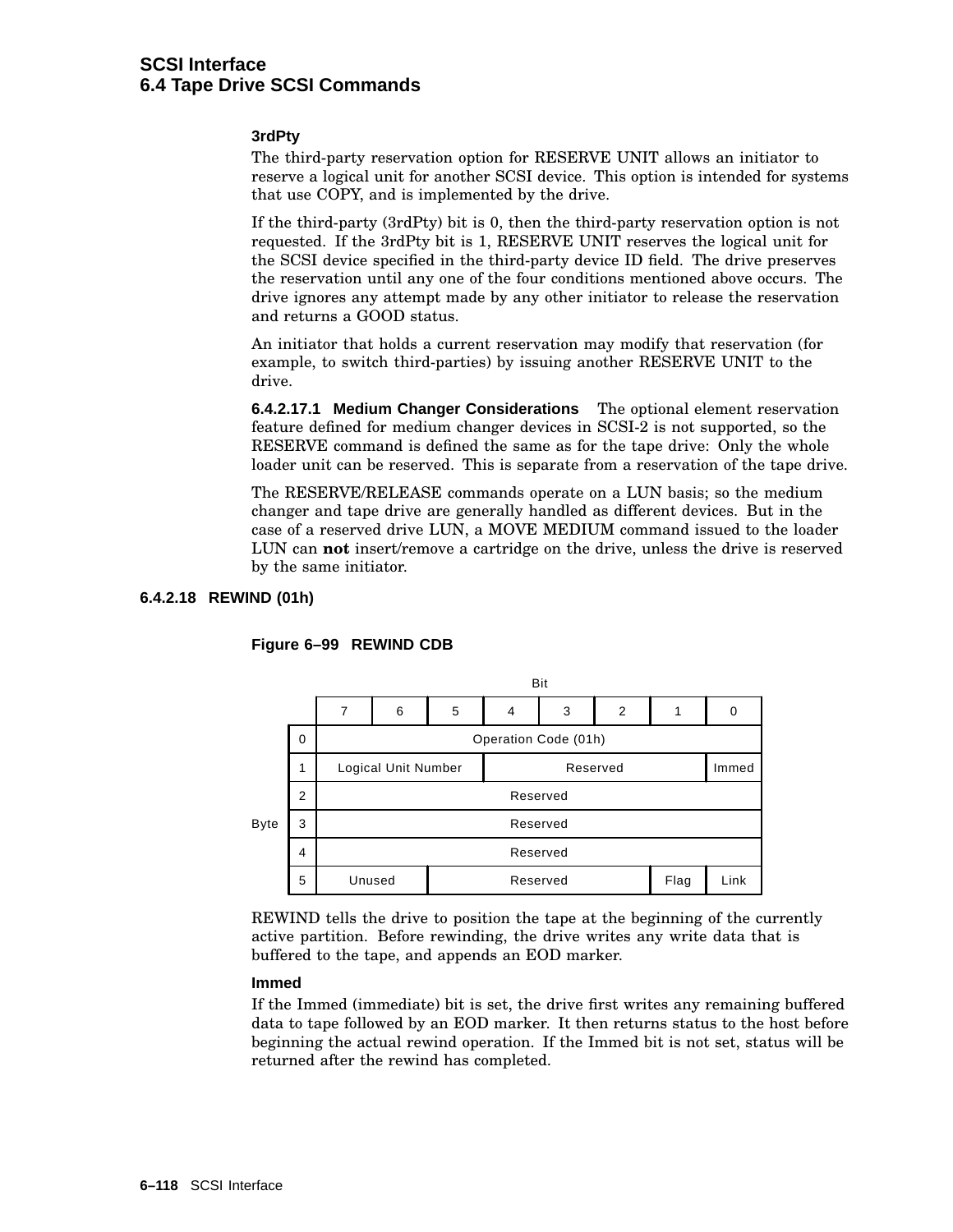#### **6.4.2.19 SEND DIAGNOSTIC (1Dh)**



## **Figure 6–100 SEND DIAGNOSTIC CDB**

SEND DIAGNOSTIC tells the drive to perform diagnostic tests on itself.

The page format field is not supported and must be 0.

Two separate types of unit resident tests can be accessed:

Electronics Self-Test  $-$  (level 1 test) In order for for the diagnostic to be invoked, a good portion of the controller hardware and software must be functioning properly. This is the premise this test is based on: that full power-up testing is not necessary. Therefore, this test does an extension of the power-up self-tests. The code ROM EDC is verified, two queues used by much of the controller software is checked by dequeuing and enqueuing items. If there is a loader attached, a software reset is done on it. This test does not attempt to write or read data to or from media. When complete, any errors are posted in the extended sense data bytes. This test has an execution time of approximately 5 seconds.

This test is specified by setting just the Selftest bit (Dev OfL, and UnitOfL both 0).

• Write/Read Functionality Test — (level 2 test) The level 2 test for the THZ02 is a NOP. GOOD status will be returned if this is requested, but no test will be performed.

If the specified test passes, a GOOD status is returned. Otherwise, a CHECK CONDITION is generated, and the sense data will contain information about the failure.

| <b>Sense Key</b> | <b>Description</b>                                                                                         |
|------------------|------------------------------------------------------------------------------------------------------------|
| 3h               | Medium Error. A positioning error has occurred where the returned<br>position does not match the expected. |
| 4h               | Hardware Error. The additional sense code/qualifier fields will provide<br>more specific information.      |
| 5h               | Illegal Request. Illegal bit settings in the SEND DIAGNOSTIC<br>command.                                   |
| Eh               | Miscompare. A compare error occurred during a read.                                                        |

**Table 6–19 Sense Keys Used**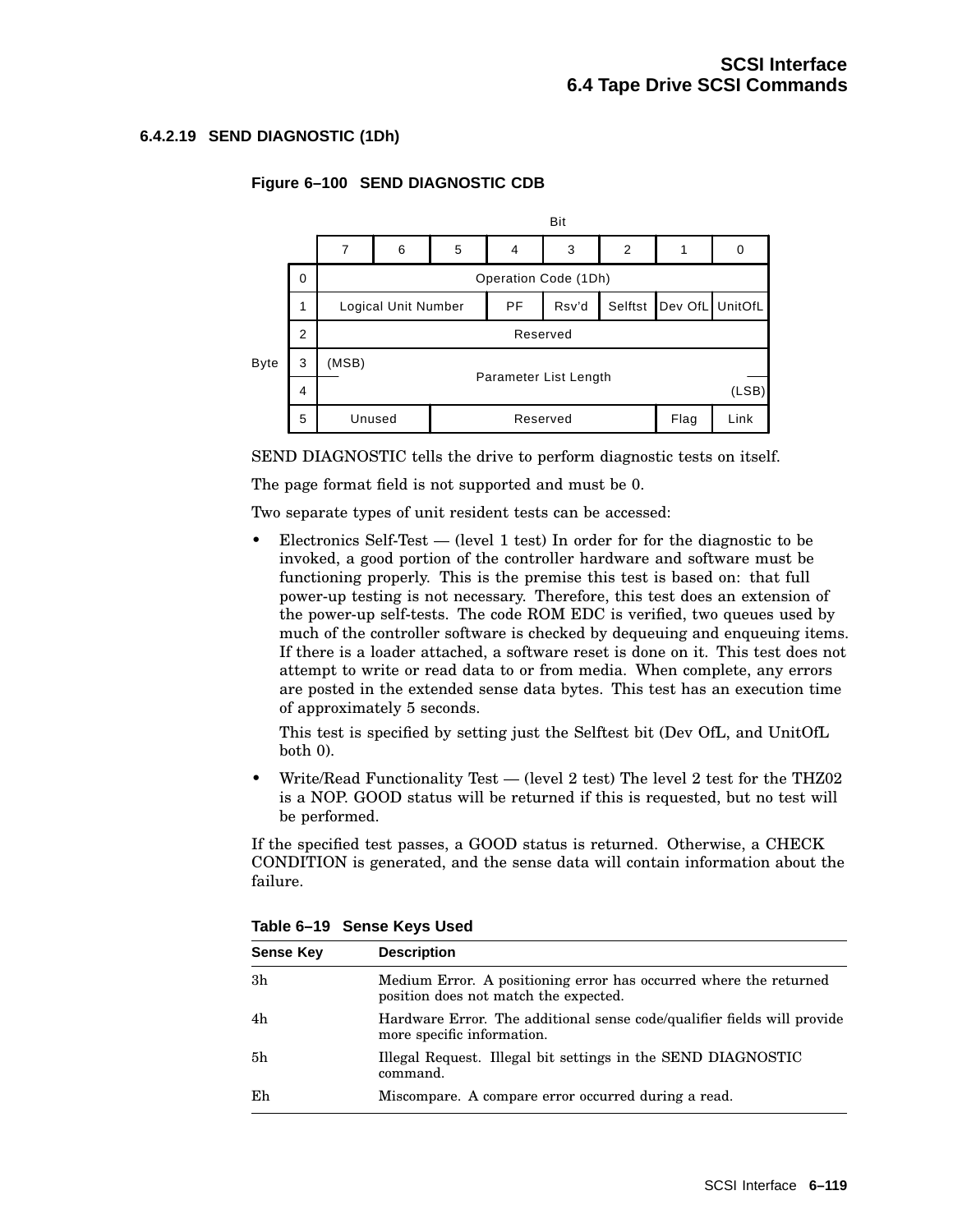| <b>Additional</b><br><b>Sense</b><br>Code | Additional<br><b>Sense</b><br>Qualifier | <b>Description</b>                                                                           |
|-------------------------------------------|-----------------------------------------|----------------------------------------------------------------------------------------------|
| 15h                                       | 2h                                      | A positioning error has occurred where the returned position<br>does not match the expected. |
| 40h                                       | 80h                                     | Level 1 ROM test failed.                                                                     |
| 40 <sub>h</sub>                           | 81h                                     | Level 1 RAM test failed.                                                                     |
| 40 <sub>h</sub>                           | 82h                                     | Level 1 test failed. Bad drive status.                                                       |
| 40h                                       | 83h                                     | Level 1 test failed. Loader reset failed.                                                    |

**Table 6–20 Additional Sense Codes**

## **6.4.2.20 SPACE (11h)**





SPACE provides a variety of positioning functions that are determined by code and count fields in the command descriptor block. Both forward (towards EOM/P) and reverse (towards BOM/P) positioning are provided.

## **Code**

The code is defined as follows:

#### **Figure 6–102 SPACE Code Definition**

| Space Code | Space by:                                                                |
|------------|--------------------------------------------------------------------------|
| 2<br>ર     | <b>Blocks</b><br>Filemarks<br><b>Sequential Filemarks</b><br>End-of-Data |

Spacing by sequential filemarks is supported for count values of 0, 1 and 2 only.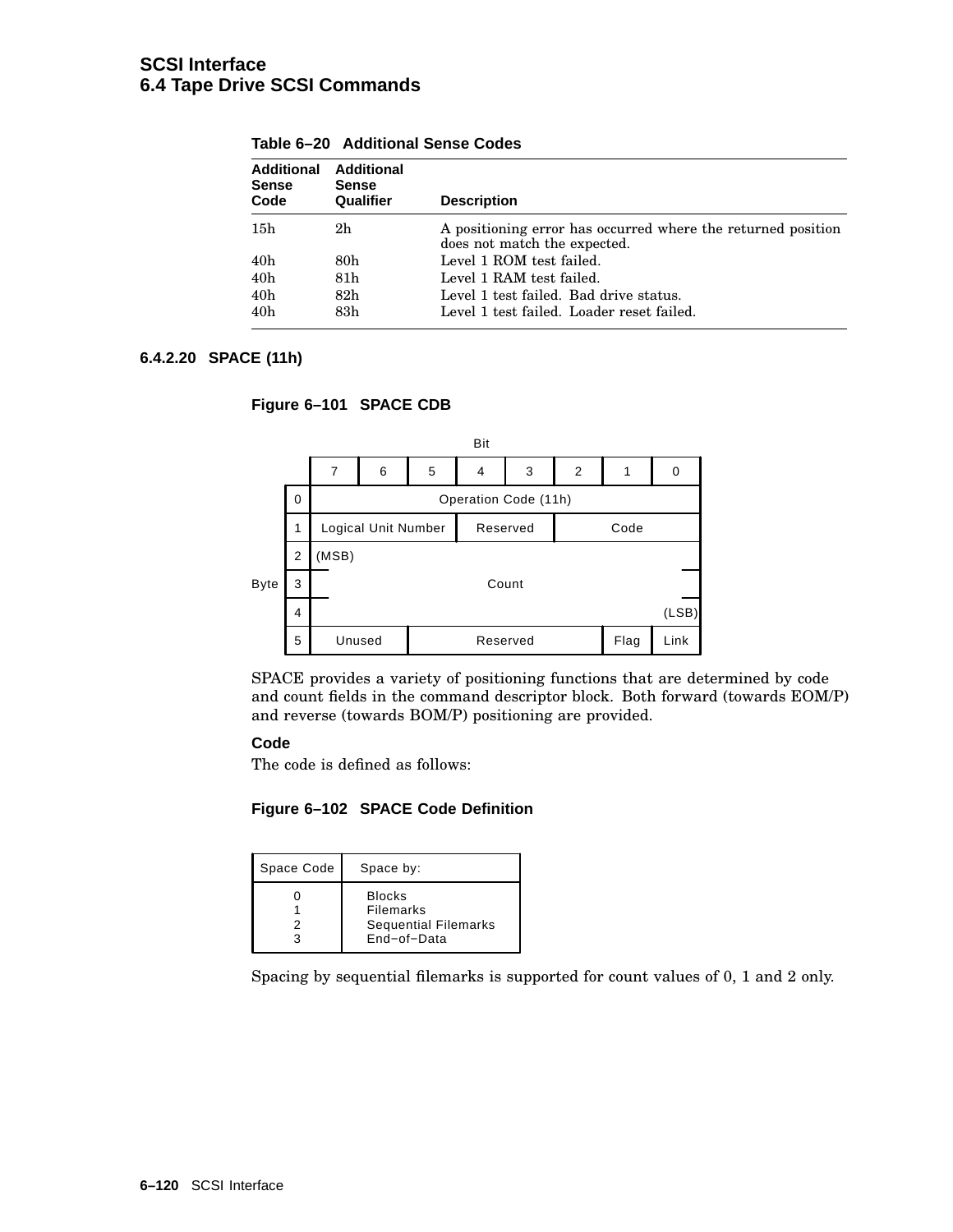## **Count**

When spacing over blocks or marks, the count field is interpreted as follows:

- A positive value n causes forward movement over n blocks or marks. The tape is logically positioned after the nth block or mark on the EOM/P side.
- A 0 value causes no change in the logical position.
- A negative value -n (two's complement notation) causes reverse movement over n blocks or marks. The tape is logically positioned on the BOM/P side of the nth block or mark.
- When spacing to EOD, the count field is ignored. Forward movement occurs until the drive encounters EOD. The position is such that a subsequent WRITE command would append data after the last object that has been written to tape before EOD.

When executing SPACE, the drive implements the following hierarchy:

Blocks — lowest Filemarks EOD BOM/P or EOM/P — highest

Therefore, SPACE n blocks will halt with GOOD status after the nth block, or with CHECK CONDITION status on any occurrence of filemark, EOD, BOM/P, or EOM/P. A space n filemarks will halt on the nth filemark or on any occurrence of EOD, BOM/P or EOM/P, and so on.

Depending on the size of blocks, read ahead data in the buffer allows some spacing requests to be satisfied without tape movement.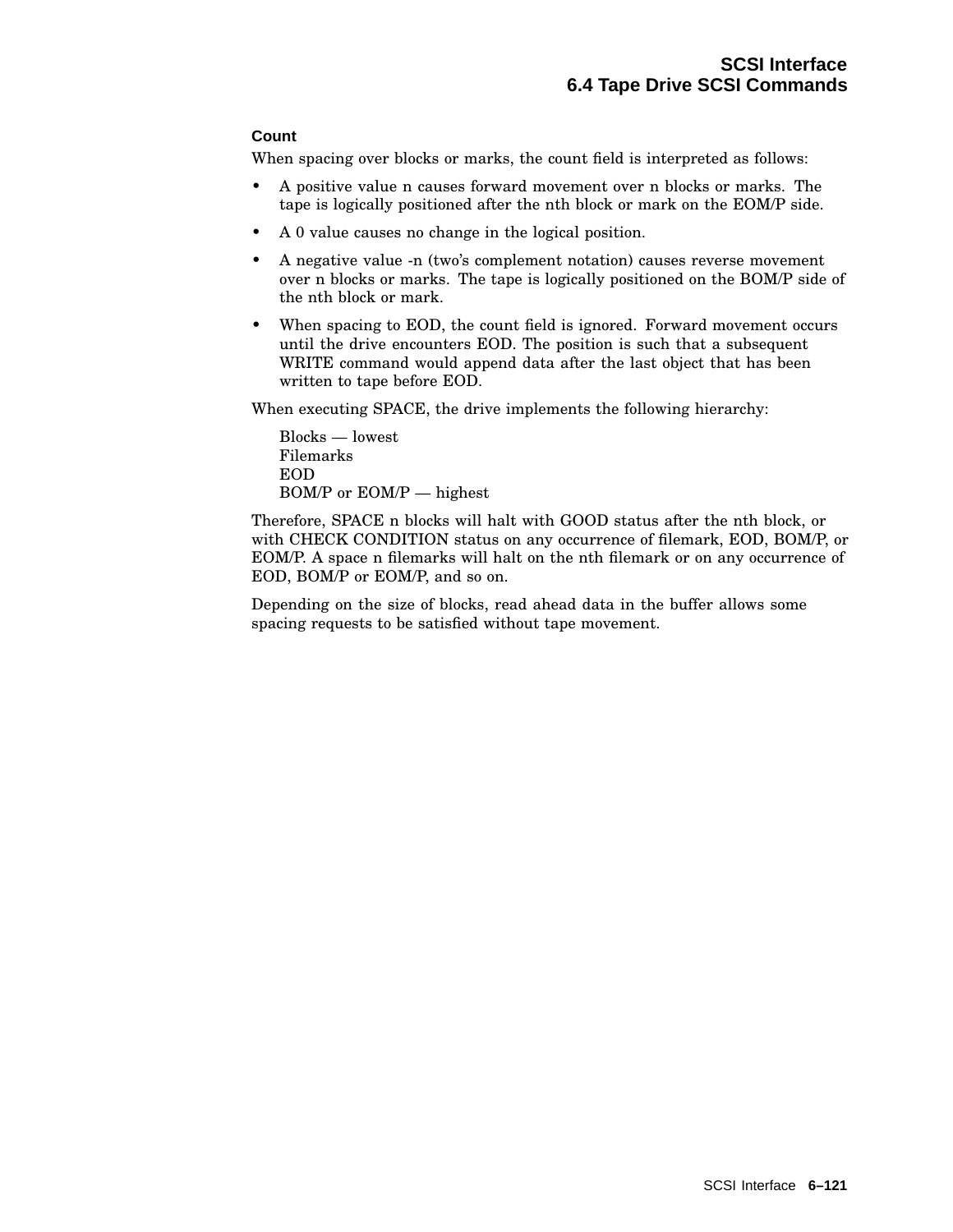## **6.4.2.21 TEST UNIT READY (00h)**



## **Figure 6–103 TEST UNIT READY CDB**

TEST UNIT READY checks if the drive unit is ready for commands involving tape movement. If the drive has a tape loaded, the command returns a GOOD status. Otherwise, CHECK CONDITION is reported.

**6.4.2.21.1 Medium Changer Considerations** When directed at the media loader LUN, this command will return CHECK CONDITION sense key of not ready if:

• The keyswitch is in the Service position, and there is no 24 volts signal (usually means that the loader assembly has been moved out of its sleeve enough to trip the 24 V interlock.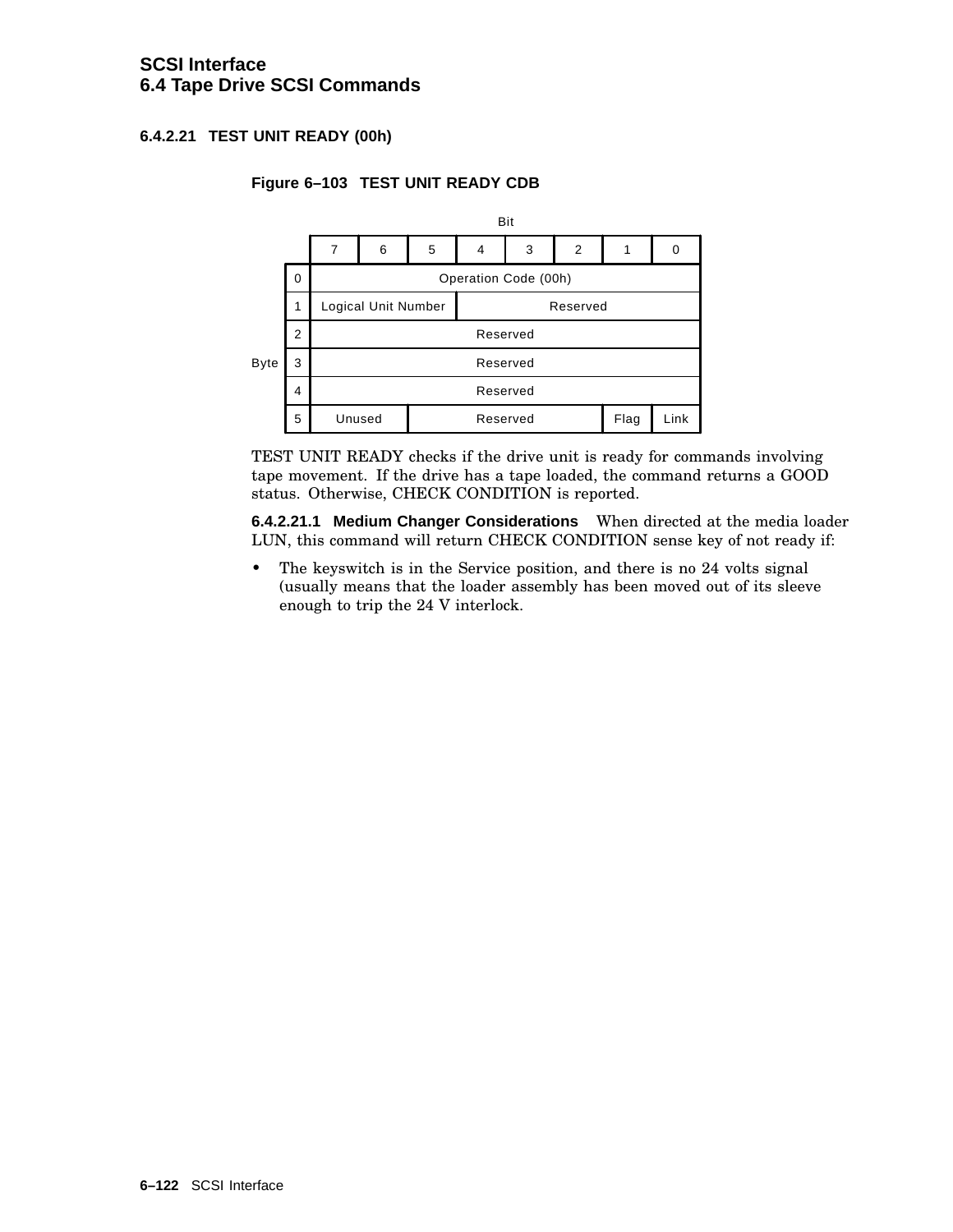## **6.4.2.22 VERIFY (13h)**

## **Figure 6–104 VERIFY CDB**



VERIFY verifies one or more blocks beginning with the next block on the tape. Both CRC and EDCs are validated.

#### **Immed**

If this bit is set, the VERIFY command will complete before any media movement is done (for example, when processing has been initiated).

#### **BC**

This bit selects an CRC/ECC verification or a byte-by-byte compare. If the BC bit is cleared, device is instructed to perform an internal CRC/ECC check of the data.

If this bit is set the command will be rejected.

#### **Fixed**

This bit operates in the same fashion as with the READ command.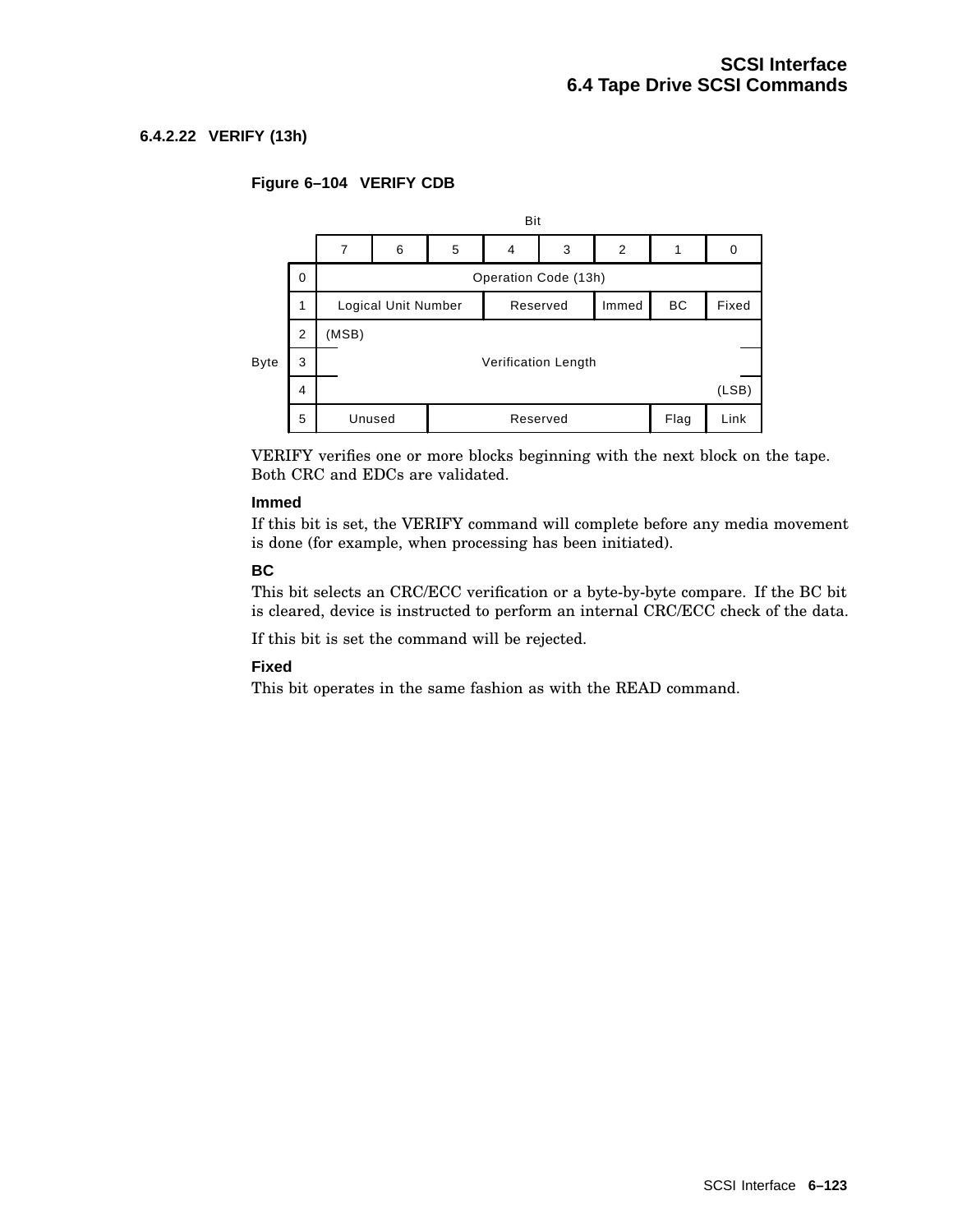# **SCSI Interface 6.4 Tape Drive SCSI Commands**

## **6.4.2.23 WRITE (0Ah)**

## **Figure 6–105 WRITE CDB**



WRITE transfers one or more blocks from the host to the current logical position. When in buffered mode (see MODE SELECT), the tape drive reports a GOOD status on WRITE commands as soon as this data block has been transferred to the data buffer.

The drive flushes the write buffer to tape under the following conditions:

- The write hold-off time limit is exceeded. (See MODE SELECT command.)
- Receipt of the following nonwrite commands:

LOAD-UNLOAD REWIND ERASE LOCATE

• A WRITE FILEMARKS command with the Immediate bit cleared.

If buffered mode is not selected, the buffer will flush after every write-type command. Buffered mode can be configured through MODE SELECT, and if it is not used, the tape drive suffers a significant degradation in performance with respect to transfer rate and therefore loss of streaming.

#### **FIXED**

The Fixed bit specifies both the meaning of the transfer length field and whether fixed-length or variable-length blocks are to be transferred. If the Fixed bit is set to 0, variable block mode is selected. A single block is transferred form the initiator and is written to the logical unit beginning at the current logical tape position. Upon successful termination, the tape is logically positioned after this block (EOM/P side). The transfer length specifies the number of bytes that the drive handshakes out from the initiator.

If the Fixed bit is set to 1, the transfer length field specifies the number of blocks to be transferred to the host beginning at the current tape position. This form of WRITE is valid only if the logical unit is currently operating in fixed block mode, in other words, when it has been instructed to use fixed-length blocks with MODE SELECT. The current block length is the block length defined in the MODE SELECT command. Upon termination, the tape is logically positioned after these blocks.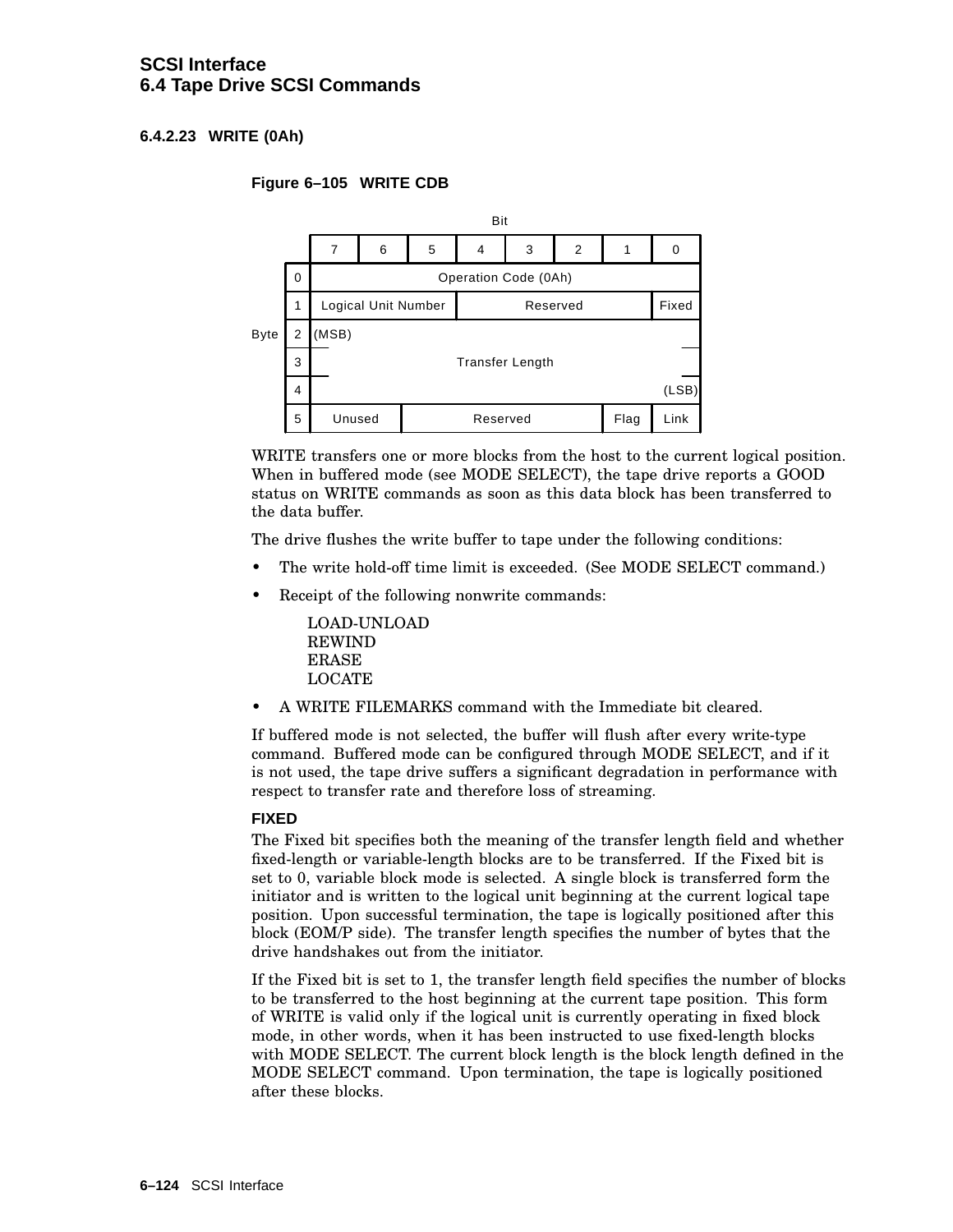#### **Transfer Length**

This field contains the length of the data transfer in bytes or blocks, depending on whether fixed or variable block mode is selected.

If the transfer length is 0, no data is transferred and the current position on the logical unit is not changed.

#### **Exception Conditions**

If EOT is detected while writing, the drive will finish writing any buffered data. The command terminates with CHECK CONDITION status. Within the sense data, the EOM bit is set, the sense key field is set to NO SENSE, and the additional sense code and additional sense code qualifier fields are set to EOM/P detected. The drive attempts to complete any subsequent writes, returning a CHECK CONDITION status in each case.

If the drive encounters the physical EOM when attempting write, CHECK CONDITION status is returned. Within the sense data, the EOM and Valid bits are set, and the sense key field is set to MEDIUM ERROR. The information fields contain the residue count and the additional sense code and additional sense code qualifier fields are set to EOM/P detected. The tape is physically positioned at EOM/P.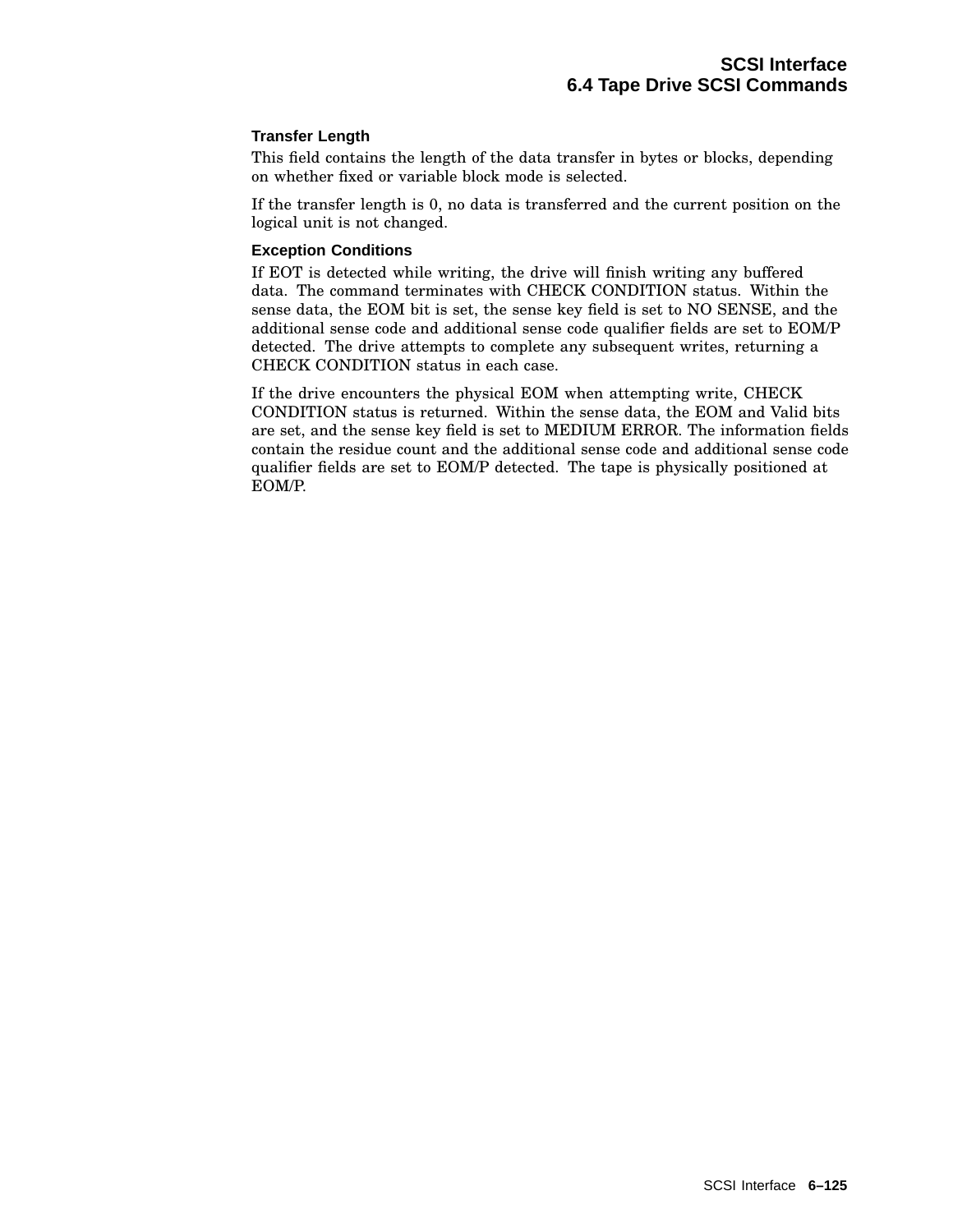## **6.4.2.24 WRITE BUFFER (3Bh)**

## **Figure 6–106 WRITE BUFFER CDB**



WRITE BUFFER is used in conjunction with READ BUFFER as a diagnostic function for testing the device data buffer, DMA engine, SCSI bus interface hardware, and the SCSI bus integrity. It is also used for downloading and updating controller microcode (firmware).

#### **Mode**

The drive supports the following values within the field. If any other value is set, the drive terminates the command with a CHECK CONDITION status and an ILLEGAL REQUEST sense key set.

#### **Figure 6–107 WRITE BUFFER Modes Supported**

| Mode             | Description                    |
|------------------|--------------------------------|
| 000 <sub>b</sub> | Write combined header and data |
| 010 <sub>b</sub> | Write data                     |
| 100 <sub>b</sub> | Download Microcode             |
| 101 <sub>b</sub> | Download Microcode and Save    |

For all modes, only a buffer ID of 0 is supported. If the buffer ID field is non-0, the command will be rejected. The target detects and rejects commands that would overrun the buffer.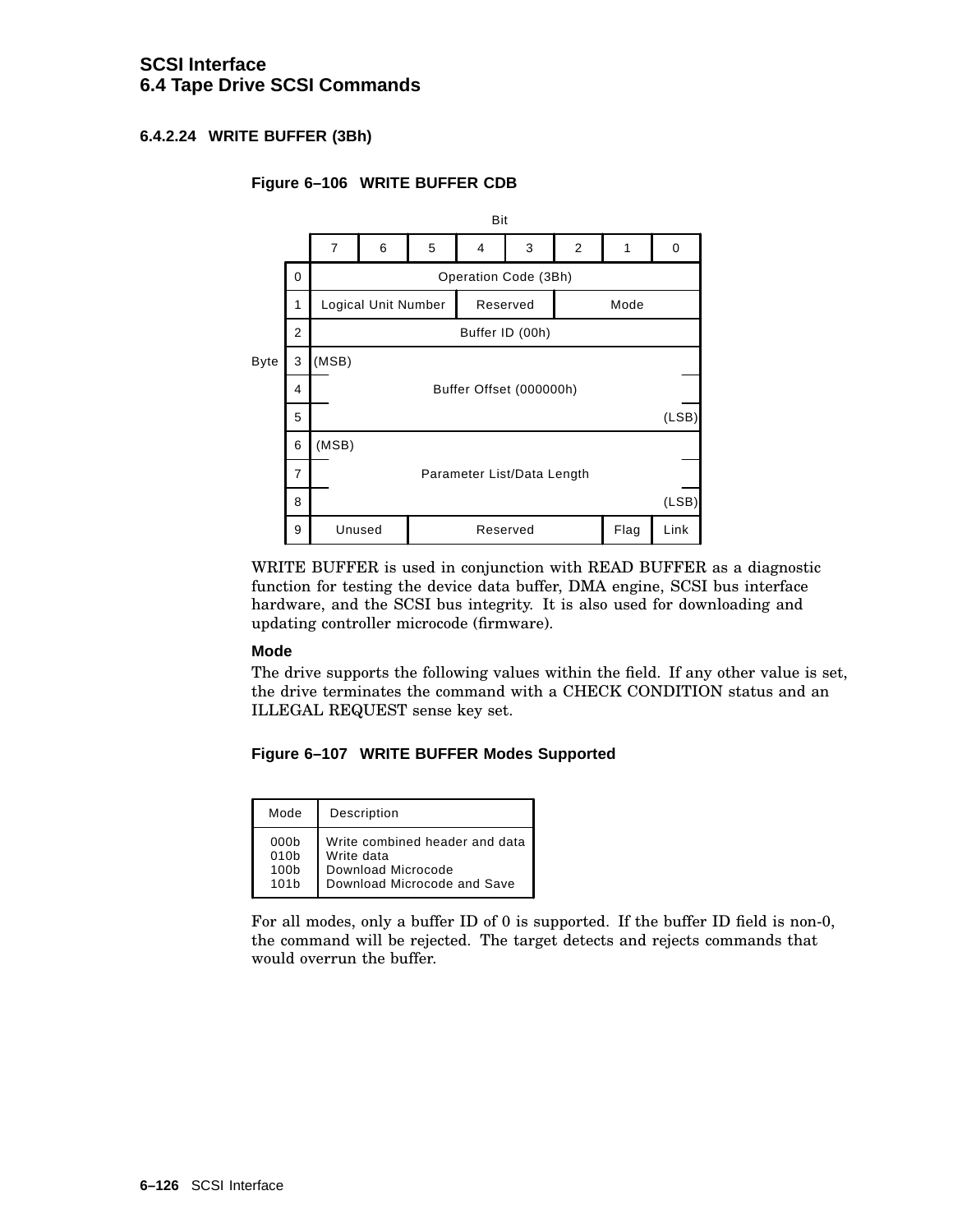**6.4.2.24.1 Header and Data Mode** The data to be transferred is preceded by a 4-byte header consisting entirely of reserved bytes. This header is discarded (not stored into the buffer). The buffer offset field must be 0 for this mode.

**6.4.2.24.2 Write Data** Similar to mode 000b, except there is no header in the data passed to the target. The buffer offset must be 0. Potential buffer overruns are detected and the command rejected.

**6.4.2.24.3 Download Microcode** Using buffer offsets, the host can download the firmware image into the target's buffer in pieces. These commands do not cause the new image to become active — a download and save mode WRITE BUFFER command must be issued.

The tape drive must be empty to allow downloading of an image. This is to safeguard against accidentally starting a firmware update. If a cartridge is loaded when all or part of a firmware image has been downloaded, another WRITE BUFFER with download mode will be rejected. Overlapping or nonconsecutive downloading of the image data is not supported. The firmware image must be downloaded in integral multiples of 4k bytes.

Any error on a WRITE BUFFER command causes any downloaded image data to be discarded, and the download must be restarted from the beginning.

**6.4.2.24.4 Download Microcode and Save** This mode can be used to download and save the entire image at once, or to download the image data and save it, or to cause a save operation after all the image data has been downloaded using the download only mode. This mode of the command causes the image data to be verified and the flash EEPROM firmware area to be updated. During the reprogramming, the Write Protect and Drive Activity LEDs on the drive's front panel will blink.

**Note**

During the actual reprogramming of the FLASH memory chips, if any type of powerfail occurs, or if the reprogramming fails part way through, the subsystem will be unusable, and the controller board will need to be replaced.

When the save operation is successfully completed, the firmware restarts itself, causing POST to be rerun, and two unit attention conditions are generated: power-up reset, and operating code has changed.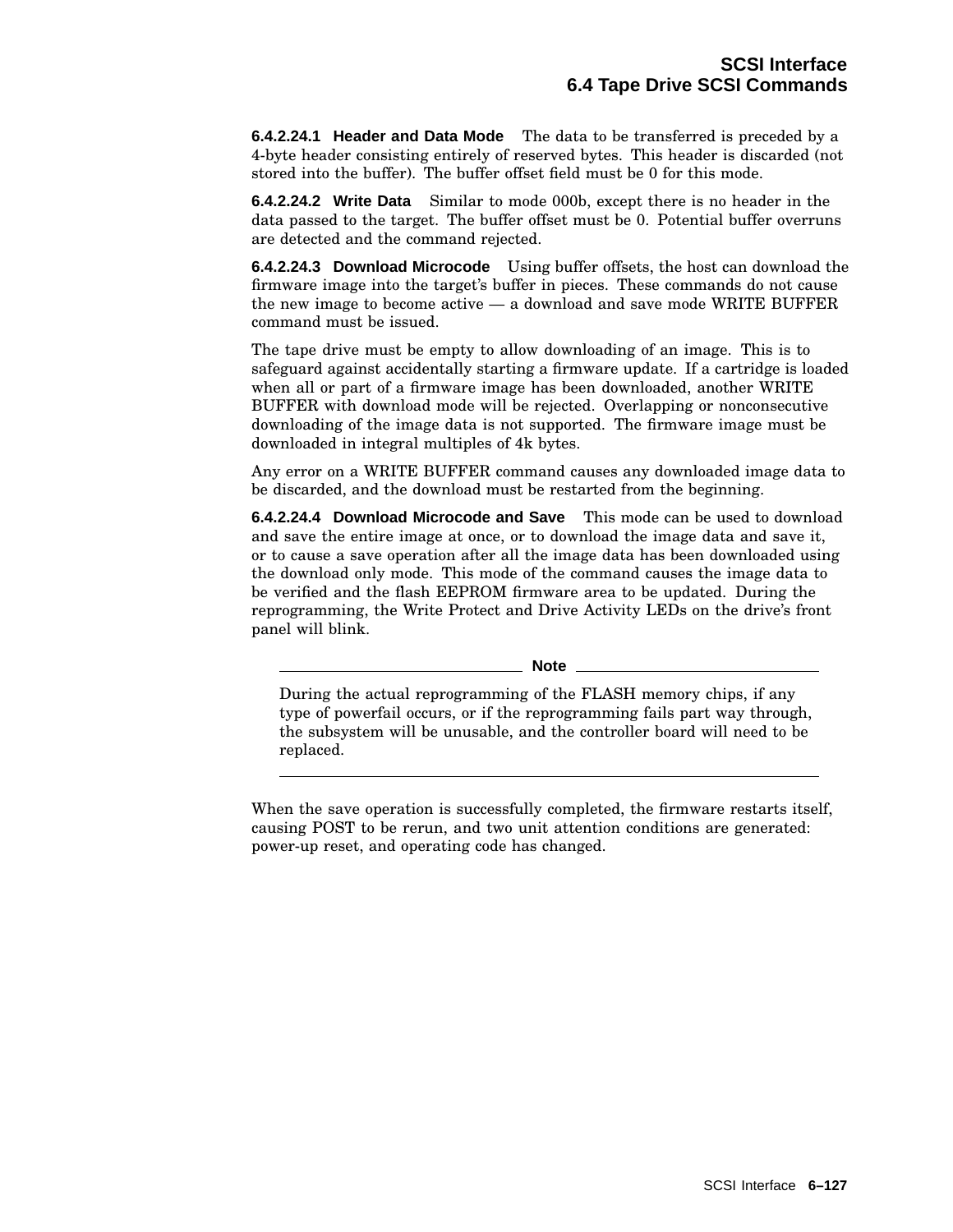## **6.4.2.25 WRITE FILEMARKS (10h)**

## **Figure 6–108 WRITE FILEMARKS CDB**



WRITE FILEMARKS causes the specified number of filemarks to be written beginning at the current logical position on tape. If the Immed bit is not set, any data or filemarks in the write cache buffer are written to tape.

#### **WSmk**

If this bit is set, the tape drive writes a save-set mark to tape instead of a filemark. Since setmarks are not supported by the THZ02, this field must be 0.

#### **Immed**

If this bit is set, the drive returns status as soon as the command descriptor block has been validated, unless the filemark count is 0, or greater than 1 (since both cause the write buffer to be flushed to media — see below).

An Immed bit of 0 indicates that the status will not be returned until the operation is complete.

#### **Number of Filemarks**

This is the number of consecutive marks to be written to tape. A value of 0 is not considered an error and GOOD status is returned.

This command may be used to force the drive to write any buffered write data to the tape. If the drive is in buffered mode, and WRITE FILEMARKS is received the requested filemarks are appended to the data, and the write buffer is flushed to tape. A 0 value in the number of filemarks field indicates that no filemarks are to be written to the tape, but still flushes any write data to tape.

If EOT is detected while writing filemarks, the drive finishes writing any buffered data and terminates with CHECK CONDITION status. Within the sense data, the EOM bit is set, the sense key field is set to NO SENSE and the additional sense code and additional sense code qualifier fields are set to EOM/P detected. The drive will attempt to complete any subsequent WRITE FILEMARKS, returning a CHECK CONDITION status in each case. If the drive encounters the physical EOM when attempting a WRITE FILEMARKS, CHECK CONDITION status is returned.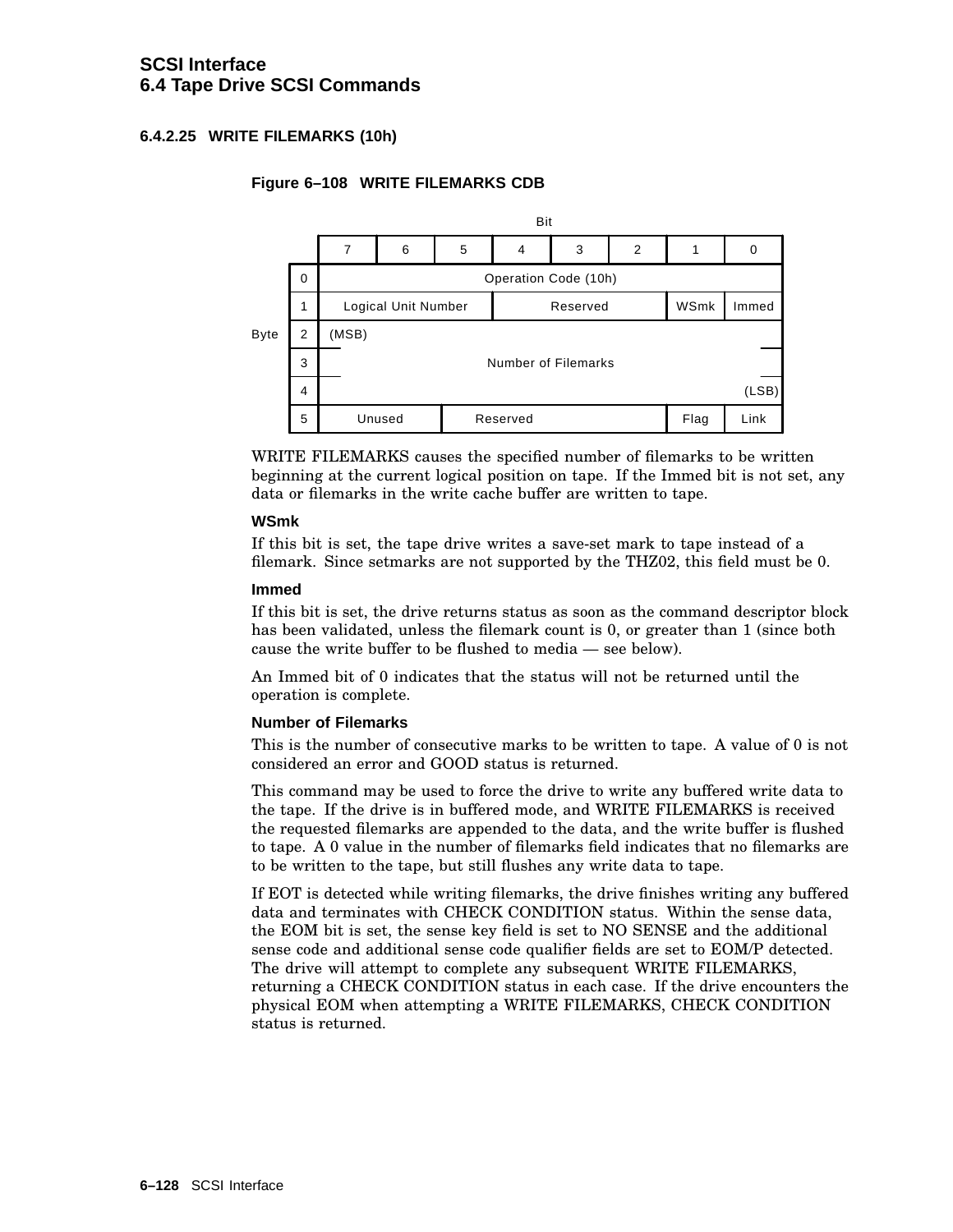# **6.5 Supported SCSI-2 Medium Changer Device Commands**

On the medium changer LUN, only commands defined for this device type are allowed. The following commands are implemented:

| Opcode          | Command                          |
|-----------------|----------------------------------|
| $07^{1}$        | <b>INITIALIZE ELEMENT STATUS</b> |
| 12              | <b>INQUIRY</b>                   |
| $15^2$          | MODE SELECT                      |
| $1A^2$          | <b>MODE SENSE</b>                |
| A5 <sup>1</sup> | <b>MOVE MEDIUM</b>               |
| 3C              | <b>READ BUFFER</b>               |
| B8 <sup>1</sup> | <b>READ ELEMENT STATUS</b>       |
| 1 <sub>C</sub>  | RECEIVE DIAG RESULTS             |
| 17              | <b>RELEASE</b>                   |
| 03              | <b>REQUEST SENSE</b>             |
| 16              | <b>RESERVE</b>                   |
| 1D              | <b>SEND DIAGNOSTIC</b>           |
| 00              | <b>TEST UNIT READY</b>           |
| 3B              | WRITE BUFFER                     |
|                 |                                  |

**Table 6–21 SCSI-2 Medium Changer Commands**

<sup>1</sup>Medium changer specific commands

<sup>2</sup>Commands with significant medium changer specific content

The rest of this chapter covers medium changer unique commands.

Medium changer element address assignment is as follows:

| <b>Address</b>   | Comments                                 |
|------------------|------------------------------------------|
| 0                | Default medium transport element         |
| 1                | Medium transport element                 |
| $2-0Fh$          | Reserved                                 |
| 10 <sub>h</sub>  | Data transfer element (tape drive)       |
| 11h-0FFh         | reserved                                 |
| 100h             | Medium storage element (Magazine slot 0) |
| 101 <sub>h</sub> | Medium storage element (Magazine slot 1) |
| 102h             | Medium storage element (Magazine slot 2) |
| 103h             | Medium storage element (Magazine slot 3) |
| 104h             | Medium storage element (Magazine slot 4) |
| 105h             | Medium storage element (Magazine slot 5) |
| 106h             | Medium storage element (Magazine slot 6) |
| 107h-0FFFFh      | Reserved                                 |
|                  |                                          |

**Table 6–22 Medium Changer Element Addresses**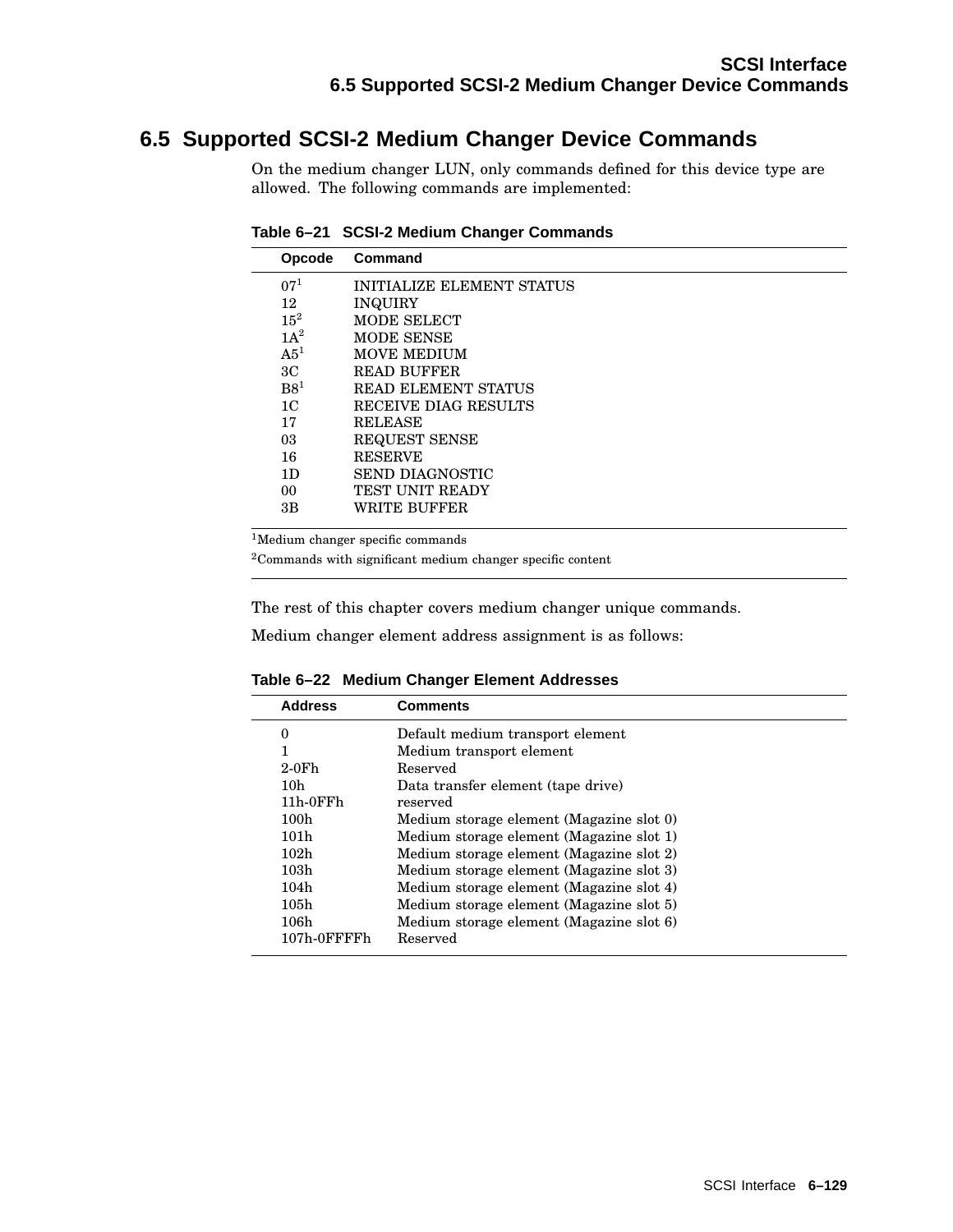# **6.5.1 INITIALIZE ELEMENT STATUS (07h)**



## **Figure 6–109 INITIALIZE ELEMENT STATUS CDB**

This command is a NOP on the THZ02, since it always maintains a table of the current state of loader elements.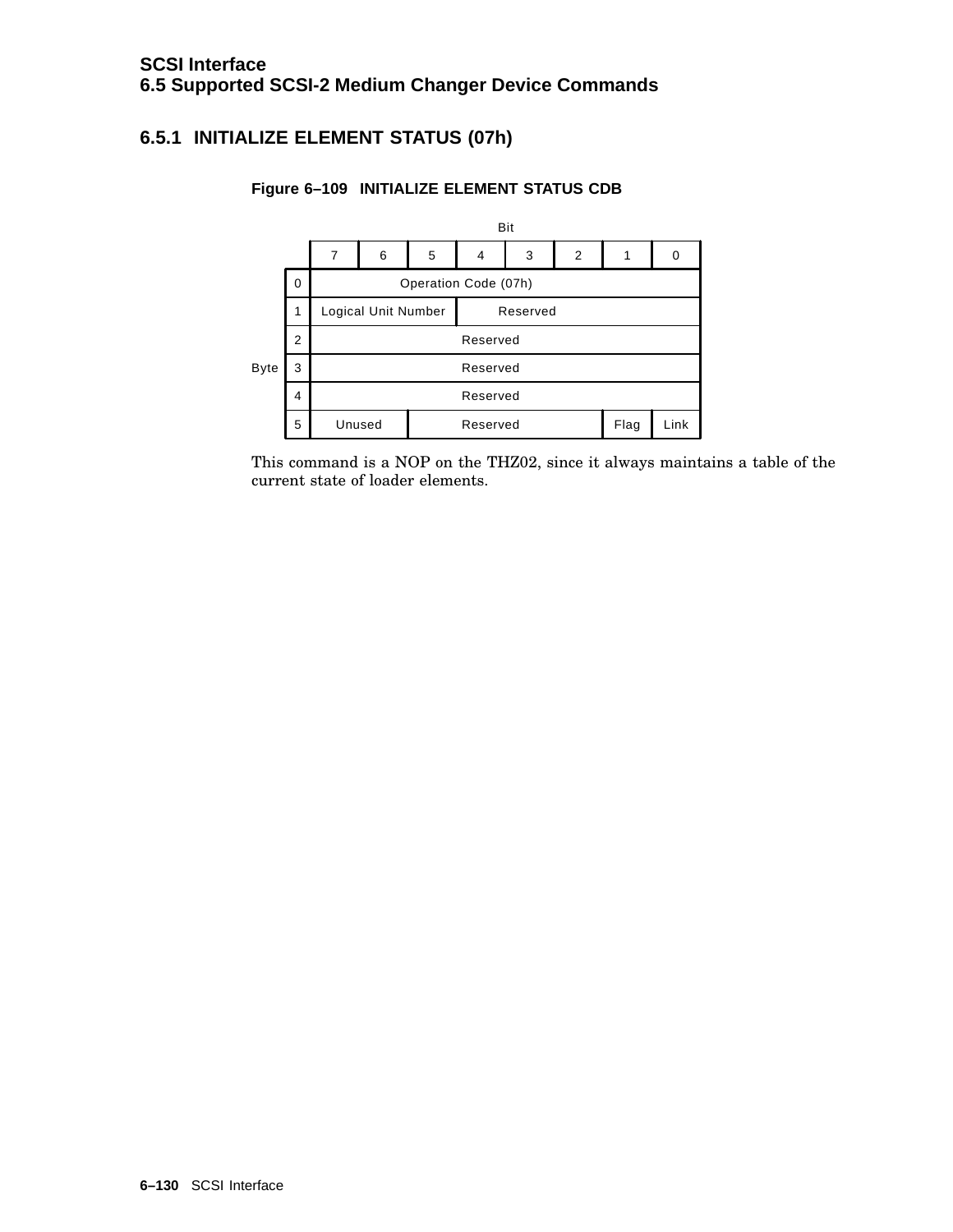# **6.5.2 READ ELEMENT STATUS (B8h)**

|                | Bit                                          |                     |  |        |  |                          |       |       |
|----------------|----------------------------------------------|---------------------|--|--------|--|--------------------------|-------|-------|
|                | 7<br>5<br>6<br>3<br>$\overline{2}$<br>1<br>4 |                     |  |        |  |                          | 0     |       |
| 0              | Operation Code (B8h)                         |                     |  |        |  |                          |       |       |
| 1              |                                              | Logical Unit Number |  | VolTag |  | <b>Element Type Code</b> |       |       |
| 2              | (MSB)<br><b>Starting Element Address</b>     |                     |  |        |  |                          |       |       |
| 3              |                                              |                     |  |        |  |                          |       | (LSB) |
| 4              | (MSB)                                        |                     |  |        |  |                          |       |       |
| 5              | Number of Elements                           |                     |  |        |  |                          |       | (LSB) |
| 6              | Reserved                                     |                     |  |        |  |                          |       |       |
| $\overline{7}$ | (MSB)                                        |                     |  |        |  |                          |       |       |
| 8              | <b>Allocation Length</b>                     |                     |  |        |  |                          |       |       |
| 9              |                                              |                     |  |        |  |                          | (LSB) |       |
| 10             | Reserved                                     |                     |  |        |  |                          |       |       |
| 11             | Unused<br>Flag<br>Reserved                   |                     |  |        |  |                          | Link  |       |
|                |                                              |                     |  |        |  |                          |       |       |

## **Figure 6–110 READ ELEMENT STATUS CDB**

**Figure 6–111 Element Type Code Definitions**

| Code     | Description                                    |
|----------|------------------------------------------------|
| 0h       | All element types reported (valid in CDB only) |
| 1h       | <b>Medium Transport Element</b>                |
| 2h       | Storage Element (magazine slot)                |
| 3h       | Import Export Element (not supported)          |
| 4h       | Data Transfer Element (tape drive)             |
| $5h$ -Fh | reserved                                       |

The format of element status data is defined in the SCSI-2 specification. The following sections show the information returned for the THZ02. The element status data is made up of a header, and one or more status pages (for each element type). The status pages are made up of a header and one or more element descriptors (one for each element address). The data shown assumes the CDB was specified in such a way that all descriptors for a given element type would be returned.

The primary and alternate volume tag functions are not supported, so the flags indicating these functions in the element status pages (below) are always set to 0.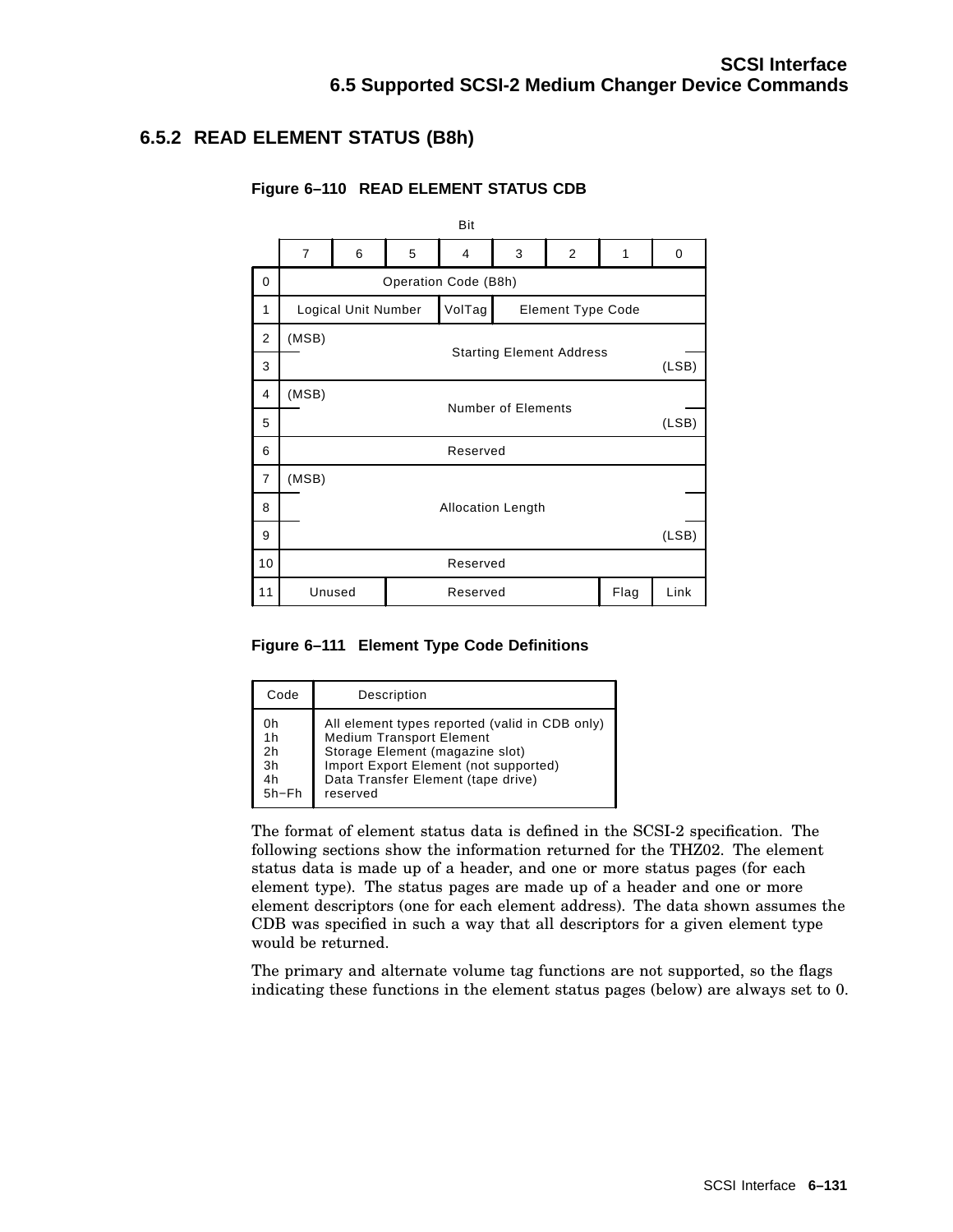## **6.5.2.1 Element Status Data Header**

## **Figure 6–112 Element Status Data Header**

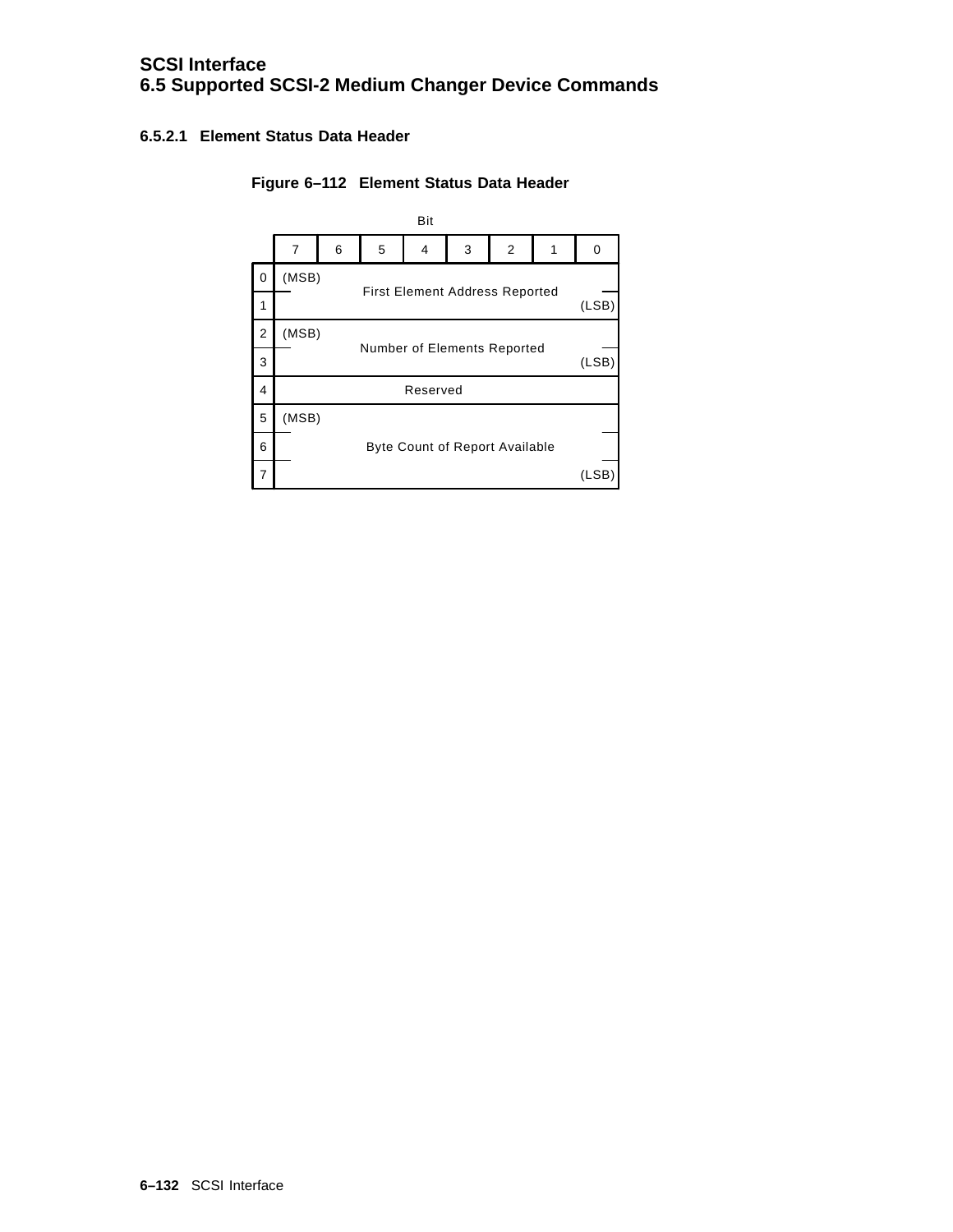## **6.5.2.2 Medium Transport Element Status Page**

| Figure 6-113 Medium Transport Element Status Page |  |  |  |
|---------------------------------------------------|--|--|--|
|                                                   |  |  |  |

|                                               |                                  |                                               |                                                                |   | Bit |   |   |   |       |
|-----------------------------------------------|----------------------------------|-----------------------------------------------|----------------------------------------------------------------|---|-----|---|---|---|-------|
|                                               |                                  | $\overline{7}$                                | 6                                                              | 5 | 4   | 3 | 2 | 1 | 0     |
| Element Type Code (1 = Medium Transport)<br>0 |                                  |                                               |                                                                |   |     |   |   |   |       |
|                                               | PVolTag AVolTag<br>1<br>Reserved |                                               |                                                                |   |     |   |   |   |       |
|                                               | 2                                | (MSB)                                         |                                                                |   |     |   |   |   |       |
|                                               | 3                                |                                               | Transport Element Descriptor Length (06h)<br>(LSB)<br>Reserved |   |     |   |   |   |       |
|                                               | 4                                |                                               |                                                                |   |     |   |   |   |       |
|                                               | 5                                | (MSB)                                         |                                                                |   |     |   |   |   |       |
|                                               | 6                                | Byte Count of Descriptor Data Available (06h) |                                                                |   |     |   |   |   |       |
|                                               | 7                                |                                               |                                                                |   |     |   |   |   | (LSB) |
| Descriptor:                                   |                                  |                                               |                                                                |   |     |   |   |   |       |
|                                               | 8<br>(MSB)                       |                                               |                                                                |   |     |   |   |   |       |
|                                               | 9                                |                                               | Transport Element Address (1h)                                 |   |     |   |   |   | (LSB) |
|                                               | 10                               |                                               | Reserved<br>Except<br>rsvd<br>Reserved                         |   |     |   |   |   | Full  |
|                                               | 11                               |                                               |                                                                |   |     |   |   |   |       |
|                                               | 12                               |                                               | <b>Additional Sense Code</b>                                   |   |     |   |   |   |       |
|                                               | 13                               | <b>Additional Sense Code Qualifier</b>        |                                                                |   |     |   |   |   |       |
|                                               | 14                               |                                               | Reserved                                                       |   |     |   |   |   |       |
|                                               | 15                               | Reserved                                      |                                                                |   |     |   |   |   |       |
|                                               | 16                               | Reserved                                      |                                                                |   |     |   |   |   |       |
|                                               | 17                               | SValid                                        | Invert<br>Reserved                                             |   |     |   |   |   |       |
|                                               | 18                               | (MSB)<br><b>Source Element Address</b>        |                                                                |   |     |   |   |   |       |
|                                               | 19                               |                                               |                                                                |   |     |   |   |   | (LSB) |
|                                               | 20                               |                                               | Reserved                                                       |   |     |   |   |   |       |
|                                               | 21                               |                                               | Reserved                                                       |   |     |   |   |   |       |
|                                               | 22                               |                                               | Reserved                                                       |   |     |   |   |   |       |
|                                               | 23                               |                                               | Reserved                                                       |   |     |   |   |   |       |
|                                               | 24                               | Density code of Media (= 0 if empty) (VU)     |                                                                |   |     |   |   |   |       |
|                                               | 25                               | (VU)<br>unused                                |                                                                |   |     |   |   |   |       |

There is only one medium transport element, which can be addressed explicitly as element address 1, or implicitly as address 0.

PvolTag and AVolTag are always 0.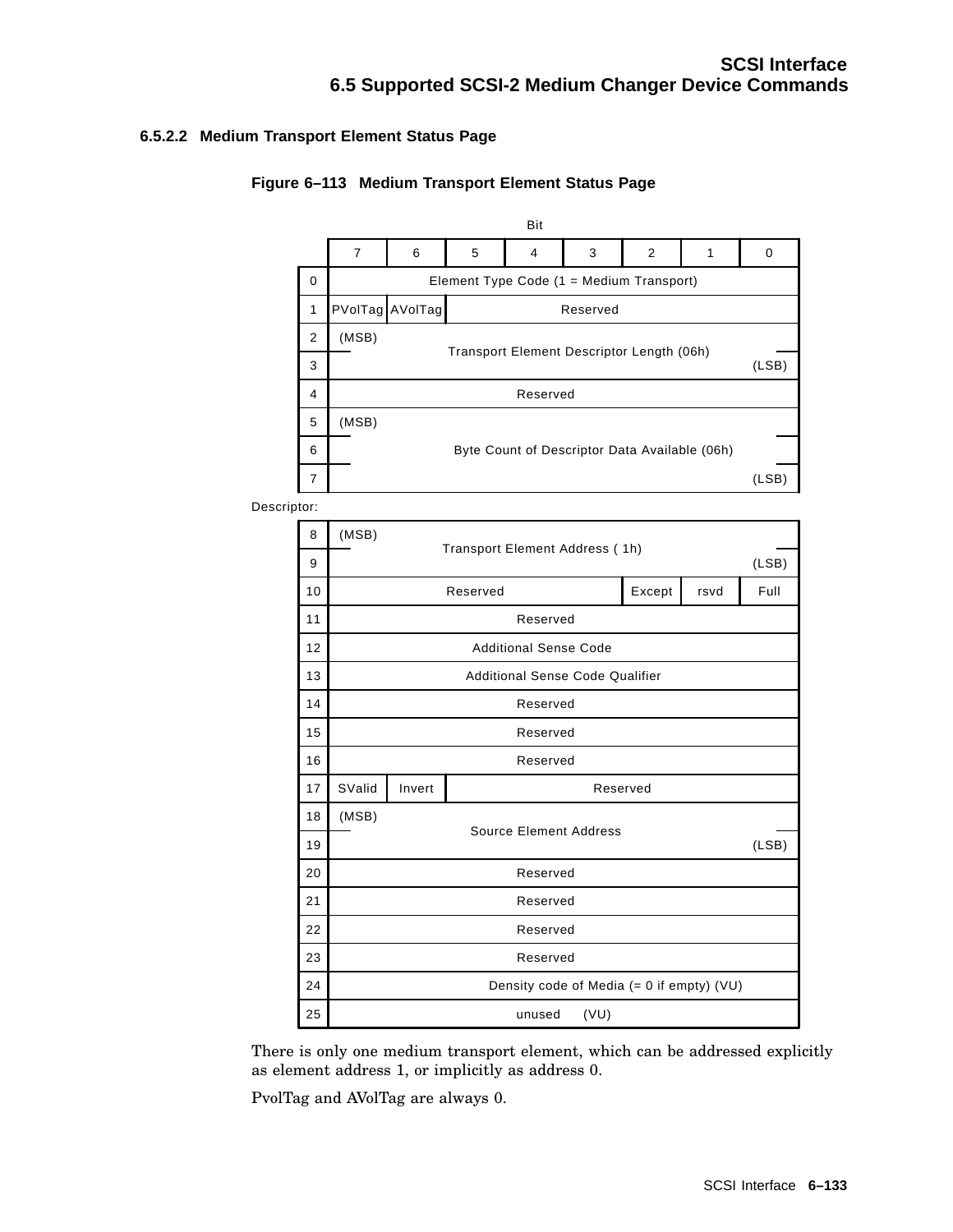## **6.5.2.3 Storage Element Status Page**

# **Figure 6–114 Storage Element Status Page**



Descriptor(s):

| 8  | (MSB)                                                          | First Storage Element Address Reported |  |  |  |  |  |  |  |  |
|----|----------------------------------------------------------------|----------------------------------------|--|--|--|--|--|--|--|--|
| 9  | (LSB)                                                          |                                        |  |  |  |  |  |  |  |  |
| 10 | Except<br>Access<br>Reserved<br>rsvd                           |                                        |  |  |  |  |  |  |  |  |
| 11 | Reserved                                                       |                                        |  |  |  |  |  |  |  |  |
| 12 | <b>Additional Sense Code</b>                                   |                                        |  |  |  |  |  |  |  |  |
| 13 | <b>Additional Sense Code Qualifier</b>                         |                                        |  |  |  |  |  |  |  |  |
| 14 | Reserved                                                       |                                        |  |  |  |  |  |  |  |  |
| 15 | Reserved                                                       |                                        |  |  |  |  |  |  |  |  |
| 16 | Reserved                                                       |                                        |  |  |  |  |  |  |  |  |
| 17 | SValid<br>Invert<br>Reserved                                   |                                        |  |  |  |  |  |  |  |  |
| 18 | (MSB)<br>Source Element Address                                |                                        |  |  |  |  |  |  |  |  |
| 19 | (LSB)                                                          |                                        |  |  |  |  |  |  |  |  |
| 20 | Reserved                                                       |                                        |  |  |  |  |  |  |  |  |
| 21 | Reserved                                                       |                                        |  |  |  |  |  |  |  |  |
| 22 | Reserved                                                       |                                        |  |  |  |  |  |  |  |  |
| 23 | Reserved                                                       |                                        |  |  |  |  |  |  |  |  |
| 24 | Density code of Media $(= 0$ if empty) (VU)                    |                                        |  |  |  |  |  |  |  |  |
| 25 | (VU)<br>unused                                                 |                                        |  |  |  |  |  |  |  |  |
|    | $25$ to n<br>- descriptors for other Storage Elements reported |                                        |  |  |  |  |  |  |  |  |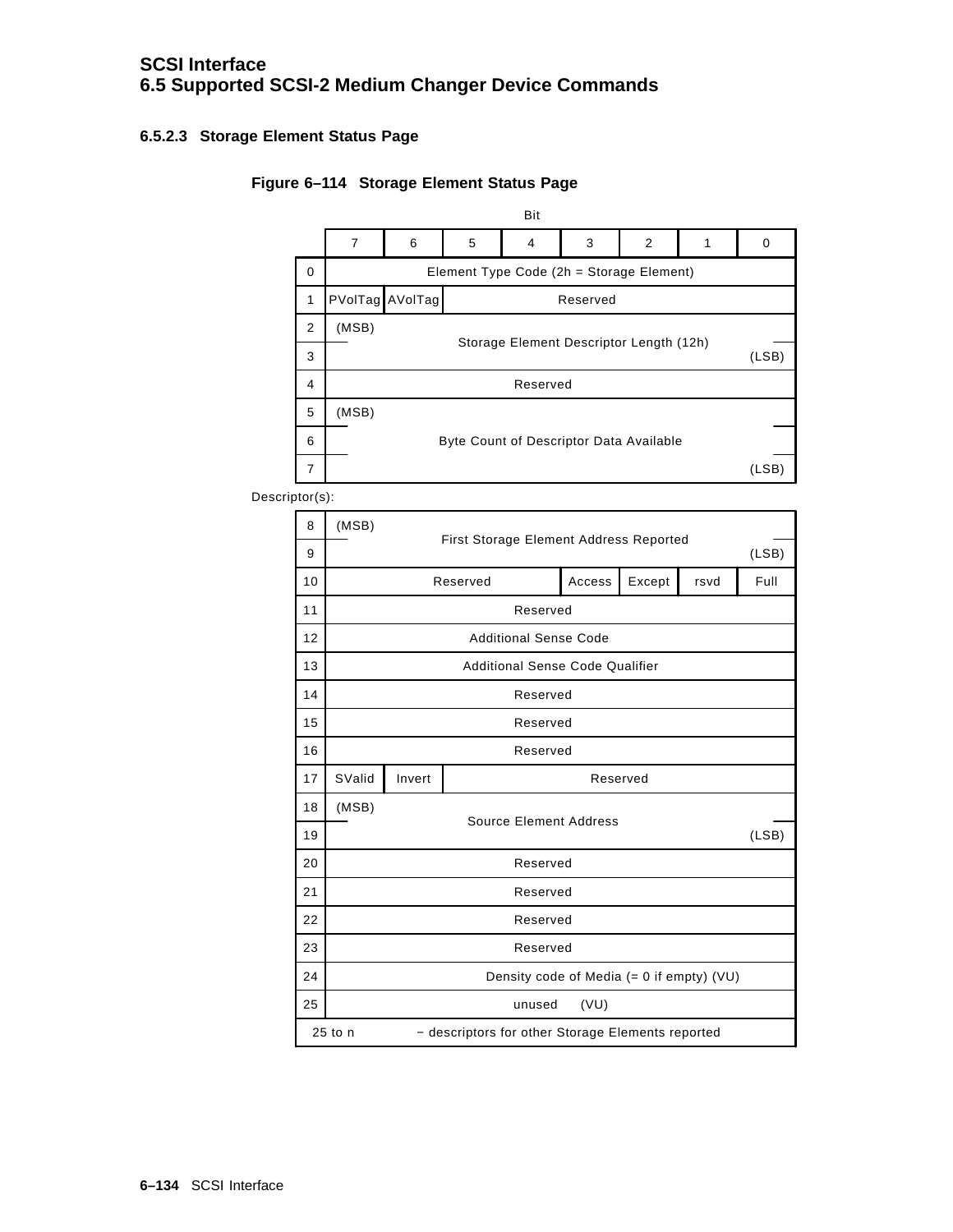There are seven storage elements, corresponding to the seven slots in a magazine.

PvolTag and AVolTag are always 0.

Access is always 1, and full is set to 1 if a media cartridge is in the corresponding magazine slot. Exception will be set to 1 if the magazine slot indicates a cartridge has been removed, but is not in the medium transport or data transfer elements.

The source element address will always be set to this element's address.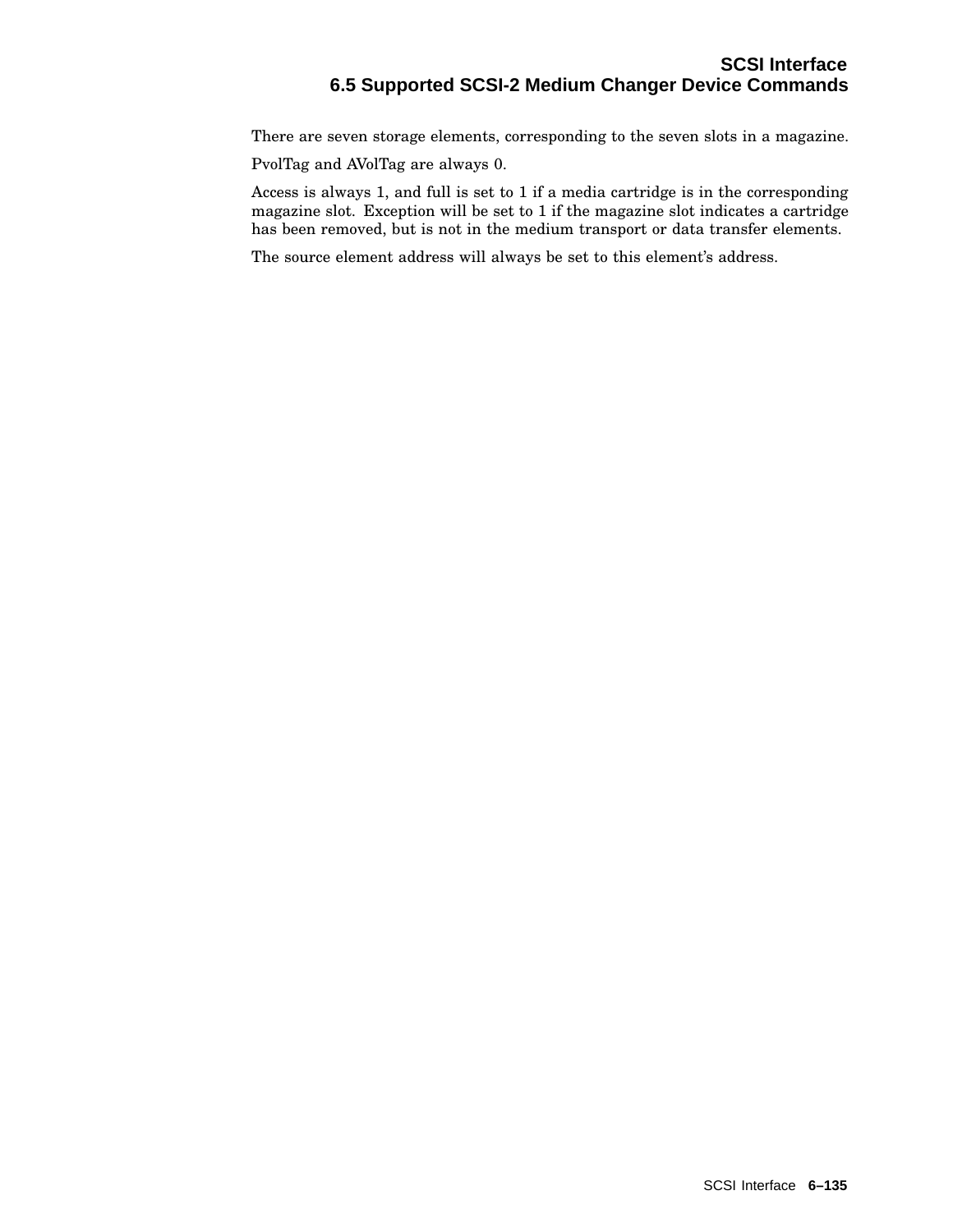## **6.5.2.4 Data Transfer Element Status Page**

#### Bit 7 6 5 4 3 2 1 0 0 **Element Type Code (4h = Data Transfer Element)** PVolTag AVolTag Reserved (MSB) (LSB) Reserved Data Transfer Element Descriptor Length (11h) 1 Byte Count of Descriptor Data Available (11h) (MSB) (LSB) 2 3 4 5 6 7



Descriptor:

| 8  | (MSB)                                        |                                              |                |         |      |                     |  |  |  |
|----|----------------------------------------------|----------------------------------------------|----------------|---------|------|---------------------|--|--|--|
| 9  |                                              | Data Transfer Element Address (10h)<br>(LSB) |                |         |      |                     |  |  |  |
| 10 | Access<br>Except<br>Reserved<br>Full<br>rsvd |                                              |                |         |      |                     |  |  |  |
| 11 | Reserved                                     |                                              |                |         |      |                     |  |  |  |
| 12 | <b>Additional Sense Code</b>                 |                                              |                |         |      |                     |  |  |  |
| 13 | <b>Additional Sense Code Qualifier</b>       |                                              |                |         |      |                     |  |  |  |
| 14 | <b>NotBus</b>                                | rsvd                                         | <b>IDValid</b> | LUValid | rsvd | Logical Unit Number |  |  |  |
| 15 | SCSI Bus Address (same as tape drive's)      |                                              |                |         |      |                     |  |  |  |
| 16 | Reserved                                     |                                              |                |         |      |                     |  |  |  |
| 17 | SValid<br>Invert<br>Reserved                 |                                              |                |         |      |                     |  |  |  |
| 18 | (MSB)                                        |                                              |                |         |      |                     |  |  |  |
| 19 | Source Element Address                       |                                              |                |         |      | (LSB)               |  |  |  |
| 20 | Reserved                                     |                                              |                |         |      |                     |  |  |  |
| 21 | Reserved                                     |                                              |                |         |      |                     |  |  |  |
| 22 | Reserved                                     |                                              |                |         |      |                     |  |  |  |
| 23 | Reserved                                     |                                              |                |         |      |                     |  |  |  |
| 24 | Density code of Media $(= 0$ if empty) (VU)  |                                              |                |         |      |                     |  |  |  |
| 25 | (VU)<br>unused                               |                                              |                |         |      |                     |  |  |  |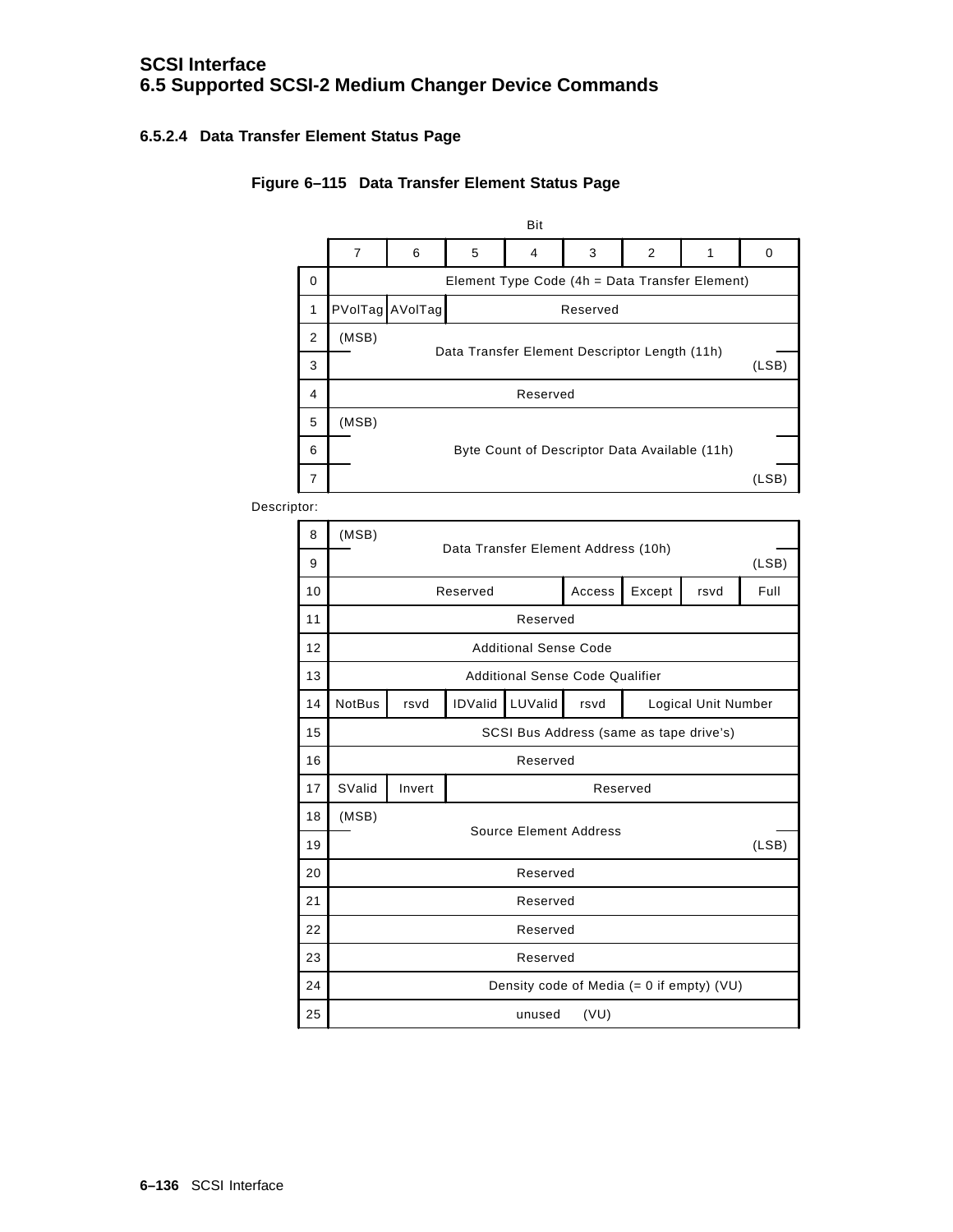PvolTag and AVolTag are always 0.

Access is always set, full is set if there is a cartridge in the tape drive.

IDValid and LUValid are always set; drive LUN is 0. The SCSI bus address field is the same as the tape drive's controller.

SValid is set if there is a cartridge in the drive, and source element address will indicate which magazine slot it came from.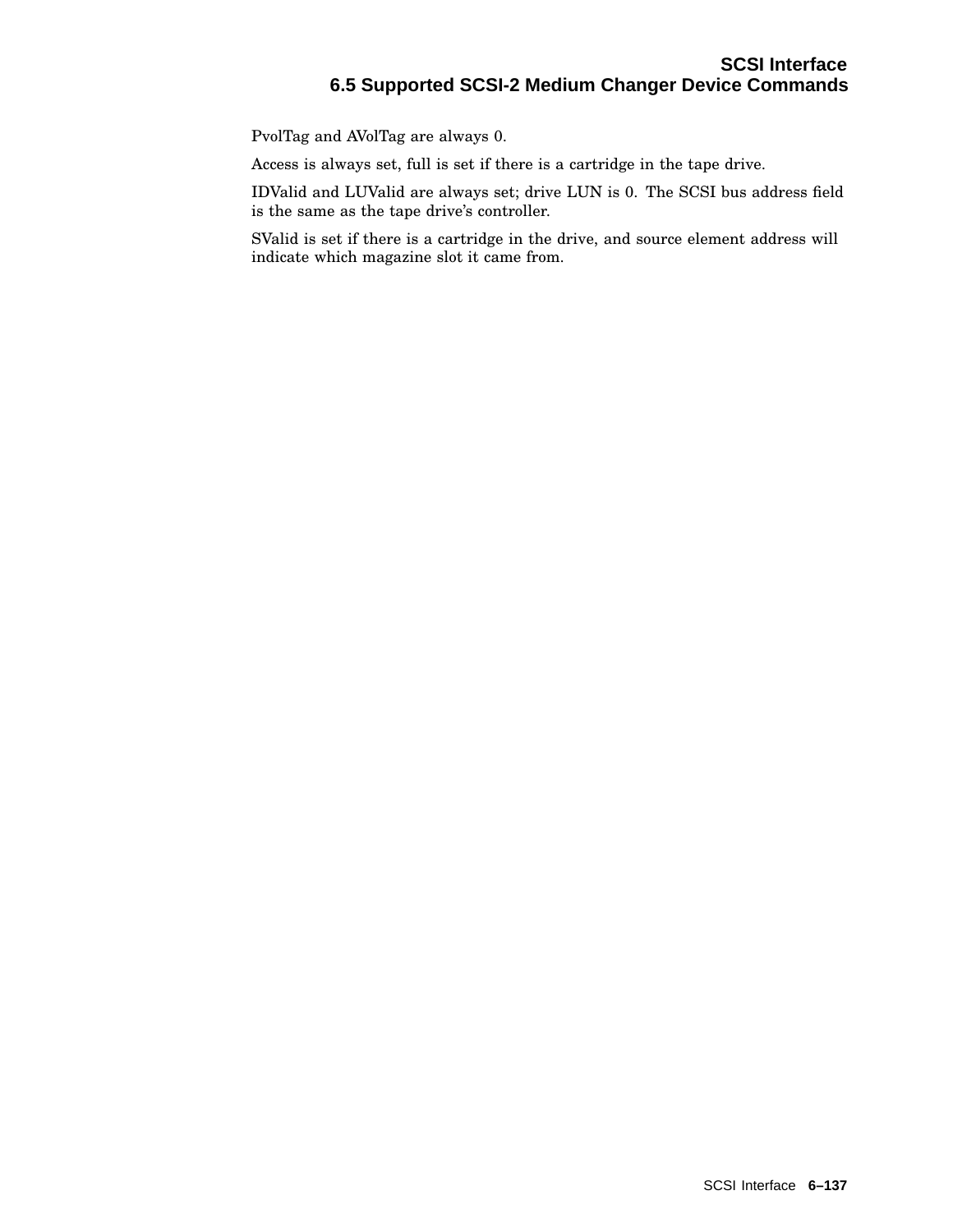# **6.5.3 MODE SENSE/SELECT**

All three pages that are specific to medium changers are supported.

#### **6.5.3.1 Device Capabilities Page**

The drive shall support the device capabilities page which has the following format:

|                | Bit                                            |                              |          |                |                      |                      |                     |                      |
|----------------|------------------------------------------------|------------------------------|----------|----------------|----------------------|----------------------|---------------------|----------------------|
|                | $\overline{7}$                                 | 6                            | 5        | $\overline{4}$ | 3                    | 2                    | $\mathbf{1}$        | $\mathbf 0$          |
| $\Omega$       | <b>PS</b>                                      | $\mathbf 0$                  |          |                | Page Code (1Fh)      |                      |                     |                      |
| 1              |                                                | Additional Page Length (0Eh) |          |                |                      |                      |                     |                      |
| 2              |                                                |                              | Reserved |                | StorDT               | Storl/E              | StorST              | StorMT               |
| 3              |                                                |                              |          | Reserved       |                      |                      |                     |                      |
| 4              |                                                |                              | Reserved |                | $MT \rightarrow D$ T | $MT \rightarrow I/E$ | $MT \rightarrow ST$ | $MT \rightarrow M$   |
| 5              | Reserved                                       |                              |          |                | $ST \rightarrow D$   | $ST \rightarrow V/E$ | $ST \rightarrow ST$ | $ST \rightarrow M$   |
| 6              | Reserved                                       |                              |          |                | $IE \rightarrow D$ T | $IE \rightarrow I/E$ | $IE \rightarrow ST$ | $IE \rightarrow M$ T |
| $\overline{7}$ | Reserved                                       |                              |          |                | $DT + DT$            | $DT \rightarrow I/E$ | $DT \rightarrow ST$ | $DT \rightarrow M T$ |
| 8              | Reserved                                       |                              |          |                |                      |                      |                     |                      |
| 9              | Reserved                                       |                              |          |                |                      |                      |                     |                      |
| 10             | Reserved                                       |                              |          |                |                      |                      |                     |                      |
| 11             | Reserved                                       |                              |          |                |                      |                      |                     |                      |
| 12             | MT < >DT<br>MT < > I/E<br>MT < >ST<br>Reserved |                              |          |                | MT < > MT            |                      |                     |                      |
| 13             |                                                |                              | Reserved |                | ST < >DT             | ST < > I/E           | ST < >ST            | ST<>MT               |
| 14             |                                                | Reserved                     |          |                | $IE <$ $D$ T         | IE < > I/E           | $IE \rightarrow ST$ | IE < >MT             |
| 15             |                                                |                              | Reserved |                | $D$ T< $>$ $D$ T     | DT < > I/E           | $D$ T< $>$ ST       | $D$ T<>MT            |

#### **Bit Field Values**

- Elements that can store media: StorDT, StorSt
- Valid Source->Destination pairs: ST->DT, DT->ST

All the "MT->XX" and the "XX->MT" entries are 0, since the THZ27 loader will not accept a medium transport element address as a source or destination.

All the "IE->XX" and the "XX->IE" entries are 0 since there is no import/export element.

Bytes 12 through 15 are all 0 as the THZ27 does not support the exchange medium command.

The THZ27 does not support "ST->ST" or "DT->DT".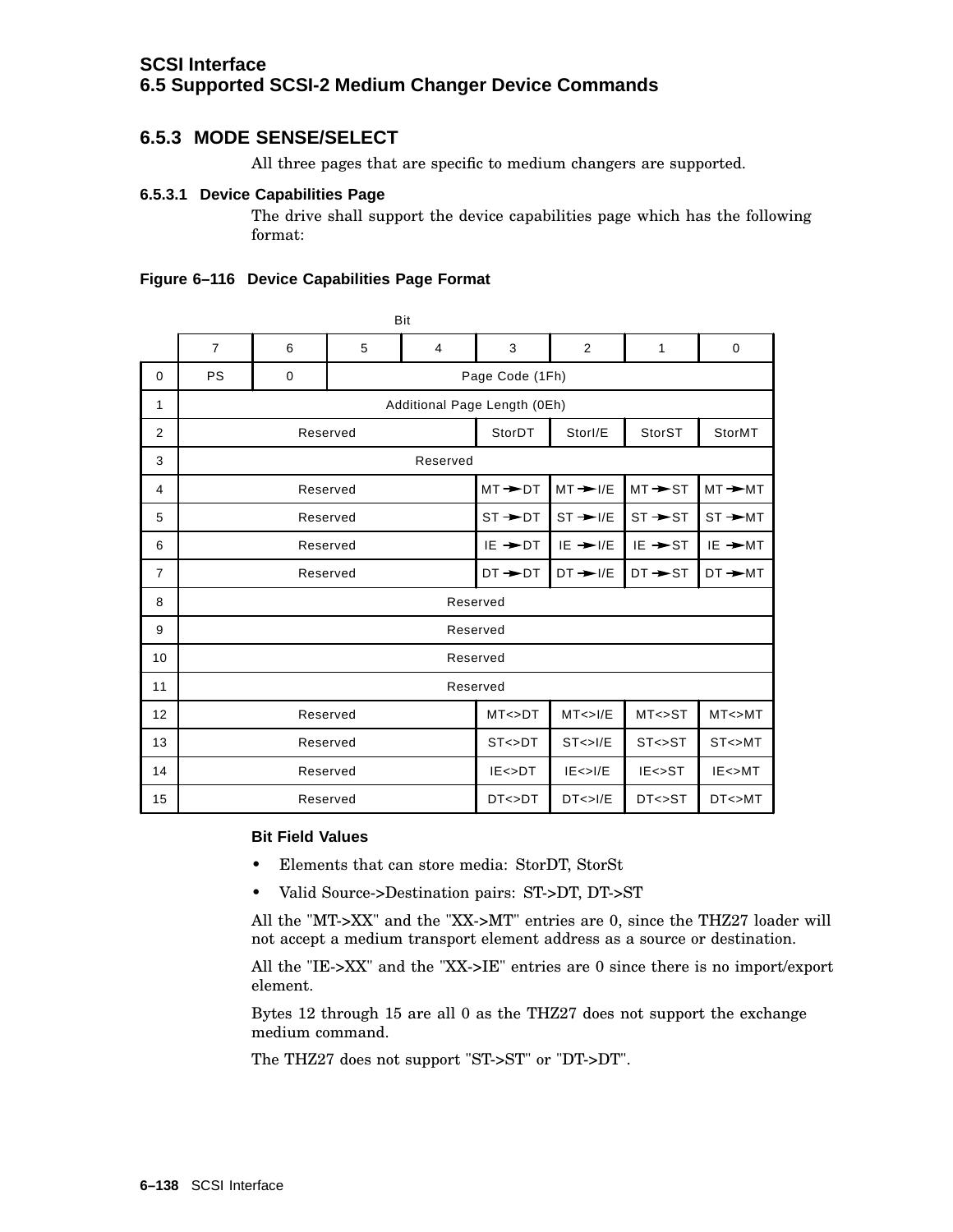#### **6.5.3.2 Element Address Assignment Page**

The drive shall support the element address assignment page which has the following format:

|                |                |   |                                            | Bit          |                                         |                |       |       |
|----------------|----------------|---|--------------------------------------------|--------------|-----------------------------------------|----------------|-------|-------|
|                | $\overline{7}$ | 6 | 5                                          | 4            | 3                                       | $\overline{2}$ | 1     | 0     |
| $\Omega$       | <b>PS</b>      | 0 |                                            |              | Page Code(1Dh)                          |                |       |       |
| $\mathbf{1}$   |                |   |                                            | Length (12h) |                                         |                |       |       |
| $\overline{2}$ | (MSB)          |   | 1st Medium Transport Element Address (01h) |              |                                         |                |       |       |
| 3              |                |   |                                            |              |                                         |                |       | (LSB) |
| 4              | (MSB)          |   |                                            |              | Number of Medium Transport Elements (1) |                |       |       |
| 5              |                |   |                                            |              |                                         |                |       | (LSB) |
| 6              | (MSB)          |   |                                            |              |                                         |                |       |       |
| $\overline{7}$ |                |   | 1st Storage Element Address (100h)         |              |                                         | (LSB)          |       |       |
| 8              | (MSB)          |   | Number of Storage Elements (07)            |              |                                         |                |       |       |
| 9              |                |   |                                            |              |                                         |                | (LSB) |       |
| 10             | (MSB)          |   | 1st Import/Export Element Address (00h)    |              |                                         |                |       |       |
| 11             |                |   |                                            |              |                                         |                | (LSB) |       |
| 12             | (MSB)          |   |                                            |              | Number of Import/Export Elements (0)    |                |       |       |
| 13             |                |   |                                            |              |                                         |                |       | (LSB) |
| 14             | (MSB)          |   |                                            |              |                                         |                |       |       |
| 15             |                |   | 1st Data Transfer Element Address (10h)    |              |                                         |                |       |       |
| 16             | (MSB)          |   | Number of Data Transfer Elements (01)      |              |                                         |                |       |       |
| 17             |                |   |                                            |              |                                         |                |       | (LSB) |
| 18             |                |   |                                            | Reserved     |                                         |                |       |       |
| 19             |                |   |                                            | Reserved     |                                         |                |       |       |

#### **Figure 6–117 Element Address Assignment Page Format**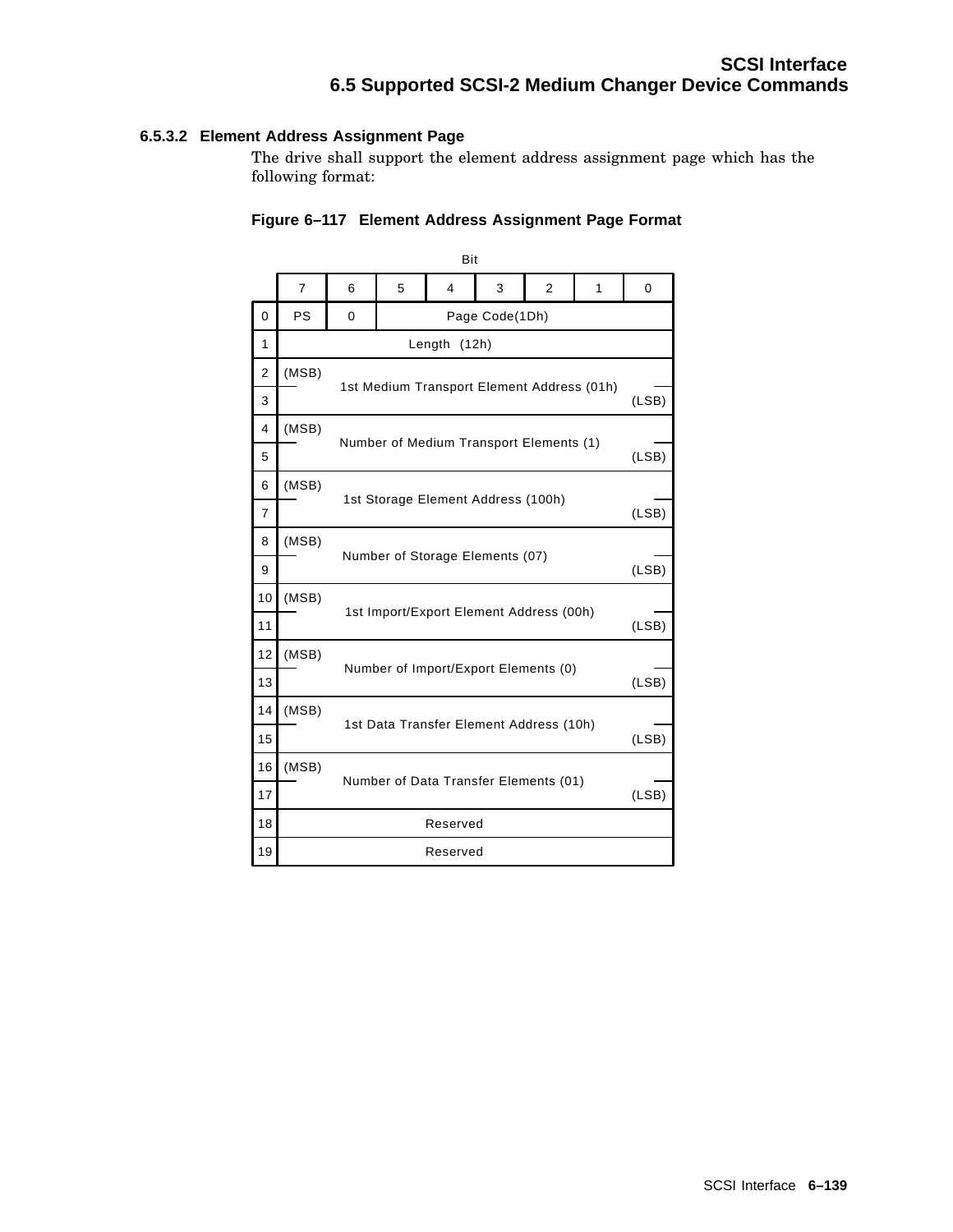# **SCSI Interface 6.5 Supported SCSI-2 Medium Changer Device Commands**

#### **6.5.3.3 Transport Geometry Parameters Page**

The drive shall support the transport geometry page which has the following format:

#### **Figure 6–118 Transport Geometry Page Format**



Rotation of media is not appropriate for this type of loader, so the Rotate bit is 0.

There is only one medium transport element, so there is only one set, with one member.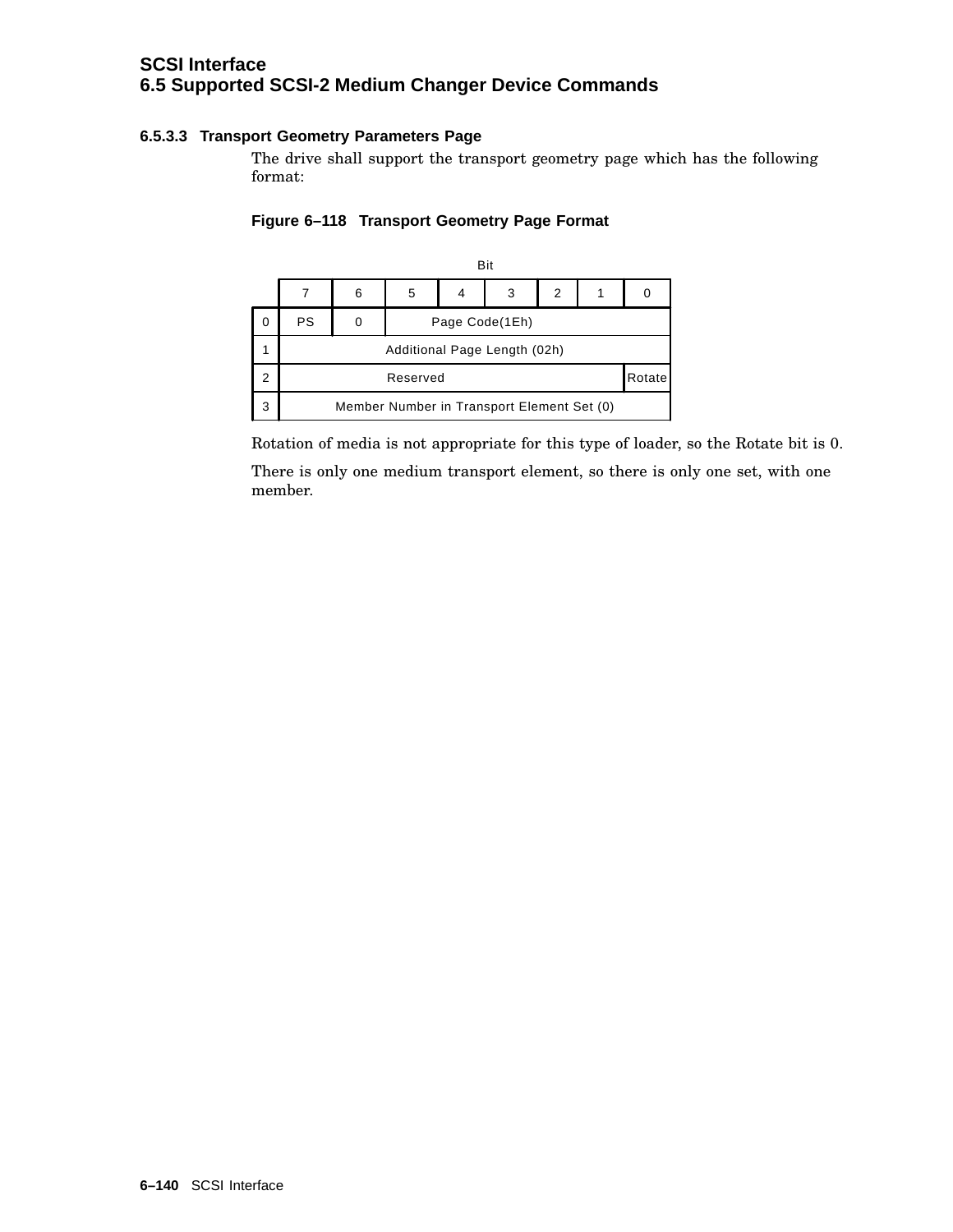# **6.5.4 MOVE MEDIUM (A5h)**

#### **Figure 6–119 MOVE MEDIUM CDB**

|                |                                     |                     |   | Bit                  |          |                |      |        |
|----------------|-------------------------------------|---------------------|---|----------------------|----------|----------------|------|--------|
|                | $\overline{7}$                      | 6                   | 5 | 4                    | 3        | $\overline{2}$ | 1    | 0      |
| $\mathbf 0$    |                                     |                     |   | Operation Code (A5h) |          |                |      |        |
| 1              |                                     | Logical Unit Number |   |                      | Reserved |                |      |        |
| $\overline{2}$ | (MSB)                               |                     |   |                      |          |                |      |        |
| 3              | <b>Transport Element Address</b>    |                     |   |                      |          | (LSB)          |      |        |
| 4              | (MSB)<br>Source Address             |                     |   |                      |          |                |      |        |
| 5              | (LSB)                               |                     |   |                      |          |                |      |        |
| 6              | (MSB)                               |                     |   |                      |          |                |      |        |
| 7              | <b>Destination Address</b><br>(LSB) |                     |   |                      |          |                |      |        |
| 8              | Reserved                            |                     |   |                      |          |                |      |        |
| 9              | Reserved                            |                     |   |                      |          |                |      |        |
| 10             |                                     |                     |   | Reserved             |          |                |      | Invert |
| 11             | Unused                              |                     |   | Reserved             |          |                | Flag | Link   |

The MOVE MEDIUM command is used to move cartridges from the tape drive to the magazine slot it came from, or from any magazine slot to the tape drive.

The transport element address field must be 0 or 1.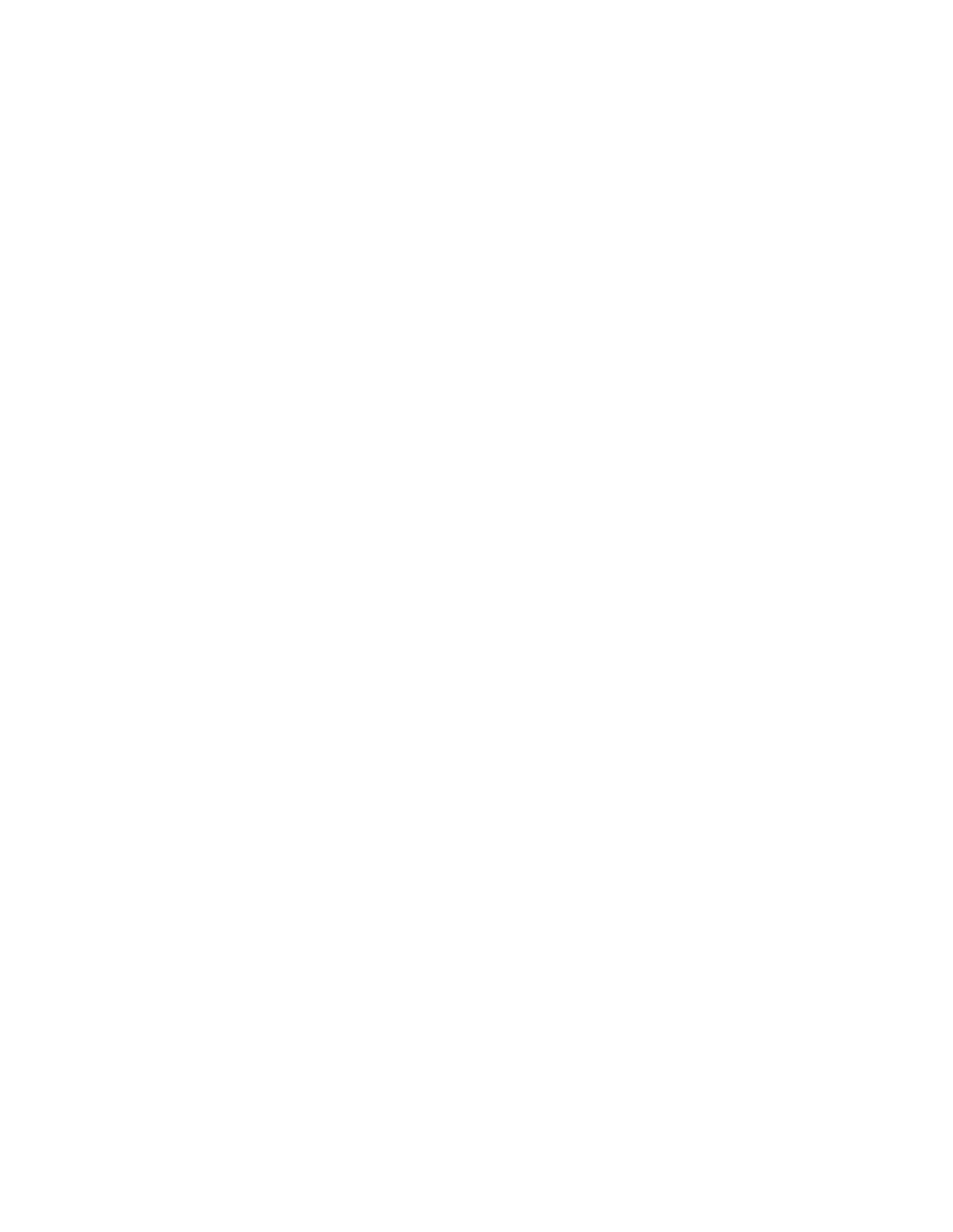# **Firmware Update Procedure (From Tape)**

This section describes the procedure for updating the firmware (code) of the controller module of the THZ02 streaming cartridge tape subsystems, from a cartridge that has the firmware image stored on it. Firmware update from the host is also supported; see the section on the SCSI WRITE BUFFER command for details.

# **7.1 THZ02 Firmware Updates**

On the THZ02 cartridge tape product family, updates of the controller board's firmware can be done automatically by the subsystem, directly from a tape with the appropriate information on it. The user uses the front panel to put the subsystem into firmware update mode, and then simply loads a tape with the THZ02 firmware image file stored on it. The subsystem will then automatically read and verify the information on the tape as a valid THZ02 firmware image. If the image data passes all the verifications, it is installed into the controller's nonvolatile code memory.

This chapter describes all the details of the firmware update procedure, so that users with little or no prior experience with the product can do the update.

Before walking through the procedure, here are a few things to keep in mind:

**Caution**

During the firmware update, when the new image is actually being programmed into the FLASH EEPROMs, a powerfail (but not bus reset) will cause the controller module to be unusable. When doing a firmware update, take reasonable precautions that a powerfail will not occur.

The subsystem can be updated even when not attached to an SCSI bus (for example, stand-alone). However, since the power-on self-test (POST) needs to pass for an update to be possible, and POST needs a properly terminated bus to pass, if the user wants to do a firmware update on a standalone unit they should do the following:

Ensure that the termination packs on the controller board are in the "TERM" position, and the Term Power jumper in the "PWR" position. These positions are labeled on the PCB etch (as are the "NO TERM" and "NO PWR" positions).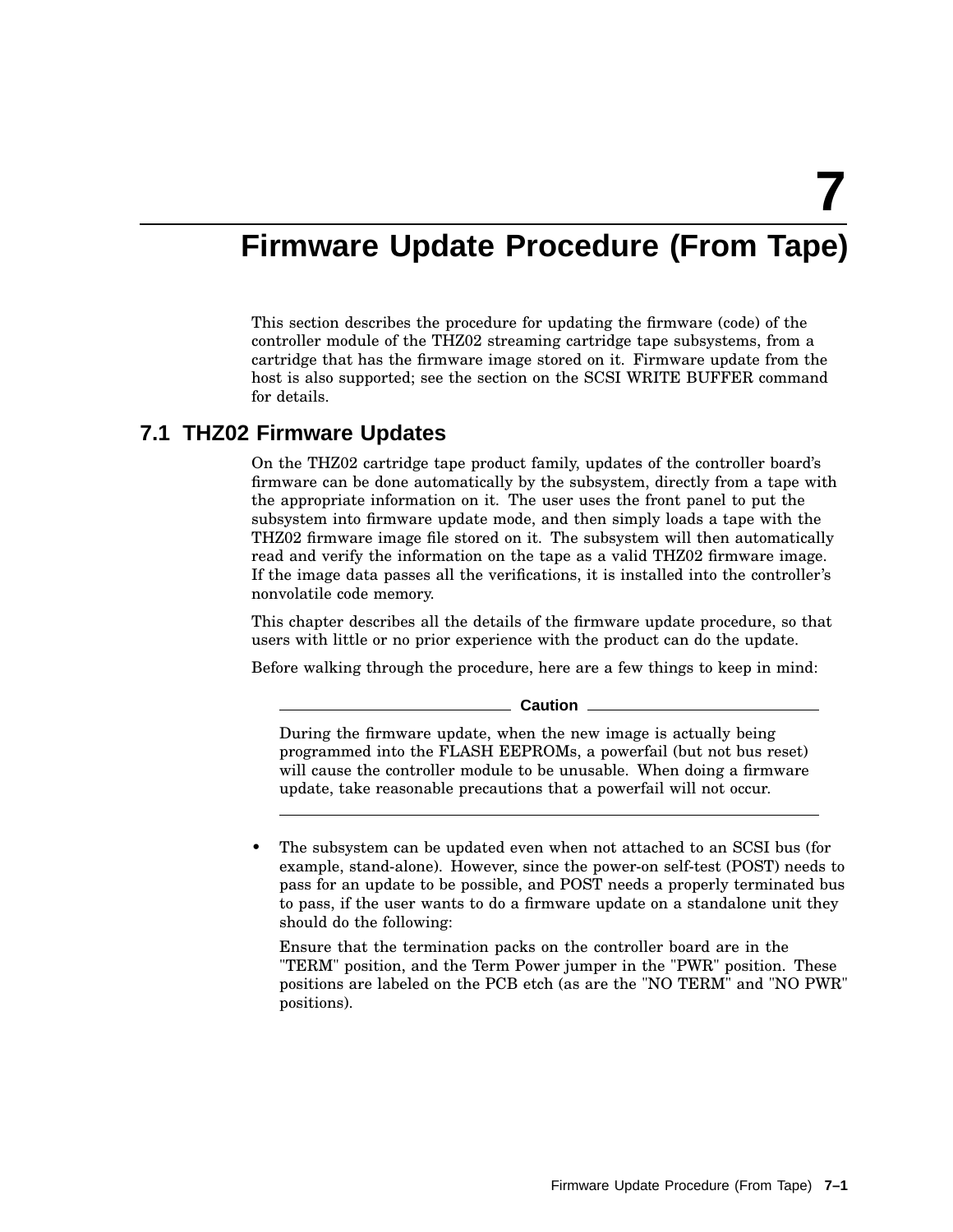# **7.2 Creating a "Firmware Update Tape"**

To do the firmware update, a piece of CompacTape media with a copy of the firmware image properly written to it must be available. This "FW Update Tape" can easily be created, if it is not already available.

### **7.2.1 On UNIX Systems**

The FTP utility can be used to transfer the binary firmware image file onto the UNIX system; be sure to specify "type image" before doing the "get" or "put", otherwise extra characters may be added to the file, causing the image file to be invalid. The image file should be exactly 1024\*256 bytes in size.

Use the ltf command with the -cfB options to copy the image file to the CompacTape media using 4k byte blocks.

For example:

#ltf -cfB /dev/rmt0h 4096 thz\_v10.image

# **7.3 Firmware Update Procedure**

Firmware updates are supported on the THZ02 with and without the media loader. The steps for performing the update are similar for each, and are given separately below.

# **7.3.1 Updating the Firmware on THZ02 (Drive Only Configuration)**

- 1. Get or make a CompacTape with the firmware image of the desired revision level copied to it.
- 2. Put the THZ02 subsystem into firmware update mode.

This is done as follows:

- a. Remove any cartridge that is in the target THZ02 unit and close the handle (down position).
- b. Press the Unload button on the unit's front panel and hold it until the Write Protect LED begins blinking (about 6 seconds). This indicates that the THZ02 unit has recognized that the user is requesting firmware update mode, and is waiting for completion of the sequence.

If the Write Protect LED never starts blinking, the user should check that the device is in the proper state (no POST failures, no cartridge in drive, drive handle in proper position).

- c. The Unload button should then be released, and then pressed again within 4 seconds. Duration of the second press should be less than 1 second.
- d. The "Tape in Use" LED on the unit's front panel will begin flashing, as well as the Write Protect LED, indicating that the tape unit recognizes that firmware update mode has been selected.
- e. If not successful (for example, due to not pushing the button the second time properly) the Write Protect LED should stop blinking within several seconds. The procedure can then be tried again. If the drive and controller are not properly communicating, the user will be unable to select firmware update.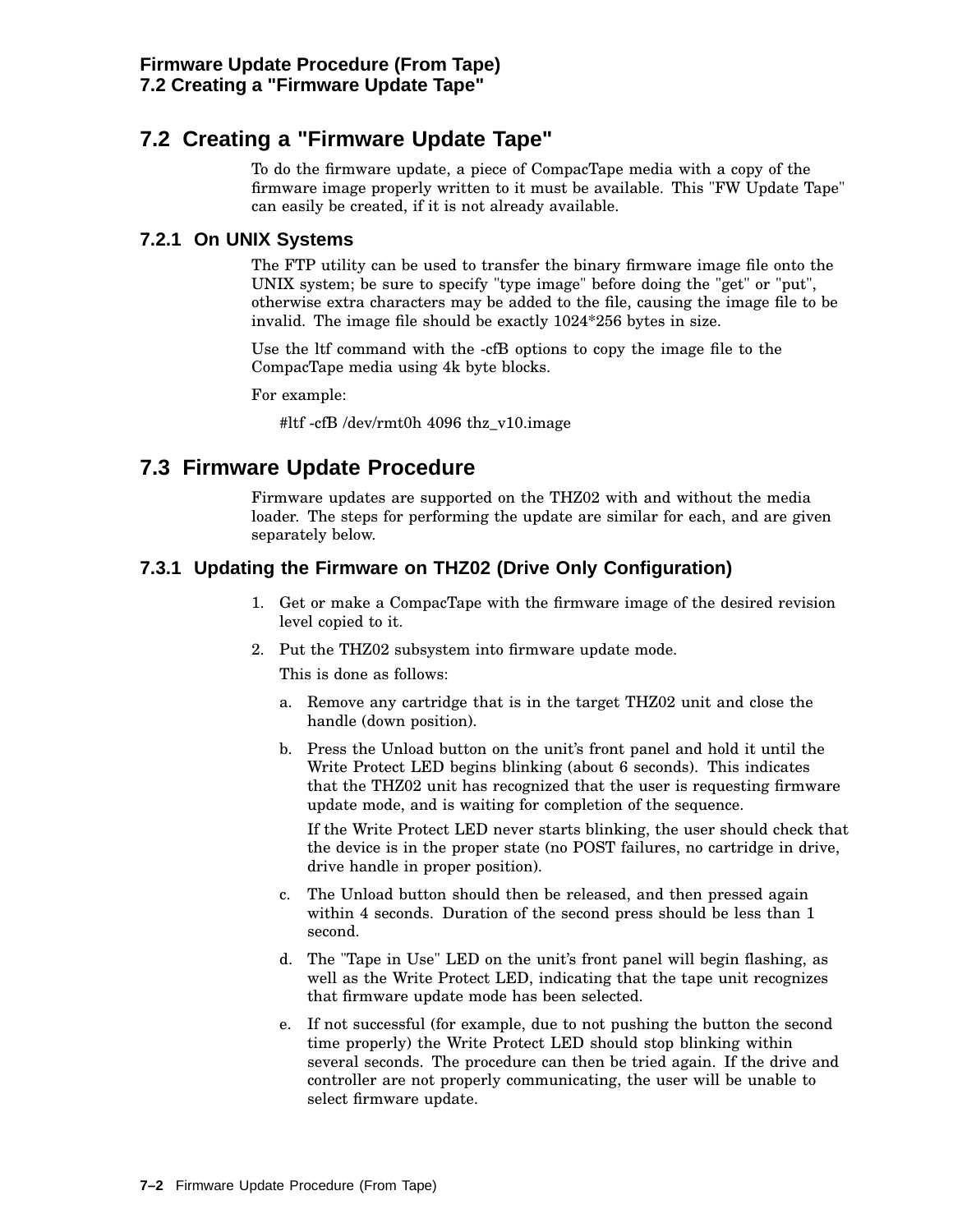# **Firmware Update Procedure (From Tape) 7.3 Firmware Update Procedure**

- 3. Once firmware update mode is selected, the next cartridge that is inserted into the drive (which will temporarily clear the two LEDs) will be automatically read and the data examined and verified to be a valid THZ02 firmware image. (A few minutes of tape movement will result from calibration and directory processing before data is actually read.) Firmware update mode is automatically cleared at this point.
- 4. If everything is okay, the controller's flash EEPROM memory will be automatically updated with the new firmware image.

#### **7.3.1.1 Interpreting the Results**

There are two possible results:

- The firmware update cartridge is unloaded: this indicates a successful update. On the THZ02, the media is placed into the cartridge, the door unlocked, and the green "Operate Handle" LED is turned on.
- The firmware update cartridge is *not* unloaded: this indicates an *unsuccessful* update.

The subsystem should still be usable, but this depends on why the update failed (power failure, bad image on the tape, no +12 V supplied to the controller PCB, broken Flash EEPROMs, etc.)

Additional details are covered below.

1. If the image is valid, the flash EEPROM containing the current firmware will be erased and the new image programmed in. The subsystem will complete the update in about 2 minutes.

When the update is complete, the tape unit will reset itself, going through power-on and self-test and automatically unload the tape containing the firmware image so that it can be removed. This indicates a successful firmware update.

2. If the tape is not a valid firmware update tape, or does not contain a valid image, no update will be attempted. The Write Protect and Tape In Use LEDs will not blink.

\_\_ Caution \_\_\_\_\_\_

Be sure to wait a few minutes before doing this to ensure that an unusually long update is not in progress, since a dead controller could result if power is cycled prematurely!

If there is not a valid firmware image, the unit resets itself, and the tape will be left loaded.

3. If the tape contains a valid image, but for some reason the reprogramming of the flash memory fails, the controller will probably be unusable and will need to be replaced. The tape unit will reset itself and rerun POST, which will fail if the flash memory does not contain a valid image.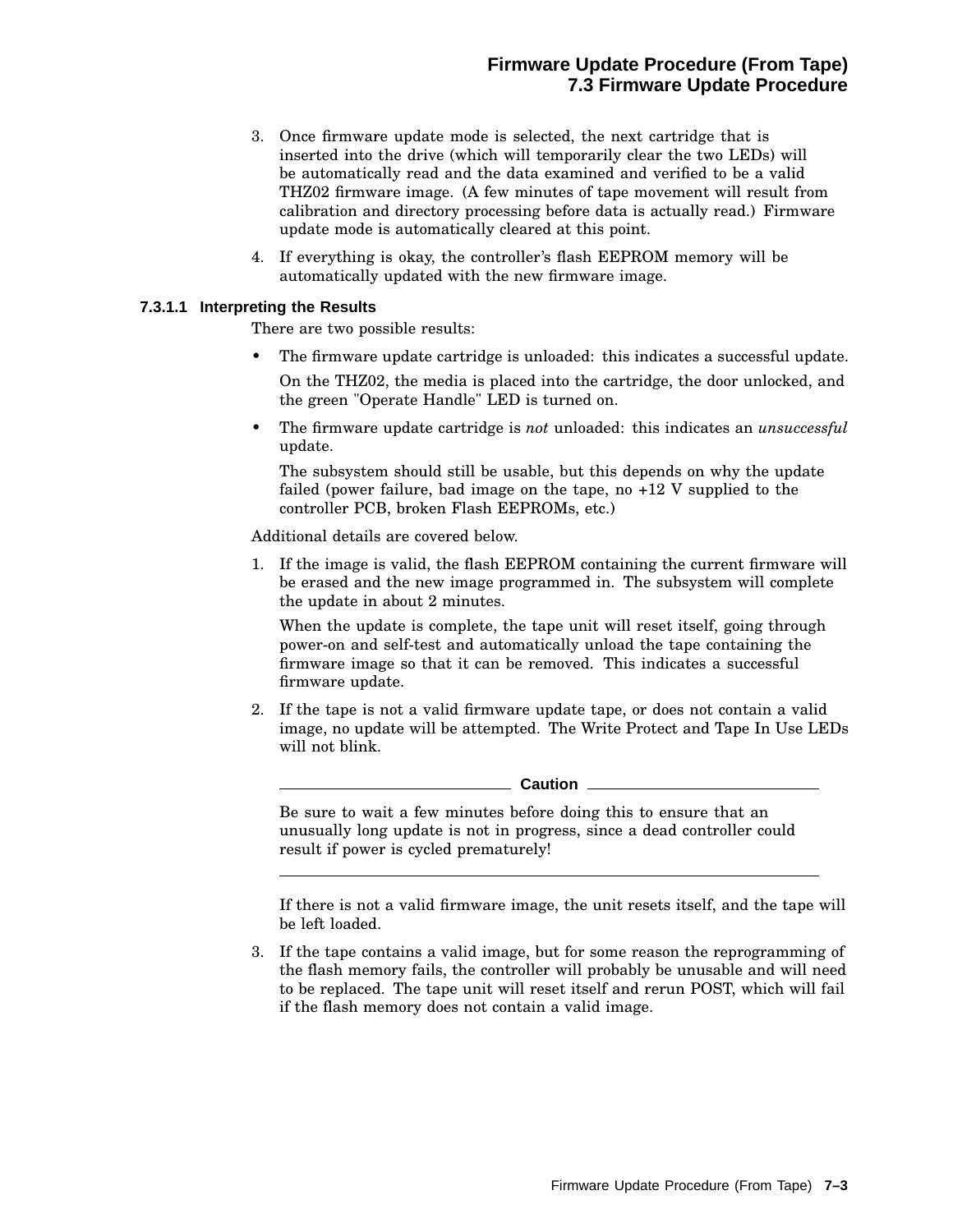# **7.3.2 Updating the Firmware on THZ27 Loader Configuration**

- 1. Get or make a CompacTape with the firmware image of the desired revision level copied to it.
- 2. Put the THZ27 subsystem into firmware update mode.

This is done as follows:

- a. Remove any magazine that is in the THZ27's loader receiver, and close the receiver.
- b. Put the keyswitch in the Service position (wrench icon).
- c. Press the Load-Unload button on the front panel and hold it until the Write Protect LED begins blinking (about 6 seconds). This indicates that the THZ27 unit has recognized that the user is requesting firmware update mode, and is waiting for completion of the sequence.

If the Write Protect LED never starts blinking, the user should check that the device is in the proper state (no POST failures, no cartridge in drive, no magazine in loader, receiver door closed, keyswitch in proper position, etc.).

- d. The Unload button should then be released, and then pressed again within 4 seconds. Duration of the second press should be less than 1 second.
- e. The "Tape in Use" LED on the front panel will begin flashing, as well as the Write Protect LED, indicating that the subsystem recognizes that firmware update mode has been selected.
- f. If not successful (for example, due to not pushing the button the second time properly) the Write Protect LED should stop blinking within several seconds. The procedure can then be tried again.
- 3. Once firmware update mode is selected, the EJECT button should be pressed twice, which will cause the receiver door to open. The Write Protect and Tape In Use LEDs will stop blinking also (but the subsystem is still in update mode).
- 4. A magazine with the firmware update tape in the first nonempty slot should then be put into the loader receiver and the receiver closed. (The remainder of the update procedure will go faster if the magazine has only the firmware update cartridge in it, but it will work if other cartridges are also present.)
- 5. The Load-Unload button should then be pressed to cause the firmware update tape to be loaded into the drive.
- 6. The drive will automatically read the tape and the data examined and verified to be a valid THZ27 firmware image. (A few minutes of tape movement will result from calibration and directory processing before data is actually read.) Firmware update mode is automatically cleared at this point.
- 7. If everything is okay, the controller's flash EEPROM memory will be automatically updated with the new firmware image.
- 8. When done (okay or not) the subsystem resets itself. A full extended scan of the loader will take place. If the firmware update cartridge was the only one in the magazine this will go quickly. If there are six other cartridges present, the extended scan will take a minute or so extra.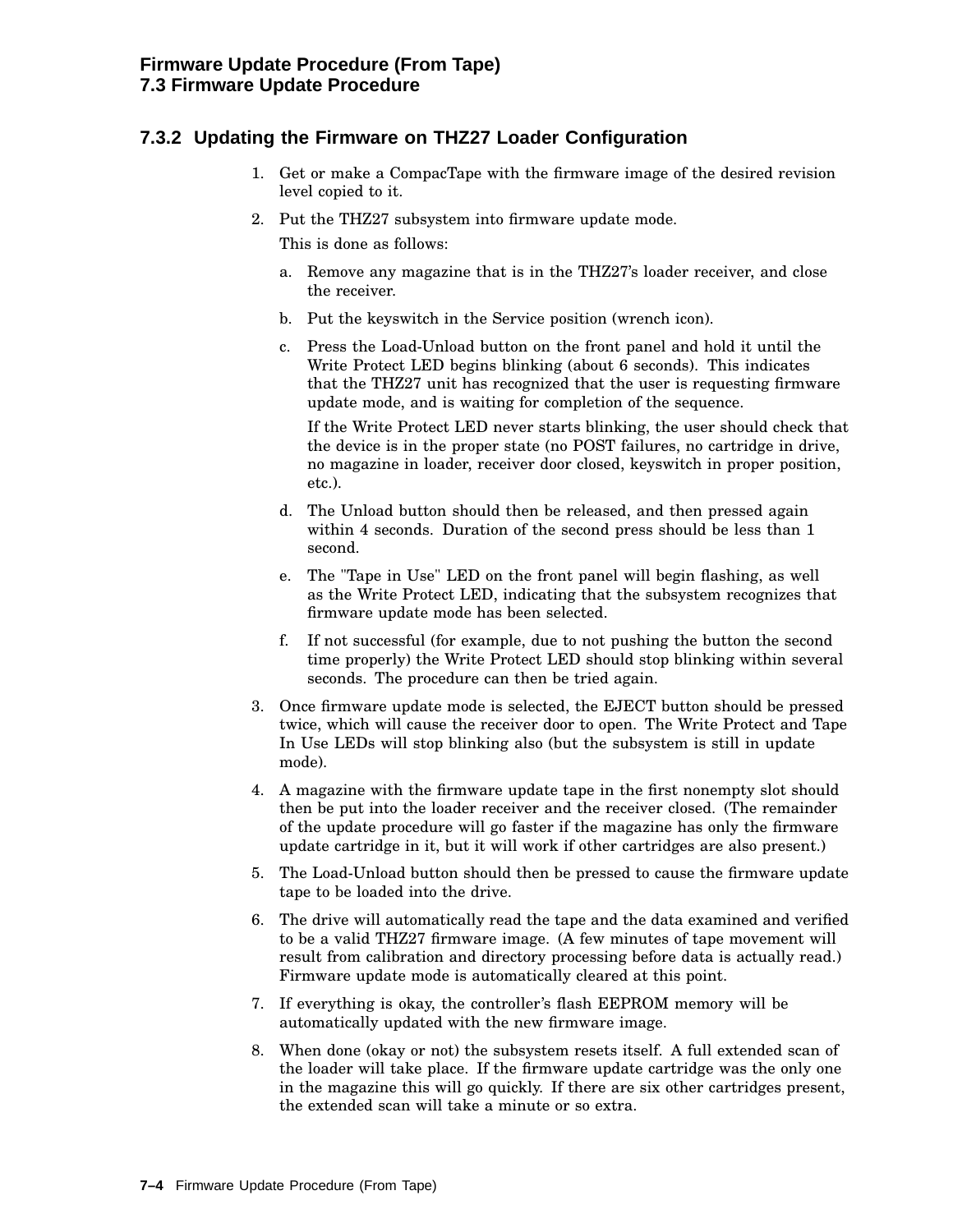#### **7.3.2.1 Interpreting the Results**

There are two possible results:

- The firmware update cartridge is unloaded: this indicates a successful update. On the THZ27, the cartridge is unloaded from the drive into the magazine slot it came from — and the next one loaded if there is one.
- The firmware update cartridge is *not* unloaded: this indicates an *unsuccessful* update.

The subsystem should still be usable, but this depends on why the update failed (power failure, bad image on the tape, no +12 V supplied to the controller PCB, broken flash EEPROMs, etc.).

Additional details are covered below.

1. If the image is valid, the flash EEPROM containing the current firmware will be erased and the new image programmed in. The subsystem will complete the update in about 2 minutes.

When the update is complete, the tape unit will reset itself, going through power-on self-test and automatically unload the tape containing the firmware image so that it can be removed. This indicates a successful firmware update.

2. If the tape is not a valid firmware update tape, or does not contain a valid image, no update will be attempted. The Write Protect and Tape In Use LEDs will not blink.

**Caution**

Be sure to wait a few minutes before doing this to ensure that an unusually long update is not in progress, since a dead controller could result if power is cycled prematurely.

If there is not a valid firmware image, the unit resets itself, and the tape will be left loaded.

3. If the tape contains a valid image, but for some reason the reprogramming of the flash memory fails, the controller will probably be unusable and will need to be replaced. The tape unit will reset itself and rerun POST, which will fail if the flash memory does not contain a valid image.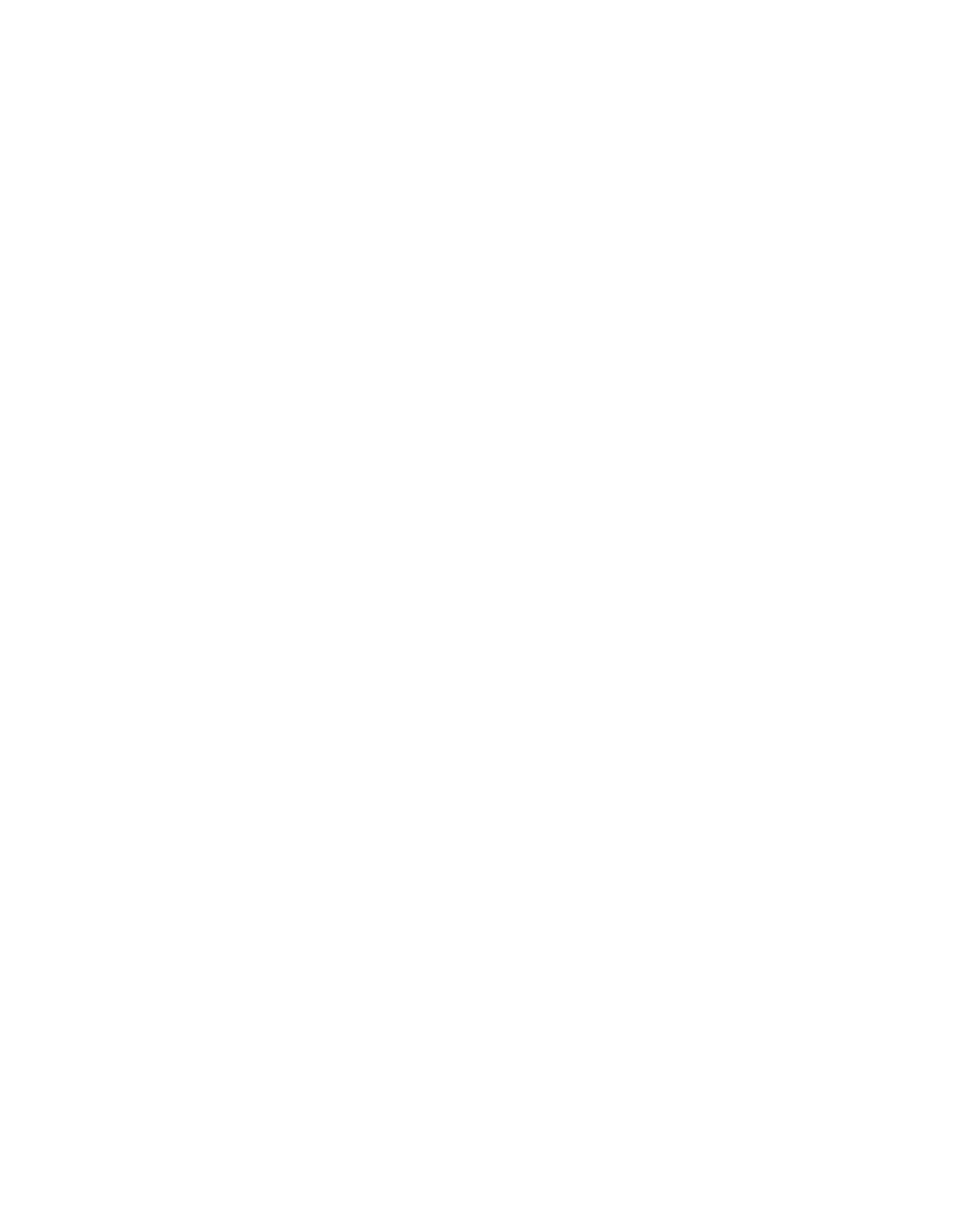# **8 Diagnostics**

This chapter is intended to provide a general description of the diagnostic strategy for the THZ02 subsystem. The main purpose here is to address the global diagnostic issues.

The diagnostics consist of:

- Power-on self-tests (POST) in the controller and drive
- Microdiagnostics, invoked from the host via the SEND DIAGNOSTIC SCSI command.

The benefits of utilizing the embedded diagnostic approach is that because the diagnostics reside within the subsystem, as long as the capability to send flavors of the SEND DIAGNOSTIC command exist on any given host system, these tests will be able to run. For example, the boot ROMs on some host systems support this type of testing.

# **8.1 Test Goals**

Coverage by testing is:

- 75% POST only
- 25% via resident microdiagnostics only
- Fault isolation to the FRU level only

With some overlap between POST and functional microdiagnostics and in combination with host-based testing, total diagnostic test coverage will be 98% detection of single stuck at faults, with 95% fault isolation to a single FRU.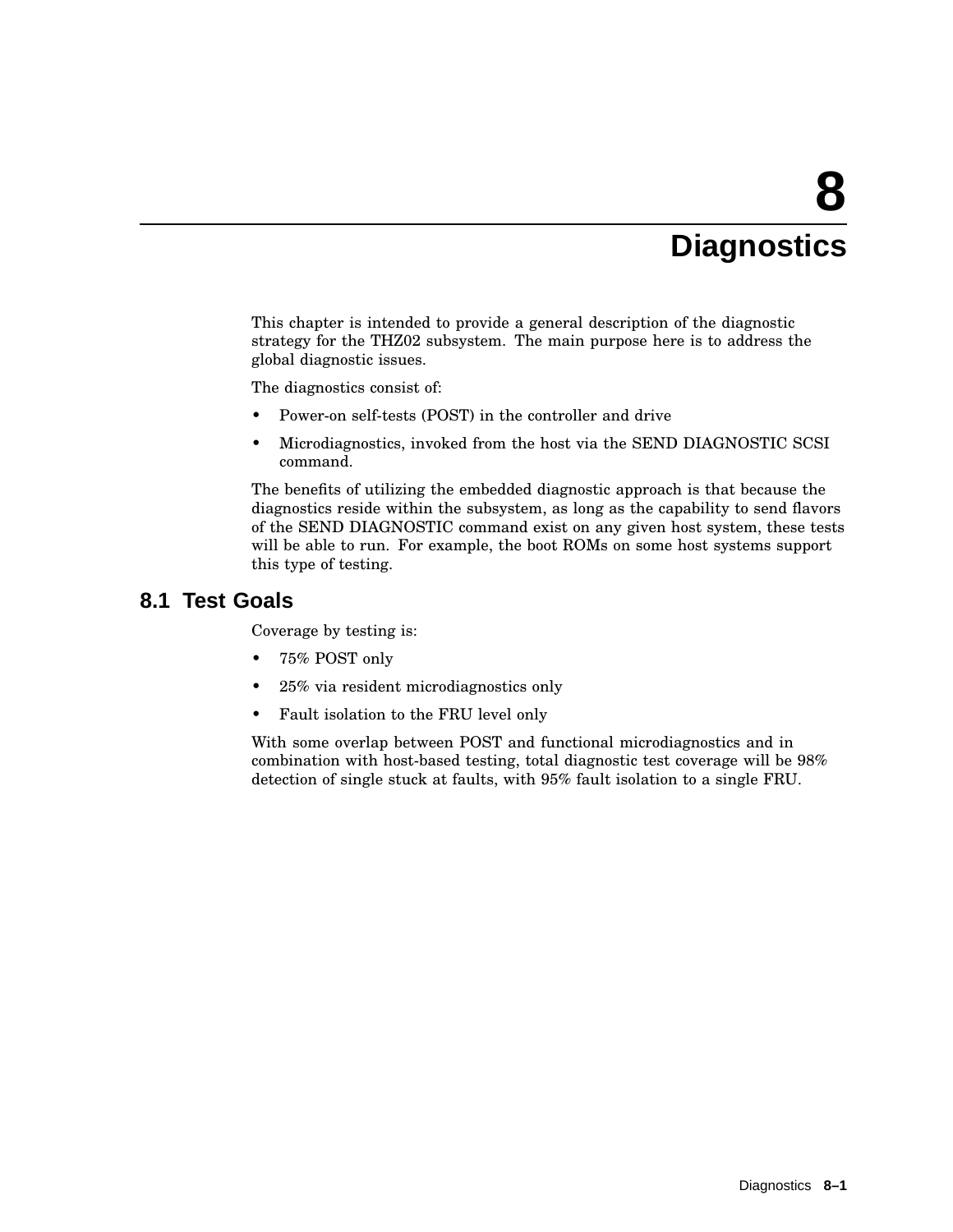# **8.2 Resident Power-On Self-Test (POST) Diagnostics**

The purpose of the resident POST microdiagnostics is to perform a comprehensive self-test of the personality card logic, conforming to hardware size and cost goals. The POST microdiagnostics will execute at power-up, or in response to a bus device reset message from the host.

The POST package consists primarily of go/no-go tests. Controller POST is not intended to perform any testing on the drive transport or medium changer, nor will they be able to test much of the SCSI interface logic.

The POST tests cover:

Diagnostic LED test (needs human to verify results) 68020 microprocessor register and instruction tests Local RAM tests NCR 53C96 chip tests EZ gate array tests GPSP4 gate array test Cache (EZ) RAM tests Flash code ROM tests Timer and other miscellaneous tests

POST testing will be completed, and the subsystem will respond normally to all commands within 5 seconds. However, it can take somewhat longer for the media (if loaded) to be made ready. After a bus reset the subsystem will be able to respond to selections after 1 second or less.

### **8.2.1 Failure Action**

The controller includes one green and one amber on-board status LED for fault indication. On power-up, both lights will be lit. As the POST microdiagnostic goes through each test these LEDs will blink. If all tests pass then only the green light will be left lit.

If any test fails the green LED will be turned off. Communication over the SCSI bus may or may not be possible. Cycling the power will probably be required to get the subsystem to rerun the POST tests again.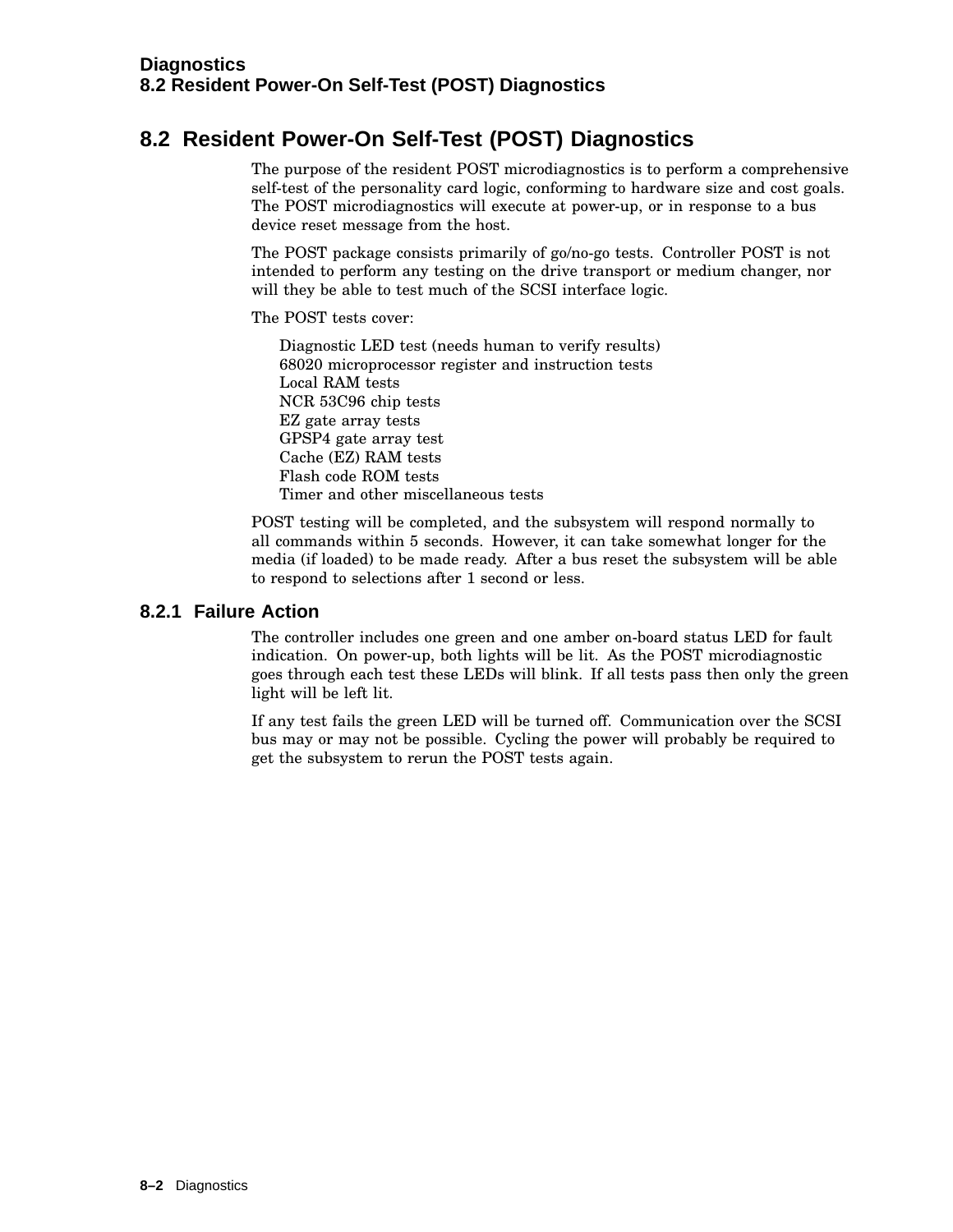# **8.3 Microdiagnostic Tests**

These can be run using default parameter setting using vanilla versions of the SEND DIAGNOSTIC command. With an appropriate parameter list, the tests can be run with various parameter values (test pattern, pass count, block size, block count). See the SEND DIAGNOSTIC command description in this document.

# **8.3.1 Microdiagnostic Test Descriptions**

The THZ02 controller microdiagnostic package consists of the following tests and utilities:

# **8.3.1.1 Level 1 Test**

This test is similar to the POST tests (only electronics tested) and is relatively fast. Unlike POST, the drive and medium changer interfaces are tested if the devices are present.

#### **8.3.1.2 Level 2 Test**

This test is a NOP for the THZ02.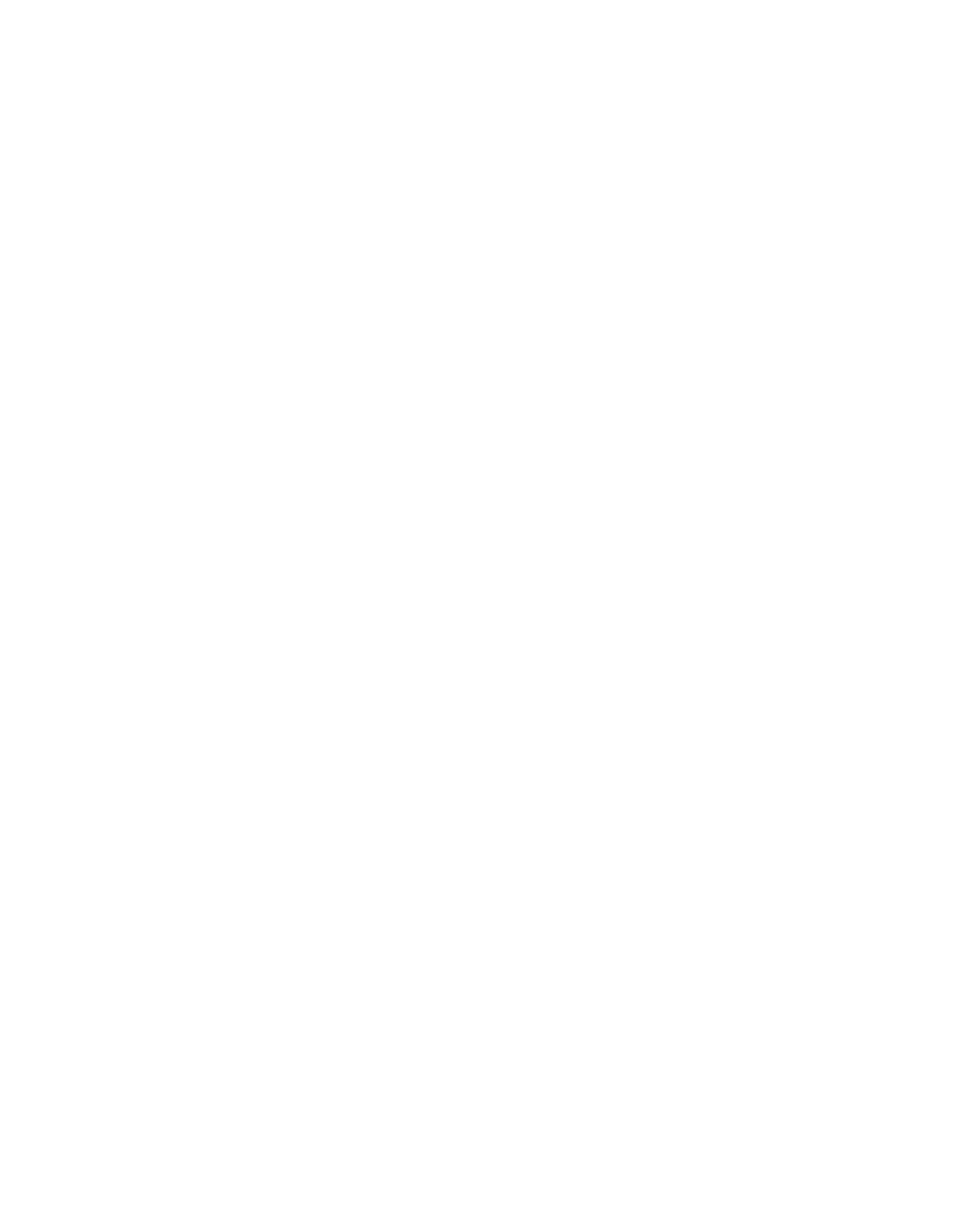# **Technical Specifications**

This chapter contains specifications of the THZ02 tape drive.

# **9.1 Physical Description**

This section contains figures showing the front panel, top, side, and isometric views of the tape drive.

### **9.1.1 Front Panel**

The following figure shows the front panel of the THZ02 tape drive.

#### **Figure 9–1 THZ02 Front View**



CARTRIDGE INSERT/RELEASE HANDLE

SHR-X0056G-91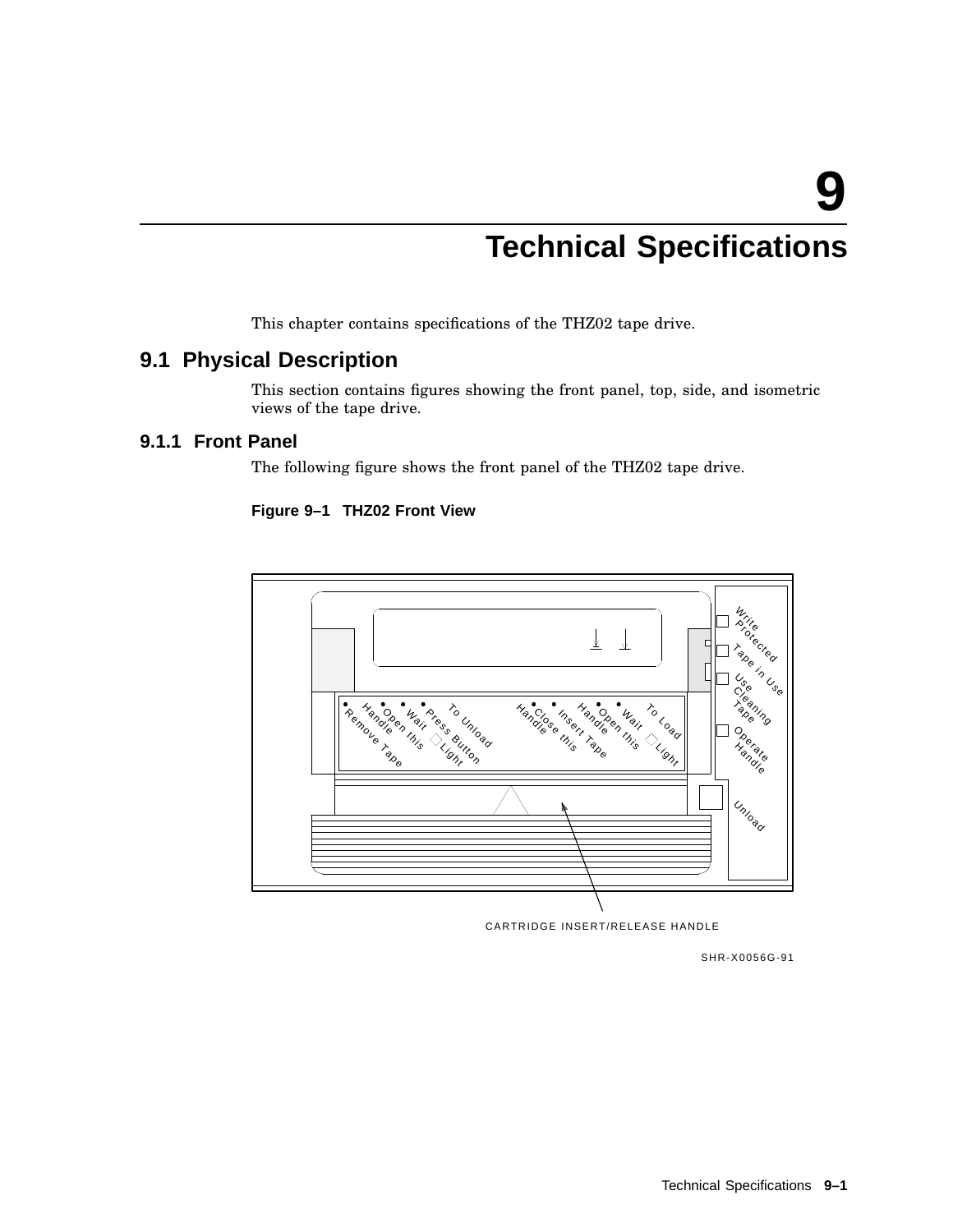### **Technical Specifications 9.1 Physical Description**

# **9.1.2 Top View**

The following figure shows the THZ02 tape drive as seen from the top.

**Figure 9–2 Top View**

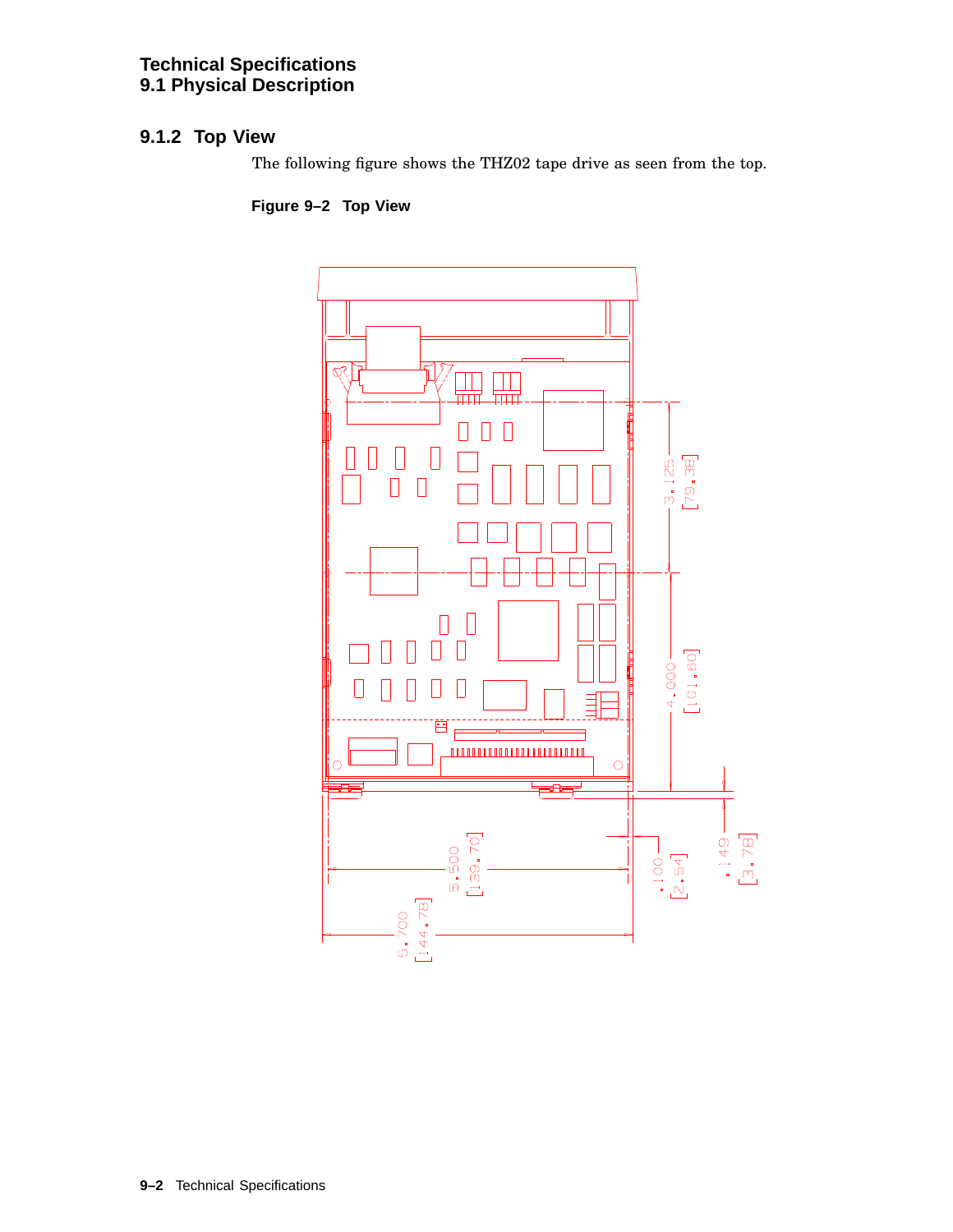# **9.1.3 Side View**

The following figure shows the THZ02 tape drive as seen from the side.

**Figure 9–3 Side View**

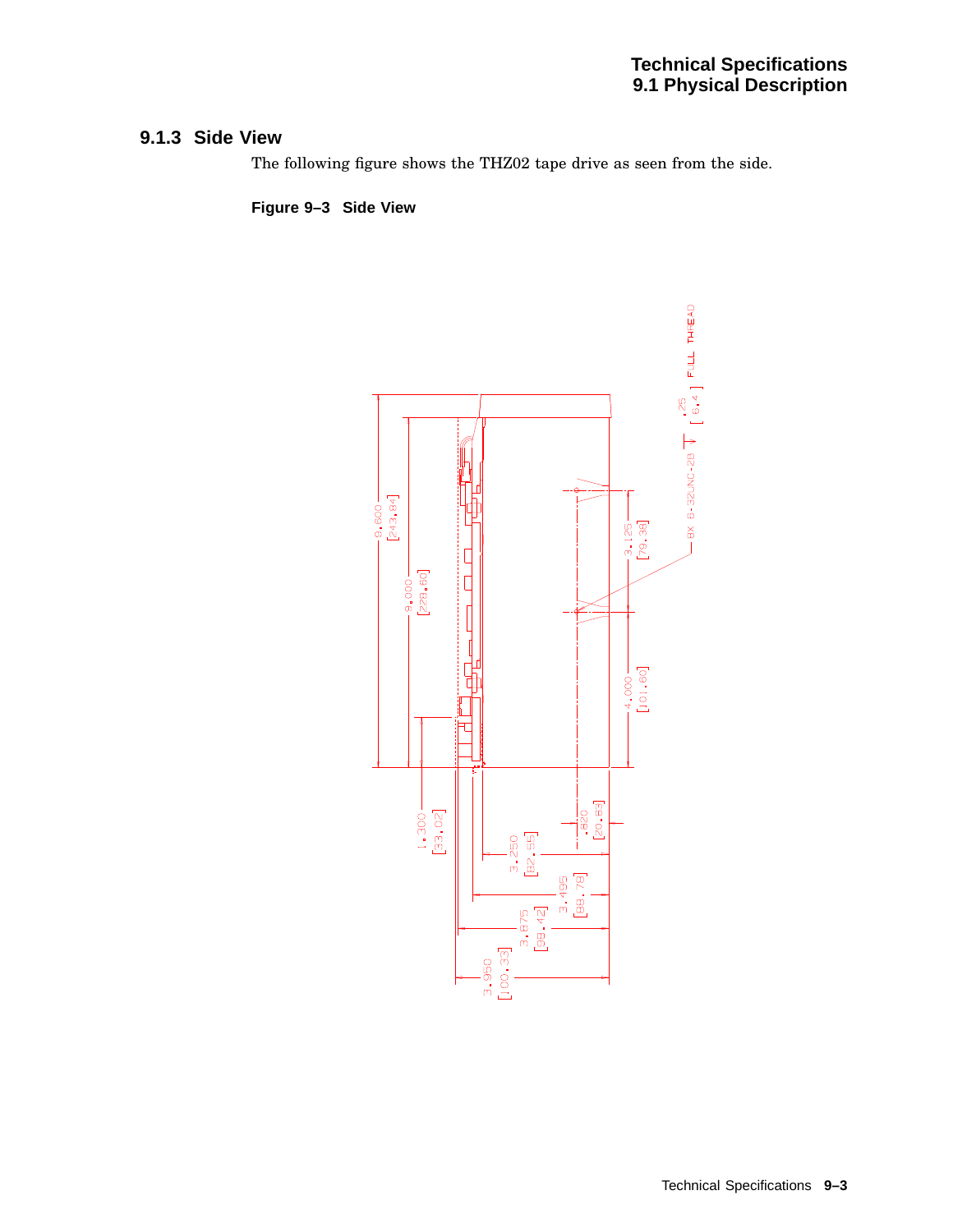### **Technical Specifications 9.1 Physical Description**

# **9.1.4 Isometric View**

The following is an isometric view of the THZ02 tape drive.

**Figure 9–4 Isometric View**

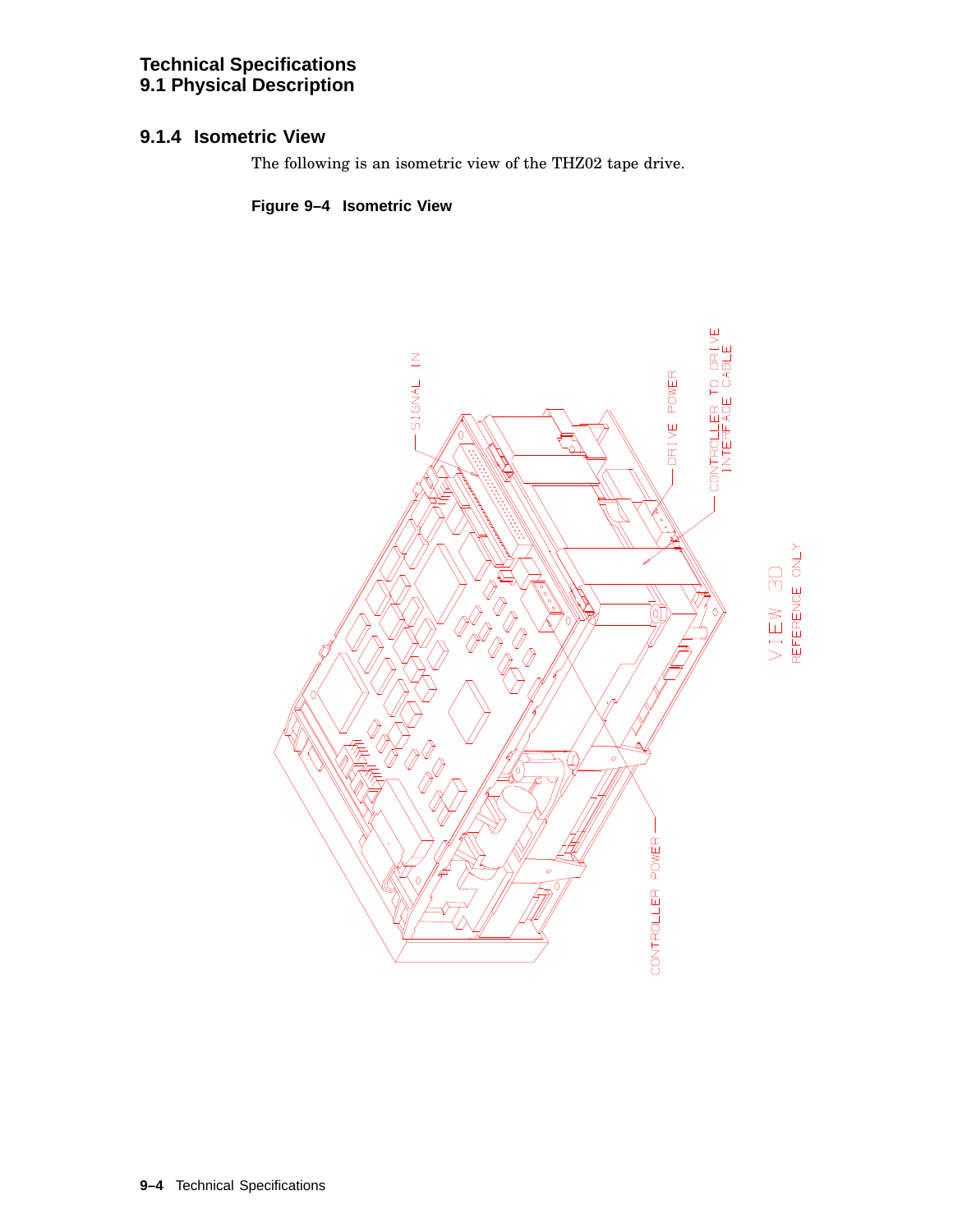# **9.2 Physical Dimensions**

The tape drive width and height are standard 5-1/4 inch disk drive form factor measurements. Both dimensions hold tolerances of  $\pm$  0.020 inches. The depth dimensions have tolerances of +00, -0.040 in.

The following table lists basic size, depth, mounting holes, and weight.

**Table 9–1 Size, Depth, Mounting Holes, Weight**

| Basic size       | 3.95 in high $\times$ 5.70 in wide $\times$ 9.00 in deep (from rear of bezel) |
|------------------|-------------------------------------------------------------------------------|
|                  | $(10.03 \text{ cm} \times 14.47 \text{ cm} \times 22.86 \text{ cm})$          |
| Bezel depth      | $0.60$ inch $(1.52$ cm)                                                       |
| Mounting holes   | Standard for $5\frac{1}{4}$ -in tape drives                                   |
| Unpacking weight | 6.5 lb $(2.95 \text{ kg})$                                                    |
| Packed weight    | 9 lb (4.08 kg)                                                                |
|                  |                                                                               |

# **9.3 Performance Specifications**

The following sections describe performance specifications.

# **9.3.1 Nominal Tape Tension**

Nominal tape tension is as follows:

- $3.0 \pm 1$  oz when stationary
- $4.7 \pm 1$  oz at operating speed

# **9.3.2 THZ02 Timing Characteristics**

The following table lists timing characteristics of the THZ02 tape drive:

#### **Table 9–2 THZ02 Timing Characteristics**

| Tape speed                | $100$ in/sec     |
|---------------------------|------------------|
| Nominal rewind time       | $2 \text{ min}$  |
| Maximum access time       | $3 \text{ min}$  |
| Load to BOT - blank tape  | $75 \text{ sec}$ |
| Load to $BOT$ — used tape | $60 \text{ sec}$ |
| Unload from BOT           | $15 \text{ sec}$ |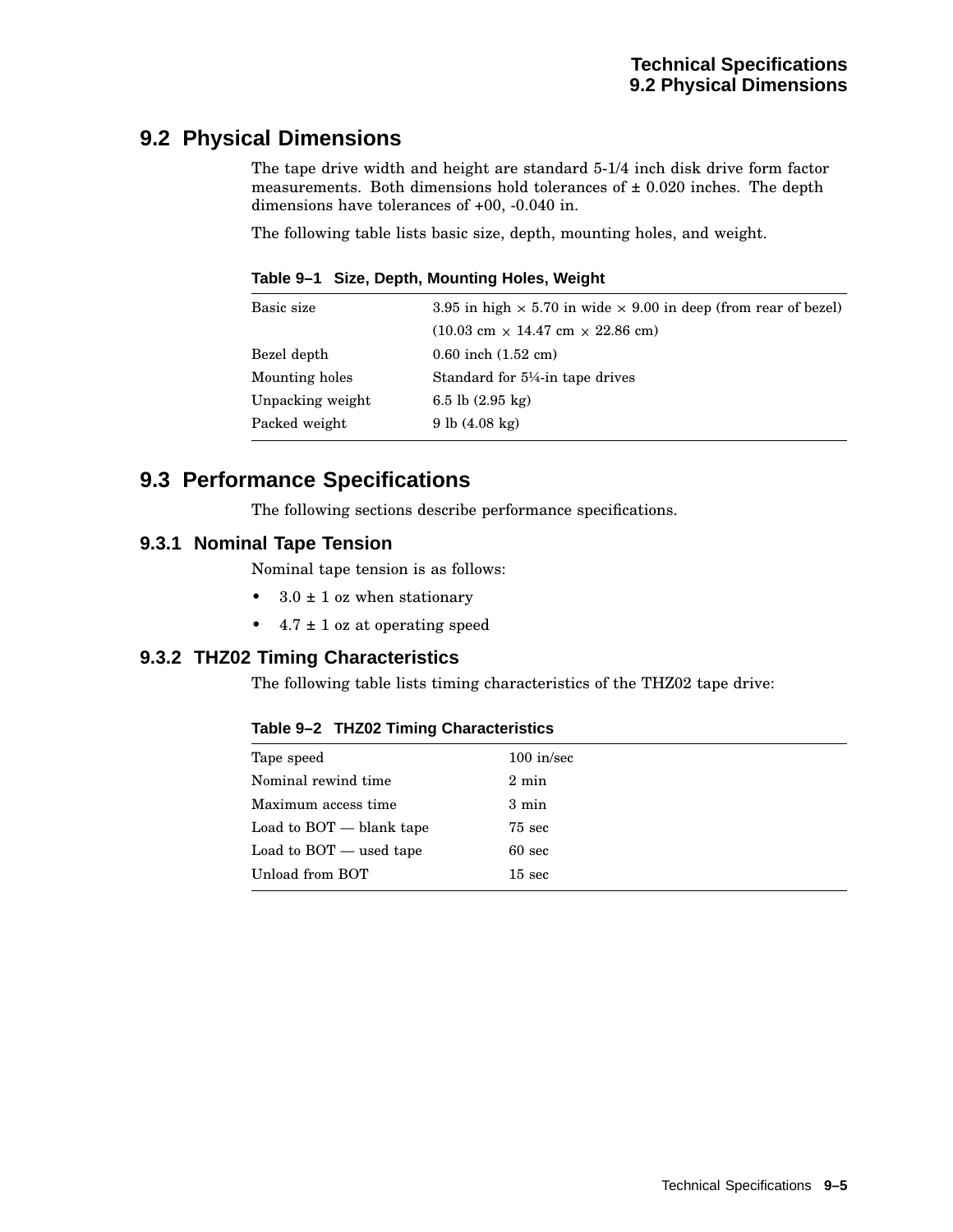# **9.3.3 THZ27 Media Loader Timing Characteristics**

The following table lists timing characteristics of the THZ27 media loader.

|  | Table 9-3 THZ27 Media Loader Timing Characteristics |  |
|--|-----------------------------------------------------|--|
|--|-----------------------------------------------------|--|

| Nominal magazine scan        | $12 \text{ sec}$  |
|------------------------------|-------------------|
| Move cartridge slot to drive | $27 \text{ sec}$  |
| Move cartridge drive to slot | $25 \text{ sec}$  |
| Error recovery               | 30 <sub>sec</sub> |

# **9.4 Power Requirements**

The THZ02 tape drive operates on +5 and +12 dc power. The tape drive may also be mounted in a tabletop enclosure or media loader that operate from ac power.

Refer to the following tables for power requirements.

### **9.4.1 THZ02 Power Requirements**

The following tables list the power requirements of the drive itself.

**Table 9–4 THZ02 Power Requirements (±5%)**

|          | <b>Steady State</b> | <b>Maximum</b>   |  |
|----------|---------------------|------------------|--|
| 5 volts  | $3.50 \text{ A}$    | $4.50 \text{ A}$ |  |
| 12 volts | 1.22A               | $2.60\text{ A}$  |  |
| Wattage  | 35 W                | 40 W             |  |
|          |                     |                  |  |

### **9.4.2 THZ02 Tabletop Power Requirements**

The power requirement of the drive when mounted in the tabletop enclosure is:

100-240 Vac 50/60 Hz 50 W

### **9.4.3 THZ27 Power Requirements**

The power requirement of the drive when mounted in the media loader is:

100-120, 220-240 Vac (selectable) 50/60 Hz 100 W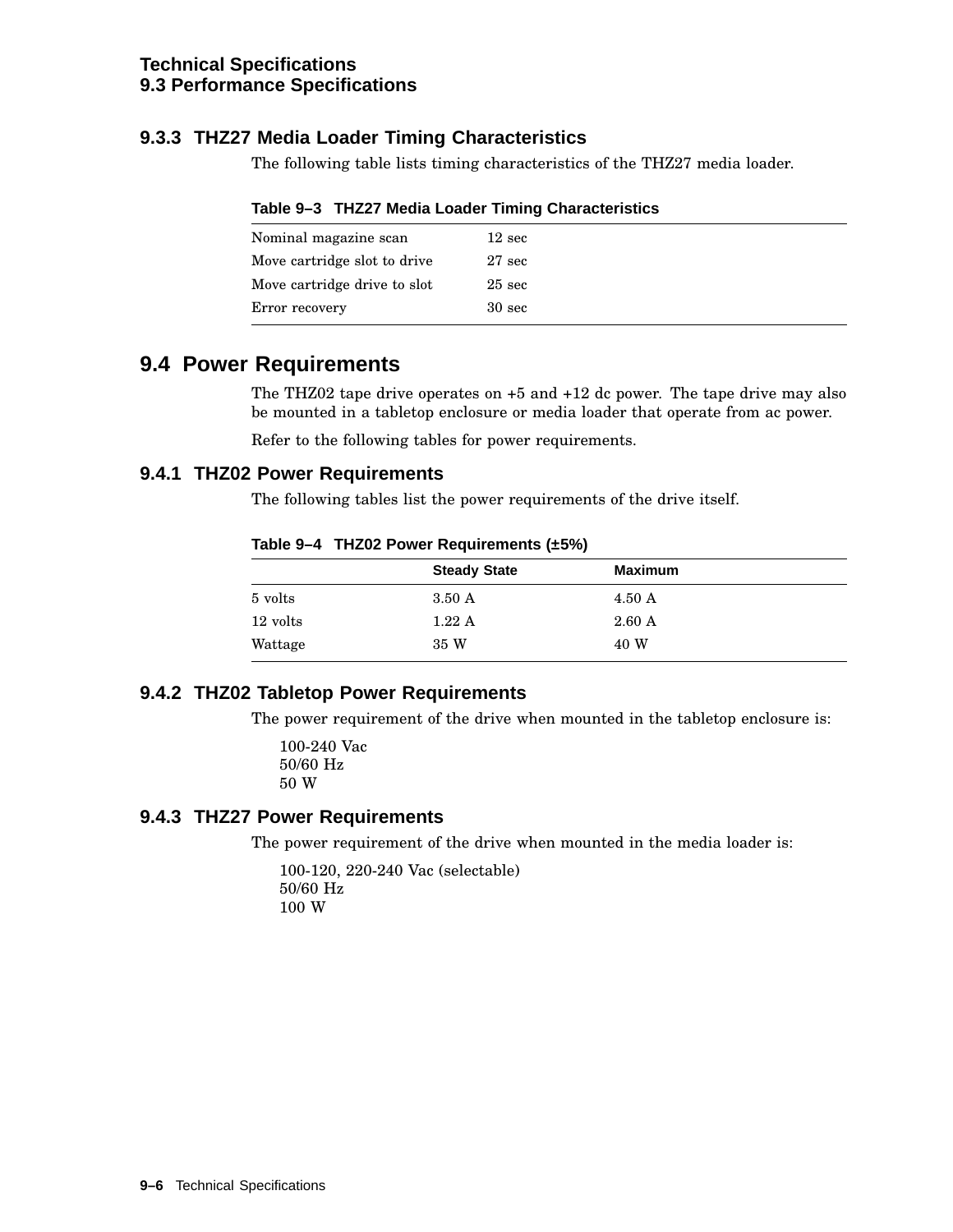# **9.5 Environmental Specifications**

The tape drive conforms to modified Class B environment that includes general offices and workspaces with:

- Conditioned and marginally-conditioned areas with central or remote air-conditioning
- Complete temperature and humidity controls
- Moderate control tolerances
- Systems capable of maintaining comfort levels (for example, typical offices, general work areas, and so forth)
- Marginal heating or cooling apparatus
- No humidity conditioning
- Uncontrolled tolerances
- Systems inadequate to always maintain comfort levels (for example, marginal offices and work spaces, and so forth)

### **9.5.1 Temperature and Humidity**

Refer to the following table for operating temperature and humidity ranges.

#### **Table 9–5 Operating Ranges**

| Dry bulb temperature | 10 to $40^{\circ}$ C                |
|----------------------|-------------------------------------|
| Wet bulb temperature | $25^{\circ}C$                       |
| Temperature gradient | $11^{\circ}$ C/h (across the range) |
| Temperature shock    | $10^{\circ}$ C (over two min)       |
| Relative humidity    | 20 to 80% noncondensing             |
| Humidity gradient    | $10\%$ /h                           |
|                      |                                     |

Refer to the following table for power-on ranges.

|  | Table 9–6 Power-On Ranges — No Tape Loaded (Unpacked — 72 Hours) |  |  |  |
|--|------------------------------------------------------------------|--|--|--|
|--|------------------------------------------------------------------|--|--|--|

| Dry bulb temperature | 10 to $40^{\circ}$ C                |
|----------------------|-------------------------------------|
| Wet bulb temperature | $25^{\circ}$ C                      |
| Temperature gradient | $15^{\circ}$ C/h (across the range) |
| Temperature shock    | $15^{\circ}$ C (over two min)       |
| Relative humidity    | 10 to 90%                           |
| Humidity gradient    | $10\%$ /h                           |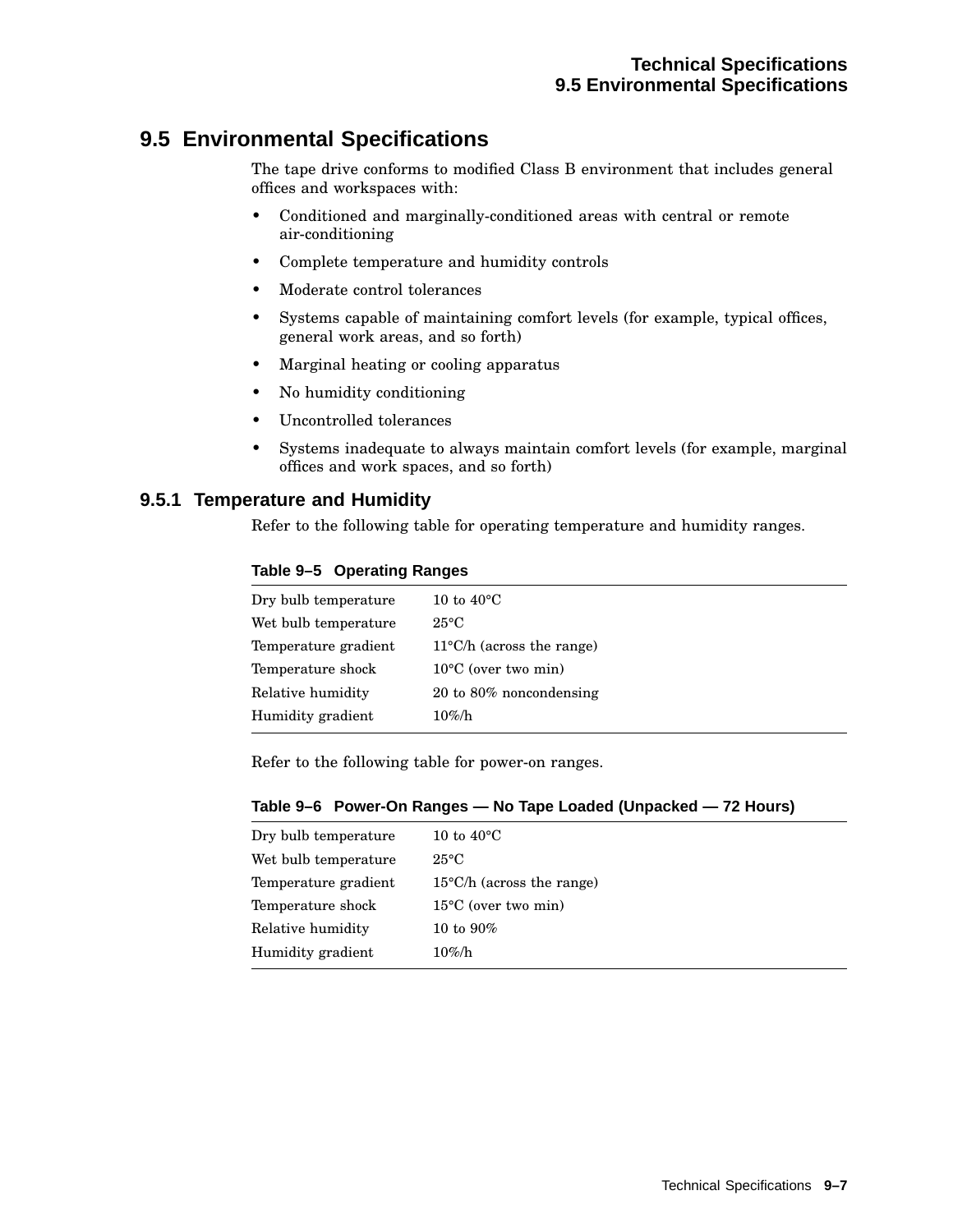# **Technical Specifications 9.5 Environmental Specifications**

Refer to the following table for storage ranges.

| Dry bulb temperature | -40 to $66^{\circ}$ C                                       |
|----------------------|-------------------------------------------------------------|
| Wet bulb temperature | $46^{\circ}$ C                                              |
| Temperature gradient | $20^{\circ}$ C/h with $5^{\circ}$ margin (across the range) |
| Temperature shock    | $15^{\circ}$ C with $5^{\circ}$ margin (over two min)       |
| Relative humidity    | 10 to 95% noncondensing                                     |
| Humidity gradient    | $10\%$ /h                                                   |
|                      |                                                             |

#### **Table 9–7 Storage Ranges (Unpacked or Packed)**

Refer to the following table for shipment ranges.

#### **Table 9–8 Shipment Ranges**

| Dry bulb temperature | -40 to $66^{\circ}$ C                                 |
|----------------------|-------------------------------------------------------|
| Wet bulb temperature | $46^{\circ}$ C                                        |
| Temperature gradient | $25^{\circ}$ C/h with 5° margin (across the range)    |
| Temperature shock    | $15^{\circ}$ C with $5^{\circ}$ margin (over two min) |
| Relative humidity    | 10 to 95% noncondensing                               |
| Humidity gradient    | $10\%$ /h                                             |
|                      |                                                       |

# **9.5.2 Altitude**

The tape drive operates in normal pressures from 60 to 8,000 feet.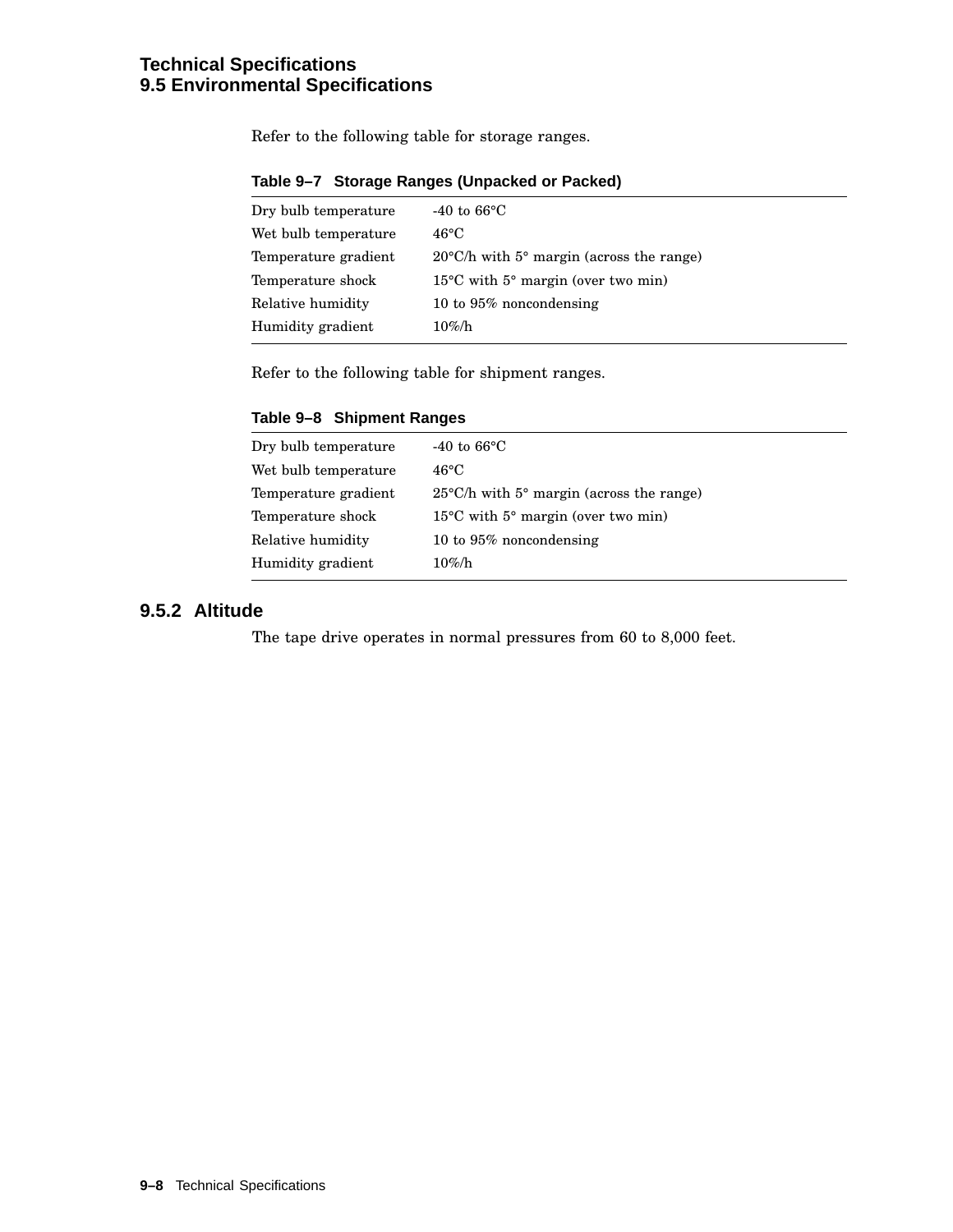# **9.6 Vibration and Shock Requirements**

Refer to the following tables for operating and nonoperating vibration requirements:

#### **Table 9–9 Operating Vibration Requirements (Within Specification — No Damage)**

| Frequency range   | $5-500-5$ Hz                   |
|-------------------|--------------------------------|
| Peak acceleration | $0.25$ g                       |
| Waveshape         | 0.010 in double amplitude      |
| Application       | X, Y, Z $axes - 2$ sweeps/axis |

#### **Table 9–10 Nonoperating Vibration Requirements (Unpacked — No damage)**

| Frequency range                   | $10-50-300$ Hz                 |
|-----------------------------------|--------------------------------|
| Peak acceleration<br>(Vertical)   | 0.029 $q^2$ /Hz                |
| Peak acceleration<br>(horizontal) | 0.007 $g^2$ /Hz                |
| Waveshape                         | Random                         |
| Application                       | X, Y, Z $axes - 2$ sweeps/axis |

Refer to the following tables for operating and nonoperating shock requirements:

#### **Table 9–11 Operating Shock Requirements (Within Specification — No Damage)**

| Peak acceleration | 10Gs                                                              |
|-------------------|-------------------------------------------------------------------|
| Duration          | $10 \text{ ms}$                                                   |
| Waveshape         | $1/2$ Sine pulses                                                 |
| Application       | $X, Y, Z \text{ axes} \rightarrow \text{repeat } 3 \text{ times}$ |

#### **Table 9–12 Nonoperating Shock Requirements (Unpacked — No Damage)**

| Bench test | Four in freefall onto a wooden surface |
|------------|----------------------------------------|
|            |                                        |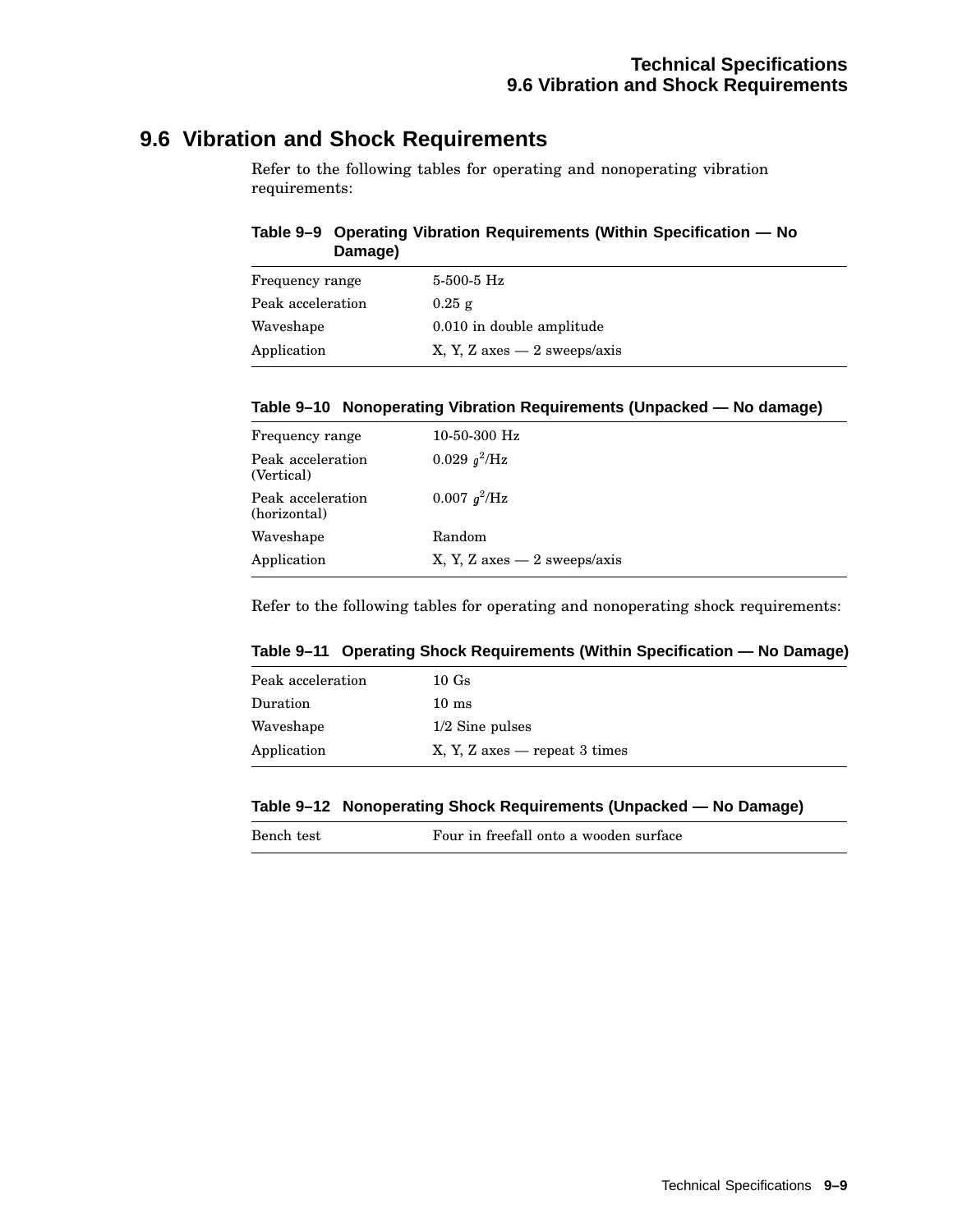# **9.7 Electromagnetic Interference Susceptibility**

Electromagnetic interference (EMI) susceptibility includes:

- Electromagnetic emissions
- Conducted emissions
- Radiated emissions
- Magnetic radiated susceptibility
- Radiated susceptibility
- Conducted susceptibility

#### **9.7.1 Electromagnetic Emissions**

Electromagnetic emissions include:

CSA 108.8 EEC Directive 89/336

EN55022 and National standards are based on:

| <b>BS6527</b>               | UК          |
|-----------------------------|-------------|
| <b>NEN55022</b>             | Netherlands |
| VDE 0871 Class Germany<br>B |             |

F-Mark

Cispr22 Class B

- FCC Rules Part 15B
- Class B Certified
- VCCI level II

# **9.7.2 Conducted Emissions**

Limits for Class B equipment are in the frequency range from 0.15 to 30 MHz. Note that the limit decreases linearly with the logarithm of the frequency in the range from 0.15 to 0.50 MHz.

| Frequency Range (MHz)    |             | Limits dB |  |
|--------------------------|-------------|-----------|--|
|                          | Quasi-peak  | Average   |  |
| $0.15 \text{ to } 0.050$ | 66 to $56*$ | 56 to 46  |  |
| $0.50$ to $5$            | 56          | 46        |  |
| 5 to 30                  | 60          | 50        |  |

\*The limit decreases with the logarithm of the frequency.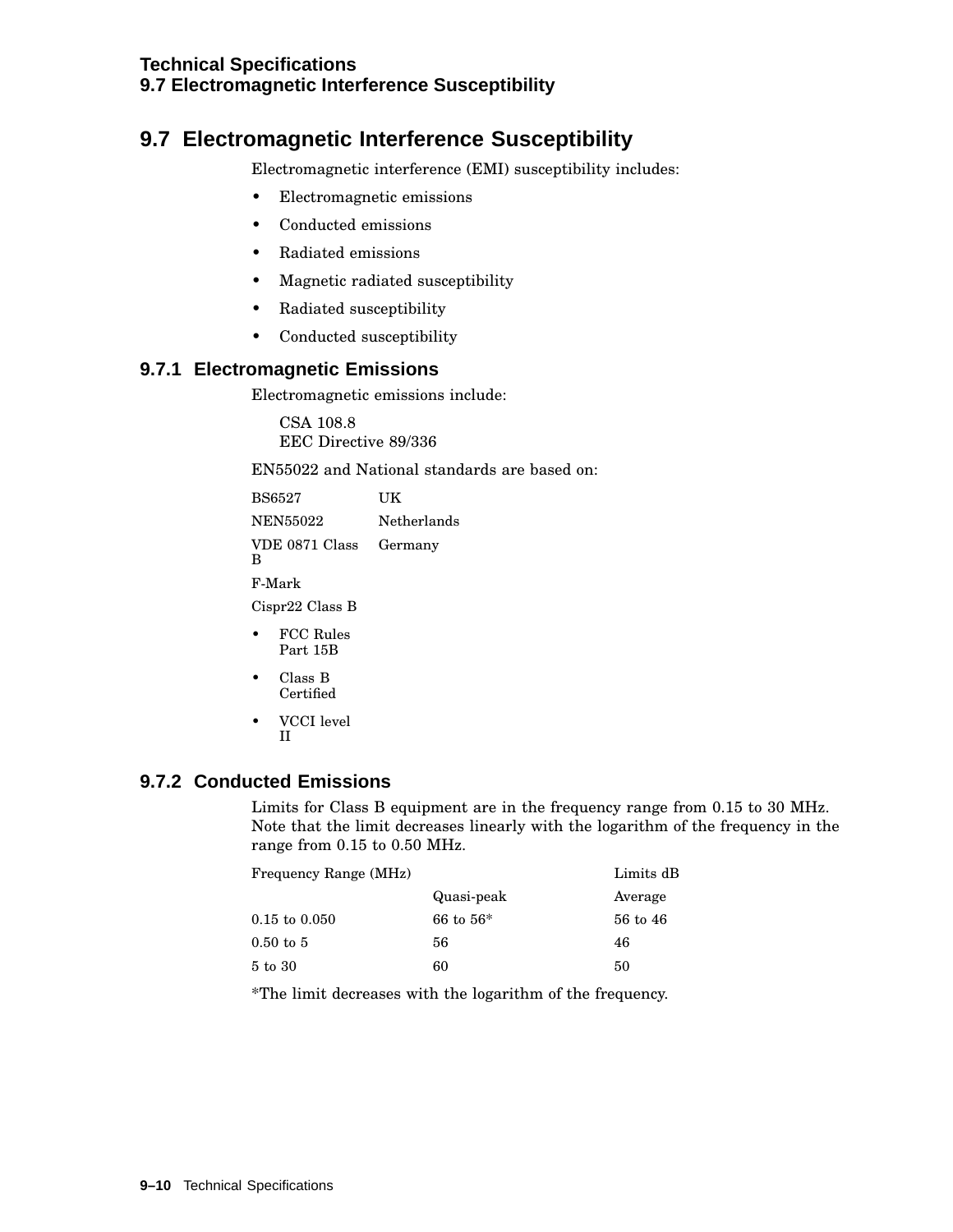# **9.7.3 Radiated Emissions**

Limits of radiated interference field strength, in the frequency range from 30 MHz to 30 GHz at a test distance of 3 and 10 meters, for Class B equipment are:

| Frequency range (MHz) |         | Quasi-peak limit dB $(\mu V/m)$ |
|-----------------------|---------|---------------------------------|
|                       | $@10$ m | @3m                             |
| 30 to 230             | 30      | 40                              |
| 230 to 1000           | 37      | 46                              |
| Above 1000            | NA      | 54                              |

### **9.7.4 Magnetic Radiated Susceptibility**

Refer to the following table for magnetic radiated susceptibility limits:

#### **Table 9–13 Low Frequency, Magnetic Fields, 10 to 3000 kHz**

```
100 dB (pt) @ 10 kHz
declining to 80 dB (pt) @
1 MHz
                          No errors, no screen distortion
```
### **9.7.5 Radiated Susceptibility**

Refer to the following table for radiated susceptibility limits:

#### **Table 9–14 High Frequency, Electric Fields, 1 to 1000 MHz**

| $3 \text{ V/m (rms)} 80\%$<br>modulated 1 kHz | No errors, no screen distortion |
|-----------------------------------------------|---------------------------------|
|                                               | SW recoverable errors           |
|                                               | No hardware failure             |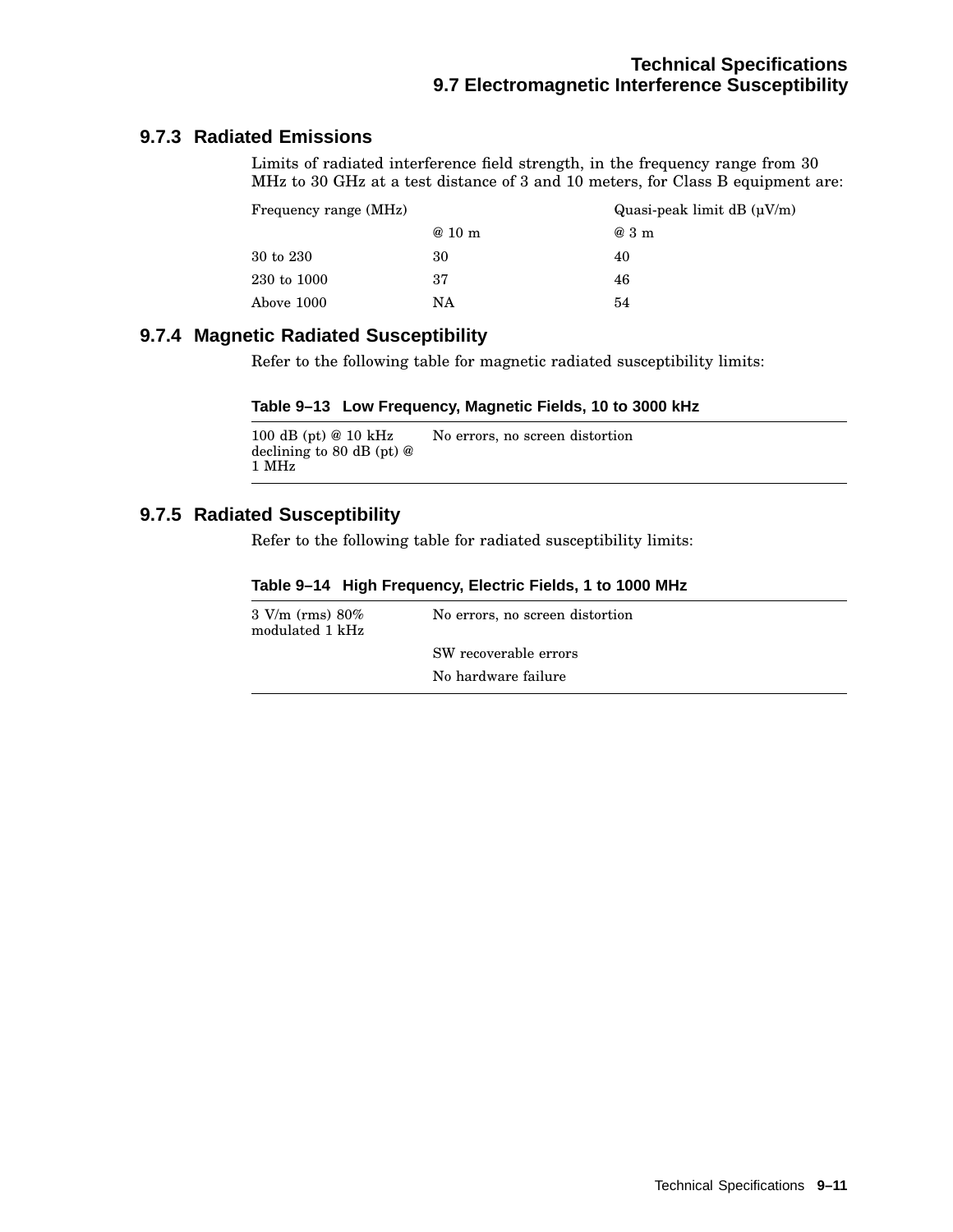# **9.7.6 Conducted Susceptibility**

The transient voltage is the actual peak voltage that is above the normal ac voltage from the power source.

Refer to the following table for power and data cable voltage limits:

#### **Table 9–15 Fast Transient (Bursts) for Power and Data Cables**

| $2 \text{ kV}$ | SW recoverable errors |
|----------------|-----------------------|
|                | No hardware failures  |

Refer to the following table for power cable voltage limits:

| Table 9-16 High Energy Transient Voltage for Power Cables |  |
|-----------------------------------------------------------|--|
|-----------------------------------------------------------|--|

| $1.2~{\rm kV}$ | No errors             |
|----------------|-----------------------|
| $2.5~{\rm kV}$ | SW recoverable errors |
|                | No hardware failure   |

**Note** \_\_\_\_\_\_

The maximum energy in a single pulse from the transient generator must be limited to 2.5 W.

Refer to the following table for low-level conducted interference voltage limits:

#### **Table 9–17 Low-Level Conducted Interference**

| 3 V(rms) 80% modulated No errors<br>1 kHz |                       |
|-------------------------------------------|-----------------------|
|                                           | SW recoverable errors |
|                                           | No hardware failure   |

### **9.7.7 ESD Failure Level Limits**

The following table lists the ESD failure level limits for normal operator access areas:

**Table 9–18 ESD Failure Level Limits**

| <b>Failure Type</b> | <b>Equipment</b> | <b>Failure Level</b>  | <b>Allowable Errors</b>                                 |
|---------------------|------------------|-----------------------|---------------------------------------------------------|
| Hard                | Office           | $1$ to $12$ kV        | No operator intervention (soft)<br>recoverable allowed) |
| Hardware            | Office           | Up to $15 \text{ kV}$ | No component damage (soft)<br>hard errors allowed)      |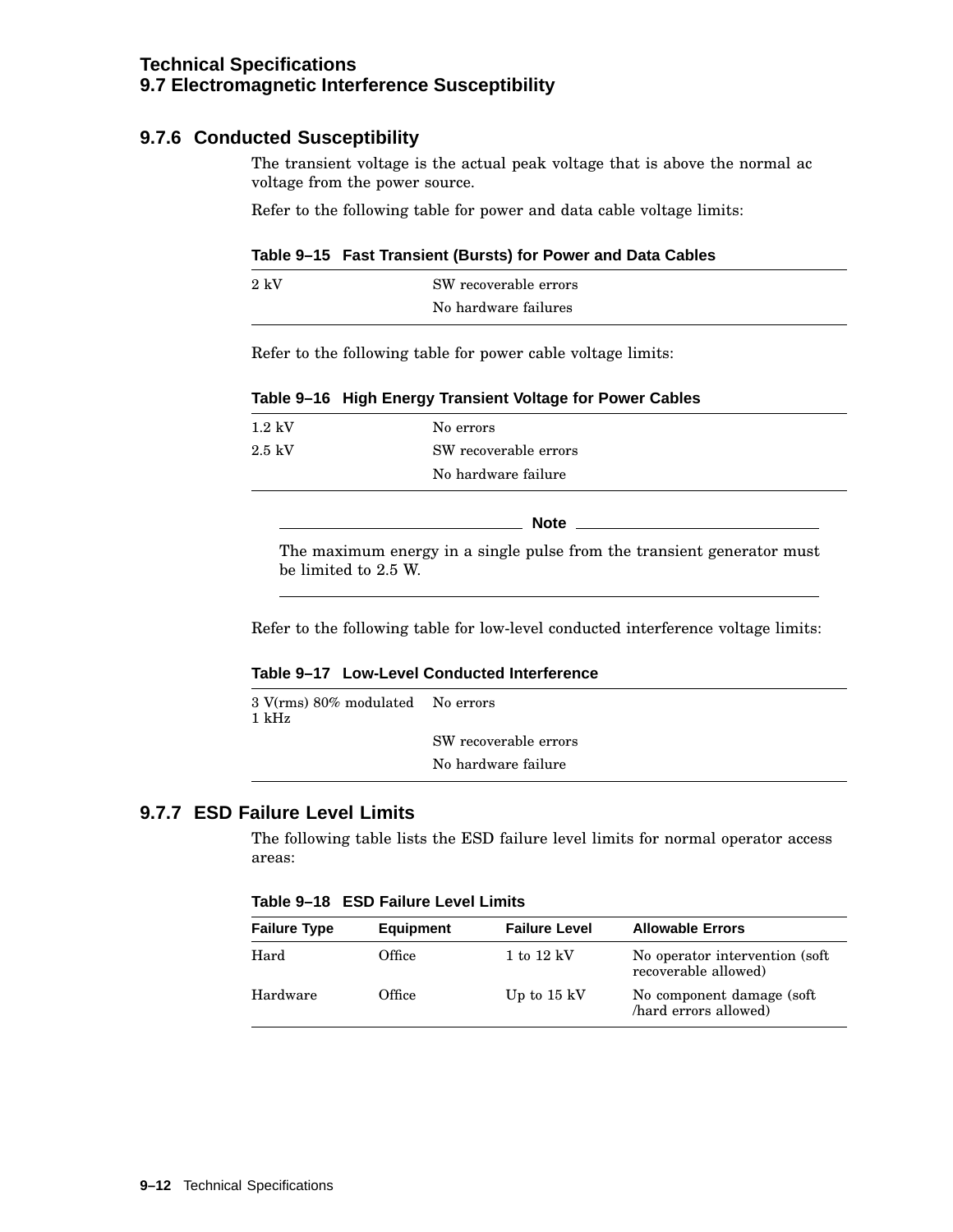# **9.7.8 Acoustic Noise Emissions**

The acoustic noise emission levels are:

5.9 bels (idle mode)

6.0 bels (streaming mode)

# **9.8 Regulatory Requirements**

Regulatory requirements include:

- Safety
- Electromagnetic emissions
- Shipping
	- Shock
	- Vibration
	- Physical drop test

### **9.8.1 Safety Requirements**

Safety requirements include:

UL1950 — Information Technology Including Electrical Business Equipment CSA C22.2 #220 — Information Technology Including Electrical Business Equipment TUV EN50950 — Information Technology Including Electrical Business Equipment

### **9.8.2 Electromagnetic Emission Requirements**

Electromagnetic emission requirements include:

FCC, Part 15 Subpart J, Class B VDE 0871 and 875, Class B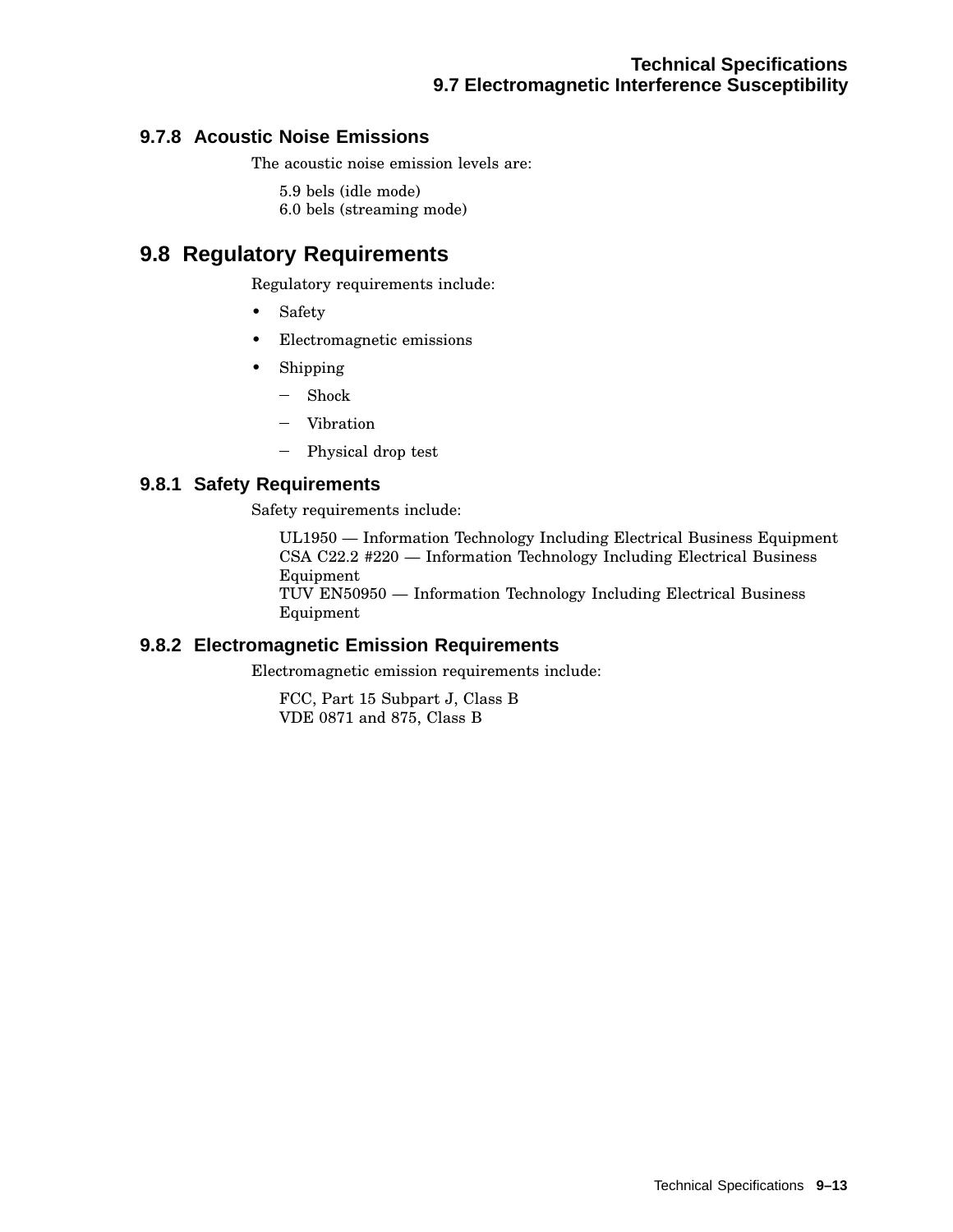### **Technical Specifications 9.8 Regulatory Requirements**

# **9.8.3 Shipping Requirements**

Shipping requirements include:

#### **Table 9–19 Shipping Requirements (Repetitive Synchronous Motion)**

| Impacts      | 14,200 total                                  |
|--------------|-----------------------------------------------|
| Duration     | $35 \text{ min}$                              |
| Displacement | $1/16$ in                                     |
| Application  | Stimulate package in normal shipping position |

#### **Table 9–20 Vibration Requirements**

| Frequency range        | 5 to 300 Hz           |
|------------------------|-----------------------|
| Peak acceleration      | $1.19$ Grms           |
| Waveshape              | Random vibration      |
| Power spectral density | .003 $g^2$ /Hz @ 5 Hz |
| Power spectral density | .02 $q^2$ /Hz @ 10 Hz |

#### **Table 9–21 Physical Drop Test Requirements**

Drop test distance 30 in

# **9.9 Drive Reliability Factors**

The following tables list reliability factors:

#### **Table 9–22 Reliability Factors**

| Design life | Seven years                         | The design life statistics provide<br>the point at which the statistical<br>failure rate begins to rise.                                                                                                   |
|-------------|-------------------------------------|------------------------------------------------------------------------------------------------------------------------------------------------------------------------------------------------------------|
| Head life   | 6000 tape motion hours<br>(average) | The head life may be less than<br>listed if alternate sources for tape<br>cartridges are used.                                                                                                             |
| <b>MTRF</b> | $60,000$ hours                      | Digital Equipment Corporation<br>does not warrant that the predicted<br>MTBF is representative of any<br>particular unit installed for<br>customer use. The actual figures<br>will vary from unit to unit. |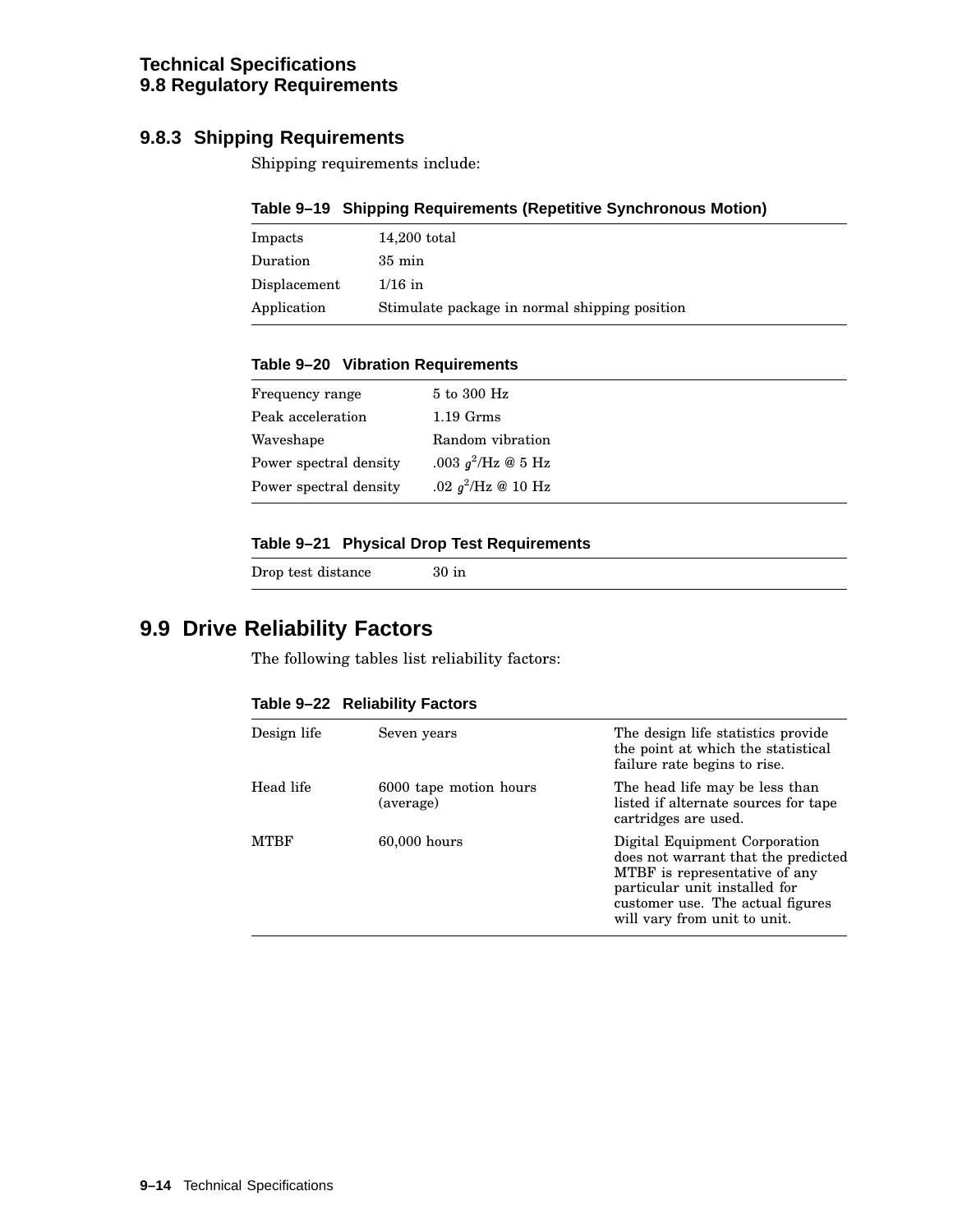# **Index**

# **A**

Acoustic noise emissions, 9–13 Altitude environmental specifications, 9–8 Automatic mode, 5–2

# **B**

BACKUP command Automatic mode, 5–2

# **C**

Cartridge inserting into magazine, 5–7 loading, 5–6 unloading, 5–6 write-protect switch, 5–7 Cartridge insert/release handle, 4–6 CompacTape III, 4–7 Conducted emissions, 9–10 Conducted susceptibility, 9–12 Configuration, 3–1

# **D**

Description figures of THZ02 tape drive, 9–1 Design life, 9–14 Drive reliability, 9–14 Drive reliability factors, 9–14 Drive timing characteristics Drive performance specifications, 9–5

# **E**

Eject button, 5–5 cartridge in drive, 5–6 no cartridge in drive, 5–6 unload function, 5–4 Electromagnetic emission requirements, 9–13 Electromagnetic emissions, 9–10 Electromagnetic interference (EMI), 9–10 EMI electromagnetic interference, 9–10

Environmental specifications, 9–7 ESD failure level limits, 9–12

# **F**

Failure level limits ESD, 9–12 Fast transient voltage data cables, 9–12 power cables, 9–12 Front panel controls, 4–2 Front panel figure, 9–1 Front panel indicators, 4–2 Front panel view, 9–1

# **H**

High energy transient voltage power cables, 9–12 Humidity Environmental specifications, 9–7

# **I**

Installation, 3–1 Isometric view, 9–4

# **L**

Loader timing characteristics Loader performance specifications, 9–6 Loading tape, 4–8 Load/Unload button, 5–5 reset function, 5–4 Low-level conducted interference, 9–12

# **M**

Magazine, 5–7 removing from receiver, 5–10 restoration into receiver, 5–10 Magnetic radiated susceptibility, 9–11 Manual mode, 5–2 Mode Select key Automatic mode, 5–2 description, 5–2 Manual mode, 5–2 mode definitions, 5–2